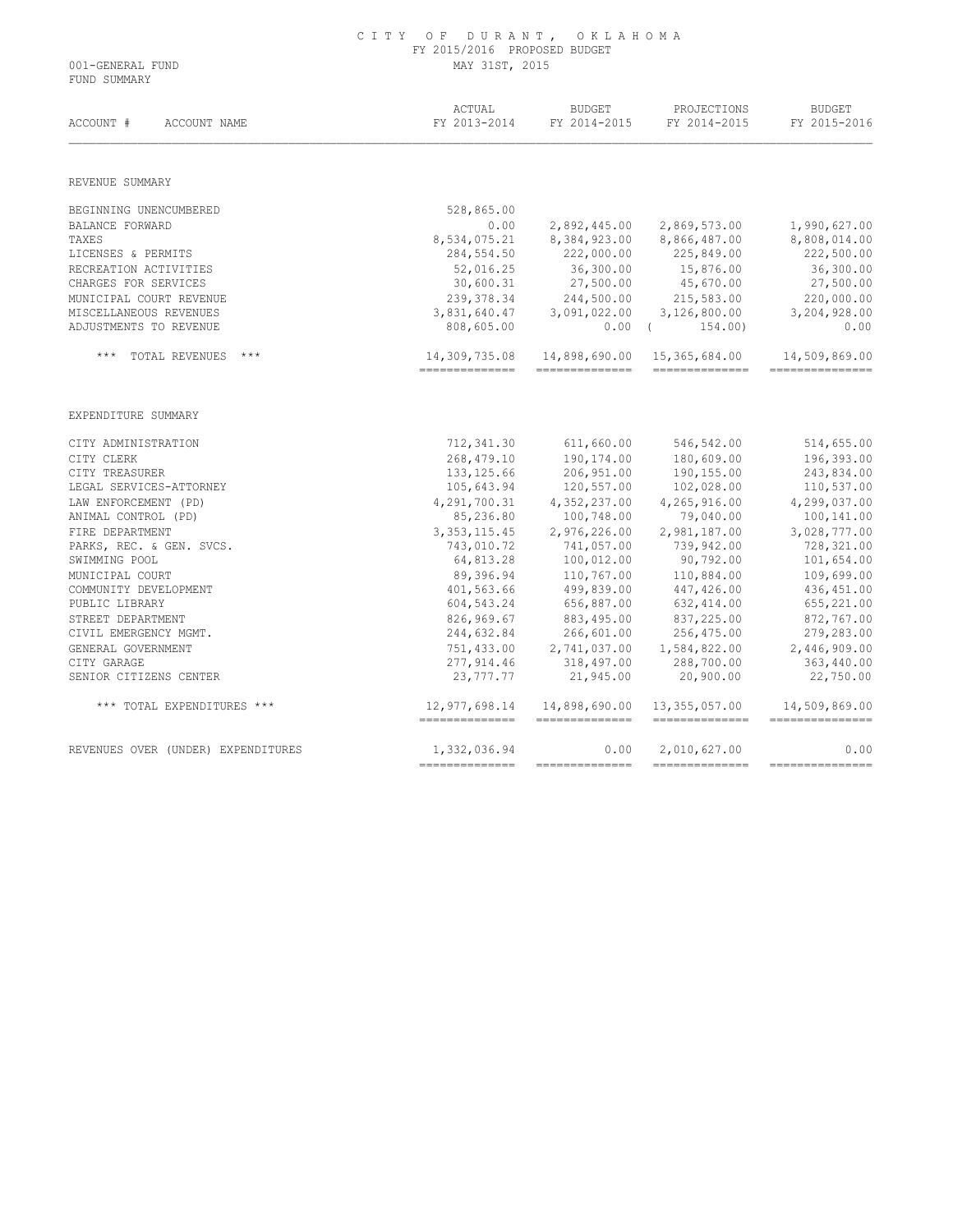REVENUE DETAIL

| ACCOUNT #<br>ACCOUNT NAME                    | ACTUAL<br>FY 2013-2014 | <b>BUDGET</b><br>FY 2014-2015 | PROJECTIONS<br>FY 2014-2015 | <b>BUDGET</b><br>FY 2015-2016 |
|----------------------------------------------|------------------------|-------------------------------|-----------------------------|-------------------------------|
| BEGINNING UNENCUMBERED                       | 528,865.00             |                               |                             |                               |
| BALANCE FORWARD                              |                        |                               |                             |                               |
| 000-301.10-00 BEGINNING UNENCUMBERED         | 0.00                   | 2,892,445.00                  | 2,869,573.00                | 1,990,627.00                  |
| TOTAL BALANCE FORWARD                        | 528,865.00             | 2,892,445.00                  | 2,869,573.00                | 1,990,627.00                  |
| TAXES                                        |                        |                               |                             |                               |
| 000-311.10-00 SALES TAX REVENUE (2%)         | 6,370,754.64           | 6,459,923.00                  | 6,762,759.00                | 6,898,014.00                  |
| 000-311.15-00 CITY USE TAX                   | 975,860.03             | 750,000.00                    | 794,968.00                  | 750,000.00                    |
| 000-311.20-00 ALCOHOLIC BEVERAGE TAX         | 109,414.66             | 100,000.00                    | 108,963.00                  | 100,000.00                    |
| 000-311.25-00 TOBACCO EXCISE TAX             | 165, 913.71            | 150,000.00                    | 172,951.00                  | 150,000.00                    |
| 000-311.30-00 TELEPHONE FRANCHISE TAX (2%)   | 21,902.86              | 25,000.00                     | 25,000.00                   | 25,000.00                     |
| 000-311.40-00 ELECTRIC FRANCHISE TAX (3%)    | 597,595.78             | 600,000.00                    | 675,790.00                  | 600,000.00                    |
| 000-311.50-00 NATURAL GAS FRANCHISE TAX (2%) | 68,124.02              | 60,000.00                     | 77,780.00                   | 60,000.00                     |
| 000-311.60-00 CABLE TV SERVICE FRANCHISE TAX | 68,339.77              | 100,000.00                    | 86,000.00                   | 85,000.00                     |
| 000-311.80-00 VEHICLE TAX                    | 126,266.88             | 110,000.00                    | 129,763.00                  | 110,000.00                    |
| 000-311.85-00 GASOLINE EXCISE TAX            | 29,902.86              | 30,000.00                     | 32,513.00                   | 30,000.00                     |
| TOTAL TAXES                                  | 8,534,075.21           | 8,384,923.00                  | 8,866,487.00                | 8,808,014.00                  |
| LICENSES & PERMITS                           |                        |                               |                             |                               |
| 000-321.20-00 LICENSES - OTHER               | 40,169.00              | 10,000.00                     | 15, 111, 00                 | 15,000.00                     |
| 000-321.20-01 OIL & GAS LICENSES - CD        | 1,000.00               | 1,000.00                      | 1,000.00                    | 1,000.00                      |
| 000-321.20-03 CD MISC. REVENUE               | 6,232.00               | 2,000.00                      | 4,433.00                    | 2,000.00                      |
| 000-325.20-00 CONSTRUCTION PERMITS - CD      | 230,599.50             | 200,000.00                    | 200,000.00                  | 200,000.00                    |
| 000-325.20-02 UBCC FEES                      | 2,884.00               | 2,500.00                      | 2,305.00                    | 2,500.00                      |
| 000-325.20-50 FIBER OPTIC PERMIT & FRANCHISE | 0.00                   | 4,500.00                      | 0.00                        | 0.00                          |
| 000-325.20-99 GARAGE SALE PERMITS            | 3,670.00               | 2,000.00                      | 3,000.00                    | 2,000.00                      |
| TOTAL LICENSES & PERMITS                     | 284,554.50             | 222,000.00                    | 225,849.00                  | 222,500.00                    |
| RECREATION ACTIVITIES                        |                        |                               |                             |                               |
| 000-331.10-00 SWIMMING POOL ADMISSION FEES   | 36,801.25              | 30,000.00                     | 8,561.00                    | 30,000.00                     |
| 000-331.10-01 POOL RENTAL FEES               | 6, 240.00              | 6,000.00                      | 5,760.00                    | 6,000.00                      |
| 000-331.20-00 SWIMMING POOL CONCESSION       | 7,875.00               | 0.00                          | 0.00                        | 0.00                          |
| 000-331.30-00 SWIMMING LESSONS               | 1,100.00               | 300.00                        | 355.00                      | 300.00                        |
| 000-331.50-01 PARKS & REC. FACILITY RENT REV | 0.00                   | 0.00                          | 1,200.00                    | 0.00                          |
| TOTAL RECREATION ACTIVITIES                  | 52,016.25              | 36,300.00                     | 15,876.00                   | 36,300.00                     |
| CHARGES FOR SERVICES                         |                        |                               |                             |                               |
| 000-341.20-00 MOWING/DEMO/LOT CLEANUP FEES   | 19,654.21              | 20,000.00                     | 20,000.00                   | 20,000.00                     |
| 000-341.20-01 MOWING/DEMO ADMIN FEES         | 0.00                   | 0.00                          | 5,000.00                    | 5,000.00                      |
| 000-341.20-02 CHGS FOR ST CREW WK ON PVT PRO | 9,067.00               | 0.00                          | 12,500.00                   | 0.00                          |
| 000-341.40-00 REPORTS, COPIES, & NOTARY FEES | 1,439.75               | 1,500.00                      | 1,000.00                    | 1,500.00                      |
| 000-341.44-00 REIMB. PUBLICATION FEES        | 86.85                  | 1,000.00                      | 1,160.00                    | 1,000.00                      |
| 000-341.45-00 ENGINEERING & SURVEYING REIMB. | 352.50                 | 5,000.00                      | 0.00                        | 0.00                          |
| 000-341.50-00 SIDEWALK & CURB REPAIR FEES    | 0.00                   | 0.00                          | 6,010.00                    | 0.00                          |
| TOTAL CHARGES FOR SERVICES                   | 30,600.31              | 27,500.00                     | 45,670.00                   | 27,500.00                     |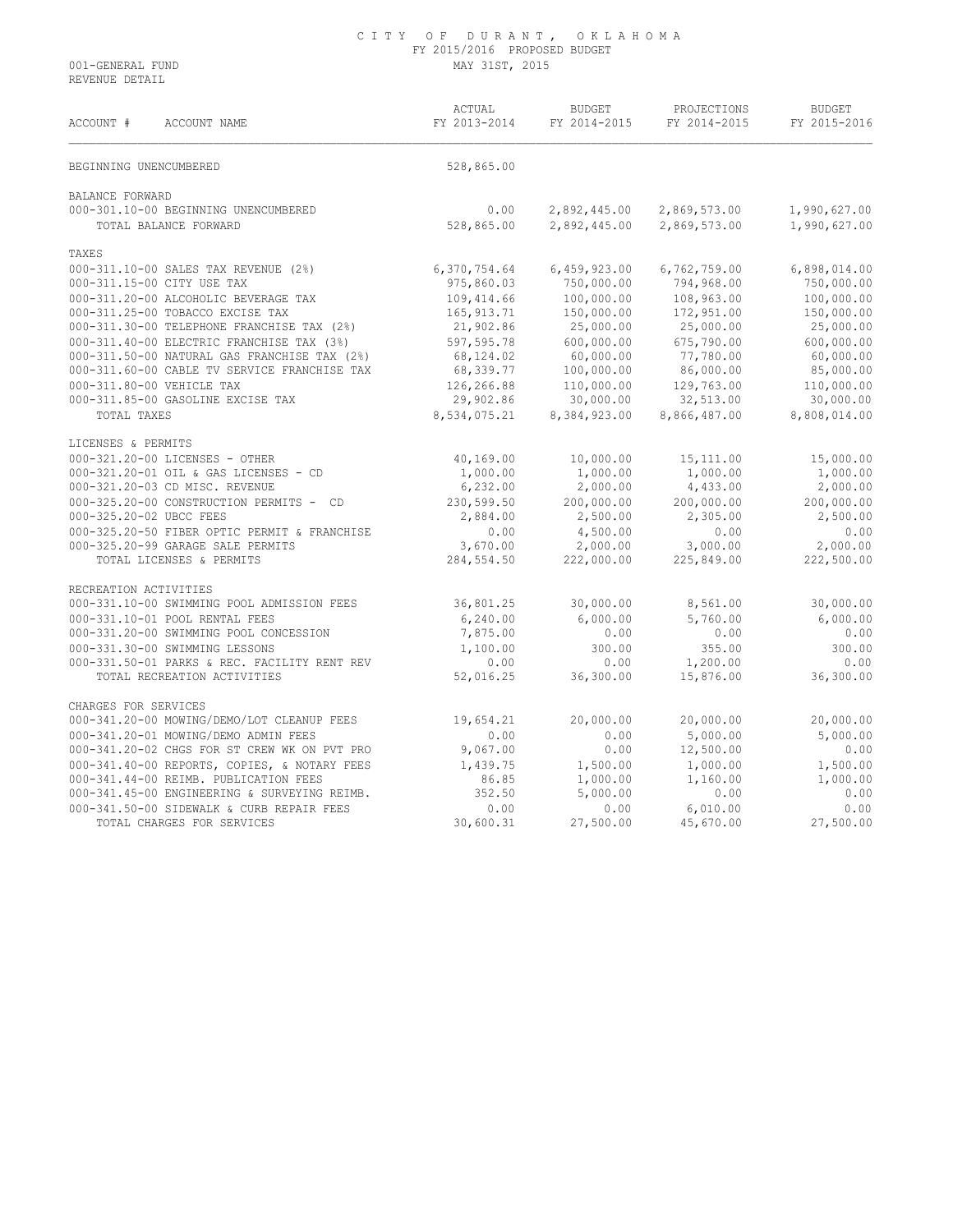|                         | ACCOUNT # ACCOUNT NAME                       |               | BUDGET             | PROJECTIONS<br>FY 2013-2014 FY 2014-2015 FY 2014-2015 | <b>BUDGET</b><br>FY 2015-2016 |
|-------------------------|----------------------------------------------|---------------|--------------------|-------------------------------------------------------|-------------------------------|
| MUNICIPAL COURT REVENUE |                                              |               |                    |                                                       |                               |
|                         | 000-351.10-00 MUNICIPAL COURT REVENUE        | 187,160.55    | 180,000.00         | 160,000.00                                            | 160,000.00                    |
|                         | 000-351.10-01 CODE ENFORCEMENT FINES & COST  | 0.00          | 0.00               | 0.00                                                  | 15,000.00                     |
|                         | 000-351.11-00 CITATION REVENUE FROM COUNTY   | 15,010.79     | 20,000.00          | 16,583.00                                             | 0.00                          |
|                         | 000-351.11-01 NO VEH INS REV-OK SHERF ASSOC  | 1,050.00      | 0.00               | 1,400.00                                              | 0.00                          |
|                         | 000-351.12-00 MUNICIPAL COURT COST FEE       | 24,500.00     | 30,000.00          | 23,925.00                                             | 30,000.00                     |
|                         | 000-351.13-00 DEFERRAL FEE                   | 3,675.00      | 4,500.00           | 6,475.00                                              | 5,000.00                      |
|                         | 000-351.14-00 CRT-BAD DEBT COLLECT FEES REV  |               | 7,982.00 10,000.00 | 7,200.00                                              | 10,000.00                     |
|                         | TOTAL MUNICIPAL COURT REVENUE                | 239,378.34    | 244,500.00         | 215,583.00                                            | 220,000.00                    |
| MISCELLANEOUS REVENUES  |                                              |               |                    |                                                       |                               |
|                         | 000-361.10-00 INTEREST EARNED                | 3,324.99      | 3,000.00           | 4,400.00                                              | 3,000.00                      |
| 000-361.20-00 RENTS     |                                              | 43,977.02     | 43,989.00          | 43,989.00                                             | 50,000.00                     |
|                         | 000-361.22-00 SECRET SERVICE OVERTIME REIMB. | 5,588.06      | 0.00               | 0.00                                                  | 0.00                          |
|                         | 000-361.24-00 EMER. MGT. REIMB. FROM COUNTY  | 15,000.00     | 15,000.00          | 15,000.00                                             | 25,000.00                     |
|                         | 000-361.25-00 EMER. MGT. REIMB. FROM STATE   | 47,000.00     | 40,000.00          | 40,000.00                                             | 40,000.00                     |
|                         | 000-361.40-00 MISC. REVENUE                  | 113,571.27    | 47,434.00          | 43,699.00                                             | 44,000.00                     |
|                         | 000-361.50-00 MISC. LIBRARY REVENUE          | 32,340.14     | 32,000.00          | 32,000.00                                             | 32,000.00                     |
|                         | 000-361.50-01 LIBRARY CAFE SPACE REVENUE     | 1,200.00      | 0.00               | 0.00                                                  | 0.00                          |
|                         | 000-361.56-00 DONATIONS TO FIRE DEPARTMENT   | 1,250.00      | 1,000.00           | 1,000.00                                              | 0.00                          |
|                         | 000-361.57-00 DONATIONS TO PD - GENERAL      | 250.00        | 0.00               | 0.00                                                  | 0.00                          |
|                         | 000-361.59-00 DONATION TO LIBRARY            | 20,000.00     | 0.00               | 0.00                                                  | 0.00                          |
|                         | 000-361.64-00 POTTER NON-ANNEX AGREEMENT     | 20,228.04     | 20,228.00          | 11,800.00                                             | 0.00                          |
|                         | 000-362.28-00 SCHOOL RESOURCE OFFICER REIMBU | 0.00          | 0.00               | 46,541.00                                             | 0.00                          |
|                         | 000-362.31-00 OHS TRAFFIC ENF. GRANT REV     | 23,833.57     | 64,300.00          | 64,300.00                                             | 30,000.00                     |
|                         | 000-362.31-03 SAFE OK ATTRNY GEN GRANT       | 0.00          | 103,932.00         | 103,932.00                                            | 51,827.00                     |
|                         | 000-362.66-00 STATE AID FOR LIBRARIES        | 23,358.00     | 23,000.00          | 23,000.00                                             | 23,000.00                     |
|                         | 000-362.80-00 EMER MGT REFRESHMENT GRANT     | 1,325.38      | 0.00               | 0.00                                                  | 0.00                          |
|                         | 000-364.24-00 TRSF FROM HOME PROGRAM (REIMB) | 0.00          | 12,380.00          | 12,380.00                                             | 0.00                          |
|                         | 000-364.27-00 TRSF FROM UTILTIY AUTHORITY    |               |                    | $3,479,394.00$<br>2,684,759.00<br>2,684,759.00        | 2,906,101.00                  |
|                         | TOTAL MISCELLANEOUS REVENUES                 | 3,831,640.47  | 3,091,022.00       | 3,126,800.00                                          | 3,204,928.00                  |
| ADJUSTMENTS TO REVENUE  |                                              |               |                    |                                                       |                               |
|                         | 000-398.00-00 ON-BEHALF PAYMNTS MADE BY STAT | 808,551.00    | 0.00               | 0.00                                                  | 0.00                          |
|                         | 000-399.99-00 CASH LONG OR (SHORT)           | 54.00         | $0.00$ (           | 154,00)                                               | 0.00                          |
|                         | TOTAL ADJUSTMENTS TO REVENUE                 | 808,605.00    |                    | $0.00$ (<br>154,00)                                   | 0.00                          |
| $***$                   | TOTAL REVENUES ***                           | 14,309,735.08 |                    | 14,898,690.00 15,365,684.00                           | 14,509,869.00                 |

============== ============== ============== ===============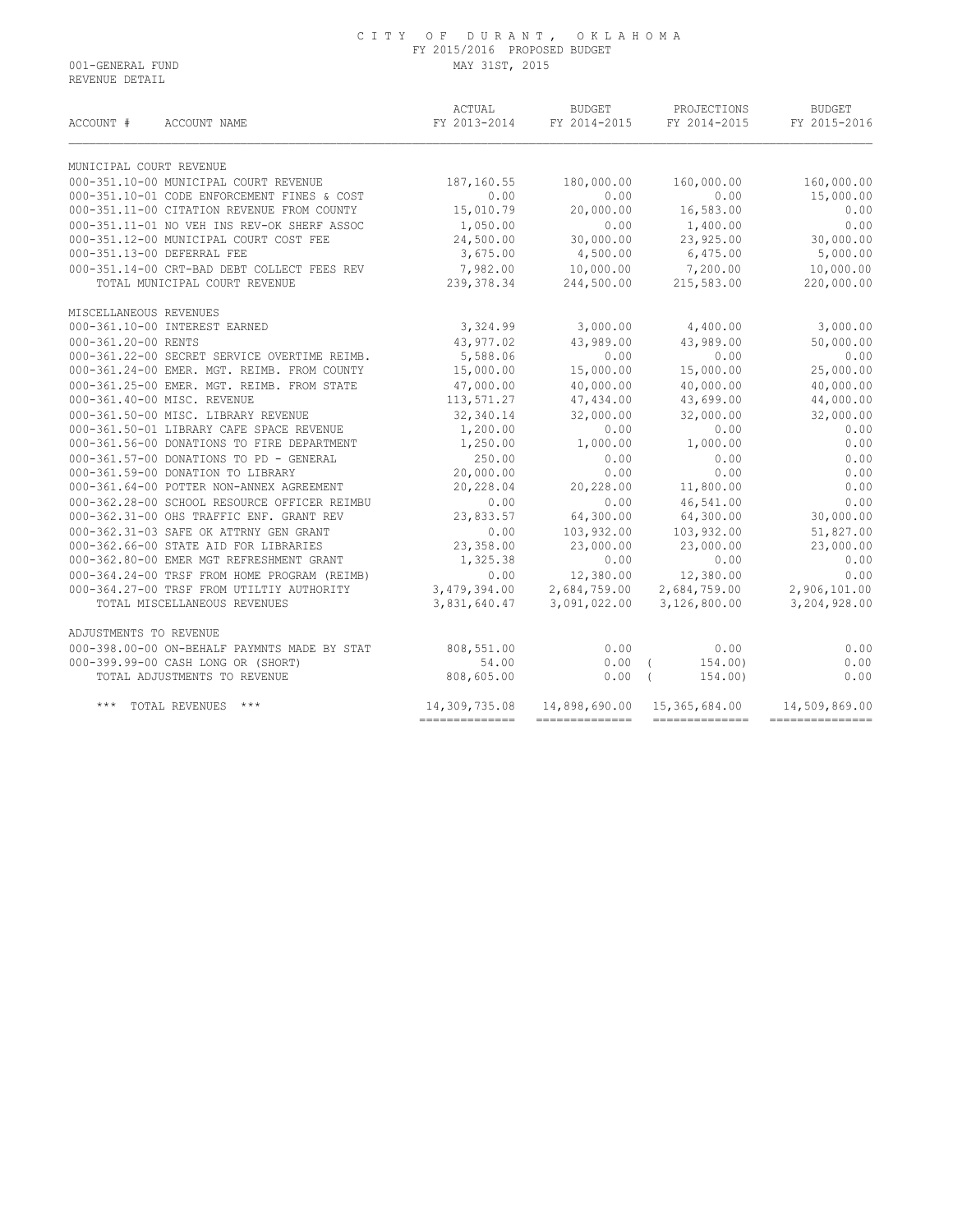CITY ADMINISTRATION ===================

| ACCOUNT #<br>ACCOUNT NAME                    | ACTUAL<br>FY 2013-2014 | <b>BUDGET</b><br>FY 2014-2015 | PROJECTIONS<br>FY 2014-2015 | <b>BUDGET</b><br>FY 2015-2016 |
|----------------------------------------------|------------------------|-------------------------------|-----------------------------|-------------------------------|
|                                              |                        |                               |                             |                               |
| PERSONAL SERVICES                            |                        |                               |                             |                               |
| 001-513.10-11 SALARIES AND WAGES             | 487,961.25             | 378,993.00                    | 355,500.00                  | 297,828.00                    |
| 001-513.10-13 UNEMPLOYMENT INSURANCE         | 1,169.29               | 1,140.00                      | 1,140.00                    | 680.00                        |
| 001-513.10-14 FICA TAXES                     | 37,489.86              | 30,523.00                     | 27,168.00                   | 27,374.00                     |
| 001-513.10-15 OMRF PENSION CONTRIBUTIONS     | 58,158.86              | 42,056.00                     | 38,770.00                   | 37,248.00                     |
| 001-513.10-16 LIFE & HEALTH INSURANCE        | 35, 271.48             | 27,990.00                     | 20,100.00                   | 23,075.00                     |
| 001-513.10-17 WORKERS' COMPENSATION EXP      | 12,000.00              | 9,137.00                      | 9,137.00                    | 6,000.00                      |
| 001-513.10-21 SPECIAL PAY-LEAVE & BONUS ACCR | 15,296.33              | 3,500.00                      | 3,500.00                    | 1,400.00                      |
| 001-513.10-25 VEHICLE & CELL PHONE ALLOWANCE |                        | 30,410.00 46,930.00           | 21,660.00                   | 21,660.00                     |
| TOTAL PERSONAL SERVICES                      | 677,757.07             | 540,269.00                    | 476,975.00                  | 415,265.00                    |
| CONTRACTUAL EXPENDITURES                     |                        |                               |                             |                               |
| 001-513.30-31 PHONE & TELECOMMUNICATION      | 304.85                 | 350.00                        | 294.00                      | 350.00                        |
| 001-513.30-32 FREIGHT & POSTAGE              | 216.84                 | 500.00                        | 132.00                      | 500.00                        |
| 001-513.30-51 CONTRACT LABOR                 | 0.00                   | 35,000.00                     | 35,000.00                   | 60,000.00                     |
| TOTAL CONTRACTUAL EXPENDITURES               | 521.69                 | 35,850.00                     | 35,426.00                   | 60,850.00                     |
| MATERIALS & SUPPLIES                         |                        |                               |                             |                               |
| 001-513.50-50 PHOTOCOPIES                    | 2,262.05               | 2,500.00                      | 2,000.00                    | 2,500.00                      |
| 001-513.50-51 OFFICE SUPPLIES                | 1,875.90               | 2,500.00                      | 2,500.00                    | 2,500.00                      |
| 001-513.50-56 OK STATUTES ANNOTATED          | 6,935.22               | 3,600.00                      | 3,200.00                    | 3,600.00                      |
| 001-513.50-57 MEMBERSHIPS & SUBSCRIPTIONS    | 3,241.45               | 3,500.00                      | 3,500.00                    | 3,500.00                      |
| 001-513.50-69 EOUIPMENT & FURNISHINGS        | 119.11                 | 1,000.00                      | 500.00                      | 1,000.00                      |
| TOTAL MATERIALS & SUPPLIES                   | 14,433.73              | 13,100.00                     | 11,700.00                   | 13,100.00                     |
| OTHER EXPENSES                               |                        |                               |                             |                               |
| 001-513.70-72 TRAINING AND TRAVEL            | 4,255.73               | 5,000.00                      | 5,000.00                    | 5,000.00                      |
| 001-513.70-77 MISC. MEETING EXPENSES         | 1,925.34               | 1,500.00                      | 1,500.00                    | 1,500.00                      |
| 001-513.70-78 HOSPITALITY, AWARDS & HONORARI | 2,011.74               | 2,000.00                      | 2,000.00                    | 2,000.00                      |
| 001-513.70-87 I.T. SERVICE FEES              | 11,436.00              | 13,941.00                     | 13,941.00                   | 16,940.00                     |
| TOTAL OTHER EXPENSES                         | 19,628.81              | 22,441.00                     | 22,441.00                   | 25,440.00                     |
| TOTAL CITY ADMINISTRATION                    | 712,341.30             | 611,660.00                    | 546,542.00                  | 514,655.00                    |
|                                              |                        | ---------------               | ===============             | ---------------               |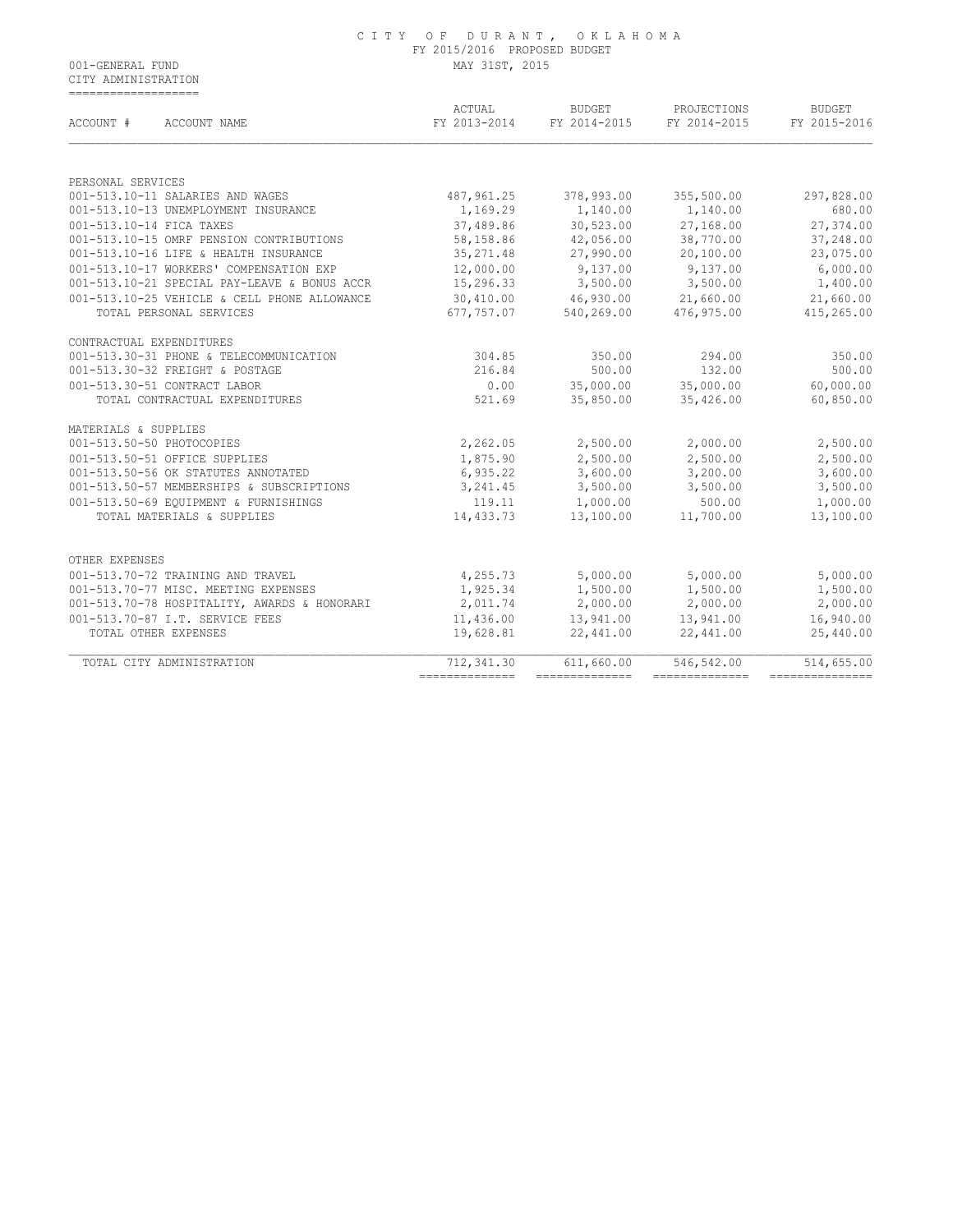|                  | CITY OF DURANT, OKLAHOMA     |
|------------------|------------------------------|
|                  | FY 2015/2016 PROPOSED BUDGET |
| 001-GENERAL FUND | MAY 31ST, 2015               |

 CITY CLERK ==========

| ACCOUNT #              | ACCOUNT NAME                                 | ACTUAL<br>FY 2013-2014                                                                                                                                                                                                                                                                                                                                                                                                                                                                 | <b>BUDGET</b><br>FY 2014-2015 | PROJECTIONS<br>FY 2014-2015 | <b>BUDGET</b><br>FY 2015-2016 |  |
|------------------------|----------------------------------------------|----------------------------------------------------------------------------------------------------------------------------------------------------------------------------------------------------------------------------------------------------------------------------------------------------------------------------------------------------------------------------------------------------------------------------------------------------------------------------------------|-------------------------------|-----------------------------|-------------------------------|--|
|                        |                                              |                                                                                                                                                                                                                                                                                                                                                                                                                                                                                        |                               |                             |                               |  |
| PERSONAL SERVICES      |                                              |                                                                                                                                                                                                                                                                                                                                                                                                                                                                                        |                               |                             |                               |  |
|                        | 002-514.10-11 SALARIES AND WAGES             | 162,071.35                                                                                                                                                                                                                                                                                                                                                                                                                                                                             | 108,380.00                    | 99,005.00                   | 111,839.00                    |  |
| 002-514.10-12 OVERTIME |                                              | 0.00                                                                                                                                                                                                                                                                                                                                                                                                                                                                                   | 0.00                          | 40.00                       | 0.00                          |  |
|                        | 002-514.10-13 UNEMPLOYMENT INSURANCE         | 884.20                                                                                                                                                                                                                                                                                                                                                                                                                                                                                 | 570.00                        | 570.00                      | 510.00                        |  |
|                        | 002-514.10-14 FICA TAXES                     | 13,321.39                                                                                                                                                                                                                                                                                                                                                                                                                                                                              | 7,144.00                      | 7,574.00                    | 8,556.00                      |  |
|                        | 002-514.10-15 OMRF PENSION CONTRIBUTIONS     | 17,067.83                                                                                                                                                                                                                                                                                                                                                                                                                                                                              | 8,526.00                      | 9,217.00                    | 9,607.00                      |  |
|                        | 002-514.10-16 LIFE & HEALTH INSURANCE        | 22,120.56                                                                                                                                                                                                                                                                                                                                                                                                                                                                              | 19,663.00                     | 10,240.00                   | 23,826.00                     |  |
|                        | 002-514.10-17 WORKERS' COMPENSATION EXP.     | 7,512.00                                                                                                                                                                                                                                                                                                                                                                                                                                                                               | 6,000.00                      | 6,000.00                    | 4,500.00                      |  |
|                        | 002-514.10-21 SPECIAL PAY-LEAVE & BONUS ACCR | 4,921.03                                                                                                                                                                                                                                                                                                                                                                                                                                                                               | 1,050.00                      | 1,050.00                    | 1,050.00                      |  |
|                        | 002-514.10-25 VEHICLE & CELL PHONE ALLOWANCE | 2,795.00                                                                                                                                                                                                                                                                                                                                                                                                                                                                               | 0.00                          | 175.00                      | 420.00                        |  |
|                        | TOTAL PERSONAL SERVICES                      | 230,693.36                                                                                                                                                                                                                                                                                                                                                                                                                                                                             | 151, 333.00                   | 133,871.00                  | 160,308.00                    |  |
|                        | CONTRACTUAL EXPENDITURES                     |                                                                                                                                                                                                                                                                                                                                                                                                                                                                                        |                               |                             |                               |  |
|                        | 002-514.30-31 PHONE & TELECOMMUNICATION      | 364.64                                                                                                                                                                                                                                                                                                                                                                                                                                                                                 | 400.00                        | 310.00                      | 400.00                        |  |
|                        | 002-514.30-32 FREIGHT AND POSTAGE            | 7,306.28                                                                                                                                                                                                                                                                                                                                                                                                                                                                               | 6,000.00                      | 6,396.00                    | 6,500.00                      |  |
|                        | 002-514.30-37 PRINTING SERVICES              | 1,013.28                                                                                                                                                                                                                                                                                                                                                                                                                                                                               | 400.00                        | 400.00                      | 400.00                        |  |
|                        | 002-514.30-38 ADVERTISING                    | 0.00                                                                                                                                                                                                                                                                                                                                                                                                                                                                                   | 0.00                          | 1,000.00                    | 1,000.00                      |  |
|                        | 002-514.30-51 CONTRACT LABOR                 | 1,740.00                                                                                                                                                                                                                                                                                                                                                                                                                                                                               | 0.00                          | 7,500.00                    | 0.00                          |  |
|                        | 002-514.30-56 CREDIT CARD PROCESSING FEES    | 3,348.07                                                                                                                                                                                                                                                                                                                                                                                                                                                                               | 3,500.00                      | 4,350.00                    | 4,500.00                      |  |
|                        | 002-514.30-57 LEGAL FILING FEES              | 787.00                                                                                                                                                                                                                                                                                                                                                                                                                                                                                 | 1,000.00                      | 100.00                      | 1,000.00                      |  |
|                        | 002-514.30-60 W-2 & 1099 FILING & PRINTING   | 3,564.00                                                                                                                                                                                                                                                                                                                                                                                                                                                                               | 3,600.00                      | 3,600.00                    | 0.00                          |  |
|                        | 002-514.30-61 RECORDS MAINTENANCE            | 3,000.00                                                                                                                                                                                                                                                                                                                                                                                                                                                                               | 0.00                          | 0.00                        | 0.00                          |  |
|                        | TOTAL CONTRACTUAL EXPENDITURES               | 21, 123. 27                                                                                                                                                                                                                                                                                                                                                                                                                                                                            | 14,900.00                     | 23,656.00                   | 13,800.00                     |  |
| MATERIALS & SUPPLIES   |                                              |                                                                                                                                                                                                                                                                                                                                                                                                                                                                                        |                               |                             |                               |  |
|                        | 002-514.50-50 PHOTOCOPIES                    | 660.52                                                                                                                                                                                                                                                                                                                                                                                                                                                                                 | 0.00                          | 291.00                      | 500.00                        |  |
|                        | 002-514.50-51 OFFICE SUPPLIES                | 3,830.01                                                                                                                                                                                                                                                                                                                                                                                                                                                                               | 3,500.00                      | 3,500.00                    | 3,500.00                      |  |
| 002-514.50-54 UNIFORMS |                                              | 0.00                                                                                                                                                                                                                                                                                                                                                                                                                                                                                   | 0.00                          | 350.00                      | 350.00                        |  |
|                        | 002-514.50-57 MEMBERSHIPS                    | 532.22                                                                                                                                                                                                                                                                                                                                                                                                                                                                                 | 1,000.00                      | 1,000.00                    | 1,000.00                      |  |
|                        | 002-514.50-69 OFFICE EQUIP PARTS & MAINT.    | 1,273.96                                                                                                                                                                                                                                                                                                                                                                                                                                                                               | 1,000.00                      | 1,000.00                    | 1,000.00                      |  |
|                        | TOTAL MATERIALS & SUPPLIES                   | 6,296.71                                                                                                                                                                                                                                                                                                                                                                                                                                                                               | 5,500.00                      | 6,141.00                    | 6,350.00                      |  |
|                        |                                              |                                                                                                                                                                                                                                                                                                                                                                                                                                                                                        |                               |                             |                               |  |
| OTHER EXPENSES         | 002-514.70-72 TRAINING AND TRAVEL            |                                                                                                                                                                                                                                                                                                                                                                                                                                                                                        |                               |                             |                               |  |
|                        |                                              | 2,733.76                                                                                                                                                                                                                                                                                                                                                                                                                                                                               | 4,500.00                      | 3,000.00                    | 4,500.00                      |  |
|                        | 002-514.70-87 I.T. SERVICE FEES              | 7,632.00                                                                                                                                                                                                                                                                                                                                                                                                                                                                               | 13,941.00                     | 13,941.00                   | 11,435.00                     |  |
|                        | TOTAL OTHER EXPENSES                         | 10,365.76                                                                                                                                                                                                                                                                                                                                                                                                                                                                              | 18,441.00                     | 16,941.00                   | 15,935.00                     |  |
| TOTAL CITY CLERK       |                                              | 268,479.10                                                                                                                                                                                                                                                                                                                                                                                                                                                                             | 190,174.00<br>==============  | 180,609.00                  | 196,393.00                    |  |
|                        |                                              | $\begin{array}{cccccccccc} \multicolumn{2}{c}{} & \multicolumn{2}{c}{} & \multicolumn{2}{c}{} & \multicolumn{2}{c}{} & \multicolumn{2}{c}{} & \multicolumn{2}{c}{} & \multicolumn{2}{c}{} & \multicolumn{2}{c}{} & \multicolumn{2}{c}{} & \multicolumn{2}{c}{} & \multicolumn{2}{c}{} & \multicolumn{2}{c}{} & \multicolumn{2}{c}{} & \multicolumn{2}{c}{} & \multicolumn{2}{c}{} & \multicolumn{2}{c}{} & \multicolumn{2}{c}{} & \multicolumn{2}{c}{} & \multicolumn{2}{c}{} & \mult$ |                               | --------------              | ----------------              |  |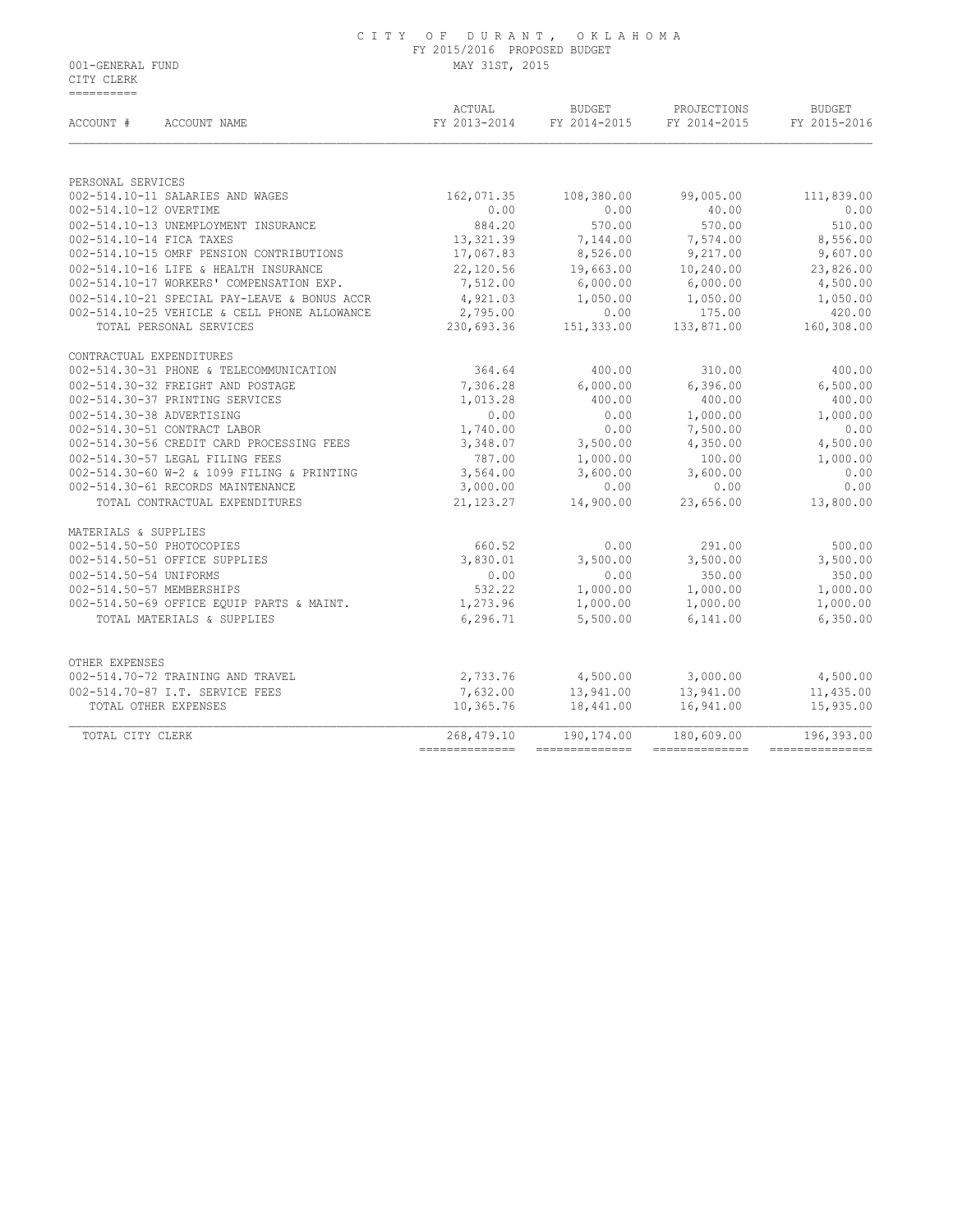CITY TREASURER ==============

| FY 2013-2014 | FY 2014-2015                                                                                                                                                         | FY 2014-2015                                                                                                                                                               | FY 2015-2016                                                                                                                                                           |
|--------------|----------------------------------------------------------------------------------------------------------------------------------------------------------------------|----------------------------------------------------------------------------------------------------------------------------------------------------------------------------|------------------------------------------------------------------------------------------------------------------------------------------------------------------------|
|              |                                                                                                                                                                      |                                                                                                                                                                            |                                                                                                                                                                        |
|              |                                                                                                                                                                      |                                                                                                                                                                            |                                                                                                                                                                        |
|              |                                                                                                                                                                      |                                                                                                                                                                            | 153,857.00<br>680.00                                                                                                                                                   |
|              |                                                                                                                                                                      |                                                                                                                                                                            | 11,770.00                                                                                                                                                              |
|              |                                                                                                                                                                      |                                                                                                                                                                            | 13,216.00                                                                                                                                                              |
|              |                                                                                                                                                                      |                                                                                                                                                                            | 27,990.00                                                                                                                                                              |
|              |                                                                                                                                                                      |                                                                                                                                                                            | 6,000.00                                                                                                                                                               |
|              |                                                                                                                                                                      |                                                                                                                                                                            | 1,400.00                                                                                                                                                               |
|              |                                                                                                                                                                      |                                                                                                                                                                            | 360.00                                                                                                                                                                 |
| 121,991.14   | 182,928.00                                                                                                                                                           | 173,532.00                                                                                                                                                                 | 215,273.00                                                                                                                                                             |
|              |                                                                                                                                                                      |                                                                                                                                                                            |                                                                                                                                                                        |
| 32.76        | 100.00                                                                                                                                                               | 100.00                                                                                                                                                                     | 50.00                                                                                                                                                                  |
| 120.80       | 100.00                                                                                                                                                               | 150.00                                                                                                                                                                     | 150.00                                                                                                                                                                 |
| 153.56       | 200.00                                                                                                                                                               | 250.00                                                                                                                                                                     | 200.00                                                                                                                                                                 |
|              |                                                                                                                                                                      |                                                                                                                                                                            |                                                                                                                                                                        |
| 251.65       | 400.00                                                                                                                                                               | 150.00                                                                                                                                                                     | 250.00                                                                                                                                                                 |
| 491.66       | 800.00                                                                                                                                                               | 500.00                                                                                                                                                                     | 1,300.00                                                                                                                                                               |
| 196.00       | 200.00                                                                                                                                                               | 200.00                                                                                                                                                                     | 400.00                                                                                                                                                                 |
|              |                                                                                                                                                                      |                                                                                                                                                                            | 500.00                                                                                                                                                                 |
|              |                                                                                                                                                                      |                                                                                                                                                                            | 1,000.00                                                                                                                                                               |
|              |                                                                                                                                                                      |                                                                                                                                                                            | 3,450.00                                                                                                                                                               |
|              |                                                                                                                                                                      |                                                                                                                                                                            |                                                                                                                                                                        |
|              |                                                                                                                                                                      |                                                                                                                                                                            | 13,900.00                                                                                                                                                              |
|              |                                                                                                                                                                      |                                                                                                                                                                            | 11,011.00                                                                                                                                                              |
| 9,371.50     | 20,623.00                                                                                                                                                            | 14,223.00                                                                                                                                                                  | 24,911.00                                                                                                                                                              |
| 133, 125.66  | 206,951.00                                                                                                                                                           | 190,155.00                                                                                                                                                                 | 243,834.00<br>----------------                                                                                                                                         |
|              | 85,356.70<br>483.75<br>5,844.23<br>8,435.02<br>17,811.44<br>3,000.00<br>700.00<br>360.00<br>555.00<br>115.15<br>1,609.46<br>6, 515.50<br>2,856.00<br>--------------- | 137,700.00<br>570.00<br>9,387.00<br>11,203.00<br>18,158.00<br>4,500.00<br>1,050.00<br>360.00<br>800.00<br>1,000.00<br>3,200.00<br>13,900.00<br>6,723.00<br>--------------- | 124,377.00<br>570.00<br>9,328.00<br>10,683.00<br>22,664.00<br>4,500.00<br>1,050.00<br>360.00<br>800.00<br>500.00<br>2,150.00<br>7,500.00<br>6,723.00<br>============== |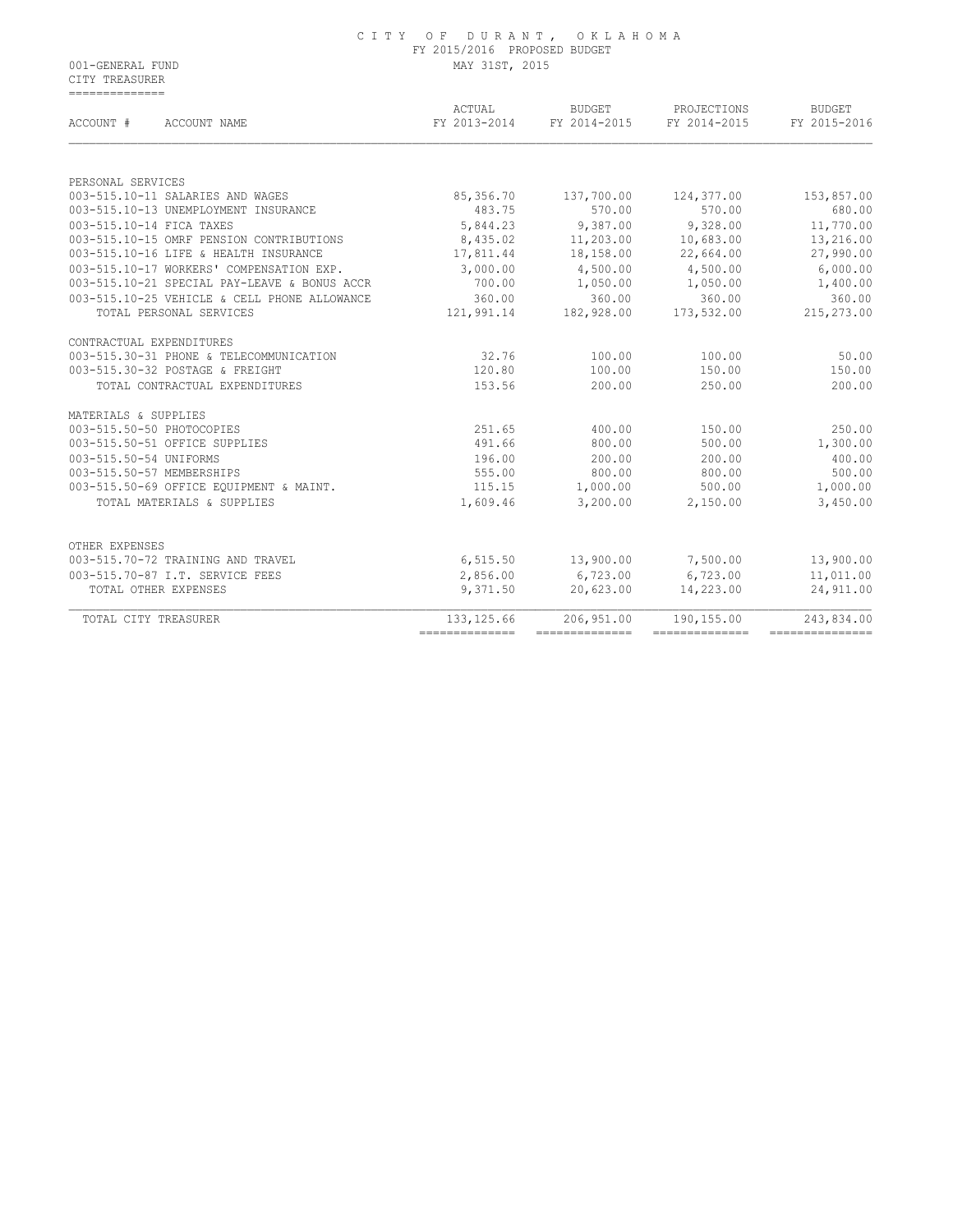|                  | CITY OF DURANT, OKLAHOMA     |
|------------------|------------------------------|
|                  | FY 2015/2016 PROPOSED BUDGET |
| 001-GENERAL FUND | MAY 31ST, 2015               |

 LEGAL SERVICES-ATTORNEY ==========================

| ACCOUNT #<br>ACCOUNT NAME                    | ACTUAL<br>FY 2013-2014 | <b>BUDGET</b><br>FY 2014-2015 | PROJECTIONS<br>FY 2014-2015 | <b>BUDGET</b><br>FY 2015-2016 |
|----------------------------------------------|------------------------|-------------------------------|-----------------------------|-------------------------------|
|                                              |                        |                               |                             |                               |
| PERSONAL SERVICES                            |                        |                               |                             |                               |
| 004-516.10-11 SALARIES AND WAGES             | 29,592.76              | 30,148.00                     | 29,700.00                   | 30,148.00                     |
| 004-516.10-13 UNEMPLOYMENT INSURANCE         | 205.33                 | 190.00                        | 190.00                      | 170.00                        |
| 004-516.10-14 FICA TAXES                     | 1,856.94               | 2,306.00                      | 2,272.00                    | 2,306.00                      |
| 004-516.10-16 LIFE & HEALTH INSURANCE        | 7,124.46               | 7,263.00                      | 6,569.00                    | 7,263.00                      |
| 004-516.10-17 WORKERS' COMPENSATION EXP.     | 1,500.00               | 1,500.00                      | 1,500.00                    | 1,500.00                      |
| 004-516.10-21 SPECIAL PAY-LEAVE & BONUS ACCR | 350.00                 | 350.00                        | 350.00                      | 350.00                        |
| TOTAL PERSONAL SERVICES                      | 40,629.49              | 41,757.00                     | 40,581.00                   | 41,737.00                     |
| CONTRACTUAL EXPENDITURES                     |                        |                               |                             |                               |
| 004-516.30-32 FREIGHT & POSTAGE              | 0.00                   | 0.00                          | 1.00                        | 0.00                          |
| 004-516.30-77 INTERNAL LEGAL SVCS            | 53,075.48              | 70,000.00                     | 51,431.00                   | 60,000.00                     |
| 004-516.30-78 EXTERNAL LEGAL SERVICES        | 9,143.15               | 5,000.00                      | 6,380.00                    | 5,000.00                      |
| TOTAL CONTRACTUAL EXPENDITURES               | 62,218.63              | 75,000.00                     | 57,812.00                   | 65,000.00                     |
| MATERIALS & SUPPLIES                         |                        |                               |                             |                               |
| 004-516.50-50 PHOTOCOPIES                    | 0.00                   | 0.00                          | 5.00                        | 0.00                          |
| 004-516.50-56 LEGAL SUBSCRIPTION SERVICES    | 1,113.74               | 2,500.00                      | 2,330.00                    | 2,500.00                      |
| 004-516.50-57 MEMBERSHIPS                    | 0.00                   | 300.00                        | 300.00                      | 300.00                        |
| TOTAL MATERIALS & SUPPLIES                   | 1,113.74               | 2,800.00                      | 2,635.00                    | 2,800.00                      |
| OTHER EXPENSES                               |                        |                               |                             |                               |
| 004-516.70-72 TRAINING AND TRAVEL            | 1,682.08               | 1,000.00                      | 1,000.00                    | 1,000.00                      |
| TOTAL OTHER EXPENSES                         | 1,682.08               | 1,000.00                      | 1,000.00                    | 1,000.00                      |
| TOTAL LEGAL SERVICES-ATTORNEY                | 105,643.94             | 120,557.00                    | 102,028.00                  | 110,537.00                    |
|                                              | ---------------        | ---------------               | --------------              | ---------------               |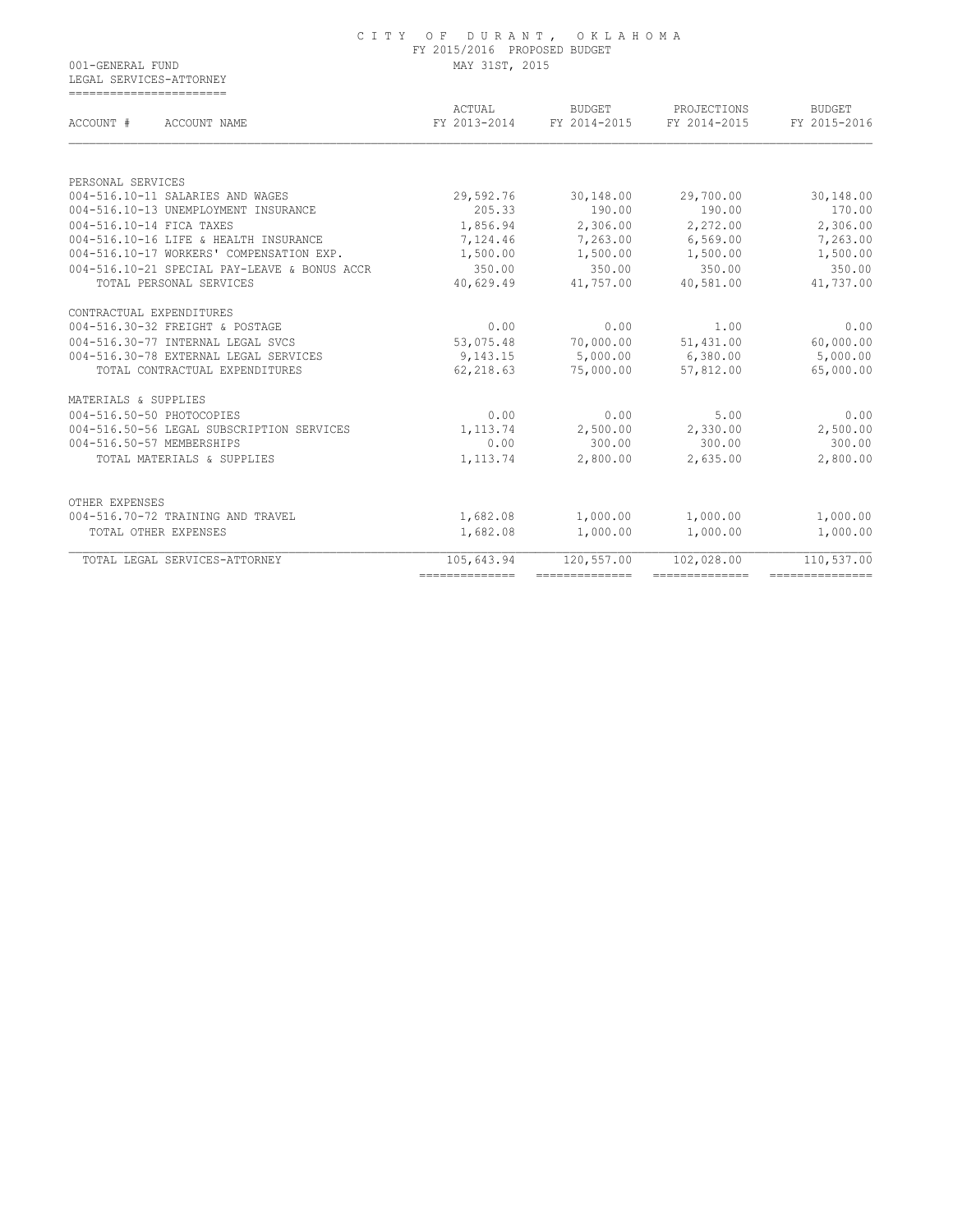LAW ENFORCEMENT (PD) ====================

| ACCOUNT #<br>ACCOUNT NAME                    | ACTUAL<br>FY 2013-2014 | <b>BUDGET</b><br>FY 2014-2015 | PROJECTIONS<br>FY 2014-2015 | <b>BUDGET</b><br>FY 2015-2016 |  |
|----------------------------------------------|------------------------|-------------------------------|-----------------------------|-------------------------------|--|
| PERSONAL SERVICES                            |                        |                               |                             |                               |  |
| 005-521.10-11 SALARIES AND WAGES             | 2,615,395.08           | 2,545,069.00                  | 2,516,971.00                | 2,649,148.00                  |  |
| 005-521.10-12 OVERTIME                       | 129,192.17             | 135,001.00                    | 114,436.00                  | 120,000.00                    |  |
| 005-521.10-13 UNEMPLOYMENT INSURANCE         | 8,871.33               | 8,170.00                      | 8,170.00                    | 7,990.00                      |  |
| 005-521.10-14 FICA TAXES                     | 184,813.26             | 191,572.00                    | 191,572.00                  | 211,840.00                    |  |
| 005-521.10-15 OMRF PENSION CONTRIBUTIONS     | 12,066.97              | 16,505.00                     | 16,505.00                   | 18,055.00                     |  |
| 005-521.10-16 LIFE & HEALTH INSURANCE        | 271,410.36             | 309,969.00                    | 277,823.00                  | 290,481.00                    |  |
| 005-521.10-17 WORKERS' COMPENSATION EXP.     | 210,096.00             | 117,295.00                    | 117,295.00                  | 70,500.00                     |  |
| 005-521.10-19 POLICE RETIREMENT SYSTEM       | 285, 372.32            | 321,493.00                    | 321,493.00                  | 334,779.00                    |  |
| 005-521.10-20 GRANT OVERTIME                 | 114.44                 | 30,000.00                     | 300.00                      | 30,000.00                     |  |
| 005-521.10-21 SPECIAL PAY-LEAVE & BONUS ACCR | 46,072.29              | 16,000.00                     | 27,876.00                   | 16,450.00                     |  |
| 005-521.10-25 VEHICLE & CELL PHONE ALLOWANCE | 22,205.00              | 22,380.00                     | 22,380.00                   | 22,380.00                     |  |
| TOTAL PERSONAL SERVICES                      | 3,785,609.22           | 3,713,454.00                  | 3,614,821.00                | 3,771,623.00                  |  |
| PROFESSIONAL SERVICES                        |                        |                               |                             |                               |  |
| 005-521.20-24 MEDICAL/PHYSICALS              | 1,300.00               | 4,100.00                      | 600.00                      | 4,100.00                      |  |
| TOTAL PROFESSIONAL SERVICES                  | 1,300.00               | 4,100.00                      | 600.00                      | 4,100.00                      |  |
| CONTRACTUAL EXPENDITURES                     |                        |                               |                             |                               |  |
| 005-521.30-31 PHONE & TELECOMMUNICATION      | 10,917.18              | 13,500.00                     | 13,500.00                   | 13,000.00                     |  |
| 005-521.30-32 FREIGHT AND POSTAGE            | 743.73                 | 800.00                        | 700.00                      | 800.00                        |  |
| 005-521.30-33 UTILITIES                      | 35,105.56              | 48,770.00                     | 37,000.00                   | 48,770.00                     |  |
| 005-521.30-43 PHOTOGRAPHY & BLUEPRINTS       | 60.91                  | 200.00                        | 200.00                      | 200.00                        |  |
| 005-521.30-48 JANITORIAL SERVICES CONTRACT   | 27,704.81              | 27,930.00                     | 27,930.00                   | 27,930.00                     |  |
| 005-521.30-53 COMMUNICATION SERVICE FEE      | 29.75                  | 0.00                          | 0.00                        | 0.00                          |  |
| 005-521.30-94 2014 JAG-LLE GRANT EXP         | 0.00                   | 0.00                          | 10,275.00                   | 0.00                          |  |
| 005-521.30-95 OHS TRAFFIC ENF. GRANT EXP.    | 678.37                 | 9,925.00                      | 6,124.00                    | 36,800.00                     |  |
| TOTAL CONTRACTUAL EXPENDITURES               | 75,240.31              | 101,125.00                    | 95,729.00                   | 127,500.00                    |  |
| MATERIALS & SUPPLIES                         |                        |                               |                             |                               |  |
| 005-521.50-51 OFFICE SUPPLIES                | 6,866.73               | 7,550.00                      | 7,550.00                    | 7,500.00                      |  |
| 005-521.50-52 FUEL                           | 134,826.00             | 121,708.00                    | 121,708.00                  | 110,000.00                    |  |
| 005-521.50-54 UNIFORMS                       | 15,007.02              | 22,500.00                     | 22,500.00                   | 22,000.00                     |  |
| 005-521.50-56 RANGE MAINT, WEAPONS, AMMO     | 31,101.16              | 26,146.00                     | 26,146.00                   | 26,000.00                     |  |
| 005-521.50-57 MEMBERSHIPS                    | 3,178.75               | 4,500.00                      | 4,500.00                    | 4,500.00                      |  |
| 005-521.50-58 BUILDING MAINTENANCE           | 6,141.61               | 6,800.00                      | 7,392.00                    | 7,500.00                      |  |
| 005-521.50-62 JANITORAL SUPPLIES             | 2,934.12               | 5,000.00                      | 3,000.00                    | 5,000.00                      |  |
| 005-521.50-63 VEHICLE MAINTENANCE            | 48,709.49              | 76,166.00                     | 71,016.00                   | 0.00                          |  |
| 005-521.50-65 BATONS & HOLDERS (30)          | 4,460.77               | 0.00                          | 0.00                        | 0.00                          |  |
| 005-521.50-69 OTHER EQUIP PARTS & MAINT      | 6,946.83               | 7,000.00                      | 5,000.00                    | 7,000.00                      |  |
| 005-521.50-71 EQUIP & SUPPLIES - PD RESERVES | 660.43                 | 4,000.00                      | 4,000.00                    | 4,000.00                      |  |
| 005-521.50-72 PD KIDS PROGRAM EXPENDITURES   | 2,000.15               | 2,000.00                      | 0.00                        | 2,000.00                      |  |
| 005-521.50-74 (D) DRUG DOG, EQUIP., SUPPLIES | 1,012.35               | 1,500.00                      | 1,500.00                    | 1,500.00                      |  |
| 005-521.50-80 FORENSIC EQUIPMENT             | 745.74                 | 2,000.00                      | 2,000.00                    | 2,000.00                      |  |
| 005-521.50-90 SAFE OK GRANT ANALYST SOFTWARE | 0.00                   | 44,951.00                     | 63,077.00                   | 0.00                          |  |
| TOTAL MATERIALS & SUPPLIES                   | 264,591.15             | 331,821.00                    | 339,389.00                  | 199,000.00                    |  |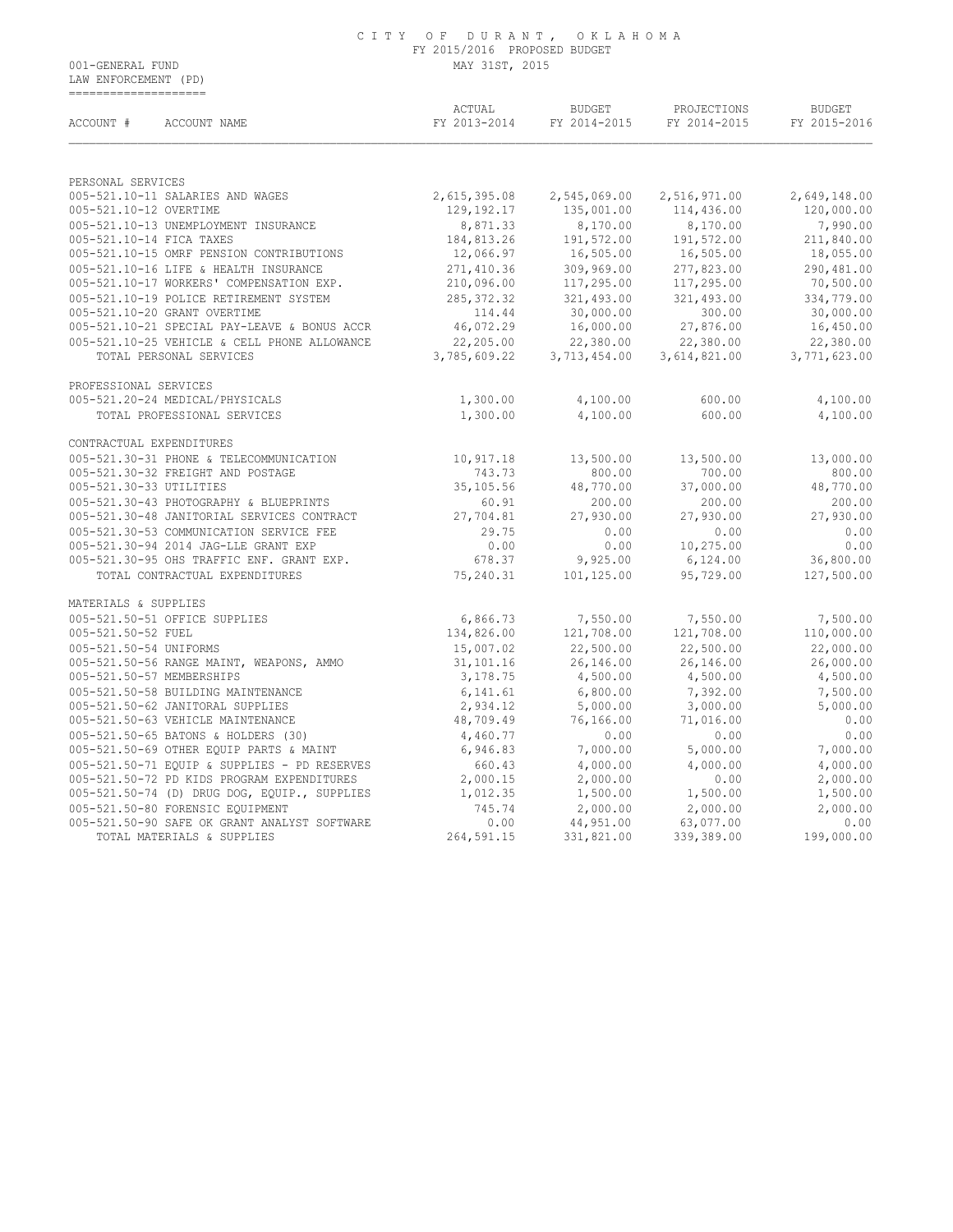LAW ENFORCEMENT (PD) ====================

| ACCOUNT #                 | ACCOUNT NAME                         | ACTUAL<br>FY 2013-2014 | <b>BUDGET</b><br>FY 2014-2015 |              | PROJECTIONS<br>FY 2014-2015 | <b>BUDGET</b><br>FY 2015-2016 |
|---------------------------|--------------------------------------|------------------------|-------------------------------|--------------|-----------------------------|-------------------------------|
|                           |                                      |                        |                               |              |                             |                               |
| OTHER EXPENSES            |                                      |                        |                               |              |                             |                               |
|                           | 005-521.70-72 TRAINING AND TRAVEL    | 22, 412.12             | 35,000.00                     |              | 35,000.00                   | 30,000.00                     |
|                           | 005-521.70-73 OACP ACCREDITATION     | 585.00                 | 2,500.00                      |              | 700.00                      | 700.00                        |
|                           | 005-521.70-75 SPECIAL RESPONSE TEAM  | 2,079.18               | 5,000.00                      |              | 5,000.00                    | 5,000.00                      |
| 005-521.70-78 HOSPITALITY |                                      | 159.33                 | 500.00                        |              | 500.00                      | 500.00                        |
|                           | 005-521.70-81 BRYAN CO. JAIL PAYMENT | 72,980.00              | 70,560.00                     |              | 86,000.00                   | 86,500.00                     |
|                           | 005-521.70-87 T.T. SERVICE FEES      | 66,744.00              | 88,177.00                     |              | 88,177.00                   | 74,114.00                     |
| TOTAL OTHER EXPENSES      |                                      | 164,959.63             | 201,737.00                    | 215,377.00   |                             | 196,814.00                    |
| TOTAL LAW ENFORCEMENT     | (PD)                                 | 4,291,700.31           | 4,352,237.00                  | 4,265,916.00 |                             | 4,299,037.00                  |
|                           |                                      | _____________          |                               |              |                             | _____________                 |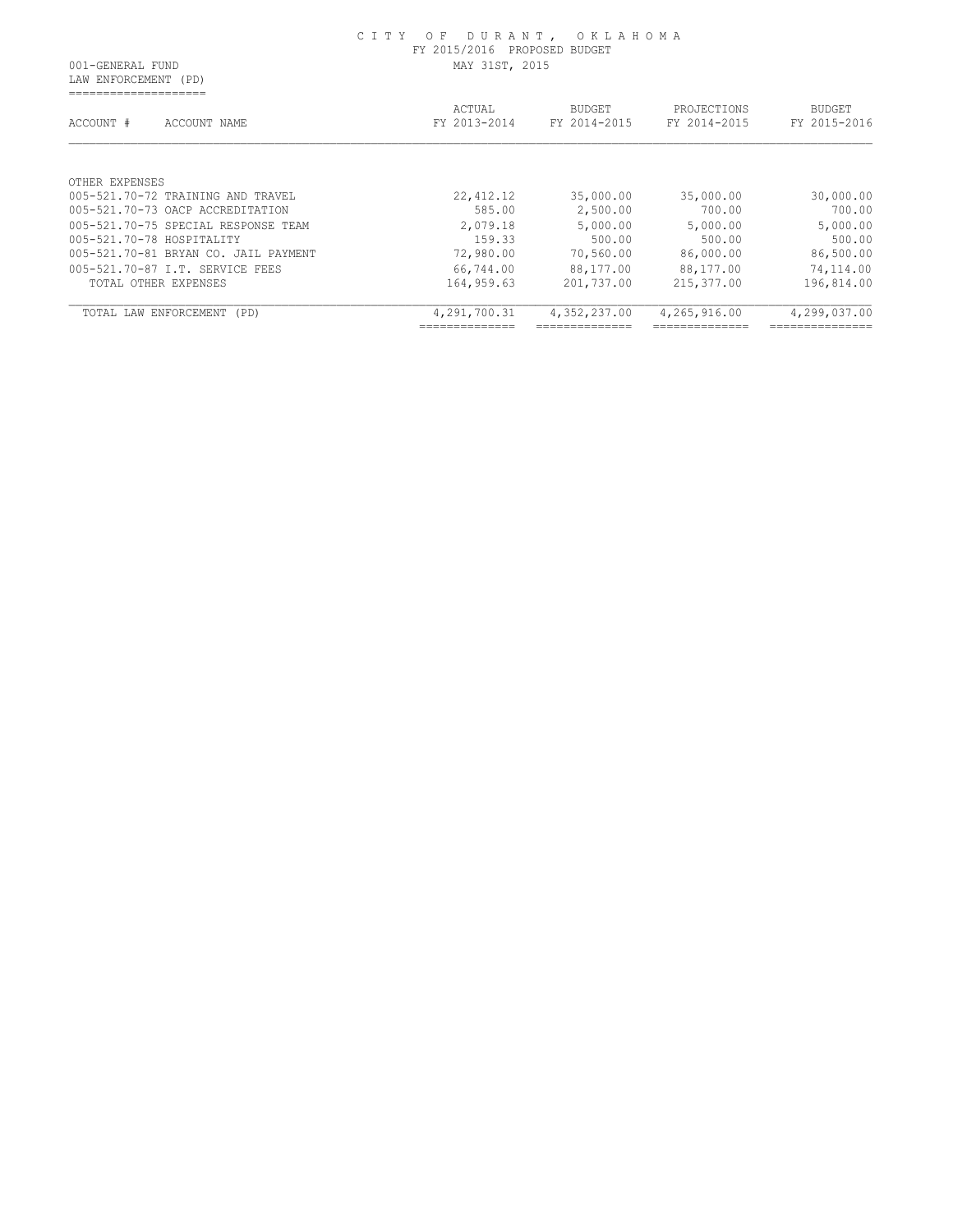ANIMAL CONTROL (PD) ===================

| ACTUAL<br>FY 2013-2014                                 | <b>BUDGET</b><br>FY 2014-2015 | PROJECTIONS<br>FY 2014-2015 | <b>BUDGET</b><br>FY 2015-2016 |
|--------------------------------------------------------|-------------------------------|-----------------------------|-------------------------------|
|                                                        |                               |                             |                               |
|                                                        |                               |                             |                               |
| 49,664.18                                              | 58,517.00                     | 46,085.00                   | 59,592.00                     |
| 0.00                                                   | 500.00                        | 0.00                        | 500.00                        |
| 402.56                                                 | 380.00                        | 313.00                      | 340.00                        |
| 3,925.66                                               | 4,477.00                      | 3,525.00                    | 4,559.00                      |
| 5,097.25                                               | 5,343.00                      | 4,290.00                    | 5,119.00                      |
| 8,602.44                                               | 9,831.00                      | 11,467.00                   | 9,831.00                      |
| 3,156.00                                               | 3,000.00                      | 3,000.00                    | 3,000.00                      |
| 700.00<br>006-523.10-21 SPECIAL PAY-LEAVE & BONUS ACCR | 700.00                        | 350.00                      | 700.00                        |
| 71,548.09                                              | 82,748.00                     | 69,030.00                   | 83,641.00                     |
|                                                        |                               |                             |                               |
| 158.50                                                 | 500.00                        | 1,195.00                    | 500.00                        |
| 158.50                                                 | 500.00                        | 1,195.00                    | 500.00                        |
|                                                        |                               |                             |                               |
| 6,823.52                                               | 7,500.00                      | 5,615.00                    | 6,000.00                      |
| 622.62                                                 | 1,500.00                      | 0.00                        | 1,500.00                      |
| 1,211.10                                               | 1,500.00                      | 400.00                      | 1,500.00                      |
| 1,314.55                                               | 1,500.00                      | 1,500.00                    | 1,500.00                      |
| 1,393.92                                               | 2,000.00                      | 300.00                      | 2,000.00                      |
| 11,365.71                                              | 14,000.00                     | 7,815.00                    | 12,500.00                     |
|                                                        |                               |                             |                               |
|                                                        |                               |                             | 3,500.00                      |
| 2,164.50                                               | 3,500.00                      | 1,000.00                    | 3,500.00                      |
| 85,236.80                                              | 100,748.00                    | 79,040.00                   | 100,141.00                    |
|                                                        | 2,164.50                      | 3,500.00                    | 1,000.00                      |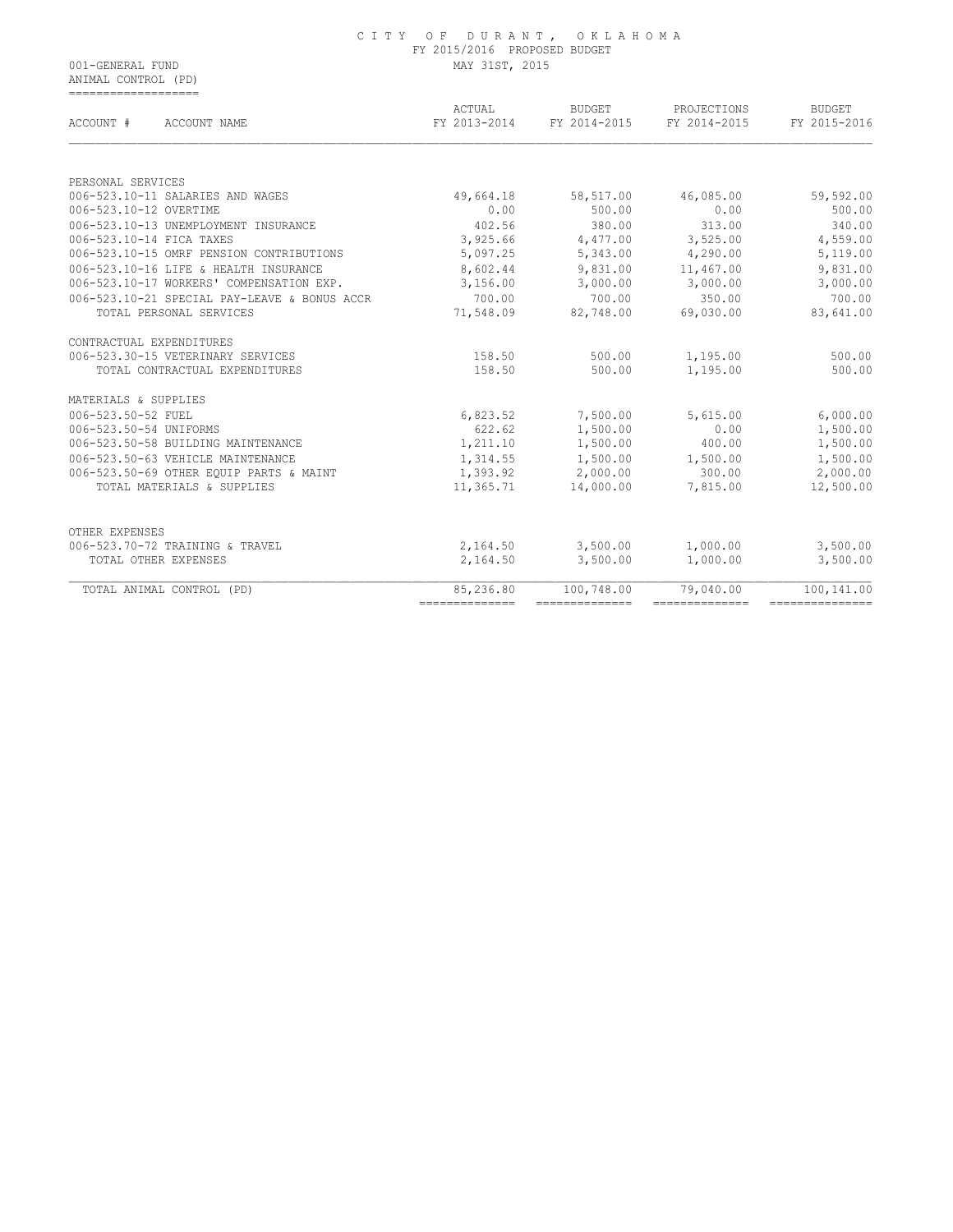FIRE DEPARTMENT ===============

| ACCOUNT #<br>ACCOUNT NAME                    | ACTUAL<br>FY 2013-2014 | <b>BUDGET</b><br>FY 2014-2015 | PROJECTIONS<br>FY 2014-2015 | <b>BUDGET</b><br>FY 2015-2016 |
|----------------------------------------------|------------------------|-------------------------------|-----------------------------|-------------------------------|
|                                              |                        |                               |                             |                               |
| PERSONAL SERVICES                            |                        |                               |                             |                               |
| 008-522.10-11 SALARIES AND WAGES             | 2, 411, 722.50         | 1,972,863.00                  | 1,972,863.00                | 1,998,520.00                  |
| 008-522.10-12 OVERTIME                       | 69,083.26              | 65,000.00                     | 75,000.00                   | 65,000.00                     |
| 008-522.10-13 UNEMPLOYMENT INSURANCE         | 7,235.31               | 7,030.00                      | 7,030.00                    | 6,120.00                      |
| 008-522.10-14 FICA TAXES                     | 29,973.79              | 28,607.00                     | 26,607.00                   | 29,000.00                     |
| 008-522.10-15 OMRF PENSION CONTRIBUTIONS     | 3,184.18               | 3,028.00                      | 3,028.00                    | 3,100.00                      |
| 008-522.10-16 LIFE & HEALTH INSURANCE        | 240,863.36             | 246,272.00                    | 241,000.00                  | 239, 417.00                   |
| 008-522.10-17 WORKERS' COMPENSATION EXP.     | 59,952.00              | 64,141.00                     | 64,141.00                   | 54,000.00                     |
| 008-522.10-18 FIREFIGHTERS RETIREMENT SYS.   | 249,290.61             | 271,559.00                    | 272,201.00                  | 275,000.00                    |
| 008-522.10-21 SPECIAL PAY-LEAVE & BONUS ACCR | 29,655.93              | 12,950.00                     | 60,000.00                   | 60,000.00                     |
| 008-522.10-25 VEHICLE ALLOWANCE              | 9,890.00               | 9,540.00                      | 9,960.00                    | 9,960.00                      |
| TOTAL PERSONAL SERVICES                      | 3,110,850.94           | 2,680,990.00                  | 2,731,830.00                | 2,740,117.00                  |
| PROFESSIONAL SERVICES                        |                        |                               |                             |                               |
| 008-522.20-24 MEDICAL/PHYSICALS              | 4,585.00               | 7,000.00                      | 3,500.00                    | 7,000.00                      |
| TOTAL PROFESSIONAL SERVICES                  | 4,585.00               | 7,000.00                      | 3,500.00                    | 7,000.00                      |
| CONTRACTUAL EXPENDITURES                     |                        |                               |                             |                               |
| 008-522.30-31 PHONE & TELECOMMUNICATION      | 6,056.96               | 6,000.00                      | 5,900.00                    | 6,000.00                      |
| 008-522.30-32 FREIGHT & POSTAGE              | 262.06                 | 300.00                        | 300.00                      | 300.00                        |
| 008-522.30-33 UTILITIES                      | 24,061.58              | 26,000.00                     | 27,200.00                   | 27,000.00                     |
| 008-522.30-34 ANNUAL FIRE ALARM MONITORING   | 722.00                 | 1,150.00                      | 1,000.00                    | 1,150.00                      |
| 008-522.30-48 JANITORIAL SERVICES CONTRACT   | 0.00                   | 0.00                          | 0.00                        | 3,100.00                      |
| TOTAL CONTRACTUAL EXPENDITURES               | 31,102.60              | 33,450.00                     | 34,400.00                   | 37,550.00                     |
| MATERIALS & SUPPLIES                         |                        |                               |                             |                               |
| 008-522.50-50 PHOTOCOPIES                    | 59.88                  | 130.00                        | 10.00                       | 100.00                        |
| 008-522.50-51 OFFICE SUPPLIES                | 2,570.67               | 3,200.00                      | 2,005.00                    | 3,000.00                      |
| 008-522.50-52 FUEL                           | 29,559.54              | 35,000.00                     | 28,000.00                   | 26,400.00                     |
| 008-522.50-54 UNIFORMS                       | 26,851.43              | 35,000.00                     | 20,000.00                   | 28,000.00                     |
| 008-522.50-57 MEMBERSHIPS                    | 2,833.00               | 2,900.00                      | 2,900.00                    | 3,000.00                      |
| 008-522.50-58 BUILDING AND MAINTENANCE       | 12,049.61              | 12,000.00                     | 9,000.00                    | 12,000.00                     |
| 008-522.50-61 MINOR TOOLS AND EQUIPMENT      | 19,990.76              | 35,000.00                     | 26,000.00                   | 35,000.00                     |
| 008-522.50-62 JANITORAL SUPPLIES             | 7,515.61               | 6,700.00                      | 6,700.00                    | 7,000.00                      |
| 008-522.50-63 VEHICLE MAINTENANCE            | 32,409.69              | 24,000.00                     | 32,250.00                   | 33,000.00                     |
| 008-522.50-68 SAFETY CLOTHING                | 20,148.63              | 32,934.00                     | 28,520.00                   | 30,000.00                     |
| 008-522.50-69 OTHER EQUIP PARTS & MAINT      | 5,667.10               | 7,500.00                      | 4,000.00                    | 6,000.00                      |
| 008-522.50-77 FIRE PREVENTION MATERIALS      | 3,480.98               | 4,500.00                      | 4,200.00                    | 4,500.00                      |
| TOTAL MATERIALS & SUPPLIES                   | 163, 136.90            | 198,864.00                    | 163,585.00                  | 188,000.00                    |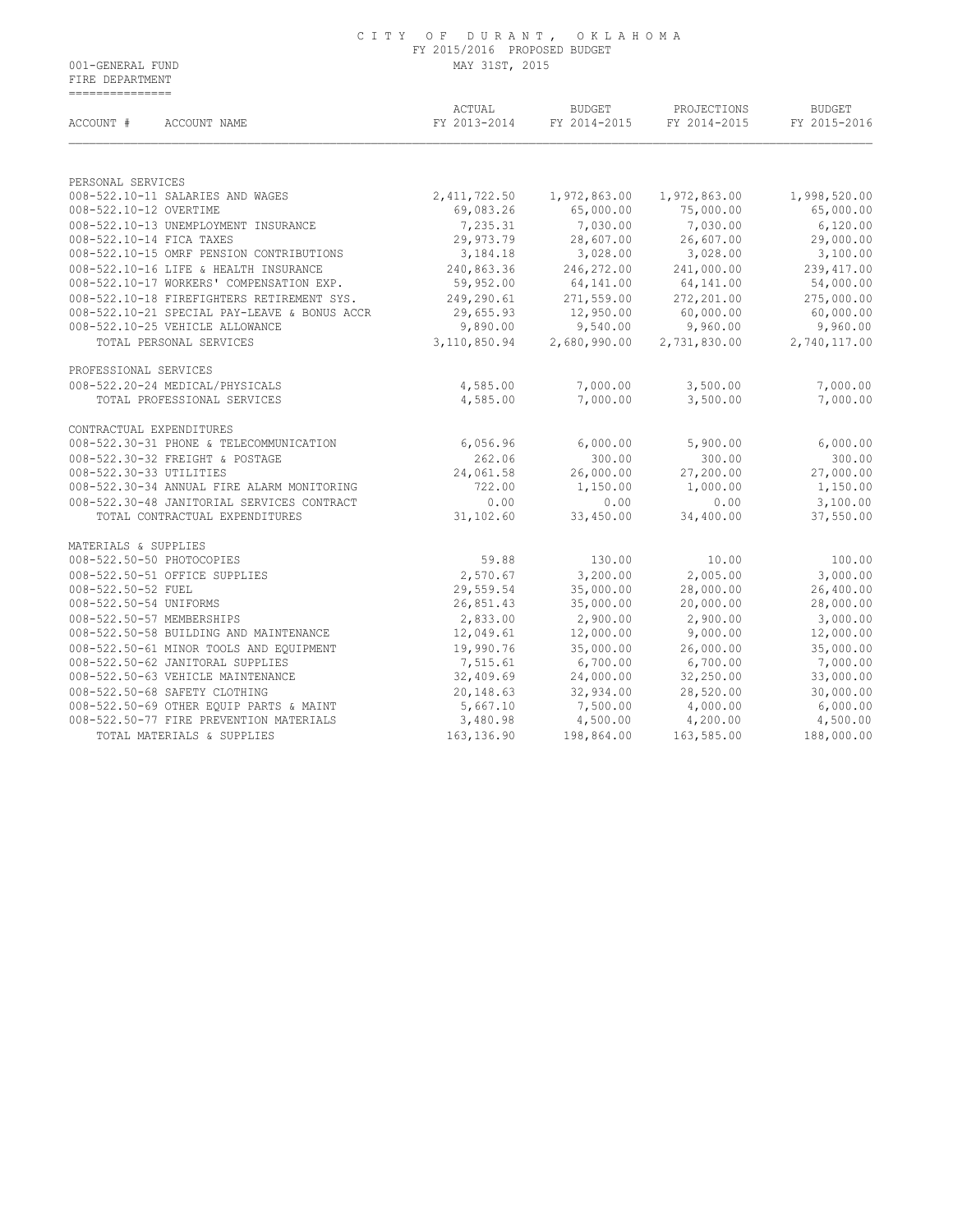FIRE DEPARTMENT ===============

| ACCOUNT #<br>ACCOUNT NAME         | ACTUAL<br>FY 2013-2014 | <b>BUDGET</b><br>FY 2014-2015 | PROJECTIONS<br>FY 2014-2015 | <b>BUDGET</b><br>FY 2015-2016 |
|-----------------------------------|------------------------|-------------------------------|-----------------------------|-------------------------------|
| OTHER EXPENSES                    |                        |                               |                             |                               |
| 008-522.70-72 TRAINING AND TRAVEL | 17,981.24              | 17,500.00                     | 11,500.00                   | 15,000.00                     |
| 008-522.70-75 TRAINING MATERIALS  | 147.50                 | 2,500.00                      | 1,950.00                    | 2,500.00                      |
| 008-522.70-80 PAGERS & RADIOS     | 6,723.27               | 6,000.00                      | 4,500.00                    | 6,000.00                      |
| 008-522.70-87 I.T. SERVICE FEES   | 18,588.00              | 29,922.00                     | 29,922.00                   | 32,610.00                     |
| TOTAL OTHER EXPENSES              | 43,440.01              | 55,922.00                     | 47,872.00                   | 56,110.00                     |
| DEBT SERVICE                      |                        |                               |                             |                               |
| TOTAL FIRE<br>DEPARTMENT          | 3, 353, 115.45         | 2,976,226.00                  | 2,981,187.00                | 3,028,777.00                  |
|                                   | ______________         | _____________                 | ______________              | _______________               |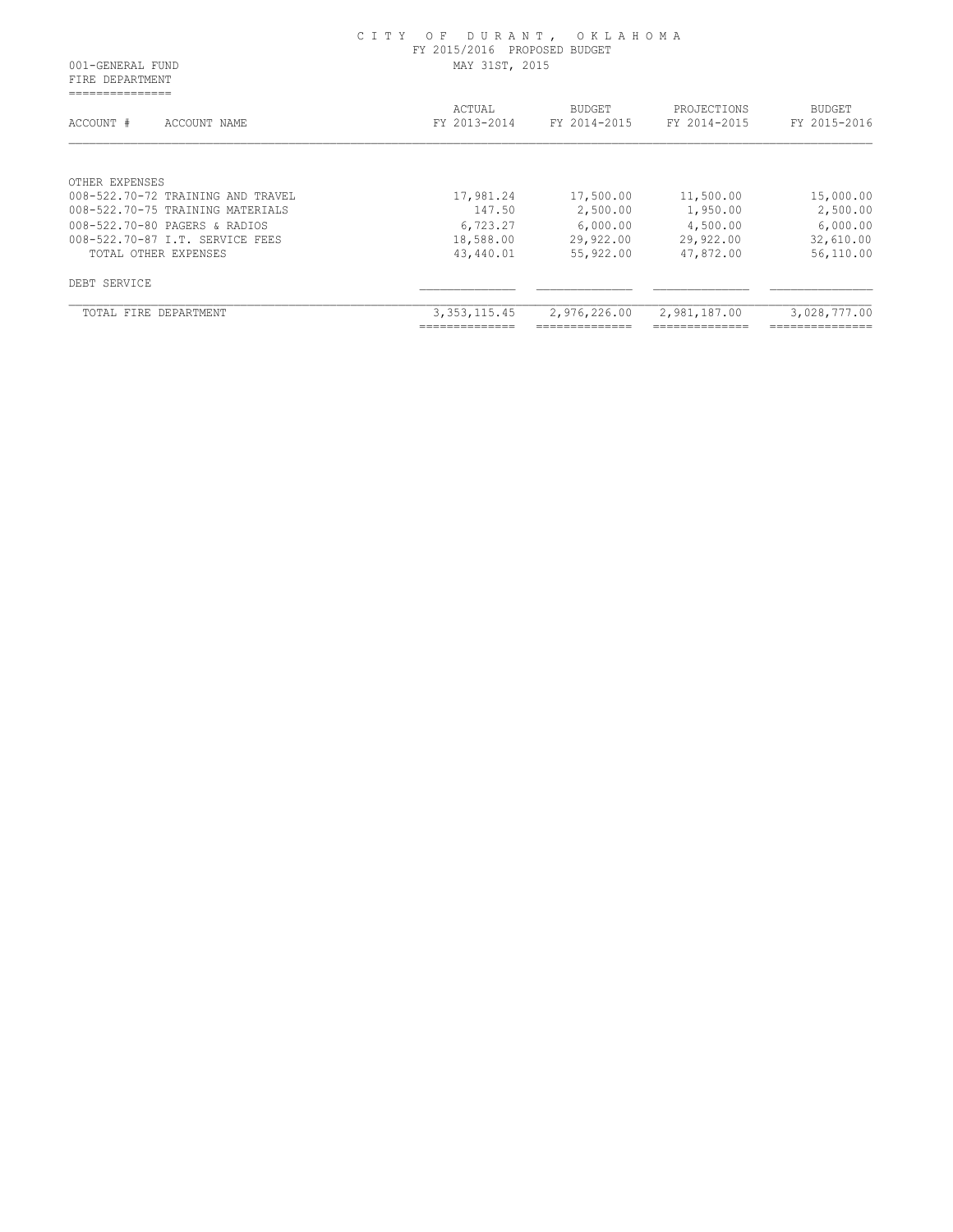## C I T Y O F D U R A N T , O K L A H O M A FY 2015/2016 PROPOSED BUDGET

001-GENERAL FUND MAY 31ST, 2015 PARKS, REC. & GEN. SVCS. ===========================

| ACCOUNT #<br>ACCOUNT NAME                    | ACTUAL<br>FY 2013-2014 | <b>BUDGET</b><br>FY 2014-2015 | PROJECTIONS<br>FY 2014-2015 | <b>BUDGET</b><br>FY 2015-2016 |
|----------------------------------------------|------------------------|-------------------------------|-----------------------------|-------------------------------|
|                                              |                        |                               |                             |                               |
| PERSONAL SERVICES                            |                        |                               |                             |                               |
| 009-532.10-11 SALARIES AND WAGES             | 367,240.53             | 369,718.00                    | 367,983.00                  | 411,627.00                    |
| 009-532.10-13 UNEMPLOYMENT INSURANCE         | 1,797.60               | 1,710.00                      | 1,710.00                    | 1,530.00                      |
| 009-532.10-14 FICA TAXES                     | 26,670.26              | 28,283.00                     | 28,151.00                   | 31,490.00                     |
| 009-532.10-15 OMRF PENSION CONTRIBUTIONS     | 36,337.90              | 33,755.00                     | 34,260.00                   | 35,359.00                     |
| 009-532.10-16 LIFE & HEALTH INSURANCE        | 61,699.92              | 60,895.00                     | 60,528.00                   | 63,844.00                     |
| 009-532.10-17 WORKERS' COMPENSATION EXP.     | 111,048.00             | 71,915.00                     | 71,915.00                   | 13,500.00                     |
| 009-532.10-21 SPECIAL PAY-LEAVE & BONUS ACCR | 4,204.40               | 3,150.00                      | 9,269.00                    | 3,150.00                      |
| 009-532.10-25 VEHICLE & CELL PHONE ALLOWANCE | 5,880.00               | 5,880.00                      | 5,880.00                    | 5,880.00                      |
| TOTAL PERSONAL SERVICES                      | 614,878.61             | 575, 306.00                   | 579,696.00                  | 566,380.00                    |
| CONTRACTUAL EXPENDITURES                     |                        |                               |                             |                               |
| 009-532.30-31 PHONE & TELECOMMUNICATION      | 1,604.34               | 2,100.00                      | 1,426.00                    | 2,100.00                      |
| 009-532.30-32 FREIGHT & POSTAGE              | 0.00                   | 50.00                         | 0.00                        | 0.00                          |
| 009-532.30-33 UTILITIES                      | 20,832.69              | 20,000.00                     | 22,749.00                   | 22,500.00                     |
| TOTAL CONTRACTUAL EXPENDITURES               | 22,437.03              | 22,150.00                     | 24,175.00                   | 24,600.00                     |
| MATERIALS & SUPPLIES                         |                        |                               |                             |                               |
| 009-532.50-51 OFFICE SUPPLIES                | 185.47                 | 300.00                        | 600.00                      | 500.00                        |
| 009-532.50-52 FUEL                           | 41,505.09              | 38,000.00                     | 38,000.00                   | 30,400.00                     |
| 009-532.50-54 UNIFORMS                       | 4,938.69               | 5,000.00                      | 5,670.00                    | 5,700.00                      |
| 009-532.50-58 BUILDING AND MAINTENANCE       | 1,370.75               | 5,000.00                      | 4,000.00                    | 5,000.00                      |
| 009-532.50-61 MINOR TOOLS AND EQUIPMENT      | 4,930.46               | 5,000.00                      | 5,000.00                    | 5,000.00                      |
| 009-532.50-62 JANITORAL SUPPLIES             | 1,641.87               | 2,000.00                      | 2,000.00                    | 2,000.00                      |
| 009-532.50-63 VEHICLE MAINTENANCE            | 11,487.83              | 5,000.00                      | 5,000.00                    | 5,000.00                      |
| 009-532.50-64 AGRICULTURAL SUPPLIES          | 1,245.55               | 5,000.00                      | 4,000.00                    | 5,000.00                      |
| 009-532.50-65 CONCRETE AND AGGREGATE         | 975.00                 | 2,000.00                      | 2,000.00                    | 2,000.00                      |
| 009-532.50-66 IRRIGATION SUPPLIES            | 3,316.62               | 5,000.00                      | 4,000.00                    | 5,000.00                      |
| 009-532.50-68 TRACTOR & MOWER MAINTENANCE    | 9,322.44               | 9,000.00                      | 9,000.00                    | 9,000.00                      |
| 009-532.50-69 OTHER EQUIP PARTS & MAINT.     | 7,519.70               | 8,000.00                      | 8,000.00                    | 8,000.00                      |
| 009-532.50-70 PARK FURN & EQUIP & MAINT      | 2,418.95               | 5,000.00                      | 5,000.00                    | 5,000.00                      |
| 009-532.50-71 RECREATIONAL EQUIP. & MAINT.   | 0.00                   | 2,000.00                      | 2,000.00                    | 2,000.00                      |
| 009-532.50-73 SIGNAL LIGHTS MAINTENANCE      | 10,768.62              | 25,000.00                     | 25,000.00                   | 25,000.00                     |
| 009-532.50-74 PLAYGROUND EQUIP & MAINT       | 0.00                   | 10,000.00                     | 5,000.00                    | 10,000.00                     |
| 009-532.50-83 HORTICULTURAL SUPPLIES         | 0.00                   | 1,000.00                      | 1,000.00                    | 1,000.00                      |
| TOTAL MATERIALS & SUPPLIES                   | 101,627.04             | $1,000.00$<br>132,300.00      | 125,270.00                  | 125,600.00                    |
|                                              |                        |                               |                             |                               |
| OTHER EXPENSES                               |                        |                               |                             |                               |
| 009-532.70-72 TRAINING AND TRAVEL            | 173.00                 | 2,000.00                      | 1,500.00                    | 2,000.00                      |
| 009-532.70-74 SAFETY EQUIPMENT               | 1,039.04               | 0.00                          | 0.00                        | 0.00                          |
| 009-532.70-87 I.T. SERVICE FEES              | 2,856.00               | 9,301.00                      | 9,301.00                    | 9,741.00                      |
| TOTAL OTHER EXPENSES                         | 4,068.04               | 11,301.00                     | 10,801.00                   | 11,741.00                     |
| TOTAL PARKS, REC. & GEN. SVCS.               | 743,010.72             | 741,057.00                    | 739,942.00                  | 728,321.00                    |
|                                              | --------------         | ==============                | ==============              | =========                     |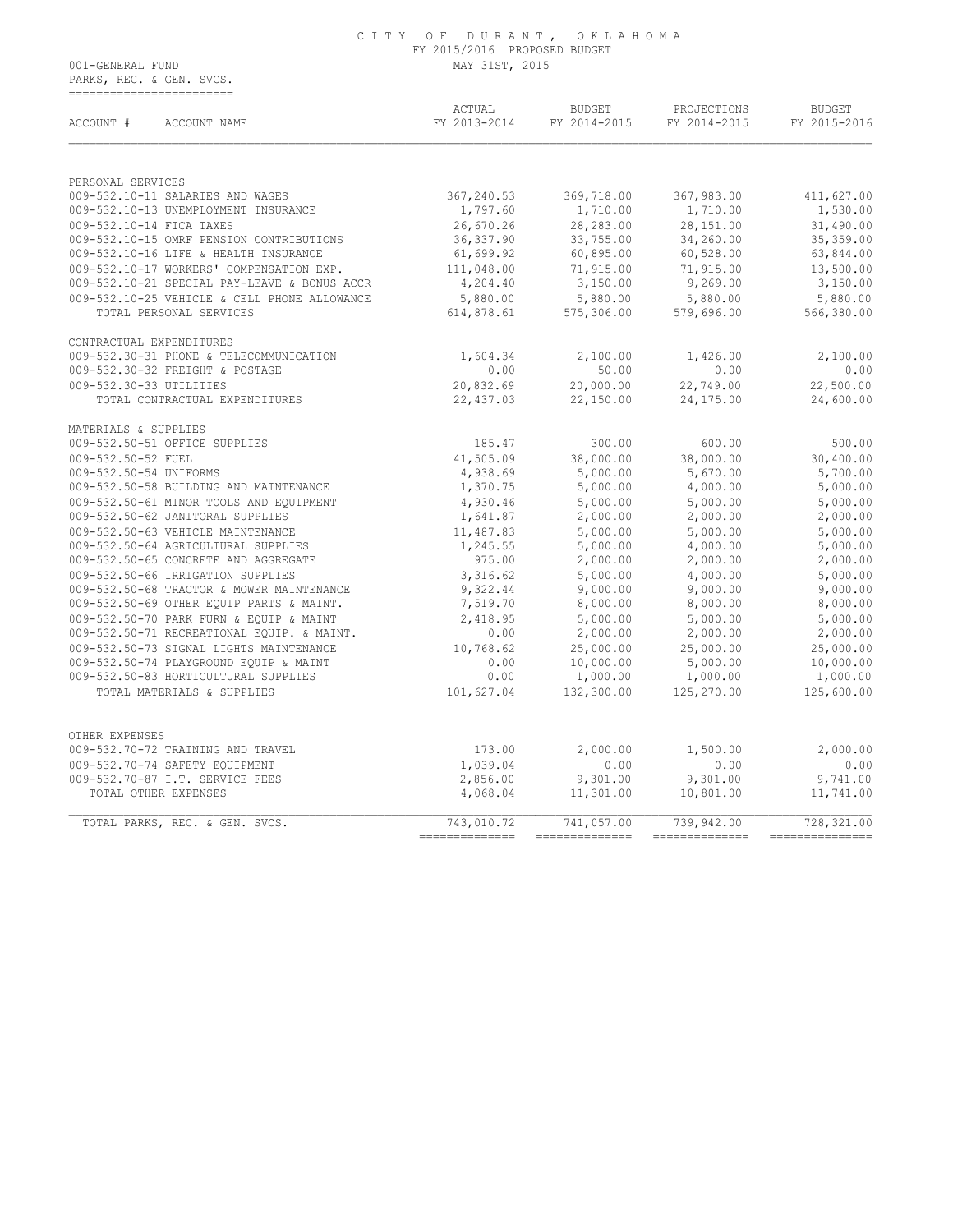|                  | CITY OF DURANT, OKLAHOMA     |
|------------------|------------------------------|
|                  | FY 2015/2016 PROPOSED BUDGET |
| 001-GENERAL FUND | MAY 31ST, 2015               |

 SWIMMING POOL =============

| ACCOUNT #<br>ACCOUNT NAME                    | ACTUAL<br>FY 2013-2014 | BUDGET<br>FY 2014-2015 | PROJECTIONS<br>FY 2014-2015 | <b>BUDGET</b><br>FY 2015-2016 |
|----------------------------------------------|------------------------|------------------------|-----------------------------|-------------------------------|
|                                              |                        |                        |                             |                               |
| PERSONAL SERVICES                            |                        |                        |                             |                               |
| 012-536.10-11 SALARIES AND WAGES             | 35,077.90              | 58,000.00              | 27,400.00                   | 58,000.00                     |
| 012-536.10-12 OVERTIME                       | 0.00                   | 500.00                 | 600.00                      | 500.00                        |
| 012-536.10-13 UNEMPLOYMENT INSURANCE         | 347.27                 | 500.00                 | 500.00                      | 500.00                        |
| 012-536.10-14 FICA TAXES                     | 2,777.28               | 4,437.00               | 2,096.00                    | 4,437.00                      |
| 012-536.10-15 OMRF PENSION CONTRIBUTION      | 0.00                   | 0.00                   | 287.00                      | 0.00                          |
| 012-536.10-16 LIFE & HEALTH INSURANCE        | 0.00                   | 0.00                   | 733.00                      | 0.00                          |
| 012-536.10-17 WORKERS' COMPENSATION EXP.     | 5,004.00               | 0.00                   | 0.00                        | 4,442.00                      |
| TOTAL PERSONAL SERVICES                      | 43,206.45              | 63,437.00              | 31,616.00                   | 67,879.00                     |
| CONTRACTUAL EXPENDITURES                     |                        |                        |                             |                               |
| 012-536.30-31 PHONE & TELECOMMUNICATION      | 176.30                 | 300.00                 | 165.00                      | 300.00                        |
| 012-536.30-33 UTILITIES                      | 212.32                 | 300.00                 | 4,800.00                    | 4,800.00                      |
| TOTAL CONTRACTUAL EXPENDITURES               | 388.62                 | 600.00                 | 4,965.00                    | 5,100.00                      |
| MATERIALS & SUPPLIES                         |                        |                        |                             |                               |
| 012-536.50-50 PHOTOCOPIES                    | 0.00                   | 25.00                  | 25.00                       | 25.00                         |
| 012-536.50-51 OFFICE SUPPLIES                | 0.00                   | 250.00                 | 250.00                      | 250.00                        |
| 012-536.50-53 CHEMICALS, DRUGS, AND LAB      | 9,330.50               | 15,000.00              | 10,000.00                   | 15,000.00                     |
| 012-536.50-54 UNIFORMS                       | 617.50                 | 600.00                 | 600.00                      | 600.00                        |
| 012-536.50-58 BUILDING AND MAINTENANCE       | 1,044.49               | 3,000.00               | 17,850.00                   | 3,000.00                      |
| 012-536.50-62 JANITORIAL SUPPLIES            | 582.82                 | 600.00                 | 300.00                      | 600.00                        |
| 012-536.50-69 OTHER EQUIP PARTS & MAINT      | 2,076.73               | 3,000.00               | 3,000.00                    | 3,000.00                      |
| 012-536.50-81 POOL CONCESSION                | 1,730.35               | 0.00                   | 0.00                        | 0.00                          |
| 012-536.50-84 SALESTAX ON CONCESSION, ADMITS | 5,735.82               | 11,000.00              | 3,266.00                    | 3,700.00                      |
| TOTAL MATERIALS & SUPPLIES                   | 21, 118. 21            | 33,475.00              | 35,291.00                   | 26,175.00                     |
|                                              |                        |                        |                             |                               |
| OTHER EXPENSES                               |                        |                        |                             |                               |
| 012-536.70-72 EMPLOYEE TRAINING              | 100.00                 | 2,500.00               | 2,500.00                    | 2,500.00                      |
| 012-536.70-73 SOSU PARTNERSHIP               | 0.00                   | 0.00                   | 16,420.00                   | 0.00                          |
| TOTAL OTHER EXPENSES                         | 100.00                 | 2,500.00               | 18,920.00                   | 2,500.00                      |
| TOTAL SWIMMING POOL                          | 64,813.28              | 100,012.00             | 90,792.00                   | 101,654.00                    |
|                                              | ===============        | ==============         |                             | ---------------               |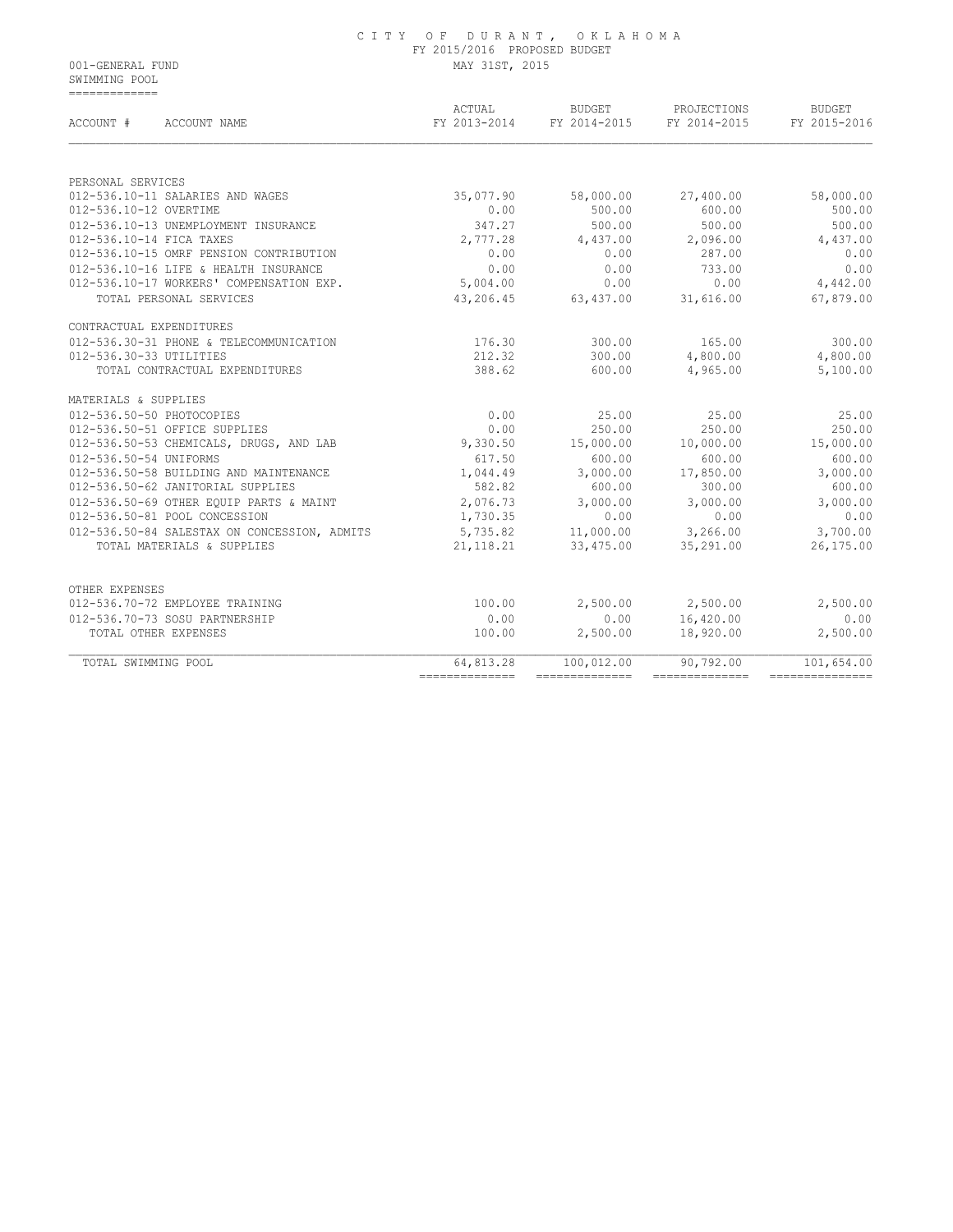MUNICIPAL COURT ===============

| ACCOUNT #<br>ACCOUNT NAME                    | ACTUAL<br>FY 2013-2014 | <b>BUDGET</b><br>FY 2014-2015 | PROJECTIONS<br>FY 2014-2015 | <b>BUDGET</b><br>FY 2015-2016 |
|----------------------------------------------|------------------------|-------------------------------|-----------------------------|-------------------------------|
|                                              |                        |                               |                             |                               |
| PERSONAL SERVICES                            |                        |                               |                             |                               |
| 013-512.10-11 SALARIES AND WAGES             | 58,125.34              | 68,418.00                     | 62,148.00                   | 64,124.00                     |
| 013-512.10-13 UNEMPLOYMENT INSURANCE         | 426.87                 | 380.00                        | 380.00                      | 340.00                        |
| 013-512.10-14 FICA TAXES                     | 4,318.53               | 4,698.00                      | 4,754.00                    | 4,905.00                      |
| 013-512.10-15 OMRF PENSION CONTRIBUTIONS     | 2,808.70               | 5,607.00                      | 5,786.00                    | 5,508.00                      |
| 013-512.10-16 LIFE & HEALTH INSURANCE        | 8,848.20               | 12,179.00                     | 12,542.00                   | 8,848.00                      |
| 013-512.10-17 WORKERS' COMPENSATION EXP.     | 3,000.00               | 3,000.00                      | 3,000.00                    | 3,000.00                      |
| 013-512.10-21 SPECIAL PAY-LEAVE & BONUS ACCR | 700.00                 | 700.00                        | 700.00                      | 700.00                        |
| TOTAL PERSONAL SERVICES                      | 78, 227.64             | 94,982.00                     | 89,310.00                   | 87,425.00                     |
| CONTRACTUAL EXPENDITURES                     |                        |                               |                             |                               |
| 013-512.30-32 FREIGHT & POSTAGE              | 0.00                   | 1,000.00                      | 0.00                        | 100.00                        |
| 013-512.30-78 MC BAD DEBT COLLECTION FEES    | 6,560.50               | 2,000.00                      | 9,789.00                    | 10,000.00                     |
| TOTAL CONTRACTUAL EXPENDITURES               | 6,560.50               | 3,000.00                      | 9,789.00                    | 10,100.00                     |
| MATERIALS & SUPPLIES                         |                        |                               |                             |                               |
| 013-512.50-50 PHOTOCOPIES                    | 0.00                   | 0.00                          | 0.00                        | 100.00                        |
| 013-512.50-51 OFFICE SUPPLIES                | 307.84                 | 700.00                        | 700.00                      | 700.00                        |
| 013-512.50-57 MEMBERSHIPS                    | 55.00                  | 300.00                        | 300.00                      | 300.00                        |
| TOTAL MATERIALS & SUPPLIES                   | 362.84                 | 1,000.00                      | 1,000.00                    | 1,100.00                      |
| OTHER EXPENSES                               |                        |                               |                             |                               |
| 013-512.70-72 TRAINING & TRAVEL              | 909.96                 | 3,000.00                      | 2,000.00                    | 3,000.00                      |
| 013-512.70-87 I.T. SERVICE FEES              | 3,336.00               | 8,785.00                      | 8,785.00                    | 8,074.00                      |
| TOTAL OTHER EXPENSES                         | 4,245.96               | 11,785.00                     | 10,785.00                   | 11,074.00                     |
| TOTAL MUNICIPAL COURT                        | 89,396.94              | 110,767.00                    | 110,884.00                  | 109,699.00                    |
|                                              | ==============         | ==============                | --------------              | ===============               |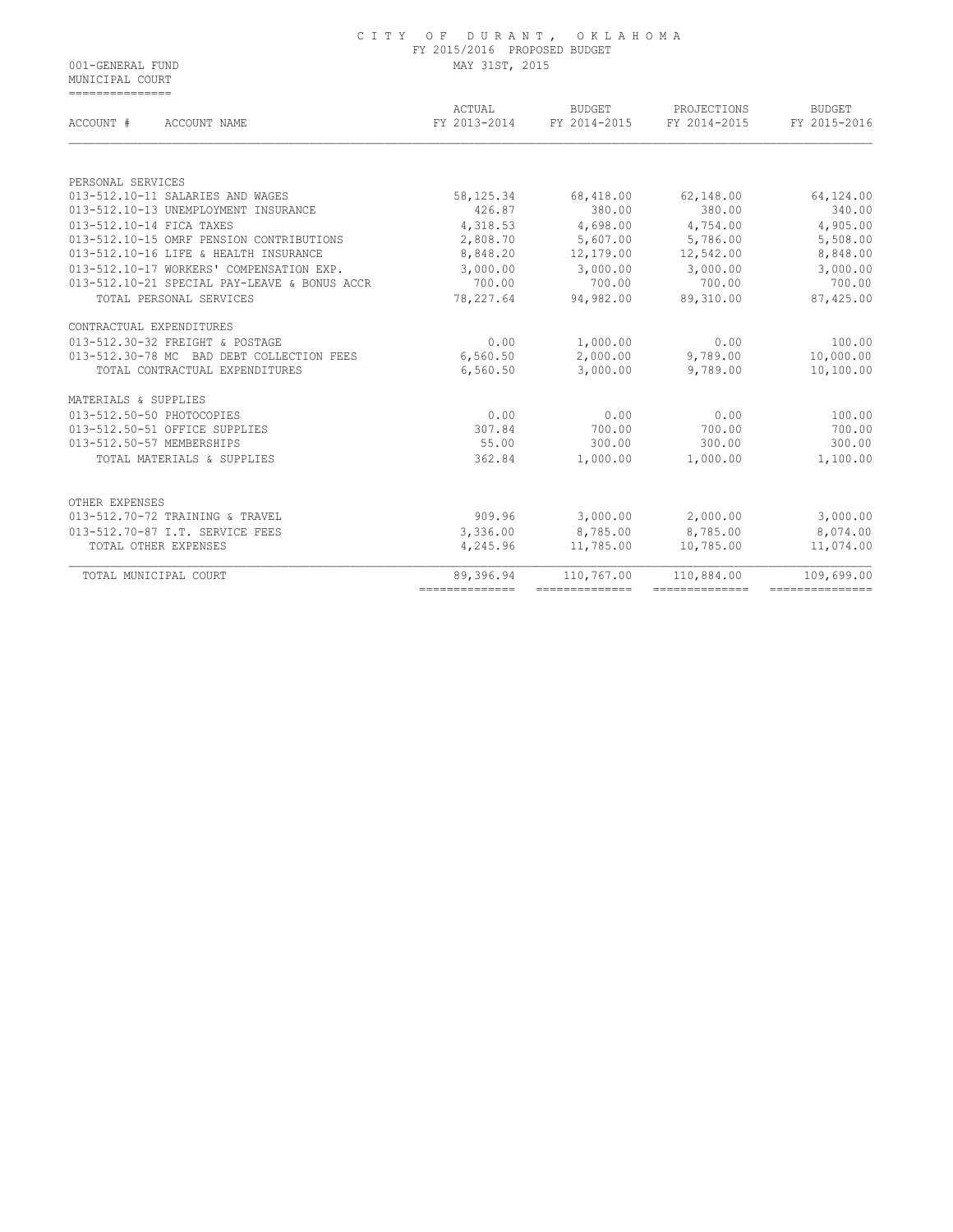COMMUNITY DEVELOPMENT =====================

| ACCOUNT #<br>ACCOUNT NAME                    | ACTUAL<br>FY 2013-2014 | <b>BUDGET</b><br>FY 2014-2015 | PROJECTIONS<br>FY 2014-2015 | <b>BUDGET</b><br>FY 2015-2016 |
|----------------------------------------------|------------------------|-------------------------------|-----------------------------|-------------------------------|
|                                              |                        |                               |                             |                               |
| PERSONAL SERVICES                            |                        |                               |                             |                               |
| 014-525.10-11 SALARIES AND WAGES             | 208,861.73             | 278,660.00                    | 262,700.00                  | 250,995.00                    |
| 014-525.10-13 UNEMPLOYMENT INSURANCE         | 1,205.11               | 1,140.00                      | 1,140.00                    | 850.00                        |
| 014-525.10-14 FICA TAXES                     | 15,262.74              | 20,705.00                     | 20,100.00                   | 19,201.00                     |
| 014-525.10-15 OMRF PENSION CONTRIBUTIONS     | 20,741.14              | 24,711.00                     | 24,500.00                   | 21,560.00                     |
| 014-525.10-16 LIFE & HEALTH INSURANCE        | 39,386.88              | 50, 312.00                    | 48,900.00                   | 41,232.00                     |
| 014-525.10-17 WORKERS' COMPENSATION EXP.     | 14,244.00              | 9,000.00                      | 9,000.00                    | 7,500.00                      |
| 014-525.10-21 SPECIAL PAY-LEAVE & BONUS ACCR | 7,391.12               | 2,100.00                      | 2,730.00                    | 1,750.00                      |
| 014-525.10-25 VEHICLE & CELL PHONE ALLOWANCE | 4,390.00               | 3,720.00                      | 3,720.00                    | 3,720.00                      |
| TOTAL PERSONAL SERVICES                      | 311,482.72             | 390, 348.00                   | 372,790.00                  | 346,808.00                    |
| PROFESSIONAL SERVICES                        |                        |                               |                             |                               |
| 014-525.20-32 GIS SERVICES                   | 0.00                   | 3,000.00                      | 2,700.00                    | 3,000.00                      |
| 014-525.20-40 GEN ENG SERVICES REIMB         | 545.00                 | 5,000.00                      | 545.00                      | 5,000.00                      |
| 014-525.20-55 NUISANCE ABATEMENT SERVICES    | 64,492.83              | 60,000.00                     | 40,000.00                   | 40,000.00                     |
| TOTAL PROFESSIONAL SERVICES                  | 65,037.83              | 68,000.00                     | 43,245.00                   | 48,000.00                     |
| CONTRACTUAL EXPENDITURES                     |                        |                               |                             |                               |
| 014-525.30-31 PHONE & TELECOMMUNICATION      | 220.64                 | 500.00                        | 300.00                      | 500.00                        |
| 014-525.30-32 FREIGHT AND POSTAGE            | 991.87                 | 750.00                        | 750.00                      | 750.00                        |
| 014-525.30-38 LEGAL PUBLICATIONS NON REIMB   | 0.00                   | 0.00                          | 800.00                      | 0.00                          |
| 014-525.30-39 LEGAL PUBLICATIONS REIMB       | 1,151.96               | 1,500.00                      | 1,300.00                    | 1,500.00                      |
| TOTAL CONTRACTUAL EXPENDITURES               | 2,364.47               | 2,750.00                      | 3,150.00                    | 2,750.00                      |
| MATERIALS & SUPPLIES                         |                        |                               |                             |                               |
| 014-525.50-49 PHOTOCOPIES                    | 64.16                  | 200.00                        | 200.00                      | 200.00                        |
| 014-525.50-51 OFFICE SUPPLIES                | 2,468.46               | 2,500.00                      | 1,500.00                    | 2,500.00                      |
| 014-525.50-52 FUEL                           | 3, 137. 15             | 5,000.00                      | 3,000.00                    | 3,200.00                      |
| 014-525.50-54 UNIFORMS                       | 520.00                 | 600.00                        | 600.00                      | 600.00                        |
| 014-525.50-57 MEMBERSHIPS & SUBSCRIPTIONS    | 1,912.88               | 4,000.00                      | 3,000.00                    | 4,000.00                      |
| 014-525.50-63 VEHICLE MAINTENANCE            | 1,992.97               | 3,000.00                      | 2,000.00                    | 3,000.00                      |
| 014-525.50-69 EQUIPMENT & FURNISHINGS        | 2,398.81               | 2,500.00                      | 1,000.00                    | 2,500.00                      |
| TOTAL MATERIALS & SUPPLIES                   | 12,494.43              | 17,800.00                     | 11,300.00                   | 16,000.00                     |
|                                              |                        |                               |                             |                               |
| OTHER EXPENSES                               |                        |                               |                             |                               |
| 014-525.70-72 TRAINING AND TRAVEL            | 2,224.89               | 6,500.00                      | 3,000.00                    | 6,500.00                      |
| 014-525.70-85 MEETING EXPENSES               | 327.32                 | 500.00                        | 0.00                        | 300.00                        |
| 014-525.70-87 I.T. SERVICE FEES              | 7,632.00               | 13,941.00                     | 13,941.00                   | 16,093.00                     |
| TOTAL OTHER EXPENSES                         | 10,184.21              | 20,941.00                     | 16,941.00                   | 22,893.00                     |
| TOTAL COMMUNITY DEVELOPMENT                  | 401,563.66             | 499,839.00                    | 447,426.00                  | 436,451.00                    |
|                                              | ==============         | --------------                | ---------------             | ---------------               |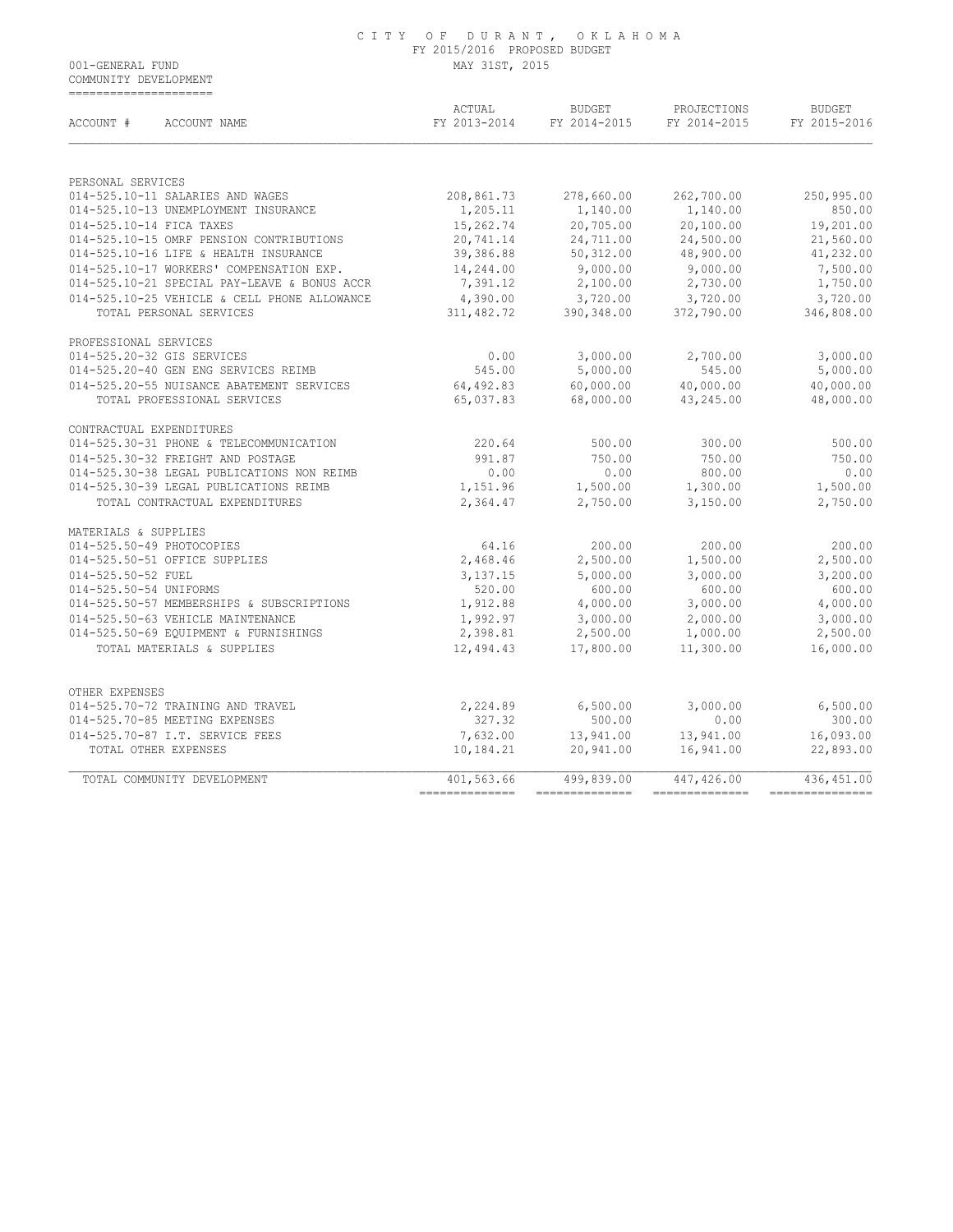PUBLIC LIBRARY ==============

| ACCOUNT #<br>ACCOUNT NAME                    | ACTUAL<br>FY 2013-2014                                  | BUDGET<br>FY 2014-2015 | PROJECTIONS<br>FY 2014-2015 | <b>BUDGET</b><br>FY 2015-2016 |
|----------------------------------------------|---------------------------------------------------------|------------------------|-----------------------------|-------------------------------|
|                                              |                                                         |                        |                             |                               |
| PERSONAL SERVICES                            |                                                         |                        |                             |                               |
| 015-571.10-11 SALARIES AND WAGES             | 293,670.08                                              | 304,967.00             | 303,852.00                  | 313,160.00                    |
| 015-571.10-13 UNEMPLOYMENT INSURANCE         | 1,986.81                                                | 2,090.00               | 2,090.00                    | 1,870.00                      |
| 015-571.10-14 FICA TAXES                     | 21,920.79                                               | 23,330.00              | 23, 245.00                  | 23,957.00                     |
| 015-571.10-15 OMRF PENSION CONTRIBUTIONS     | 25,487.79                                               | 27,843.00              | 28,289.00                   | 26,900.00                     |
| 015-571.10-16 LIFE & HEALTH INSURANCE        | 38,399.80                                               | 47,652.00              | 41,693.00                   | 42,737.00                     |
| 015-571.10-17 WORKERS' COMPENSATION EXP.     | 15,024.00                                               | 15,000.00              | 15,000.00                   | 16,500.00                     |
| 015-571.10-21 SPECIAL PAY-LEAVE & BONUS ACCR | 3,500.00                                                |                        | $3,850.00$ $3,850.00$       | 3,850.00                      |
| TOTAL PERSONAL SERVICES                      | 399,989.27                                              | 424,732.00             | 418,019.00                  | 428,974.00                    |
| CONTRACTUAL EXPENDITURES                     |                                                         |                        |                             |                               |
| 015-571.30-31 PHONE & TELECOMMUNICATION      | 3,546.93                                                | 3,000.00               | 4,293.00                    | 4,000.00                      |
| 015-571.30-32 FREIGHT & POSTAGE              | 0.00                                                    | 500.00                 | 500.00                      | 500.00                        |
| 015-571.30-33 UTILITIES                      | 13,790.74                                               | 40,000.00              | 20,000.00                   | 15,000.00                     |
| 015-571.30-37 PRINTING AND BINDING           | 560.20                                                  | 1,500.00               | 1,500.00                    | 1,500.00                      |
| 015-571.30-51 GENERAL CONTRACT LABOR         | 11,870.30                                               | 12,000.00              | 12,000.00                   | 21,600.00                     |
| 015-571.30-55 MAINTENANCE CONTRACT           | 5,880.00                                                | 6,500.00               | 6,500.00                    | 6,500.00                      |
| 015-571.30-65 SERVICE CONTRACT-GREENTHUMB    | 0.00                                                    | 300.00                 | 300.00                      | 300.00                        |
| TOTAL CONTRACTUAL EXPENDITURES               | 35,648.17                                               | 63,800.00              | 45,093.00                   | 49,400.00                     |
| MATERIALS & SUPPLIES                         |                                                         |                        |                             |                               |
| 015-571.50-32 POSTAGE & FREIGHT              | 2,192.82                                                | 2,500.00               | 1,800.00                    | 2,500.00                      |
| 015-571.50-49 COMPUTER SOFTWARE & ACCES.     | 904.55                                                  | 1,000.00               | 800.00                      | 1,000.00                      |
| 015-571.50-50 PHOTOCOPIES                    | 33.75                                                   | 100.00                 | 100.00                      | 100.00                        |
| 015-571.50-51 OFFICE SUPPLIES                | 9,741.55                                                | 11,000.00              | 11,000.00                   | 11,000.00                     |
| 015-571.50-56 BOOKS AND PUBLICATIONS         | 47,862.13                                               | 50,000.00              | 50,000.00                   | 50,000.00                     |
| 015-571.50-57 MEMBERSHIPS                    | 336.00                                                  | 350.00                 | 350.00                      | 350.00                        |
| 015-571.50-58 BUILDING AND MAINTENANCE       | 12,852.22                                               | 15,000.00              | 15,000.00                   | 20,000.00                     |
| 015-571.50-61 MINOR TOOLS AND EQUIPMENT      | 3,397.57                                                | 3,800.00               | 3,800.00                    | 3,800.00                      |
| 015-571.50-98 REFERENCE MATERIALS            | 842.25                                                  | 2,000.00               | 1,242.00                    | 2,000.00                      |
| 015-571.50-99 HUMANITIES PROGRAMS            | 1,381.72                                                | 2,000.00               |                             | 2,000.00                      |
| TOTAL MATERIALS & SUPPLIES                   | 79,544.56                                               | 87,750.00              | 1,800.00<br>85,892.00       | 92,750.00                     |
|                                              |                                                         |                        |                             |                               |
| OTHER EXPENSES                               |                                                         |                        |                             |                               |
| 015-571.70-20 FY14 CHILDREN READ. TRUST EXP  | 15,695.40                                               | 0.00                   | 4,305.00                    | 0.00                          |
| 015-571.70-35 STATE AID EXPENDITURES         | 23,367.99                                               | 23,000.00              | 21,500.00                   | 21,500.00                     |
| 015-571.70-72 TRAINING AND TRAVEL            | 3,581.85                                                | 5,000.00               | 5,000.00                    | 5,000.00                      |
| 015-571.70-87 I.T. SERVICE FEES              | 46,716.00                                               | 52,605.00              | 52,605.00                   | 57,597.00                     |
| TOTAL OTHER EXPENSES                         | 89,361.24                                               | 80,605.00              | 83,410.00                   | 84,097.00                     |
| 015-571.70-35 STATE AID EXPENDITURES         | PERMANENT NOTES:                                        |                        |                             |                               |
|                                              | This figure is an estimate and may need to be adjusted. |                        |                             |                               |
| TOTAL PUBLIC LIBRARY                         | 604,543.24                                              | 656,887.00             | 632, 414.00                 | 655,221.00                    |
|                                              | ========                                                |                        | =========                   | =========                     |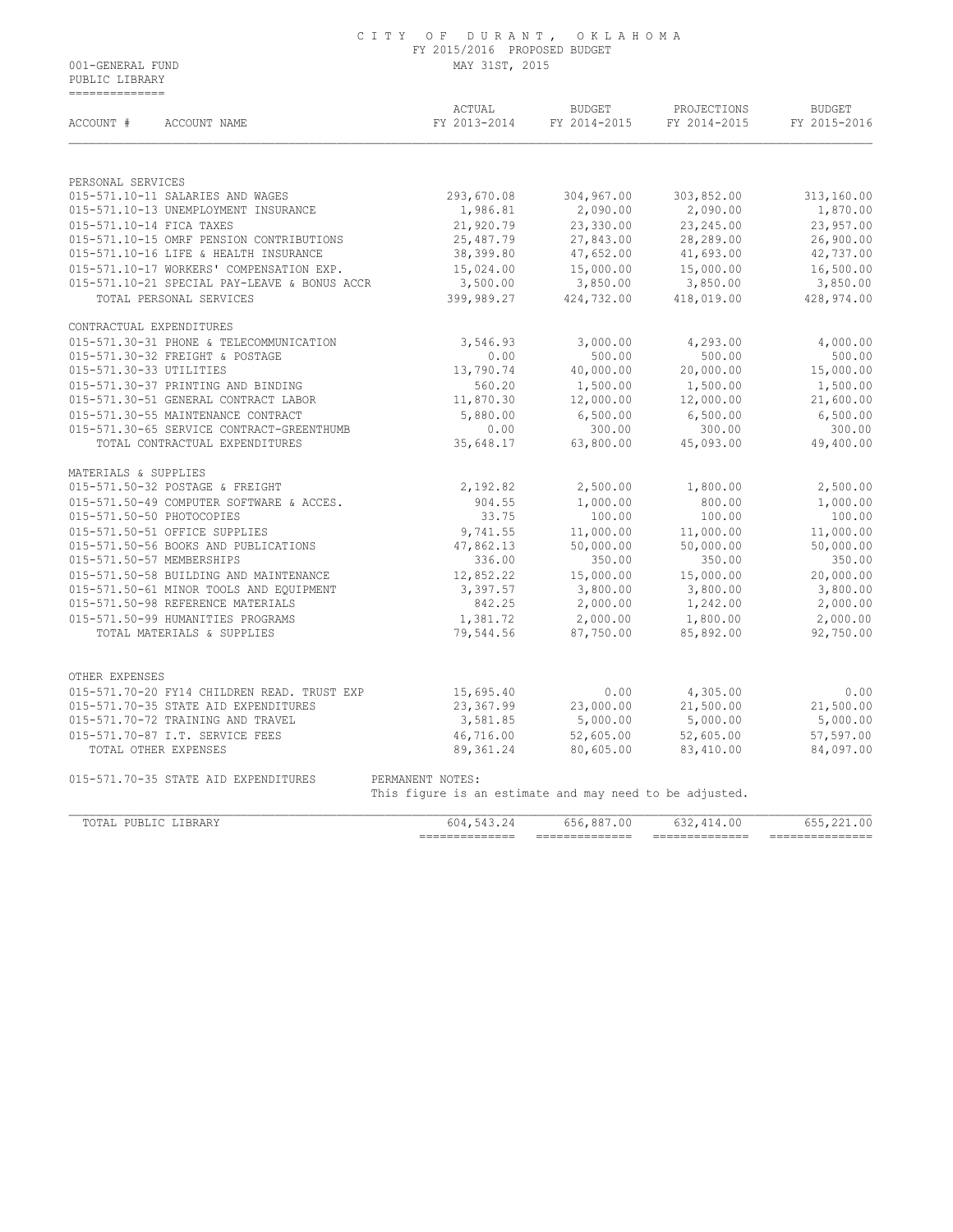STREET DEPARTMENT =================

| ACCOUNT #<br>ACCOUNT NAME                                              | ACTUAL<br>FY 2013-2014                                   | <b>BUDGET</b><br>FY 2014-2015 | PROJECTIONS<br>FY 2014-2015 | <b>BUDGET</b><br>FY 2015-2016 |
|------------------------------------------------------------------------|----------------------------------------------------------|-------------------------------|-----------------------------|-------------------------------|
| PERSONAL SERVICES                                                      |                                                          |                               |                             |                               |
| 016-541.10-11 SALARIES AND WAGES                                       | 416, 411.43                                              | 429,970.00                    | 429,110.00                  | 442,850.00                    |
| 016-541.10-13 UNEMPLOYMENT INSURANCE                                   | 2,671.31                                                 | 2,470.00                      | 2,470.00                    | 2,210.00                      |
| 016-541.10-14 FICA TAXES                                               | 31,561.62                                                | 32,893.00                     | 32,827.00                   | 33,878.00                     |
| 016-541.10-15 OMRF PENSION CONTRIBUTIONS                               | 41,530.17                                                | 39,256.00                     | 39,950.00                   | 38,041.00                     |
| 016-541.10-16 LIFE & HEALTH INSURANCE                                  | 54,283.96                                                | 66,563.00                     | 43,540.00                   | 72,231.00                     |
| 016-541.10-17 WORKERS' COMPENSATION EXP.                               | 57,156.00                                                | 36, 144.00                    | 36,144.00                   | 19,500.00                     |
| 016-541.10-21 SPECIAL PAY-LEAVE & BONUS ACCR                           | 8,145.49                                                 | 4,550.00                      | 5,237.00                    | 3,850.00                      |
| 016-541.10-25 VEHICLE & CELL PHONE ALLOWANCE                           | 1,835.00                                                 | 1,860.00                      | 1,835.00                    | 1,860.00                      |
| TOTAL PERSONAL SERVICES                                                | 613,594.98                                               | 613,706.00                    | 591,113.00                  | 614,420.00                    |
| CONTRACTUAL EXPENDITURES                                               |                                                          |                               |                             |                               |
| 016-541.30-31 PHONE & TELECOMMUNICATION                                | 456.85                                                   | 700.00                        | 572.00                      | 650.00                        |
| 016-541.30-51 CONTRACT LABOR                                           | 26,877.00                                                | 30,000.00                     | 22,570.00                   | 30,000.00                     |
| TOTAL CONTRACTUAL EXPENDITURES                                         | 27, 333.85                                               | 30,700.00                     | 23,142.00                   | 30,650.00                     |
| MATERIALS & SUPPLIES                                                   |                                                          |                               |                             |                               |
| 016-541.50-49 COMPUTER SOFTWARE & ACCES.                               | 3,600.00                                                 | 4,200.00                      | 3,600.00                    | 14,200.00                     |
| 016-541.50-51 OFFICE SUPPLIES                                          | 237.23                                                   | 400.00                        | 350.00                      | 400.00                        |
| 016-541.50-52 FUEL                                                     | 81,103.83                                                | 80,000.00                     | 74,000.00                   | 60,000.00                     |
| 016-541.50-53 ICE/SNOW MATERIALS                                       | 5,392.21                                                 | 5,000.00                      | 4,000.00                    | 5,000.00                      |
| 016-541.50-54 UNIFORMS                                                 | 5,775.42                                                 | 6,700.00                      | 5,681.00                    | 6,500.00                      |
| 016-541.50-58 BUILDING AND MAINTENANCE                                 | 553.55                                                   | 2,000.00                      | 1,800.00                    | 2,000.00                      |
| 016-541.50-61 MINOR TOOLS AND EQUIPMENT                                | 4,762.41                                                 | 7,000.00                      | 7,000.00                    | 7,000.00                      |
| 016-541.50-62 JANITORIAL SUPPLIES<br>016-541.50-63 VEHICLE MAINTENANCE | 0.00                                                     | 300.00                        | 300.00                      | 300.00                        |
| 016-541.50-67 SIGNS                                                    | 39,071.07<br>7,886.67                                    | 26,000.00<br>17,000.00        | 26,000.00<br>12,000.00      | 26,000.00<br>15,000.00        |
| 016-541.50-69 OTHER EQUIP PARTS & MAINT                                | 17,862.86                                                | 17,000.00                     | 17,000.00                   | 17,000.00                     |
| 016-541.50-71 DRAINAGE MAINTENANCE                                     | 5,494.52                                                 | 21,000.00                     | 7,000.00                    | 7,000.00                      |
| 016-541.50-83 SIDEWALK & CURB REPAIR                                   | 0.00                                                     | 750.00                        | 500.00                      | 750.00                        |
| 016-541.50-95 PAVING MAINTENANCE                                       | 8,813.70                                                 | 35,000.00                     | 49,000.00                   | 49,000.00                     |
| 016-541.50-96 PAVEMENT MARKING MATERIALS                               | 795.00                                                   | 5,000.00                      | 3,500.00                    | 5,000.00                      |
| TOTAL MATERIALS & SUPPLIES                                             | 181,348.47                                               | 227,350.00                    | 211,731.00                  | 215,150.00                    |
| 016-541.50-95 PAVING MAINTENANCE                                       | PERMANENT NOTES:                                         |                               |                             |                               |
|                                                                        | Amounts budgeted here for patching and minor repair of   |                               |                             |                               |
|                                                                        | streets. Additional amounts are budgeted in Capital      |                               |                             |                               |
|                                                                        | Improvements Fund for construction and overlay projects. |                               |                             |                               |
|                                                                        |                                                          |                               |                             |                               |
| OTHER EXPENSES<br>016-541.70-72 TRAINING AND TRAVEL                    | 465.50                                                   | 2,000.00                      | 1,500.00                    | 2,000.00                      |
| 016-541.70-74 SAFETY EQUIPMENT                                         | 1,838.87                                                 | 2,500.00                      | 2,500.00                    | 2,500.00                      |
| 016-541.70-87 I.T. SERVICE FEES                                        | 2,388.00                                                 | 7,239.00                      | 7,239.00                    | 8,047.00                      |
|                                                                        |                                                          |                               |                             |                               |

|                  |                 | ___              | ___           | ___        |                         |
|------------------|-----------------|------------------|---------------|------------|-------------------------|
| mom <sub>n</sub> | חוות אחתם גם הח | $82696967$       | 883,495.00    | 837,225.00 | 872,767.00              |
| ∩THFR<br>ΤΟΤΑ.   | EXPENSES        | 692 <sub>2</sub> | ר פר<br>39.00 | 11,239.00  | .00<br>$\sim$ 4 $\cdot$ |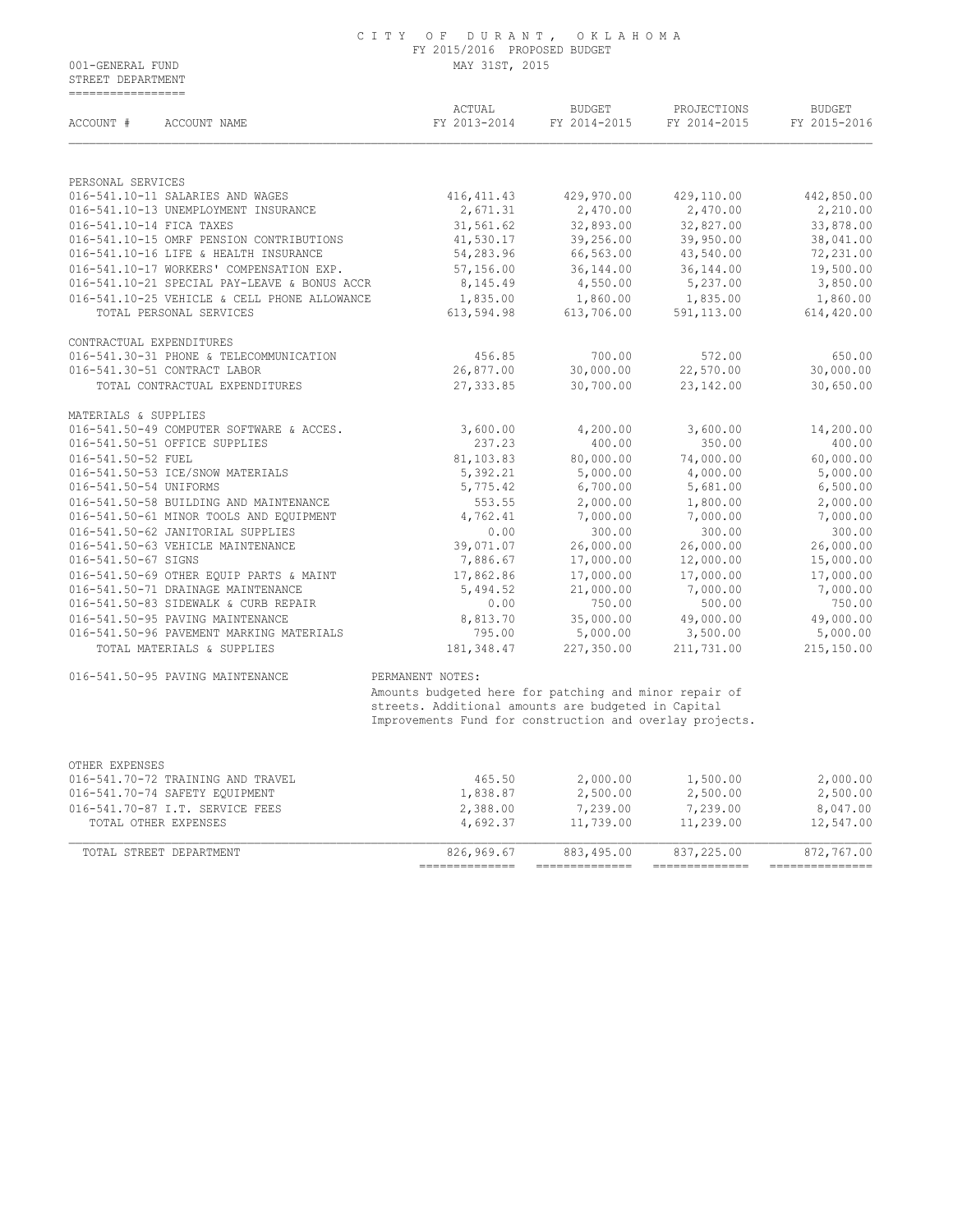CIVIL EMERGENCY MGMT. =====================

| ACCOUNT #<br>ACCOUNT NAME                    | ACTUAL<br>FY 2013-2014 | <b>BUDGET</b><br>FY 2014-2015 | PROJECTIONS<br>FY 2014-2015 | <b>BUDGET</b><br>FY 2015-2016 |
|----------------------------------------------|------------------------|-------------------------------|-----------------------------|-------------------------------|
|                                              |                        |                               |                             |                               |
| PERSONAL SERVICES                            |                        |                               |                             |                               |
| 018-519.10-11 SALARIES AND WAGES             | 139,753.38             | 142,664.00                    | 146,797.00                  | 156,408.00                    |
| 018-519.10-13 UNEMPLOYMENT INSURANCE         | 580.08                 | 570.00                        | 570.00                      | 510.00                        |
| 018-519.10-14 FICA TAXES                     | 10,660.60              | 10,914.00                     | 11,230.00                   | 11,965.00                     |
| 018-519.10-15 OMRF PENSION CONTRIBUTIONS     | 10,525.56              | 13,025.00                     | 13,666.00                   | 13,435.00                     |
| 018-519.10-16 LIFE & HEALTH INSURANCE        | 8,255.84               | 9,831.00                      | 8,600.00                    | 9,831.00                      |
| 018-519.10-17 WORKERS' COMPENSATION EXP.     | 4,548.00               | 4,500.00                      | 4,500.00                    | 4,500.00                      |
| 018-519.10-21 SPECIAL PAY-LEAVE & BONUS ACCR | 1,050.00               | 1,050.00                      | 1,050.00                    | 1,050.00                      |
| TOTAL PERSONAL SERVICES                      | 175, 373.46            | 182,554.00                    | 186,413.00                  | 197,699.00                    |
| CONTRACTUAL EXPENDITURES                     |                        |                               |                             |                               |
| 018-519.30-31 PHONE & TELECOMMUNICATION      | 5,759.25               | 5,600.00                      | 6, 175.00                   | 6,000.00                      |
| 018-519.30-32 FREIGHT & POSTAGE              | 343.14                 | 3,000.00                      | 300.00                      | 3,000.00                      |
| 018-519.30-33 UTILITIES                      | 190.00                 | 0.00                          | 0.00                        | 0.00                          |
| TOTAL CONTRACTUAL EXPENDITURES               | 6,292.39               | 8,600.00                      | 6,475.00                    | 9,000.00                      |
| MATERIALS & SUPPLIES                         |                        |                               |                             |                               |
| 018-519.50-49 COMPUTER SOFTWARE & ACCES.     | 797.75                 | 2,000.00                      | 2,000.00                    | 2,500.00                      |
| 018-519.50-50 PHOTOCOPIES                    | 0.00                   | 150.00                        | 0.00                        | 150.00                        |
| 018-519.50-51 OFFICE SUPPLIES                | 1,486.26               | 1,500.00                      | 1,500.00                    | 1,500.00                      |
| 018-519.50-52 FUEL                           | 6,432.08               | 9,000.00                      | 6,000.00                    | 7,200.00                      |
| 018-519.50-54 UNIFORMS                       | 1,293.15               | 3,480.00                      | 1,500.00                    | 3,500.00                      |
| 018-519.50-57 MEMBERSHIPS                    | 638.00                 | 1,600.00                      | 600.00                      | 1,600.00                      |
| 018-519.50-58 BUILDING AND MAINTENANCE       | 2,750.34               | 3,000.00                      | 3,000.00                    | 3,000.00                      |
| 018-519.50-61 MINOR TOOLS & EQUIP            | 16,031.13              | 12,000.00                     | 12,000.00                   | 12,000.00                     |
| 018-519.50-62 JANITORAL SUPPLIES             | 179.83                 | 1,000.00                      | 200.00                      | 2,000.00                      |
| 018-519.50-63 VEHICLE MAINT                  | 7,099.53               | 4,500.00                      | 4,500.00                    | 6,000.00                      |
| 018-519.50-69 EQUIP MAINT & PARTS            | 6,179.55               | 4,500.00                      | 4,500.00                    | 6,000.00                      |
| 018-519.50-70 NEW SIREN MAINT                | 4,288.18               | 8,000.00                      | 8,000.00                    | 8,000.00                      |
| TOTAL MATERIALS & SUPPLIES                   | 47,175.80              | 50,730.00                     | 43,800.00                   | 53,450.00                     |
| CAPITAL IMPROVEMENTS                         |                        |                               |                             |                               |
| OTHER EXPENSES                               |                        |                               |                             |                               |
| 018-519.70-72 TRAINING AND TRAVEL            | 4,521.54               | 6,500.00                      | 3,500.00                    | 6,500.00                      |
| 018-519.70-74 SAFETY EQUIPMENT               | 301.65                 | 2,730.00                      | 800.00                      | 4,000.00                      |
| 018-519.70-87 I.T. SERVICE FEES              | 10,968.00              | 15,487.00                     | 15,487.00                   | 8,634.00                      |
| TOTAL OTHER EXPENSES                         | 15,791.19              | 24,717.00                     | 19,787.00                   | 19,134.00                     |
| TOTAL CIVIL EMERGENCY MGMT.                  | 244,632.84             | 266,601.00                    | 256,475.00                  | 279,283.00                    |
|                                              |                        |                               |                             |                               |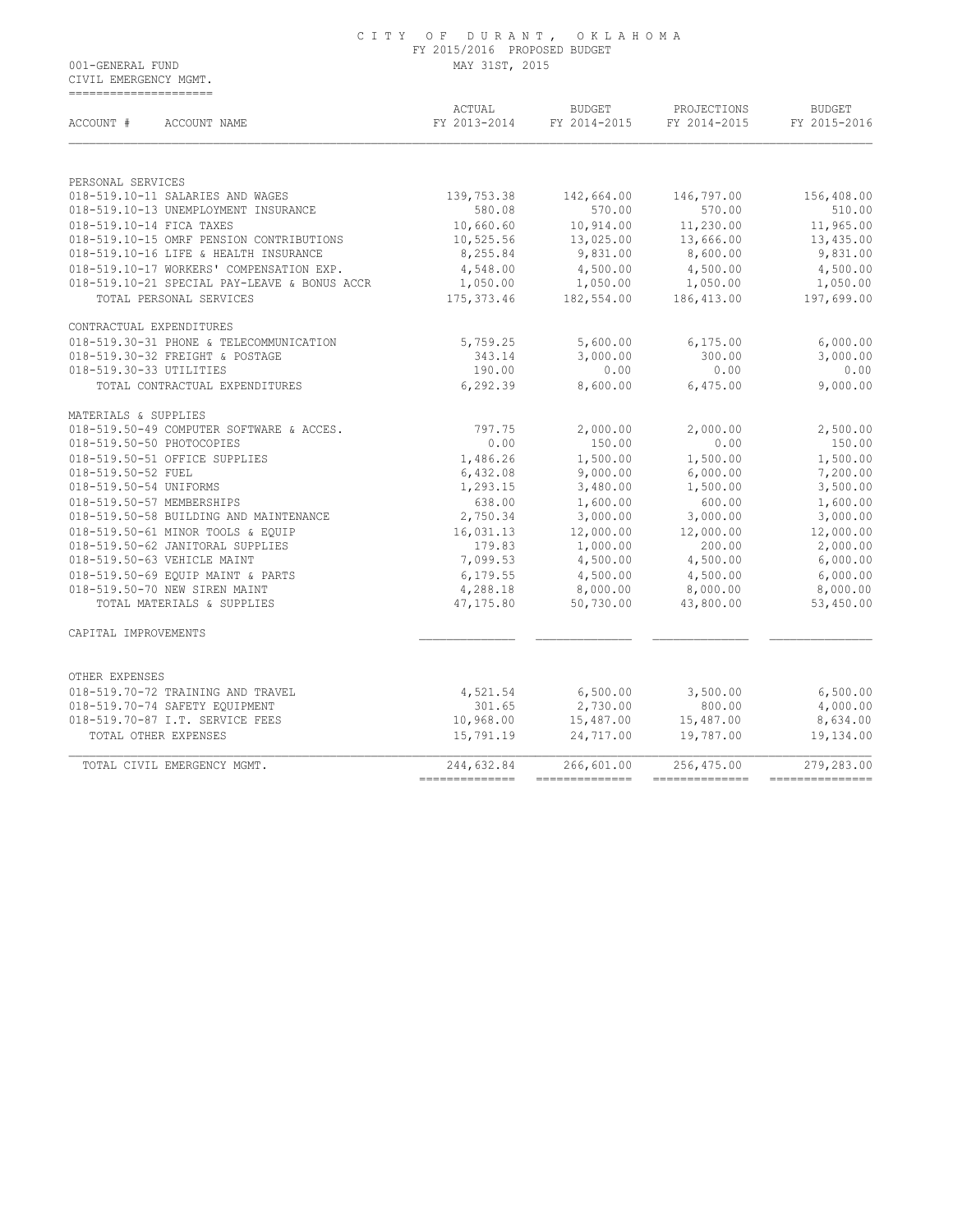GENERAL GOVERNMENT ==================

| ACCOUNT #<br>ACCOUNT NAME                    | ACTUAL<br>FY 2013-2014 | <b>BUDGET</b><br>FY 2014-2015 | PROJECTIONS<br>FY 2014-2015 | <b>BUDGET</b><br>FY 2015-2016 |
|----------------------------------------------|------------------------|-------------------------------|-----------------------------|-------------------------------|
|                                              |                        |                               |                             |                               |
| PERSONAL SERVICES                            |                        |                               |                             |                               |
| 019-569.10-96 V, S, & H BUYBACK RESERVE      | 0.00                   | 100,000.00                    | 100,000.00                  | 100,000.00                    |
| 019-569.10-97 COMP TIME BUYBACK RESERVE      | 0.00                   | 100,000.00                    | 100,000.00                  | 100,000.00                    |
| TOTAL PERSONAL SERVICES                      | 0.00                   | 200,000.00                    | 200,000.00                  | 200,000.00                    |
| PROFESSIONAL SERVICES                        |                        |                               |                             |                               |
| 019-569.20-21 PRORATED AUDIT & FIN. CONSULT  | 28, 247.57             | 24,759.00                     | 24,759.00                   | 30,559.00                     |
| 019-569.20-24 EMPL. PHYSICALS & DRUG TESTING | 3,598.32               | 10,000.00                     | 3,000.00                    | 10,000.00                     |
| TOTAL PROFESSIONAL SERVICES                  | 31,845.89              | 34,759.00                     | 27,759.00                   | 40,559.00                     |
| CONTRACTUAL EXPENDITURES                     |                        |                               |                             |                               |
| 019-569.30-31 PHONE SERVICE - COMMON COSTS   | 36,417.02              | 30,000.00                     | 37,585.00                   | 30,000.00                     |
| 019-569.30-33 UTILITIES                      | 189,551.01             | 200,000.00                    | 229,990.00                  | 240,000.00                    |
| 019-569.30-38 ADVERTISING- GEN FUND          | 6,467.76               | 5,000.00                      | 16,675.00                   | 6,000.00                      |
| 019-569.30-41 PEST CONTROL SERVICES          | 676.00                 | 2,000.00                      | 2,000.00                    | 2,000.00                      |
| 019-569.30-42 CITY HALL ELEVATOR MAINTENANCE | 175.00                 | 300.00                        | 300.00                      | 300.00                        |
| 019-569.30-43 MOWING & LANDSCAPING CONTRACT  | 0.00                   | 24,000.00                     | 24,000.00                   | 38,400.00                     |
| 019-569.30-48 JANITORIAL SERVICES CONTRACT   | 23,368.09              | 26,000.00                     | 26,000.00                   | 26,000.00                     |
| 019-569.30-49 LITERACY PROGRAM CONTRACT      | 8,000.00               | 6,000.00                      | 6,000.00                    | 6,000.00                      |
| 019-569.30-50 PUBLIC RELATIONS EXP.          | 0.00                   | 1,000.00                      | 1,000.00                    | 1,000.00                      |
| 019-569.30-51 RED RIVER ARTS CNCL. CONTRACT  | 2,500.00               | 2,500.00                      | 2,500.00                    | 2,500.00                      |
| 019-569.30-53 C OF C TOURISM CONTRACT        | 5,000.00               | 5,000.00                      | 5,000.00                    | 5,000.00                      |
| 019-569.30-54 DISTRICT ATTORNEY CONTRACT     | 5,000.00               | 0.00                          | 0.00                        | 0.00                          |
| 019-569.30-65 CDBG #10283 (A.STONE) LOAN PMT | 6,099.63               | 6,100.00                      | 6,100.00                    | 6,100.00                      |
| 019-569.30-69 MUNICIPAL CODE UPDATE          | 675.00                 | 5,000.00                      | 5,000.00                    | 5,000.00                      |
| 019-569.30-80 GRANTS NETWORK LICENSE         | 4,950.00               | 0.00                          | 0.00                        | 4,950.00                      |
| TOTAL CONTRACTUAL EXPENDITURES               | 288,879.51             | 312,900.00                    | 362,150.00                  | 373,250.00                    |
| MATERIALS & SUPPLIES                         |                        |                               |                             |                               |
| 019-569.50-52 GENERAL GOV COMMON FUEL COSTS  | 739.60                 | 1,000.00                      | 1,000.00                    | 500.00                        |
| 019-569.50-58 BUILDING MAINT. & SUPPLIES     | 12,920.61              | 25,334.00                     | 15,000.00                   | 25,000.00                     |
| 019-569.50-61 BUILDING HOLIDAY DECORATIONS   | 0.00                   | 2,000.00                      | 0.00                        | 2,000.00                      |
| 019-569.50-62 JANITORIAL SUPPLIES            | 2,944.58               | 3,000.00                      | 3,000.00                    | 3,000.00                      |
| 019-569.50-63 VEHICLE MAINTENANCE            | 184.92                 | 1,000.00                      | 1,000.00                    | 1,000.00                      |
| 019-569.50-64 BUILDING EQUIP & FURN          | 375.00                 | 1,500.00                      | 1,500.00                    | 1,500.00                      |
| 019-569.50-65 OTHER SUPPLIES, EQUIP & SERV   | 2,033.32               | 3,000.00                      | 3,000.00                    | 3,000.00                      |
| 019-569.50-70 PHOTOCOPY PAPER                | 2,161.65               | 3,000.00                      | 2,000.00                    | 3,000.00                      |
| TOTAL MATERIALS & SUPPLIES                   | 21,359.68              | 39,834.00                     | 26,500.00                   | 39,000.00                     |
| OTHER EXPENSES                               |                        |                               |                             |                               |
| 019-569.70-00 REFUNDS- GENERAL GOVERNMENT    | 749.85                 | 2,000.00                      | 2,000.00                    | 2,000.00                      |
| 019-569.70-05 ASSOCIATION MEMBERSHIPS        | 20,672.76              | 21,000.00                     | 21,000.00                   | 21,000.00                     |
| 019-569.70-17 FUND RESERVE                   | 0.00                   | 1,159,352.00                  | 0.00                        | 1,500,000.00                  |
| 019-569.70-21 VEHICLE REGISTRATION FEES      | 238.50                 | 500.00                        | 500.00                      | 500.00                        |
| 019-569.70-22 COUNCIL MEMBER COMPENSATION    | 8,550.00               | 8,000.00                      | 8,000.00                    | 8,000.00                      |
| 019-569.70-23 COUNCIL MEMBER RELATED EXP     | 535.00                 | 500.00                        | 500.00                      | 500.00                        |
| 019-569.70-45 MAIN STREET PROGRAM MATCH      | 26,650.00              | 29,000.00                     | 29,000.00                   | 29,000.00                     |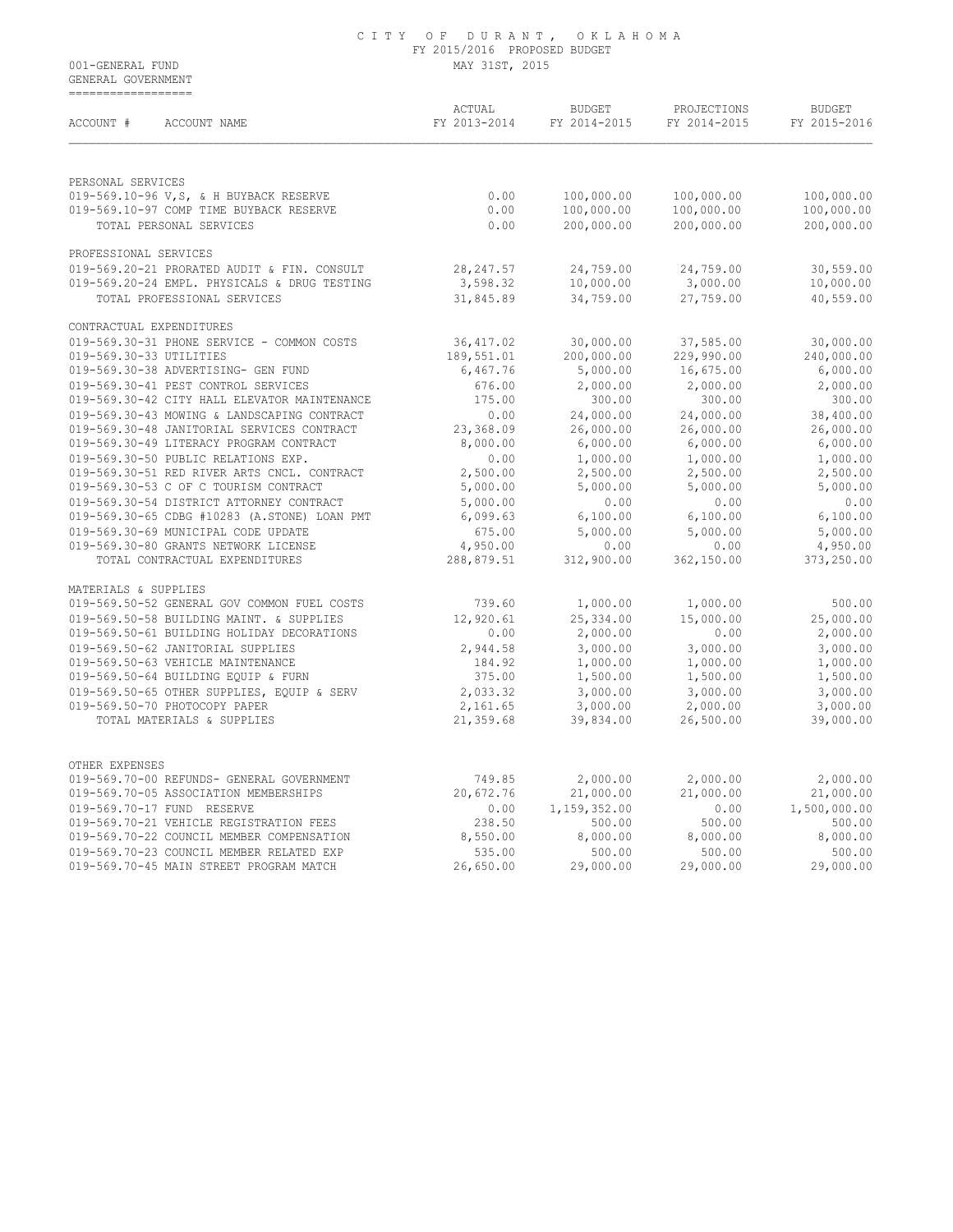GENERAL GOVERNMENT ==================

|                                              | ACTUAL         | <b>BUDGET</b>  | PROJECTIONS    | <b>BUDGET</b>   |
|----------------------------------------------|----------------|----------------|----------------|-----------------|
| ACCOUNT #<br>ACCOUNT NAME                    | FY 2013-2014   | FY 2014-2015   | FY 2014-2015   | FY 2015-2016    |
| 019-569.70-52 ACCOUNTING SOFTWARE MAINTENANC | 55,594.98      | 0.00           | 0.00           | 0.00            |
| 019-569.70-60 UBCC FEES DUE TO STATE OF OK   | 3,004.00       | 2,500.00       | 2,500.00       | 2,500.00        |
| 019-569.70-61 C.L.E.E.T. LAW ENF. TRAINING   | 346.90         | 0.00           | 0.00           | 0.00            |
| 019-569.70-65 BIG FIVE TRANSPORTION SERVICES | 11,000.00      | 0.00           | 0.00           | 0.00            |
| 019-569.70-66 DURANT HISTORICAL SOCIETY      | 8,500.00       | 8,500.00       | 8,500.00       | 8,500.00        |
| 019-569.70-72 EMPLOYEE TRAINING PROGRAM      | 0.00           | 1,000.00       | 1,000.00       | 1,000.00        |
| 019-569.70-73 EMPLOYEE AWARDS PROGRAM        | 4,681.60       | 5,000.00       | 5,000.00       | 5,000.00        |
| 019-569.70-74 EMPLOYEE TUITION REIMB.PROGRAM | 4,800.00       | 5,500.00       | 2,500.00       | 5,000.00        |
| 019-569.70-75 EMPLOYEE EVENT PROGRAM         | 0.00           | 1,000.00       | 500.00         | 1,000.00        |
| 019-569.70-77 A & G MISCELLANEOUS            | 21,388.33      | 15,000.00      | 8,000.00       | 15,000.00       |
| 019-569.70-79 ENGINEERING & SURVEYING        | 4,710.00       | 5,000.00       | 5,000.00       | 5,000.00        |
| 019-569.70-83 ANNEXATION RELATED EXPENSE     | 5,245.00       | 5,000.00       | 1,000.00       | 0.00            |
| 019-569.70-84 MOWING/DEMO LIEN FILING FEES   | 0.00           | 0.00           | 3,000.00       | 0.00            |
| TOTAL OTHER EXPENSES                         | 176,666.92     | 1,268,852.00   | 98,000.00      | 1,604,000.00    |
| TRANSFERS TO OTHER FUNDS                     |                |                |                |                 |
| 019-569.99-05 TEMP. XFER TO EMPL. INS. FUND  | 0.00           | 600,000.00     | 600,000.00     | 0.00            |
| 019-569.99-06 TRSF TO CI FOR FBI REMODEL     | 31,401.00      | 31,401.00      | 31,401.00      | 0.00            |
| 019-569.99-12 TRSF TO INSURANCE CASH FUND    | 112,431.00     | 108,365.00     | 94,086.00      | 105,046.00      |
| 019-569.99-19 TRSF. TO 911 TAX FUND          | 0.00           | 1,137.00       | 1,137.00       | 0.00            |
| 019-569.99-21 TRSF TO CEMETERY OPERATIONS    | 88,849.00      | 131,789.00     | 131,789.00     | 73,054.00       |
| 019-569.99-22 TRSF TO DAA FOR EOC LEASE      | 0.00           | 12,000.00      | 12,000.00      | 12,000.00       |
| TOTAL TRANSFERS TO OTHER FUNDS               | 232,681.00     | 884,692.00     | 870,413.00     | 190,100.00      |
| TOTAL GENERAL GOVERNMENT                     | 751,433.00     | 2,741,037.00   | 1,584,822.00   | 2,446,909.00    |
|                                              | ============== | ============== | ============== | --------------- |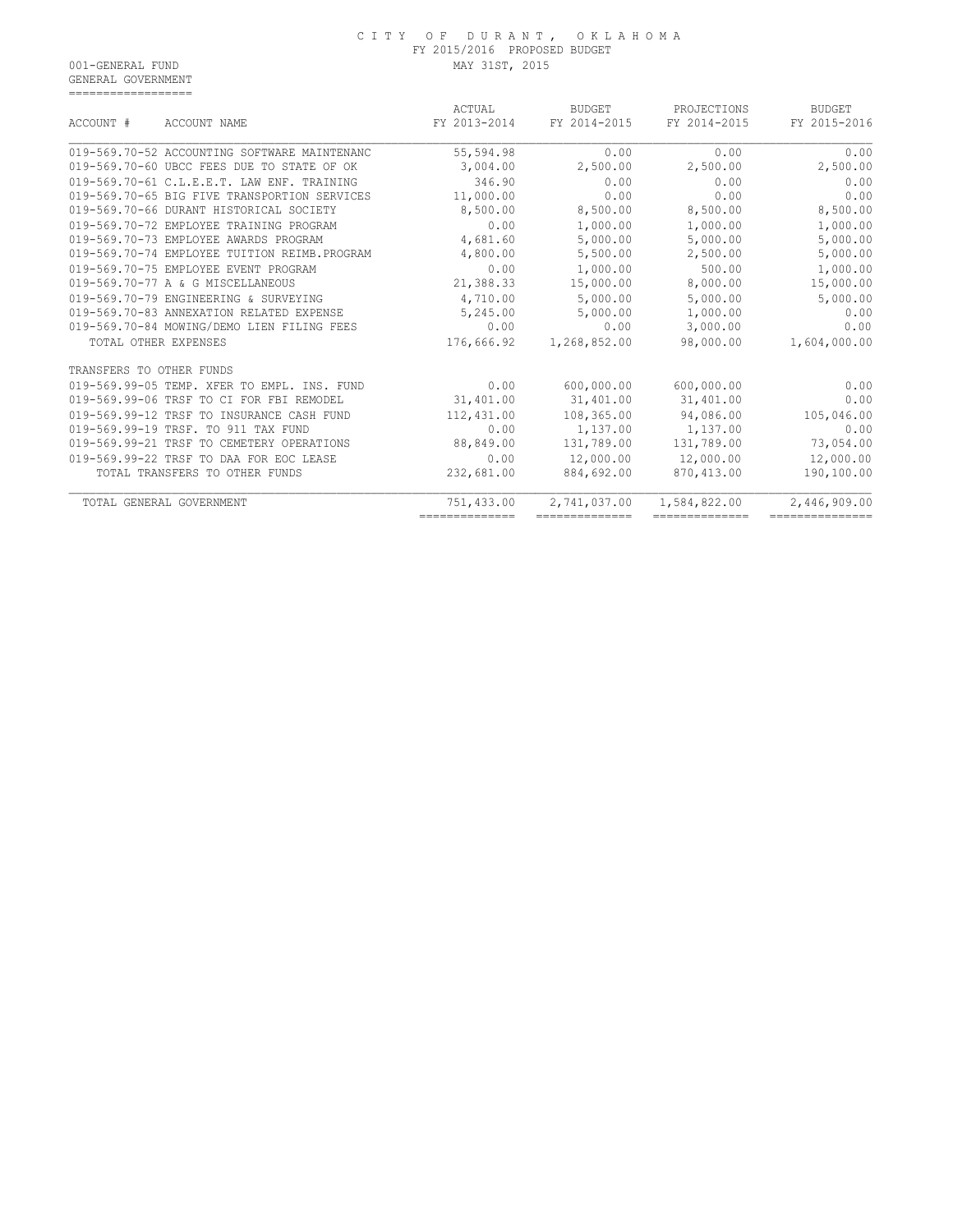CITY GARAGE ===========

| ACCOUNT #<br>ACCOUNT NAME                             | ACTUAL          | BUDGET             | PROJECTIONS<br>FY 2013-2014 FY 2014-2015 FY 2014-2015 | <b>BUDGET</b><br>FY 2015-2016 |
|-------------------------------------------------------|-----------------|--------------------|-------------------------------------------------------|-------------------------------|
|                                                       |                 |                    |                                                       |                               |
| PERSONAL SERVICES<br>021-541.10-11 SALARIES AND WAGES | 127,207.07      | 170,893.00         | 149,530.00                                            | 157, 127.00                   |
| 021-541.10-13 UNEMPLOYMENT INSURANCE                  | 649.41          | 760.00             | 760.00                                                | 680.00                        |
| 021-541.10-14 FICA TAXES                              |                 | 9,505.42 11,926.00 | 11,439.00                                             | 12,020.00                     |
| 021-541.10-15 OMRF PENSION CONTRIBUTIONS              | 12,717.58       | 14,233.00          | 13,921.00                                             | 13,497.00                     |
| 021-541.10-16 LIFE & HEALTH INSURANCE                 | 20,833.40       | 18,911.00          | 18,911.00                                             | 23,826.00                     |
| 021-541.10-17 WORKERS' COMPENSATION EXP.              | 25,032.00       | 4,500.00           | 4,500.00                                              | 6,000.00                      |
| 021-541.10-21 SPECIAL PAY-LEAVE & BONUS ACCR          | 1,823.83        | 1,400.00 1,400.00  |                                                       | 1,400.00                      |
| 021-541.10-25 VEHICLE & CELL PHONE ALLOWANCE          | 420.00          | 420.00             | 420.00                                                | 420.00                        |
| TOTAL PERSONAL SERVICES                               | 198,188.71      | 223,043.00         | 200,881.00                                            | 214,970.00                    |
| CONTRACTUAL EXPENDITURES                              |                 |                    |                                                       |                               |
| 021-541.30-31 PHONE & TELECOMMUNICATION               | 118.59          | 200.00             | 75.00                                                 | 200.00                        |
| 021-541.30-51 CONTRACT LABOR                          | 9,803.75        | 4,000.00           | 0.00                                                  | 0.00                          |
| TOTAL CONTRACTUAL EXPENDITURES                        | 9,922.34        | 4,200.00           | 75.00                                                 | 200.00                        |
| MATERIALS & SUPPLIES                                  |                 |                    |                                                       |                               |
| 021-541.50-05 PD VEHICLE MAINTENANCE                  | 0.00            | 0.00               | 0.00                                                  | 58,000.00                     |
| 021-541.50-52 FUEL                                    | 2,641.88        | 3,500.00           | 2,330.00                                              | 2,800.00                      |
| 021-541.50-54 UNIFORMS                                | 2,856.12        | 4,000.00           | 3,355.00                                              | 4,000.00                      |
| 021-541.50-58 BUILDING AND MAINTENANCE                | 7,106.12        | 7,000.00           | 7,000.00                                              | 7,000.00                      |
| 021-541.50-61 MINOR TOOLS AND EQUIPMENT               | 5,391.08        | 6,000.00           | 4,940.00                                              | 6,000.00                      |
| 021-541.50-62 JANITORIAL SUPPLIES                     | 0.00            | 500.00             | 500.00                                                | 500.00                        |
| 021-541.50-63 VEHICLE MAINTENANCE                     | 417.27          | 3,000.00           | 3,000.00                                              | 3,000.00                      |
| 021-541.50-69 OTHER EOUIP PARTS & MAINT               | 3,843.21        | 5,000.00           | 5,000.00                                              | 5,000.00                      |
| 021-541.50-71 OIL AND LUBRICANTS                      | 44,948.86       | 50,000.00          | 53,365.00                                             | 50,000.00                     |
| TOTAL MATERIALS & SUPPLIES                            | 67,204.54       | 79,000.00          | 79,490.00                                             | 136,300.00                    |
| OTHER EXPENSES                                        |                 |                    |                                                       |                               |
| 021-541.70-72 TRAINING & TRAVEL                       | 0.00            | 3,500.00           | 0.00                                                  | 2,500.00                      |
| 021-541.70-74 SAFETY EQUIPMENT                        | 210.87          | 1,000.00           | 500.00                                                | 1,000.00                      |
| 021-541.70-87 I.T. SERVICE FEES                       | 2,388.00        | 7,754.00           | 7,754.00                                              | 8,470.00                      |
| TOTAL OTHER EXPENSES                                  | 2,598.87        | 12,254.00          | 8,254.00                                              | 11,970.00                     |
| TOTAL CITY GARAGE                                     | 277, 914.46     | 318,497.00         | 288,700.00                                            | 363,440.00                    |
|                                                       | --------------- | ==============     | --------------                                        | ----------------              |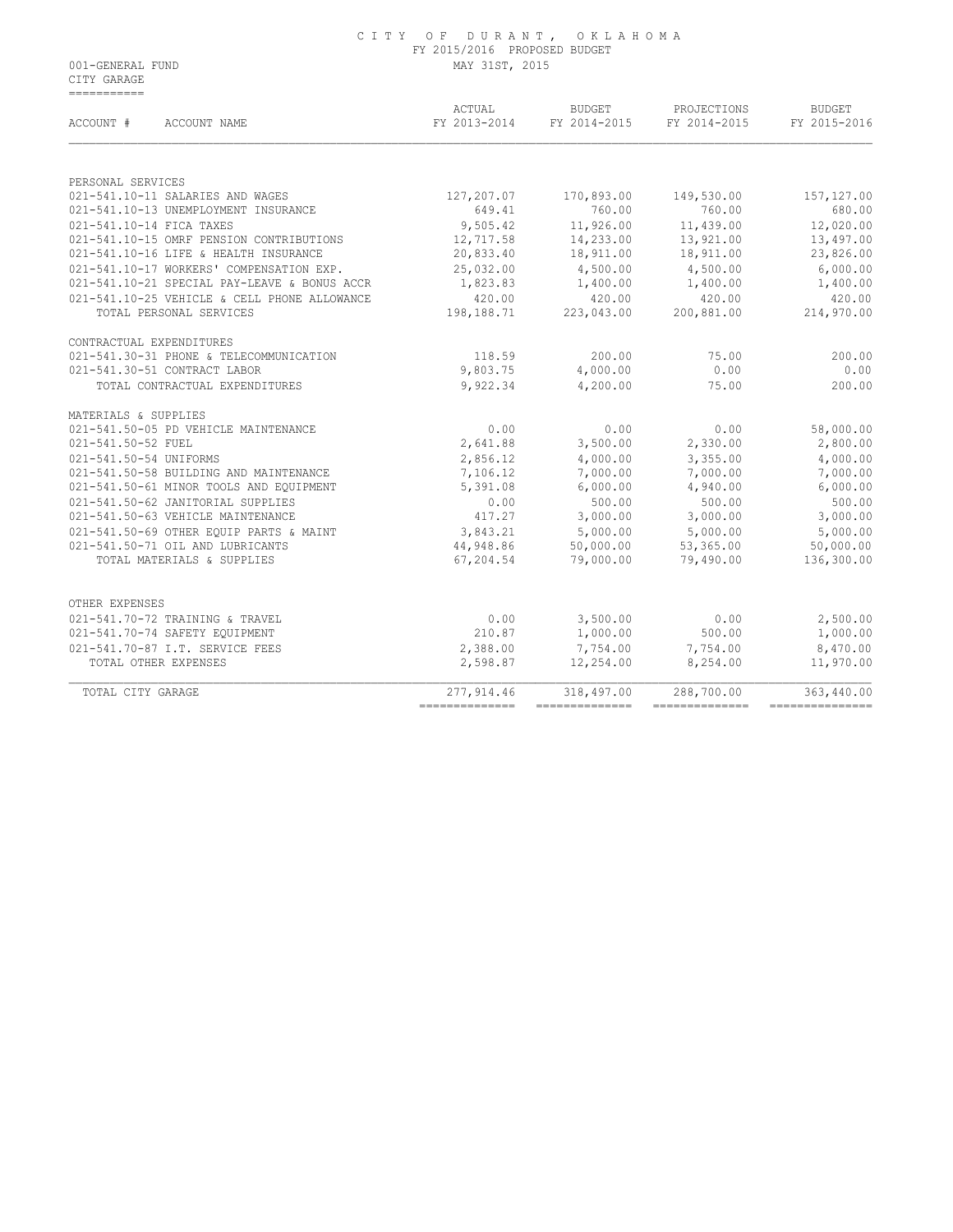| 001-GENERAL FUND<br>SENIOR CITIZENS CENTER           | CITY OF DURANT, OKLAHOMA<br>FY 2015/2016 PROPOSED BUDGET<br>MAY 31ST, 2015 |                                 |                                                       |                                  |  |
|------------------------------------------------------|----------------------------------------------------------------------------|---------------------------------|-------------------------------------------------------|----------------------------------|--|
| =======================<br>ACCOUNT #<br>ACCOUNT NAME | ACTUAL                                                                     | BUDGET                          | PROJECTIONS<br>FY 2013-2014 FY 2014-2015 FY 2014-2015 | <b>BUDGET</b><br>FY 2015-2016    |  |
| CONTRACTUAL EXPENDITURES                             |                                                                            |                                 |                                                       |                                  |  |
| 023-592.30-33 UTILITIES                              | 12,551.78                                                                  | 13,500.00                       | 13,000.00                                             | 14,500.00                        |  |
| 023-592.30-58 SECURITY MAINTENANCE                   | 0.00                                                                       | 200.00                          | 200.00                                                | 250.00                           |  |
| TOTAL CONTRACTUAL EXPENDITURES                       | 12,551.78                                                                  | 13,700.00                       | 13,200.00                                             | 14,750.00                        |  |
| MATERIALS & SUPPLIES                                 |                                                                            |                                 |                                                       |                                  |  |
| 023-592.50-58 BUILDING AND MAINTENANCE               | 9,849.54                                                                   |                                 | 6,745.00 6,700.00                                     | 6,500.00                         |  |
| 023-592.50-62 JANITORAL SUPPLIES                     | 894.03                                                                     | 1,000.00                        | 1,000.00                                              | 1,000.00                         |  |
| 023-592.50-69 OTHER EOUIP PARTS & MAINT              | 482.42                                                                     | 500.00                          | 0.00                                                  | 500.00                           |  |
| TOTAL MATERIALS & SUPPLIES                           | 11,225.99                                                                  | 8,245.00                        | 7,700.00                                              | 8,000.00                         |  |
| TOTAL SENIOR CITIZENS CENTER                         | 23,777.77                                                                  | 21,945.00                       | 20,900.00                                             | 22,750.00                        |  |
| TOTAL EXPENSES ***<br>***                            | 12,977,698.14<br>--------------                                            | 14,898,690.00<br>-------------- | 13,355,057.00<br>--------------                       | 14,509,869.00<br>=============== |  |
| REVENUES OVER (UNDER) EXPENDITURES                   | 1,332,036.94                                                               | 0.00                            | 2,010,627.00                                          | 0.00                             |  |

\*\*\* E N D O F F U N D \*\*\*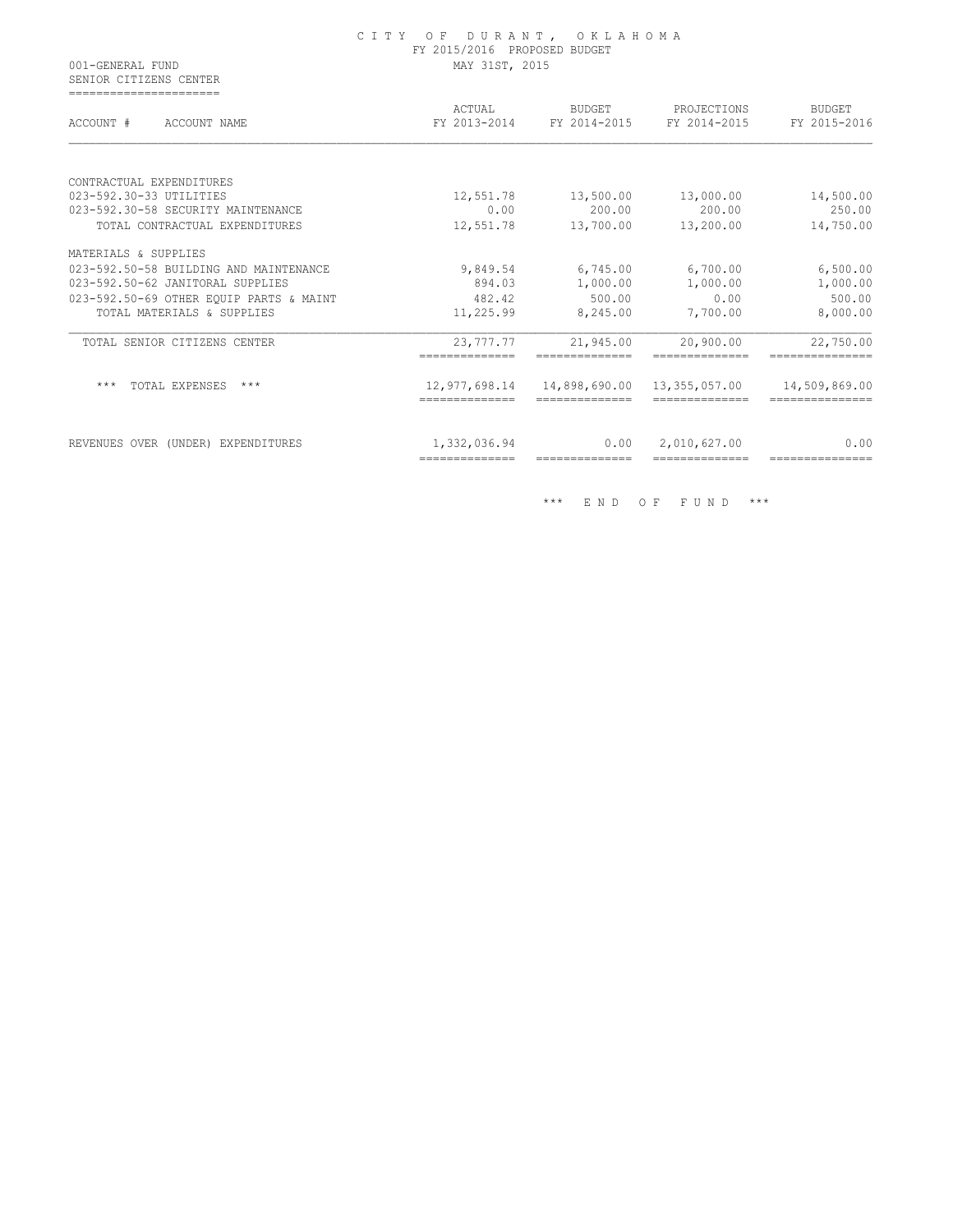| 002-HOLIDAY LIGHTING FUND<br>FUND SUMMARY | CITY OF DURANT, OKLAHOMA<br>FY 2015/2016 PROPOSED BUDGET<br>MAY 31ST, 2015 |                                   |                                                                     |                           |
|-------------------------------------------|----------------------------------------------------------------------------|-----------------------------------|---------------------------------------------------------------------|---------------------------|
| ACCOUNT # ACCOUNT NAME                    |                                                                            |                                   | ACTUAL BUDGET PROJECTIONS<br>FY 2013-2014 FY 2014-2015 FY 2014-2015 | BUDGET<br>FY 2015-2016    |
| REVENUE SUMMARY                           |                                                                            |                                   |                                                                     |                           |
| BEGINNING UNENCUMBERED                    | 7,086.00                                                                   |                                   |                                                                     |                           |
| BALANCE FORWARD                           | 0.00                                                                       | 340.00 350.00                     |                                                                     | 350.00                    |
| MISCELLANEOUS REVENUES                    | 0.47                                                                       | 0.00                              | 0.00                                                                | 0.00                      |
| *** TOTAL REVENUES ***                    | ==============                                                             | 7,086.47 340.00<br>============== | 350.00<br>==============                                            | 350.00<br>--------------- |
| EXPENDITURE SUMMARY                       |                                                                            |                                   |                                                                     |                           |
| HOLIDAY LIGHTING                          | 0.00                                                                       | 340.00                            | 0.00                                                                | 350.00                    |
| *** TOTAL EXPENDITURES ***                | 0.00                                                                       | 340.00                            | 0.00                                                                | 350.00                    |
| REVENUES OVER (UNDER) EXPENDITURES        | 7,086.47<br>==============                                                 | 0.00<br>==============            | 350.00<br>==============                                            | 0.00<br>===============   |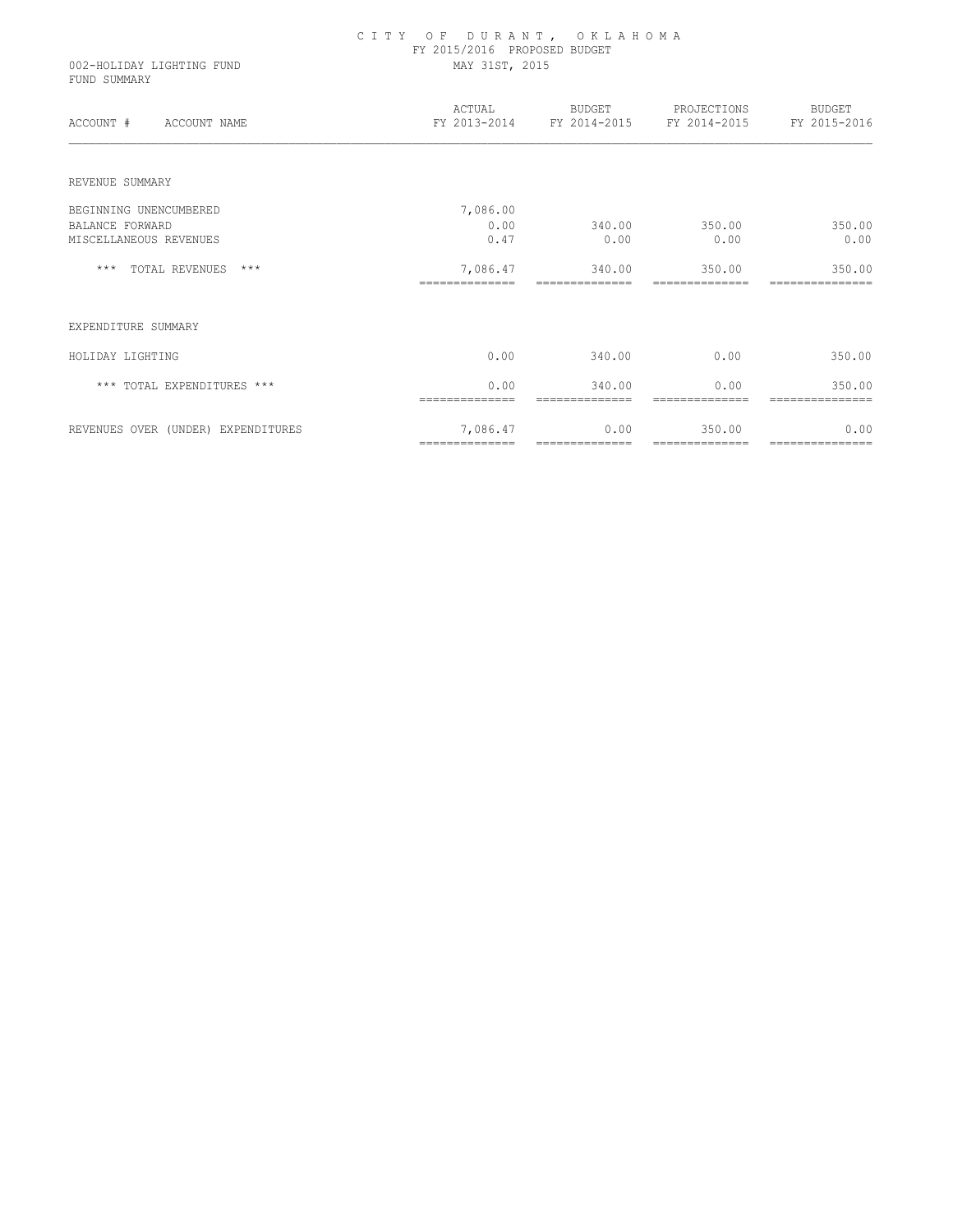|                           | CITY OF DURANT, OKLAHOMA     |
|---------------------------|------------------------------|
|                           | FY 2015/2016 PROPOSED BUDGET |
| 002-HOLIDAY LIGHTING FUND | MAY 31ST, 2015               |

002-HOLIDAY LIGHTING FUND REVENUE DETAIL

| ACCOUNT #<br>ACCOUNT NAME            | ACTUAL<br>FY 2013-2014 | <b>BUDGET</b><br>FY 2014-2015 | PROJECTIONS<br>FY 2014-2015 | <b>BUDGET</b><br>FY 2015-2016 |
|--------------------------------------|------------------------|-------------------------------|-----------------------------|-------------------------------|
| BEGINNING UNENCUMBERED               | 7,086.00               |                               |                             |                               |
| BALANCE FORWARD                      |                        |                               |                             |                               |
| 000-301.10-00 BEGINNING UNENCUMBERED | 0.00                   | 340.00                        | 350.00                      | 350.00                        |
| TOTAL BALANCE FORWARD                | 7,086.00               | 340.00                        | 350.00                      | 350.00                        |
| MISCELLANEOUS REVENUES               |                        |                               |                             |                               |
| 000-361.10-00 INTEREST EARNED        | 0.47                   | 0.00                          | 0.00                        | 0.00                          |
| TOTAL MISCELLANEOUS REVENUES         | 0.47                   | 0.00                          | 0.00                        | 0.00                          |
| $***$<br>$***$<br>TOTAL REVENUES     | 7,086.47               | 340.00                        | 350.00                      | 350.00                        |
|                                      | _____________          | _____________                 | ______________              | _______________               |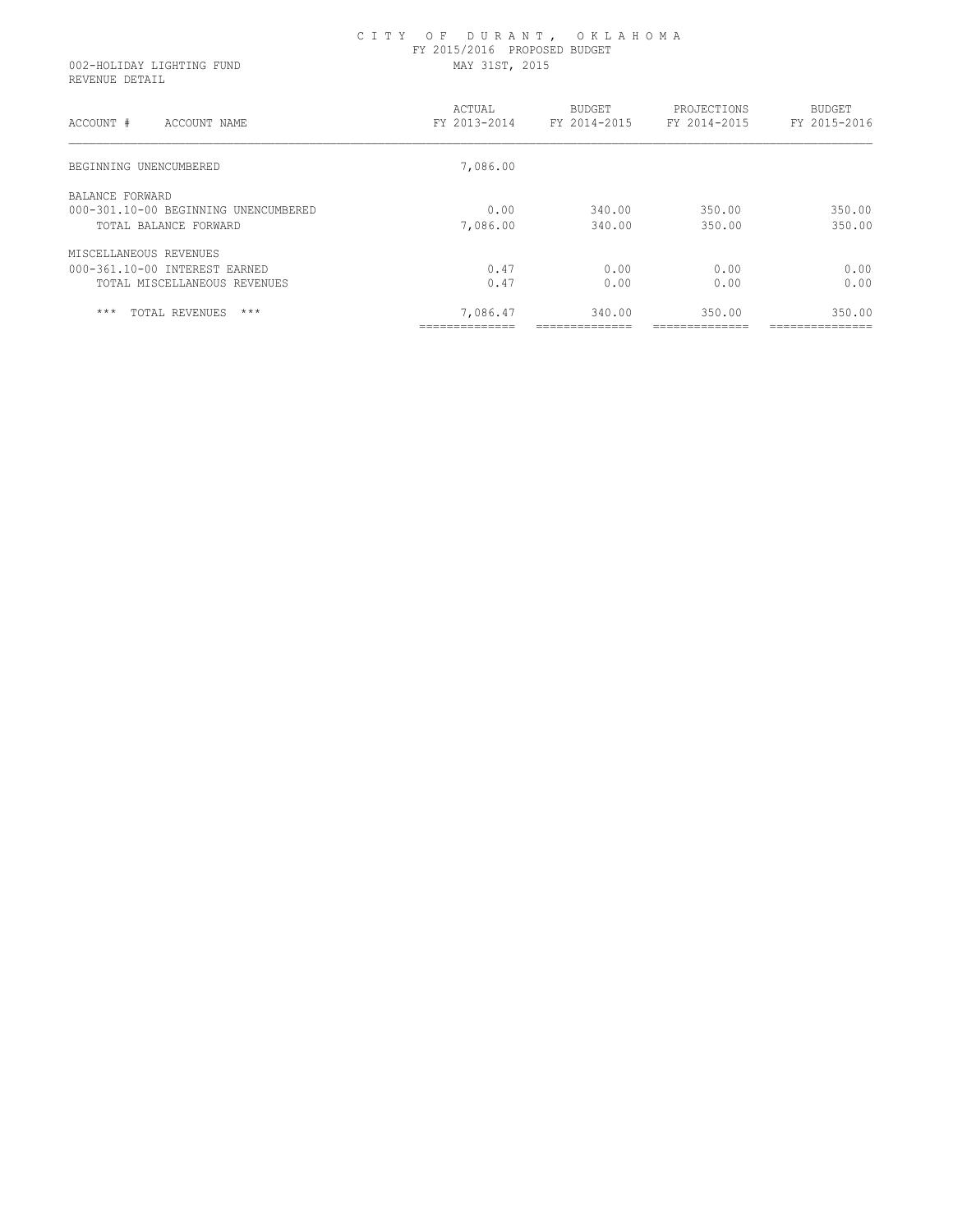### C I T Y O F D U R A N T , O K L A H O M A FY 2015/2016 PROPOSED BUDGET 002-HOLIDAY LIGHTING FUND MAY 31ST, 2015

 HOLIDAY LIGHTING ================

| ACCOUNT #<br>ACCOUNT NAME               | ACTUAL<br>FY 2013-2014 | <b>BUDGET</b><br>FY 2014-2015 | PROJECTIONS<br>FY 2014-2015 | BUDGET<br>FY 2015-2016 |
|-----------------------------------------|------------------------|-------------------------------|-----------------------------|------------------------|
|                                         |                        |                               |                             |                        |
| CONTRACTUAL EXPENDITURES                |                        |                               |                             |                        |
| MATERIALS & SUPPLIES                    |                        |                               |                             |                        |
| 008-533.50-61 MINOR TOOLS AND EQUIPMENT | 0.00                   | 340.00                        | 0.00                        | 350.00                 |
| TOTAL MATERIALS & SUPPLIES              | 0.00                   | 340.00                        | 0.00                        | 350.00                 |
| OTHER EXPENSES                          |                        |                               |                             |                        |
| TOTAL HOLIDAY LIGHTING                  | 0.00                   | 340.00                        | 0.00                        | 350.00                 |
|                                         |                        |                               |                             |                        |
| $***$<br>TOTAL EXPENSES<br>$***$        | 0.00                   | 340.00                        | 0.00                        | 350.00                 |
|                                         |                        |                               |                             |                        |

PERMANENT NOTES:

 THIS FUND ACCOUNTS FOR EXPENSES OF THE HOLIDAY LIGHTING DISPLAYS IN CARL ALBERT PARK AND OTHER LOCATIONS IN DURANT.

|         |                  |                  | _______________<br>__________<br>___ | -----<br>__________<br>___________<br>___ | ______________<br>__________<br>___ | $- -$<br>____<br>---     |
|---------|------------------|------------------|--------------------------------------|-------------------------------------------|-------------------------------------|--------------------------|
| ن سال س | ۰۰ تىل سال سال پ | <b>VIJI</b><br>. | ገጸհ                                  | $\sim$<br>. UU                            | つにの<br>350.00                       | ነ በ<br>$\sim$ $\sqrt{2}$ |

\*\*\* E N D O F F U N D \*\*\*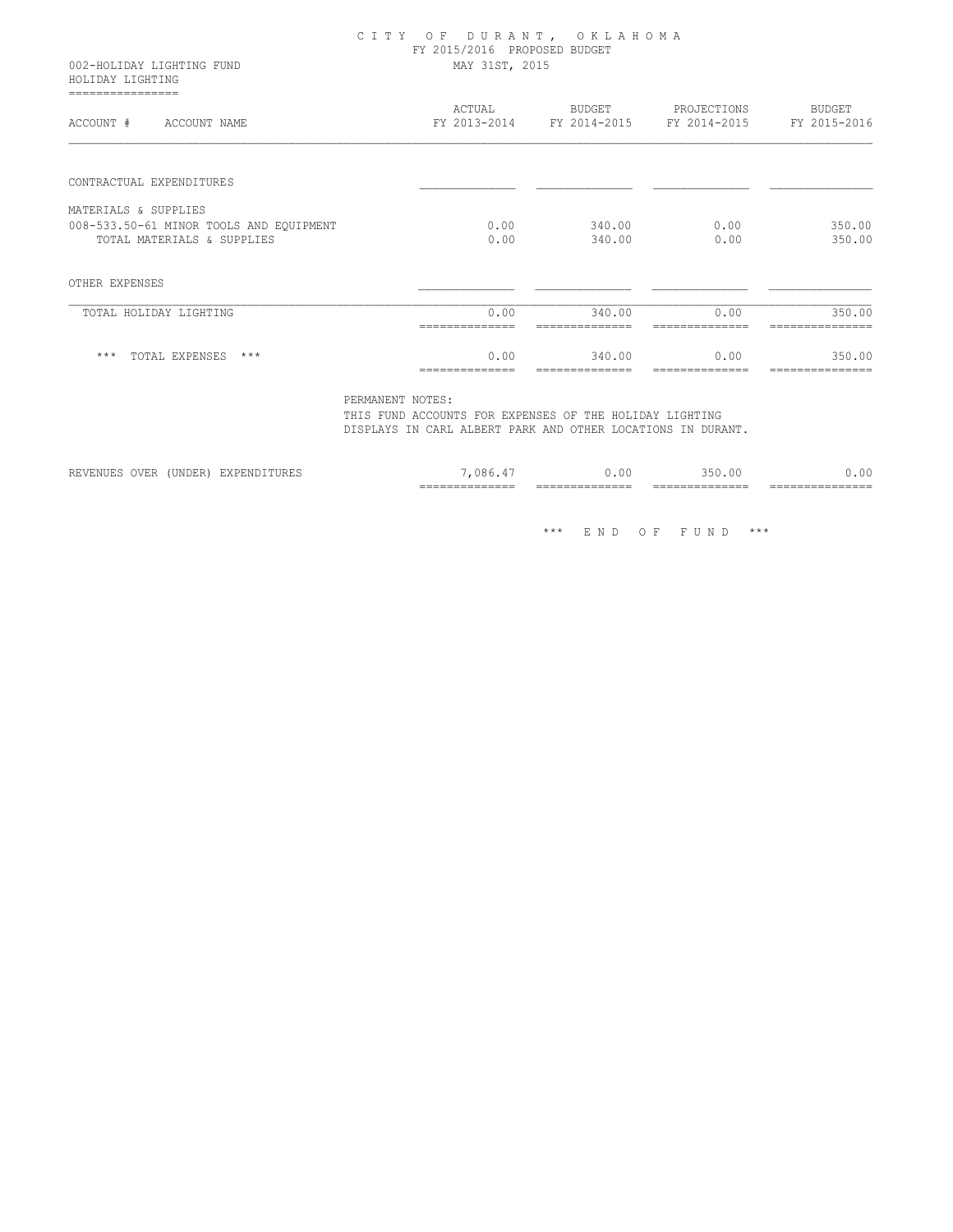| 003-INSURANCE CASH FUND<br>FUND SUMMARY | CITY OF DURANT, OKLAHOMA<br>FY 2015/2016 PROPOSED BUDGET<br>MAY 31ST, 2015 |                |                                                              |                          |
|-----------------------------------------|----------------------------------------------------------------------------|----------------|--------------------------------------------------------------|--------------------------|
| ACCOUNT # ACCOUNT NAME                  | ACTUAL                                                                     |                | BUDGET PROJECTIONS<br>FY 2013-2014 FY 2014-2015 FY 2014-2015 | BUDGET<br>FY 2015-2016   |
| REVENUE SUMMARY                         |                                                                            |                |                                                              |                          |
| BEGINNING UNENCUMBERED                  | 2,559.00                                                                   |                |                                                              |                          |
| BALANCE FORWARD                         | 0.00                                                                       |                | 123, 112.00    123, 112.00                                   | 152,340.00               |
| MISCELLANEOUS REVENUES                  | 319,483.03                                                                 | 304,099.00     | 304,228.00                                                   | 275,201.00               |
| *** TOTAL REVENUES<br>$***$             | 322,042.03<br>--------------                                               | ============== | 427, 211.00 427, 340.00<br>==============                    | 427,541.00               |
| EXPENDITURE SUMMARY                     |                                                                            |                |                                                              |                          |
| INSURANCE - RISK POOL                   | 301,055.10                                                                 |                | 427,211.00 275,000.00                                        | 427,541.00               |
| *** TOTAL EXPENDITURES ***              | 301,055.10<br>--------------                                               | ============== | 427,211.00 275,000.00                                        | 427,541.00<br>========== |
| REVENUES OVER (UNDER) EXPENDITURES      | 20,986.93                                                                  | 0.00           | 152,340.00                                                   | 0.00                     |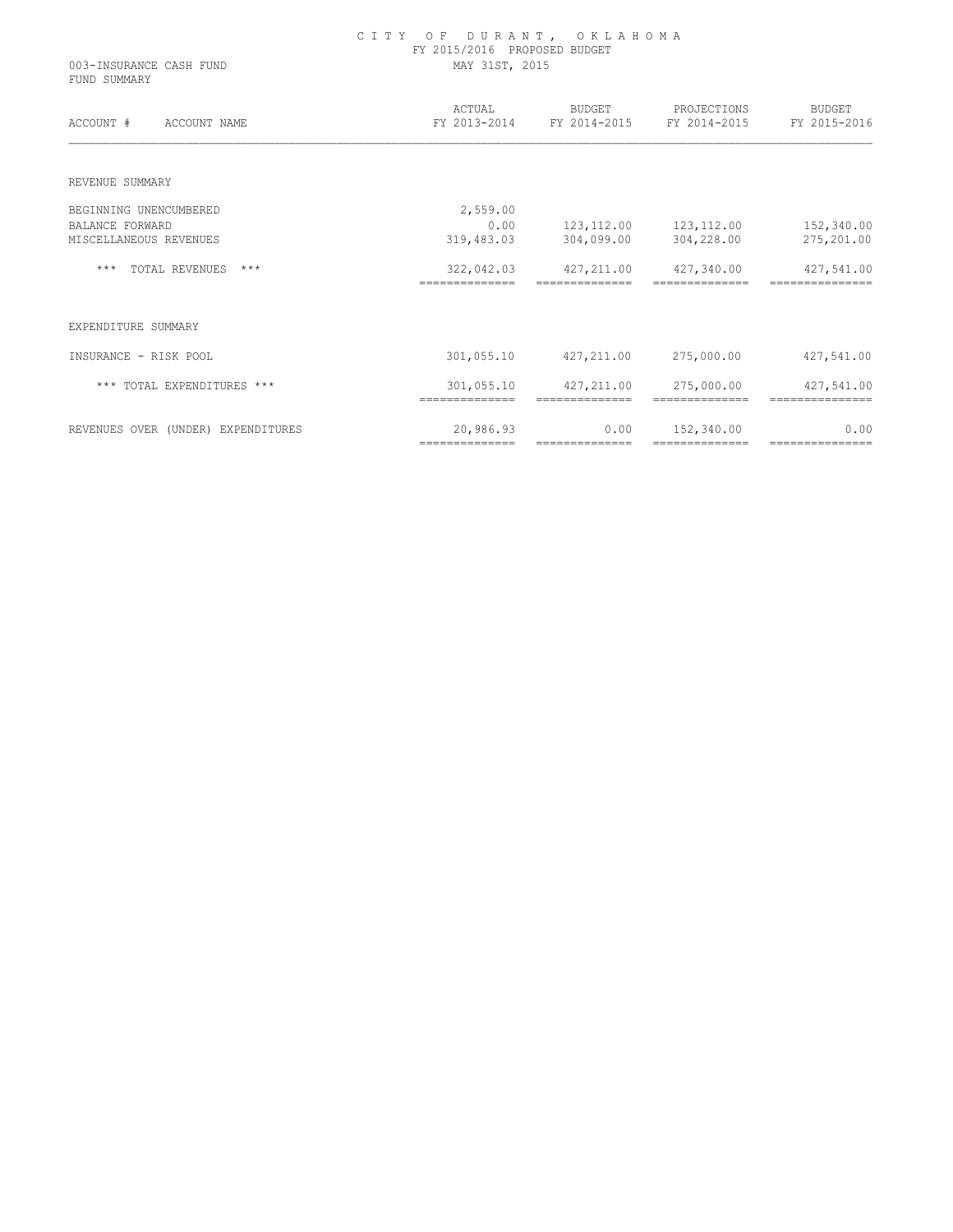REVENUE DETAIL

| ACCOUNT #<br>ACCOUNT NAME                 | ACTUAL<br>FY 2013-2014 | <b>BUDGET</b><br>FY 2014-2015 | PROJECTIONS<br>FY 2014-2015 | <b>BUDGET</b><br>FY 2015-2016 |
|-------------------------------------------|------------------------|-------------------------------|-----------------------------|-------------------------------|
| BEGINNING UNENCUMBERED                    | 2,559.00               |                               |                             |                               |
| BALANCE FORWARD                           |                        |                               |                             |                               |
| 000-301.10-00 BEGINNING UNENCUMBERED      | 0.00                   | 123, 112.00                   | 123, 112.00                 | 152,340.00                    |
| TOTAL BALANCE FORWARD                     | 2,559.00               | 123, 112.00                   | 123, 112.00                 | 152,340.00                    |
| MISCELLANEOUS REVENUES                    |                        |                               |                             |                               |
| 000-361.10-00 INTEREST EARNINGS           | 145.78                 | 100.00                        | 228.00                      | 200.00                        |
| 000-361.40-00 MISC. REVENUE               | 13,337.25              | 0.00                          | 0.00                        | 0.00                          |
| 000-364.11-00 TRANSFER FROM GENERAL FUND  | 112,431.00             | 108,365.00                    | 94,086.00                   | 105,046.00                    |
| 000-364.27-00 TRSF FROM UTILITY AUTHORITY | 115,065.00             | 103,971.00                    | 90,271.00                   | 94,534.00                     |
| 000-364.99-00 TRSF FROM ENT. FUNDS        | 78,504.00              | 91,663.00                     | 119,643.00                  | 75,421.00                     |
| TOTAL MISCELLANEOUS REVENUES              | 319,483.03             | 304,099.00                    | 304,228.00                  | 275,201.00                    |
| $***$<br>TOTAL REVENUES<br>$***$          | 322,042.03             | 427, 211, 00                  | 427,340.00                  | 427,541.00                    |
|                                           |                        |                               |                             |                               |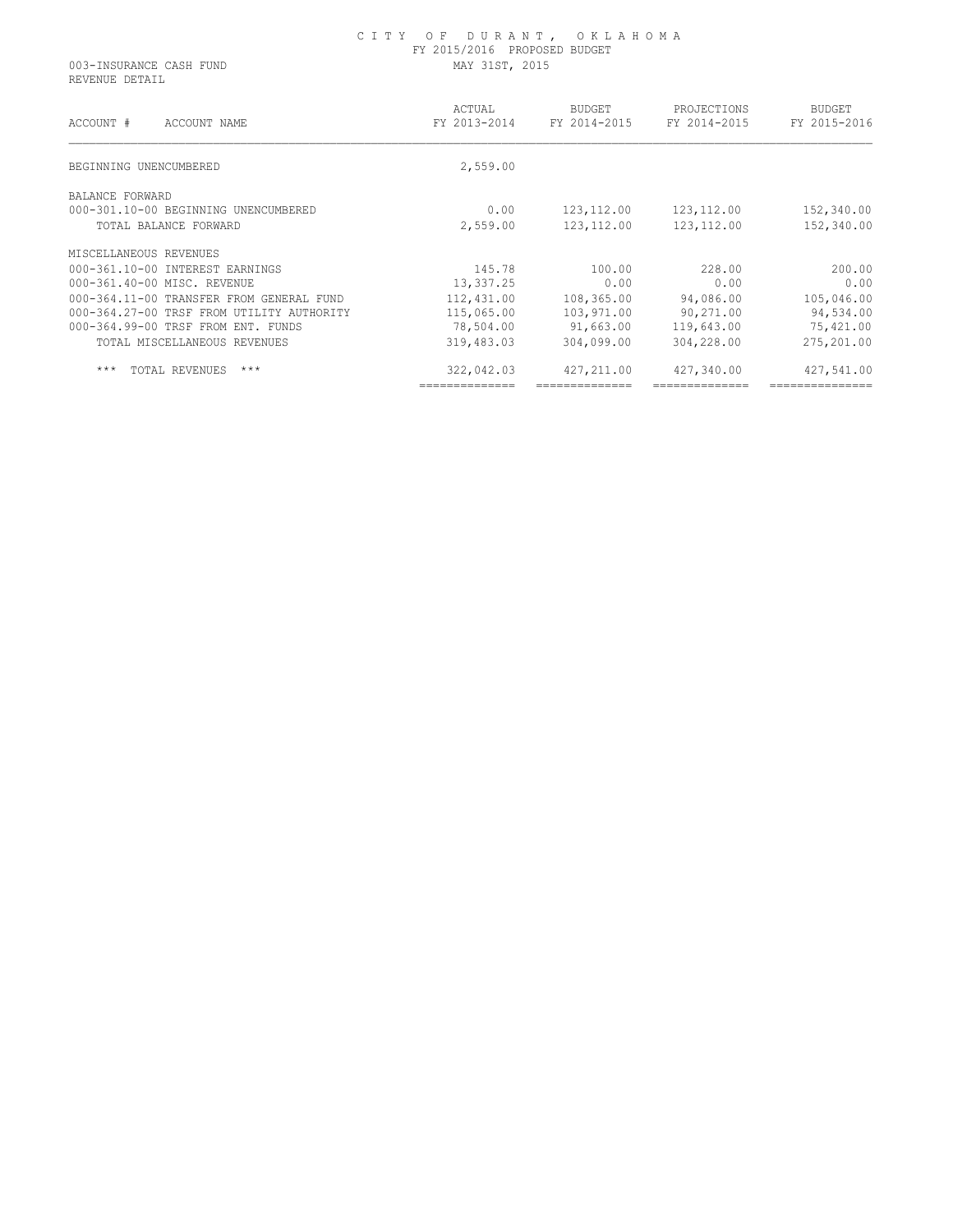INSURANCE - RISK POOL =====================

| ACCOUNT #<br>ACCOUNT NAME                           | ACTUAL<br>FY 2013-2014 | <b>BUDGET</b><br>FY 2014-2015 | PROJECTIONS<br>FY 2014-2015 | <b>BUDGET</b><br>FY 2015-2016 |
|-----------------------------------------------------|------------------------|-------------------------------|-----------------------------|-------------------------------|
|                                                     |                        |                               |                             |                               |
| OTHER EXPENSES<br>034-569.70-17 CONTINGENCY RESERVE | 0.00                   | 123, 211.00                   | 0.00                        | 152,541.00                    |
| 034-569.70-47 AUTO & GEN. LIAB. INSURANCE           | 301,055.10             | 304,000.00                    | 275,000.00                  | 275,000.00                    |
| TOTAL OTHER EXPENSES                                | 301,055.10             | 427,211.00                    | 275,000.00                  | 427,541.00                    |
| TRANSFERS TO OTHER FUNDS                            |                        |                               |                             |                               |
| TOTAL INSURANCE - RISK POOL                         | 301,055.10             | 427, 211.00                   | 275,000.00                  | 427,541.00                    |
| $***$<br>TOTAL EXPENSES<br>$***$                    | 301,055.10             | 427,211.00                    | 275,000.00                  | 427,541.00                    |

 PERMANENT NOTES: THIS FUND ACCOUNTS FOR INSURANCE EXPENSES FOR THE GENERAL LIABILITY, COMMERCIAL PROPERTY, FLEET, AND INLAND MARINE COVERAGES FOR THE CITY, DCUA, DAA, DIA, DLA, AND DCFA.

|                                              |                           |                        | _______________<br>_______________ | _______________<br>______________ | ______________<br>_______________ | ________________<br>________________ |
|----------------------------------------------|---------------------------|------------------------|------------------------------------|-----------------------------------|-----------------------------------|--------------------------------------|
| <b>OVER</b><br>------<br>T T T T<br>REVENUES | <b>*******</b><br>'UNDER, | ------<br>EXPENDITURES | 986                                | 0.00                              | $\sim$ $\vee$                     | .00.                                 |

\*\*\* E N D O F F U N D \*\*\*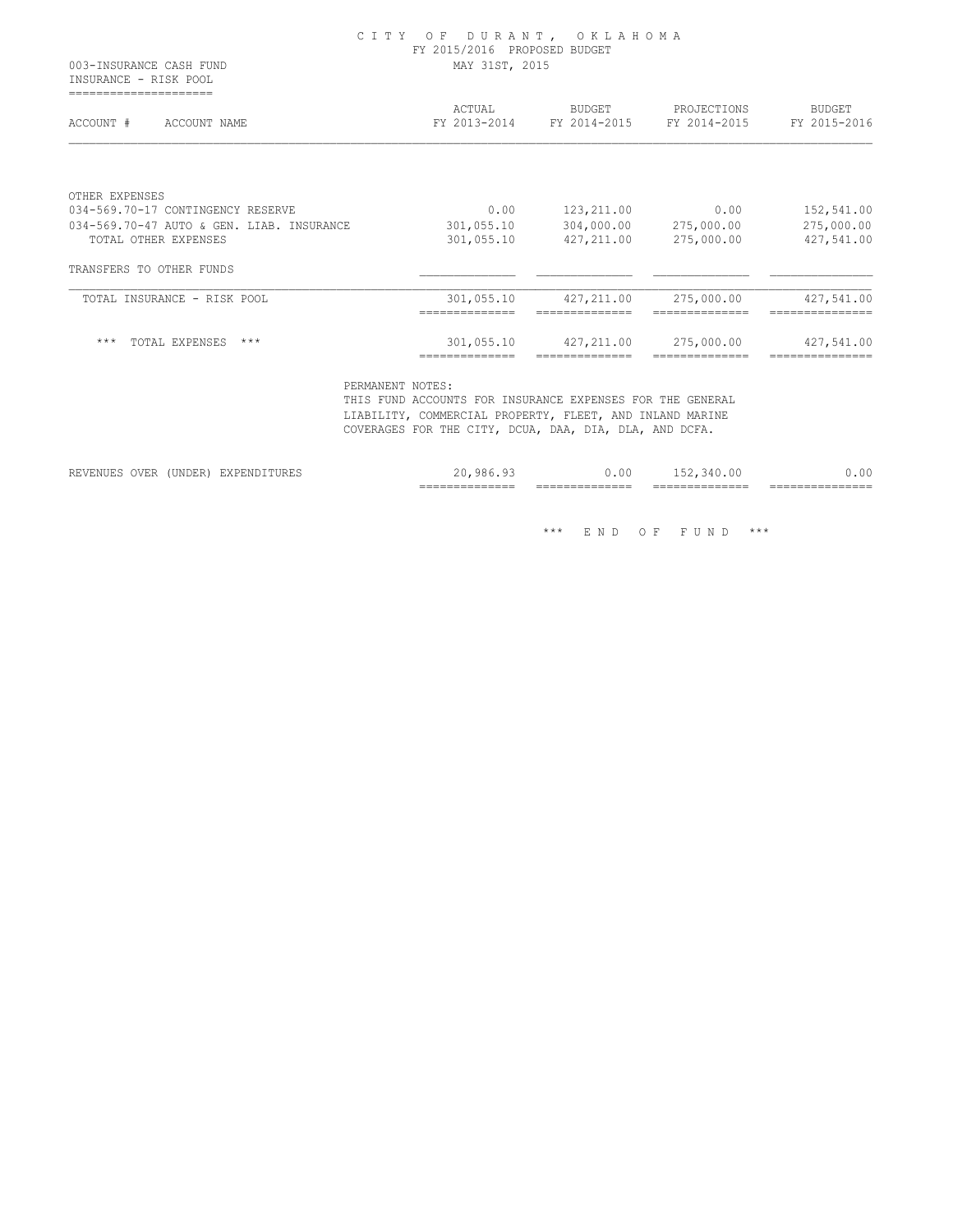| 004-FED BLDG ENTERPRISE FUND<br>FUND SUMMARY | CITY OF DURANT, OKLAHOMA<br>FY 2015/2016 PROPOSED BUDGET<br>MAY 31ST, 2015 |                                                 |                                                                     |                         |  |  |
|----------------------------------------------|----------------------------------------------------------------------------|-------------------------------------------------|---------------------------------------------------------------------|-------------------------|--|--|
| ACCOUNT # ACCOUNT NAME                       |                                                                            |                                                 | ACTUAL BUDGET PROJECTIONS<br>FY 2013-2014 FY 2014-2015 FY 2014-2015 | BUDGET<br>FY 2015-2016  |  |  |
| REVENUE SUMMARY                              |                                                                            |                                                 |                                                                     |                         |  |  |
| BEGINNING UNENCUMBERED<br>BALANCE FORWARD    | 37,482.00)<br>0.00                                                         | 24,348.00 24,582.00                             |                                                                     | 0.00                    |  |  |
| MISCELLANEOUS REVENUES                       | 83,733.68                                                                  | 0.00                                            | 17.00                                                               | 0.00                    |  |  |
| *** TOTAL REVENUES ***                       | --------------                                                             | 46,251.68 24,348.00 24,599.00<br>============== |                                                                     | 0.00                    |  |  |
| EXPENDITURE SUMMARY                          |                                                                            |                                                 |                                                                     |                         |  |  |
| WHEELER FEDERAL BUILDING                     |                                                                            | 100, 444.39 25, 148.00 24, 171.00               |                                                                     | 0.00                    |  |  |
| *** TOTAL EXPENDITURES ***                   |                                                                            | 100,444.39 25,148.00                            | 24,171.00                                                           | 0.00                    |  |  |
| REVENUES OVER (UNDER) EXPENDITURES           | 54,192.71)<br>==============                                               | 800.00)<br>--------------                       | 428.00<br>==============                                            | 0.00<br>=============== |  |  |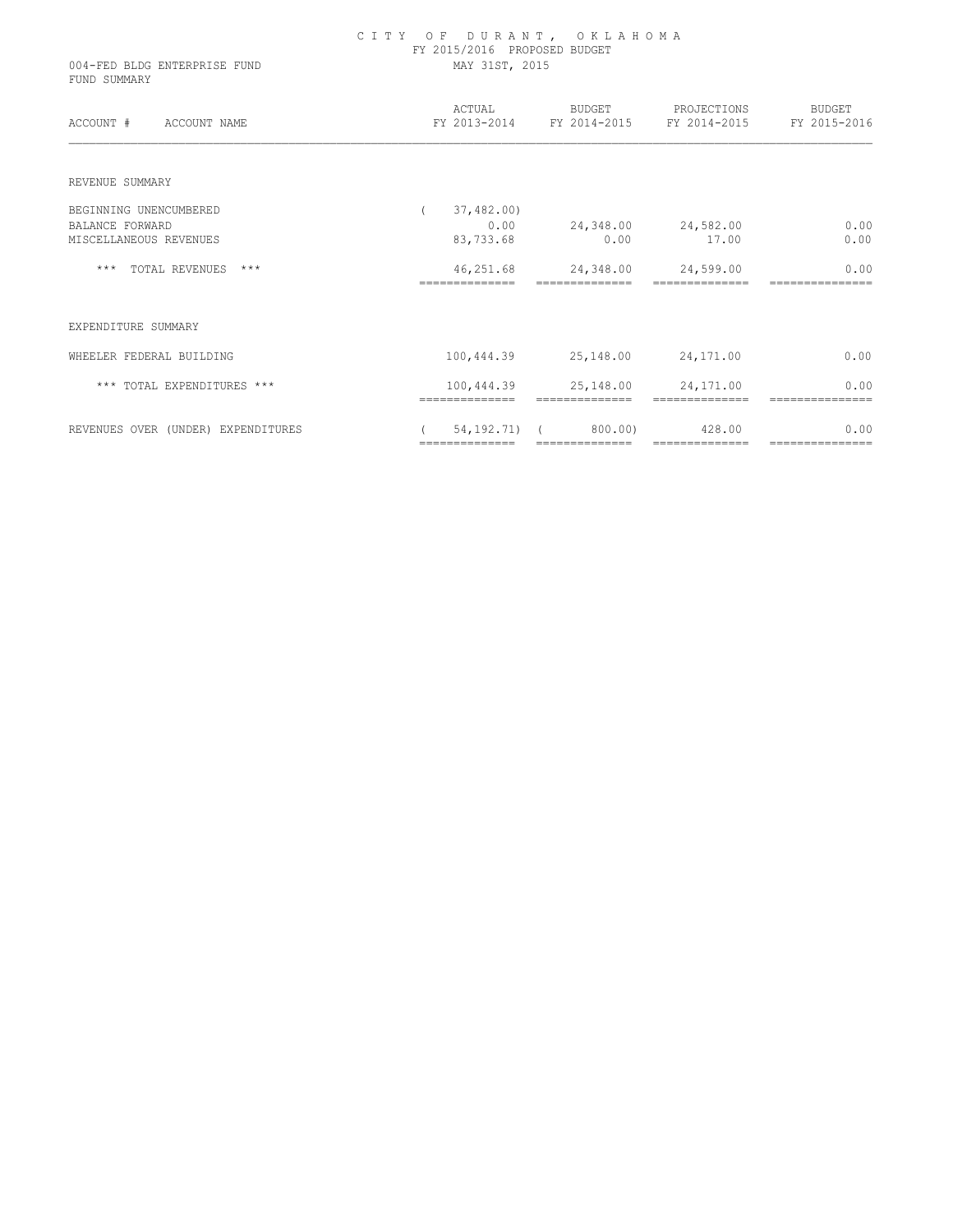| 004-FED BLDG ENTERPRISE FUND<br>REVENUE DETAIL | FY 2015/2016 PROPOSED BUDGET<br>MAY 31ST, 2015 |                        |                        |                             |                        |  |
|------------------------------------------------|------------------------------------------------|------------------------|------------------------|-----------------------------|------------------------|--|
| ACCOUNT #<br>ACCOUNT NAME                      |                                                | ACTUAL<br>FY 2013-2014 | BUDGET<br>FY 2014-2015 | PROJECTIONS<br>FY 2014-2015 | BUDGET<br>FY 2015-2016 |  |
| BEGINNING UNENCUMBERED                         |                                                | 37,482.00)             |                        |                             |                        |  |
| BALANCE FORWARD                                |                                                |                        |                        |                             |                        |  |
| 000-301.10-00 BEGINNING UNENCUMBERED           |                                                | 0.00                   | 24,348.00              | 24,582.00                   | 0.00                   |  |
| TOTAL BALANCE FORWARD                          |                                                | 37,482.00)             | 24,348.00              | 24,582.00                   | 0.00                   |  |
| MISCELLANEOUS REVENUES                         |                                                |                        |                        |                             |                        |  |
| 000-361.10-00 INTEREST EARNED                  |                                                | 33.68                  | 0.00                   | 17.00                       | 0.00                   |  |
| 000-362.00-00 GAIN ON SALE OF FIXED ASSETS     |                                                | 83,700.00              | 0.00                   | 0.00                        | 0.00                   |  |
| TOTAL MISCELLANEOUS REVENUES                   |                                                | 83,733.68              | 0.00                   | 17.00                       | 0.00                   |  |
| $***$<br>TOTAL REVENUES<br>$***$               |                                                | 46,251.68              | 24,348.00              | 24,599.00                   | 0.00                   |  |
|                                                |                                                |                        |                        |                             |                        |  |

C I T Y O F D U R A N T , O K L A H O M A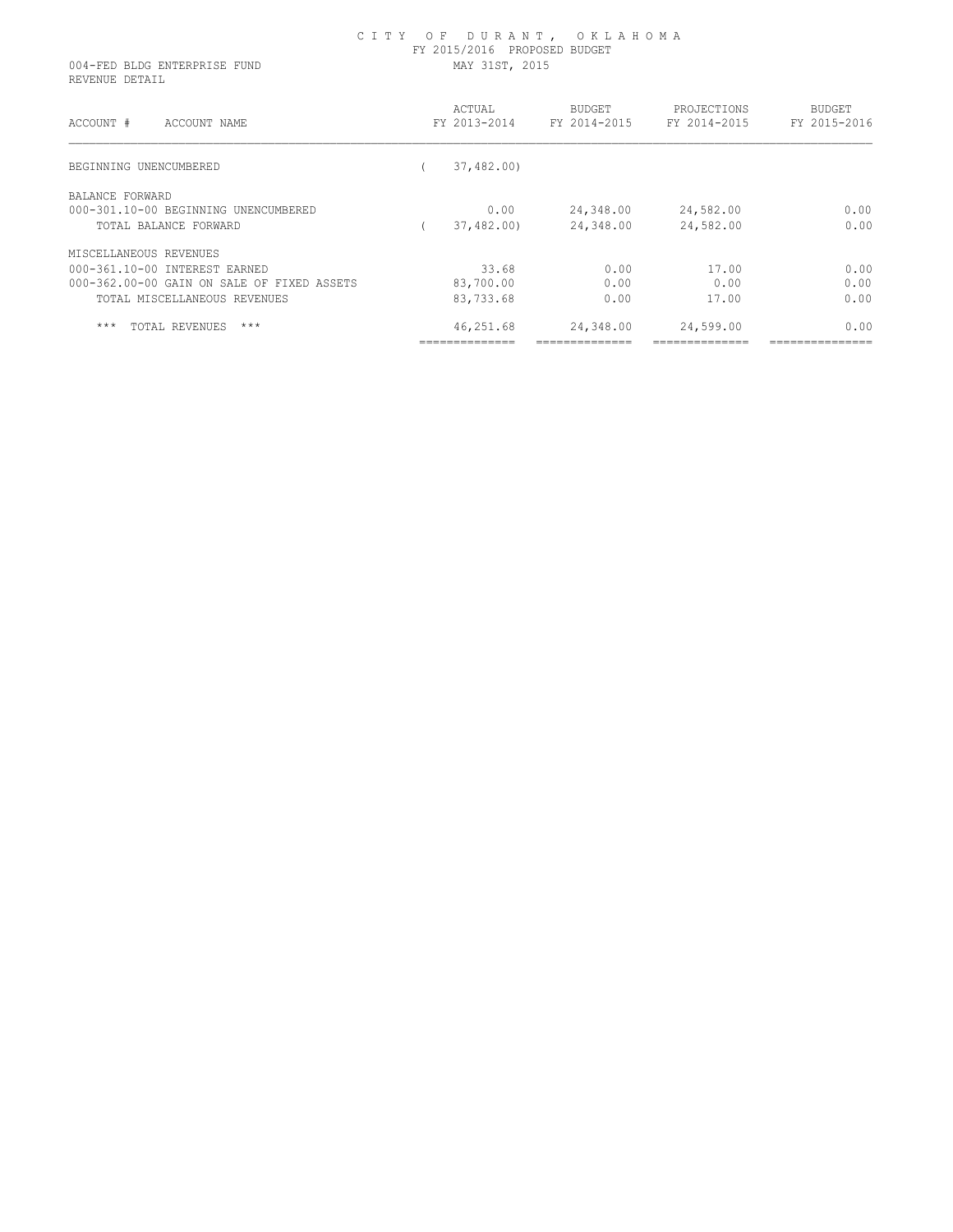| 004-FED BLDG ENTERPRISE FUND<br>WHEELER FEDERAL BUILDING                    | CITY OF DURANT, OKLAHOMA<br>FY 2015/2016 PROPOSED BUDGET<br>MAY 31ST, 2015 |                                              |                                                                                                                                                                                                                                                                                                                                                                                                                                                                                        |                                                                                                                                                                                                                                                                                                                                                                                                                                                                                        |  |  |
|-----------------------------------------------------------------------------|----------------------------------------------------------------------------|----------------------------------------------|----------------------------------------------------------------------------------------------------------------------------------------------------------------------------------------------------------------------------------------------------------------------------------------------------------------------------------------------------------------------------------------------------------------------------------------------------------------------------------------|----------------------------------------------------------------------------------------------------------------------------------------------------------------------------------------------------------------------------------------------------------------------------------------------------------------------------------------------------------------------------------------------------------------------------------------------------------------------------------------|--|--|
| -------------------------<br>ACCOUNT # ACCOUNT NAME                         |                                                                            |                                              | ACTUAL BUDGET PROJECTIONS<br>FY 2013-2014 FY 2014-2015 FY 2014-2015                                                                                                                                                                                                                                                                                                                                                                                                                    | BUDGET<br>FY 2015-2016                                                                                                                                                                                                                                                                                                                                                                                                                                                                 |  |  |
| CONTRACTUAL EXPENDITURES                                                    |                                                                            |                                              |                                                                                                                                                                                                                                                                                                                                                                                                                                                                                        |                                                                                                                                                                                                                                                                                                                                                                                                                                                                                        |  |  |
| 037-596.30-33 UTILITIES<br>TOTAL CONTRACTUAL EXPENDITURES                   | 444.39<br>444.39                                                           | 0.00<br>0.00                                 | 0.00<br>0.00                                                                                                                                                                                                                                                                                                                                                                                                                                                                           |                                                                                                                                                                                                                                                                                                                                                                                                                                                                                        |  |  |
|                                                                             |                                                                            |                                              |                                                                                                                                                                                                                                                                                                                                                                                                                                                                                        |                                                                                                                                                                                                                                                                                                                                                                                                                                                                                        |  |  |
| MATERIALS & SUPPLIES                                                        |                                                                            |                                              |                                                                                                                                                                                                                                                                                                                                                                                                                                                                                        |                                                                                                                                                                                                                                                                                                                                                                                                                                                                                        |  |  |
| CAPITAL IMPROVEMENTS                                                        |                                                                            |                                              |                                                                                                                                                                                                                                                                                                                                                                                                                                                                                        |                                                                                                                                                                                                                                                                                                                                                                                                                                                                                        |  |  |
| OTHER EXPENSES                                                              |                                                                            |                                              |                                                                                                                                                                                                                                                                                                                                                                                                                                                                                        |                                                                                                                                                                                                                                                                                                                                                                                                                                                                                        |  |  |
| 037-596.70-17 FUND RESERVE                                                  | 0.00                                                                       | 177.00                                       | 0.00                                                                                                                                                                                                                                                                                                                                                                                                                                                                                   |                                                                                                                                                                                                                                                                                                                                                                                                                                                                                        |  |  |
| TOTAL OTHER EXPENSES                                                        | 0.00                                                                       | 177.00                                       | 0.00                                                                                                                                                                                                                                                                                                                                                                                                                                                                                   |                                                                                                                                                                                                                                                                                                                                                                                                                                                                                        |  |  |
| TRANSFERS TO OTHER FUNDS                                                    |                                                                            |                                              |                                                                                                                                                                                                                                                                                                                                                                                                                                                                                        |                                                                                                                                                                                                                                                                                                                                                                                                                                                                                        |  |  |
| 037-596.99-11 TRSF TO GENERAL FUND                                          | 100,000.00                                                                 | 0.00                                         | 0.00                                                                                                                                                                                                                                                                                                                                                                                                                                                                                   |                                                                                                                                                                                                                                                                                                                                                                                                                                                                                        |  |  |
| 037-596.99-12 TRSF TO CAPITAL IMPROVEMENT<br>TOTAL TRANSFERS TO OTHER FUNDS | 0.00<br>100,000.00                                                         | 24,971.00<br>24,971.00                       | 24,171.00<br>24,171.00                                                                                                                                                                                                                                                                                                                                                                                                                                                                 |                                                                                                                                                                                                                                                                                                                                                                                                                                                                                        |  |  |
|                                                                             |                                                                            |                                              |                                                                                                                                                                                                                                                                                                                                                                                                                                                                                        |                                                                                                                                                                                                                                                                                                                                                                                                                                                                                        |  |  |
| TOTAL WHEELER FEDERAL BUILDING                                              | 100,444.39                                                                 | 25,148.00                                    | 24,171.00                                                                                                                                                                                                                                                                                                                                                                                                                                                                              |                                                                                                                                                                                                                                                                                                                                                                                                                                                                                        |  |  |
|                                                                             | ==============                                                             |                                              |                                                                                                                                                                                                                                                                                                                                                                                                                                                                                        | ===============                                                                                                                                                                                                                                                                                                                                                                                                                                                                        |  |  |
| *** TOTAL EXPENSES ***                                                      |                                                                            | 100,444.39 25,148.00                         | 24,171.00                                                                                                                                                                                                                                                                                                                                                                                                                                                                              |                                                                                                                                                                                                                                                                                                                                                                                                                                                                                        |  |  |
|                                                                             | ==============                                                             | ==============                               | $\begin{array}{cccccccccc} \multicolumn{2}{c}{} & \multicolumn{2}{c}{} & \multicolumn{2}{c}{} & \multicolumn{2}{c}{} & \multicolumn{2}{c}{} & \multicolumn{2}{c}{} & \multicolumn{2}{c}{} & \multicolumn{2}{c}{} & \multicolumn{2}{c}{} & \multicolumn{2}{c}{} & \multicolumn{2}{c}{} & \multicolumn{2}{c}{} & \multicolumn{2}{c}{} & \multicolumn{2}{c}{} & \multicolumn{2}{c}{} & \multicolumn{2}{c}{} & \multicolumn{2}{c}{} & \multicolumn{2}{c}{} & \multicolumn{2}{c}{} & \mult$ | ===============                                                                                                                                                                                                                                                                                                                                                                                                                                                                        |  |  |
| REVENUES OVER (UNDER) EXPENDITURES                                          | 54, 192. 71)<br>==============                                             | 800.00)<br>--------------------------------- | 428.00                                                                                                                                                                                                                                                                                                                                                                                                                                                                                 | $\begin{array}{cccccccccc} \multicolumn{2}{c}{} & \multicolumn{2}{c}{} & \multicolumn{2}{c}{} & \multicolumn{2}{c}{} & \multicolumn{2}{c}{} & \multicolumn{2}{c}{} & \multicolumn{2}{c}{} & \multicolumn{2}{c}{} & \multicolumn{2}{c}{} & \multicolumn{2}{c}{} & \multicolumn{2}{c}{} & \multicolumn{2}{c}{} & \multicolumn{2}{c}{} & \multicolumn{2}{c}{} & \multicolumn{2}{c}{} & \multicolumn{2}{c}{} & \multicolumn{2}{c}{} & \multicolumn{2}{c}{} & \multicolumn{2}{c}{} & \mult$ |  |  |

\*\*\* E N D O F F U N D \*\*\*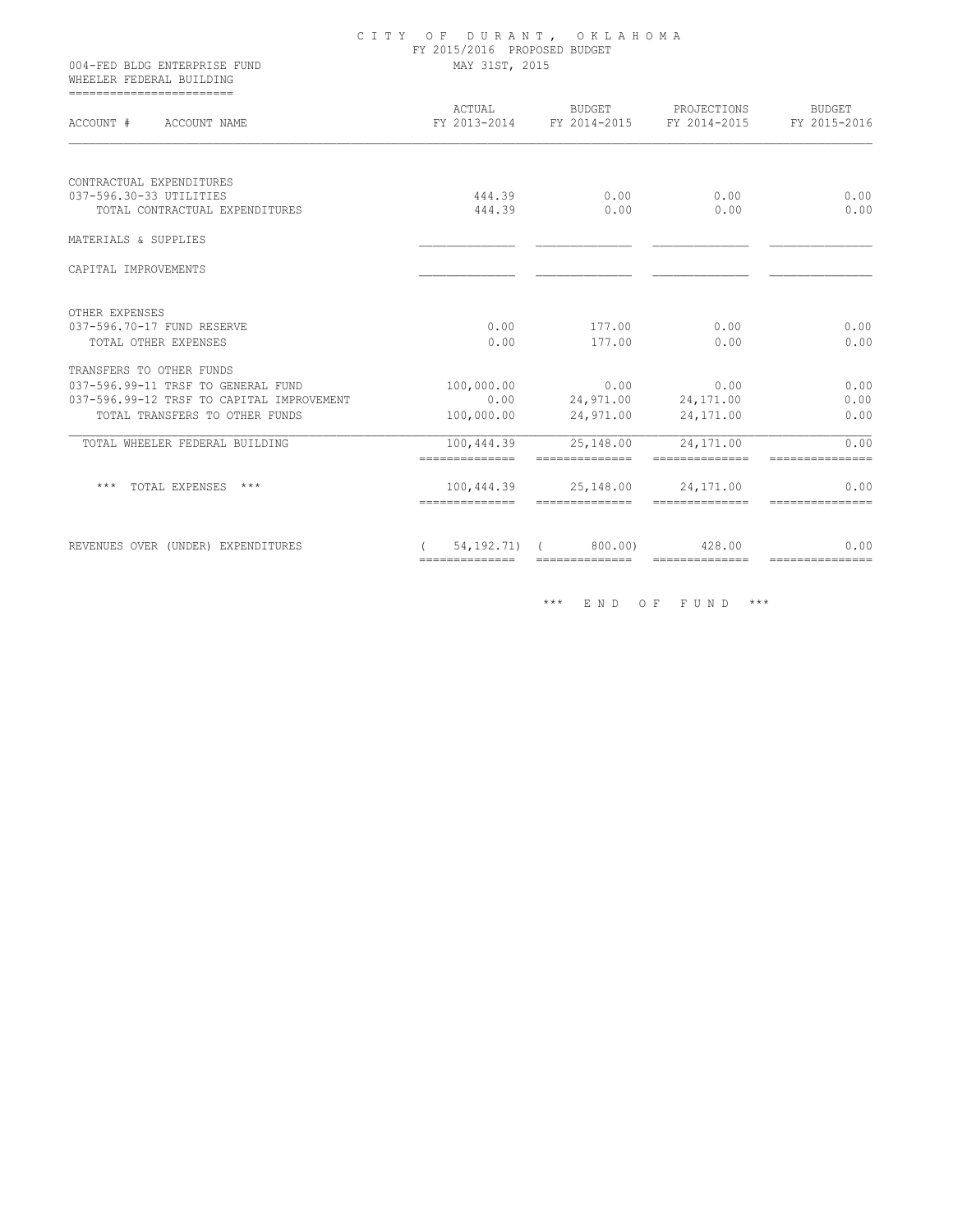| 005-EMPLOYEE INSURANCE FUND<br>FUND SUMMARY | OF DURANT, OKLAHOMA<br>C I T Y<br>FY 2015/2016 PROPOSED BUDGET<br>MAY 31ST, 2015 |                                |                                |                                 |  |  |  |
|---------------------------------------------|----------------------------------------------------------------------------------|--------------------------------|--------------------------------|---------------------------------|--|--|--|
| ACCOUNT #<br>ACCOUNT NAME                   | ACTUAL<br>FY 2013-2014                                                           | <b>BUDGET</b><br>FY 2014-2015  | PROJECTIONS<br>FY 2014-2015    | <b>BUDGET</b><br>FY 2015-2016   |  |  |  |
| REVENUE SUMMARY                             |                                                                                  |                                |                                |                                 |  |  |  |
| BEGINNING UNENCUMBERED                      | 677,584.00                                                                       |                                |                                |                                 |  |  |  |
| <b>BALANCE FORWARD</b>                      | 0.00                                                                             | 476,669.00                     | 476,669.00                     | 19,657.00                       |  |  |  |
| MISCELLANEOUS REVENUES                      | 246,487.10                                                                       | 600,000.00                     | 2,000,500.00                   | 0.00                            |  |  |  |
| INSURANCE PREMIUMS                          | 1,356,548.40                                                                     | 1,591,134.00                   | 1,478,394.00                   | 1,532,832.00                    |  |  |  |
| $***$<br>TOTAL REVENUES<br>$***$            | 2,280,619.50<br>==============                                                   | 2,667,803.00                   | 3,955,563.00                   | 1,552,489.00                    |  |  |  |
| EXPENDITURE SUMMARY                         |                                                                                  |                                |                                |                                 |  |  |  |
| EMPLOYEE HEALTH INS.                        | 3,328,265.36                                                                     | 2,667,803.00                   | 3,935,906.00                   | 1,552,489.00                    |  |  |  |
| *** TOTAL EXPENDITURES ***                  | 3,328,265.36<br>==============                                                   | 2,667,803.00<br>============== | 3,935,906.00<br>============== | 1,552,489.00<br>=============== |  |  |  |
| REVENUES OVER (UNDER) EXPENDITURES          | (1, 047, 645, 86)                                                                | 0.00                           | 19,657.00                      | 0.00                            |  |  |  |

============== ============== ============== ===============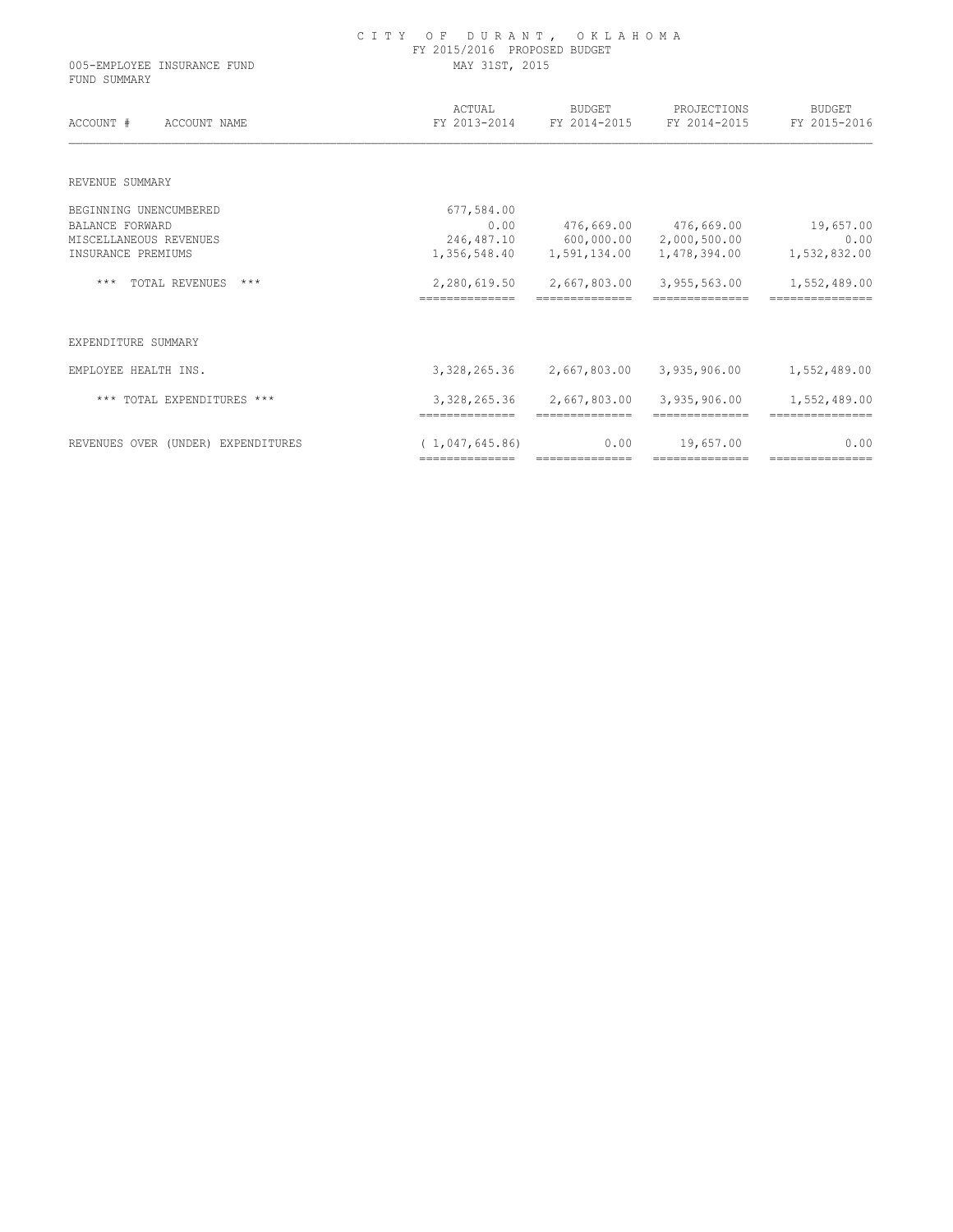# C I T Y O F D U R A N T , O K L A H O M A FY 2015/2016 PROPOSED BUDGET

005-EMPLOYEE INSURANCE FUND MAY 31ST, 2015 REVENUE DETAIL

| ACCOUNT #<br>ACCOUNT NAME                   | ACTUAL<br>FY 2013-2014 | <b>BUDGET</b><br>FY 2014-2015 | PROJECTIONS<br>FY 2014-2015 | <b>BUDGET</b><br>FY 2015-2016 |
|---------------------------------------------|------------------------|-------------------------------|-----------------------------|-------------------------------|
| BEGINNING UNENCUMBERED                      | 677,584.00             |                               |                             |                               |
| BALANCE FORWARD                             |                        |                               |                             |                               |
| 000-301.10-00 BEGINNING UNENCUMBERED        | 0.00                   | 476,669.00                    | 476,669.00                  | 19,657.00                     |
| TOTAL BALANCE FORWARD                       | 677,584.00             | 476,669.00                    | 476,669.00                  | 19,657.00                     |
| MISCELLANEOUS REVENUES                      |                        |                               |                             |                               |
| 000-361.10-00 INTEREST EARNED               | 1,200.50               | 0.00                          | 500.00                      | 0.00                          |
| 000-361.40-00 MISC. REVENUE                 | 24,650.84              | 0.00                          | 0.00                        | 0.00                          |
| 000-361.50-00 REIMB. AGGREGATE OR STOP LOSS | 220,635.76             | 0.00                          | 1,400,000.00                | 0.00                          |
| 000-364.11-00 TEMP. XFER FROM GENERAL FUND  | 0.00                   | 600,000.00                    | 600,000.00                  | 0.00                          |
| TOTAL MISCELLANEOUS REVENUES                | 246,487.10             | 600,000.00                    | 2,000,500.00                | 0.00                          |
| INSURANCE PREMIUMS                          |                        |                               |                             |                               |
| 000-381.90-00 CITY CONTRIBUTION             | 1,160,915.58           | 1,326,788.00                  | 1,229,521.00                | 1,299,612.00                  |
| 000-381.91-00 EMPLOYEE CONTRIBUTIONS        | 195,632.82             | 264,346.00                    | 248,873.00                  | 233,220.00                    |
| TOTAL INSURANCE PREMIUMS                    | 1,356,548.40           | 1,591,134.00                  | 1,478,394.00                | 1,532,832.00                  |
| ***<br>TOTAL REVENUES<br>$***$              | 2,280,619.50           | 2,667,803.00                  | 3,955,563.00                | 1,552,489.00                  |
|                                             | ==============         |                               |                             |                               |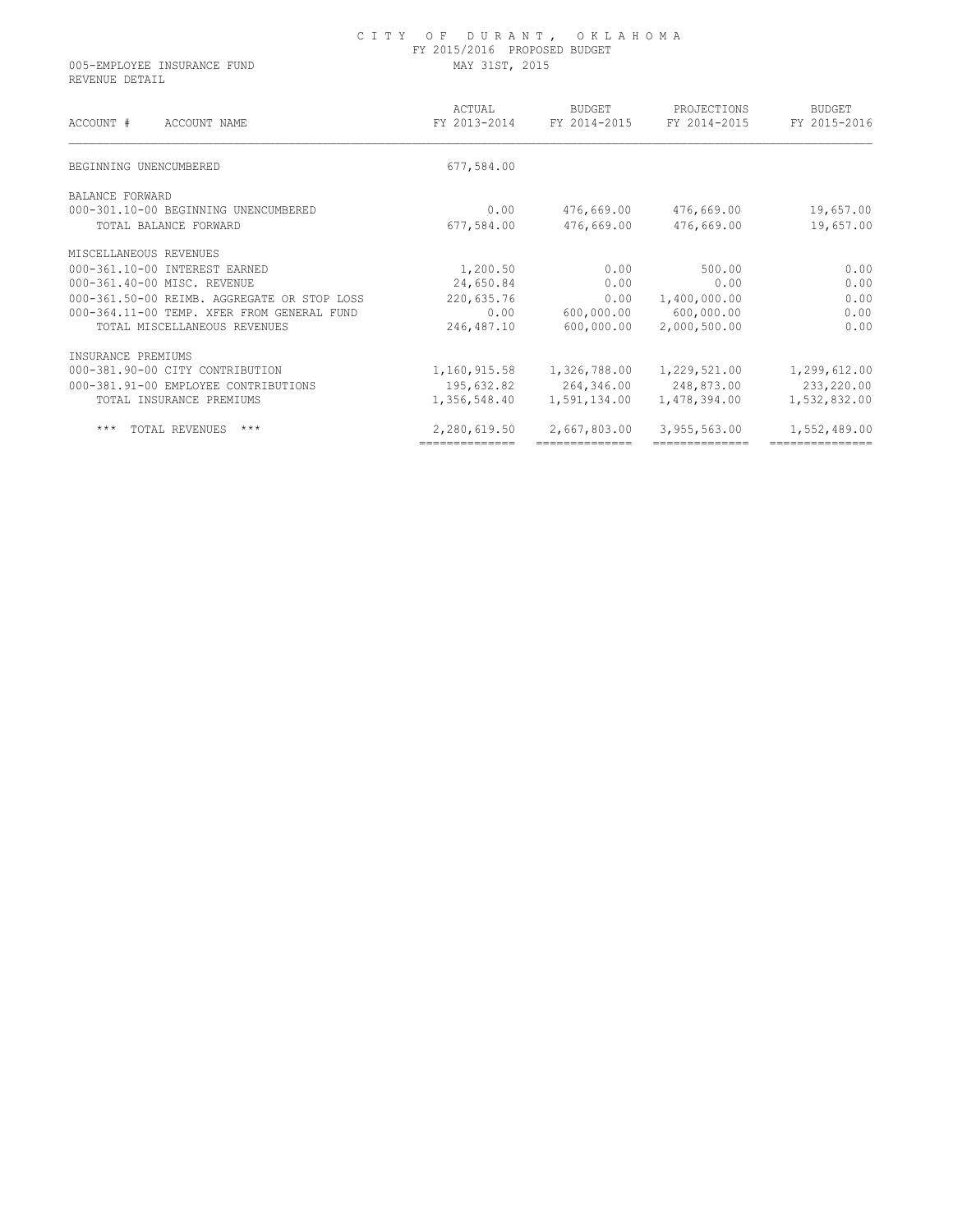EMPLOYEE HEALTH INS. ====================

| ACCOUNT #                | ACCOUNT NAME                                 | ACTUAL<br>FY 2013-2014          | <b>BUDGET</b><br>FY 2014-2015   | PROJECTIONS<br>FY 2014-2015     | <b>BUDGET</b><br>FY 2015-2016   |
|--------------------------|----------------------------------------------|---------------------------------|---------------------------------|---------------------------------|---------------------------------|
| PROFESSIONAL SERVICES    |                                              |                                 |                                 |                                 |                                 |
|                          | 066-569.20-08 TRANSITIONAL REINSURANCE FILIN | 0.00                            | 0.00                            | 18,270.00                       | 20,000.00                       |
|                          | 066-569.20-09 EAGLE MED MEMBERSHIP           | 0.00                            | 0.00                            | 0.00                            | 10,000.00                       |
|                          | 066-569.20-11 ADMINISTRATIVE FEES            | 38,583.50                       | 39,060.00                       | 39,730.00                       | 40,000.00                       |
|                          | 066-569.20-12 SPECIFIC PREMIUM               | 499,839.34                      | 430,720.00                      | 384, 317.00                     | 425,000.00                      |
|                          | 066-569.20-13 ANNUAL AGGREGATE PREMIUM       | 9,876.84                        | 6,099.00                        | 13,000.00                       | 10,000.00                       |
|                          | 066-569.20-14 MEDICAL CLAIMS EXPENSE         | 2,514,156.86                    | 1,746,196.00                    | 3,236,670.00                    | 777,489.00                      |
|                          | 066-569.20-15 DENTAL CLAIMS EXPENSE          | 95,796.47                       | 100,000.00                      | 94,238.00                       | 100,000.00                      |
|                          | 066-569.20-16 PRESCRIPTIONS CLAIMS EXPENSE   |                                 | 170,012.35 170,000.00           | 139,681.00                      | 170,000.00                      |
|                          | TOTAL PROFESSIONAL SERVICES                  | 3,328,265.36                    | 2,492,075.00                    | 3,925,906.00                    | 1,552,489.00                    |
| OTHER EXPENSES           |                                              |                                 |                                 |                                 |                                 |
|                          | 066-569.70-17 FUND RESERVE                   | 0.00                            | 175,728.00                      | 0.00                            | 0.00                            |
|                          | 066-569.70-71 MISC. EXPENDITURES             | 0.00                            | 0.00                            | 10,000.00                       | 0.00                            |
|                          | TOTAL OTHER EXPENSES                         | 0.00                            | 175,728.00                      | 10,000.00                       | 0.00                            |
| TRANSFERS TO OTHER FUNDS |                                              |                                 |                                 |                                 |                                 |
|                          | TOTAL EMPLOYEE HEALTH INS.                   | 3,328,265.36<br>--------------- | 2,667,803.00<br>--------------- | 3,935,906.00<br>--------------- | 1,552,489.00<br>=============== |
|                          |                                              |                                 |                                 |                                 |                                 |

|                                                                                                                                                                         |         |              | _______________<br>_______________ | -------------<br>_______________ | ______________<br>_______________ | ________<br>________________ |
|-------------------------------------------------------------------------------------------------------------------------------------------------------------------------|---------|--------------|------------------------------------|----------------------------------|-----------------------------------|------------------------------|
| <b>OVER</b><br>$D = T T T T T T T T T L$<br>REVENUES<br>the contract of the contract of the contract of the contract of the contract of the contract of the contract of | (UNDER) | EXPENDITURES | . (14<br>$\times$ h<br>. h4<br>.   | 0.00                             | 657.00<br>◡<br>. n –              | ,.00                         |

 $\hspace{0.1cm}^{\star\star\star}$   $\hspace{0.1cm}$  E N D  $\hspace{0.1cm}$  O F  $\hspace{0.1cm}$  F U N D  $\hspace{0.1cm}$   $\hspace{0.1cm}^{\star\star\star}$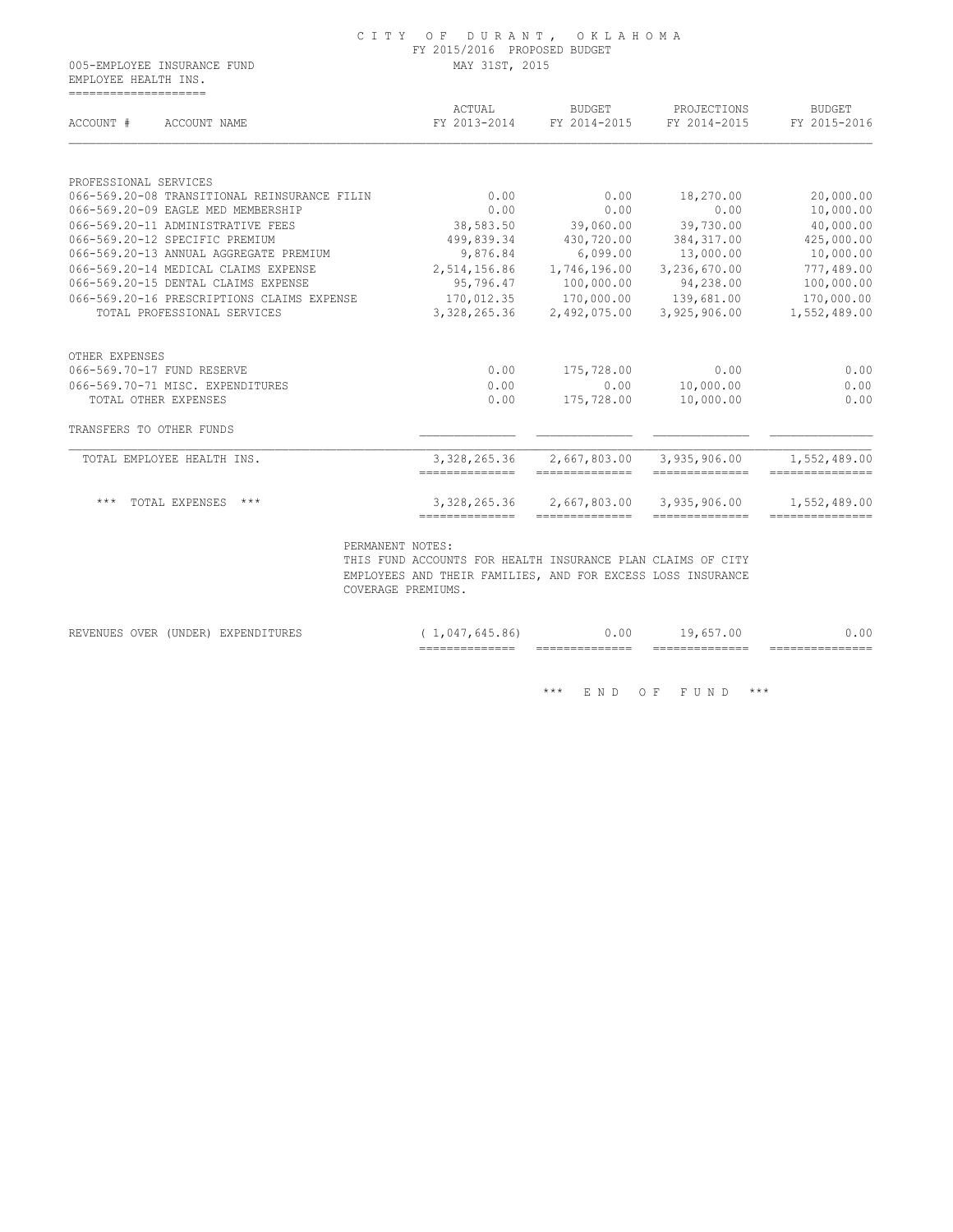| 008-BEAUTIFICATION FUND<br>FUND SUMMARY | CITY OF DURANT, OKLAHOMA<br>FY 2015/2016 PROPOSED BUDGET<br>MAY 31ST, 2015 |                                                 |                                                                     |                             |  |
|-----------------------------------------|----------------------------------------------------------------------------|-------------------------------------------------|---------------------------------------------------------------------|-----------------------------|--|
| ACCOUNT # ACCOUNT NAME                  |                                                                            |                                                 | ACTUAL BUDGET PROJECTIONS<br>FY 2013-2014 FY 2014-2015 FY 2014-2015 | BUDGET<br>FY 2015-2016      |  |
| REVENUE SUMMARY                         |                                                                            |                                                 |                                                                     |                             |  |
| BEGINNING UNENCUMBERED                  | 10,675.00                                                                  |                                                 |                                                                     |                             |  |
| <b>BALANCE FORWARD</b>                  | 0.00                                                                       |                                                 | 29,839.00 29,839.00 28,884.00                                       |                             |  |
| MISCELLANEOUS REVENUES                  | 42.10                                                                      | 0.00                                            | 45.00                                                               | 0.00                        |  |
| *** TOTAL REVENUES ***                  | ==============                                                             | 10,717.10 29,839.00 29,884.00<br>============== | ==============                                                      | 28,884.00<br>============== |  |
| EXPENDITURE SUMMARY                     |                                                                            |                                                 |                                                                     |                             |  |
| GENERAL GOVT. - BEAUTIFICATION          |                                                                            |                                                 | $1,448.50$ 29,839.00 $1,000.00$                                     | 28,884.00                   |  |
| *** TOTAL EXPENDITURES ***              |                                                                            | 1,448.50 29,839.00 1,000.00                     |                                                                     | 28,884.00                   |  |
| REVENUES OVER (UNDER) EXPENDITURES      | 9,268.60<br>==============                                                 | 0.00<br>==============                          | 28,884.00<br>---------------                                        | 0.00<br>===============     |  |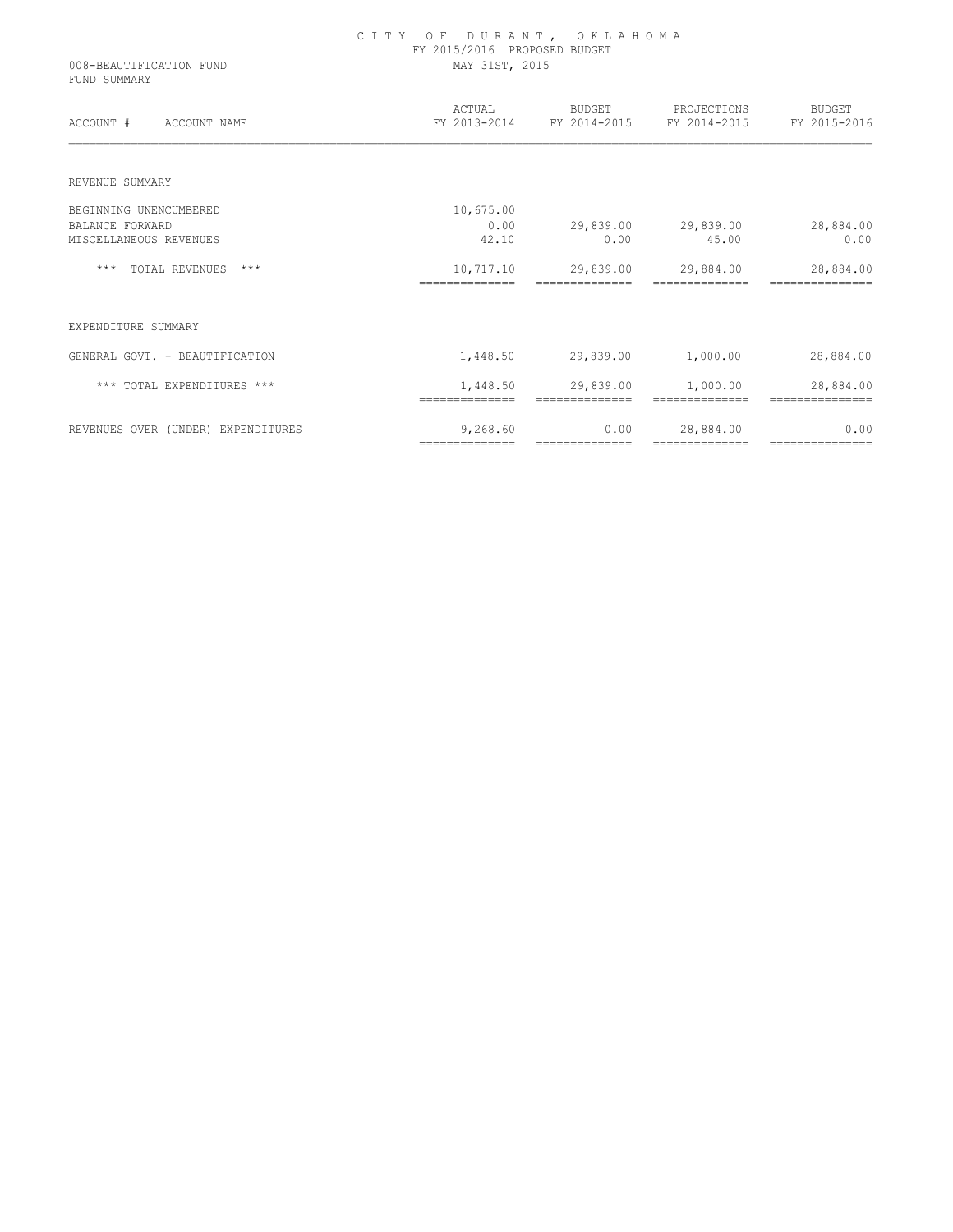| 008-BEAUTIFICATION FUND<br>REVENUE DETAIL | FY 2015/2016 PROPOSED BUDGET<br>MAY 31ST, 2015 |                               |                             |                        |  |
|-------------------------------------------|------------------------------------------------|-------------------------------|-----------------------------|------------------------|--|
| ACCOUNT #<br>ACCOUNT NAME                 | ACTUAL<br>FY 2013-2014                         | <b>BUDGET</b><br>FY 2014-2015 | PROJECTIONS<br>FY 2014-2015 | BUDGET<br>FY 2015-2016 |  |
| BEGINNING UNENCUMBERED                    | 10,675.00                                      |                               |                             |                        |  |
| BALANCE FORWARD                           |                                                |                               |                             |                        |  |
| 000-301.10-00 BEGINNING UNENCUMBERED      | 0.00                                           | 29,839.00                     | 29,839.00                   | 28,884.00              |  |
| TOTAL BALANCE FORWARD                     | 10,675.00                                      | 29,839.00                     | 29,839.00                   | 28,884.00              |  |
| MISCELLANEOUS REVENUES                    |                                                |                               |                             |                        |  |
| 000-361.10-00 INTEREST EARNINGS           | 42.10                                          | 0.00                          | 45.00                       | 0.00                   |  |
| TOTAL MISCELLANEOUS REVENUES              | 42.10                                          | 0.00                          | 45.00                       | 0.00                   |  |
| $***$<br>$***$<br>TOTAL REVENUES          | 10,717.10                                      | 29,839.00                     | 29,884.00                   | 28,884.00              |  |
|                                           |                                                |                               |                             |                        |  |

C I T Y O F D U R A N T , O K L A H O M A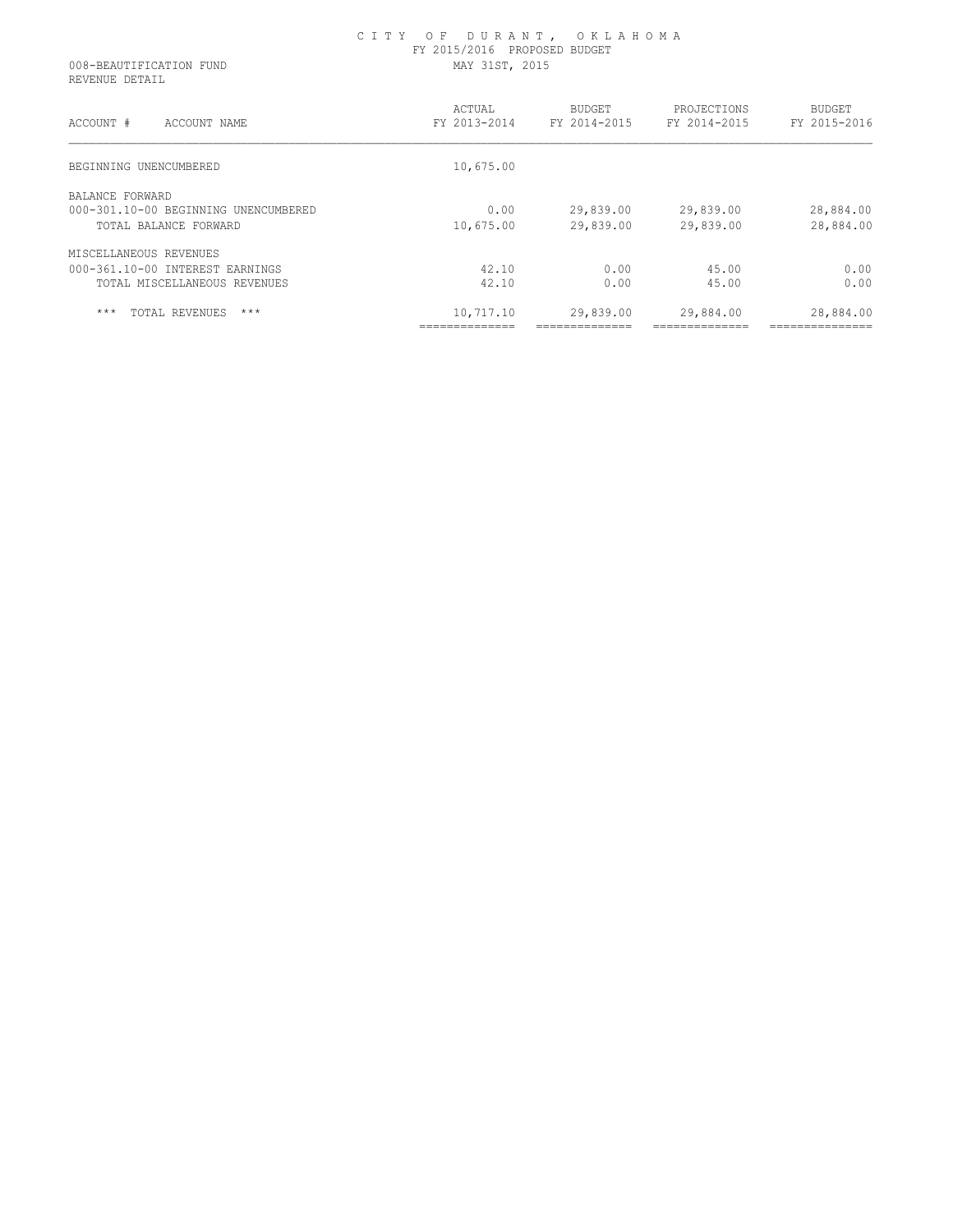| GENERAL GOVT. - BEAUTIFICATION       | MAY 31ST, 2015         |                        |                             |                        |
|--------------------------------------|------------------------|------------------------|-----------------------------|------------------------|
| ACCOUNT #<br>ACCOUNT NAME            | ACTUAL<br>FY 2013-2014 | BUDGET<br>FY 2014-2015 | PROJECTIONS<br>FY 2014-2015 | BUDGET<br>FY 2015-2016 |
| OTHER EXPENSES                       |                        |                        |                             |                        |
| 019-569.70-17 FUND RESERVE           | 0.00                   | 27,339.00              | 0.00                        | 27,884.00              |
| 019-569.70-76 TRASH OFF PROGRAM      | 1,448.50               | 2,500.00 1,000.00      |                             | 1,000.00               |
| TOTAL OTHER EXPENSES                 | 1,448.50               | 29,839.00              | 1,000.00                    | 28,884.00              |
|                                      | 1,448.50               | 29,839.00              | 1,000.00                    | 28,884.00              |
| TOTAL GENERAL GOVT. - BEAUTIFICATION |                        |                        |                             |                        |

BEAUTIFICATION EFFORTS.

|                        |              |   | __________<br>$- -$<br>________________ | -------<br>$- -$<br>_______________ | $-$<br>_____<br>________________ | ________________ |
|------------------------|--------------|---|-----------------------------------------|-------------------------------------|----------------------------------|------------------|
| ')VE1<br>$\sim$ $\sim$ | ⋰<br>◡▴▾◡∸▴◟ | . | n,                                      | - UU                                | .                                | . $0^{\circ}$    |

\*\*\* E N D O F F U N D \*\*\*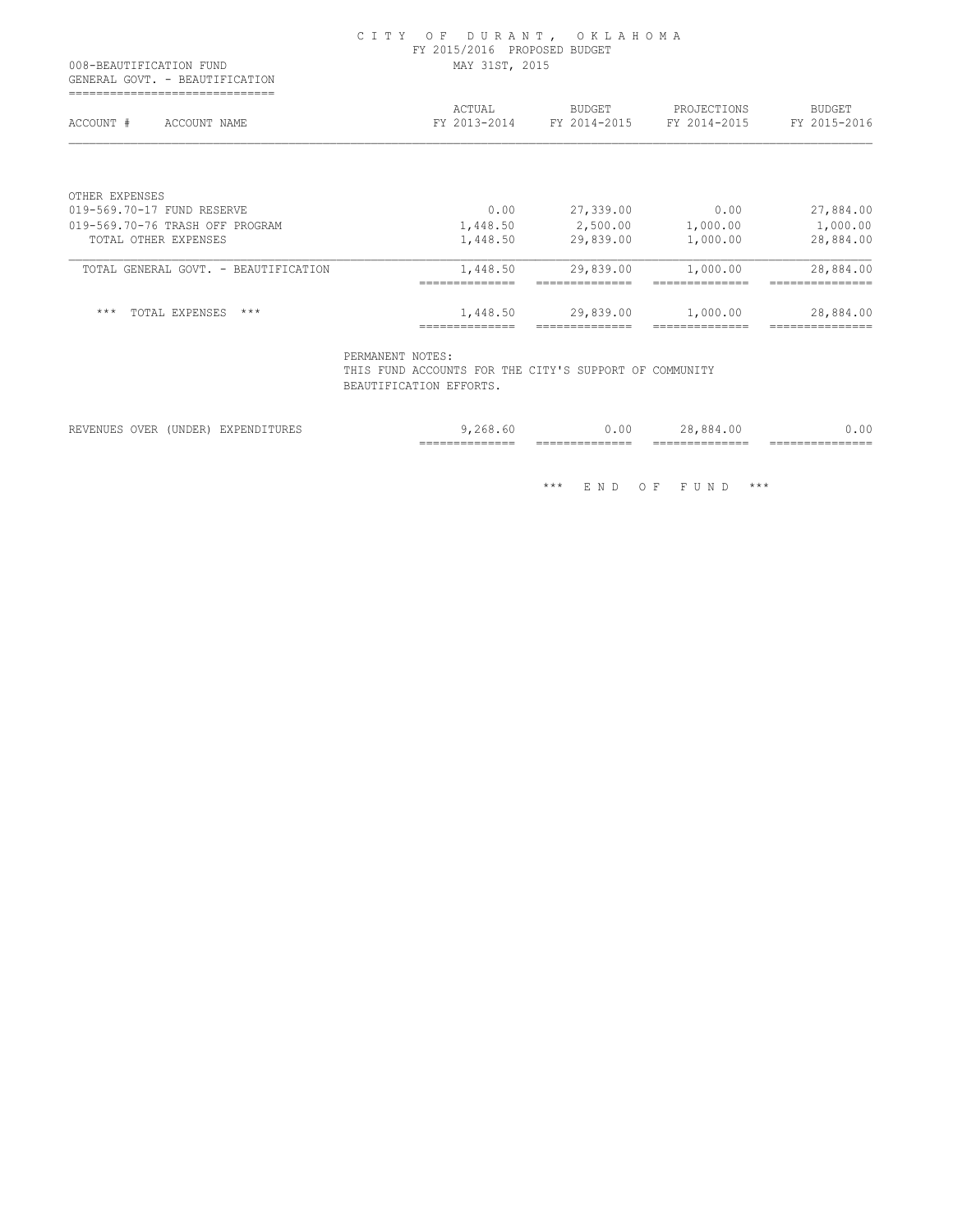| 010-INFO. TECH. SERVICE FUND<br>FUND SUMMARY | CITY OF DURANT, OKLAHOMA<br>FY 2015/2016 PROPOSED BUDGET<br>MAY 31ST, 2015 |                              |                             |                               |  |  |
|----------------------------------------------|----------------------------------------------------------------------------|------------------------------|-----------------------------|-------------------------------|--|--|
| ACCOUNT #<br>ACCOUNT NAME                    | ACTUAL<br>FY 2013-2014                                                     | BUDGET<br>FY 2014-2015       | PROJECTIONS<br>FY 2014-2015 | BUDGET<br>FY 2015-2016        |  |  |
| REVENUE SUMMARY                              |                                                                            |                              |                             |                               |  |  |
| <b>BALANCE FORWARD</b>                       | 0.00                                                                       |                              | 7,526.00 23,461.00          | 8,239.00                      |  |  |
| MISCELLANEOUS REVENUES                       | 290,806.49                                                                 |                              | 427,453.00 422,664.00       | 436,009.00                    |  |  |
| TOTAL REVENUES ***<br>***                    | 290,806.49<br>==============                                               | 434,979.00                   | 446,125.00                  | 444,248.00                    |  |  |
| EXPENDITURE SUMMARY                          |                                                                            |                              |                             |                               |  |  |
| INFO. TECH. SERVICE FUND                     | 341,701.33                                                                 | 434,979.00                   | 437,832.00                  | 444,248.00                    |  |  |
| *** TOTAL EXPENDITURES ***                   | 341,701.33<br>==============                                               | 434,979.00<br>============== | 437,832.00                  | 444,248.00<br>=============== |  |  |
| REVENUES OVER (UNDER) EXPENDITURES           | 50,894.84)<br>==============                                               | 0.00<br>==============       | 8,293.00<br>--------------  | 0.00<br>===============       |  |  |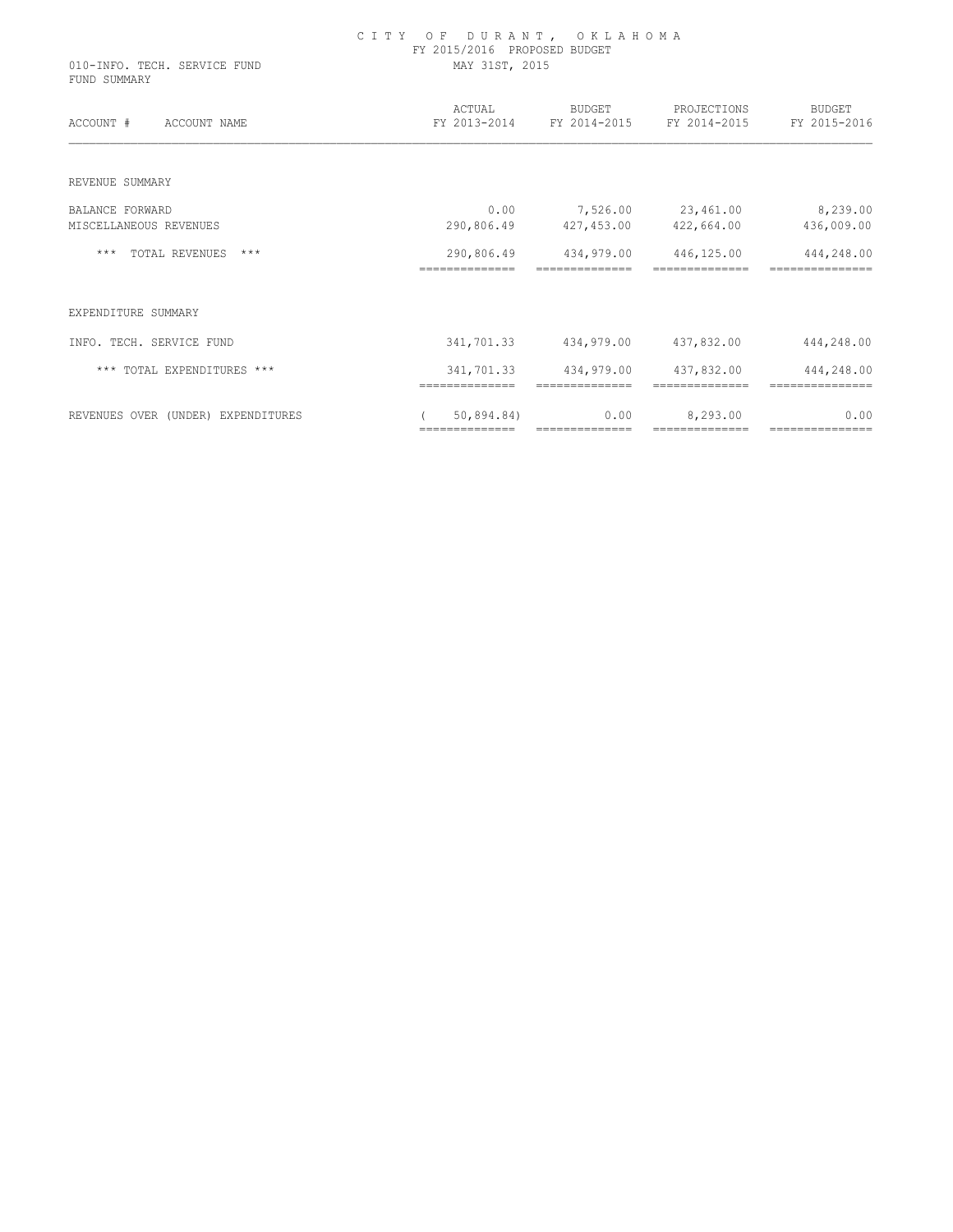010-INFO. TECH. SERVICE FUND MAY 31ST, 2015 REVENUE DETAIL

| ACCOUNT #<br>ACCOUNT NAME                  | ACTUAL<br>FY 2013-2014 | <b>BUDGET</b><br>FY 2014-2015 | PROJECTIONS<br>FY 2014-2015 | <b>BUDGET</b><br>FY 2015-2016 |
|--------------------------------------------|------------------------|-------------------------------|-----------------------------|-------------------------------|
| BALANCE FORWARD                            |                        |                               |                             |                               |
| 000-301.10-00 BEGINNING UNENCUMBERED       | 0.00                   | 7,526.00                      | 23,461.00                   | 8,239.00                      |
| TOTAL BALANCE FORWARD                      | 0.00                   | 7,526.00                      | 23,461.00                   | 8,239.00                      |
| MISCELLANEOUS REVENUES                     |                        |                               |                             |                               |
| 000-361.10-00 INTEREST EARNED              | 56.50                  | 0.00                          | 30.00                       | 0.00                          |
| 000-364.88-00 I.T. SERVICE FEES FROM DEPTS | 280,027.03             | 413,453.00                    | 413,453.00                  | 423,509.00                    |
| 000-364.88-10 POSTAGE FEES FROM DEPTS.     | 6,648.90               | 7,500.00                      | 5,965.00                    | 7,500.00                      |
| 000-364.88-20 PHOTOCOPY FEES FROM DEPTS.   | 4,074.06               | 6,500.00                      | 3,216.00                    | 5,000.00                      |
| TOTAL MISCELLANEOUS REVENUES               | 290,806.49             | 427,453.00                    | 422,664.00                  | 436,009.00                    |
| $***$<br>$***$<br>TOTAL REVENUES           | 290,806.49             | 434,979.00                    | 446,125.00                  | 444,248.00                    |
|                                            |                        |                               |                             |                               |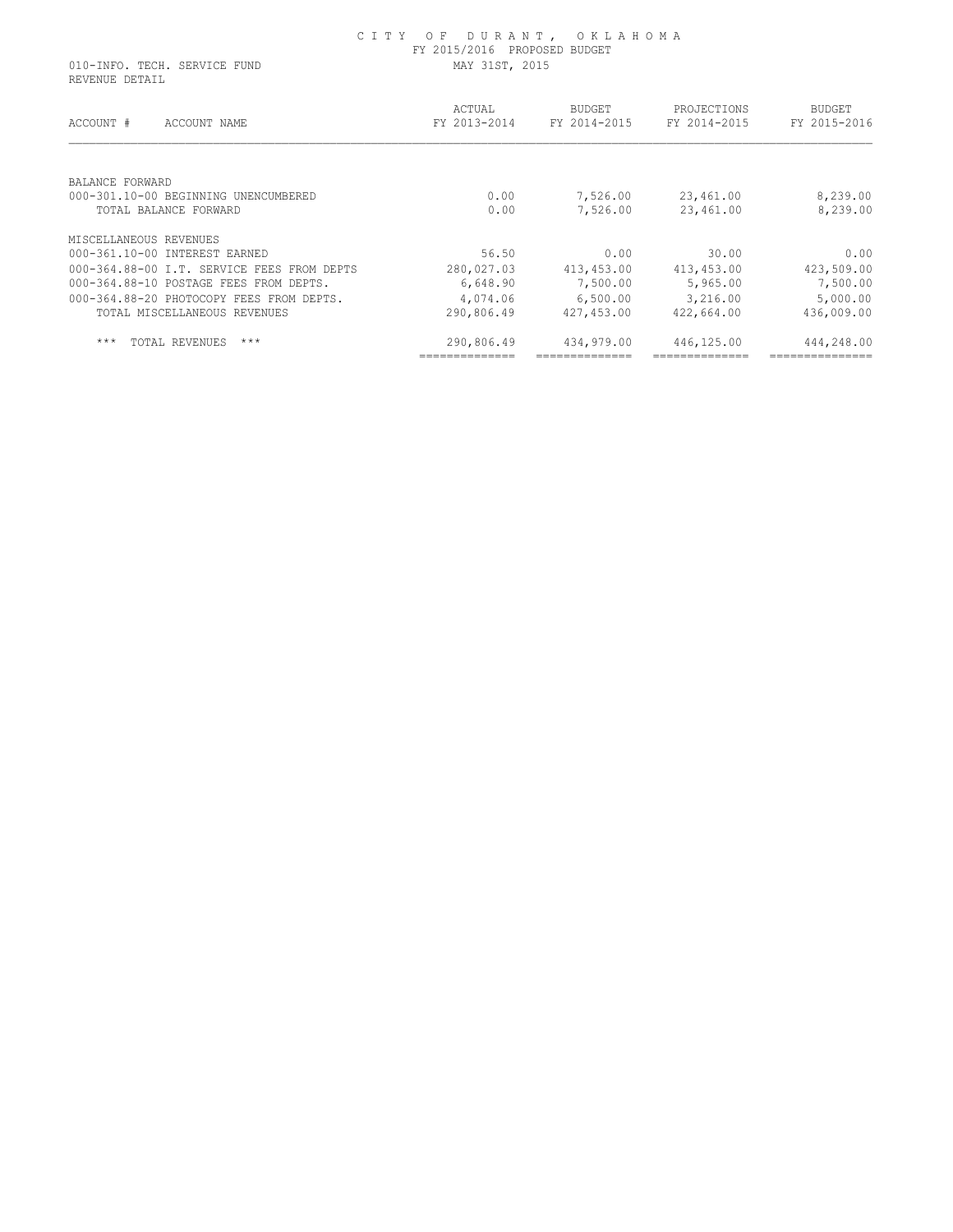#### C I T Y O F D U R A N T , O K L A H O M A FY 2015/2016 PROPOSED BUDGET 010-INFO. TECH. SERVICE FUND MAY 31ST, 2015

 INFO. TECH. SERVICE FUND ==========================

| ACCOUNT #                 | ACCOUNT NAME                                 | ACTUAL<br>FY 2013-2014 | BUDGET<br>FY 2014-2015 | PROJECTIONS<br>FY 2014-2015 | <b>BUDGET</b><br>FY 2015-2016 |
|---------------------------|----------------------------------------------|------------------------|------------------------|-----------------------------|-------------------------------|
|                           |                                              |                        |                        |                             |                               |
| PERSONAL SERVICES         |                                              |                        |                        |                             |                               |
|                           | 020-560.10-11 SALARIES AND WAGES             | 114,723.99             | 105,364.00             | 110,344.00                  | 108,194.00                    |
|                           | 020-560.10-13 UNEMPLOYMENT INSURANCE         | 627.24                 | 570.00                 | 570.00                      | 510.00                        |
| 020-560.10-14 FICA TAXES  |                                              | 7,452.58               | 8,060.00               | 8,441.00                    | 8,277.00                      |
|                           | 020-560.10-15 OMRF PENSION CONTRIBUTIONS     | 10,291.80              | 9,620.00               | 10,273.00                   | 9,294.00                      |
|                           | 020-560.10-16 LIFE & HEALTH INSURANCE EXP    | 21, 297. 72            | 23,074.00              | 24,340.00                   | 23,074.00                     |
|                           | 020-560.10-17 WORKERS' COMPENSATION EXP.     | 4,500.00               | 4,500.00               | 4,500.00                    | 4,500.00                      |
|                           | 020-560.10-21 SPECIAL PAY-LEAVE & BONUS ACCR | 1,083.77               | 1,050.00               | 1,050.00                    | 1,050.00                      |
|                           | 020-560.10-25 VEHICLE & CELL PHONE ALLOWANCE | 3,470.00               | 4,020.00               | 4,020.00                    | 4,020.00                      |
|                           | TOTAL PERSONAL SERVICES                      | 163,447.10             | 156,258.00             | 163,538.00                  | 158,919.00                    |
| PROFESSIONAL SERVICES     |                                              |                        |                        |                             |                               |
|                           | 020-560.20-29 TOWER CLIMBING SERVICES        | 0.00                   | 1,800.00               | 1,800.00                    | 1,800.00                      |
|                           | TOTAL PROFESSIONAL SERVICES                  | 0.00                   | 1,800.00               | 1,800.00                    | 1,800.00                      |
| CONTRACTUAL EXPENDITURES  |                                              |                        |                        |                             |                               |
|                           | 020-560.30-31 PHONE & TELECOMMUNICATIONS     | 1,581.52               | 2,000.00               | 2,332.00                    | 2,500.00                      |
|                           | 020-560.30-32 FREIGHT & POSTAGE              | 16.10                  | 200.00                 | 200.00                      | 200.00                        |
|                           | 020-560.30-34 POSTAL METER & SUPPLIES        | 4,929.15               | 7,500.00               | 8,572.00                    | 7,500.00                      |
|                           | 020-560.30-35 COPIER LEASE & USE FEES        | 30,377.87              | 40,000.00              | 33,469.00                   | 40,000.00                     |
|                           | 020-560.30-40 INTERNET SERVICE / GMAIL       | 13,227.20              | 12,500.00              | 14,992.00                   | 16,692.00                     |
|                           | 020-560.30-50 SOFTWARE/SERVER MAINT          | 17,961.16              | 20,000.00              | 18,208.00                   | 20,000.00                     |
|                           | 020-560.30-51 CONTRACT LABOR                 | 5,740.00               | 6,180.00               | 6,180.00                    | 7,000.00                      |
|                           | 020-560.30-52 GIS SERVICES                   | 2,848.86               | 1,200.00               | 1,200.00                    | 2,845.00                      |
|                           | 020-560.30-60 BLACKBOARD CONNECT             | 12,621.50              | 12,650.00              | 12,650.00                   | 6,650.00                      |
|                           | 020-560.30-90 ACCOUNTING SOFTWARD & MAINT    | 0.00                   | 50,000.00              | 50,000.00                   | 50,000.00                     |
|                           | TOTAL CONTRACTUAL EXPENDITURES               | 89,303.36              | 152,230.00             | 147,803.00                  | 153,387.00                    |
| MATERIALS & SUPPLIES      |                                              |                        |                        |                             |                               |
|                           | 020-560.50-49 NETWORK PRINTER SUPPLIES       | 4,973.73               | 5,000.00               | 5,000.00                    | 5,000.00                      |
|                           | 020-560.50-50 PHOTOCOPIES EXP. I.T. DEPT.    | 6.76                   | 0.00                   | 0.00                        | 300.00                        |
|                           | 020-560.50-51 OFFICE SUPPLIES                | 118.94                 | 400.00                 | 400.00                      | 400.00                        |
| 020-560.50-57 MEMBERSHIPS |                                              | 393.70                 | 0.00                   | 0.00                        | 0.00                          |
|                           | 020-560.50-65 NETWORK EQUIPMENT & MAINT      | 5,622.13               | 10,000.00              | 10,000.00                   | 10,000.00                     |
|                           | 020-560.50-69 OTHER EQUIP PARTS & MAINT      | 9,424.84               | 11,860.00              | 11,860.00                   | 11,860.00                     |
|                           | TOTAL MATERIALS & SUPPLIES                   | 20,540.10              | 27,260.00              | 27,260.00                   | 27,560.00                     |
|                           |                                              |                        |                        |                             |                               |
| OTHER EXPENSES            |                                              |                        |                        |                             |                               |
|                           | 020-560.70-72 TRAINING & TRAVEL              | 5,696.64               | 9,000.00               | 9,000.00                    | 9,000.00                      |
|                           | TOTAL OTHER EXPENSES                         | 5,696.64               | 9,000.00               | 9,000.00                    | 9,000.00                      |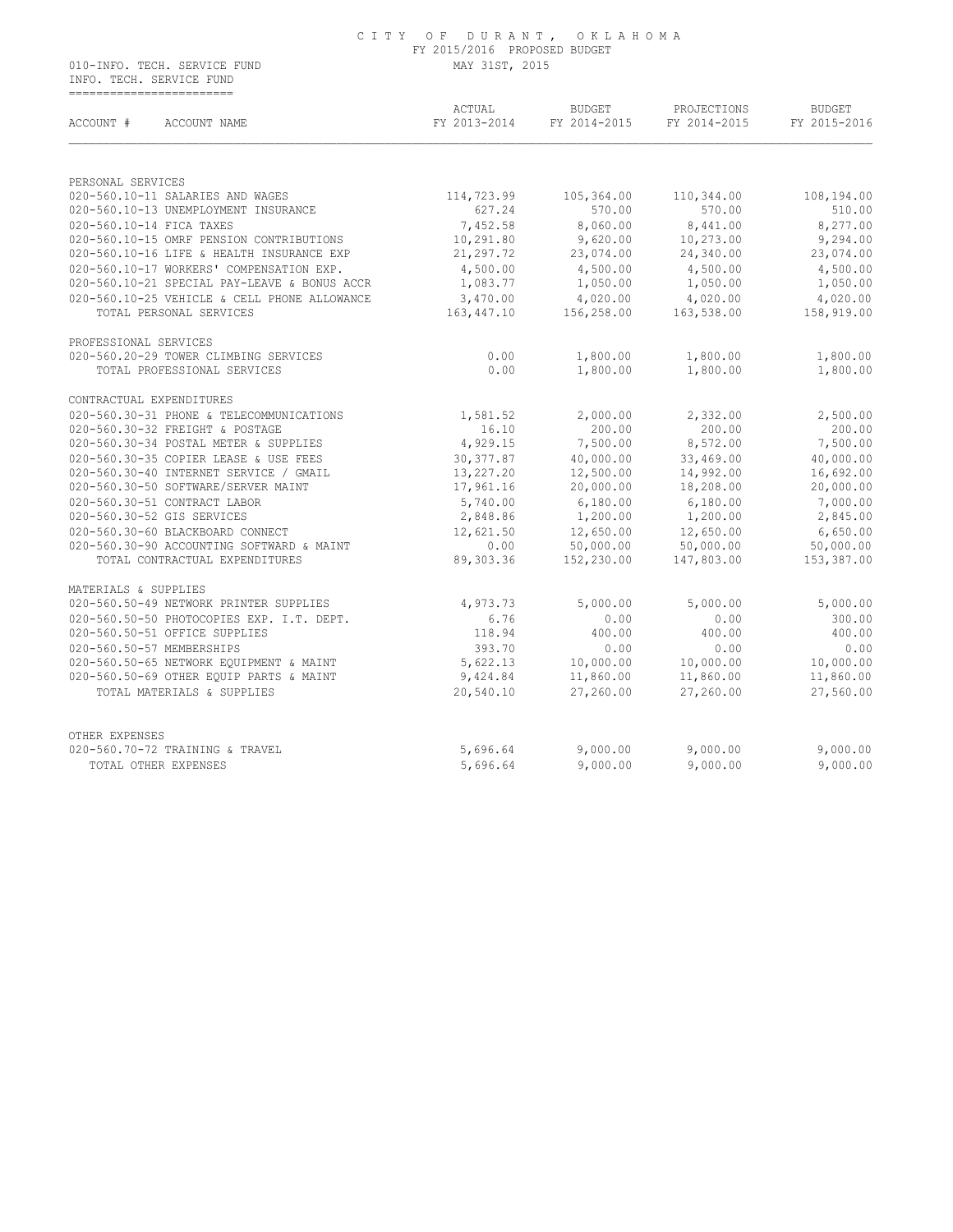#### C I T Y O F D U R A N T , O K L A H O M A FY 2015/2016 PROPOSED BUDGET 010-INFO. TECH. SERVICE FUND MAY 31ST, 2015

 INFO. TECH. SERVICE FUND ===========================

| ACCOUNT #<br>ACCOUNT NAME                | ACTUAL<br>FY 2013-2014 | <b>BUDGET</b><br>FY 2014-2015 | PROJECTIONS<br>FY 2014-2015 | <b>BUDGET</b><br>FY 2015-2016 |
|------------------------------------------|------------------------|-------------------------------|-----------------------------|-------------------------------|
| CAPITAL EXPENDITURES                     |                        |                               |                             |                               |
| 020-560.80-01 HARDWARE PURCHASES - PC's  | 60,627.67              | 70,181.00                     | 70,181.00                   | 75,332.00                     |
| 020-560.80-02 HARDWARE PURCH. - PRINTERS | 1,086.46               | 1,000.00                      | 1,000.00                    | 1,000.00                      |
| 020-560.80-03 NETWORK HARDWARE UPGRADE   | 1,000.00               | 8,500.00                      | 8,500.00                    | 8,500.00                      |
| 020-560.80-04 INCODE SERVER HARDWARE     | 0.00                   | 8,750.00                      | 8,750.00                    | 8,750.00                      |
| TOTAL CAPITAL EXPENDITURES               | 62,714.13              | 88,431.00                     | 88,431.00                   | 93,582.00                     |
| TRANSFERS TO OTHER FUNDS                 |                        |                               |                             |                               |
| TOTAL INFO. TECH. SERVICE FUND           | 341,701.33             | 434,979.00                    | 437,832.00                  | 444,248.00                    |
| $***$<br>TOTAL EXPENSES<br>$***$         | 341,701.33             | 434,979.00                    | 437,832.00                  | 444,248.00                    |
|                                          |                        |                               | 8,293.00                    | 0.00                          |

\*\*\* E N D O F F U N D \*\*\*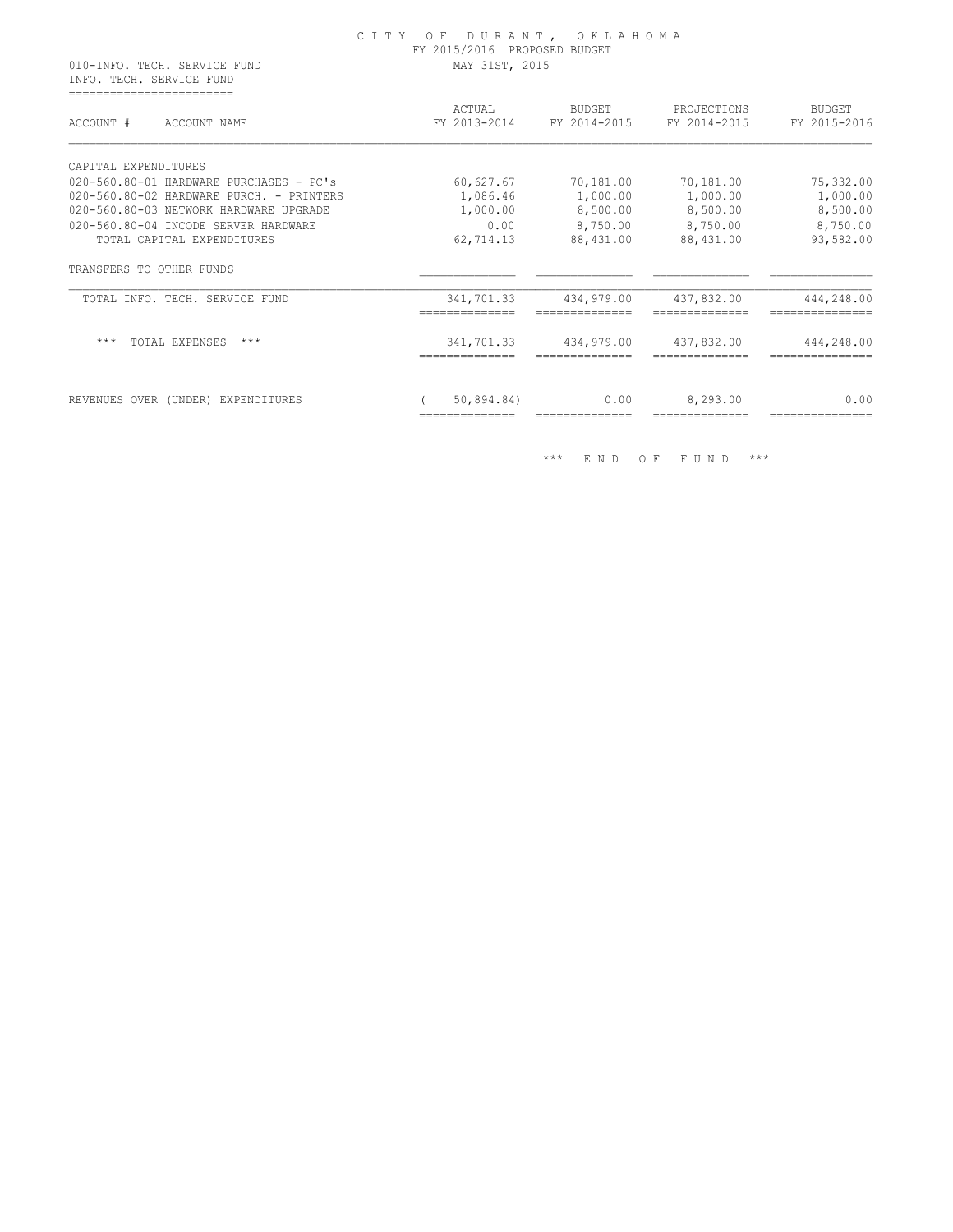| 012-RISK MANAGEMENT FUND<br>FUND SUMMARY | CITY OF DURANT, OKLAHOMA<br>FY 2015/2016 PROPOSED BUDGET<br>MAY 31ST, 2015 |                              |                                                       |                               |  |  |
|------------------------------------------|----------------------------------------------------------------------------|------------------------------|-------------------------------------------------------|-------------------------------|--|--|
| ACCOUNT #<br>ACCOUNT NAME                | ACTUAL                                                                     | BUDGET                       | PROJECTIONS<br>FY 2013-2014 FY 2014-2015 FY 2014-2015 | <b>BUDGET</b><br>FY 2015-2016 |  |  |
| REVENUE SUMMARY                          |                                                                            |                              |                                                       |                               |  |  |
| BEGINNING UNENCUMBERED                   | 150,354.00                                                                 |                              |                                                       |                               |  |  |
| <b>BALANCE FORWARD</b>                   | 0.00                                                                       |                              | 294,359.00 294,359.00 351,248.00                      |                               |  |  |
| MISCELLANEOUS REVENUES                   | 843,498.90                                                                 | 551,696.00                   | 552,098.00                                            | 335,942.00                    |  |  |
| *** TOTAL REVENUES<br>$***$              | 993,852.90<br>==============                                               | ==============               | 846,055.00 846,457.00<br>==============               | 687,190.00                    |  |  |
| EXPENDITURE SUMMARY                      |                                                                            |                              |                                                       |                               |  |  |
| WORKERS' COMPENSATION                    | 439,772.88                                                                 | 846,055.00                   | 495,209.00                                            | 687,190.00                    |  |  |
| *** TOTAL EXPENDITURES ***               | 439,772.88<br>==============                                               | 846,055.00<br>============== | 495,209.00                                            | 687,190.00                    |  |  |
| REVENUES OVER (UNDER) EXPENDITURES       | 554,080.02                                                                 | 0.00                         | 351,248.00                                            | 0.00                          |  |  |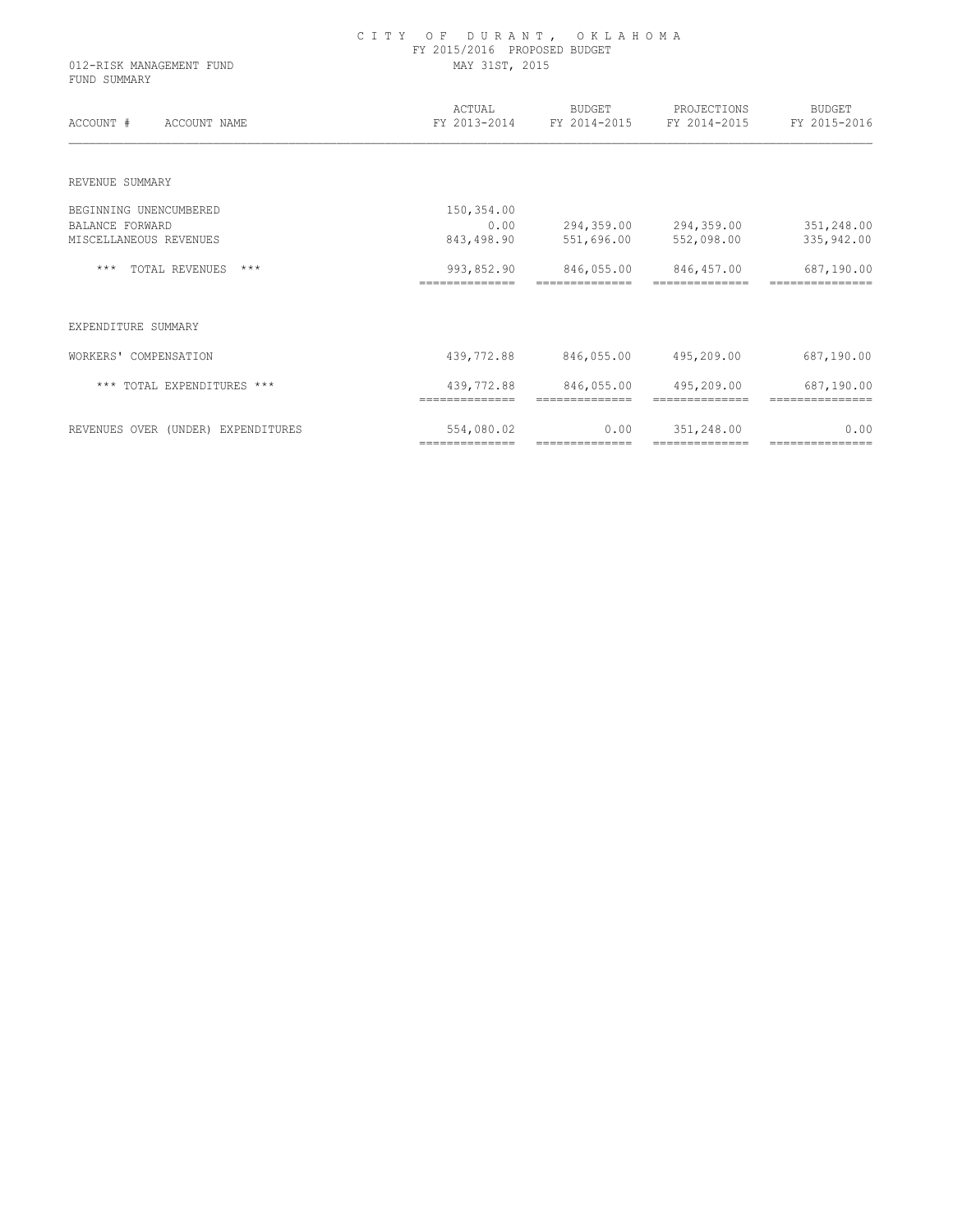REVENUE DETAIL

| ACCOUNT #<br>ACCOUNT NAME            | ACTUAL<br>FY 2013-2014 | BUDGET<br>FY 2014-2015 | PROJECTIONS<br>FY 2014-2015 | <b>BUDGET</b><br>FY 2015-2016 |
|--------------------------------------|------------------------|------------------------|-----------------------------|-------------------------------|
| BEGINNING UNENCUMBERED               | 150,354.00             |                        |                             |                               |
| BALANCE FORWARD                      |                        |                        |                             |                               |
| 000-301.10-00 BEGINNING UNENCUMBERED | 0.00                   | 294,359.00             | 294,359.00                  | 351,248.00                    |
| TOTAL BALANCE FORWARD                | 150,354.00             | 294,359.00             | 294,359.00                  | 351,248.00                    |
| MISCELLANEOUS REVENUES               |                        |                        |                             |                               |
| 000-361.10-00 INTEREST EARNED        | 181.82                 | 0.00                   | 390.00                      | 0.00                          |
| 000-361.40-00 MISC. REVENUE          | 329.08                 | 0.00                   | 12.00                       | 0.00                          |
| 000-364.99-00 EMPLOYER CONTRIBUTIONS | 842,988.00             | 551,696.00             | 551,696.00                  | 335,942.00                    |
| TOTAL MISCELLANEOUS REVENUES         | 843,498.90             | 551,696.00             | 552,098.00                  | 335,942.00                    |
| $***$<br>$***$<br>TOTAL REVENUES     | 993,852.90             | 846,055.00             | 846,457.00                  | 687,190.00                    |
|                                      |                        |                        |                             |                               |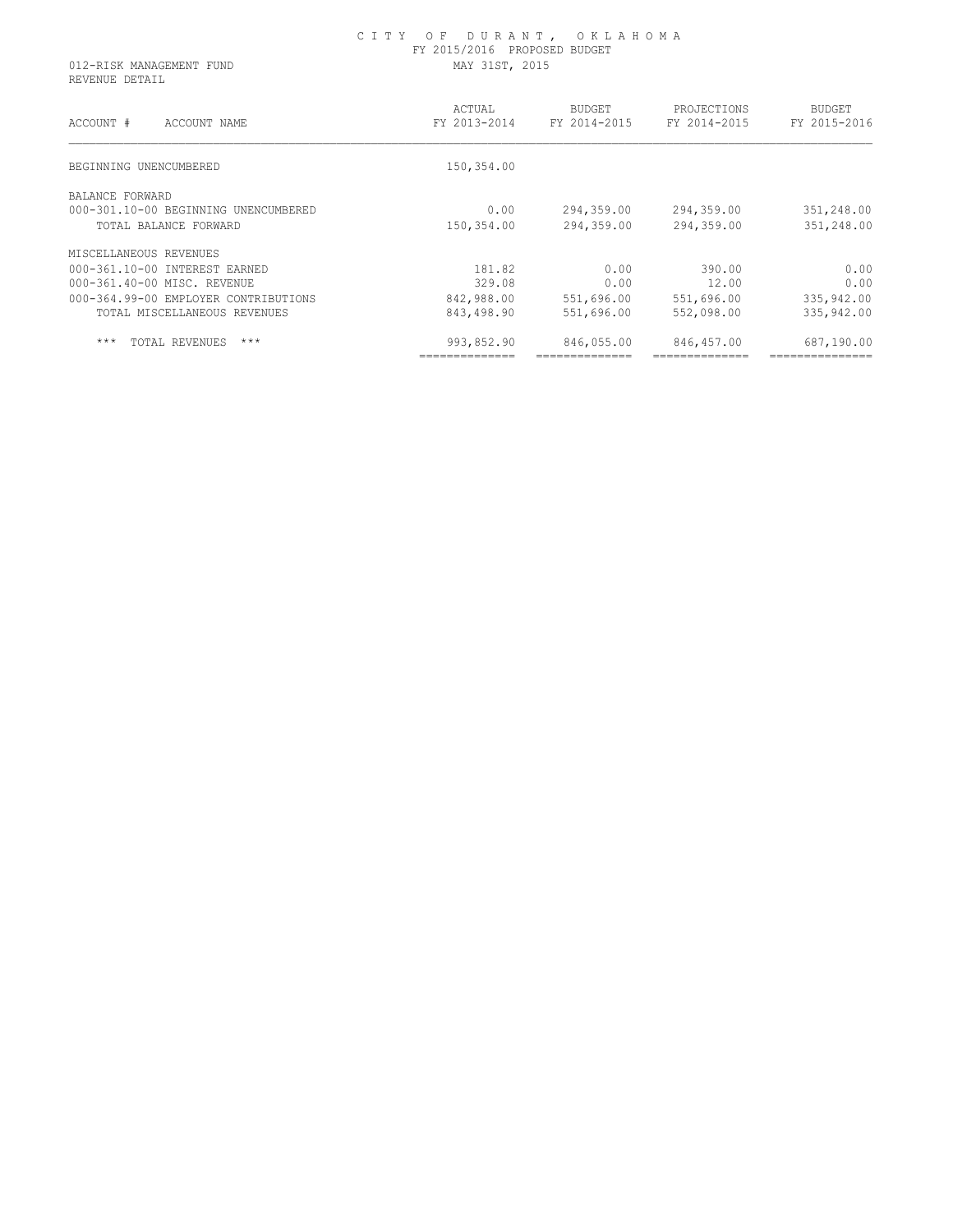| FY 2015/2016 PROPOSED BUDGET  |                                                                         |                                                                         |                                                                                      |  |  |
|-------------------------------|-------------------------------------------------------------------------|-------------------------------------------------------------------------|--------------------------------------------------------------------------------------|--|--|
| MAY 31ST, 2015                |                                                                         |                                                                         |                                                                                      |  |  |
| ACTUAL<br>FY 2013-2014        | BUDGET<br>FY 2014-2015                                                  | PROJECTIONS<br>FY 2014-2015                                             | <b>BUDGET</b><br>FY 2015-2016                                                        |  |  |
|                               |                                                                         |                                                                         |                                                                                      |  |  |
|                               |                                                                         |                                                                         |                                                                                      |  |  |
|                               |                                                                         |                                                                         | 250,000.00                                                                           |  |  |
|                               |                                                                         |                                                                         | 200,000.00                                                                           |  |  |
|                               |                                                                         |                                                                         | 30,000.00<br>88,000.00                                                               |  |  |
|                               |                                                                         |                                                                         | 12,000.00                                                                            |  |  |
|                               |                                                                         |                                                                         | 1,000.00                                                                             |  |  |
| 434,042.88                    | 691,000.00                                                              | 477,315.00                                                              | 581,000.00                                                                           |  |  |
|                               |                                                                         |                                                                         |                                                                                      |  |  |
| 0.00                          | 0.00                                                                    | 5,894.00                                                                | 0.00                                                                                 |  |  |
| 0.00                          | 0.00                                                                    | 5,894.00                                                                | 0.00                                                                                 |  |  |
|                               |                                                                         |                                                                         |                                                                                      |  |  |
| 0.00                          | 143,055.00                                                              | 0.00                                                                    | 94,190.00                                                                            |  |  |
| 5,730.00                      |                                                                         | 12,000.00                                                               | 12,000.00                                                                            |  |  |
| 5,730.00                      | 155,055.00                                                              | 12,000.00                                                               | 106,190.00                                                                           |  |  |
| 439,772.88<br>--------------- | 846,055.00<br>==============                                            | 495,209.00<br>--------------                                            | 687,190.00                                                                           |  |  |
| 439,772.88                    | 846,055.00                                                              | 495,209.00                                                              | 687,190.00                                                                           |  |  |
|                               | 168,533.39<br>182, 211.91<br>16,972.66<br>65,316.44<br>0.00<br>1,008.48 | 300,000.00<br>200,000.00<br>40,000.00<br>150,000.00<br>0.00<br>1,000.00 | 215,914.00<br>145,605.00<br>3,287.00<br>100,000.00<br>0.00<br>12,509.00<br>12,000.00 |  |  |

C I T Y O F D U R A N T , O K L A H O M A

PERMANENT NOTES:

 THIS FUND ACCOUNTS FOR WORKERS' COMPENSATION COSTS UNDER THE CITY'S CERTIFIED WORKPLACE MEDICAL PLAN, WHICH IS 100% SELF-INSURED.

|                         |        |                       | _______________<br>.=======-----<br>____ | _______________<br>. _ _ _ _ _ _ _ _ _ _ _<br>___ | ______________<br>. ===========<br>-- | $-$<br>_____ |
|-------------------------|--------|-----------------------|------------------------------------------|---------------------------------------------------|---------------------------------------|--------------|
| OVER<br><b>REVENUES</b> | UNDER) | 7V DE<br>EXPENDITURES | 080                                      | 00.ر                                              | . . 00 -<br>∙4 X                      | .00          |

 $\hspace{0.1cm}^{\star\star\star} \hspace{0.1cm}$  E N D  $\hspace{0.1cm}$  O F  $\hspace{0.1cm}$  F U N D  $\hspace{0.1cm}$   $\hspace{0.1cm}^{\star\star\star}$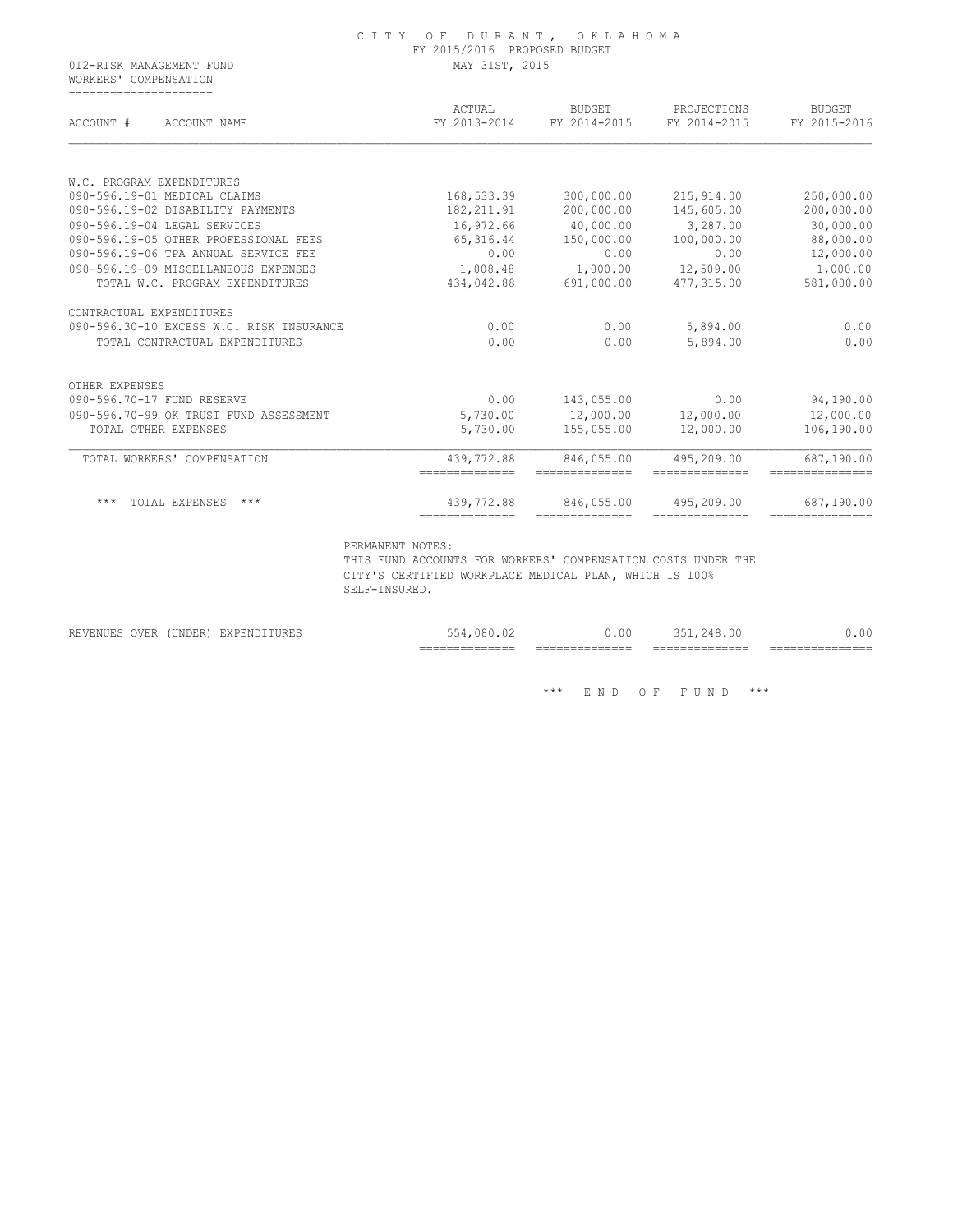| 015-CAPITAL IMPROVEMENTS FUND<br>FUND SUMMARY | FY 2015/2016 PROPOSED BUDGET<br>MAY 31ST, 2015 |                                         |                                             |                                 |  |
|-----------------------------------------------|------------------------------------------------|-----------------------------------------|---------------------------------------------|---------------------------------|--|
| ACCOUNT #<br>ACCOUNT NAME                     | ACTUAL<br>FY 2013-2014                         | BUDGET<br>FY 2014-2015                  | PROJECTIONS<br>FY 2014-2015                 | BUDGET<br>FY 2015-2016          |  |
| REVENUE SUMMARY                               |                                                |                                         |                                             |                                 |  |
| BEGINNING UNENCUMBERED                        | 1,375,130.00                                   |                                         |                                             |                                 |  |
| BALANCE FORWARD                               | 0.00                                           | 1,503,601.00 2,106,330.00               |                                             | 920,564.00                      |  |
| MISCELLANEOUS REVENUES                        |                                                | 3,982,039.15 7,021,892.00 3,809,445.00  |                                             | 4,365,461.00                    |  |
| *** TOTAL REVENUES ***                        | 5,357,169.15<br>--------------                 | --------------                          | 8,525,493.00 5,915,775.00<br>-------------- | 5,286,025.00<br>=============== |  |
| EXPENDITURE SUMMARY                           |                                                |                                         |                                             |                                 |  |
| LAW ENFORCEMENT (PD)                          | 37, 122. 17                                    | 204,711.00                              | 195,063.00                                  | 0.00                            |  |
| COMMUNICATION CTR. (PD)                       | 0.00                                           | 65,000.00                               | 65,000.00                                   | 0.00                            |  |
| FIRE DEPARTMENT                               | 13,615.44                                      | 0.00                                    | 0.00                                        | 0.00                            |  |
| PARKS, REC. & GEN. SVCS.                      | 44,349.34                                      | 62,273.00                               | 62,273.00                                   | 0.00                            |  |
| STREET DEPARTMENT                             | 290,368.35                                     | 157,140.00                              | 125,140.00                                  | 22,000.00                       |  |
| CIVIL EMERGENCY MGMT.<br>GENERAL GOVERNMENT   | 55,917.60                                      | 950,000.00<br>1,591,411.01 1,323,955.00 | 0.00<br>940,726.00                          | 921,013.00<br>1,236,154.00      |  |
| CITY GARAGE                                   | 58,641.00                                      | 0.00                                    | 0.00                                        | 0.00                            |  |
| WATER TREATMENT PLANT                         | 242,511.64                                     | 1,708,203.00                            | 1,708,203.00                                | 145,000.00                      |  |
| COLLECTION - SOLID WASTE                      | 184,000.00                                     | 0.00                                    | 0.00                                        | 200,000.00                      |  |
| DISPOSAL - SOLID WASTE                        | 453,240.10                                     | 105,226.00                              | 105,226.00                                  | 12,000.00                       |  |
| HIGHLAND CEMETERY                             | 654,403.39                                     | 0.00                                    | 0.00                                        | 0.00                            |  |
| EAKER FIELD AIRPORT                           | 365,298.07                                     | 52,300.00                               | 52,300.00                                   | 587,720.00                      |  |
| MULTI-SPORTS COMPLEX                          | 2,800.00                                       | 286,410.00                              | 47,100.00                                   | 239,310.00                      |  |
| 2007 U.S.S.T.R.N. EXP.                        | 0.00                                           | 162,307.00                              | 0.00                                        | 162,307.00                      |  |
| 2009A U.S.S.T.R.N. EXP.                       | 500.40                                         | 0.00                                    | 0.00                                        | 0.00                            |  |
| 2009B U.S.S.T.R.N. EXP.                       | 322,395.87                                     | 0.00                                    | 0.00                                        | 0.00                            |  |
| 2010 U.S.S.T.R.N EXP.                         |                                                | 833, 325.01 2, 193, 654.00              | 1,531,040.00                                | 669,504.00                      |  |
| 2012A U.S.S.T.R.N. EXP.                       |                                                | 185,810.24 1,254,314.00                 | 163,137.00                                  | 1,091,017.00                    |  |
| *** TOTAL EXPENDITURES ***                    | 5,335,709.63<br>===============                | 8,525,493.00<br>===============         | 4,995,208.00<br>--------------              | 5,286,025.00<br>=============== |  |
| REVENUES OVER (UNDER) EXPENDITURES            | 21,459.52                                      | 0.00                                    | 920,567.00                                  | 0.00                            |  |

# C I T Y O F D U R A N T , O K L A H O M A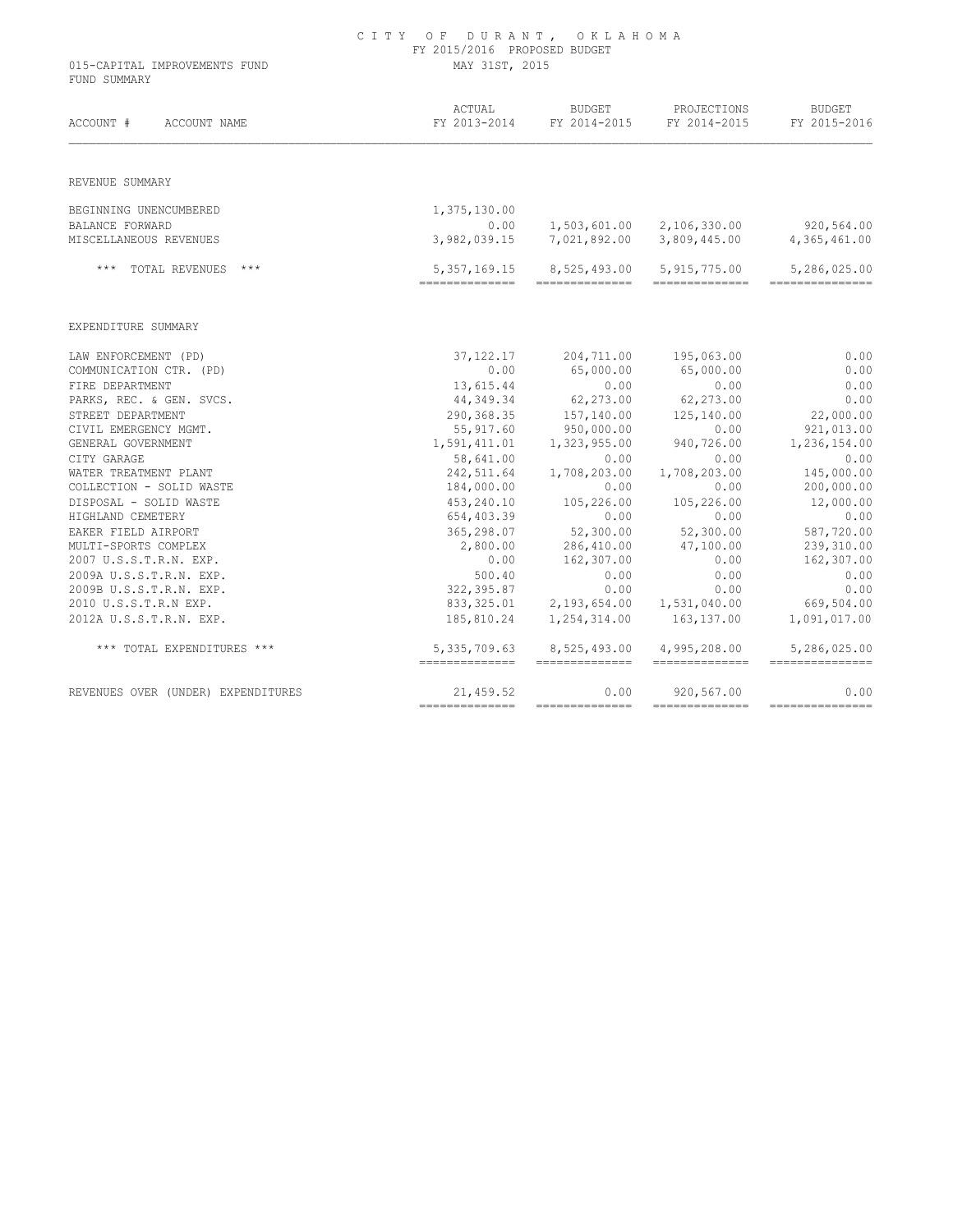015-CAPITAL IMPROVEMENTS FUND MAY 31ST, 2015 REVENUE DETAIL

| ACTUAL BUDGET PROJECTIONS BUDGET<br>FY 2013-2014 FY 2014-2015 FY 2014-2015 FY 2015-2016<br>ACCOUNT #<br>ACCOUNT NAME                                                                                                                                                                                                                                                                            |  |      |
|-------------------------------------------------------------------------------------------------------------------------------------------------------------------------------------------------------------------------------------------------------------------------------------------------------------------------------------------------------------------------------------------------|--|------|
| 1,375,130.00<br>BEGINNING UNENCUMBERED                                                                                                                                                                                                                                                                                                                                                          |  |      |
| BALANCE FORWARD                                                                                                                                                                                                                                                                                                                                                                                 |  |      |
|                                                                                                                                                                                                                                                                                                                                                                                                 |  |      |
| 0.00 1,503,601.00 2,106,330.00 920,564.00<br>000-301.10-00 BEGINNING UNENCUMBERED 1,375,130.00 1,503,601.00 2,106,330.00 920,564.00<br>1,375,130.00 1,503,601.00 2,106,330.00 920,564.00                                                                                                                                                                                                        |  |      |
| MISCELLANEOUS REVENUES                                                                                                                                                                                                                                                                                                                                                                          |  |      |
|                                                                                                                                                                                                                                                                                                                                                                                                 |  | 0.00 |
|                                                                                                                                                                                                                                                                                                                                                                                                 |  | 0.00 |
| MISCELLANEOOS REVENUES<br>000-361.10-00 INTEREST EARNED<br>000-361.40-00 MISC. REVENUE<br>000-362.10-06 2012 OPJ-BPV BULLET PROOF VEST<br>0.438.01<br>0.00 7,486.97<br>0.00 208.00                                                                                                                                                                                                              |  |      |
|                                                                                                                                                                                                                                                                                                                                                                                                 |  |      |
|                                                                                                                                                                                                                                                                                                                                                                                                 |  |      |
|                                                                                                                                                                                                                                                                                                                                                                                                 |  |      |
|                                                                                                                                                                                                                                                                                                                                                                                                 |  |      |
|                                                                                                                                                                                                                                                                                                                                                                                                 |  |      |
|                                                                                                                                                                                                                                                                                                                                                                                                 |  |      |
|                                                                                                                                                                                                                                                                                                                                                                                                 |  |      |
|                                                                                                                                                                                                                                                                                                                                                                                                 |  |      |
|                                                                                                                                                                                                                                                                                                                                                                                                 |  |      |
|                                                                                                                                                                                                                                                                                                                                                                                                 |  |      |
|                                                                                                                                                                                                                                                                                                                                                                                                 |  |      |
|                                                                                                                                                                                                                                                                                                                                                                                                 |  |      |
|                                                                                                                                                                                                                                                                                                                                                                                                 |  |      |
|                                                                                                                                                                                                                                                                                                                                                                                                 |  |      |
|                                                                                                                                                                                                                                                                                                                                                                                                 |  |      |
|                                                                                                                                                                                                                                                                                                                                                                                                 |  |      |
|                                                                                                                                                                                                                                                                                                                                                                                                 |  |      |
|                                                                                                                                                                                                                                                                                                                                                                                                 |  |      |
|                                                                                                                                                                                                                                                                                                                                                                                                 |  |      |
|                                                                                                                                                                                                                                                                                                                                                                                                 |  |      |
|                                                                                                                                                                                                                                                                                                                                                                                                 |  |      |
|                                                                                                                                                                                                                                                                                                                                                                                                 |  |      |
|                                                                                                                                                                                                                                                                                                                                                                                                 |  |      |
|                                                                                                                                                                                                                                                                                                                                                                                                 |  |      |
|                                                                                                                                                                                                                                                                                                                                                                                                 |  |      |
|                                                                                                                                                                                                                                                                                                                                                                                                 |  |      |
|                                                                                                                                                                                                                                                                                                                                                                                                 |  |      |
|                                                                                                                                                                                                                                                                                                                                                                                                 |  |      |
|                                                                                                                                                                                                                                                                                                                                                                                                 |  |      |
|                                                                                                                                                                                                                                                                                                                                                                                                 |  |      |
|                                                                                                                                                                                                                                                                                                                                                                                                 |  |      |
|                                                                                                                                                                                                                                                                                                                                                                                                 |  |      |
|                                                                                                                                                                                                                                                                                                                                                                                                 |  |      |
|                                                                                                                                                                                                                                                                                                                                                                                                 |  |      |
| 0.5-3011-0-001 and the stress of the stress of the stress of the stress of the stress of the stress of the stress of the stress of the stress of the stress of the stress of the stress of the stress of the stress of the st<br>TOTAL MISCELLANEOUS REVENUES 3,982,039.15 7,021,892.00 3,809,445.00 4,365,461.00<br>*** TOTAL REVENUES *** 5,357,169.15 8,525,493.00 5,915,775.00 5,286,025.00 |  |      |
|                                                                                                                                                                                                                                                                                                                                                                                                 |  |      |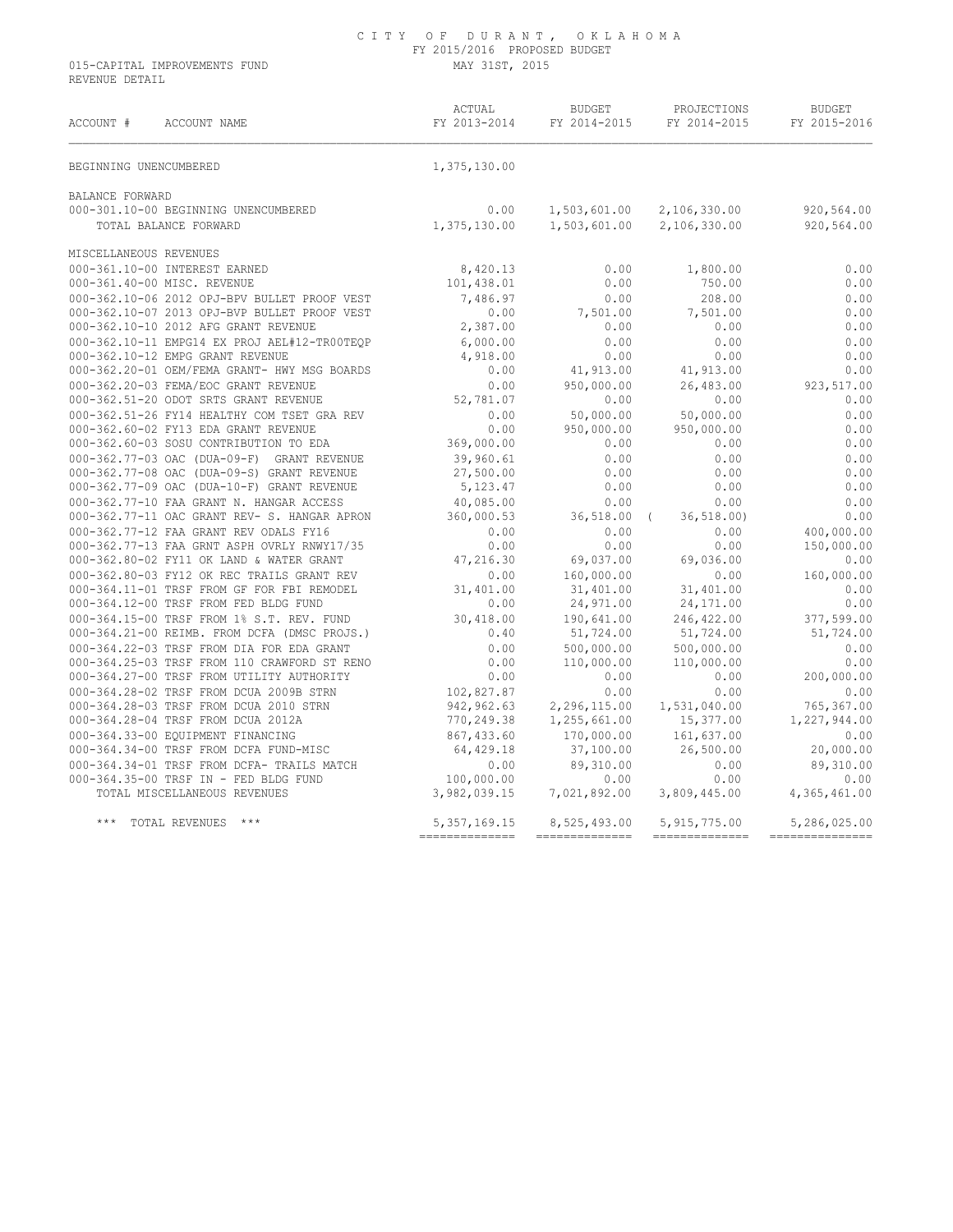|                                                           | FY 2015/2016 PROPOSED BUDGET | CITY OF DURANT, OKLAHOMA |                             |                               |
|-----------------------------------------------------------|------------------------------|--------------------------|-----------------------------|-------------------------------|
| 015-CAPITAL IMPROVEMENTS FUND<br>CITY ADMINISTRATION<br>. | MAY 31ST, 2015               |                          |                             |                               |
| ACCOUNT #<br>ACCOUNT NAME                                 | ACTUAL<br>FY 2013-2014       | BUDGET<br>FY 2014-2015   | PROJECTIONS<br>FY 2014-2015 | <b>BUDGET</b><br>FY 2015-2016 |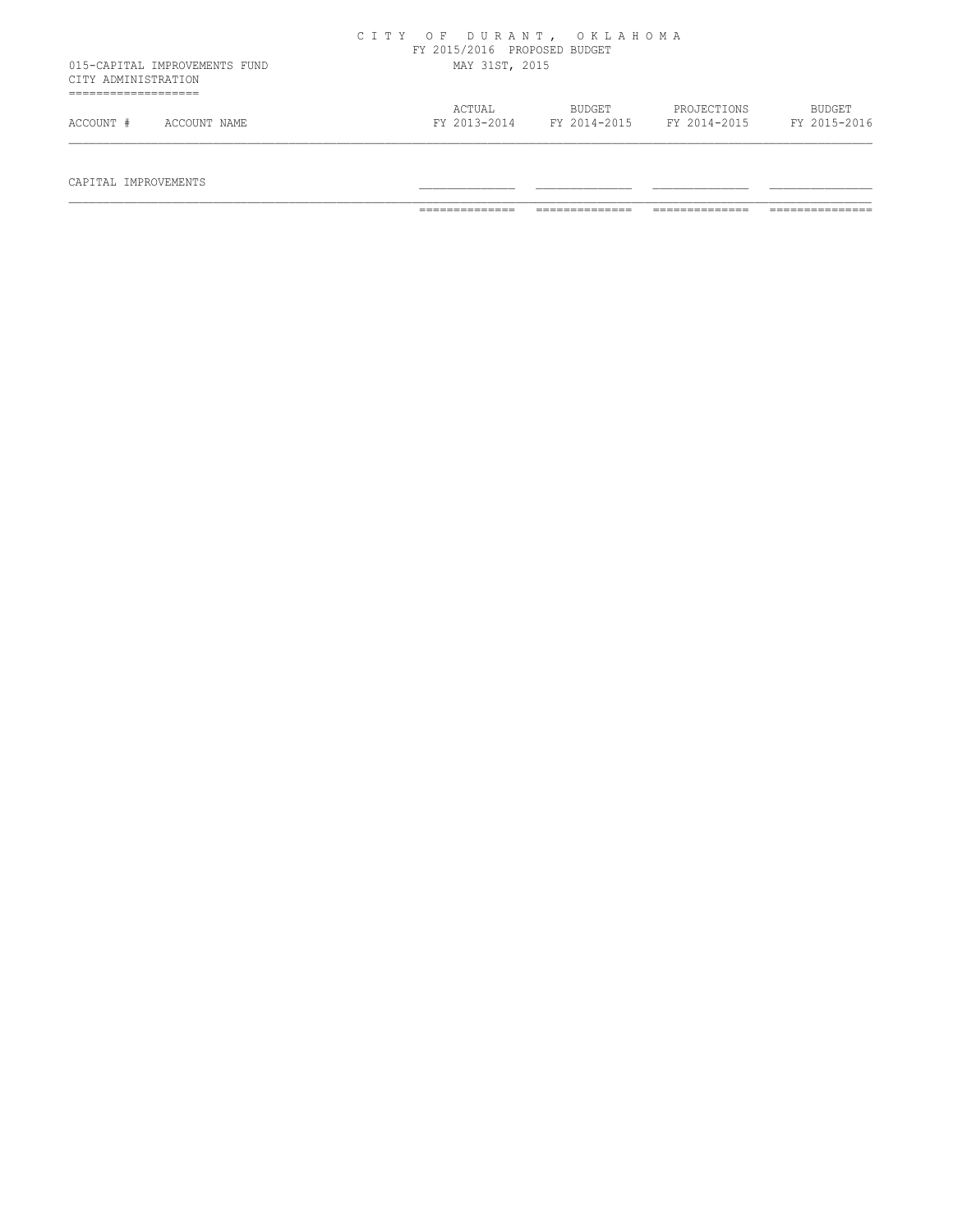|                                             | CITY OF DURANT, OKLAHOMA | FY 2015/2016 PROPOSED BUDGET |                        |                             |                               |  |
|---------------------------------------------|--------------------------|------------------------------|------------------------|-----------------------------|-------------------------------|--|
| 015-CAPITAL IMPROVEMENTS FUND<br>CITY CLERK |                          | MAY 31ST, 2015               |                        |                             |                               |  |
| ACCOUNT #<br>ACCOUNT NAME                   |                          | ACTUAL<br>FY 2013-2014       | BUDGET<br>FY 2014-2015 | PROJECTIONS<br>FY 2014-2015 | <b>BUDGET</b><br>FY 2015-2016 |  |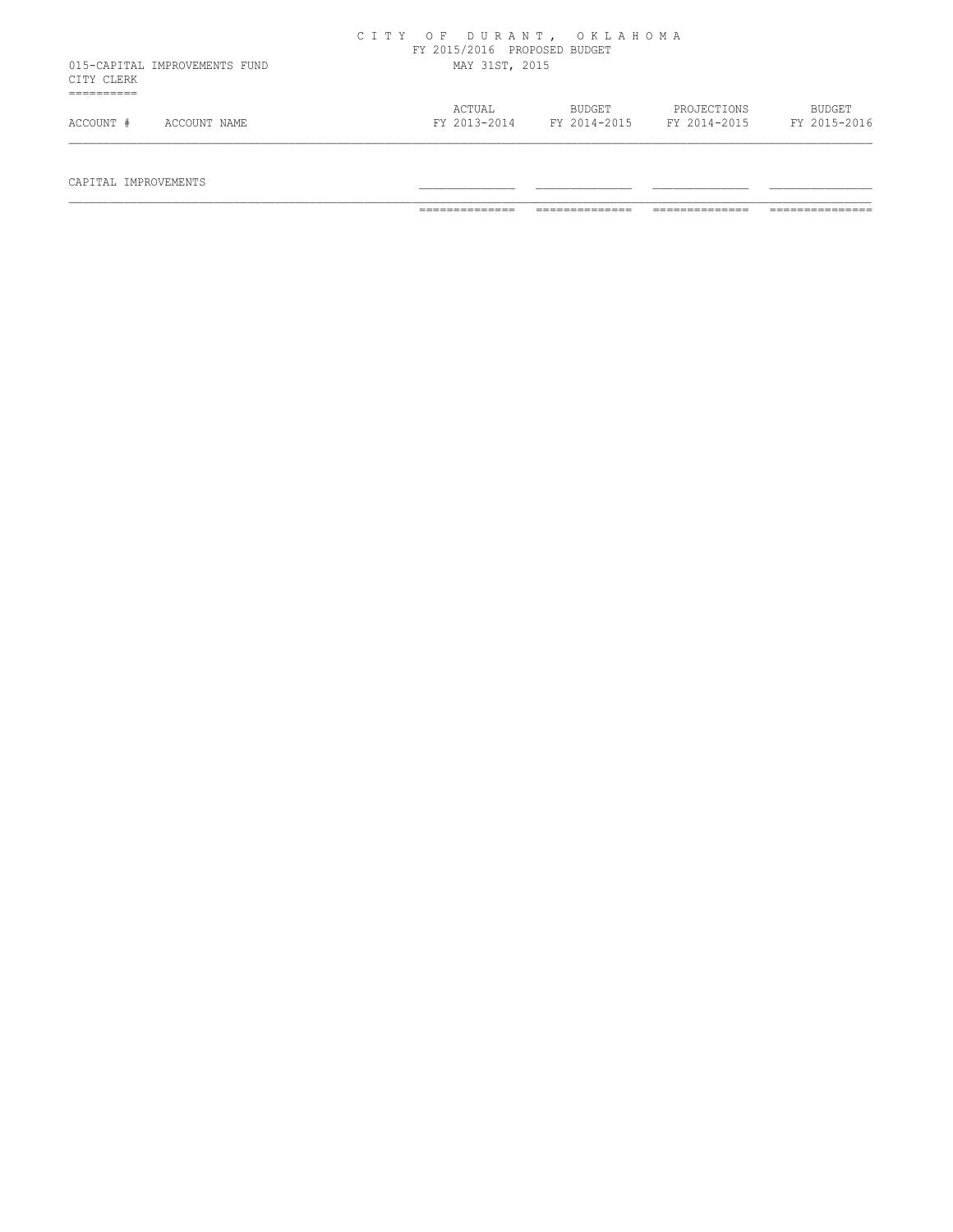|                |                               | CITY OF DURANT, OKLAHOMA | FY 2015/2016 PROPOSED BUDGET |  |                        |                             |                               |
|----------------|-------------------------------|--------------------------|------------------------------|--|------------------------|-----------------------------|-------------------------------|
| CITY TREASURER | 015-CAPITAL IMPROVEMENTS FUND | MAY 31ST, 2015           |                              |  |                        |                             |                               |
| ACCOUNT #      | ACCOUNT NAME                  |                          | ACTUAL<br>FY 2013-2014       |  | BUDGET<br>FY 2014-2015 | PROJECTIONS<br>FY 2014-2015 | <b>BUDGET</b><br>FY 2015-2016 |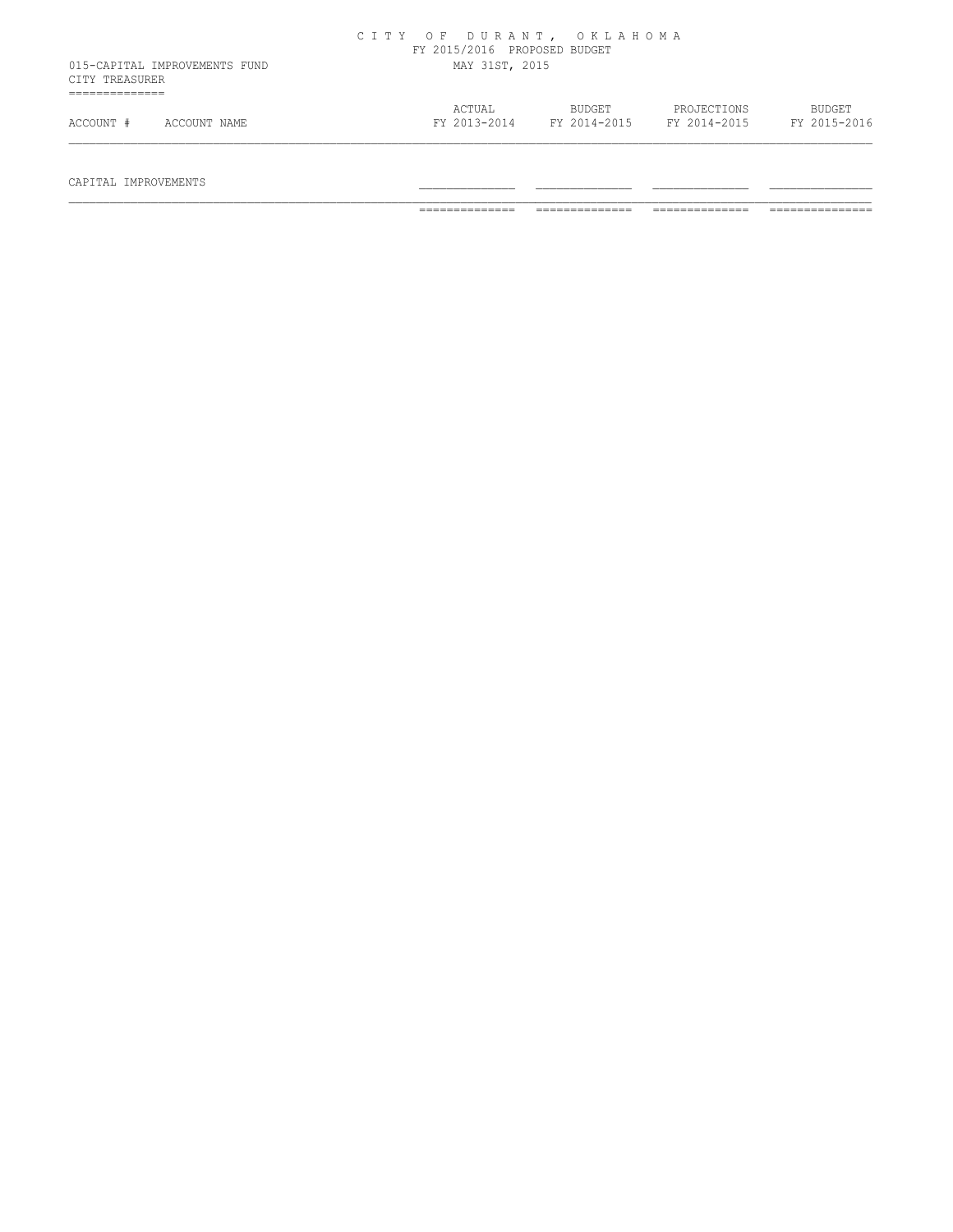LAW ENFORCEMENT (PD) ====================

| ACCOUNT #             | ACCOUNT NAME                                 | ACTUAL<br>FY 2013-2014 | <b>BUDGET</b><br>FY 2014-2015 | PROJECTIONS<br>FY 2014-2015 | <b>BUDGET</b><br>FY 2015-2016 |
|-----------------------|----------------------------------------------|------------------------|-------------------------------|-----------------------------|-------------------------------|
|                       |                                              |                        |                               |                             |                               |
| CAPITAL IMPROVEMENTS  |                                              |                        |                               |                             |                               |
|                       | 005-521.61-02 HANDHELD RADIOS (10)           | 0.00                   | 28,000.00                     | 26,715.00                   | 0.00                          |
|                       | 005-521.61-40 FY12 PD EXERCISE EQUIPMENT     | 7,223.62               | 4,455.00                      | 4,455.00                    | 0.00                          |
|                       | 005-521.61-44 2012 OJP-BPV BULLET PROOF VEST | 4,109.94               | 0.00                          | 0.00                        | 0.00                          |
|                       | 005-521.61-45 FY13 DONATION EXPENSE          | 6,681.56               | 2,256.00                      | 2,256.00                    | 0.00                          |
|                       | 005-521.61-46 FY13 (5) TAHOES/W EQUIPMENT    | 4,105.05               | 0.00                          | 161,637.00                  | 0.00                          |
|                       | 005-521.61-47 2013 OJP-BVP BULLET PROOF VEST | 15,002.00              | 0.00                          | 0.00                        | 0.00                          |
|                       | 005-521.61-48 FY15 (4) PD TAHOES/W EOUIPMNT  | 0.00                   | 170,000.00                    | 0.00                        | 0.00                          |
|                       | TOTAL CAPITAL IMPROVEMENTS                   | 37, 122, 17            | 204,711.00                    | 195,063.00                  | 0.00                          |
| TOTAL LAW ENFORCEMENT | (PD)                                         | 37, 122, 17            | 204,711.00                    | 195,063.00                  | 0.00                          |
|                       |                                              |                        |                               |                             |                               |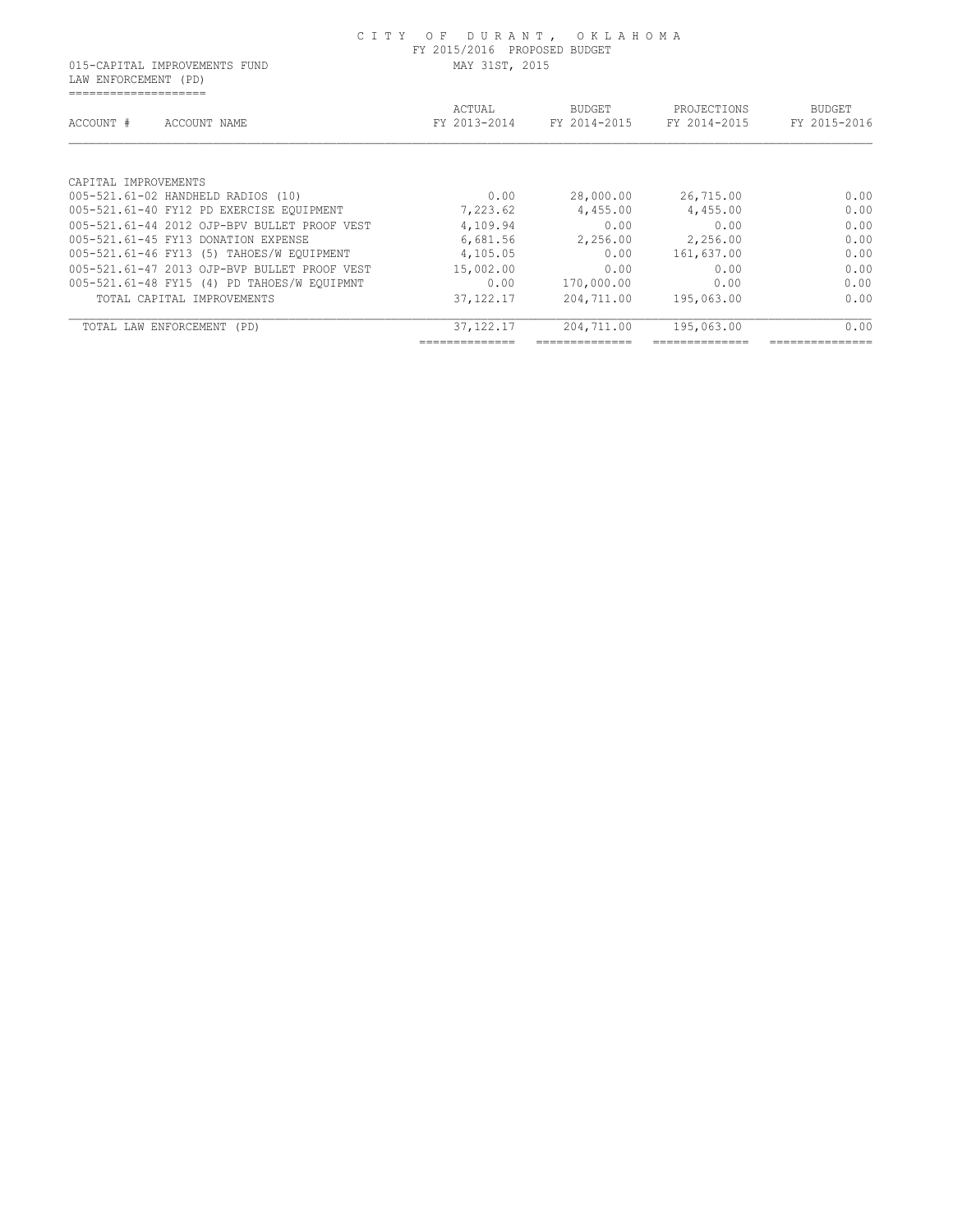| ANIMAL CONTROL (PD) | 015-CAPITAL IMPROVEMENTS FUND | FY 2015/2016 PROPOSED BUDGET<br>MAY 31ST, 2015 |                        |                             |                               |
|---------------------|-------------------------------|------------------------------------------------|------------------------|-----------------------------|-------------------------------|
| ACCOUNT #           | ACCOUNT NAME                  | ACTUAL<br>FY 2013-2014                         | BUDGET<br>FY 2014-2015 | PROJECTIONS<br>FY 2014-2015 | <b>BUDGET</b><br>FY 2015-2016 |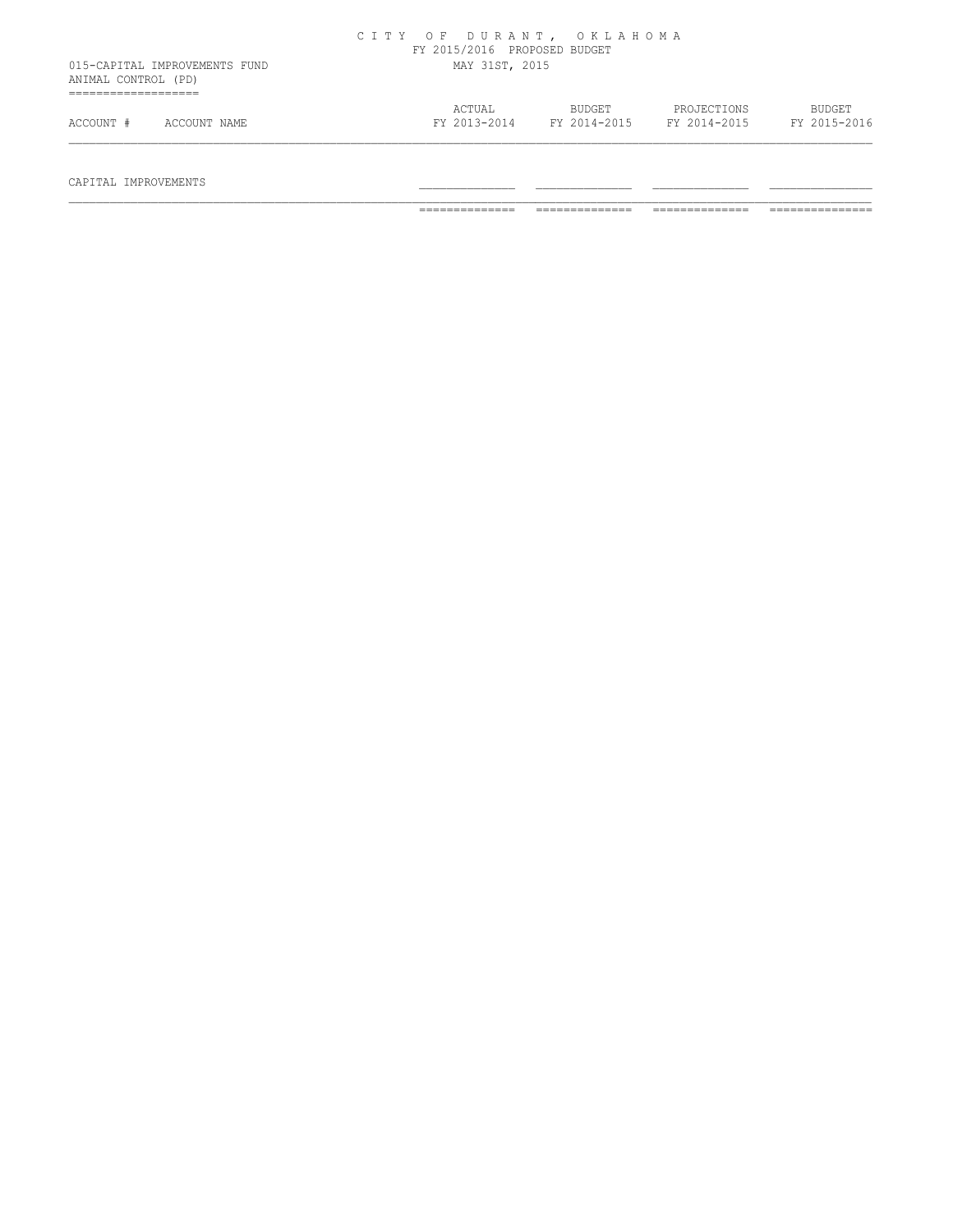COMMUNICATION CTR. (PD) ==========================

| ACCOUNT #<br>ACCOUNT NAME                  | ACTUAL<br>FY 2013-2014 | BUDGET<br>FY 2014-2015 | PROJECTIONS<br>FY 2014-2015 | BUDGET<br>FY 2015-2016 |
|--------------------------------------------|------------------------|------------------------|-----------------------------|------------------------|
| CAPITAL IMPROVEMENTS                       |                        |                        |                             |                        |
| 007-527.61-04 FY15 911 SOFTWARE & ACC UPGR | 0.00                   | 65,000.00              | 65,000.00                   | 0.00                   |
| TOTAL CAPITAL IMPROVEMENTS                 | 0.00                   | 65,000.00              | 65,000.00                   | 0.00                   |
| TOTAL COMMUNICATION CTR.<br>(PD)           | 0.00                   | 65,000.00              | 65,000.00                   | 0.00                   |
|                                            |                        |                        |                             |                        |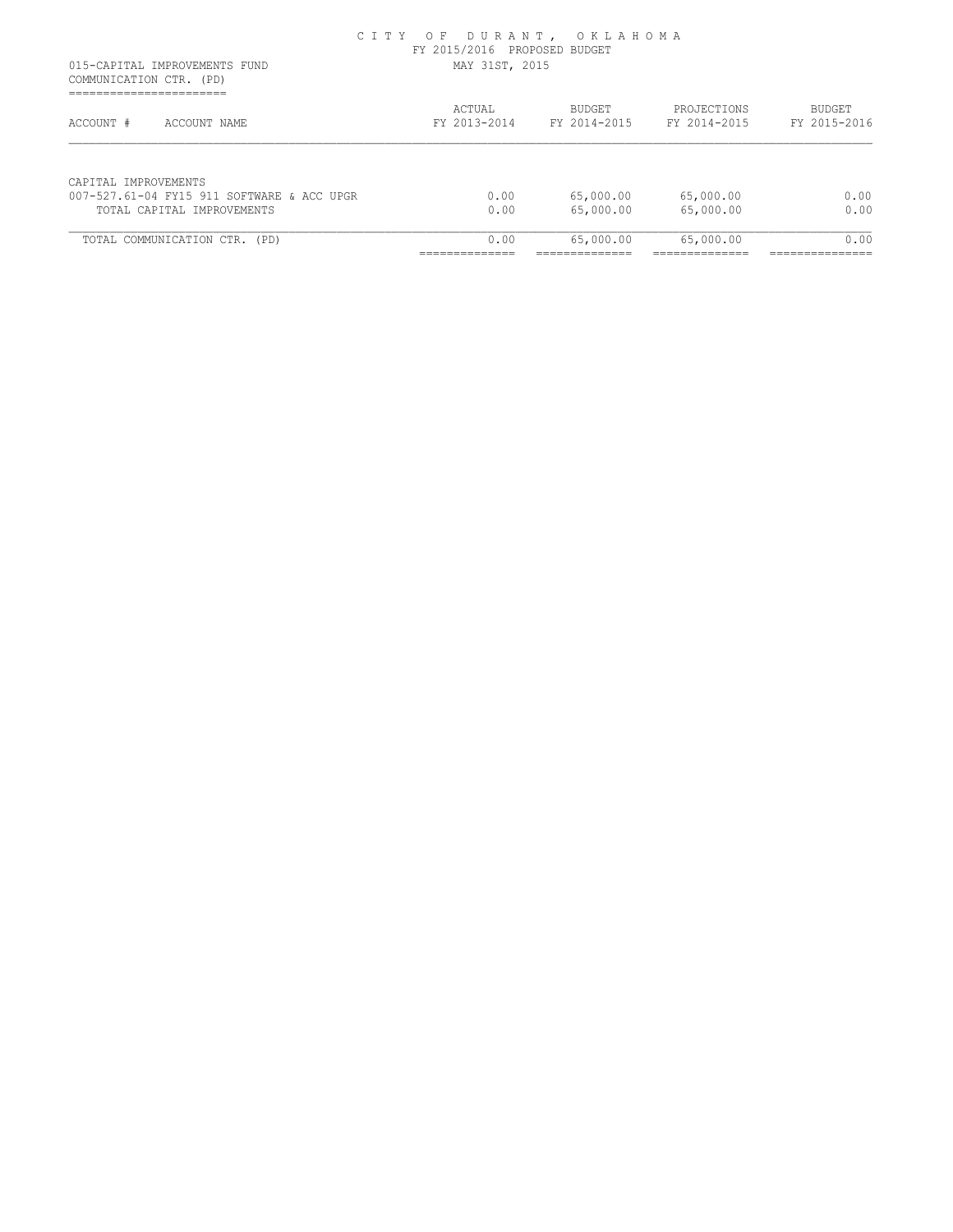| 015-CAPITAL IMPROVEMENTS FUND<br>FIRE DEPARTMENT | MAY 31ST, 2015         |                               |                             |                        |  |  |
|--------------------------------------------------|------------------------|-------------------------------|-----------------------------|------------------------|--|--|
| ----------------<br>ACCOUNT #<br>ACCOUNT NAME    | ACTUAL<br>FY 2013-2014 | <b>BUDGET</b><br>FY 2014-2015 | PROJECTIONS<br>FY 2014-2015 | BUDGET<br>FY 2015-2016 |  |  |
|                                                  |                        |                               |                             |                        |  |  |
| CAPTTAL IMPROVEMENTS                             |                        |                               |                             |                        |  |  |
| 008-522.61-43 FY13 2012 AFG GRANT EXPENSE        | 2,662.44               | 0.00                          | 0.00                        | 0.00                   |  |  |
| 008-522.61-44 EMPG14 EX PROJ AEL#12-TR00TEOP     | 10,953.00              | 0.00                          | 0.00                        | 0.00                   |  |  |
| TOTAL CAPITAL IMPROVEMENTS                       | 13,615.44              | 0.00                          | 0.00                        | 0.00                   |  |  |
| TOTAL FIRE DEPARTMENT                            | 13,615.44              | 0.00                          | 0.00                        | 0.00                   |  |  |
|                                                  |                        |                               |                             |                        |  |  |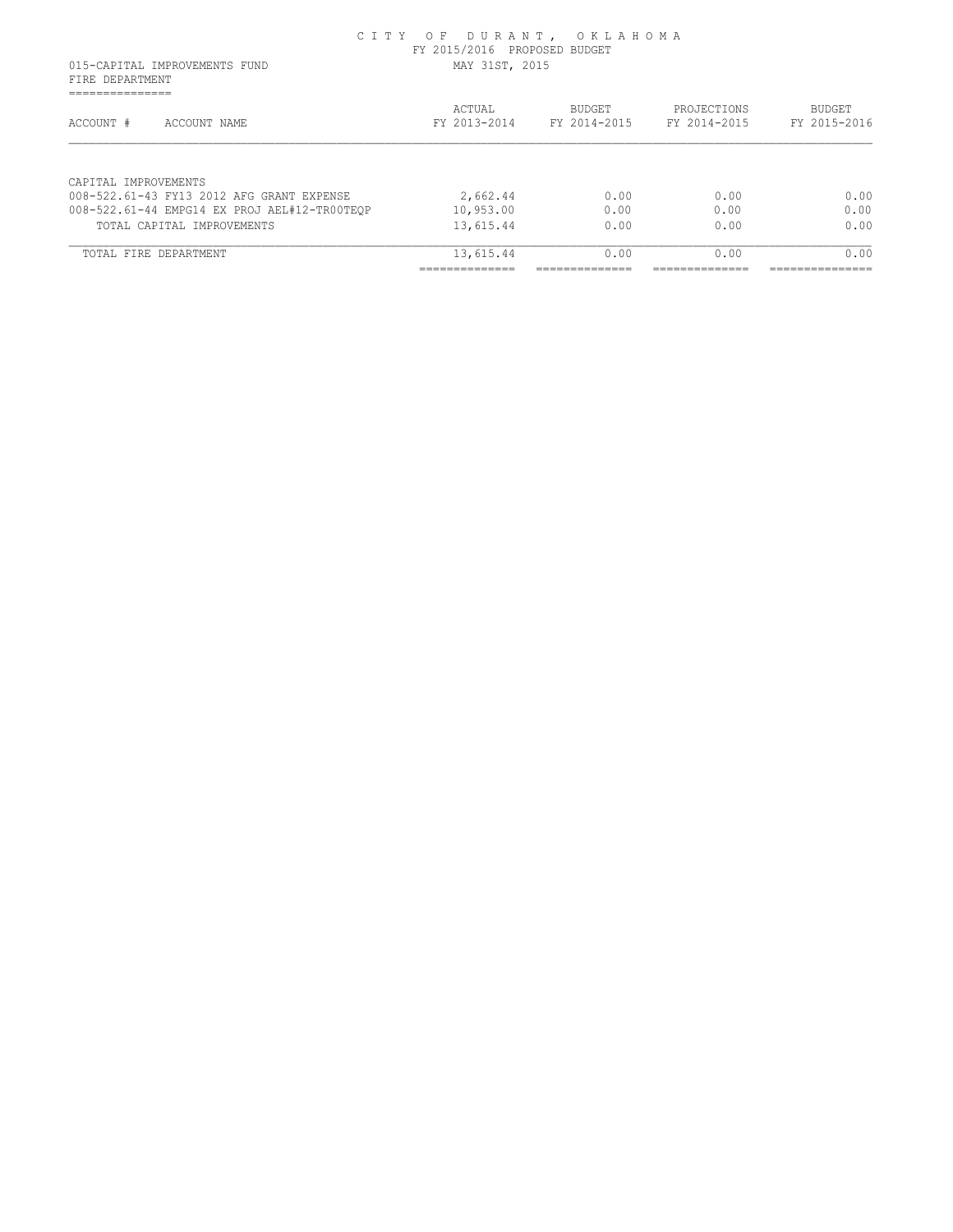|                                                                          | FY 2015/2016 PROPOSED BUDGET |                               |                             |                        |
|--------------------------------------------------------------------------|------------------------------|-------------------------------|-----------------------------|------------------------|
| 015-CAPITAL IMPROVEMENTS FUND<br>PARKS, REC. & GEN. SVCS.                | MAY 31ST, 2015               |                               |                             |                        |
| ACCOUNT #<br>ACCOUNT NAME                                                | ACTUAL<br>FY 2013-2014       | <b>BUDGET</b><br>FY 2014-2015 | PROJECTIONS<br>FY 2014-2015 | BUDGET<br>FY 2015-2016 |
| CAPITAL IMPROVEMENTS                                                     |                              |                               |                             |                        |
| 009-532.61-55 FY11 OK LAND & WATER EXPENSE<br>TOTAL CAPITAL IMPROVEMENTS | 44,349.34<br>44,349.34       | 12,273.00<br>12,273.00        | 12,273.00<br>12,273.00      | 0.00<br>0.00           |
| CAPITAL IMPROVEMENTS                                                     |                              |                               |                             |                        |
| 009-532.62-11 FY12 BILLY MILLER LIGHTING                                 | 0.00                         | 0.00                          | 50,000.00                   | 0.00                   |
| 009-532.62-12 FY14 TSET EXP BILLY MILLER LTS                             | 0.00                         | 50,000.00                     | 0.00                        | 0.00                   |
| TOTAL CAPITAL IMPROVEMENTS                                               | 0.00                         | 50,000.00                     | 50,000.00                   | 0.00                   |
| TOTAL PARKS, REC. & GEN. SVCS.                                           | 44,349.34                    | 62,273.00                     | 62,273.00                   | 0.00                   |
|                                                                          |                              |                               |                             |                        |

C I T Y O F D U R A N T , O K L A H O M A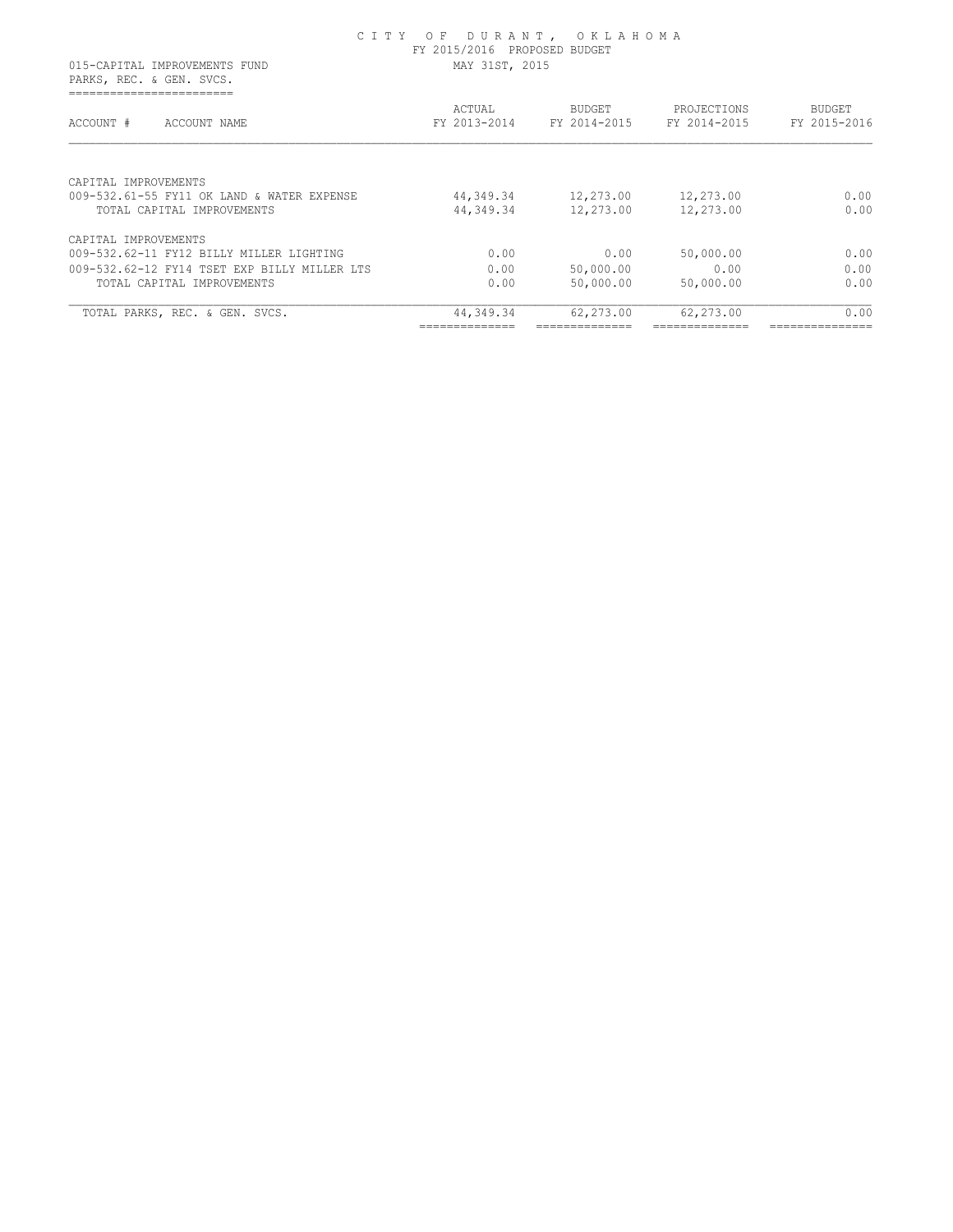STREET DEPARTMENT =================

| ACTUAL<br>FY 2013-2014 | <b>BUDGET</b><br>FY 2014-2015 | PROJECTIONS<br>FY 2014-2015 | <b>BUDGET</b><br>FY 2015-2016 |
|------------------------|-------------------------------|-----------------------------|-------------------------------|
|                        |                               |                             |                               |
|                        |                               |                             |                               |
| 2,424.35               | 0.00                          | 0.00                        | 0.00                          |
| 271,060.00             | 0.00                          | 0.00                        | 0.00                          |
| 16,884.00              | 0.00                          | 0.00                        | 0.00                          |
| 0.00                   | 45,000.00                     | 35,000.00                   | 0.00                          |
| 0.00                   | 110,000.00                    | 88,000.00                   | 22,000.00                     |
| 0.00                   | 2,140.00                      | 2,140.00                    | 0.00                          |
| 290,368.35             | 157,140.00                    | 125,140.00                  | 22,000.00                     |
| 290,368.35             | 157,140.00                    | 125,140.00                  | 22,000.00                     |
|                        |                               |                             |                               |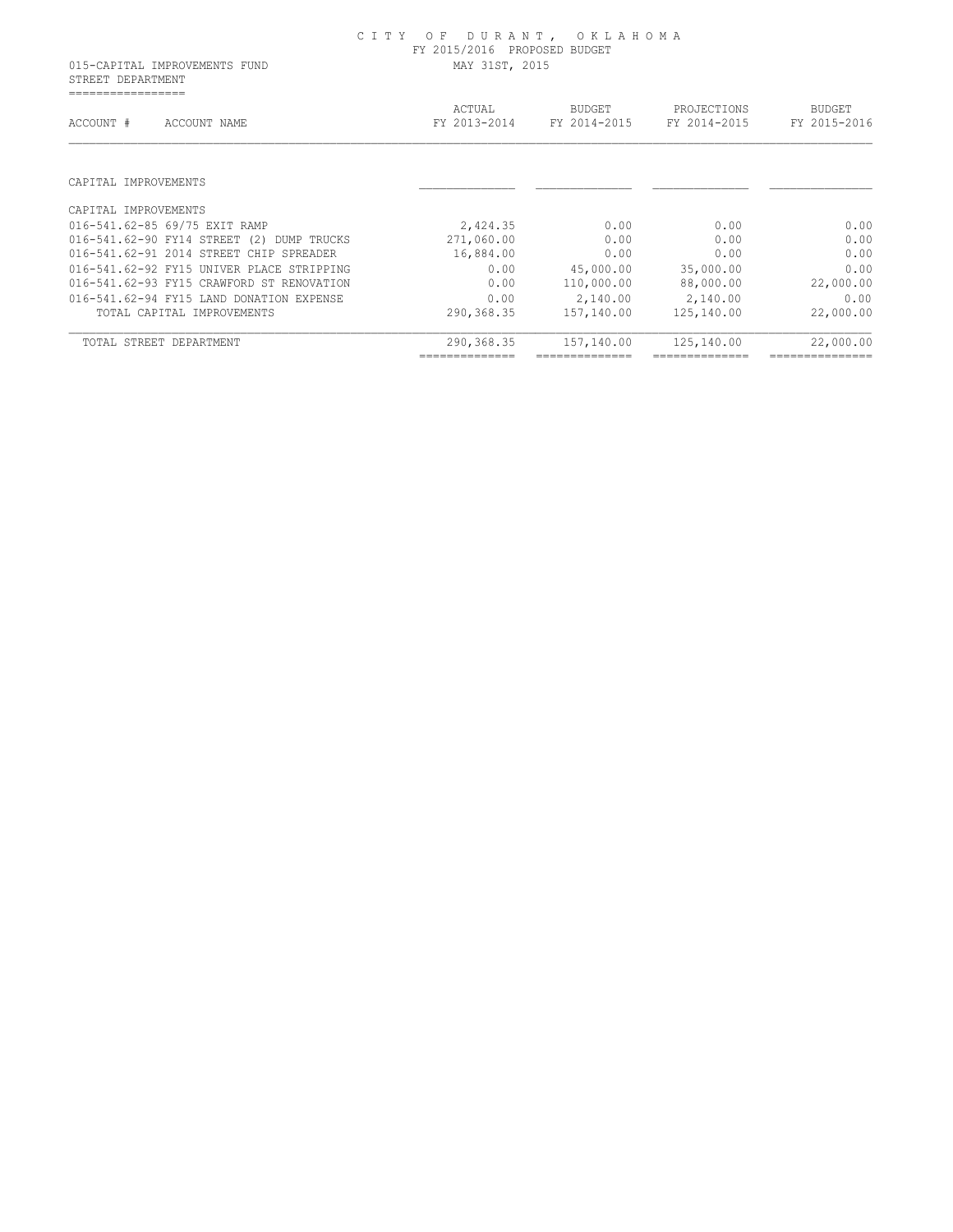CIVIL EMERGENCY MGMT. =====================

| ACCOUNT #<br>ACCOUNT NAME              | ACTUAL<br>FY 2013-2014 | <b>BUDGET</b><br>FY 2014-2015 | PROJECTIONS<br>FY 2014-2015 | <b>BUDGET</b><br>FY 2015-2016 |
|----------------------------------------|------------------------|-------------------------------|-----------------------------|-------------------------------|
| CAPITAL IMPROVEMENTS                   |                        |                               |                             |                               |
| CAPITAL IMPROVEMENTS                   |                        |                               |                             |                               |
| 018-519.62-39 HIGHWAY MESSAGE BOARDS   | 55,884.00              | 0.00                          | 0.00                        | 0.00                          |
| 018-519.62-40 OEM/FEMA HMGP PROJECT-30 | 0.00                   | 0.00                          | 0.00                        | 921,013.00                    |
| 018-519.62-42 FEMA/EOC GRANT EXPENSE   | 33.60                  | 950,000.00                    | 0.00                        | 0.00                          |
| TOTAL CAPITAL IMPROVEMENTS             | 55, 917.60             | 950,000.00                    | 0.00                        | 921,013.00                    |
| TOTAL CIVIL EMERGENCY MGMT.            | 55,917.60              | 950,000.00                    | 0.00                        | 921,013.00                    |
|                                        |                        |                               |                             |                               |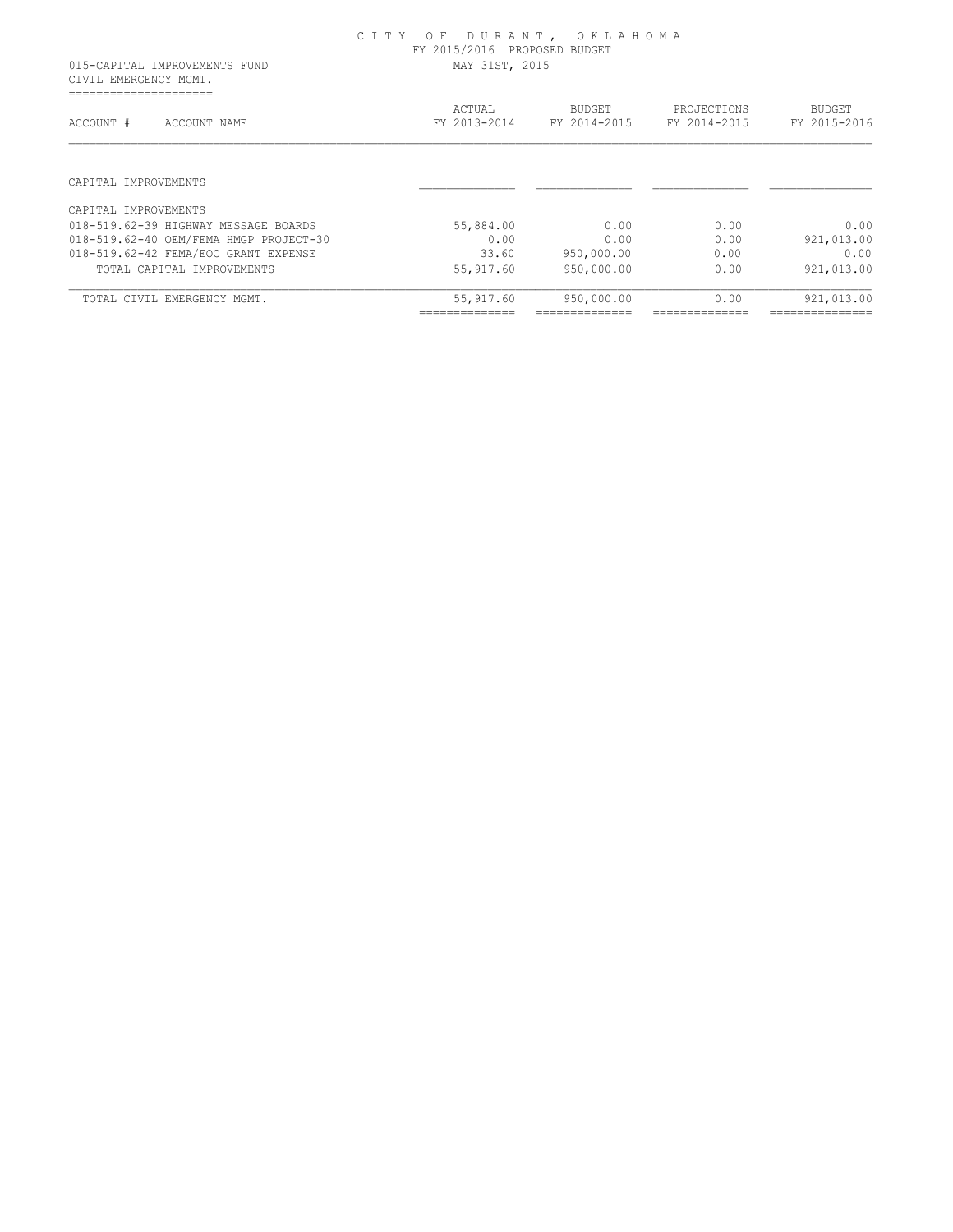015-CAPITAL IMPROVEMENTS FUND MAY 31ST, 2015 GENERAL GOVERNMENT ==================

| ACCOUNT #<br>ACCOUNT NAME                                     |          | ACTUAL<br>FY 2013-2014 | BUDGET<br>FY 2014-2015      | PROJECTIONS<br>FY 2014-2015 | <b>BUDGET</b><br>FY 2015-2016 |
|---------------------------------------------------------------|----------|------------------------|-----------------------------|-----------------------------|-------------------------------|
|                                                               |          |                        |                             |                             |                               |
| CAPITAL IMPROVEMENTS<br>019-569.61-50 ODOT SRTS GRANT EXPENSE |          | 50,805.00              | 0.00                        | 0.00                        | 0.00                          |
| 019-569.61-51 FY12 HEALTHY COM PROJECT                        |          | 40,746.90              | 0.00                        | 0.00                        | 0.00                          |
| 019-569.61-99 FUND RESERVE                                    |          | 0.00                   | 366,755.00                  | 0.00                        | 440,532.00                    |
| TOTAL CAPITAL IMPROVEMENTS                                    |          | 91,551.90              | 366,755.00                  | 0.00                        | 440,532.00                    |
| ASSETS FINANCED                                               |          |                        |                             |                             |                               |
| 019-569.85-23 NOTE PAYABLE-LANDFILL PROPERTY                  | $\left($ | 0.37)                  | 163,004.00                  | 163,004.00                  | 163,512.00                    |
| 019-569.85-25 FIRE-NEW PUMPER TRUCK FYO8                      |          | 50,075.78              | 8,346.00                    | 12,735.00                   | 0.00                          |
| 019-569.85-34 DMSC FIELD LIGHTING DEBT SERV.                  |          | 25,737.80              | 25,738.00                   | 25,738.00                   | 25,738.00                     |
| 019-569.85-35 CITYWIDE STORM SIREN SYS.                       |          | 55,138.30              | 0.00                        | 5,665.00                    | 0.00                          |
| 019-569.85-42 FY11 PD (6) TAHOE(S)                            |          | 58,489.17              | 0.00                        | 0.00                        | 0.00                          |
| 019-569.85-43 FY12 WTP & WWTP TRUCKS                          |          | 0.17)                  | 10, 517.00                  | 10,517.00                   | 0.00                          |
| 019-569.85-44 FY12 SWC BRUSHLOADER                            |          | 0.18                   | 27,353.00                   | 27,353.00                   | 27,363.00                     |
| 019-569.85-45 FY12 GARAGE FORKLIFT                            |          | 13,345.65              | 13,346.00                   | 13,346.00                   | 13,346.00                     |
| 019-569.85-46 FY12 PARKS TRACTOR & BRUSH HOG                  |          | 13,810.35              | 4,603.00                    | 4,607.00                    | 0.00                          |
| 019-569.85-47 FY12 AUTOMATED REFUSE TRUCK #2                  | $\left($ | 0.32)                  | 45,968.00                   | 43,968.00                   | 43,968.00                     |
| 019-569.85-48 FY12 STREET DEPT. (3) 3/4 TON                   |          | 24,007.71              | 10,004.00                   | 10,004.00                   | 0.00                          |
| 019-569.85-49 FY12 SWC COMPACTOR BODY 5000                    | $\left($ | 0.14)                  | 16,925.00                   | 16,925.00                   | 16,925.00                     |
| 019-569.85-50 FY12 (4) PD TAHOES W/EQUIPMENT                  |          | 50,577.91              | 46,363.00                   | 46,363.00                   | 0.00                          |
| 019-569.85-51 FY12 PARKS (3) DODGE 2500 2WD                   |          | 23, 171. 16            | 20,461.00                   | 20,461.00                   | 0.00                          |
| 019-569.85-52 FY12 W/S (3) METER TRUCKS                       |          | 0.20                   | 14,590.00                   | 14,590.00                   | 2,432.00                      |
| 019-569.85-53 FY12 PARKS HWY MOW EOUIP                        |          | 50,871.19              | 38,154.00                   | 38,154.00                   | 0.00                          |
| 019-569.85-54 FY12 PARKS GEN. MOWING EQUIP                    |          | 27,635.85              | 24,403.00                   | 24,403.00                   | 0.00                          |
| 019-569.85-55 FY12 DMSC FIELD GROOMER                         |          | 5,983.60               | 4,487.00                    | 4,488.00                    | 0.00                          |
| 019-569.85-56 FY13 STREET BACKHOE                             |          | 24,959.56              | 24,960.00                   | 24,960.00                   | 24,960.00                     |
| 019-569.85-57 FY13 PD VEHICLES                                |          | 52,760.34              | 70,347.00                   | 70,347.00                   | 70,347.00                     |
| 019-569.85-58 FY14 SWD- COMPACTOR                             |          | 0.10                   | $(0, 34)$ .00<br>137,970.00 | 137,970.00                  | 137,970.00                    |
| 019-569.85-59 FY14 SWC- ROLLOFF TRUCK                         |          | 0.45)                  | 63,232.00                   | 63,232.00                   | 63,232.00                     |
| 019-569.85-60 FY14 GARAGE LIFT                                |          | 16,985.10              | 20,382.00                   | 20,382.00                   | 20,382.00                     |
| 019-569.85-61 FY14 OLD COUNTRY CLUB PROPERTY                  |          | 60,001.80              | 72,002.00                   | 72,002.00                   | 72,002.00                     |
| 019-569.85-62 FY14 STREET DUMP TRUCKS (2)                     |          | 14,511.21              | 58,045.00                   | 58,045.00                   | 58,045.00                     |
| 019-569.85-63 FY15 (4) PD TAHOES/ W EOUIP                     |          | 0.00                   | 36,000.00                   | 11,467.00                   | 34,400.00                     |
| 019-569.85-64 FY16 5 PD TAHOES W EQIPMENT                     |          | 0.00                   | 0.00                        | 0.00                        | 21,000.00                     |
| TOTAL ASSETS FINANCED                                         |          | 568,061.11             | 957,200.00                  | 940,726.00                  | 795,622.00                    |
| TRANSFERS TO OTHER FUNDS                                      |          |                        |                             |                             |                               |
| 019-569.99-04 TRSF TO UASF                                    |          | 509,183.00             | 0.00                        | 0.00                        | 0.00                          |
| 019-569.99-05 TRANSFERS OUT- DUA                              |          | 422,615.00             | 0.00                        | 0.00                        | 0.00                          |
| TOTAL TRANSFERS TO OTHER FUNDS                                |          | 931,798.00             | 0.00                        | 0.00                        | 0.00                          |
| TOTAL GENERAL GOVERNMENT                                      |          | 1,591,411.01           | 1,323,955.00                | 940,726.00                  | 1,236,154.00                  |
|                                                               |          | --------------         | --------------              | ---------------             |                               |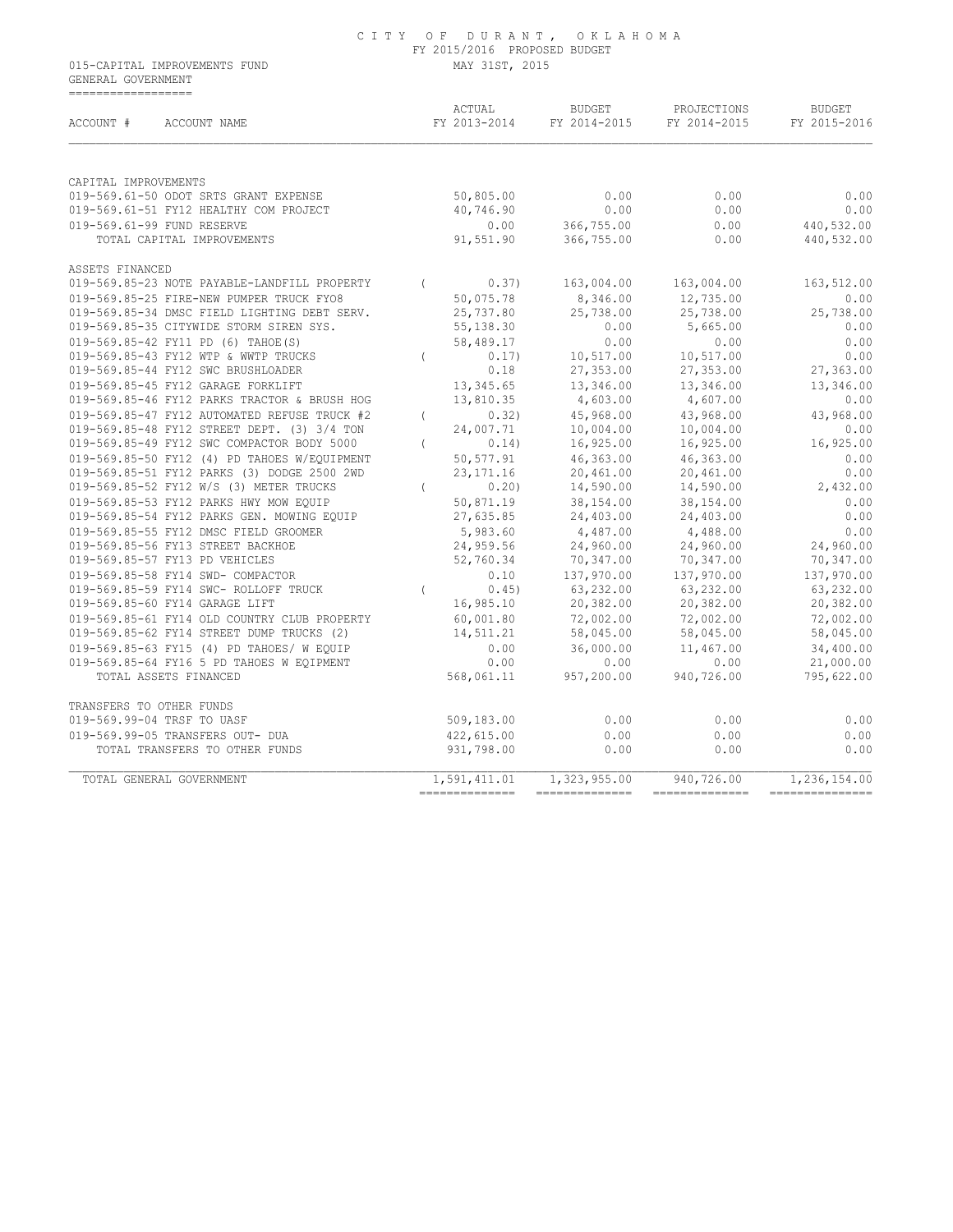|                        |                               | CITY OF DURANT, OKLAHOMA | FY 2015/2016 PROPOSED BUDGET |                        |                             |                               |
|------------------------|-------------------------------|--------------------------|------------------------------|------------------------|-----------------------------|-------------------------------|
| INFORMATION TECHNOLOGY | 015-CAPITAL IMPROVEMENTS FUND |                          | MAY 31ST, 2015               |                        |                             |                               |
| ACCOUNT #              | ACCOUNT NAME                  |                          | ACTUAL<br>FY 2013-2014       | BUDGET<br>FY 2014-2015 | PROJECTIONS<br>FY 2014-2015 | <b>BUDGET</b><br>FY 2015-2016 |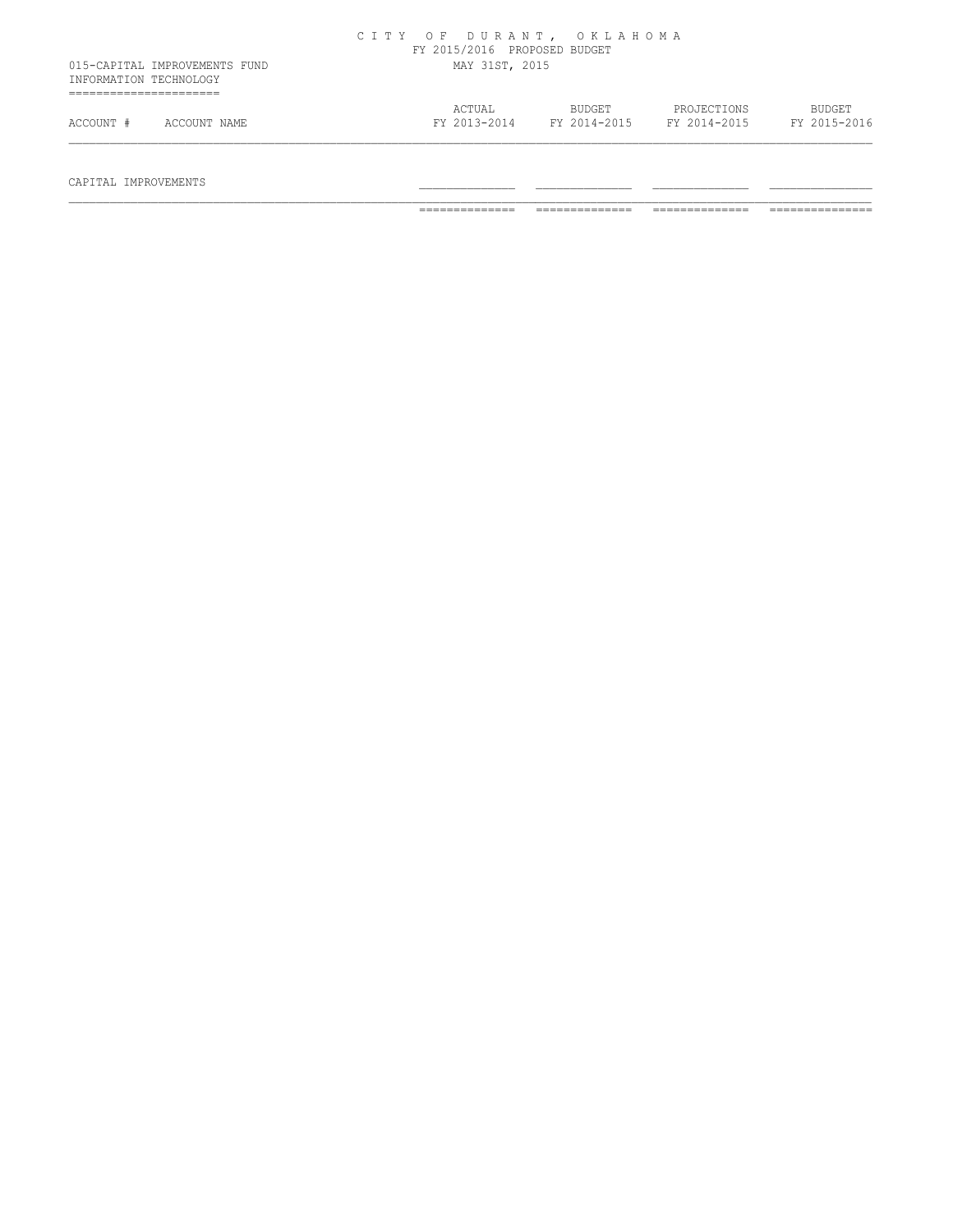|                                                             | CITY OF DURANT, OKLAHOMA | FY 2015/2016 PROPOSED BUDGET |               |              |                |                |
|-------------------------------------------------------------|--------------------------|------------------------------|---------------|--------------|----------------|----------------|
| 015-CAPITAL IMPROVEMENTS FUND<br>CITY GARAGE<br>=========== | MAY 31ST, 2015           |                              |               |              |                |                |
|                                                             |                          | ACTUAL                       |               | BUDGET       | PROJECTIONS    | <b>BUDGET</b>  |
| ACCOUNT #<br>ACCOUNT NAME                                   |                          | FY 2013-2014                 |               | FY 2014-2015 | FY 2014-2015   | FY 2015-2016   |
|                                                             |                          |                              |               |              |                |                |
| CAPITAL IMPROVEMENTS                                        |                          |                              |               |              |                |                |
| 021-541.61-10 FY14 GARAGE LIFT                              |                          | 58,641.00                    |               | 0.00         | 0.00           | 0.00           |
| TOTAL CAPITAL IMPROVEMENTS                                  |                          | 58,641.00                    |               | 0.00         | 0.00           | 0.00           |
| TOTAL CITY GARAGE                                           |                          | 58,641.00                    |               | 0.00         | 0.00           | 0.00           |
|                                                             |                          | --------------               | _____________ |              | -------------- | -------------- |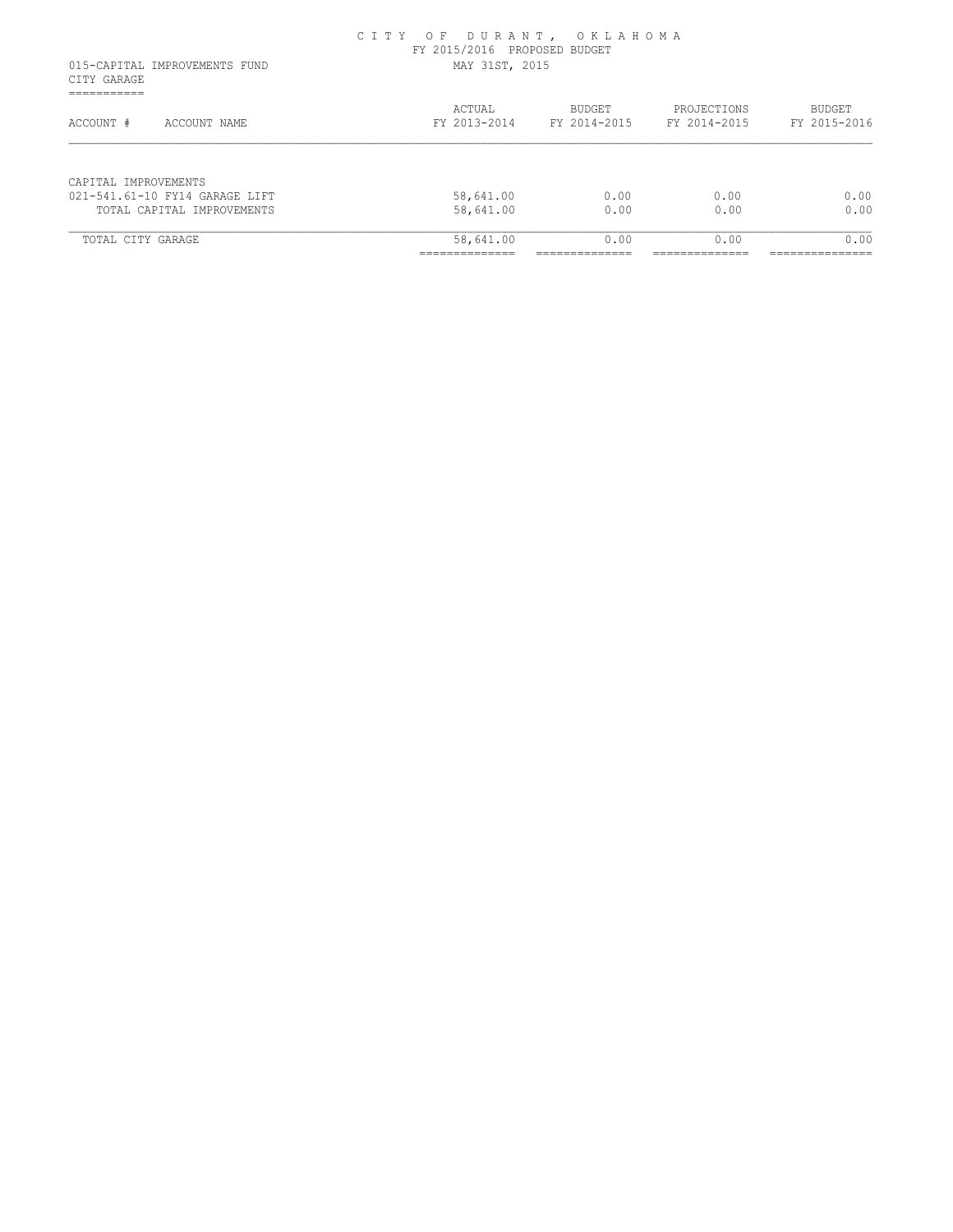| SENIOR CITIZENS CENTER | 015-CAPITAL IMPROVEMENTS FUND | CITY OF DURANT, OKLAHOMA | FY 2015/2016 PROPOSED BUDGET<br>MAY 31ST, 2015 |                        |                             |                               |
|------------------------|-------------------------------|--------------------------|------------------------------------------------|------------------------|-----------------------------|-------------------------------|
|                        |                               |                          |                                                |                        |                             |                               |
| ACCOUNT #              | ACCOUNT NAME                  |                          | ACTUAL<br>FY 2013-2014                         | BUDGET<br>FY 2014-2015 | PROJECTIONS<br>FY 2014-2015 | <b>BUDGET</b><br>FY 2015-2016 |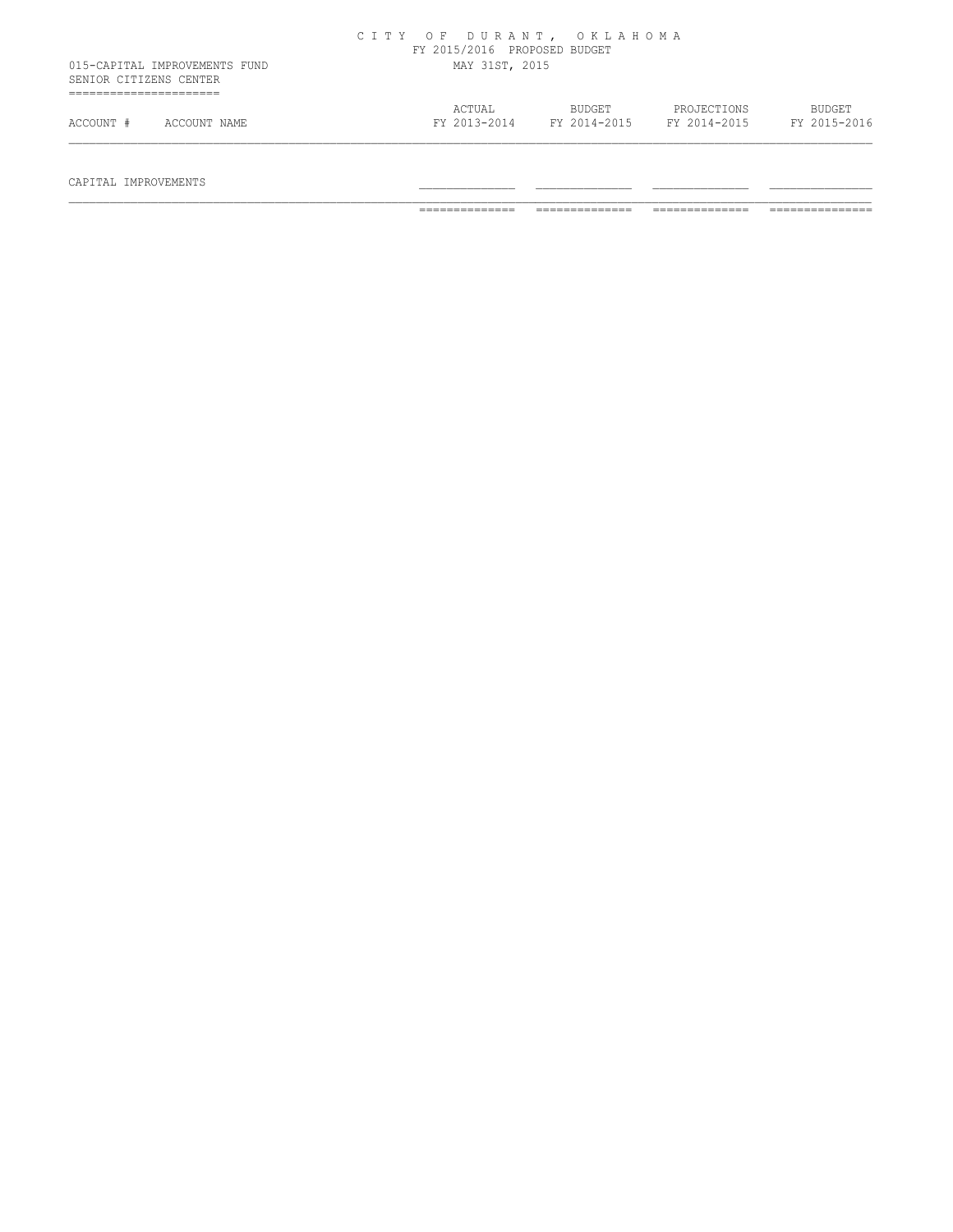|                                                                                     | _____________<br>______________ | _____________<br>______________ | _____________<br>______________                       | _____________<br>______________ |
|-------------------------------------------------------------------------------------|---------------------------------|---------------------------------|-------------------------------------------------------|---------------------------------|
| NEW WATER TOWER - NORTHWE                                                           |                                 |                                 |                                                       |                                 |
| CAPITAL IMPROVEMENTS                                                                |                                 |                                 |                                                       |                                 |
| CAPITAL IMPROVEMENTS                                                                |                                 |                                 |                                                       |                                 |
| ACCOUNT #<br>ACCOUNT NAME                                                           | ACTUAL                          | <b>BUDGET</b>                   | PROJECTIONS<br>FY 2013-2014 FY 2014-2015 FY 2014-2015 | <b>BUDGET</b><br>FY 2015-2016   |
| 015-CAPITAL IMPROVEMENTS FUND<br>WATER/SEWER LINE MAINT.<br>_______________________ | MAY 31ST, 2015                  | FY 2015/2016 PROPOSED BUDGET    |                                                       |                                 |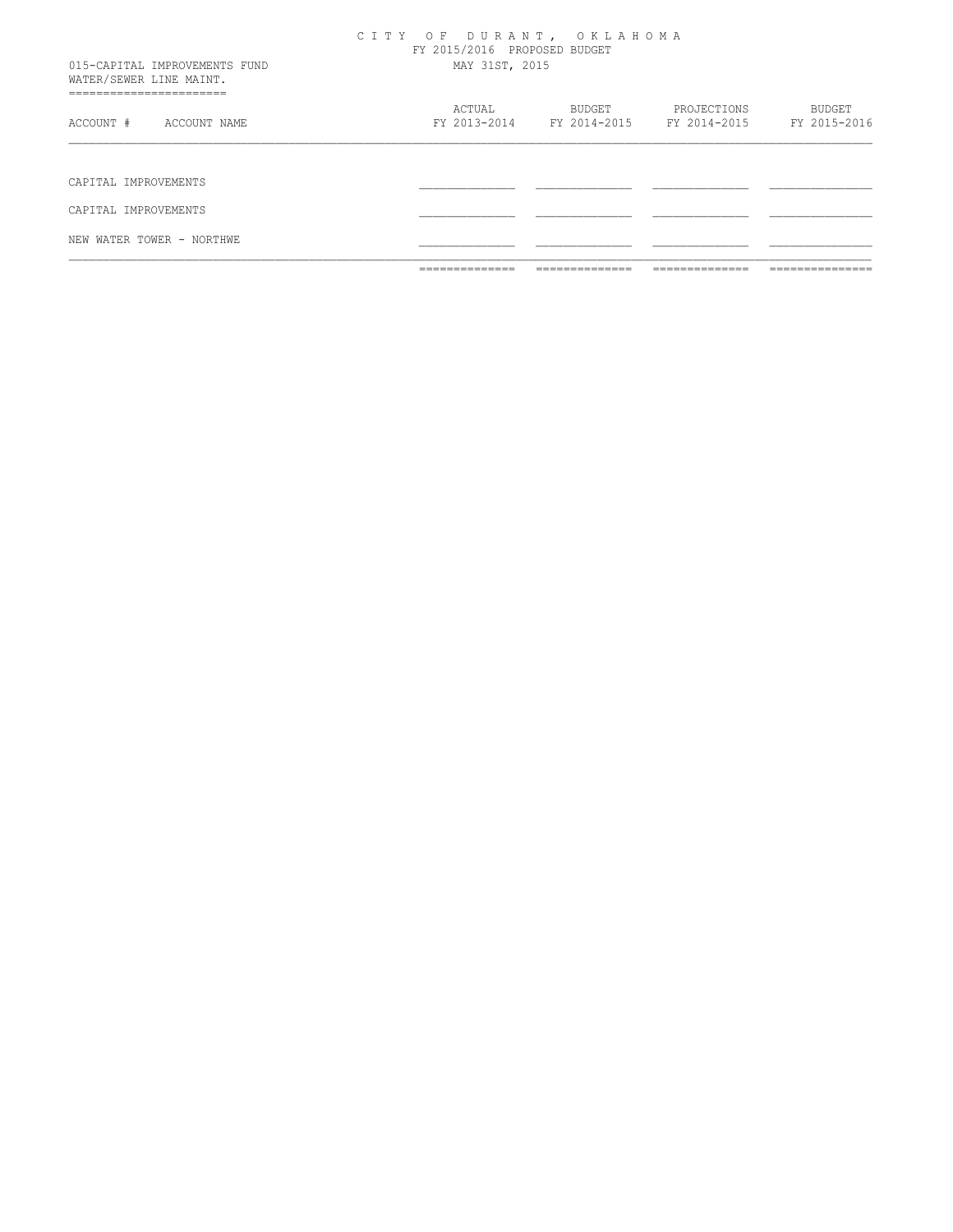WATER TREATMENT PLANT =====================

| ACCOUNT #<br>ACCOUNT NAME                |                                                             | ACTUAL                                                                                            | BUDGET<br>FY 2013-2014 FY 2014-2015 | PROJECTIONS<br>FY 2014-2015                     | <b>BUDGET</b><br>FY 2015-2016 |
|------------------------------------------|-------------------------------------------------------------|---------------------------------------------------------------------------------------------------|-------------------------------------|-------------------------------------------------|-------------------------------|
| CAPITAL IMPROVEMENTS                     |                                                             |                                                                                                   |                                     |                                                 |                               |
|                                          | 027-552.61-03 FY13 RAW WATER PUMP REPAIR                    | 115, 913.51                                                                                       | 0.00                                | 0.00                                            | 0.00                          |
| 027-552.61-11 BUILDINGS ROOF REPLACEMENT |                                                             | 0.00                                                                                              | 0.00                                | 0.00                                            | 45,000.00                     |
| 027-552.61-16 WATER TOWER FENCING        |                                                             | 0.00                                                                                              | 0.00                                | 0.00                                            | 40,000.00                     |
| 027-552.61-21 MID-SIZE PICK-UP           |                                                             | 0.00                                                                                              | 0.00                                | 0.00                                            | 35,000.00                     |
|                                          | 027-552.61-24 SURGE PROTECTION FOR PMP STN                  | 0.00                                                                                              | 0.00                                | 0.00                                            | 25,000.00                     |
| 027-552.61-38 FY13 EDA GRANT EXPENSE     |                                                             |                                                                                                   | 1,416.50 906,564.00 906,564.00      |                                                 | 0.00                          |
|                                          | 027-552.61-39 FY13 EDA EXP- SOSU/DIA CONTRIB                | 80,966.00                                                                                         |                                     | 788,034.00 788,034.00                           | 0.00                          |
| 027-552.61-40 FY14 WTP SLUDGE REMOVAL    |                                                             |                                                                                                   | $6,395.13$ $13,605.00$ $13,605.00$  |                                                 | 0.00                          |
| 027-552.61-41 FY14 WTP CRYPTO ENG EVAL   |                                                             | 7,670.00                                                                                          | 0.00                                | 0.00                                            | 0.00                          |
| 027-552.61-42 FY14 WTP VFD REPLACEMENT   |                                                             | 26,350.50                                                                                         | 0.00                                | 0.00                                            | 0.00                          |
|                                          | 027-552.61-43 2014 WTP FILTER MEDIA CHANGE                  | 3,800.00                                                                                          | 0.00                                | 0.00                                            | 0.00                          |
| TOTAL CAPITAL IMPROVEMENTS               |                                                             |                                                                                                   |                                     | 242,511.64 1,708,203.00 1,708,203.00 145,000.00 |                               |
|                                          | 027-552.61-11 BUILDINGS ROOF REPLACEMENT                    | NEXT YEAR NOTES:<br>OUR CURRENT FLOCCULATORS HAVE BECOME OBSOLET AND PARTS ARE<br>NONE AVAILIABLE |                                     |                                                 |                               |
| 027-552.61-16 WATER TOWER FENCING        |                                                             | NEXT YEAR NOTES:<br>REQUIRED BY DEO AND THE ONLY ONE LEFT IS CARDINAL GLASS<br>TOWER              |                                     |                                                 |                               |
| 027-552.61-21 MID-SIZE PICK-UP           |                                                             | NEXT YEAR NOTES:<br>Replace 2007 colorado small pickup with 4x4 pickup                            |                                     |                                                 |                               |
|                                          | 027-552.61-24 SURGE PROTECTION FOR PMP STN NEXT YEAR NOTES: | AT HIGH SERVICE PUMP STATION                                                                      |                                     |                                                 |                               |
|                                          |                                                             |                                                                                                   |                                     |                                                 |                               |
| WATER TREATMENT PLANT IMP                |                                                             |                                                                                                   |                                     |                                                 |                               |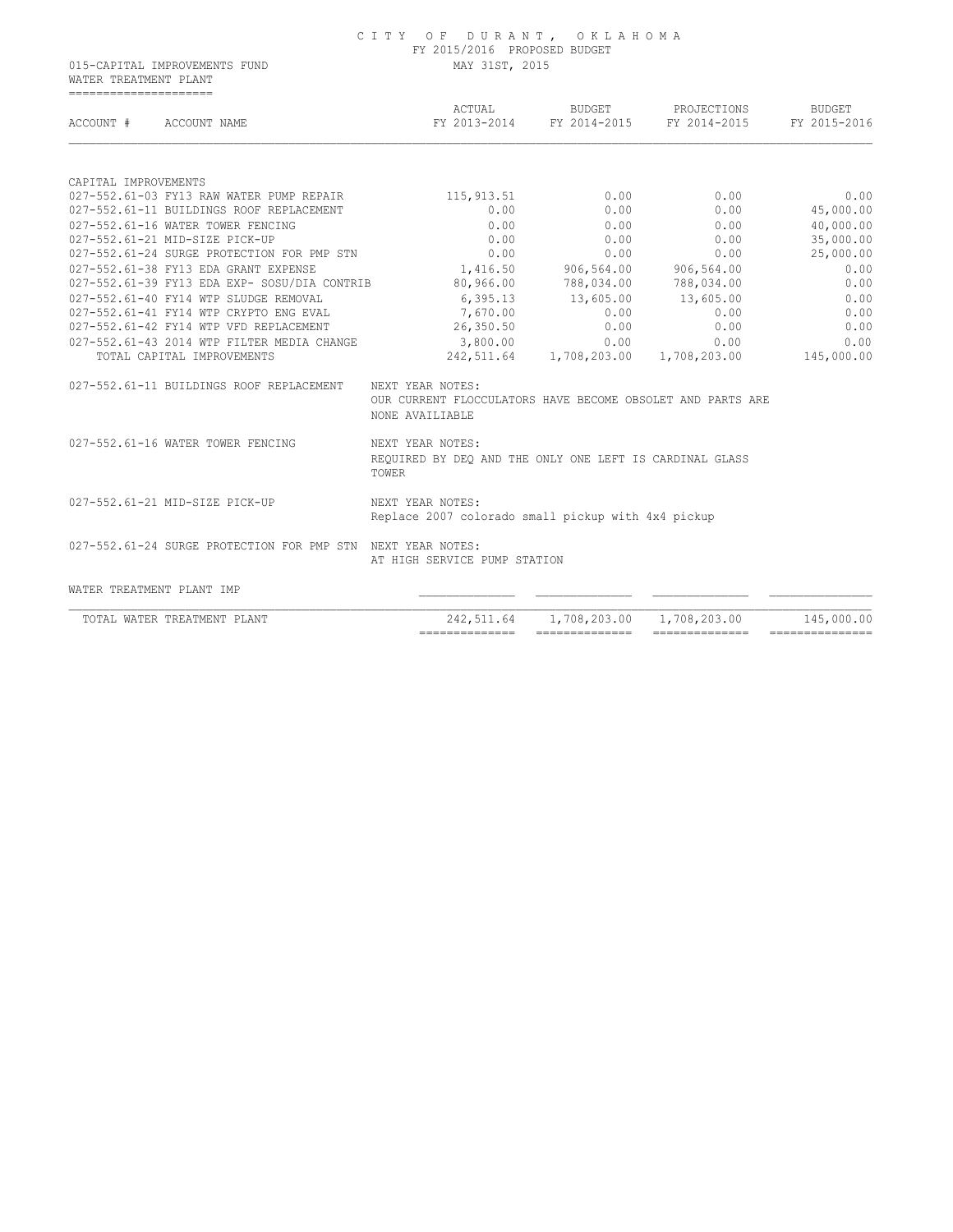|                                                           | ______________<br>______________ | ______________<br>______________       | ______________<br>_______________ | _______________<br>________________ |
|-----------------------------------------------------------|----------------------------------|----------------------------------------|-----------------------------------|-------------------------------------|
| WASTEWATER PLANT IMPROVEM                                 |                                  |                                        |                                   |                                     |
| CAPITAL IMPROVEMENTS                                      |                                  |                                        |                                   |                                     |
| ACCOUNT #<br>ACCOUNT NAME                                 |                                  | FY 2013-2014 FY 2014-2015 FY 2014-2015 |                                   | FY 2015-2016                        |
| ________________________<br>----------------------------- | ACTUAL                           | BUDGET                                 | PROJECTIONS                       | <b>BUDGET</b>                       |
| 015-CAPITAL IMPROVEMENTS FUND<br>WASTEWATER TREATMENT PLT | MAY 31ST, 2015                   |                                        |                                   |                                     |
|                                                           | CITY OF DURANT, OKLAHOMA         | FY 2015/2016 PROPOSED BUDGET           |                                   |                                     |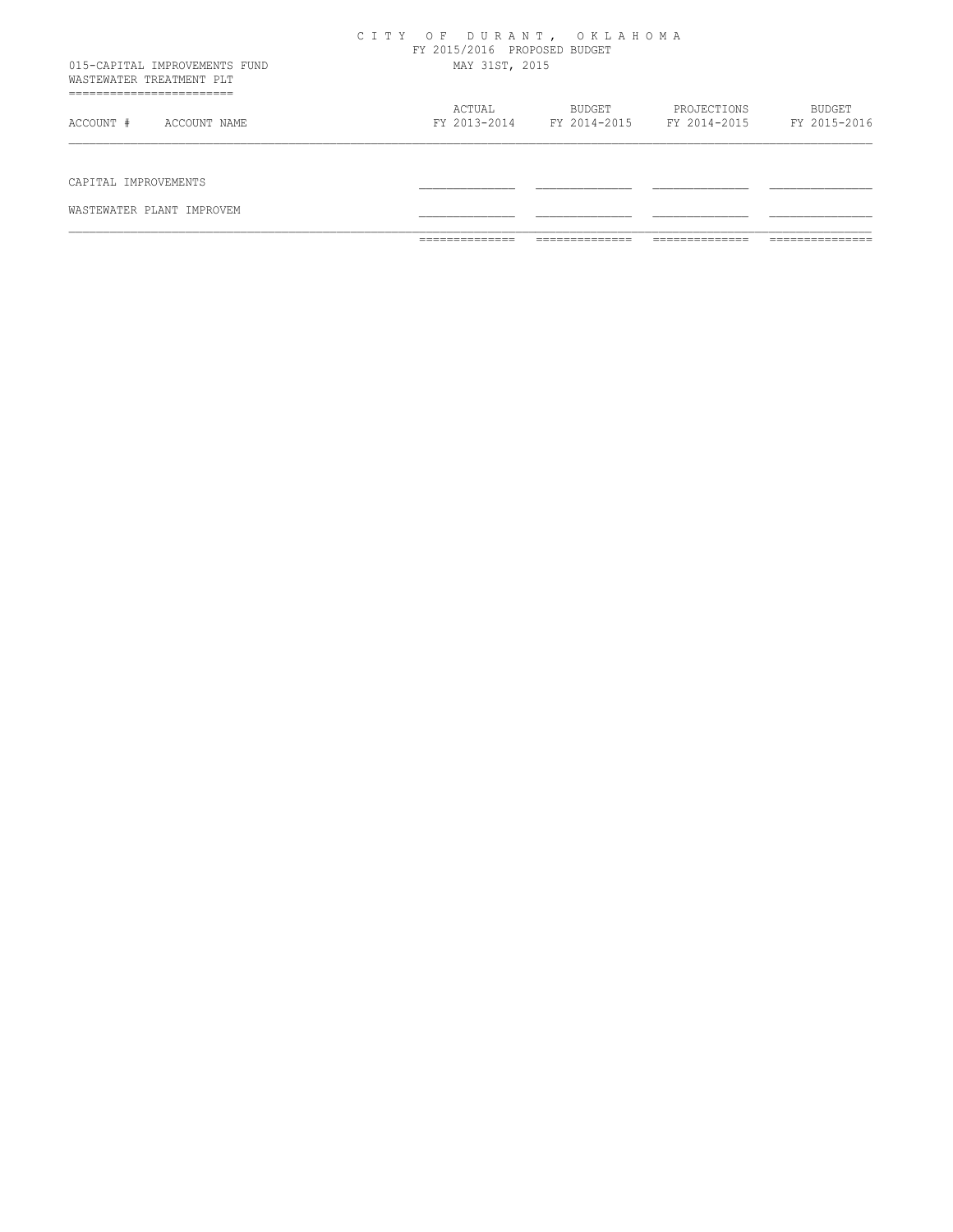015-CAPITAL IMPROVEMENTS FUND MAY 31ST, 2015 COLLECTION - SOLID WASTE ===========================

| ACTUAL<br>FY 2013-2014 | BUDGET<br>FY 2014-2015 | PROJECTIONS<br>FY 2014-2015 | BUDGET<br>FY 2015-2016 |
|------------------------|------------------------|-----------------------------|------------------------|
|                        |                        |                             |                        |
| 184,000.00             | 0.00                   | 0.00                        | 0.00                   |
| 0.00                   | 0.00                   | 0.00                        | 200,000.00             |
| 184,000.00             | 0.00                   | 0.00                        | 200,000.00             |
|                        |                        |                             |                        |
| 184,000.00             | 0.00                   | 0.00                        | 200,000.00             |
|                        |                        |                             |                        |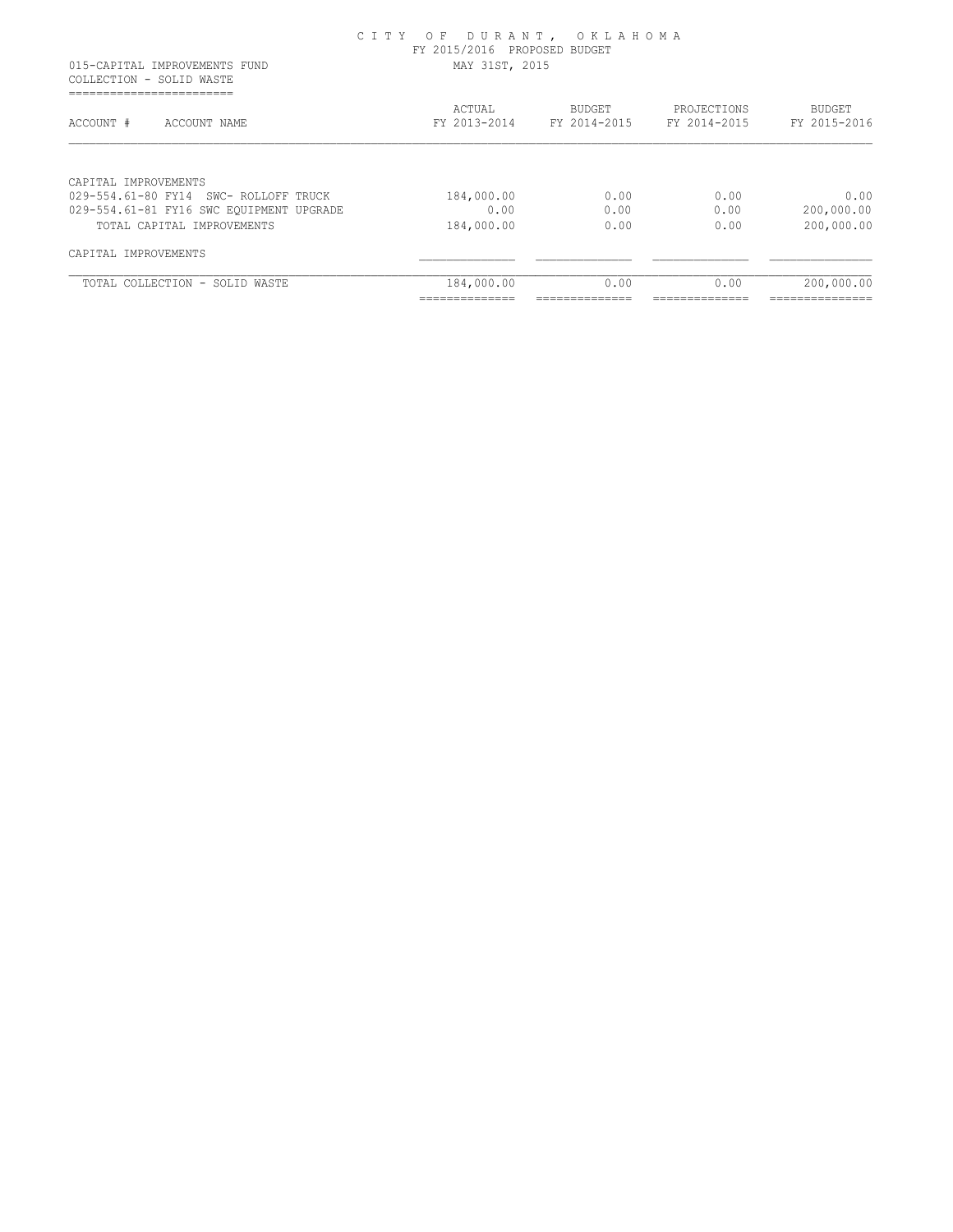|               |                               | CITY OF DURANT, OKLAHOMA | FY 2015/2016 PROPOSED BUDGET |                               |                             |                               |
|---------------|-------------------------------|--------------------------|------------------------------|-------------------------------|-----------------------------|-------------------------------|
| "LAKE DURANT" | 015-CAPITAL IMPROVEMENTS FUND |                          | MAY 31ST, 2015               |                               |                             |                               |
| ACCOUNT #     | ACCOUNT NAME                  |                          | ACTUAL<br>FY 2013-2014       | <b>BUDGET</b><br>FY 2014-2015 | PROJECTIONS<br>FY 2014-2015 | <b>BUDGET</b><br>FY 2015-2016 |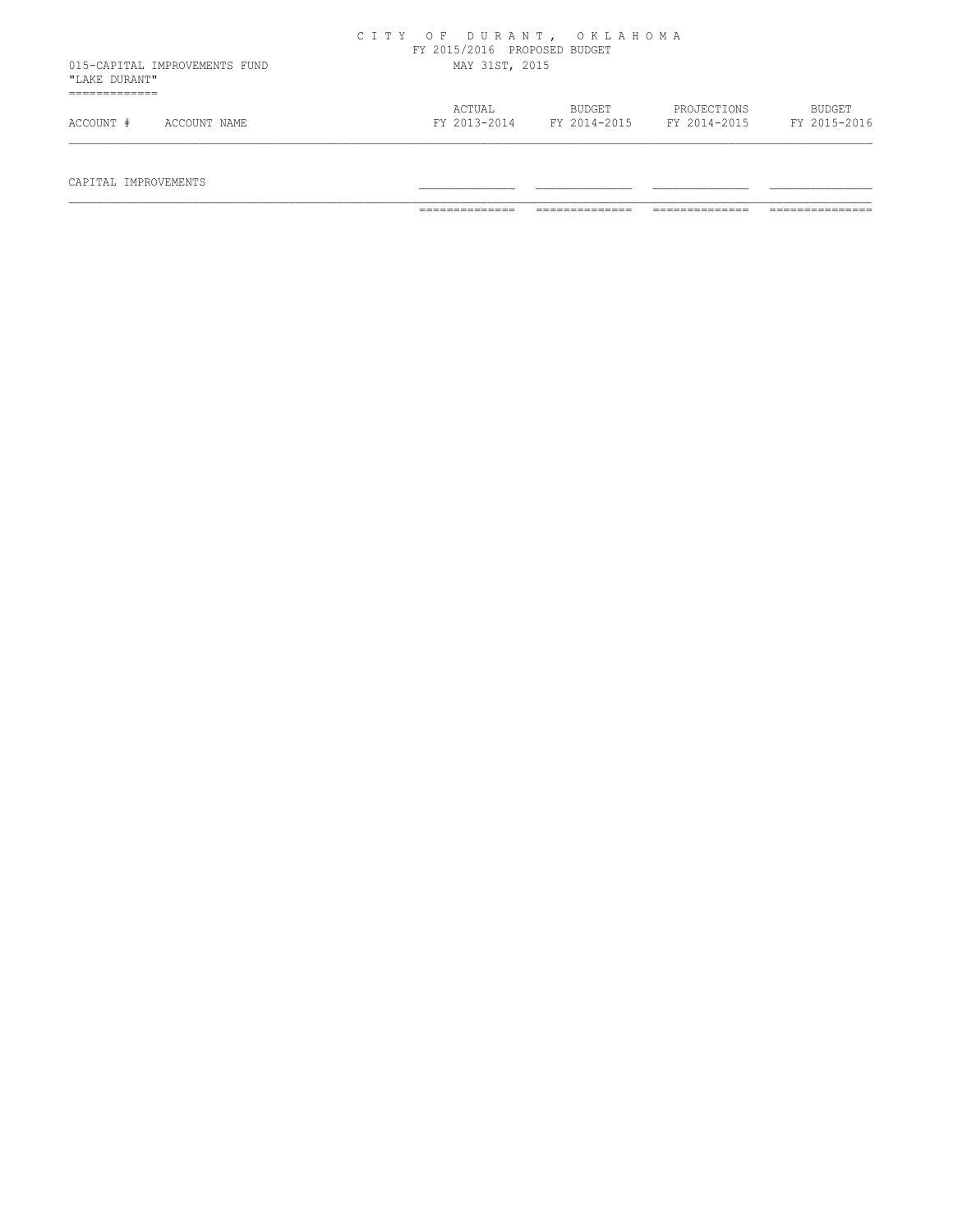DISPOSAL - SOLID WASTE ======================

| ACCOUNT #<br>ACCOUNT NAME                                                             | ACTUAL<br>FY 2013-2014                         | <b>BUDGET</b><br>FY 2014-2015 | PROJECTIONS<br>FY 2014-2015 | <b>BUDGET</b><br>FY 2015-2016 |
|---------------------------------------------------------------------------------------|------------------------------------------------|-------------------------------|-----------------------------|-------------------------------|
| CAPTTAL IMPROVEMENTS                                                                  |                                                |                               |                             |                               |
| 049-554.61-69 FY14 LANDFILL COMPACTOR<br>049-554.61-70 LANDFILL GAS MONITOR & MITIGAT | 401,786.00<br>42,789.50                        | 0.00<br>45,211.00             | 0.00<br>45,211.00           | 0.00<br>12,000.00             |
| 049-554.61-71 LANDFILL CELL PREPARATION                                               |                                                |                               |                             | 0.00                          |
| TOTAL CAPITAL IMPROVEMENTS                                                            | 8,664.60<br>453,240.10                         | 60,015.00<br>105,226.00       | 60,015.00<br>105,226.00     | 12,000.00                     |
| TOTAL DISPOSAL - SOLID WASTE                                                          | 453,240.10                                     | 105,226.00                    | 105,226.00                  | 12,000.00                     |
|                                                                                       | . _ _ _ _ _ _ _ _ _ _ _ _ _<br>--------------- | ---------------               |                             | ______________                |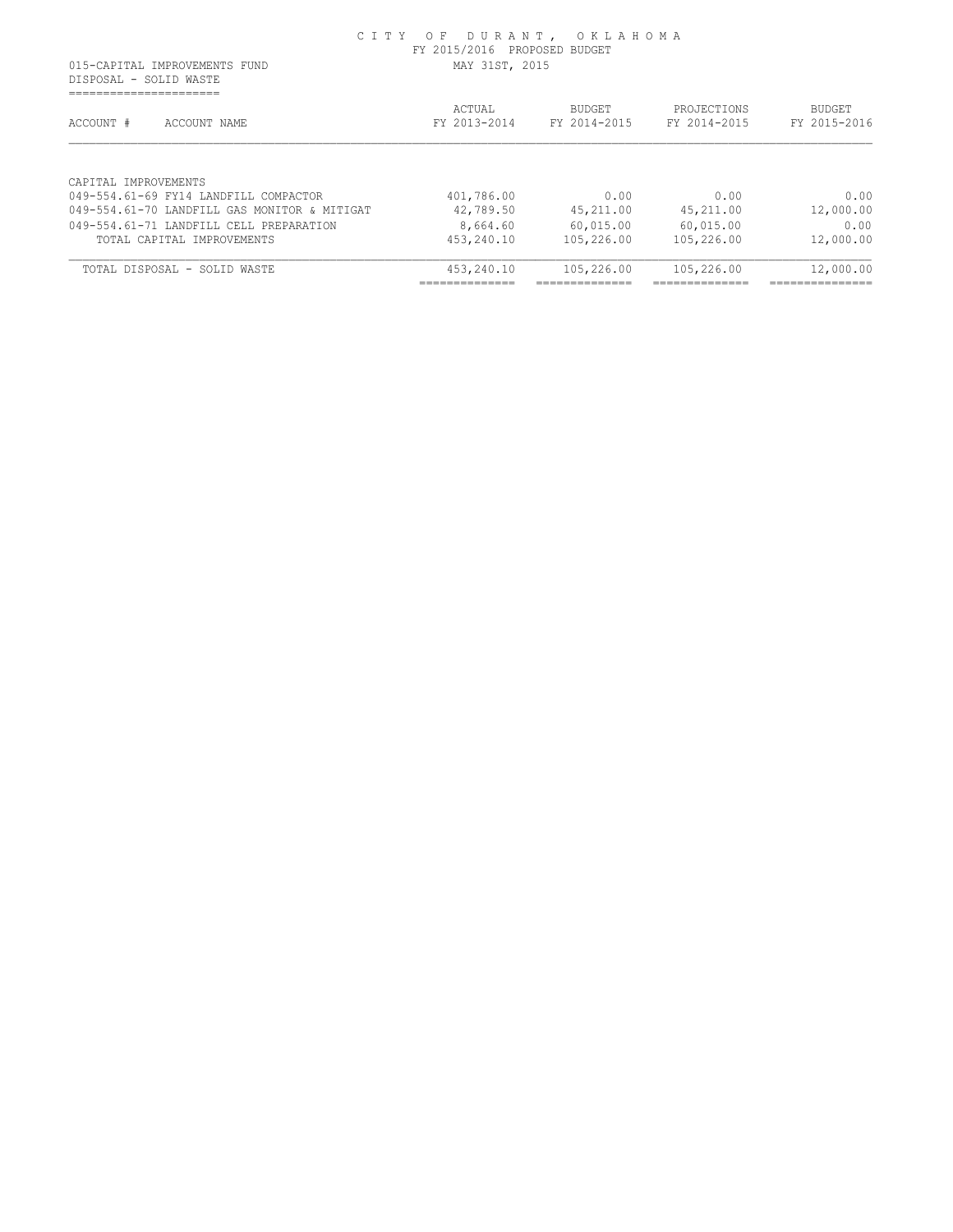| 015-CAPITAL IMPROVEMENTS FUND<br>HIGHLAND CEMETERY                     | MAY 31ST, 2015         |                               |                             |                        |
|------------------------------------------------------------------------|------------------------|-------------------------------|-----------------------------|------------------------|
| _________________<br>--------------------<br>ACCOUNT #<br>ACCOUNT NAME | ACTUAL<br>FY 2013-2014 | <b>BUDGET</b><br>FY 2014-2015 | PROJECTIONS<br>FY 2014-2015 | BUDGET<br>FY 2015-2016 |
| CAPITAL IMPROVEMENTS                                                   |                        |                               |                             |                        |
| 050-572.62-56 FY14 LAND PURCHASE- CEM. EXPAN                           | 639,509.25             | 0.00                          | 0.00                        | 0.00                   |
| 050-572.62-57 FY14 CEM DRAINAGE WORK                                   | 14,894.14              | 0.00                          | 0.00                        | 0.00                   |
| TOTAL CAPITAL IMPROVEMENTS                                             | 654,403.39             | 0.00                          | 0.00                        | 0.00                   |
| TOTAL HIGHLAND CEMETERY                                                | 654,403.39             | 0.00                          | 0.00                        | 0.00                   |
|                                                                        |                        |                               |                             |                        |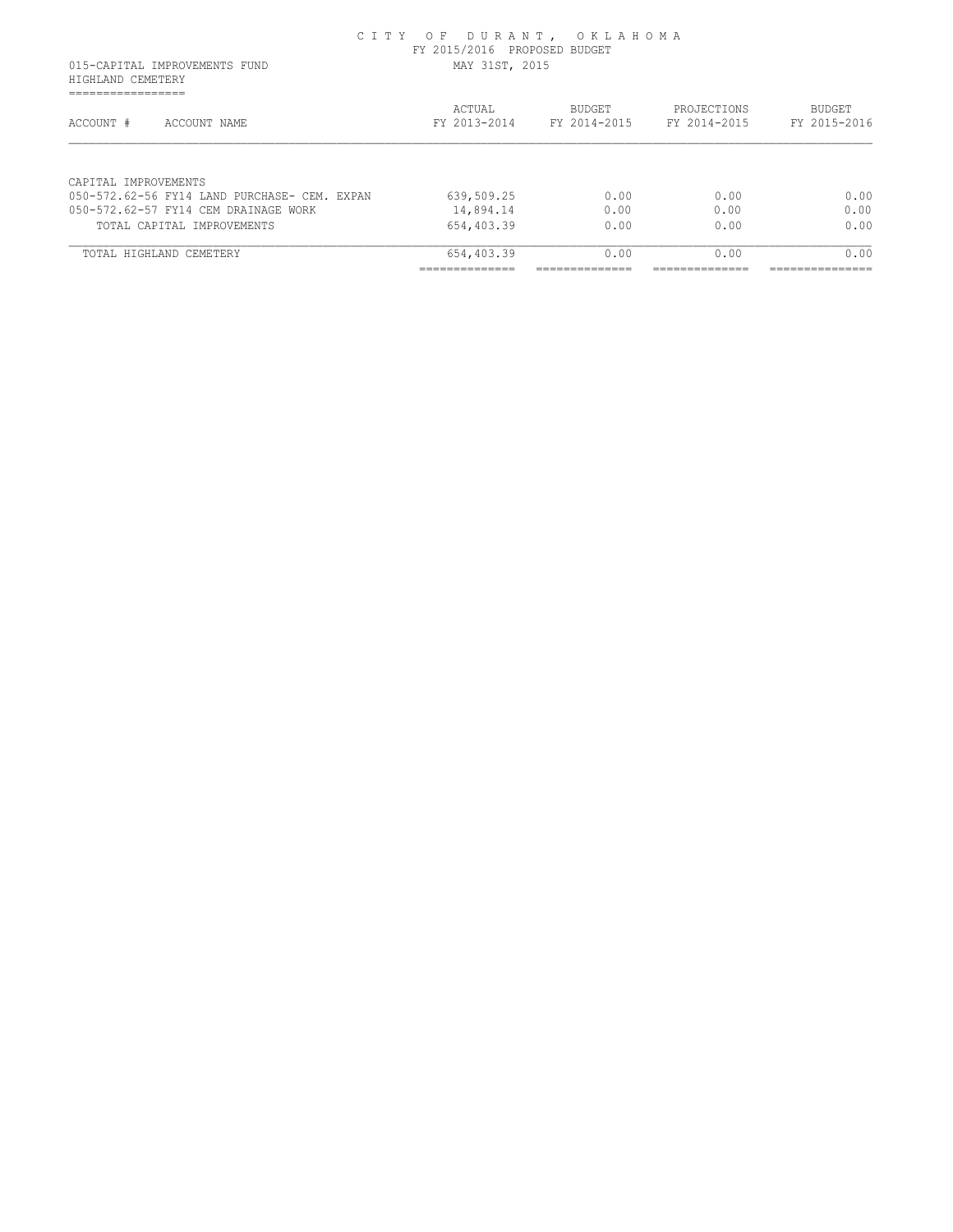015-CAPITAL IMPROVEMENTS FUND MAY 31ST, 2015 EAKER FIELD AIRPORT ===================

| ACCOUNT #<br>ACCOUNT NAME                   | ACTUAL<br>FY 2013-2014 | <b>BUDGET</b><br>FY 2014-2015 | PROJECTIONS<br>FY 2014-2015 | <b>BUDGET</b><br>FY 2015-2016 |
|---------------------------------------------|------------------------|-------------------------------|-----------------------------|-------------------------------|
| CAPITAL EXPENDITURES                        |                        |                               |                             |                               |
| 065-503.80-01 FY13 S. HANGAR OAC GRANT EXP  | 364,573.87             | 0.00                          | 0.00                        | 0.00                          |
| 065-503.80-35 ENGINEERING-RUNWAY EXTENSION  | 0.00                   | 52,300.00                     | 52,300.00                   | 0.00                          |
| 065-503.80-40 FY16 ODALS EAKER FIELD        | 0.00                   | 0.00                          | 0.00                        | 421,053.00                    |
| 065-503.80-50 FY16 ASPHALT OVRLY RNWY 17/35 | 0.00                   | 0.00                          | 0.00                        | 166,667.00                    |
| TOTAL CAPITAL EXPENDITURES                  | 364,573.87             | 52,300.00                     | 52,300.00                   | 587,720.00                    |
| CAPITAL EXPENDITURES                        |                        |                               |                             |                               |
| CAPITAL EXPENDITURES                        |                        |                               |                             |                               |
| ASSETS FINANCED                             |                        |                               |                             |                               |
| 065-503.85-02 FY13 HANGAR REPAIR            | 724.20                 | 0.00                          | 0.00                        | 0.00                          |
| TOTAL ASSETS FINANCED                       | 724.20                 | 0.00                          | 0.00                        | 0.00                          |
| TOTAL EAKER FIELD AIRPORT                   | 365,298.07             | 52,300.00                     | 52,300.00                   | 587,720.00                    |
|                                             |                        |                               |                             |                               |

PERMANENT NOTES:

 THE PROCEEDS (\$2,000,000) OF THE UTILITY SYSTEM AND SALES TAX REVENUE NOTE, SERIES 2009B WERE USED TO PAY COSTS OF DESIGN AND CONSTRUCTION OF THE AIRPORT TERMINAL. DEBT PAYMENTS ARE MADE IN THE UTILITY SINKING FUND PAID THROUGH A TRANSFER MADE FROM THE DURANT INDUSTRIAL AUTHORITY.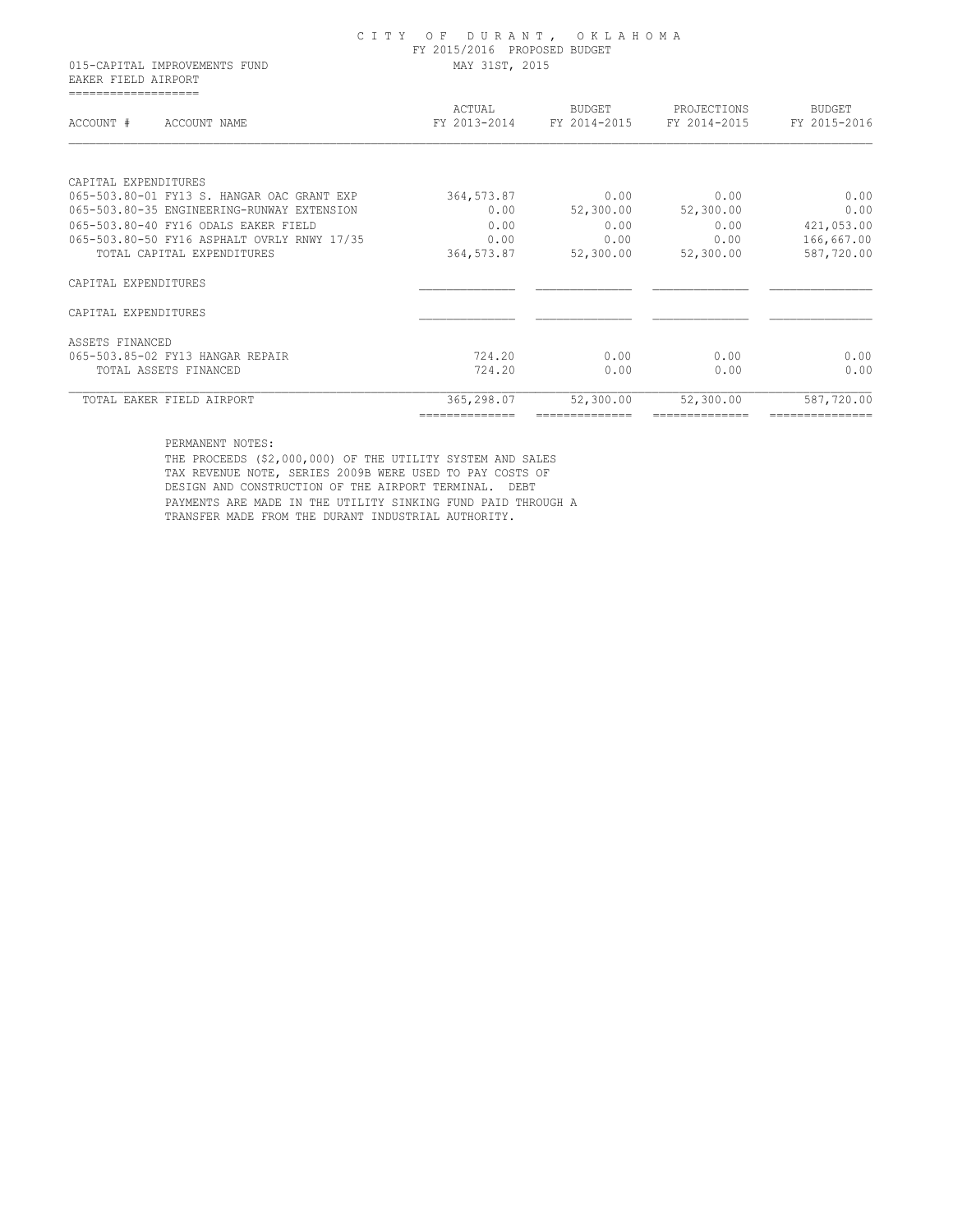MULTI-SPORTS COMPLEX ====================

| ACCOUNT #<br>ACCOUNT NAME                 | ACTUAL<br>FY 2013-2014                         | <b>BUDGET</b><br>FY 2014-2015 | PROJECTIONS<br>FY 2014-2015 | <b>BUDGET</b><br>FY 2015-2016 |
|-------------------------------------------|------------------------------------------------|-------------------------------|-----------------------------|-------------------------------|
| CAPTTAL IMPROVEMENTS                      |                                                |                               |                             |                               |
| 072-522.61-02 FY14 2012 TRAIL GRANT MATCH | 0.00                                           | 249,310.00                    | 10,000.00                   | 239,310.00                    |
| 072-522.61-13 PROPOSED DMSC IMPROVEMENT   | 0.00                                           | 25,000.00                     | 25,000.00                   | 0.00                          |
| 072-522.61-16 DMSC TRACK SURFACE SEAL     | 2,800.00                                       | 12,100.00                     | 12,100.00                   | 0.00                          |
| TOTAL CAPITAL IMPROVEMENTS                | 2,800.00                                       | 286,410.00                    | 47,100.00                   | 239,310.00                    |
| TOTAL MULTI-SPORTS COMPLEX                | 2,800.00                                       | 286,410.00                    | 47,100.00                   | 239,310.00                    |
|                                           | . _ _ _ _ _ _ _ _ _ _ _ _ _<br>--------------- | ---------------               | ---------------             | ----------------              |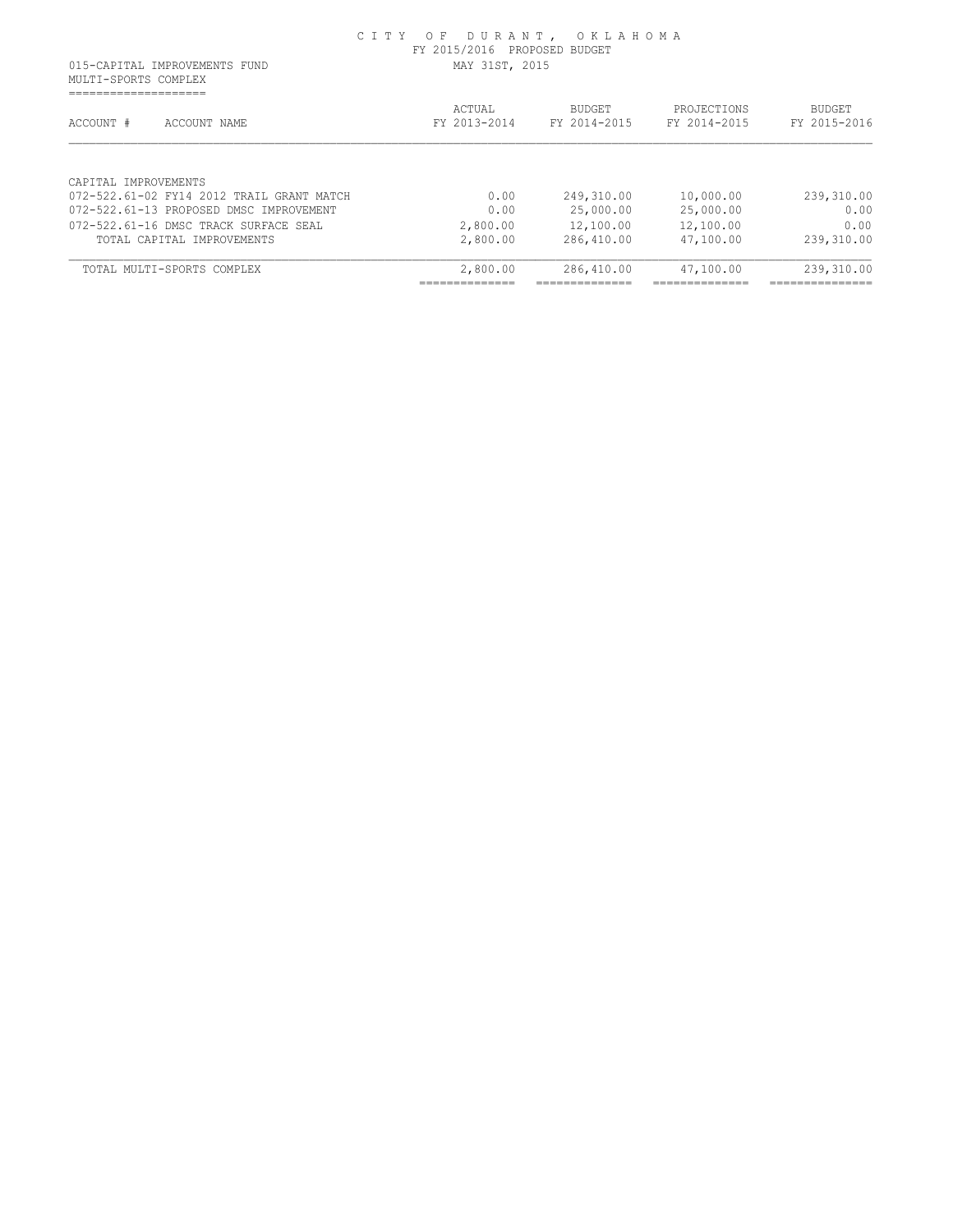|                                                                    | CITY OF DURANT, OKLAHOMA<br>FY 2015/2016 PROPOSED BUDGET |                               |                             |                        |
|--------------------------------------------------------------------|----------------------------------------------------------|-------------------------------|-----------------------------|------------------------|
| 015-CAPITAL IMPROVEMENTS FUND<br>2007 U.S.S.T.R.N. EXP.            | MAY 31ST, 2015                                           |                               |                             |                        |
| ACCOUNT #<br>ACCOUNT NAME                                          | ACTUAL<br>FY 2013-2014                                   | <b>BUDGET</b><br>FY 2014-2015 | PROJECTIONS<br>FY 2014-2015 | BUDGET<br>FY 2015-2016 |
| CAPTTAL IMPROVEMENTS<br>405-555.61-40 EOC ROADWAY & PARKING ACCESS | 0.00                                                     | 162,307.00                    | 0.00                        | 162,307.00             |
| TOTAL CAPITAL IMPROVEMENTS                                         | 0.00                                                     | 162,307.00                    | 0.00                        | 162,307.00             |
| TOTAL 2007 U.S.S.T.R.N. EXP.                                       | 0.00                                                     | 162,307.00                    | 0.00                        | 162,307.00             |
|                                                                    |                                                          |                               |                             |                        |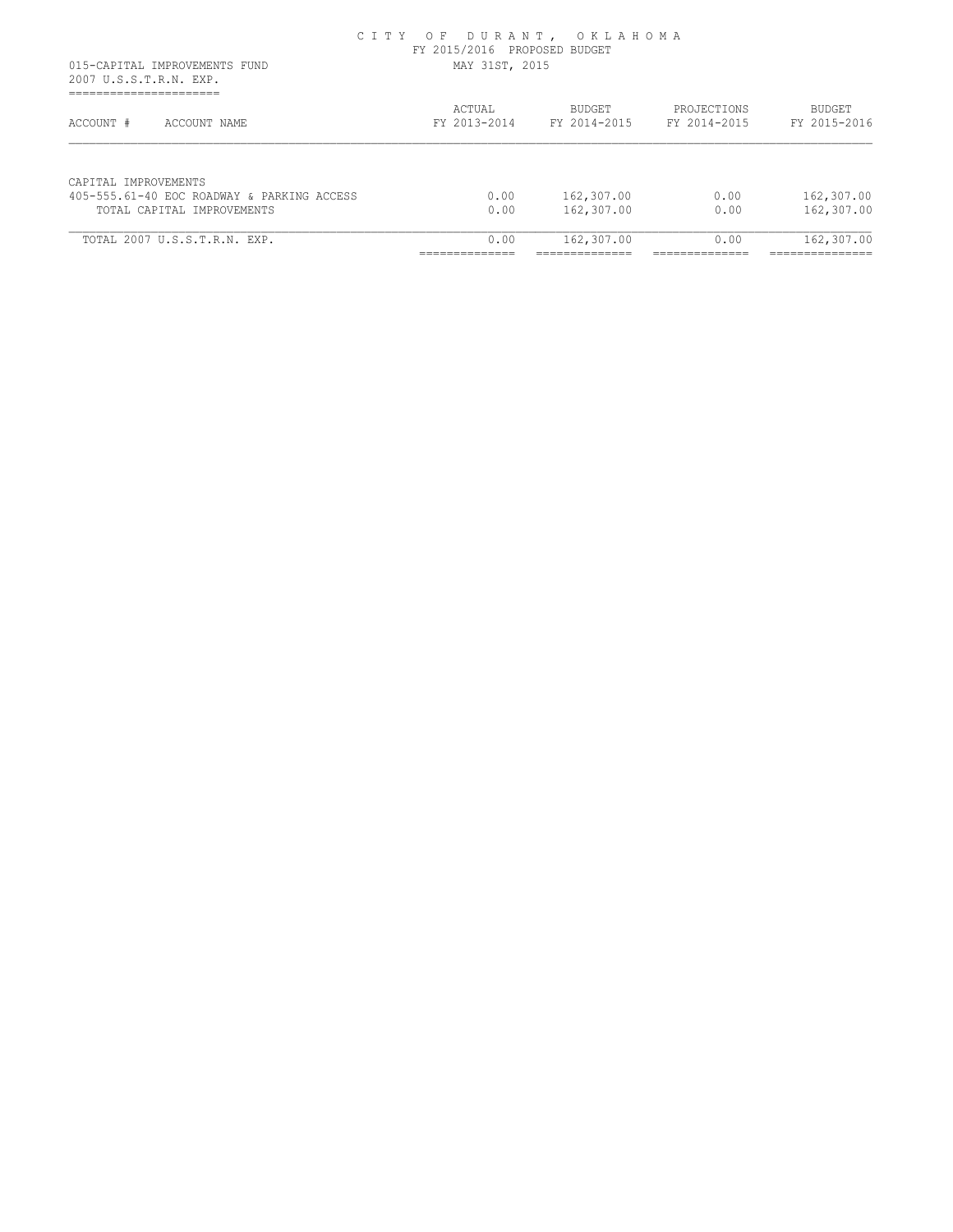|                                                                                      | CITY OF DURANT, OKLAHOMA<br>FY 2015/2016 PROPOSED BUDGET<br>MAY 31ST, 2015 |                               |                             |                               |
|--------------------------------------------------------------------------------------|----------------------------------------------------------------------------|-------------------------------|-----------------------------|-------------------------------|
| 015-CAPITAL IMPROVEMENTS FUND<br>2009A U.S.S.T.R.N. EXP.<br>------------------------ |                                                                            |                               |                             |                               |
| ACCOUNT #<br>ACCOUNT NAME                                                            | ACTUAL<br>FY 2013-2014                                                     | <b>BUDGET</b><br>FY 2014-2015 | PROJECTIONS<br>FY 2014-2015 | <b>BUDGET</b><br>FY 2015-2016 |
| CAPITAL IMPROVEMENTS                                                                 |                                                                            |                               |                             |                               |
| 505-555.61-08 LANDFILL EXPANSION PHASE II<br>TOTAL CAPITAL IMPROVEMENTS              | 500.40<br>500.40                                                           | 0.00<br>0.00                  | 0.00<br>0.00                | 0.00<br>0.00                  |
| TOTAL 2009A U.S.S.T.R.N. EXP.                                                        | 500.40                                                                     | 0.00                          | 0.00                        | 0.00                          |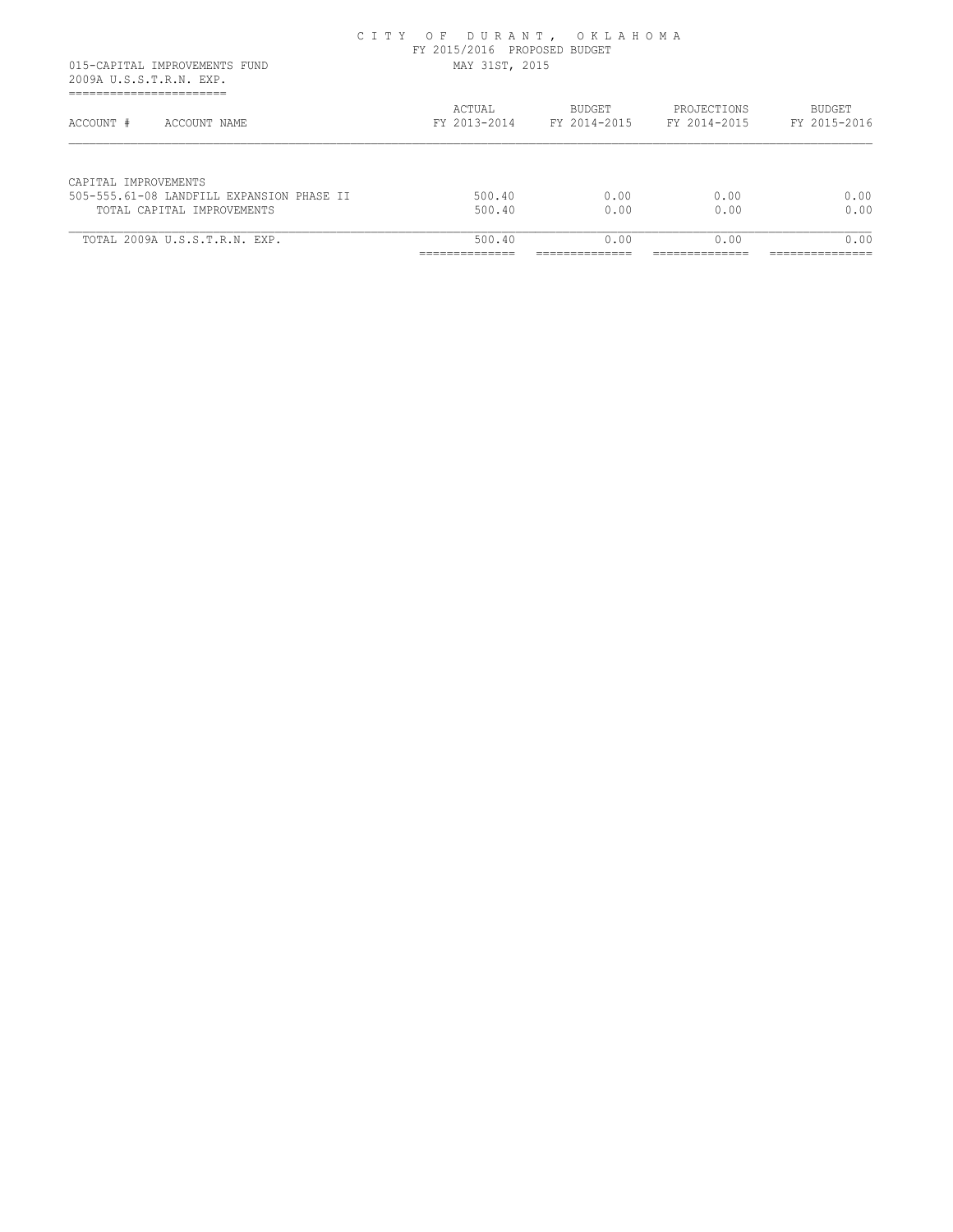| 015-CAPITAL IMPROVEMENTS FUND<br>2009B U.S.S.T.R.N. EXP.<br>______________________ | CITY OF DURANT, OKLAHOMA<br>FY 2015/2016 PROPOSED BUDGET<br>MAY 31ST, 2015 |                               |                             |                               |
|------------------------------------------------------------------------------------|----------------------------------------------------------------------------|-------------------------------|-----------------------------|-------------------------------|
| -----------------------<br>ACCOUNT #<br>ACCOUNT NAME                               | ACTUAL<br>FY 2013-2014                                                     | <b>BUDGET</b><br>FY 2014-2015 | PROJECTIONS<br>FY 2014-2015 | <b>BUDGET</b><br>FY 2015-2016 |
| CAPTTAL IMPROVEMENTS<br>506-555.61-02 FY13 S. HANGAR LOAN EXP                      | 322,395.87                                                                 | 0.00                          | 0.00                        | 0.00                          |
| TOTAL CAPITAL IMPROVEMENTS                                                         | 322,395.87                                                                 | 0.00                          | 0.00                        | 0.00                          |
| TOTAL 2009B U.S.S.T.R.N. EXP.                                                      | 322,395.87                                                                 | 0.00                          | 0.00                        | 0.00                          |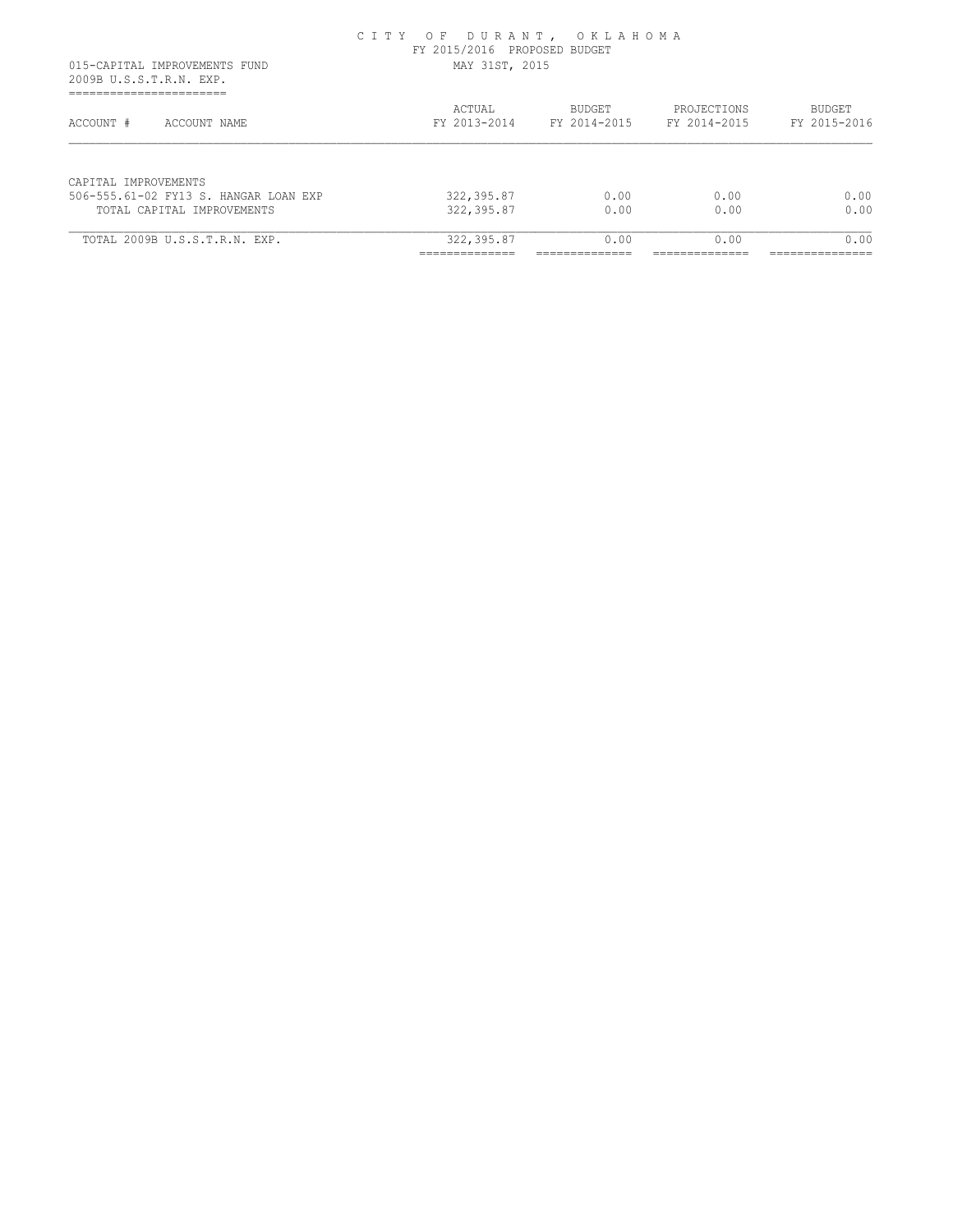015-CAPITAL IMPROVEMENTS FUND MAY 31ST, 2015 2010 U.S.S.T.R.N EXP. =====================

| ACCOUNT #<br>ACCOUNT NAME                    | ACTUAL<br>FY 2013-2014 | <b>BUDGET</b><br>FY 2014-2015 | PROJECTIONS<br>FY 2014-2015 | <b>BUDGET</b><br>FY 2015-2016 |
|----------------------------------------------|------------------------|-------------------------------|-----------------------------|-------------------------------|
| CAPITAL IMPROVEMENTS                         |                        |                               |                             |                               |
| 605-555.61-10 PARKS & RECREATION IMPROV.     | 0.00                   | 139,946.00                    | 0.00                        | 90,004.00                     |
| 605-555.61-11 FY11 OK LAND & WATER MATCH     | 4,048.00               | 3,596.00                      | 0.00                        | 0.00                          |
| 605-555.61-14 FY12 TRAILS GRANT MATCH        | 0.00                   | 63,000.00                     | 63,000.00                   | 0.00                          |
| 605-555.61-50 MUNICIPAL FACILITY- CITY HALL  | 29,518.84              | 5,442.00                      | 6,650.00                    | 0.00                          |
| 605-555.61-60 FY14 WTP CHLOR DIOXIDE GENERAT | 68,450.00              | 0.00                          | 0.00                        | 0.00                          |
| 605-555.61-63 CITY CASH SOSU WATER TOWER     | 80,966.00              | 818,627.00                    | 818,627.00                  | 0.00                          |
| 605-555.61-71 PATCHING & CRACK SEALANT       | 246,591.65             | 240,000.00                    | 240,000.00                  | 240,000.00                    |
| 605-555.61-73 PHASE II LARKSPUR EXTENSION    | 0.00                   | 260,000.00                    | 0.00                        | 260,000.00                    |
| 605-555.61-74 FY14 CHUCKWA RECONSTRUCTION    | 227,487.61             | 272,512.00                    | 38,133.00                   | 0.00                          |
| 605-555.61-76 US 70 BYPASS UTILITY RELOC     | 12,938.51              | 0.00                          | 0.00                        | 0.00                          |
| 605-555.61-90 TRSF to FY12 CDBG #15246       | 163,324.40             | 0.00                          | 0.00                        | 0.00                          |
| 605-555.61-91 TRSF to FY13 CDBG #15659       | 0.00                   | 160,793.00                    | 160,854.00                  | 0.00                          |
| 605-555.61-92 TRSF TO FY14 CDBG #16081       | 0.00                   | 203,776.00                    | 203,776.00                  | 0.00                          |
| 605-555.61-93 TRSF TO FY15CDBG               | 0.00                   | 0.00                          | 0.00                        | 79,500.00                     |
| 605-555.61-99 2010 USSTRN RESERVE            | 0.00                   | 25,962.00                     | 0.00                        | 0.00                          |
| TOTAL CAPITAL IMPROVEMENTS                   | 833, 325.01            | 2,193,654.00                  | 1,531,040.00                | 669,504.00                    |
| TOTAL 2010 U.S.S.T.R.N EXP.                  | 833, 325.01            | 2,193,654.00                  | 1,531,040.00                | 669,504.00                    |
|                                              | ==============         |                               |                             |                               |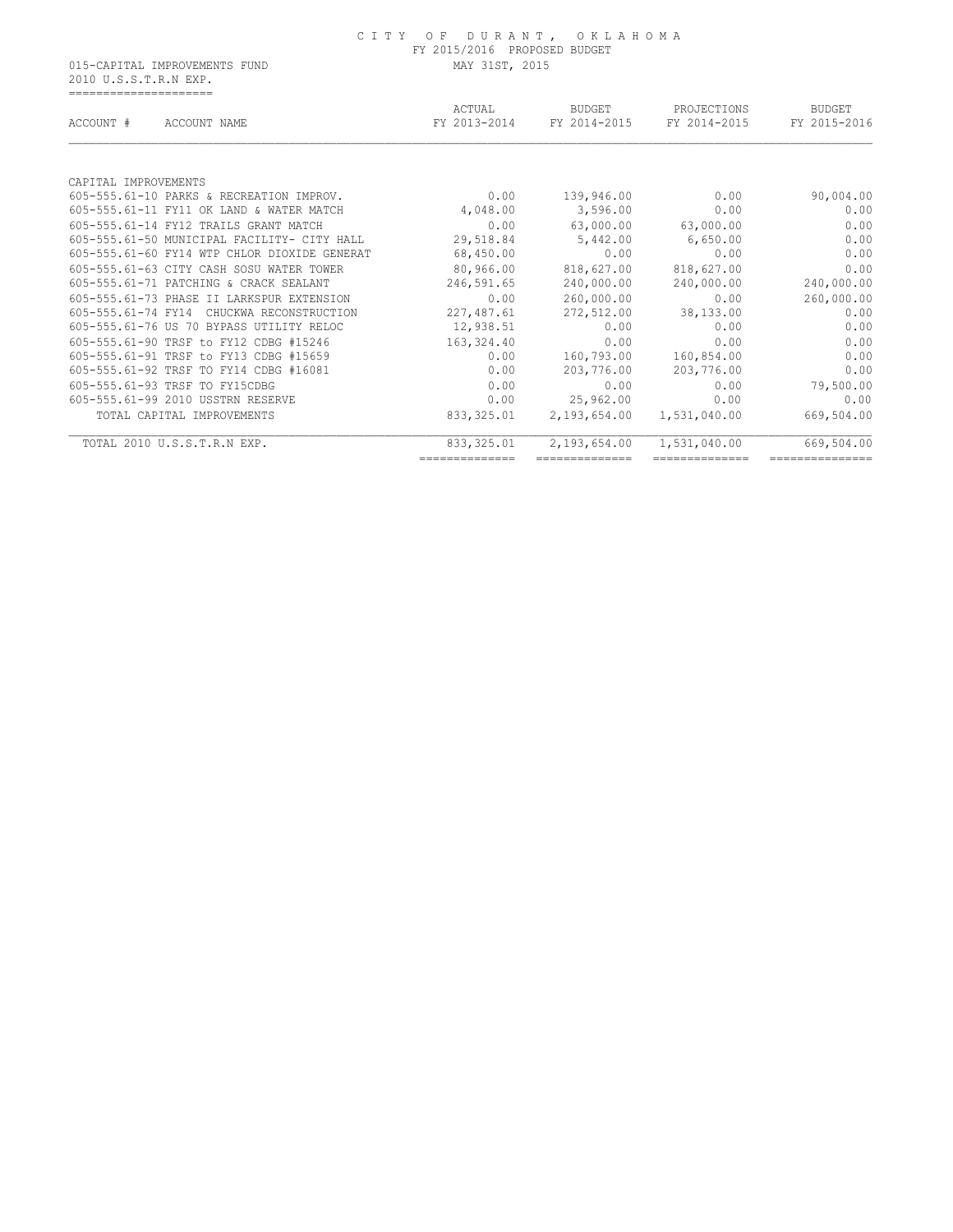#### C I T Y O F D U R A N T , O K L A H O M A FY 2015/2016 PROPOSED BUDGET 015-CAPITAL IMPROVEMENTS FUND MAY 31ST, 2015

 2012A U.S.S.T.R.N. EXP. =======================

| ACCOUNT #<br>ACCOUNT NAME              |                                              | ACTUAL<br>FY 2013-2014           | <b>BUDGET</b><br>FY 2014-2015 | PROJECTIONS<br>FY 2014-2015 | <b>BUDGET</b><br>FY 2015-2016  |
|----------------------------------------|----------------------------------------------|----------------------------------|-------------------------------|-----------------------------|--------------------------------|
|                                        |                                              |                                  |                               |                             |                                |
| CAPITAL IMPROVEMENTS                   |                                              |                                  |                               |                             |                                |
| 705-555.61-00 2012A STREET PROJECTS    |                                              | 0.00                             | 931,025.00                    | 0.00                        | 931,025.00                     |
|                                        | 705-555.61-01 TRSF TO FY12 CDBG-EDIF PHARM   | 0.00                             | 104,107.00                    | 104,107.00                  | 0.00                           |
|                                        | 705-555.61-02 FY14 W. UNIVERSITY ENGINEERING | 0.00                             | 45,000.00                     | 45,000.00                   | 0.00                           |
| 705-555.61-03 FY14 STREETSCAPE V MATCH |                                              | 0.00                             | 99,992.00                     | 0.00                        | 99,992.00                      |
| 705-555.61-10 2012A CARL ALBERT PARK   |                                              | 0.00                             | 60,000.00                     | 0.00                        | 60,000.00                      |
| 705-555.61-50 2012A CITY HALL REMODEL  |                                              | 185,810.24                       | 14,190.00                     | 14,030.00                   | 0.00                           |
| TOTAL CAPITAL IMPROVEMENTS             |                                              | 185,810.24                       | 1,254,314.00                  | 163,137.00                  | 1,091,017.00                   |
| TOTAL 2012A U.S.S.T.R.N. EXP.          |                                              | 185,810.24                       | 1,254,314.00                  | 163, 137.00                 | 1,091,017.00                   |
| $***$<br>TOTAL EXPENSES                | $***$                                        | 5, 335, 709.63<br>-------------- | 8,525,493.00<br>===========   | 4,995,208.00                | 5,286,025.00<br>============== |
| REVENUES OVER<br>(UNDER)               | <b>EXPENDITURES</b>                          | 21,459.52<br>--------------      | 0.00                          | 920,567.00                  | 0.00                           |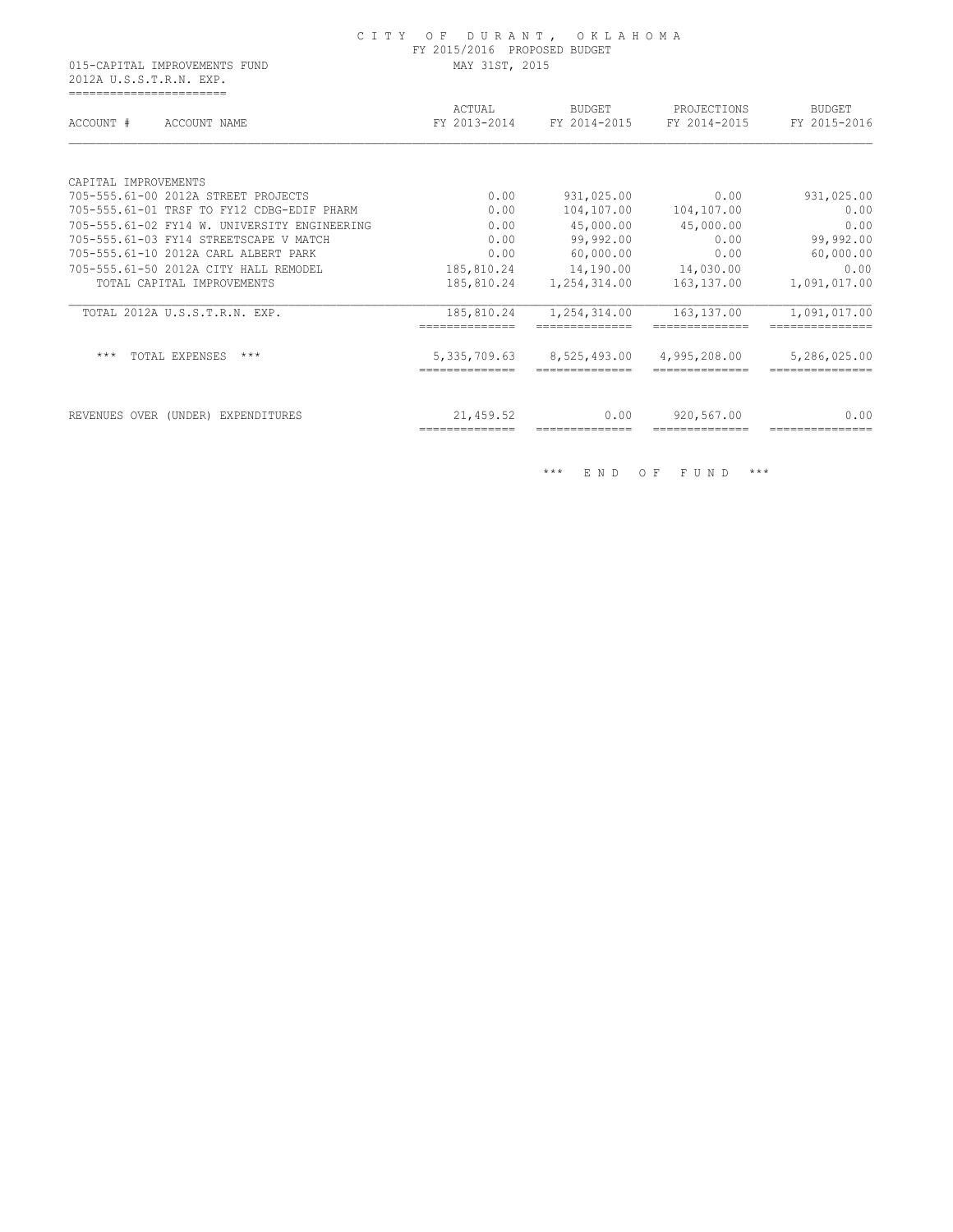| MAY 31ST, 2015               |                                |                                                                         |                                                                                                                                                                                                                                                                                                                                                                                                                                                                                                                                                                                              |  |  |
|------------------------------|--------------------------------|-------------------------------------------------------------------------|----------------------------------------------------------------------------------------------------------------------------------------------------------------------------------------------------------------------------------------------------------------------------------------------------------------------------------------------------------------------------------------------------------------------------------------------------------------------------------------------------------------------------------------------------------------------------------------------|--|--|
| ACTUAL                       | <b>BUDGET</b>                  | PROJECTIONS                                                             | <b>BUDGET</b>                                                                                                                                                                                                                                                                                                                                                                                                                                                                                                                                                                                |  |  |
|                              |                                |                                                                         | FY 2015-2016                                                                                                                                                                                                                                                                                                                                                                                                                                                                                                                                                                                 |  |  |
|                              |                                |                                                                         |                                                                                                                                                                                                                                                                                                                                                                                                                                                                                                                                                                                              |  |  |
| 2,090,491.85                 |                                |                                                                         |                                                                                                                                                                                                                                                                                                                                                                                                                                                                                                                                                                                              |  |  |
| 0.00                         |                                |                                                                         | 1,354,521.00                                                                                                                                                                                                                                                                                                                                                                                                                                                                                                                                                                                 |  |  |
| 531,046.28                   |                                |                                                                         | 432,155.00                                                                                                                                                                                                                                                                                                                                                                                                                                                                                                                                                                                   |  |  |
| 1,082.00                     | 40,735.00                      | 40,672.00                                                               | 40,700.00                                                                                                                                                                                                                                                                                                                                                                                                                                                                                                                                                                                    |  |  |
|                              |                                | 1,944,750.00                                                            | 1,827,376.00                                                                                                                                                                                                                                                                                                                                                                                                                                                                                                                                                                                 |  |  |
| ==============               | ==============                 | ==============                                                          | ==============                                                                                                                                                                                                                                                                                                                                                                                                                                                                                                                                                                               |  |  |
|                              |                                |                                                                         |                                                                                                                                                                                                                                                                                                                                                                                                                                                                                                                                                                                              |  |  |
| 557,817.28                   |                                | 360,196.00                                                              | 350,764.00                                                                                                                                                                                                                                                                                                                                                                                                                                                                                                                                                                                   |  |  |
|                              | 1,919,962.00                   | 230,033.00                                                              | 1,476,612.00                                                                                                                                                                                                                                                                                                                                                                                                                                                                                                                                                                                 |  |  |
| 611,927.85<br>============== | 2,311,900.00<br>============== | 590,229.00<br>==============                                            | 1,827,376.00<br>===============                                                                                                                                                                                                                                                                                                                                                                                                                                                                                                                                                              |  |  |
| 2,010,692.28                 | 0.00                           | 1,354,521.00                                                            | 0.00<br>---------------                                                                                                                                                                                                                                                                                                                                                                                                                                                                                                                                                                      |  |  |
|                              | FY 2013-2014                   | FY 2015/2016 PROPOSED BUDGET<br>FY 2014-2015<br>391,938.00<br>54,110.57 | FY 2014-2015<br>334, 320.00 348, 558.00<br>2,622,620.13 2,311,900.00<br>$\begin{array}{cccccccccc} \multicolumn{2}{c}{{\color{red}a}} & \multicolumn{2}{c}{{\color{red}a}} & \multicolumn{2}{c}{{\color{red}a}} & \multicolumn{2}{c}{{\color{red}a}} & \multicolumn{2}{c}{{\color{red}a}} & \multicolumn{2}{c}{{\color{red}a}} & \multicolumn{2}{c}{{\color{red}a}} & \multicolumn{2}{c}{{\color{red}a}} & \multicolumn{2}{c}{{\color{red}a}} & \multicolumn{2}{c}{{\color{red}a}} & \multicolumn{2}{c}{{\color{red}a}} & \multicolumn{2}{c}{{\color{$<br>---------------<br>--------------- |  |  |

C I T Y O F D U R A N T , O K L A H O M A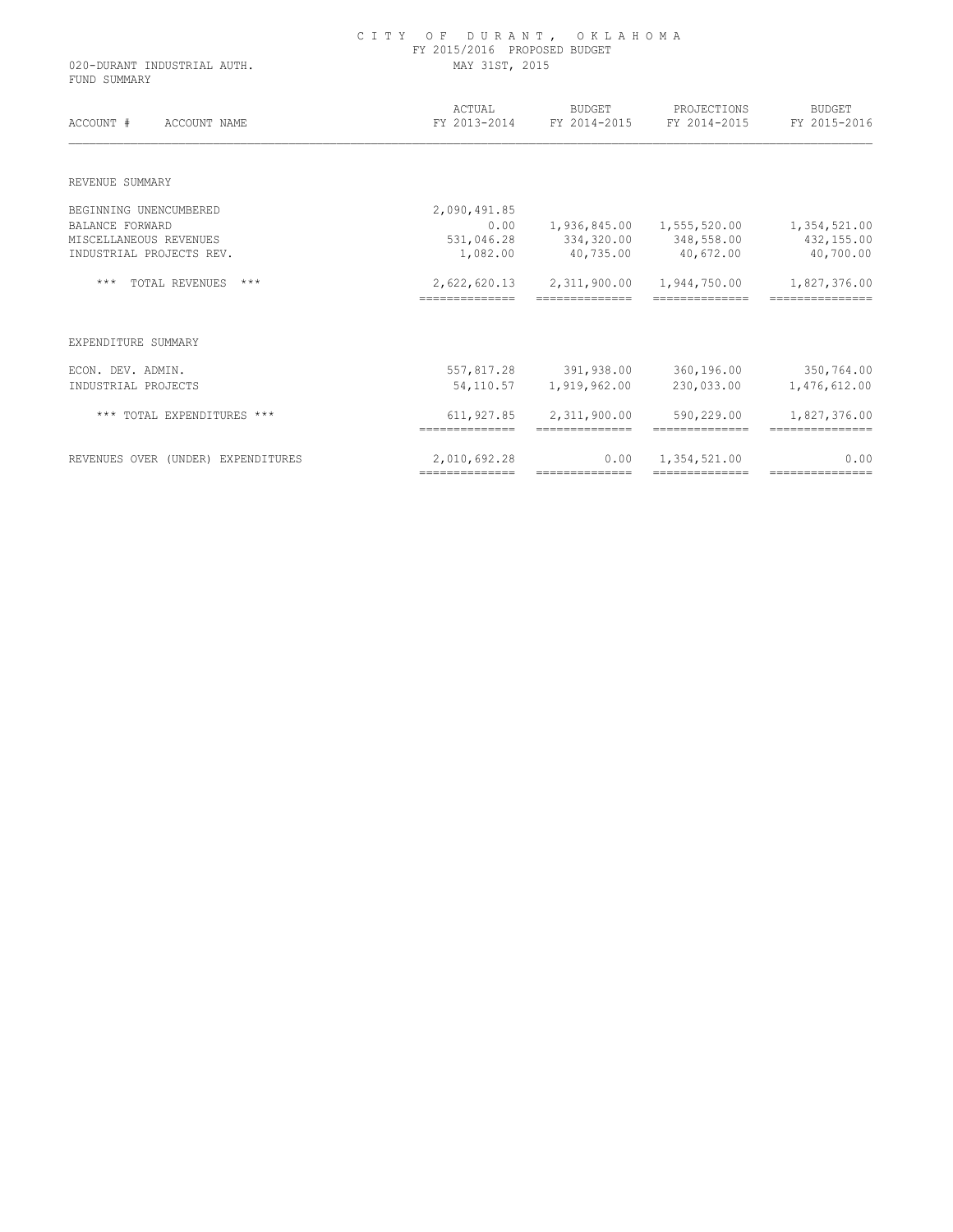020-DURANT INDUSTRIAL AUTH. MAY 31ST, 2015 REVENUE DETAIL

| ACCOUNT #<br>ACCOUNT NAME                    | ACTUAL<br>FY 2013-2014 | BUDGET<br>FY 2014-2015 | PROJECTIONS<br>FY 2014-2015 | <b>BUDGET</b><br>FY 2015-2016 |
|----------------------------------------------|------------------------|------------------------|-----------------------------|-------------------------------|
| BEGINNING UNENCUMBERED                       | 2,090,491.85           |                        |                             |                               |
| BALANCE FORWARD                              |                        |                        |                             |                               |
| 000-301.10-00 BEGINNING BALANCE              | 0.00                   | 1,936,845.00           | 1,555,520.00                | 1,354,521.00                  |
| TOTAL BALANCE FORWARD                        | 2,090,491.85           | 1,936,845.00           | 1,555,520.00                | 1,354,521.00                  |
| MISCELLANEOUS REVENUES                       |                        |                        |                             |                               |
| 000-361.09-00 INTEREST EARNED D.I.F. FUNDS   | 482.77                 | 450.00                 | 300.00                      | 300.00                        |
| 000-361.10-00 INTEREST EARNINGS              | 1,937.90               | 1,100.00               | 1,543.00                    | 1,500.00                      |
| 000-361.20-00 INDUSTRIAL BLDG. LEASE REVENUE | 1,200.00               | 0.00                   | 0.00                        | 0.00                          |
| 000-361.30-00 DIA PROPERTY LEASE REVENUE     | 26,355.10              | 6, 355.00              | 20,000.00                   | 30,355.00                     |
| 000-361.40-00 MISC. REVENUE                  | 9,739.01               | 0.00                   | 300.00                      | 0.00                          |
| 000-362.00-00 GAIN ON SALE OF ASSET          | 24,500.00              | 0.00                   | 0.00                        | 0.00                          |
| 000-364.27-00 TRSF FROM D.C. UTILITIES AUTH. | 466,831.50             | 326,415.00             | 326,415.00                  | 400,000.00                    |
| TOTAL MISCELLANEOUS REVENUES                 | 531,046.28             | 334,320.00             | 348,558.00                  | 432,155.00                    |
| INDUSTRIAL PROJECTS REV.                     |                        |                        |                             |                               |
| 000-375.02-03 CG - LAND INVESTMENT INTEREST  | 1,082.20               | 735.00                 | 672.00                      | 700.00                        |
| 000-375.05-01 CG - CDBG LOAN PMT. REIMB.     | 0.04                   | 20,000.00              | 20,000.00                   | 20,000.00                     |
| 000-375.05-05 ES - CDBG LOAN PMT. REIMB.     | 0.24                   | 20,000.00              | 20,000.00                   | 20,000.00                     |
| TOTAL INDUSTRIAL PROJECTS REV.               | 1,082.00               | 40,735.00              | 40,672.00                   | 40,700.00                     |
| $***$<br>$***$<br>TOTAL REVENUES             | 2,622,620.13           | 2,311,900.00           | 1,944,750.00                | 1,827,376.00                  |
|                                              | ==============         | ==============         | ==============              | ===============               |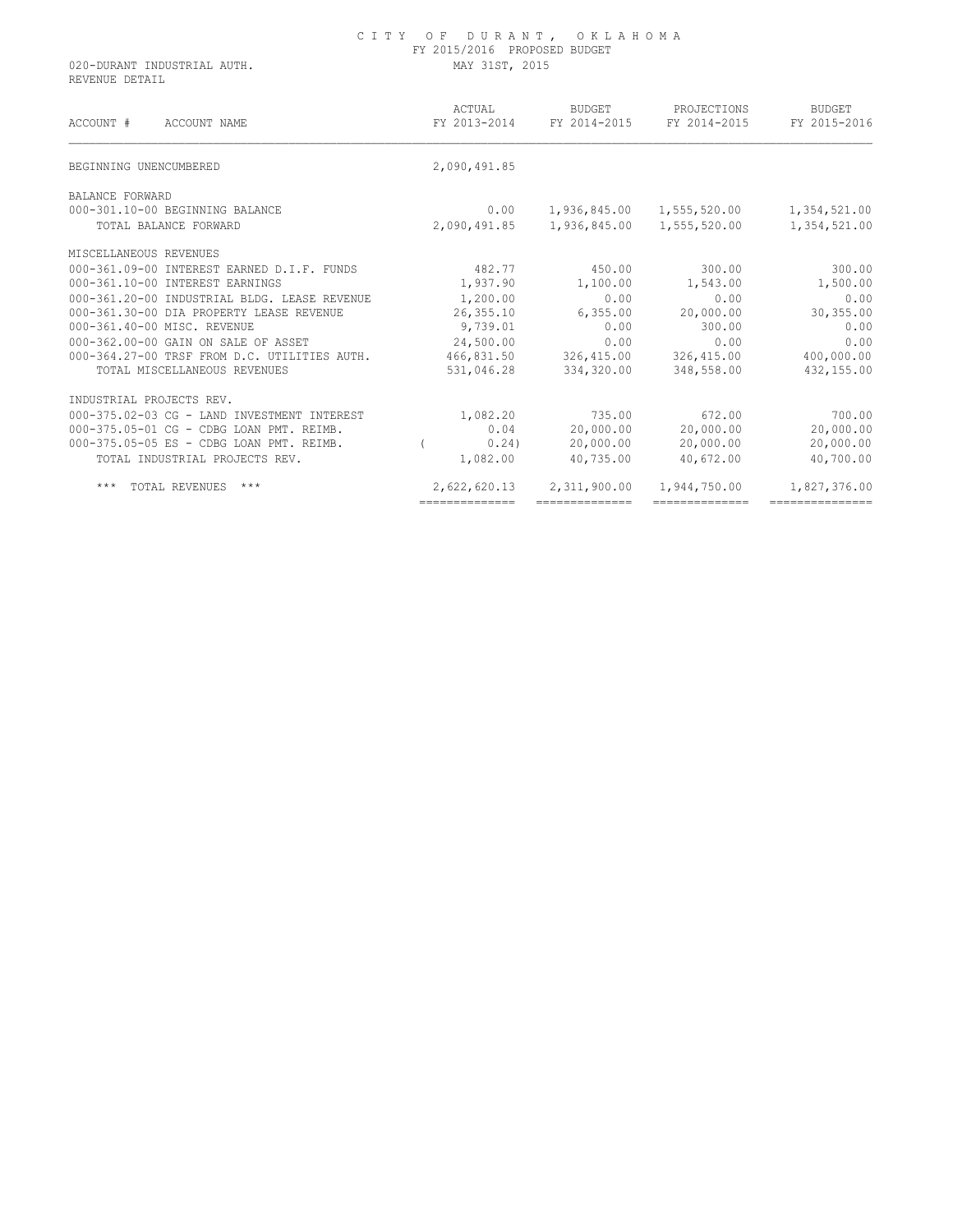020-DURANT INDUSTRIAL AUTH. MAY 31ST, 2015 ECON. DEV. ADMIN. =================

| ACCOUNT #<br>ACCOUNT NAME                         | ACTUAL<br>FY 2013-2014 | <b>BUDGET</b><br>FY 2014-2015 | PROJECTIONS<br>FY 2014-2015 | <b>BUDGET</b><br>FY 2015-2016 |  |
|---------------------------------------------------|------------------------|-------------------------------|-----------------------------|-------------------------------|--|
|                                                   |                        |                               |                             |                               |  |
| PERSONAL SERVICES                                 |                        |                               |                             |                               |  |
| 017-537.10-11 SALARIES & WAGES                    | 171,626.94             | 179,813.00                    | 174,905.00                  | 186, 113.00                   |  |
| 017-537.10-12 OVERTIME                            | 740.66                 | 750.00                        | 602.00                      | 250.00                        |  |
| 017-537.10-13 UNEMPLOYMENT INSURANCE              | 312.94                 | 380.00                        | 380.00                      | 340.00                        |  |
| 017-537.10-14 FICA TAXES                          | 12,286.32              | 13,756.00                     | 13,380.00                   | 14,238.00                     |  |
| 017-537.10-15 OMRF PENSION CONTRIBUTIONS          | 17,759.51              | 16,417.00                     | 16,284.00                   | 15,987.00                     |  |
| 017-537.10-16 LIFE & HEALTH INSURANCE             | 9,831.36               | 9,831.00                      | 6,554.00                    | 9,831.00                      |  |
| 017-537.10-17 WORKERS' COMPENSATION EXP.          | 3,000.00               | 3,000.00                      | 3,000.00                    | 3,000.00                      |  |
| 017-537.10-21 SPECIAL PAY-LEAVE & BONUS ACCR      | 2,289.02               | 700.00                        | 700.00                      | 700.00                        |  |
| TOTAL PERSONAL SERVICES                           | 217,846.75             | 224,647.00                    | 215,805.00                  | 230,459.00                    |  |
| PROFESSIONAL SERVICES                             |                        |                               |                             |                               |  |
| 017-537.20-21 AUDIT FEES (PRORATED)               | 12,003.00              | 14,617.00                     | 14,617.00                   | 13,844.00                     |  |
| TOTAL PROFESSIONAL SERVICES                       | 12,003.00              | 14,617.00                     | 14,617.00                   | 13,844.00                     |  |
| CONTRACTUAL EXPENDITURES                          |                        |                               |                             |                               |  |
| 017-537.30-15 OFFICE SPACE RENT                   | 15,237.04              | 14,700.00                     | 14,700.00                   | 14,700.00                     |  |
| 017-537.30-31 PHONE & TELECOMMUNICATION           | 1,178.60               | 1,500.00                      | 1,200.00                    | 1,200.00                      |  |
| 017-537.30-32 POSTAGE AND FREIGHT                 | 218.72                 | 500.00                        | 500.00                      | 300.00                        |  |
| 017-537.30-36 CONSULTING FEES                     | 11,034.51              | 19,070.00                     | 5,000.00                    | 10,000.00                     |  |
| 017-537.30-38 PUBLICATIONS & ADVERTISING          | 6,537.88               | 20,000.00                     | 20,000.00                   | 10,000.00                     |  |
| 017-537.30-51 CONTRACT LABOR                      | 6,020.00               | 4,000.00                      | 4,000.00                    | 2,000.00                      |  |
| TOTAL CONTRACTUAL EXPENDITURES                    | 40,226.75              | 59,770.00                     | 45,400.00                   | 38,200.00                     |  |
| MATERIALS & SUPPLIES                              |                        |                               |                             |                               |  |
| 017-537.50-49 COMP. SOFTWARE & ACCESSORIES        | 225.00                 | 1,000.00                      | 1,000.00                    | 500.00                        |  |
| 017-537.50-50 PHOTOCOPIES                         | 2,538.83               | 2,500.00                      | 2,500.00                    | 2,500.00                      |  |
| 017-537.50-51 OFFICE SUPPLIES                     | 753.44                 | 1,000.00                      | 1,000.00                    | 1,000.00                      |  |
| 017-537.50-52 FUEL                                | 1,671.63               | 2,500.00                      | 1,700.00                    | 1,500.00                      |  |
| 017-537.50-57 MEMBERSHIPS                         | 3,042.50               | 3,000.00                      | 3,700.00                    | 4,000.00                      |  |
| 017-537.50-62 JANITORIAL SERVICES                 | 414.00                 | 360.00                        | 360.00                      | 360.00                        |  |
| 017-537.50-63 VEHICLE MAINTENANCE                 | 244.66                 | 500.00                        | 500.00                      | 500.00                        |  |
| 017-537.50-69 EOUIPMENT MAINTENANCE               | 247.72                 | 500.00                        | 500.00                      | 500.00                        |  |
| TOTAL MATERIALS & SUPPLIES                        | 9,137.78               | 11,360.00                     | 11,260.00                   | 10,860.00                     |  |
|                                                   |                        |                               |                             |                               |  |
| OTHER EXPENSES<br>017-537.70-72 TRAINING & TRAVEL | 2,669.97               | 9,300.00                      | 9,300.00                    | 6,000.00                      |  |
| 017-537.70-87 I.T. SERVICE FEES                   |                        |                               |                             |                               |  |
|                                                   | 1,860.03               | 8,270.00                      | 8,270.00                    | 3,812.00<br>9,812.00          |  |
| TOTAL OTHER EXPENSES                              | 4,530.00               | 17,570.00                     | 17,570.00                   |                               |  |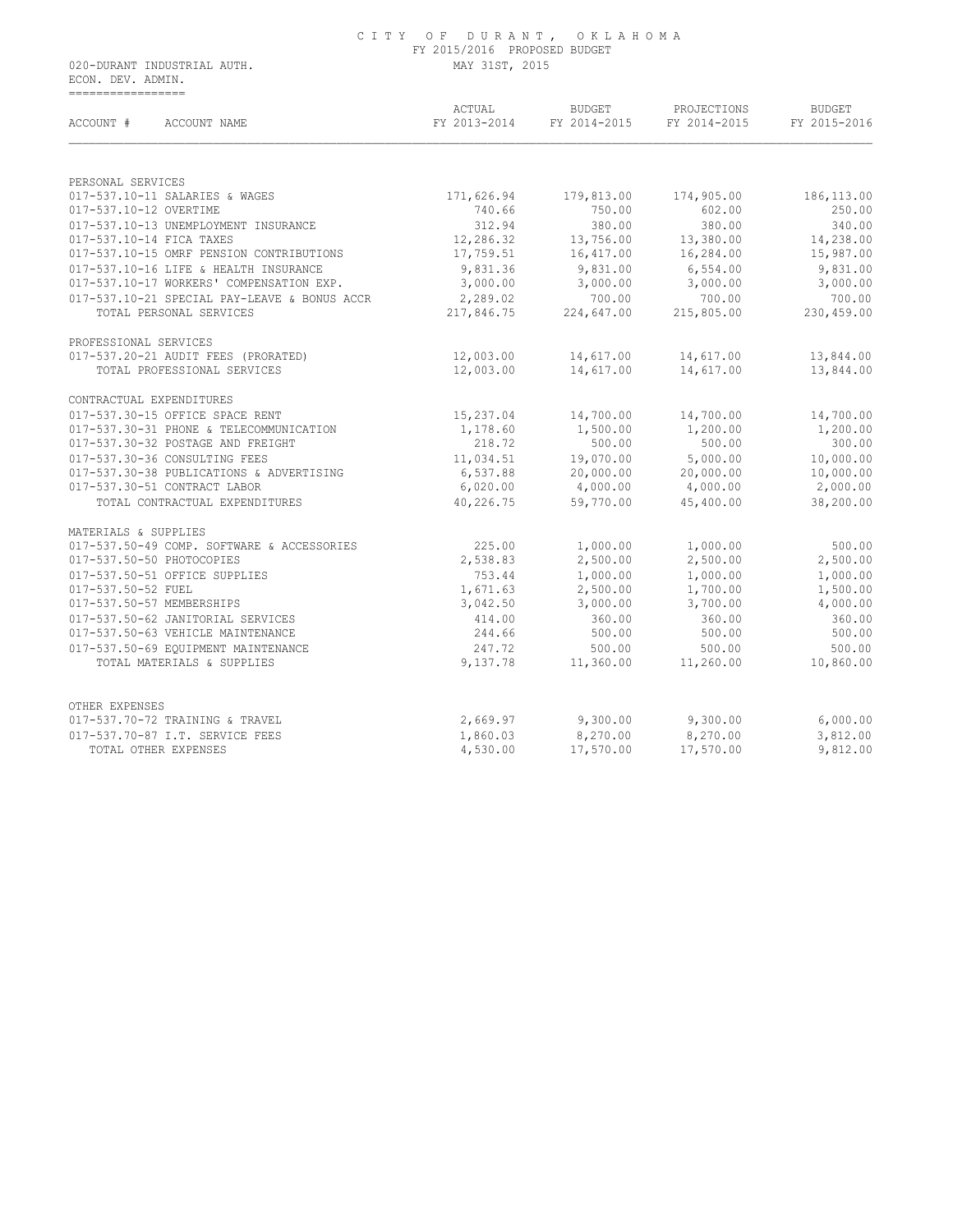020-DURANT INDUSTRIAL AUTH. MAY 31ST, 2015 ECON. DEV. ADMIN. =================

| ACCOUNT #<br>ACCOUNT NAME                 | ACTUAL<br>FY 2013-2014 | <b>BUDGET</b><br>FY 2014-2015 | PROJECTIONS<br>FY 2014-2015 | BUDGET<br>FY 2015-2016 |
|-------------------------------------------|------------------------|-------------------------------|-----------------------------|------------------------|
| CAPITAL EXPENDITURES                      |                        |                               |                             |                        |
| 017-537.80-00 DEPRECIATION EXPENSE        | 5,772.00               | 0.00                          | 0.00                        | 0.00                   |
| TOTAL CAPITAL EXPENDITURES                | 5,772.00               | 0.00                          | 0.00                        | 0.00                   |
| TRANSFERS TO OTHER FUNDS                  |                        |                               |                             |                        |
| 017-537.99-13 TRSF TO INSURANCE CASH FUND | 49,633.00              | 63,974.00                     | 55,544.00                   | 47,589.00              |
| 017-537.99-14 TRANSFER TO ECONOMIC        | 218,668.00             | 0.00                          | 0.00                        | 0.00                   |
| TOTAL TRANSFERS TO OTHER FUNDS            | 268,301.00             | 63,974.00                     | 55,544.00                   | 47,589.00              |
| TOTAL ECON. DEV. ADMIN.                   | 557,817.28             | 391,938.00                    | 360,196.00                  | 350,764.00             |
|                                           |                        |                               |                             | ______________         |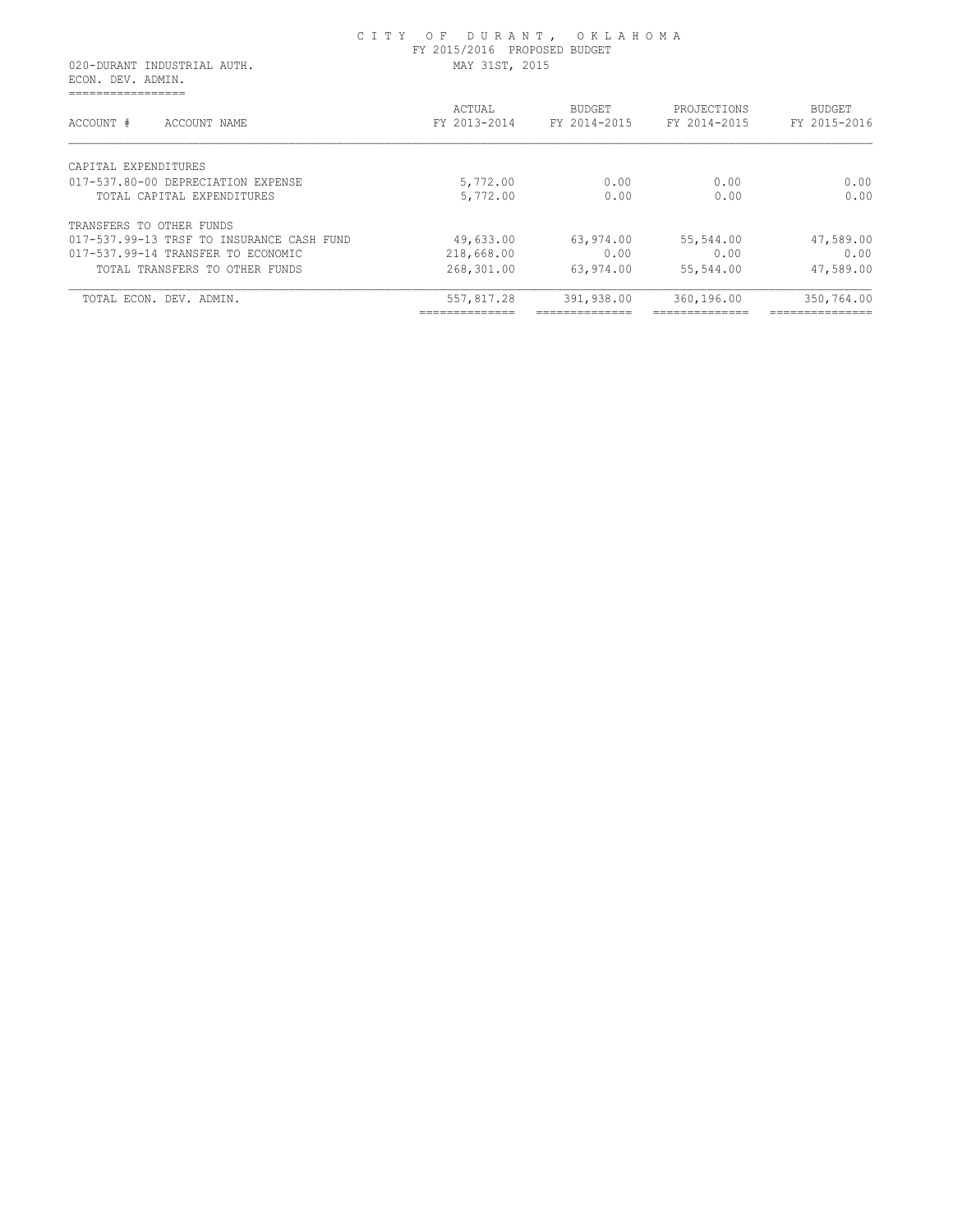#### C I T Y O F D U R A N T , O K L A H O M A FY 2015/2016 PROPOSED BUDGET 020-DURANT INDUSTRIAL AUTH. MAY 31ST, 2015

 INDUSTRIAL PROJECTS ===================

| ACCOUNT #<br>ACCOUNT NAME                  | ACTUAL<br>FY 2013-2014       | <b>BUDGET</b><br>FY 2014-2015   | PROJECTIONS<br>FY 2014-2015  | <b>BUDGET</b><br>FY 2015-2016    |  |
|--------------------------------------------|------------------------------|---------------------------------|------------------------------|----------------------------------|--|
| CONTRACTUAL EXPENDITURES                   |                              |                                 |                              |                                  |  |
| 067-596.30-56 AVAIL FOR E.D. INCENTIVES    | 0.00                         | 17,918.00                       | 0.00                         | 17,918.00                        |  |
| TOTAL CONTRACTUAL EXPENDITURES             | 0.00                         | 17,918.00                       | 0.00                         | 17,918.00                        |  |
| CDBG-ED LOANS DEBT SERV.                   |                              |                                 |                              |                                  |  |
| 067-596.66-11 CMP - CDBG LOAN PMT. EXP.    | 0.00                         | 15,000.00                       | 15,000.00                    | 15,000.00                        |  |
| 067-596.66-12 BL - CDBG LOAN PMT. EXP.     | 0.261<br>$\left($            | 25,000.00                       | 25,000.00                    | 25,000.00                        |  |
| 067-596.66-13 CG - CDBG LOAN PMT. EXP.     | 0.37                         | 20,000.00                       | 20,000.00                    | 20,000.00                        |  |
| 067-596.66-15 EB - CDBG LOAN PMT. EXP.     | 0.13)                        | 4,250.00                        | 4,250.00                     | 4,250.00                         |  |
| 067-596.66-17 ES - CDBG LOAN PMT. EXP.     | 0.28                         | 20,000.00                       | 20,000.00                    | 20,000.00                        |  |
| TOTAL CDBG-ED LOANS DEBT SERV.             | 0.26                         | 84,250.00                       | 84,250.00                    | 84,250.00                        |  |
| BIG LOTS INDUSTRIAL PROJ                   |                              |                                 |                              |                                  |  |
| CARDINAL INDUSTRIAL PROJ                   |                              |                                 |                              |                                  |  |
| 067-596.68-01 CG LAND ACQUISITION COSTS    | 0.31                         | 57,783.00                       | 57,783.00                    | 57,783.00                        |  |
| 067-596.68-02 CG-LAND PMTS. FUTURE RESERVE | 0.00                         | 1,169,534.00                    | 0.00                         | 821,983.00                       |  |
| 067-596.68-03 INTEREST EXPENSE             | 22,863.00                    | 0.00                            | 0.00                         | 0.00                             |  |
| TOTAL CARDINAL INDUSTRIAL PROJ             | 22,863.31                    | 1,227,317.00                    | 57,783.00                    | 879,766.00                       |  |
| TIF (CG) PROJECT EXP.                      |                              |                                 |                              |                                  |  |
| OTHER EXPENSES                             |                              |                                 |                              |                                  |  |
| 067-596.70-02 TRSF TO CI- 69/75 EXIT RAMP  | 30,036.00                    | 0.00                            | 0.00                         | 0.00                             |  |
| 067-596.70-16 D.I.F. RESERVE               | 0.00                         | 238,674.00                      | 0.00                         | 238,674.00                       |  |
| 067-596.70-61 E.D. PROMOTION ACTIVITIES    | 1,211.00                     | 54,603.00                       | 5,000.00                     | 52,804.00                        |  |
| TOTAL OTHER EXPENSES                       | 31,247.00                    | 293, 277.00                     | 5,000.00                     | 291,478.00                       |  |
| CAPITAL EXPENDITURES                       |                              |                                 |                              |                                  |  |
| 067-596.80-02 OFFICE EQUIP. & FURNISHINGS  | 0.00                         | 3,000.00                        | 3,000.00                     | 3,000.00                         |  |
| 067-596.80-10 FY13 ECON. DEV. SUV          | 0.00                         | 9,000.00                        | 0.00                         | 0.00                             |  |
| 067-596.80-20 INDUSTRIAL PARK IMPROVEMENT  | 0.00                         | 200,200.00                      | 0.00                         | 200,200.00                       |  |
| 067-596.80-21 TRSF TO DAA/STAHL BLDG RENO  | 0.00                         | 35,000.00                       | 30,000.00                    | 0.00                             |  |
| 067-596.80-22 DONATIONS FOR PROJECTS       | 0.00                         | 50,000.00                       | 50,000.00                    | 0.00                             |  |
| TOTAL CAPITAL EXPENDITURES                 | 0.00                         | 297,200.00                      | 83,000.00                    | 203,200.00                       |  |
| TOTAL INDUSTRIAL PROJECTS                  | 54,110.57<br>--------------- | 1,919,962.00<br>--------------- | 230,033.00<br>-------------- | 1,476,612.00<br>---------------- |  |
| *** TOTAL EXPENSES ***                     | 611,927.85                   | 2,311,900.00                    | 590,229.00                   | 1,827,376.00                     |  |
|                                            |                              |                                 |                              |                                  |  |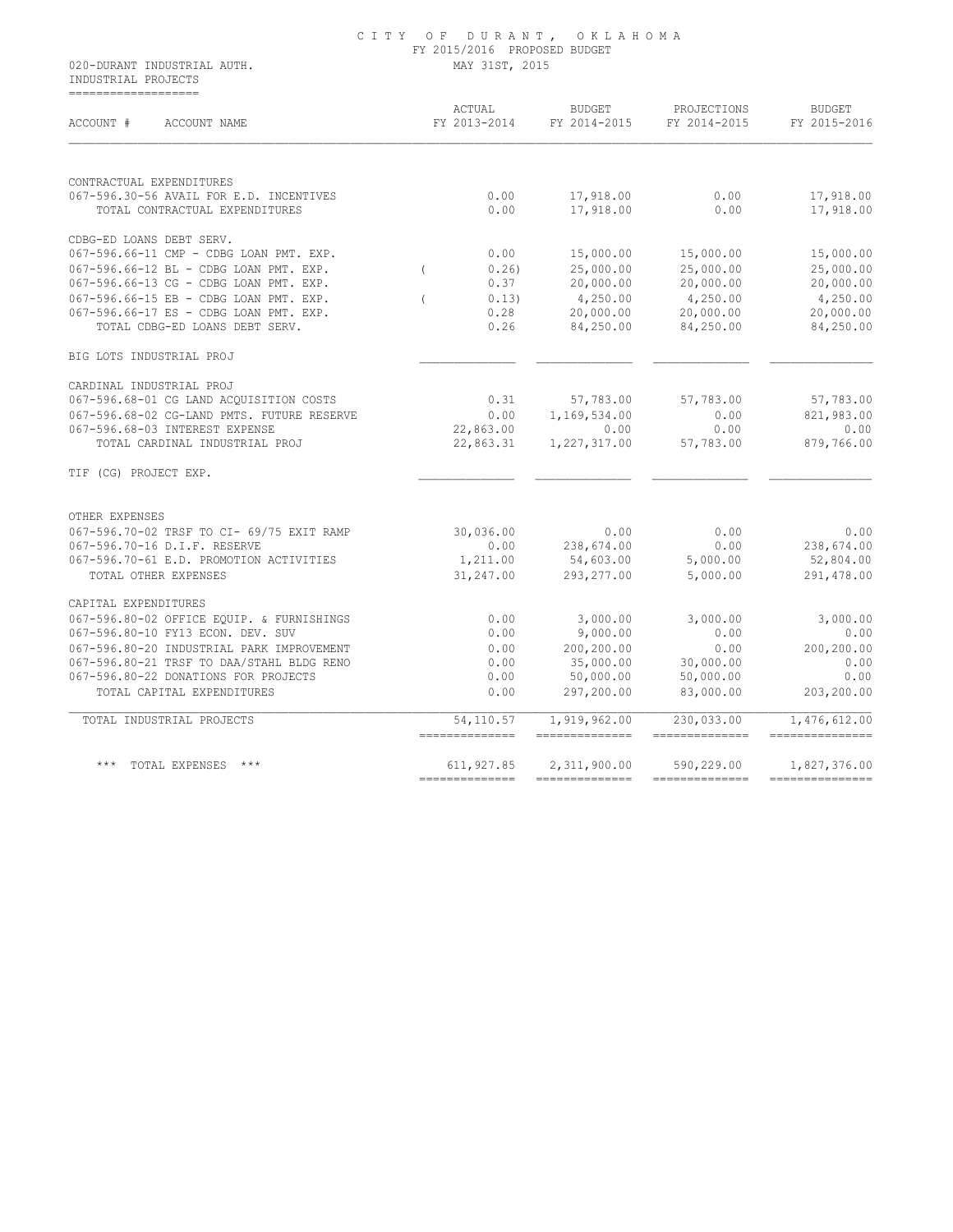| ACTUAL<br>FY 2013-2014 |                                                 | BUDGET<br>FY 2014-2015 | PROJECTIONS<br>FY 2014-2015                 | BUDGET                          |
|------------------------|-------------------------------------------------|------------------------|---------------------------------------------|---------------------------------|
|                        |                                                 |                        |                                             | FY 2015-2016                    |
|                        |                                                 | 0.00                   | 1,354,521.00<br>______________<br>--------- | _______________<br>------------ |
|                        | 2,010,692.28<br>______________<br>------------- | $***$                  | ______________<br>______________<br>END.    | $O$ F<br>***<br>FU.<br>N D      |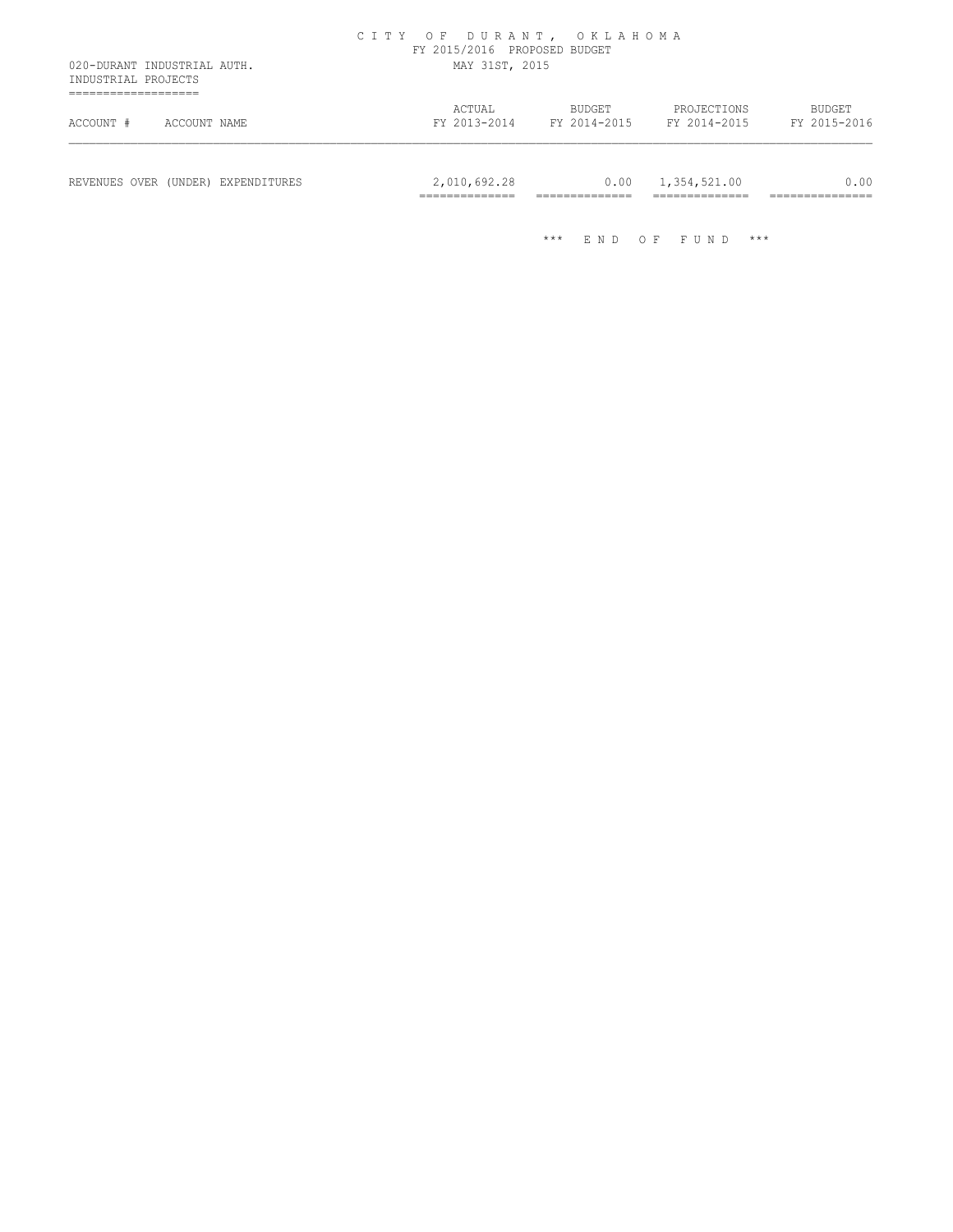| 050-HOME / FEMA PROGRAMS<br>FUND SUMMARY | CITY OF DURANT, OKLAHOMA<br>FY 2015/2016 PROPOSED BUDGET<br>MAY 31ST, 2015 |                             |                                                                     |                        |  |  |
|------------------------------------------|----------------------------------------------------------------------------|-----------------------------|---------------------------------------------------------------------|------------------------|--|--|
| ACCOUNT # ACCOUNT NAME                   |                                                                            |                             | ACTUAL BUDGET PROJECTIONS<br>FY 2013-2014 FY 2014-2015 FY 2014-2015 | BUDGET<br>FY 2015-2016 |  |  |
| REVENUE SUMMARY                          |                                                                            |                             |                                                                     |                        |  |  |
| <b>BALANCE FORWARD</b>                   | 0.00                                                                       | 23,904.00 23,904.00         |                                                                     | 0.00                   |  |  |
| MISCELLANEOUS REVENUES                   | 82,280.92                                                                  | 0.00                        | 9.00                                                                | 0.00                   |  |  |
| *** TOTAL REVENUES ***                   | 82,280.92                                                                  | 23,904.00                   | 23,913.00                                                           | 0.00                   |  |  |
| EXPENDITURE SUMMARY                      |                                                                            |                             |                                                                     |                        |  |  |
| OHFA HOME GRANT #1368                    |                                                                            | 58,406.47 23,904.00         | 23,904.00                                                           | 0.00                   |  |  |
| *** TOTAL EXPENDITURES ***               | 58,406.47<br>==============                                                | 23,904.00<br>============== | 23,904.00                                                           | 0.00                   |  |  |
| REVENUES OVER (UNDER) EXPENDITURES       | 23,874.45                                                                  | 0.00                        | 9.00                                                                | 0.00                   |  |  |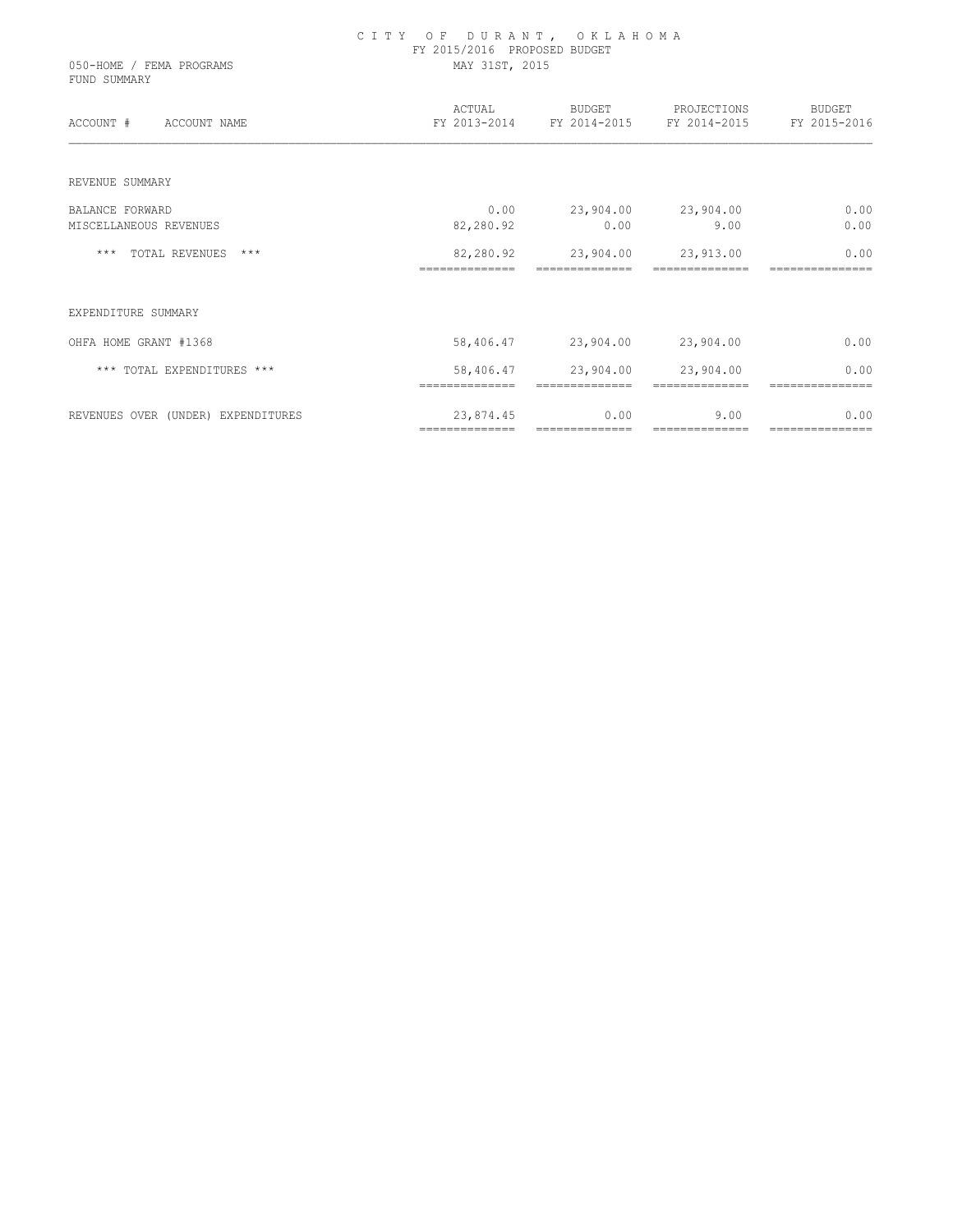| FY 2015/2016 PROPOSED BUDGET<br>MAY 31ST, 2015 |               |                             |                        |  |
|------------------------------------------------|---------------|-----------------------------|------------------------|--|
| ACTUAL<br>FY 2013-2014                         | <b>BUDGET</b> | PROJECTIONS<br>FY 2014-2015 | BUDGET<br>FY 2015-2016 |  |
|                                                |               |                             |                        |  |
| 0.00                                           | 23,904.00     | 23,904.00                   | 0.00<br>0.00           |  |
|                                                |               |                             |                        |  |
| 24.92                                          | 0.00          | 9.00                        | 0.00                   |  |
| 82,256.00                                      | 0.00          | 0.00                        | 0.00                   |  |
| 82,280.92                                      | 0.00          | 9.00                        | 0.00                   |  |
| 82,280.92                                      | 23,904.00     | 23,913.00                   | 0.00                   |  |
|                                                | 0.00          | FY 2014-2015                | 23,904.00<br>23,904.00 |  |

C I T Y O F D U R A N T , O K L A H O M A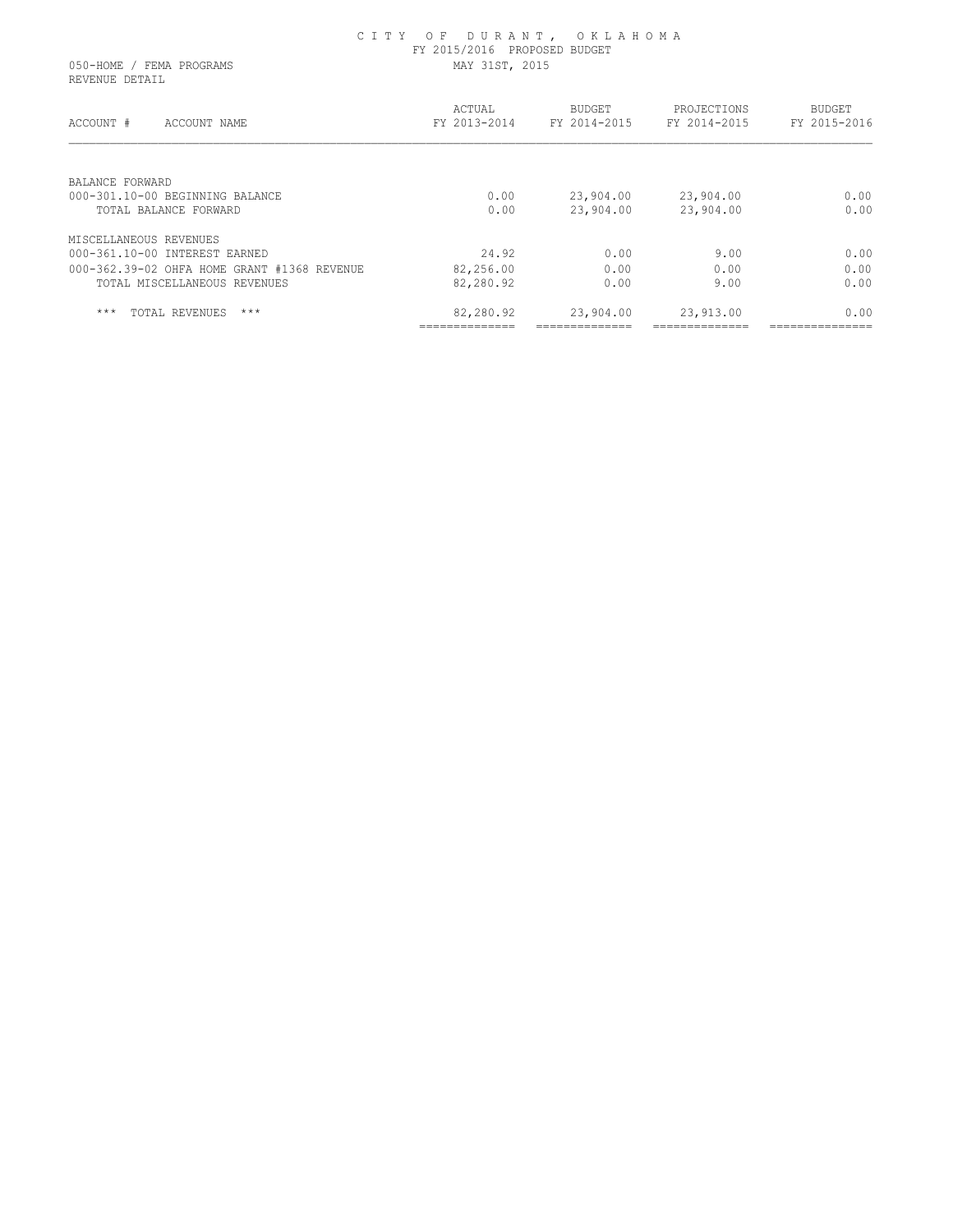|                       |                          | CITY OF DURANT, OKLAHOMA | FY 2015/2016 PROPOSED BUDGET |                        |                             |                               |
|-----------------------|--------------------------|--------------------------|------------------------------|------------------------|-----------------------------|-------------------------------|
| OHFA HOME GRANT #1287 | 050-HOME / FEMA PROGRAMS |                          | MAY 31ST, 2015               |                        |                             |                               |
| .<br>ACCOUNT #        | ACCOUNT NAME             |                          | ACTUAL<br>FY 2013-2014       | BUDGET<br>FY 2014-2015 | PROJECTIONS<br>FY 2014-2015 | <b>BUDGET</b><br>FY 2015-2016 |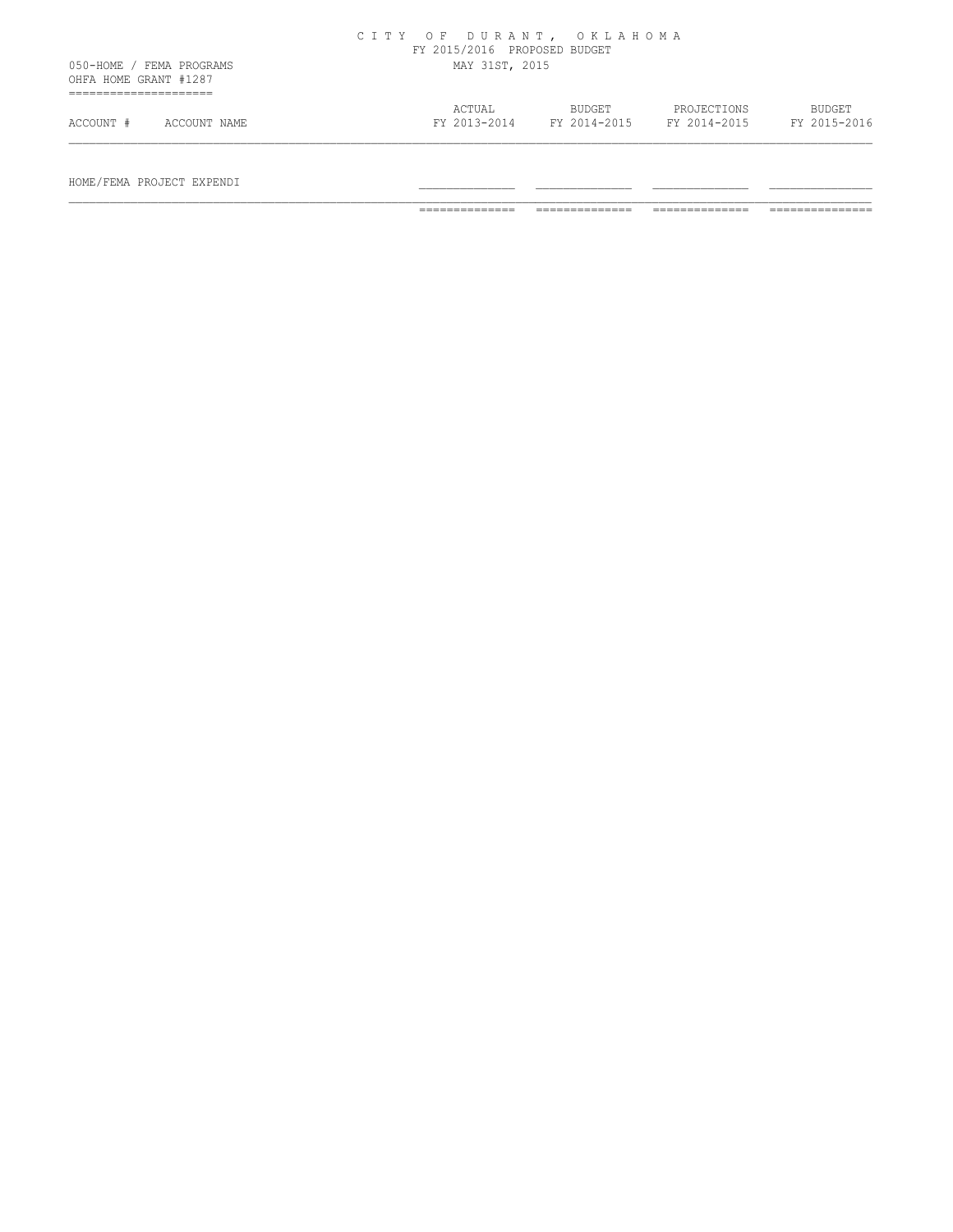|                                                    | CITY OF DURANT, OKLAHOMA<br>FY 2015/2016 PROPOSED BUDGET                                                  |
|----------------------------------------------------|-----------------------------------------------------------------------------------------------------------|
| 050-HOME / FEMA PROGRAMS<br>FEMA HAZARD MITIGATION | MAY 31ST, 2015                                                                                            |
| ACCOUNT #<br>ACCOUNT NAME                          | ACTUAL<br>BUDGET<br>PROJECTIONS<br>BUDGET<br>FY 2015-2016<br>FY 2013-2014<br>FY 2014-2015<br>FY 2014-2015 |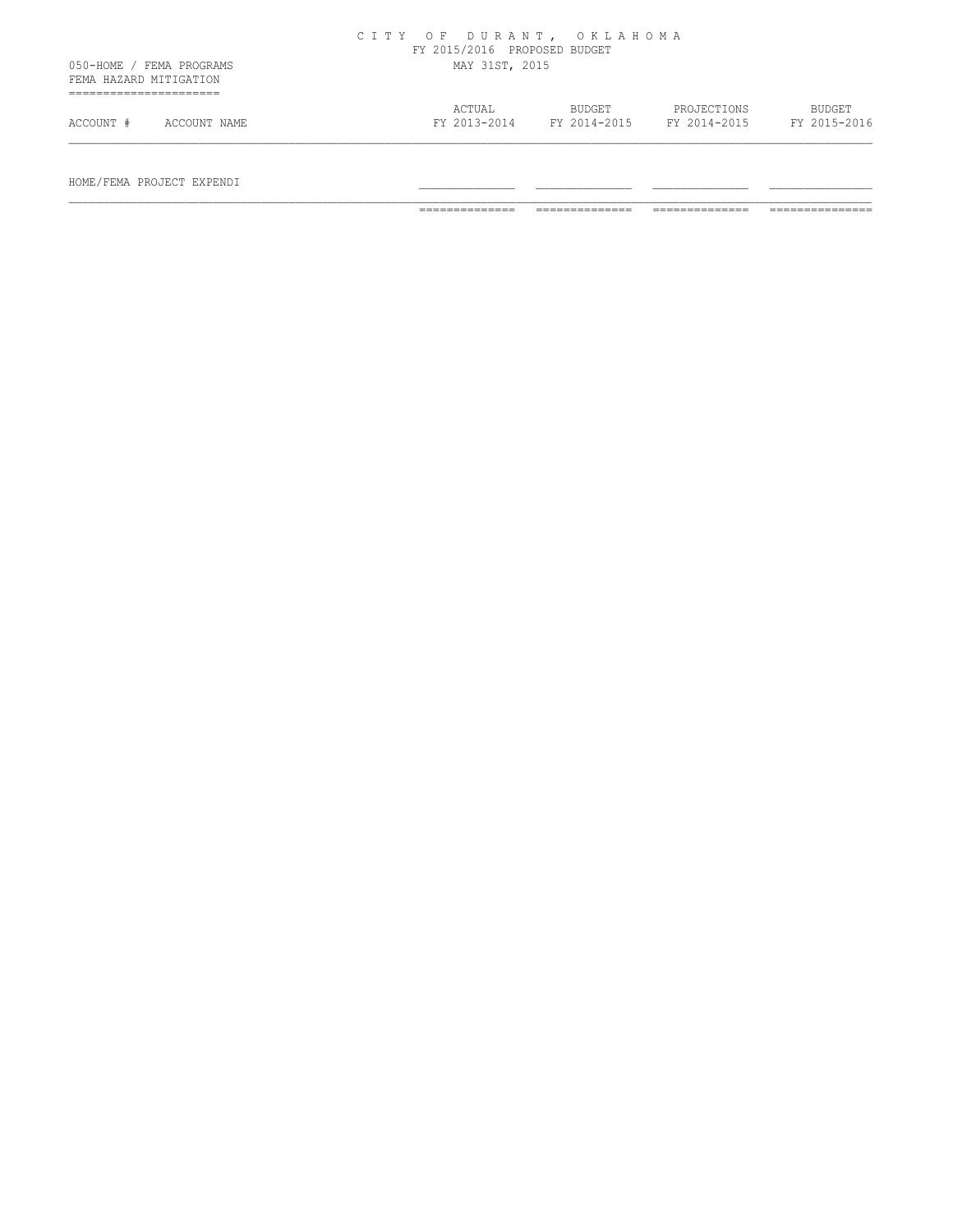|           |                                                       | CITY OF DURANT, OKLAHOMA | FY 2015/2016 PROPOSED BUDGET |                        |                             |                               |
|-----------|-------------------------------------------------------|--------------------------|------------------------------|------------------------|-----------------------------|-------------------------------|
|           | 050-HOME / FEMA PROGRAMS<br>FEMA PROJECT IMPACT GRANT |                          | MAY 31ST, 2015               |                        |                             |                               |
| ACCOUNT # | ACCOUNT NAME                                          |                          | ACTUAL<br>FY 2013-2014       | BUDGET<br>FY 2014-2015 | PROJECTIONS<br>FY 2014-2015 | <b>BUDGET</b><br>FY 2015-2016 |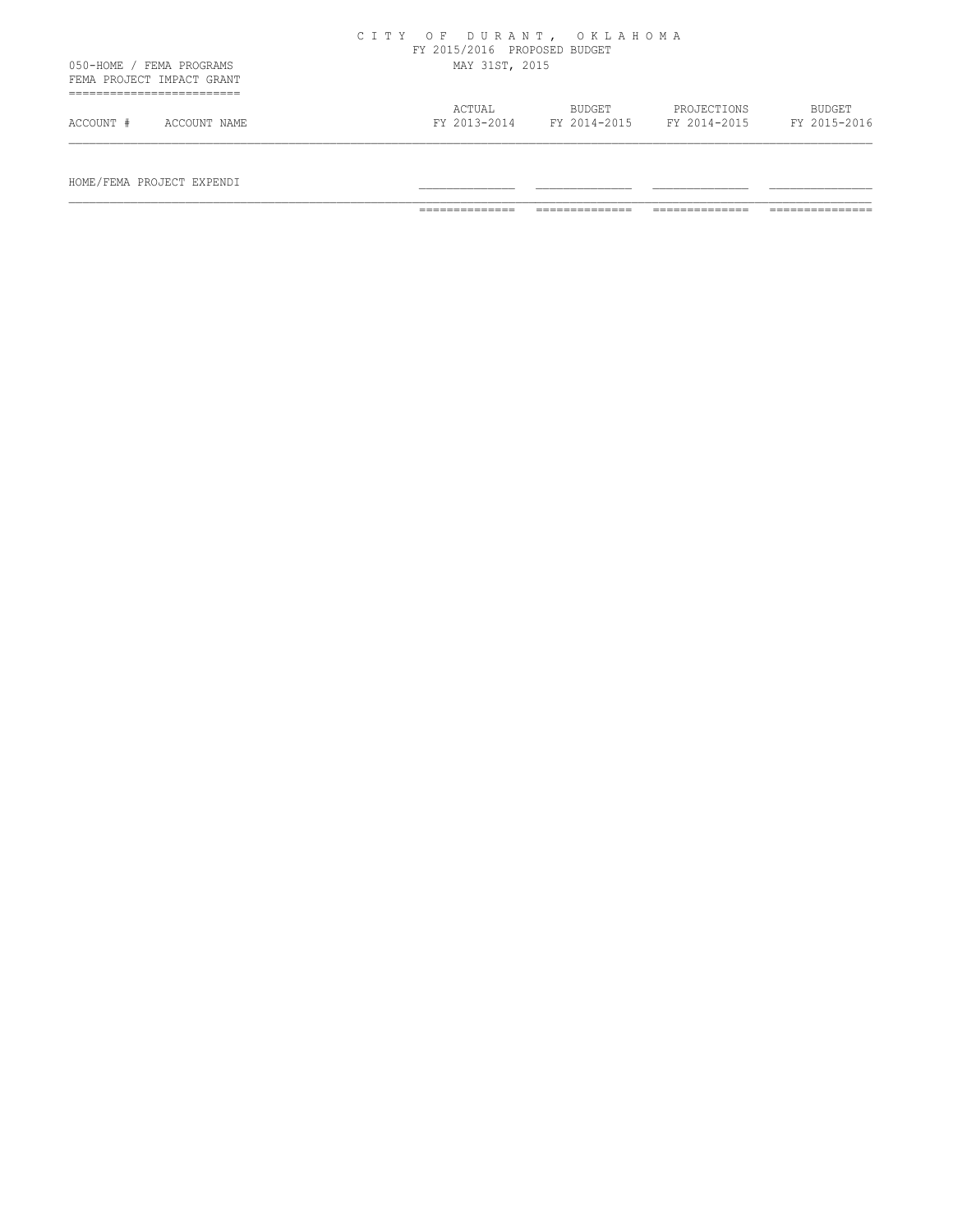|                                                   |              | CITY OF DURANT, OKLAHOMA | FY 2015/2016 PROPOSED BUDGET |                        |                             |                               |
|---------------------------------------------------|--------------|--------------------------|------------------------------|------------------------|-----------------------------|-------------------------------|
| 050-HOME / FEMA PROGRAMS<br>OHFA HOME GRANT #1044 |              |                          | MAY 31ST, 2015               |                        |                             |                               |
| ACCOUNT #                                         | ACCOUNT NAME |                          | ACTUAL<br>FY 2013-2014       | BUDGET<br>FY 2014-2015 | PROJECTIONS<br>FY 2014-2015 | <b>BUDGET</b><br>FY 2015-2016 |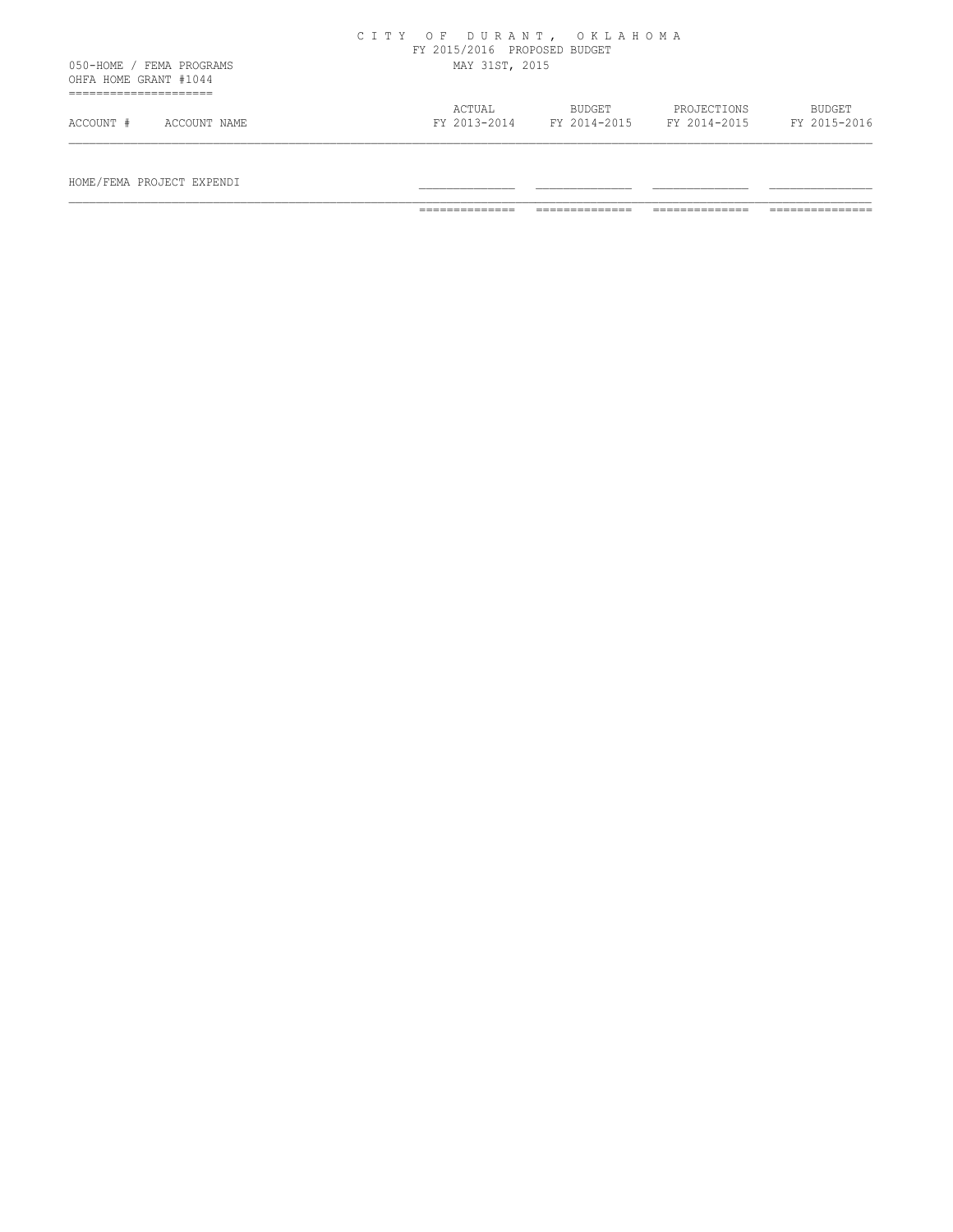#### C I T Y O F D U R A N T , O K L A H O M A FY 2015/2016 PROPOSED BUDGET 050-HOME / FEMA PROGRAMS MAY 31ST, 2015

 OHFA HOME GRANT #1368 =====================

| ACTUAL<br>FY 2013-2014 | <b>BUDGET</b><br>FY 2014-2015 | PROJECTIONS<br>FY 2014-2015 | <b>BUDGET</b><br>FY 2015-2016 |
|------------------------|-------------------------------|-----------------------------|-------------------------------|
|                        |                               |                             |                               |
|                        |                               |                             |                               |
| 55,980.00              | 0.00                          | 0.00                        | 0.00                          |
| 2,306.47               | 0.00                          | 0.00                        | 0.00                          |
| 120.00                 | 0.00                          | 0.00                        | 0.00                          |
| 0.00                   | 11,524.00                     | 11,524.00                   | 0.00                          |
| 0.00                   | 12,380.00                     | 12,380.00                   | 0.00                          |
| 58,406.47              | 23,904.00                     | 23,904.00                   | 0.00                          |
| 58,406.47              | 23,904.00                     | 23,904.00                   | 0.00                          |
| 58,406.47              | 23,904.00                     | 23,904.00                   | 0.00                          |
| 23,874.45              | 0.00                          | 9.00                        | 0.00                          |
|                        |                               |                             |                               |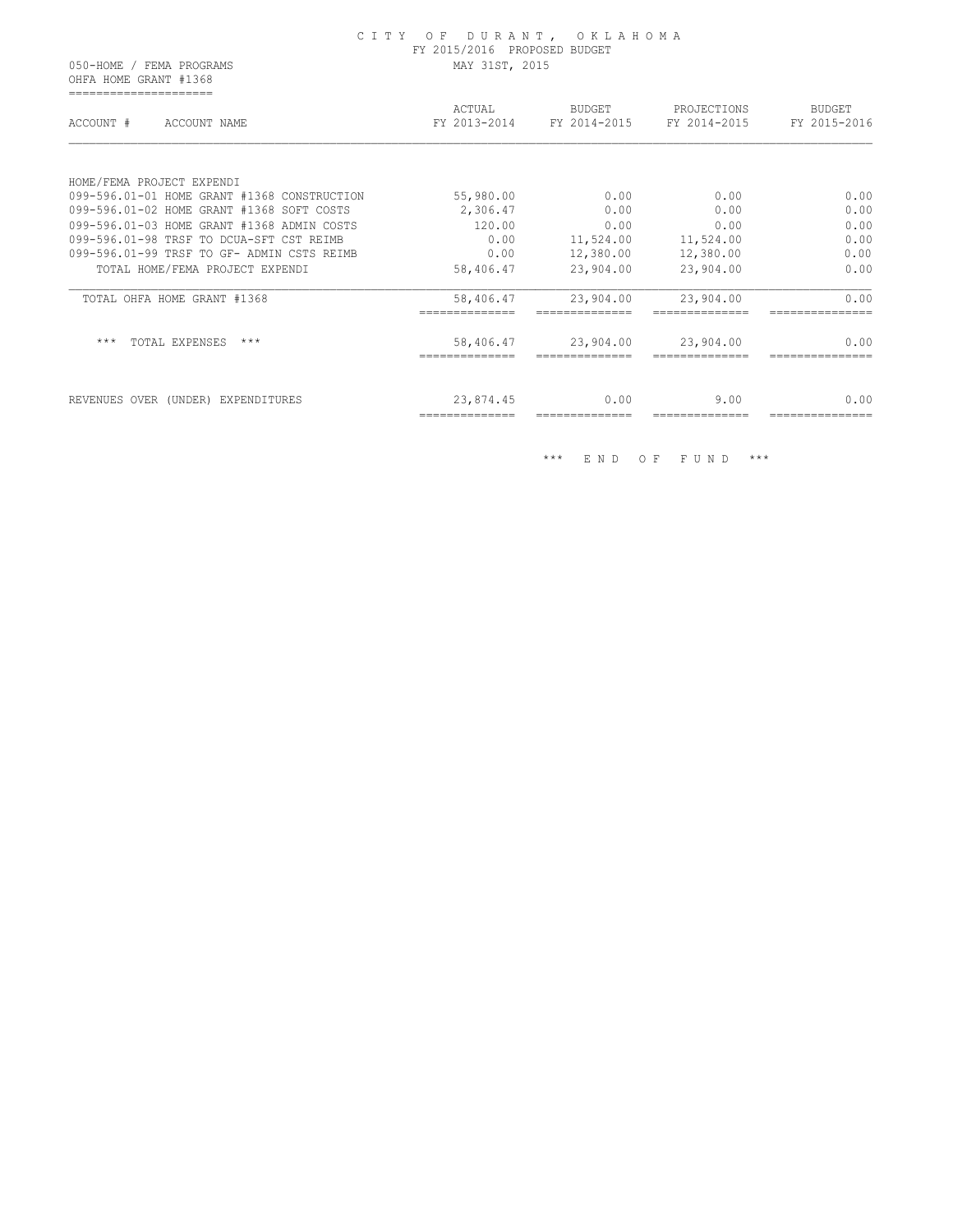| 101-SPECIAL 911 TAX FUND<br>FUND SUMMARY | FY 2015/2016 PROPOSED BUDGET<br>MAY 31ST, 2015 |                                     |                              |                               |
|------------------------------------------|------------------------------------------------|-------------------------------------|------------------------------|-------------------------------|
| ACCOUNT #<br>ACCOUNT NAME                | ACTUAL                                         | BUDGET<br>FY 2013-2014 FY 2014-2015 | PROJECTIONS<br>FY 2014-2015  | <b>BUDGET</b><br>FY 2015-2016 |
| REVENUE SUMMARY                          |                                                |                                     |                              |                               |
| BEGINNING UNENCUMBERED                   | 23,926.00                                      |                                     |                              |                               |
| <b>BALANCE FORWARD</b>                   | 0.00                                           |                                     | 97,024.00 97,780.00          | 50,589.00                     |
| TAXES                                    | 281,626.53                                     | 296,000.00                          | 264,315.00                   | 265,000.00                    |
| MISCELLANEOUS REVENUES                   | 429,555.16                                     | 463,139.00                          | 566,248.00                   | 567,564.00                    |
| <b>TOTAL REVENUES</b><br>$***$<br>$***$  | 735,107.69                                     | 856,163.00                          | 928,343.00                   | 883,153.00                    |
| EXPENDITURE SUMMARY                      |                                                |                                     |                              |                               |
| PD COMM CENTER                           | 835,469.85                                     | 856,163.00                          | 877,754.00                   | 883,153.00                    |
| *** TOTAL EXPENDITURES ***               | 835,469.85<br>==============                   | 856,163.00<br>==============        | 877,754.00<br>============== | 883,153.00<br>=============== |
| REVENUES OVER (UNDER) EXPENDITURES       | 100, 362, 16                                   | 0.00                                | 50,589.00                    | 0.00                          |

============== ============== ============== ===============

C I T Y O F D U R A N T , O K L A H O M A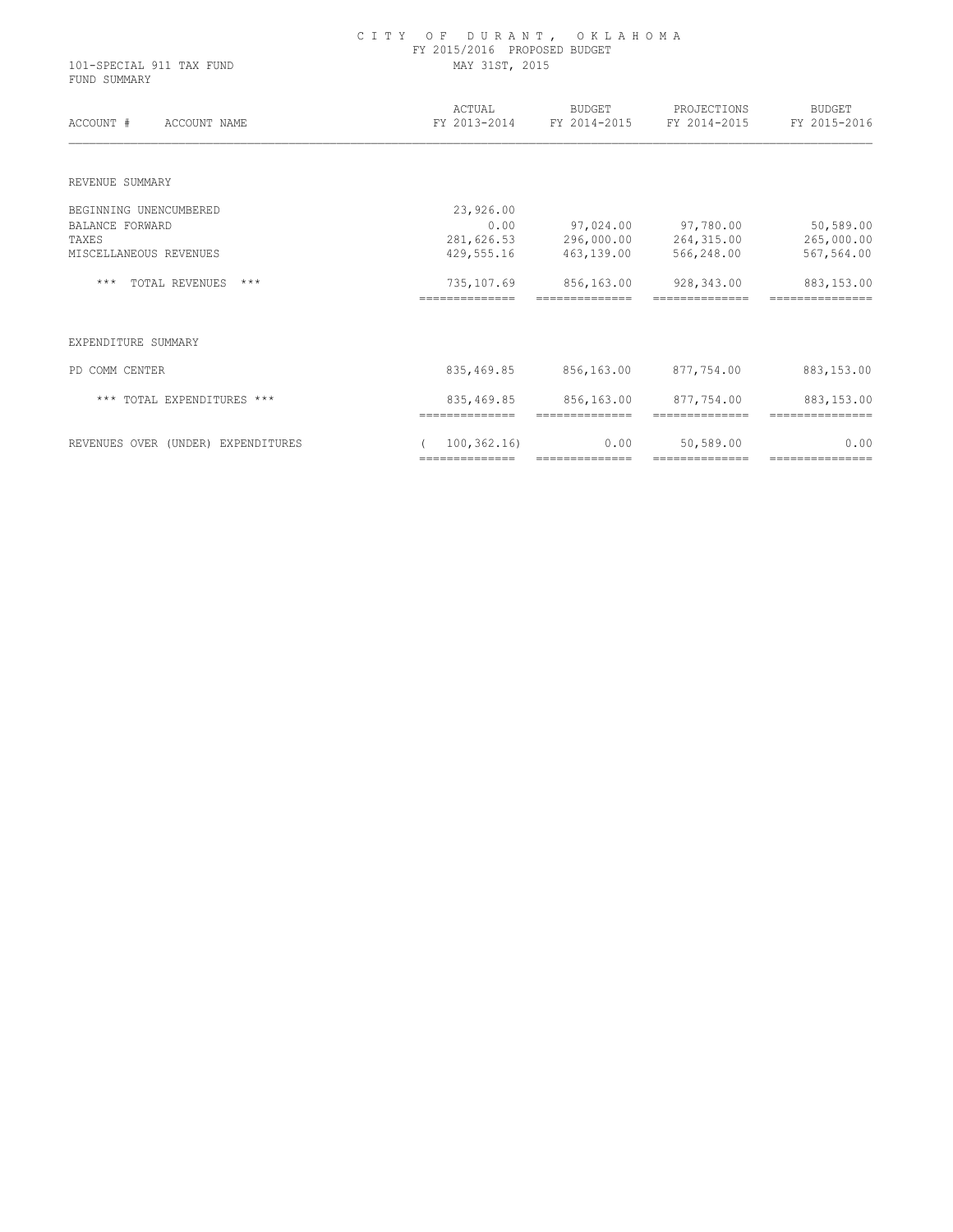#### C I T Y O F D U R A N T , O K L A H O M A FY 2015/2016 PROPOSED BUDGET 101-SPECIAL 911 TAX FUND MAY 31ST, 2015

REVENUE DETAIL

| ACTUAL<br>FY 2013-2014 | BUDGET<br>FY 2014-2015 | PROJECTIONS<br>FY 2014-2015 | <b>BUDGET</b><br>FY 2015-2016 |
|------------------------|------------------------|-----------------------------|-------------------------------|
| 23,926.00              |                        |                             |                               |
|                        |                        |                             |                               |
| 0.00                   | 97,024.00              | 97,780.00                   | 50,589.00                     |
| 23,926.00              | 97,024.00              | 97,780.00                   | 50,589.00                     |
|                        |                        |                             |                               |
| 95,884.83              | 106,000.00             | 90,000.00                   | 90,000.00                     |
| 185,741.70             | 190,000.00             | 174,315.00                  | 175,000.00                    |
| 281,626.53             | 296,000.00             | 264,315.00                  | 265,000.00                    |
|                        |                        |                             |                               |
| 187.47                 | 0.00                   | 105.00                      | 0.00                          |
| 73,514.97              | 62,000.00              | 115,000.00                  | 62,000.00                     |
| 30,000.00              | 30,000.00              | 30,000.00                   | 30,000.00                     |
| 13,481.72              | 358.00                 | 615.00                      | 0.00                          |
| 0.00                   | 1,137.00               | 1,137.00                    | 0.00                          |
| 312,371.00             | 369,644.00             | 419,391.00                  | 475,564.00                    |
| 429,555.16             | 463,139.00             | 566,248.00                  | 567,564.00                    |
| 735,107.69             | 856,163.00             | 928,343.00                  | 883,153.00                    |
|                        |                        |                             |                               |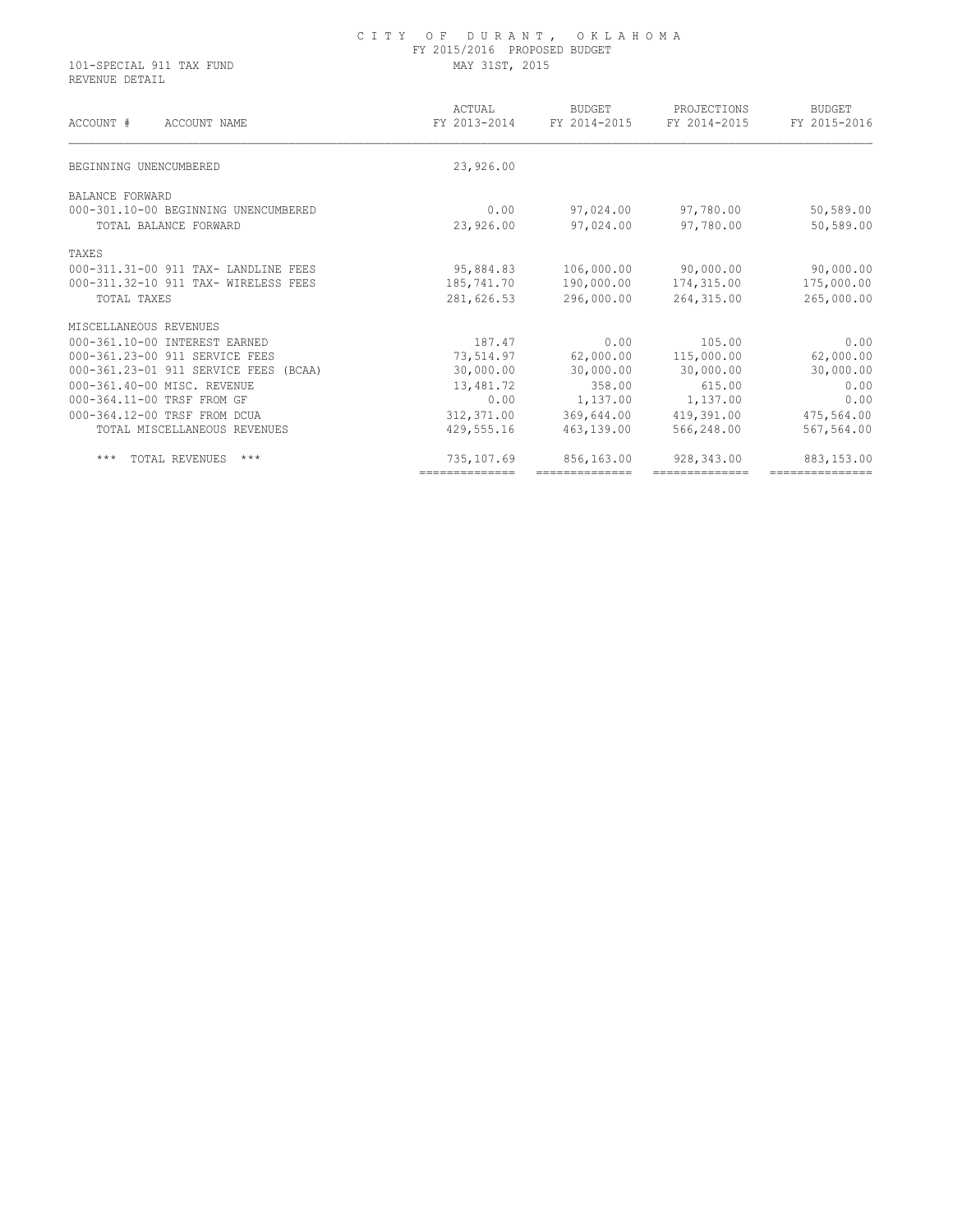#### C I T Y O F D U R A N T , O K L A H O M A FY 2015/2016 PROPOSED BUDGET 101-SPECIAL 911 TAX FUND MAY 31ST, 2015

 PD COMM CENTER ==============

| ACCOUNT #<br>ACCOUNT NAME                                                                    | ACTUAL<br>FY 2013-2014   | <b>BUDGET</b><br>FY 2014-2015 | PROJECTIONS<br>FY 2014-2015 | <b>BUDGET</b><br>FY 2015-2016 |
|----------------------------------------------------------------------------------------------|--------------------------|-------------------------------|-----------------------------|-------------------------------|
|                                                                                              |                          |                               |                             |                               |
| PERSONAL SERVICES                                                                            |                          |                               |                             |                               |
| 007-527.10-11 SALARIES & WAGES                                                               | 397, 112.06              | 463,795.00                    | 407,961.00                  | 475,376.00                    |
| 007-527.10-12 OVERTIME                                                                       | 46,719.81                | 31, 137.00                    | 69,025.00                   | 40,000.00                     |
| 007-527.10-13 UNEMPLOYMENT INSURANCE                                                         | 2,516.95                 | 2,470.00                      | 2,470.00                    | 2,210.00                      |
| 007-527.10-14 FICA TAXES<br>007-527.10-15 OMRF PENSION CONTRIBUTIONS                         | 34, 377.22<br>35, 328.05 | 35,633.00<br>37,891.00        | 32,495.00                   | 36,366.00                     |
|                                                                                              |                          |                               | 37,981.00                   | 33,655.00                     |
| 007-527.10-16 LIFE & HEALTH INSURANCE EXP<br>007-527.10-17 WORKERS' COMPENSATION EXP         | 50,770.68<br>16,500.00   | 65,811.00<br>16,500.00        | 56,017.00<br>16,500.00      | 76,395.00<br>18,500.00        |
|                                                                                              |                          |                               |                             |                               |
| 007-527.10-19 POLICE RETIREMENT SYSTEM                                                       | 10,444.59                | 11,000.00                     | 11,041.00                   | 10,154.00                     |
| 007-527.10-21 SPECIAL PAY-LEAVE & BONUS ACCR<br>007-527.10-25 VEHICLE & CELL PHONE ALLOWANCE | 23,886.77<br>420.00      | 4,500.00<br>2,420.00          | 7,372.00<br>2,840.00        | 4,550.00<br>5,220.00          |
|                                                                                              |                          |                               |                             |                               |
| TOTAL PERSONAL SERVICES                                                                      | 618,076.13               | 671,157.00                    | 643,702.00                  | 702,426.00                    |
| PROFESSIONAL SERVICES                                                                        |                          |                               |                             |                               |
| 007-527.20-21 PRORATED AUDIT FEES                                                            | 1,198.76                 | 1,349.00                      | 11,713.00                   | 1,421.00                      |
| TOTAL PROFESSIONAL SERVICES                                                                  | 1,198.76                 | 1,349.00                      | 11,713.00                   | 1,421.00                      |
| CONTRACTUAL EXPENDITURES                                                                     |                          |                               |                             |                               |
| 007-527.30-31 PHONE & TELECOMMUNICATION                                                      | 30, 321.66               | 32,000.00                     | 39,515.00                   | 35,010.00                     |
| 007-527.30-32 FREIGHT & POSTAGE                                                              | 57.55                    | 100.00                        | 155.00                      | 150.00                        |
| 007-527.30-33 UTILITIES                                                                      | 1,000.70                 | 989.00                        | 1,070.00                    | 1,100.00                      |
| 007-527.30-35 COUNTY 911 ADDRESSING                                                          | 22,550.00                | 25,000.00                     | 25,000.00                   | 25,000.00                     |
| 007-527.30-51 CONTRACT LABOR                                                                 | 0.00                     | 0.00                          | 2,784.00                    | 0.00                          |
| 007-527.30-53 COMMUNICATION SERVICE FEES                                                     | 38, 142.64               | 30,000.00                     | 30,000.00                   | 32,096.00                     |
| TOTAL CONTRACTUAL EXPENDITURES                                                               | 92,072.55                | 88,089.00                     | 98,524.00                   | 93,356.00                     |
| MATERIALS & SUPPLIES                                                                         |                          |                               |                             |                               |
| 007-527.50-49 COMPUTER SOFTWARE & ACCESSORIE                                                 | 66,145.00                | 0.00                          | 0.00                        | 0.00                          |
| 007-527.50-51 OFFICE SUPPLIES EXPENSE                                                        | 1,988.64                 | 2,500.00                      | 2,983.00                    | 2,500.00                      |
| 007-527.50-54 UNIFORM EXPENSE                                                                | 5,266.25                 | 7,000.00                      | 700.00                      | 7,000.00                      |
| 007-527.50-57 MEMBERSHIPS                                                                    | 1,594.00                 | 2,000.00                      | 2,000.00                    | 2,000.00                      |
| 007-527.50-58 BUILDING MAINTENANCE                                                           | 0.00                     | 7,000.00                      | 7,039.00                    | 0.00                          |
| 007-527.50-64 TOWER PARTS & MAINTENANCE                                                      | 12,749.03                | 12,846.00                     | 12,846.00                   | 10,000.00                     |
| 007-527.50-65 COMM. EQUIP. PARTS & MAINT                                                     | 4,838.60                 | 10,000.00                     | 5,000.00                    | 10,000.00                     |
| 007-527.50-66 GENERATOR PARTS & MAINTENANCE                                                  | 432.12                   | 10,000.00                     | 10,000.00                   | 10,000.00                     |
| 007-527.50-69 OFFICE EOUIP. & FURNISHINGS                                                    | 0.00                     | 2,000.00                      | 2,000.00                    | 2,000.00                      |
| TOTAL MATERIALS & SUPPLIES                                                                   | 93,013.64                | 53,346.00                     | 42,568.00                   | 43,500.00                     |
| OTHER EXPENSES                                                                               |                          |                               |                             |                               |
|                                                                                              |                          |                               |                             |                               |
| 007-527.70-72 TRAINING & TRAVEL EXP                                                          | 7,875.77                 | 13,358.00                     | 13,000.00                   | 13,000.00                     |
| 007-527.70-87 I.T. SERVICE FEES                                                              | 18,120.00<br>25,995.77   | 23,736.00<br>37,094.00        | 23,736.00<br>36,736.00      | 24,564.00                     |
| TOTAL OTHER EXPENSES                                                                         |                          |                               |                             | 37,564.00                     |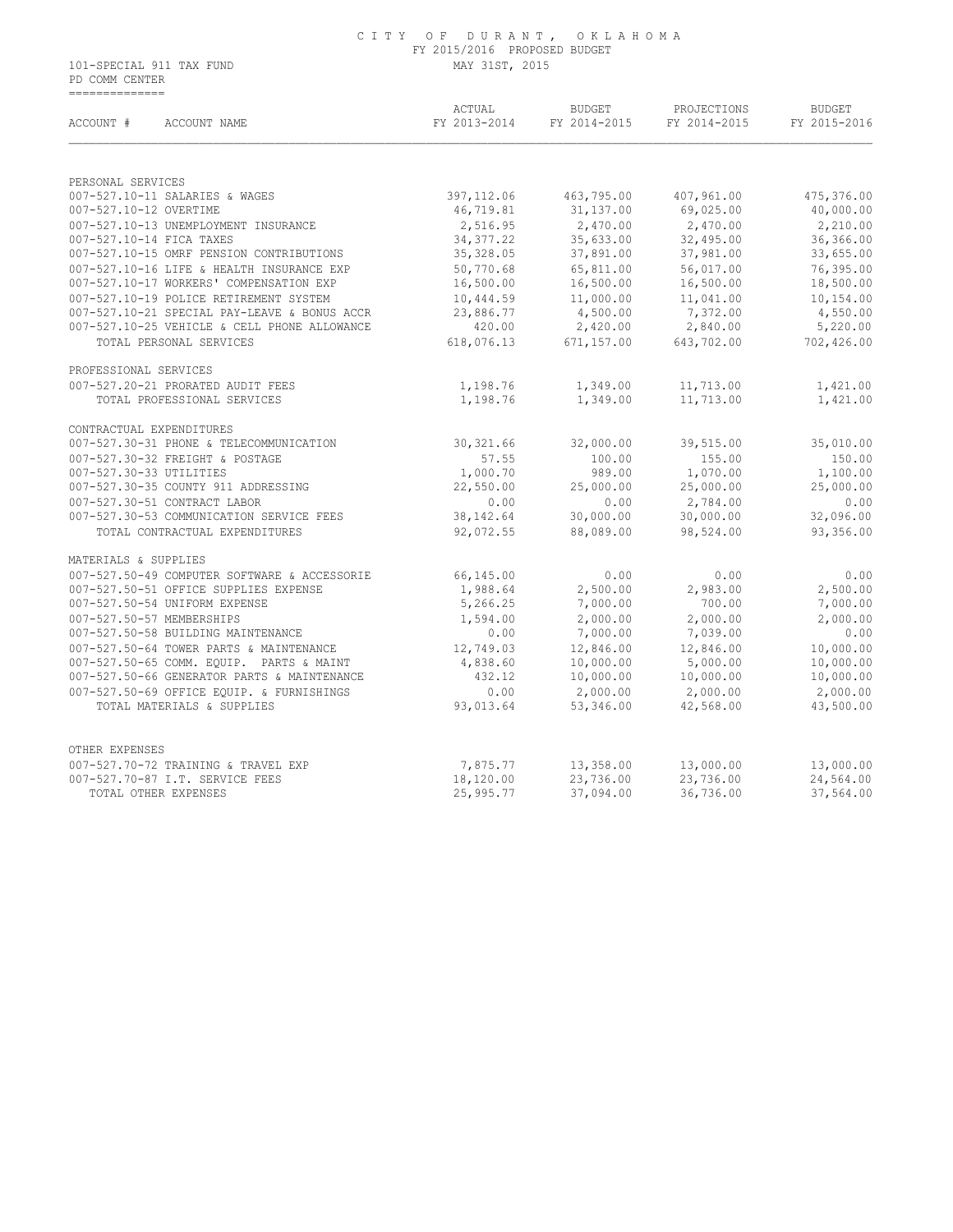#### C I T Y O F D U R A N T , O K L A H O M A FY 2015/2016 PROPOSED BUDGET 101-SPECIAL 911 TAX FUND MAY 31ST, 2015

 PD COMM CENTER ==============

| ACCOUNT #                                 | ACTUAL         | <b>BUDGET</b>  | PROJECTIONS    | <b>BUDGET</b>   |
|-------------------------------------------|----------------|----------------|----------------|-----------------|
| ACCOUNT NAME                              | FY 2013-2014   | FY 2014-2015   | FY 2014-2015   | FY 2015-2016    |
| TRANSFERS TO OTHER FUNDS                  |                |                |                |                 |
| 007-527.99-13 TRSF TO INSURANCE CASH FUND | 5,113.00       | 5,128.00       | 44,511.00      | 4,886.00        |
| TOTAL TRANSFERS TO OTHER FUNDS            | 5,113.00       | 5,128.00       | 44,511.00      | 4,886.00        |
| TOTAL PD COMM CENTER                      | 835,469.85     | 856,163.00     | 877,754.00     | 883,153.00      |
|                                           | ______________ | ______________ | ______________ | ______________  |
|                                           | ______________ | ______________ | ______________ | _______________ |
| $***$                                     | 835,469.85     | 856,163.00     | 877,754.00     | 883,153.00      |
| $***$                                     | _____________  | _____________  | ______________ | _______________ |
| TOTAL EXPENSES                            | ------------   | -------------  | -------------  | --------------- |

PERMANENT NOTES:

 THE 911 TAX ON LOCAL PHONE SERVICE HELPS TO PAY FOR THE COST OF DISPATCHER SALARIES AND DISPATCHING EQUIPMENT FOR THE CITY AND COUNTY ENHANCED 911 COMMUNICATIONS CENTER LOCATED IN THE DURANT POLICE DEPARTMENT.

|                                  |      |                                                                                                             |                                          | _______________<br>_______________ | _______________<br>_______________ | _______________<br>_______________ | ________________<br>________________ |
|----------------------------------|------|-------------------------------------------------------------------------------------------------------------|------------------------------------------|------------------------------------|------------------------------------|------------------------------------|--------------------------------------|
| -----<br>------<br>™HN ⊾<br>' ⊔\ | OVER | <b>*******</b><br>UNDER.<br>the contract of the contract of the contract of the contract of the contract of | -------<br>----<br>Y PRIN<br>⊔∠∖⊥ ⊔⊥∖∟∕. | nη                                 | .00                                | $\sim$ 1<br>.                      | 0.00                                 |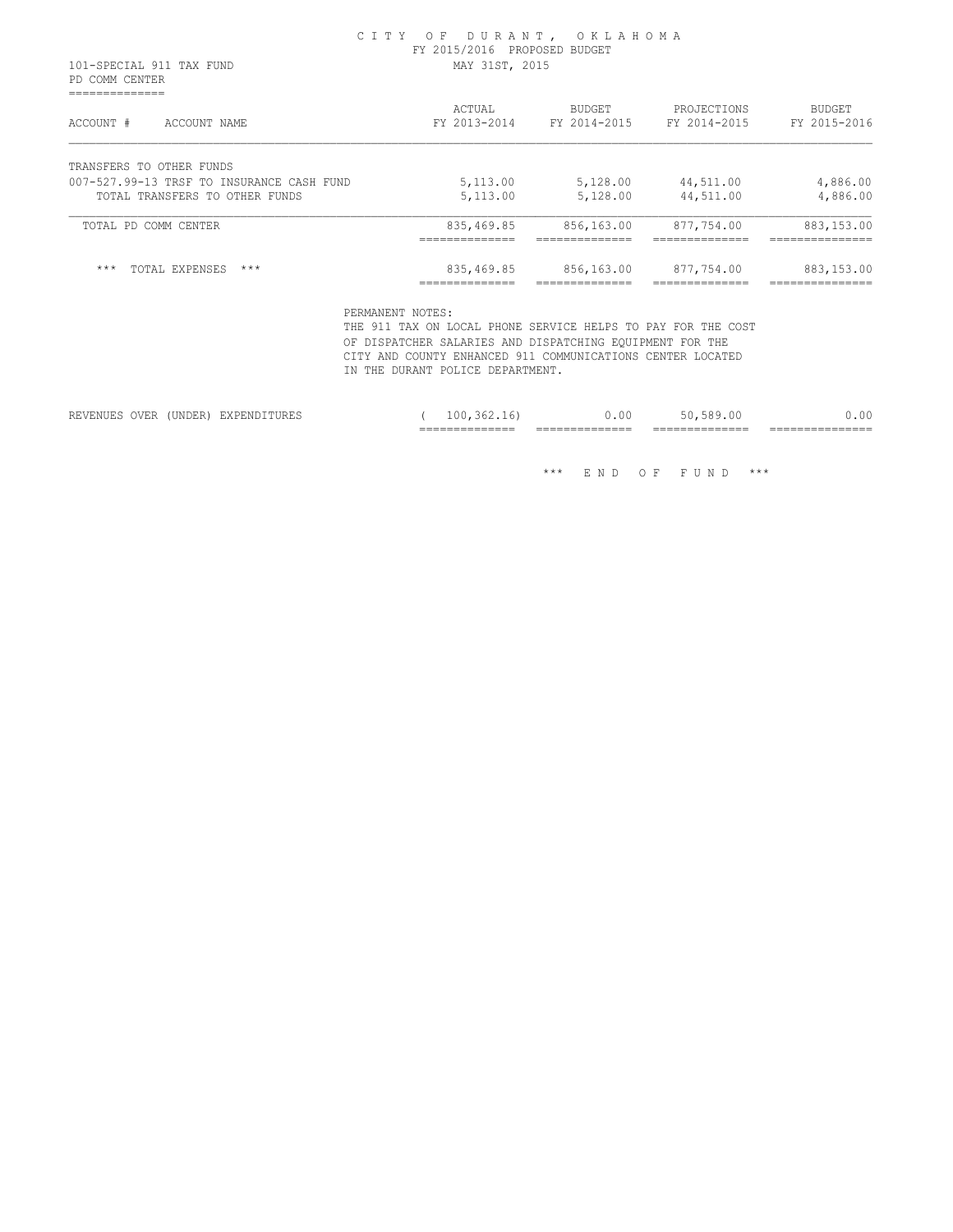| 105-1% SALES TAX REVENUE FUND<br>FUND SUMMARY | OF DURANT, OKLAHOMA<br>C I T Y<br>FY 2015/2016 PROPOSED BUDGET<br>MAY 31ST, 2015 |                                                  |                      |                        |  |  |
|-----------------------------------------------|----------------------------------------------------------------------------------|--------------------------------------------------|----------------------|------------------------|--|--|
| ACCOUNT #<br>ACCOUNT NAME                     | ACTUAL                                                                           | BUDGET<br>FY 2013-2014 FY 2014-2015 FY 2014-2015 | PROJECTIONS          | BUDGET<br>FY 2015-2016 |  |  |
| REVENUE SUMMARY                               |                                                                                  |                                                  |                      |                        |  |  |
| BEGINNING UNENCUMBERED                        | 144,981.00                                                                       |                                                  |                      |                        |  |  |
| <b>BALANCE FORWARD</b>                        | 0.00                                                                             |                                                  | 96,063.00 126,482.00 | 126,482.00             |  |  |
| TAXES                                         | 3,184,958.68                                                                     | 3,229,961.00                                     | 3,381,380.00         | 3,449,007.00           |  |  |
| MISCELLANEOUS REVENUES                        | 128.93                                                                           | 0.00                                             | 245.00               | 0.00                   |  |  |
| $***$<br>TOTAL REVENUES<br>***                | --------------                                                                   | 3,330,068.61 3,326,024.00<br>--------------      | 3,508,107.00         | 3,575,489.00           |  |  |
| EXPENDITURE SUMMARY                           |                                                                                  |                                                  |                      |                        |  |  |
| 1% REVENUE                                    |                                                                                  | 3, 135, 559.00 3, 326, 024.00                    | 3,381,625.00         | 3,575,489.00           |  |  |
| *** TOTAL EXPENDITURES ***                    | 3,135,559.00                                                                     | 3,326,024.00<br>==============                   | 3,381,625.00         | 3,575,489.00           |  |  |
| REVENUES OVER (UNDER) EXPENDITURES            | 194,509.61                                                                       | 0.00                                             | 126,482.00           | 0.00                   |  |  |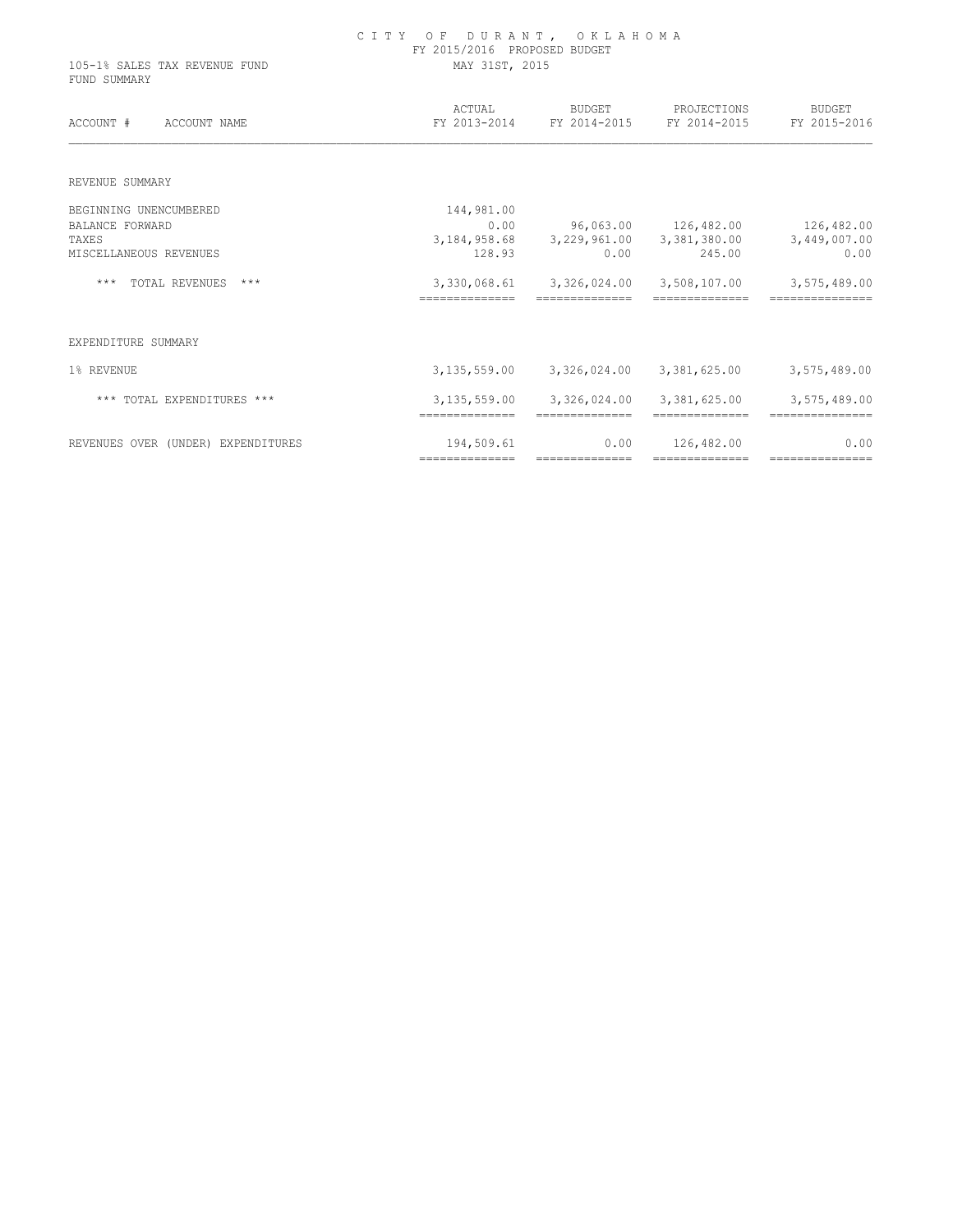| 105-1% SALES TAX REVENUE FUND<br>REVENUE DETAIL | FY 2015/2016 PROPOSED BUDGET<br>MAY 31ST, 2015 |                        |                             |                               |  |  |
|-------------------------------------------------|------------------------------------------------|------------------------|-----------------------------|-------------------------------|--|--|
| ACCOUNT #<br>ACCOUNT NAME                       | ACTUAL<br>FY 2013-2014                         | BUDGET<br>FY 2014-2015 | PROJECTIONS<br>FY 2014-2015 | <b>BUDGET</b><br>FY 2015-2016 |  |  |
| BEGINNING UNENCUMBERED                          | 144,981.00                                     |                        |                             |                               |  |  |
| BALANCE FORWARD                                 |                                                |                        |                             |                               |  |  |
| 000-301.10-00 BEGINNING UNENCUMBERED            | 0.00                                           | 96,063.00              | 126,482.00                  | 126,482.00                    |  |  |
| TOTAL BALANCE FORWARD                           | 144,981.00                                     | 96,063.00              | 126,482.00                  | 126,482.00                    |  |  |
| TAXES                                           |                                                |                        |                             |                               |  |  |
| 000-311.10-00 SALES TAX REVENUE (1%)            | 3,184,958.68                                   | 3,229,961.00           | 3,381,380.00                | 3,449,007.00                  |  |  |
| TOTAL TAXES                                     | 3,184,958.68                                   | 3,229,961.00           | 3,381,380.00                | 3,449,007.00                  |  |  |
| MISCELLANEOUS REVENUES                          |                                                |                        |                             |                               |  |  |
| 000-361.10-00 INTEREST EARNED                   | 128.93                                         | 0.00                   | 223.00                      | 0.00                          |  |  |
| 000-361.40-00 MISC. REVENUE                     | 0.00                                           | 0.00                   | 22.00                       | 0.00                          |  |  |
| TOTAL MISCELLANEOUS REVENUES                    | 128.93                                         | 0.00                   | 245.00                      | 0.00                          |  |  |
| $***$<br>TOTAL REVENUES<br>$***$                | 3,330,068.61                                   | 3,326,024.00           | 3,508,107.00                | 3,575,489.00                  |  |  |
|                                                 | ==============                                 |                        |                             | ---------------               |  |  |

C I T Y O F D U R A N T , O K L A H O M A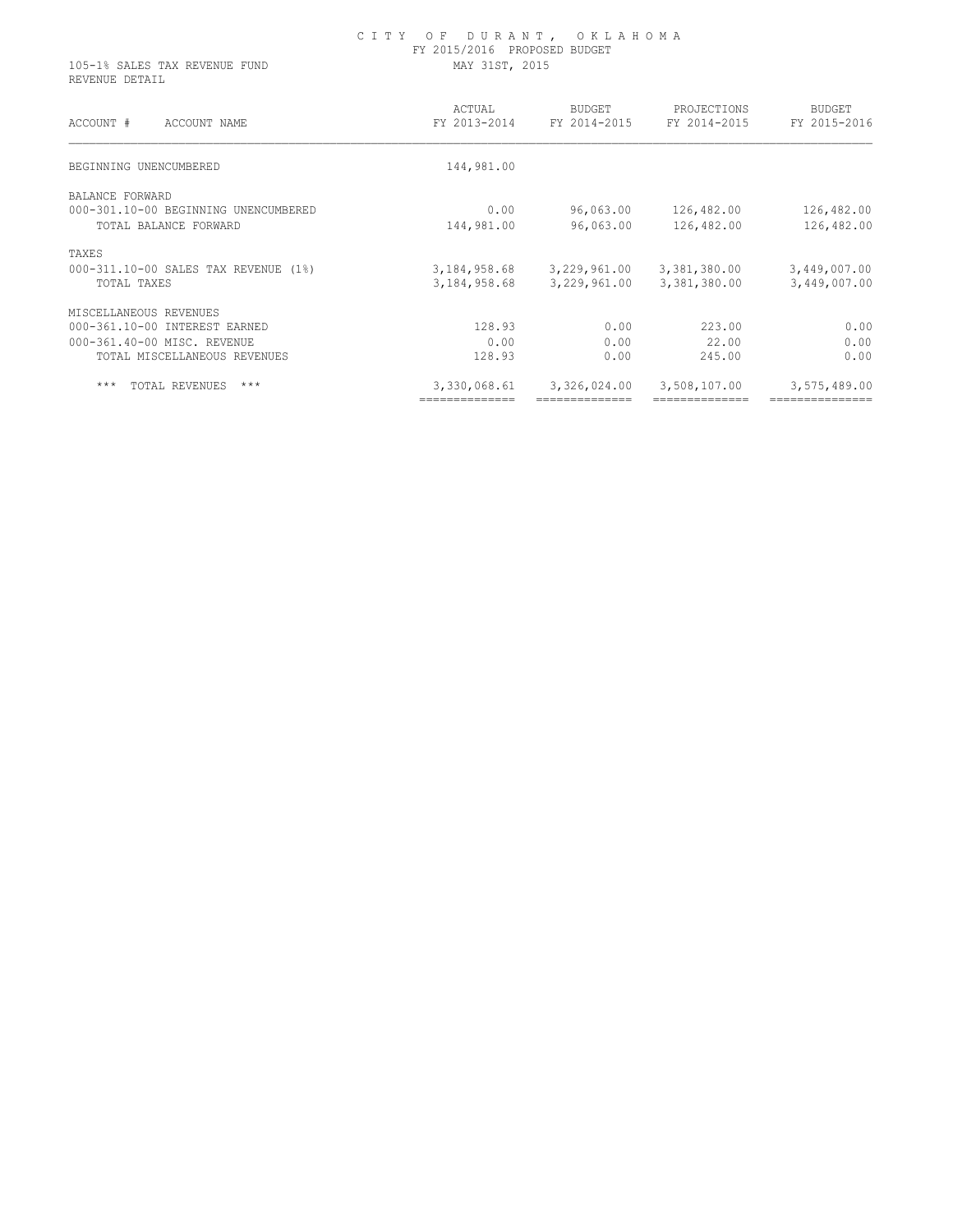105-1% SALES TAX REVENUE FUND MAY 31ST, 2015 1% REVENUE ==========

| ACCOUNT #<br>ACCOUNT NAME                      | ACTUAL<br>FY 2013-2014 | <b>BUDGET</b><br>FY 2014-2015 | PROJECTIONS<br>FY 2014-2015 | <b>BUDGET</b><br>FY 2015-2016  |
|------------------------------------------------|------------------------|-------------------------------|-----------------------------|--------------------------------|
|                                                |                        |                               |                             |                                |
| OTHER EXPENSES                                 |                        |                               |                             |                                |
| TRANSFERS TO OTHER FUNDS                       |                        |                               |                             |                                |
| 038-518.99-16 TRSF TO CAPITAL IMPROVE.<br>FUND | 30,418.00              | 190,821.00                    | 246,422.00                  | 377,599.00                     |
| 038-518.99-24 TRSF TO UA BONDS SINKING FUND    | 3,105,141.00           | 3,135,203.00                  | 3,135,203.00                | 3,197,890.00                   |
| TOTAL TRANSFERS TO OTHER FUNDS                 | 3, 135, 559.00         | 3,326,024.00                  | 3,381,625.00                | 3,575,489.00                   |
| TOTAL 1% REVENUE                               | 3,135,559.00           | 3,326,024.00                  | 3,381,625.00                | 3,575,489.00<br>-------------- |
|                                                |                        |                               |                             |                                |
| $***$<br>$***$<br>TOTAL EXPENSES               | 3,135,559.00           | 3,326,024.00                  | 3,381,625.00                | 3,575,489.00                   |
|                                                | _____________          |                               |                             | ______________                 |

PERMANENT NOTES:

 THE 1% SALES TAX FUND ACCOUNTS FOR THE THIRD-PENNY SALES TAX OF THE CITY ORIGINALLY APPROVED BY THE VOTERS OF DURANT IN 1978 FOR DEBT SERVICE ON WATER AND SEWER IMPROVEMENTS. THE PURPOSE AND TERM OF THE TAX WERE EXPANDED BY THE VOTERS IN NOVEMBER, 2000, TO INCLUDE OTHER CAPITAL IMPROVEMENTS.

|                                 |                  |                        | $- - -$<br>___<br>-----<br>_______________ | -----<br>---<br>_______________ | -----<br>--<br>_______________                  | ________________ |
|---------------------------------|------------------|------------------------|--------------------------------------------|---------------------------------|-------------------------------------------------|------------------|
| -----<br>$ -$<br>------<br>JVER | -------<br>חתחות | ----<br>.<br>שותם דעים | . Y 4                                      | Λſ<br>. . u                     | $\sim$<br>$\sim$<br>. .<br>$\sim$ $\sim$<br>ᆂᅀᇦ | n                |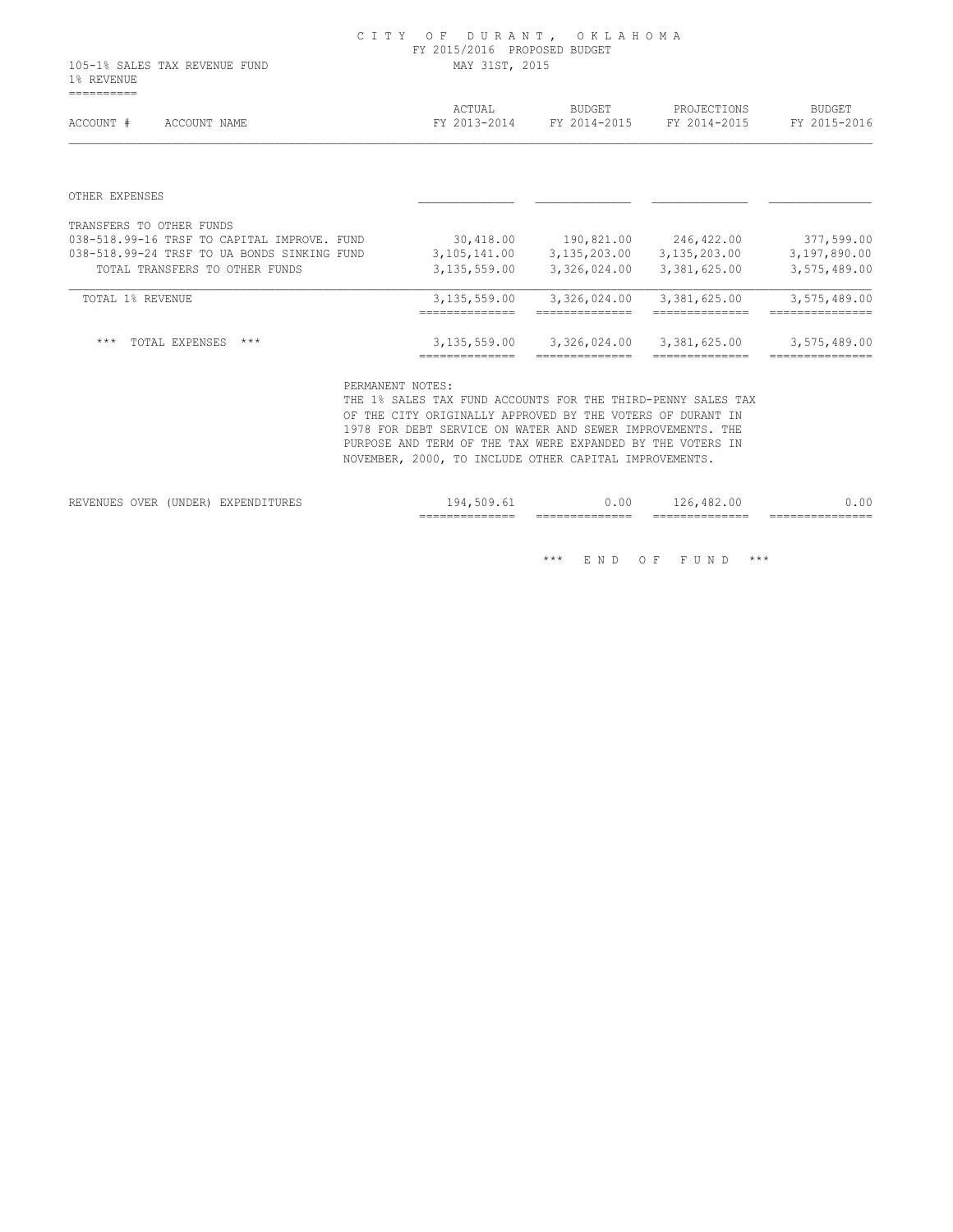| 110-1/4 % ECONOMIC DEV. FUND<br>FUND SUMMARY | FY 2015/2016 PROPOSED BUDGET<br>MAY 31ST, 2015 |                                     |                                |                                 |  |
|----------------------------------------------|------------------------------------------------|-------------------------------------|--------------------------------|---------------------------------|--|
| ACCOUNT #<br>ACCOUNT NAME                    | ACTUAL                                         | BUDGET<br>FY 2013-2014 FY 2014-2015 | PROJECTIONS<br>FY 2014-2015    | <b>BUDGET</b><br>FY 2015-2016   |  |
| REVENUE SUMMARY                              |                                                |                                     |                                |                                 |  |
| BEGINNING UNENCUMBERED                       | 192,337.00                                     |                                     |                                |                                 |  |
| <b>BALANCE FORWARD</b>                       | 0.00                                           |                                     | 5,491,275.00 5,491,275.00      | 4,583,502.00                    |  |
| TAXES                                        | 796,239.40                                     | 807,490.00 845,345.00               |                                | 862,252.00                      |  |
| MISCELLANEOUS REVENUES                       | 225,525.41                                     |                                     | 223,668.00 226,882.00          | 225,668.00                      |  |
| $***$<br>TOTAL REVENUES<br>$***$             | 1,214,101.81                                   | 6,522,433.00                        | 6,563,502.00                   | 5,671,422.00                    |  |
| EXPENDITURE SUMMARY                          |                                                |                                     |                                |                                 |  |
| ECONOMIC DEVELOPMENT                         | 7,960.50                                       | 6,522,433.00                        | 1,980,000.00                   | 5,671,422.00                    |  |
| *** TOTAL EXPENDITURES ***                   | 7,960.50<br>==============                     | 6,522,433.00<br>==============      | 1,980,000.00<br>-------------- | 5,671,422.00<br>=============== |  |
| REVENUES OVER (UNDER) EXPENDITURES           | 1,206,141.31                                   | 0.00                                | 4,583,502.00                   | 0.00                            |  |

============== ============== ============== ===============

# C I T Y O F D U R A N T , O K L A H O M A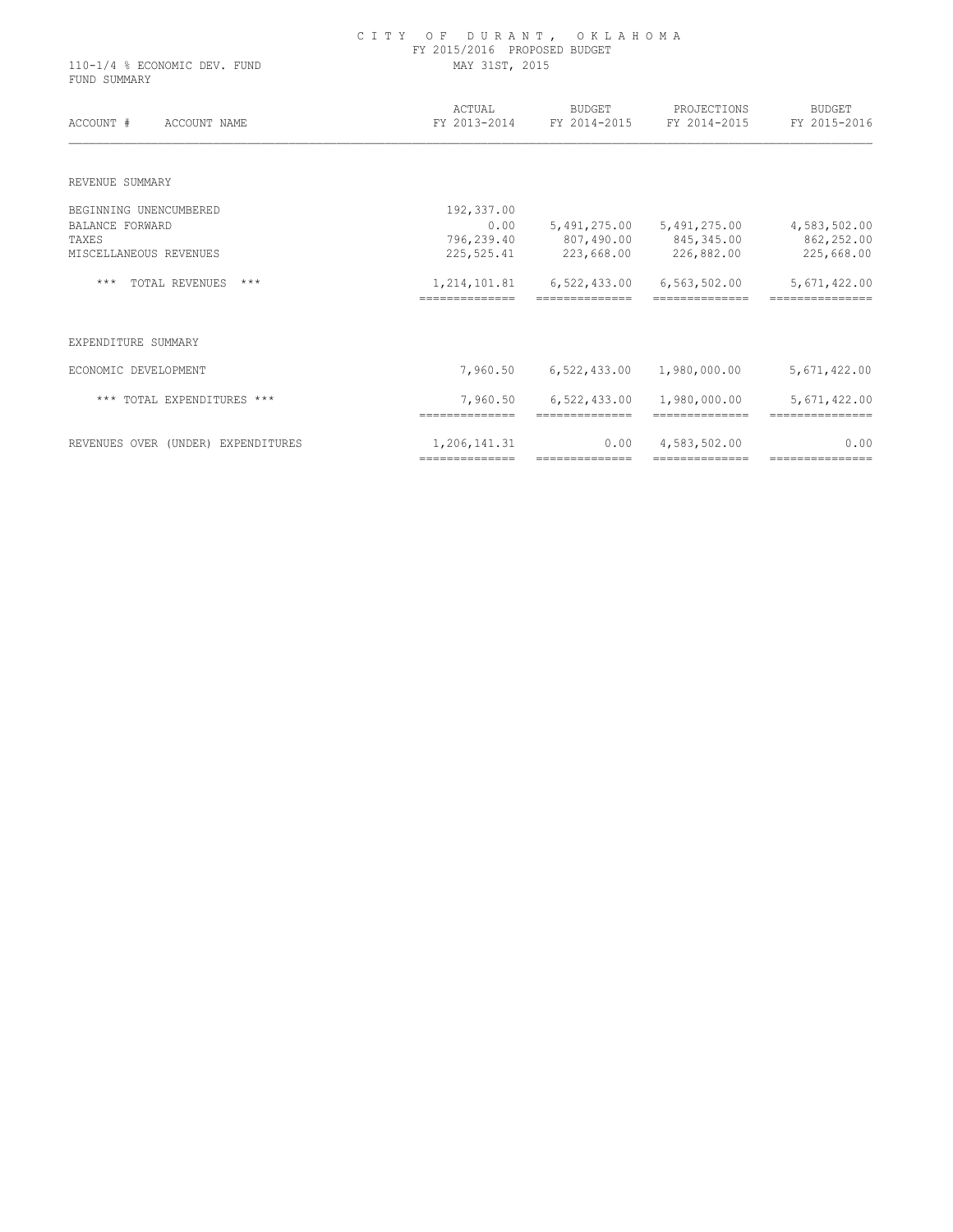#### C I T Y O F D U R A N T , O K L A H O M A FY 2015/2016 PROPOSED BUDGET 110-1/4 % ECONOMIC DEV. FUND MAY 31ST, 2015

REVENUE DETAIL

| ACTUAL<br>FY 2013-2014 | <b>BUDGET</b><br>FY 2014-2015 | PROJECTIONS<br>FY 2014-2015 | BUDGET<br>FY 2015-2016 |
|------------------------|-------------------------------|-----------------------------|------------------------|
| 192,337.00             |                               |                             |                        |
|                        |                               |                             |                        |
| 0.00                   | 5,491,275.00                  | 5,491,275.00                | 4,583,502.00           |
| 192,337.00             | 5,491,275.00                  | 5,491,275.00                | 4,583,502.00           |
|                        |                               |                             |                        |
| 796,239.40             | 807,490.00                    | 845, 345.00                 | 862,252.00             |
| 796,239.40             | 807,490.00                    | 845,345.00                  | 862,252.00             |
|                        |                               |                             |                        |
| 218,668.00             | 0.00                          | 0.00                        | 0.00                   |
| 6,857.45               | 5,000.00                      | 8,214.00                    | 7,000.00               |
| 0.00                   | 166,668.00                    | 166,668.00                  | 166,668.00             |
| 0.04)                  | 52,000.00                     | 52,000.00                   | 52,000.00              |
| 225,525.41             | 223,668.00                    | 226,882.00                  | 225,668.00             |
| 1,214,101.81           | 6,522,433.00                  | 6,563,502.00                | 5,671,422.00           |
|                        |                               |                             |                        |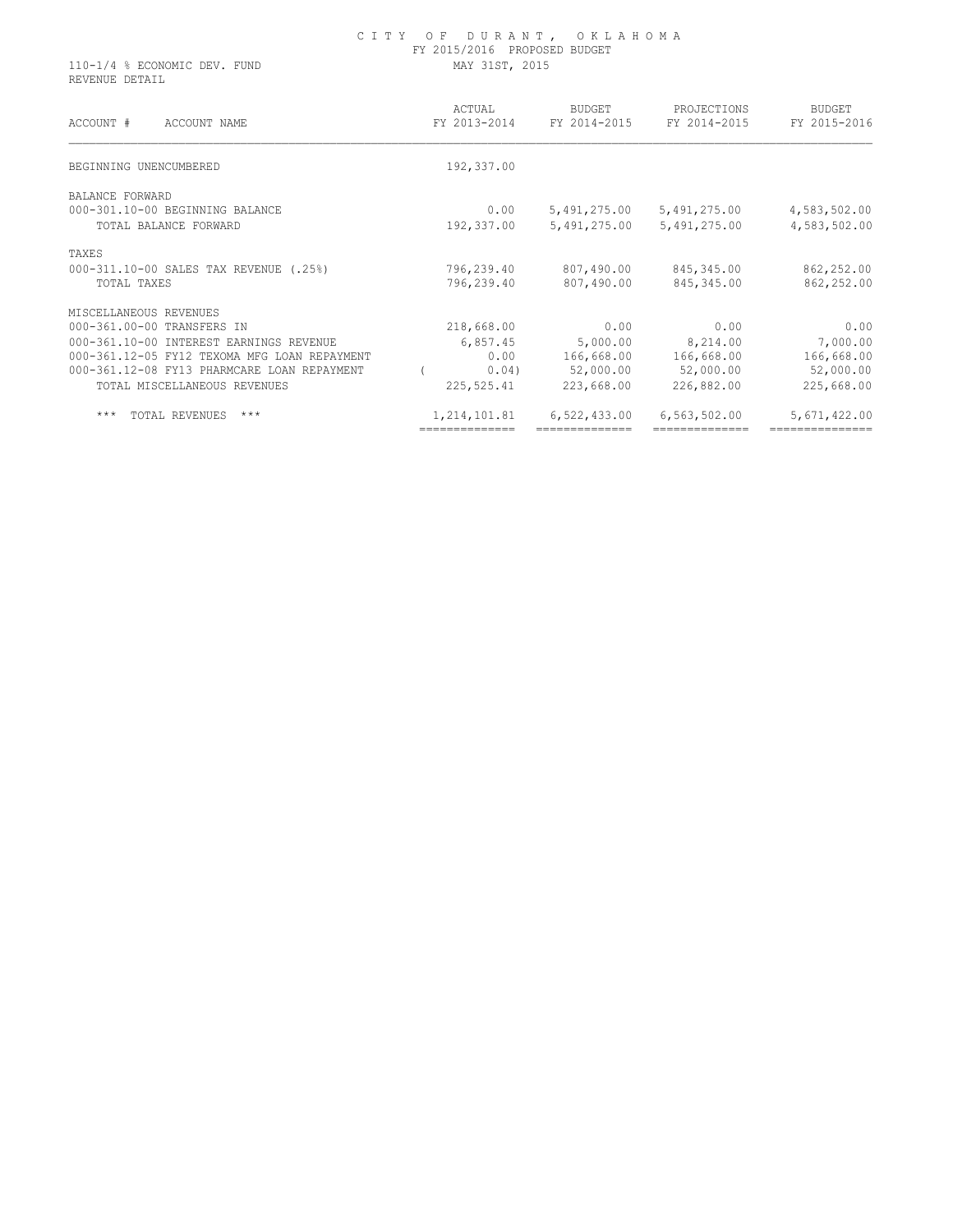#### C I T Y O F D U R A N T , O K L A H O M A FY 2015/2016 PROPOSED BUDGET 110-1/4 % ECONOMIC DEV. FUND MAY 31ST, 2015

 ECONOMIC DEVELOPMENT ====================

| ACCOUNT #<br>ACCOUNT NAME                    | ACTUAL<br>FY 2013-2014 | <b>BUDGET</b><br>FY 2014-2015 | PROJECTIONS<br>FY 2014-2015 | <b>BUDGET</b><br>FY 2015-2016 |
|----------------------------------------------|------------------------|-------------------------------|-----------------------------|-------------------------------|
|                                              |                        |                               |                             |                               |
| CONTRACTUAL EXPENDITURES                     |                        |                               |                             |                               |
| 017-537.30-31 FY15 BRUCEPACMEAT FRGVBL LOAN  | 0.00                   | 700,000.00                    | 700,000.00                  | 0.00                          |
| 017-537.30-32 FY15 HITCHCOCK DST CNTR EXP    | 0.00                   | 40,000.00                     | 40,000.00                   | 0.00                          |
| 017-537.30-61 TRSF TO UA FOR TILE SHOP PIPLN | 7,960.50               | 0.00                          | 0.00                        | 0.00                          |
| 017-537.30-62 TRSF TO CDBG WALDRON DRIVE     | 0.00                   | 630,000.00                    | 630,000.00                  | 0.00                          |
| 017-537.30-63 TRSF TO 015 CRAWFORD ST RENO   | 0.00                   | 110,000.00                    | 110,000.00                  | 0.00                          |
| 017-537.30-64 TRSF 14CDBG-ED16246 CNTRYCLBRD | 0.00                   | 0.00                          | 0.00                        | 500,000.00                    |
| TOTAL CONTRACTUAL EXPENDITURES               | 7,960.50               | 1,480,000.00                  | 1,480,000.00                | 500,000.00                    |
| OTHER EXPENSES                               |                        |                               |                             |                               |
| 017-537.70-17 FUND RESERVE                   | 0.00                   | 4,542,433.00                  | 0.00                        | 5, 171, 422.00                |
| 017-537.70-52 TRSF TO CI -EDA GRANT MATCH    | 0.00                   | 500,000.00                    | 500,000.00                  | 0.00                          |
| TOTAL OTHER EXPENSES                         | 0.00                   | 5,042,433.00                  | 500,000.00                  | 5, 171, 422.00                |
| DEBT SERVICE                                 |                        |                               |                             |                               |
| TOTAL ECONOMIC DEVELOPMENT                   | 7,960.50               | 6,522,433.00                  | 1,980,000.00                | 5,671,422.00                  |
|                                              |                        |                               |                             |                               |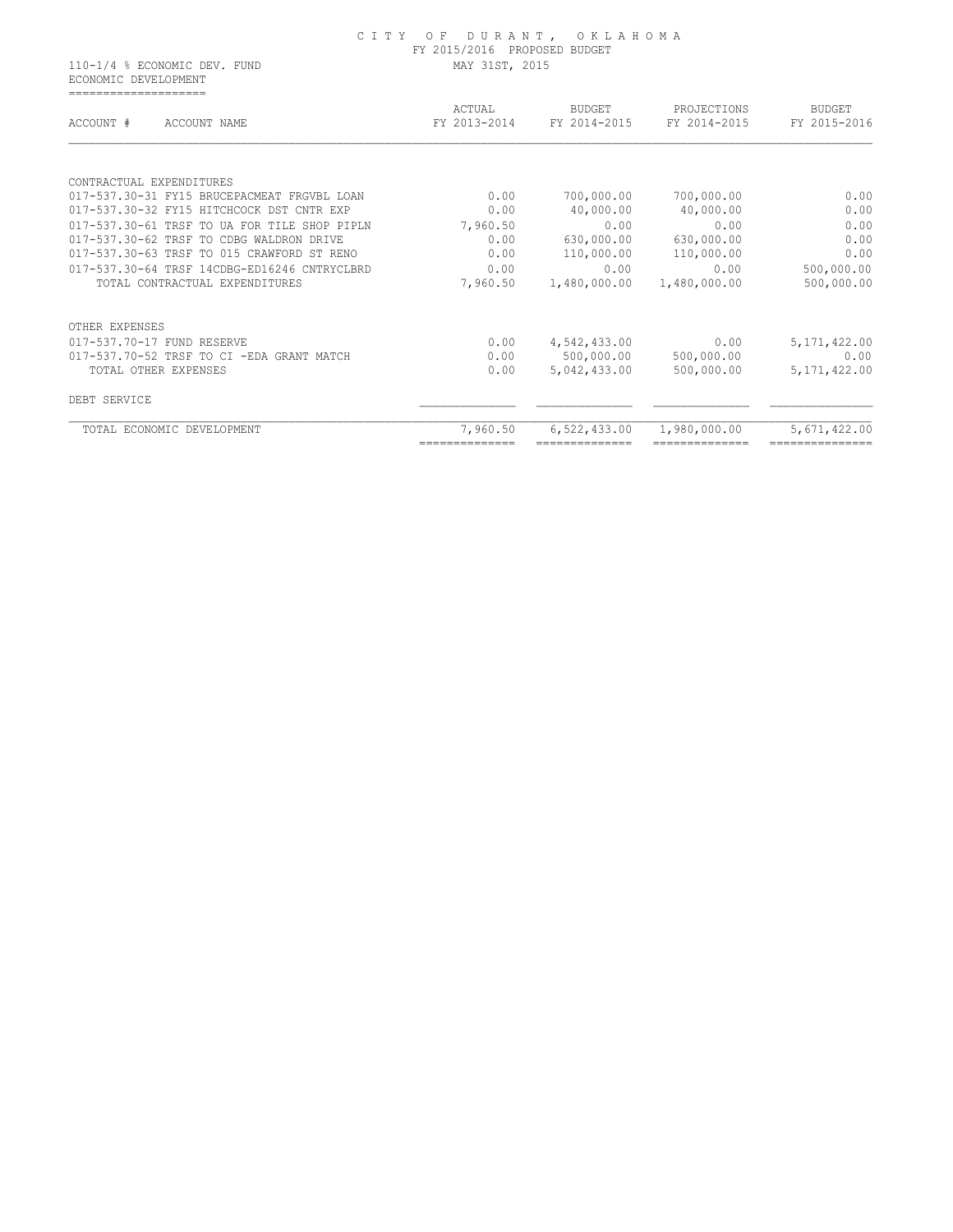| 110-1/4 % ECONOMIC DEV. FUND<br>ECON DEV. TEX.MFG LOAN     | CITY OF DURANT, OKLAHOMA<br>FY 2015/2016 PROPOSED BUDGET<br>MAY 31ST, 2015 |                                                      |                             |                                |  |
|------------------------------------------------------------|----------------------------------------------------------------------------|------------------------------------------------------|-----------------------------|--------------------------------|--|
| -----------------------------<br>ACCOUNT #<br>ACCOUNT NAME | ACTUAL<br>FY 2013-2014                                                     | <b>BUDGET</b><br>FY 2014-2015 FY 2014-2015           | PROJECTIONS                 | <b>BUDGET</b><br>FY 2015-2016  |  |
| CONTRACTUAL EXPENDITURES                                   | ==============                                                             | ==============                                       | ==============              | =============                  |  |
| $***$<br>TOTAL EXPENSES<br>***                             | ==============                                                             | 7,960.50 6,522,433.00 1,980,000.00<br>============== | ==============              | 5,671,422.00<br>============== |  |
| REVENUES OVER (UNDER) EXPENDITURES                         | 1,206,141.31<br>==============                                             | 0.00                                                 | 4,583,502.00<br>=========== | 0.00<br>--------------         |  |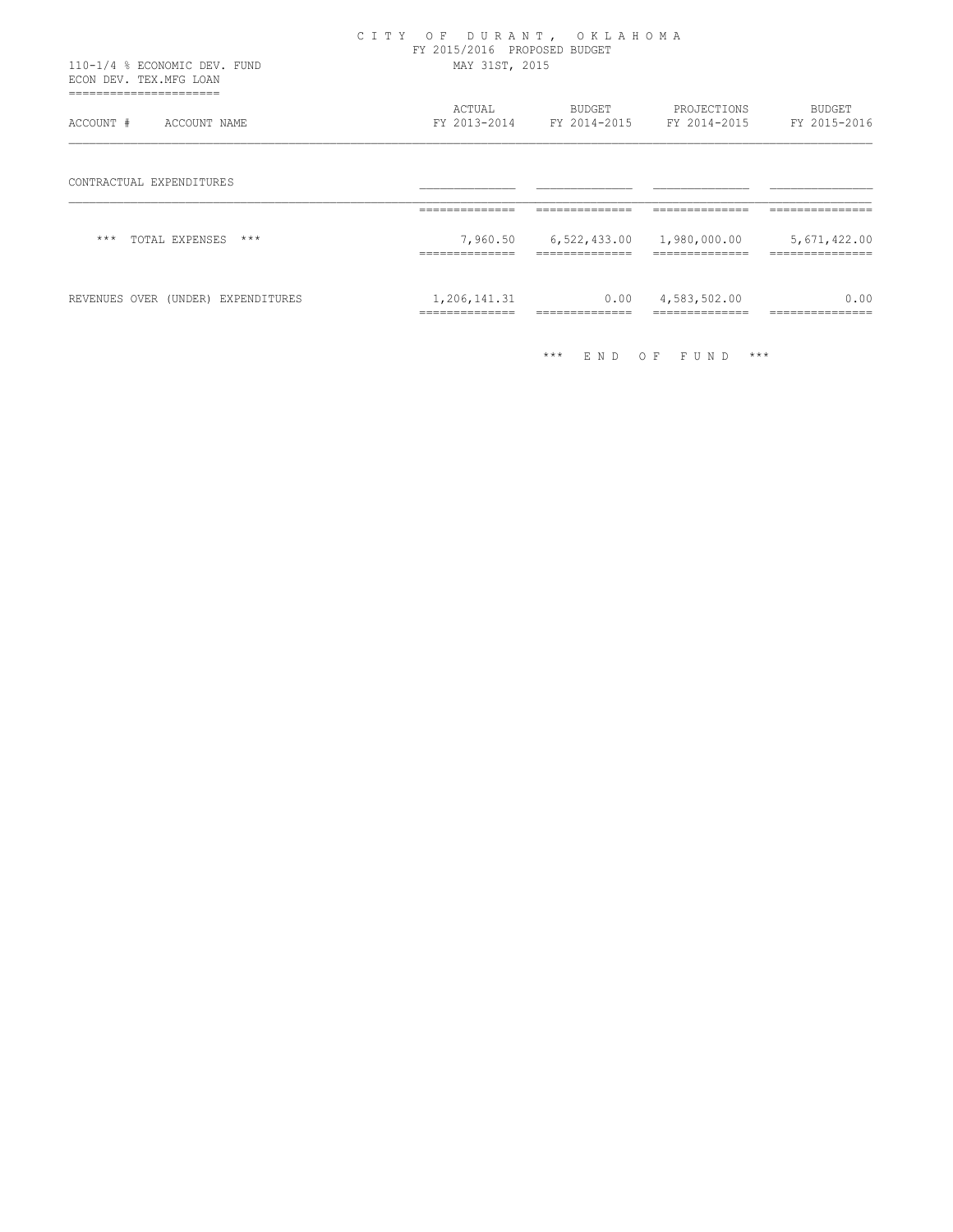| 115-1/4% SALES TAX M.S. FUND<br>FUND SUMMARY | CITY OF DURANT, OKLAHOMA<br>FY 2015/2016 PROPOSED BUDGET<br>MAY 31ST, 2015 |                              |                                                       |                        |  |  |  |
|----------------------------------------------|----------------------------------------------------------------------------|------------------------------|-------------------------------------------------------|------------------------|--|--|--|
| ACCOUNT #<br>ACCOUNT NAME                    | ACTUAL                                                                     | <b>BUDGET</b>                | PROJECTIONS<br>FY 2013-2014 FY 2014-2015 FY 2014-2015 | BUDGET<br>FY 2015-2016 |  |  |  |
| REVENUE SUMMARY                              |                                                                            |                              |                                                       |                        |  |  |  |
| <b>BALANCE FORWARD</b>                       | 0.00                                                                       |                              | $0.00$ 1,585.89                                       | 0.00                   |  |  |  |
| TAXES                                        | 796,239.40                                                                 |                              | 807,490.00 845,345.00                                 | 862,252.00             |  |  |  |
| TOTAL REVENUES ***<br>***                    | 796,239.40                                                                 | 807,490.00                   | 846,930.89                                            | 862,252.00             |  |  |  |
| EXPENDITURE SUMMARY                          |                                                                            |                              |                                                       |                        |  |  |  |
| MULTI-SPORTS - ORD.1430                      | 807,873.40                                                                 |                              | 807,490.00 846,931.00                                 | 862,252.00             |  |  |  |
| *** TOTAL EXPENDITURES ***                   | 807,873.40<br>==============                                               | 807,490.00<br>============== | 846,931.00<br>==============                          | 862,252.00             |  |  |  |
| REVENUES OVER (UNDER) EXPENDITURES           | 11,634.00)<br>==============                                               | 0.00                         | 0.11)                                                 | 0.00                   |  |  |  |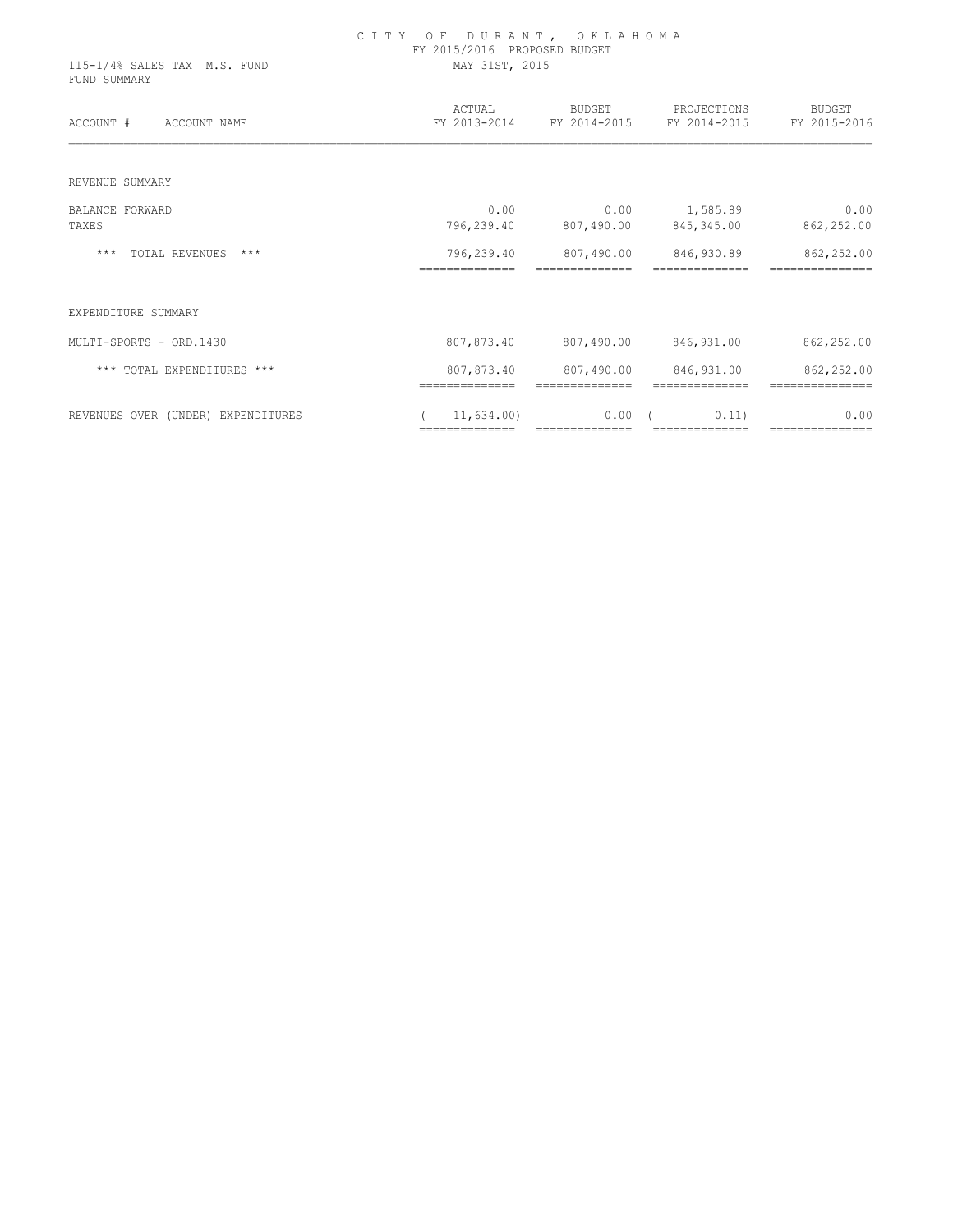#### C I T Y O F D U R A N T , O K L A H O M A FY 2015/2016 PROPOSED BUDGET 115-1/4% SALES TAX M.S. FUND MAY 31ST, 2015

REVENUE DETAIL

| ACCOUNT #<br>ACCOUNT NAME              | ACTUAL<br>FY 2013-2014 | <b>BUDGET</b><br>FY 2014-2015 | PROJECTIONS<br>FY 2014-2015 | <b>BUDGET</b><br>FY 2015-2016 |
|----------------------------------------|------------------------|-------------------------------|-----------------------------|-------------------------------|
| BALANCE FORWARD                        |                        |                               |                             |                               |
| 000-301.10-00 BEGINNING UNENCUMBERED   | 0.00                   | 0.00                          | 1,585.89                    | 0.00                          |
| TOTAL BALANCE FORWARD                  | 0.00                   | 0.00                          | 1,585.89                    | 0.00                          |
| TAXES                                  |                        |                               |                             |                               |
| 000-311.10-00 SALES TAX REVENUE (.25%) | 796,239.40             | 807,490.00                    | 845, 345.00                 | 862,252.00                    |
| TOTAL TAXES                            | 796,239.40             | 807,490.00                    | 845, 345.00                 | 862,252.00                    |
| MISCELLANEOUS REVENUES                 |                        |                               |                             |                               |
| $***$<br>TOTAL REVENUES<br>$***$       | 796,239.40             | 807,490.00                    | 846,930.89                  | 862,252.00                    |
|                                        | ______________         | ----------------              | ----------------            | -----------------             |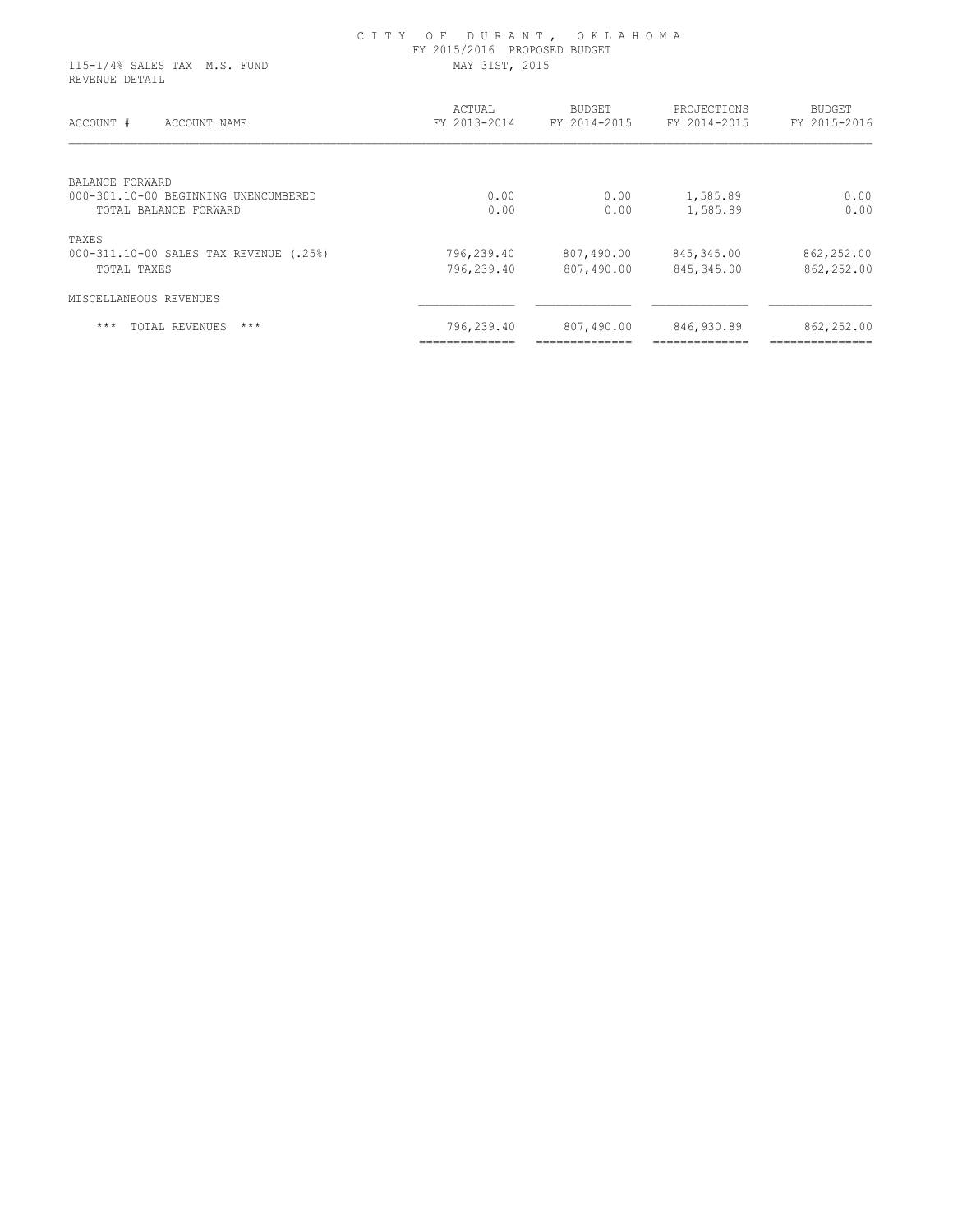#### C I T Y O F D U R A N T , O K L A H O M A FY 2015/2016 PROPOSED BUDGET 115-1/4% SALES TAX M.S. FUND MAY 31ST, 2015

 MULTI-SPORTS - ORD.1430 =======================

| FY 2013-2014                                   | FY 2014-2015                                     | FY 2014-2015                                     | <b>BUDGET</b><br>FY 2015-2016                     |
|------------------------------------------------|--------------------------------------------------|--------------------------------------------------|---------------------------------------------------|
|                                                |                                                  |                                                  |                                                   |
|                                                |                                                  |                                                  |                                                   |
|                                                |                                                  |                                                  |                                                   |
| 807,873.40                                     | 807,490.00                                       | 846,931.00                                       | 862,252.00                                        |
| 807,873.40                                     | 807,490.00                                       | 846,931.00                                       | 862,252.00                                        |
| 807,873.40<br>--------------<br>______________ | 807,490.00<br>---------------<br>_______________ | 846, 931.00<br>--------------<br>--------------- | 862,252.00<br>---------------<br>---------------- |
| 807,873.40                                     | 807,490.00                                       | 846,931.00                                       | 862,252.00                                        |
|                                                |                                                  |                                                  |                                                   |

PERMANENT NOTES:

 One of three funds of the new DCFA. Purpose of this fund is to receive 1/4 cent sales tax (see Ordinance 1430) and transfer to the DCFA Revenue Fund 215.

| <b>OVE1</b><br>$-117$<br>х Рн<br>UNDER)<br>.<br>H. VZ<br>7. U U<br>, <u>, , ,</u><br>فللطائف عالم المناسب<br>. . u<br>the contract of the contract of the contract of the contract of the contract of the contract of the contract of<br>$\mathbf{v}$ and $\mathbf{v}$ and $\mathbf{v}$ and $\mathbf{v}$<br>the contract of the contract of the contract of the contract of the contract of the contract of the contract of<br>$- -$<br>_______________<br>$- -$<br>---<br>__________<br>_________<br>___<br>_______________<br>_______________<br>_______________<br>________________ |
|----------------------------------------------------------------------------------------------------------------------------------------------------------------------------------------------------------------------------------------------------------------------------------------------------------------------------------------------------------------------------------------------------------------------------------------------------------------------------------------------------------------------------------------------------------------------------------------|
| 00                                                                                                                                                                                                                                                                                                                                                                                                                                                                                                                                                                                     |
|                                                                                                                                                                                                                                                                                                                                                                                                                                                                                                                                                                                        |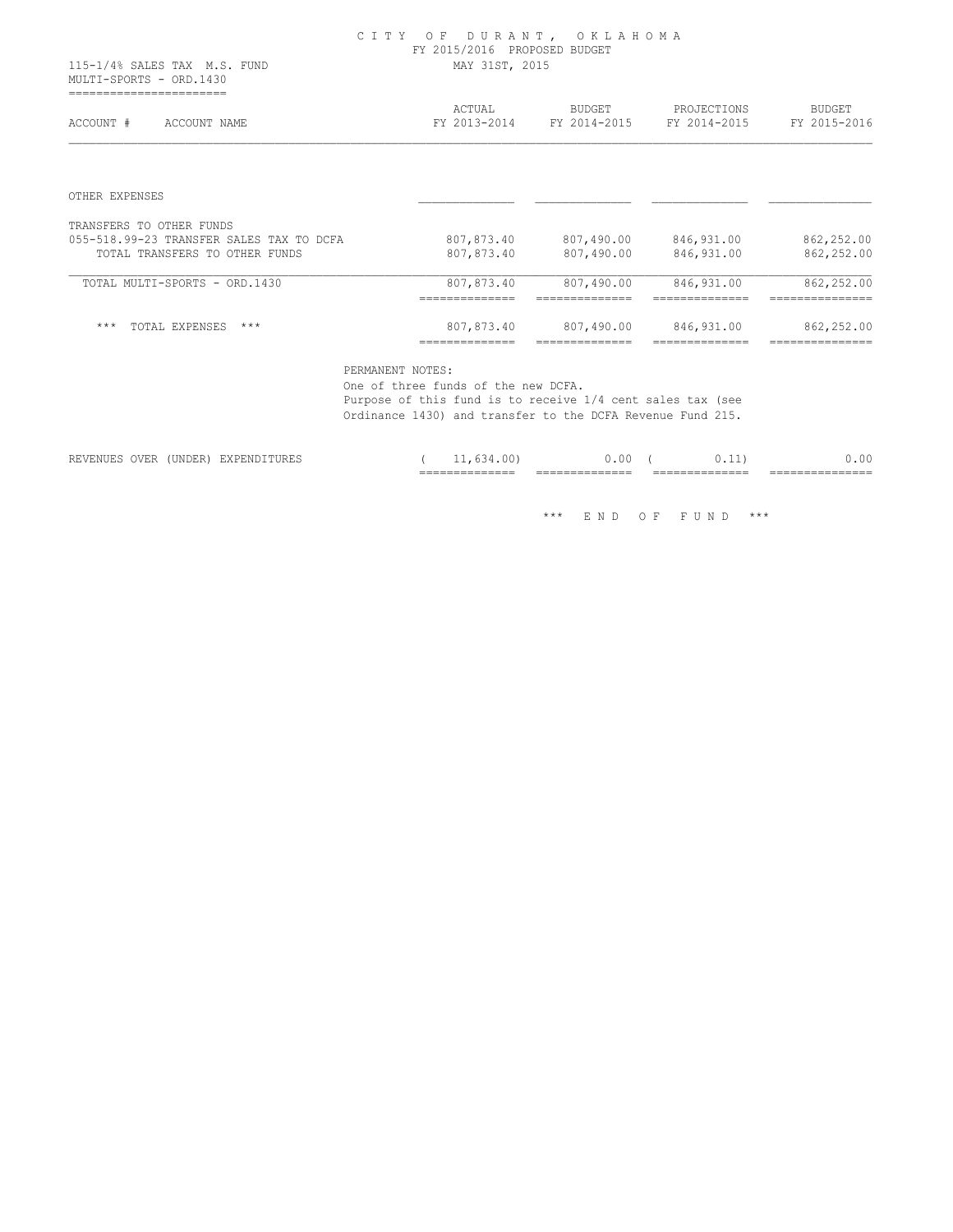| 120-1/4% SALES TAX SOSU FUND<br>FUND SUMMARY | CITY OF DURANT, OKLAHOMA<br>FY 2015/2016 PROPOSED BUDGET<br>MAY 31ST, 2015 |                              |                                                       |                        |  |  |
|----------------------------------------------|----------------------------------------------------------------------------|------------------------------|-------------------------------------------------------|------------------------|--|--|
| ACCOUNT #<br>ACCOUNT NAME                    | ACTUAL                                                                     | <b>BUDGET</b>                | PROJECTIONS<br>FY 2013-2014 FY 2014-2015 FY 2014-2015 | BUDGET<br>FY 2015-2016 |  |  |
| REVENUE SUMMARY                              |                                                                            |                              |                                                       |                        |  |  |
| <b>BALANCE FORWARD</b>                       | 0.00                                                                       | 0.00                         | 1,586.00                                              | 0.00                   |  |  |
| TAXES                                        | 796,239.40                                                                 | 807,490.00                   | 845,345.00                                            | 862,252.00             |  |  |
| TOTAL REVENUES ***<br>***                    | 796,239.40                                                                 | 807,490.00                   | 846,931.00                                            | 862,252.00             |  |  |
| EXPENDITURE SUMMARY                          |                                                                            |                              |                                                       |                        |  |  |
| SOSU - ORDINANCE 1431                        | 807,873.40                                                                 |                              | 807,490.00 846,931.00                                 | 862,252.00             |  |  |
| *** TOTAL EXPENDITURES ***                   | 807,873.40<br>==============                                               | 807,490.00<br>============== | 846,931.00<br>==============                          | 862,252.00             |  |  |
| REVENUES OVER (UNDER) EXPENDITURES           | 11,634.00)<br>==============                                               | 0.00<br>==============       | 0.00<br>==============                                | 0.00                   |  |  |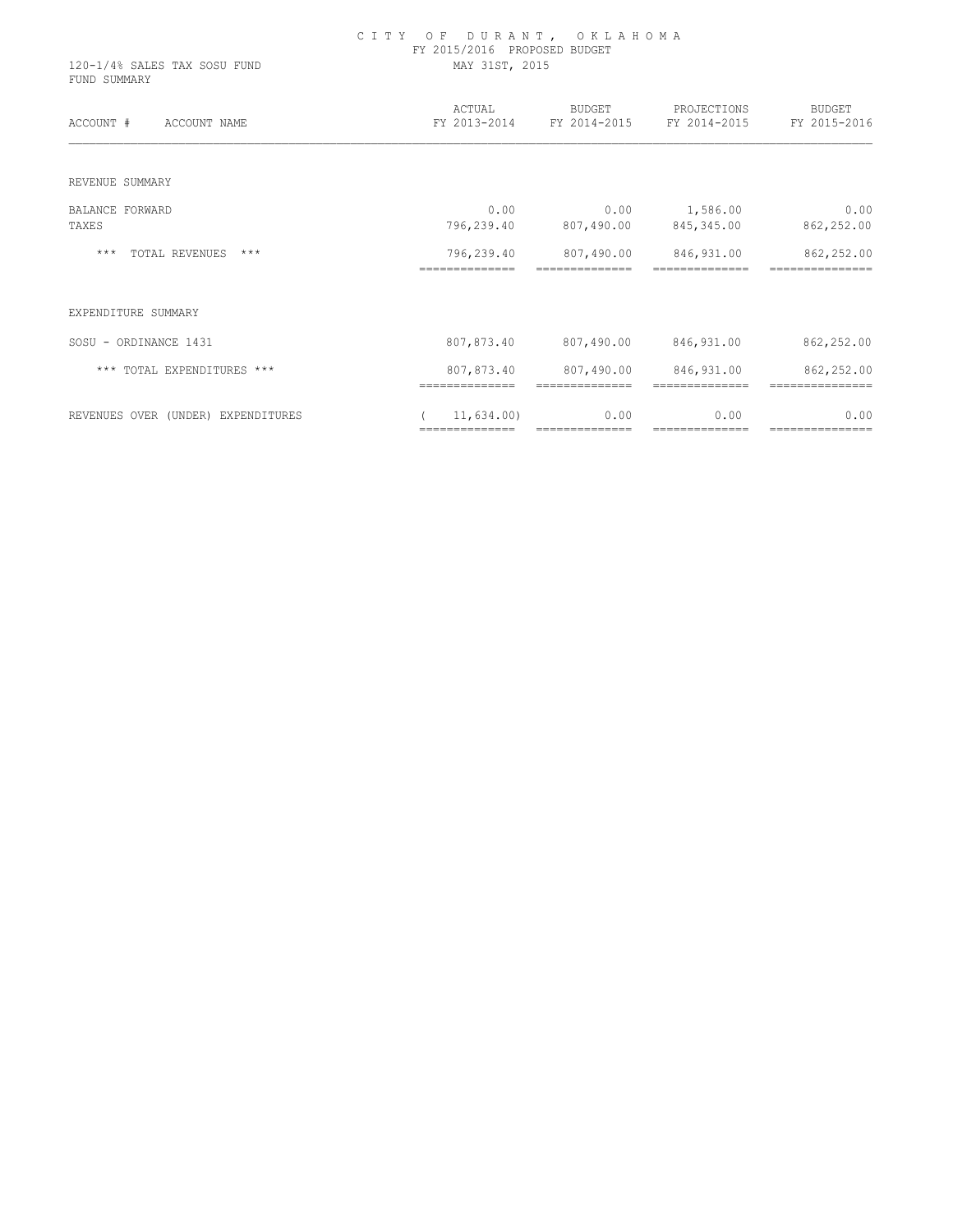| 120-1/4% SALES TAX SOSU FUND<br>REVENUE DETAIL                                   | CITY OF DURANT, OKLAHOMA<br>FY 2015/2016 PROPOSED BUDGET<br>MAY 31ST, 2015 |                        |  |                        |                             |                        |
|----------------------------------------------------------------------------------|----------------------------------------------------------------------------|------------------------|--|------------------------|-----------------------------|------------------------|
| ACCOUNT #<br>ACCOUNT NAME                                                        |                                                                            | ACTUAL<br>FY 2013-2014 |  | BUDGET<br>FY 2014-2015 | PROJECTIONS<br>FY 2014-2015 | BUDGET<br>FY 2015-2016 |
| BALANCE FORWARD<br>000-301.10-00 BEGINNING UNENCUMBERED<br>TOTAL BALANCE FORWARD |                                                                            | 0.00<br>0.00           |  | 0.00<br>0.00           | 1,586.00<br>1,586.00        | 0.00<br>0.00           |

| TOTAL REVENUES<br>$***$<br>$***$                      | 796,239.40               | 807,490.00               | 846,931.00               | 862,252.00               |
|-------------------------------------------------------|--------------------------|--------------------------|--------------------------|--------------------------|
| MISCELLANEOUS REVENUES                                |                          |                          |                          |                          |
| 000-311.10-00 SALES TAX REVENUE (.25%)<br>TOTAL TAXES | 796,239.40<br>796,239.40 | 807,490.00<br>807,490.00 | 845,345.00<br>845,345.00 | 862,252.00<br>862,252.00 |
| TAXES                                                 |                          |                          |                          |                          |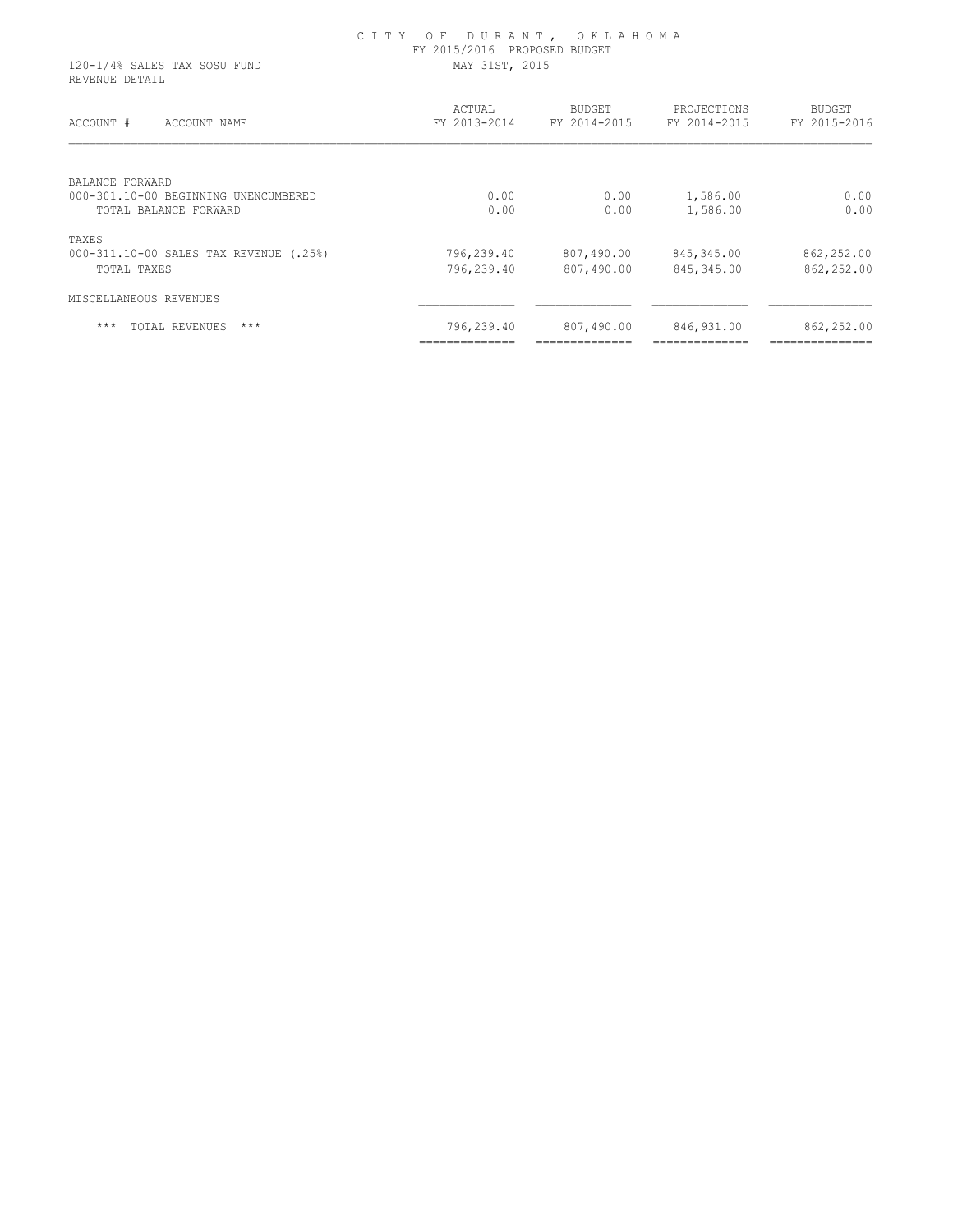#### C I T Y O F D U R A N T , O K L A H O M A FY 2015/2016 PROPOSED BUDGET 120-1/4% SALES TAX SOSU FUND MAY 31ST, 2015

 SOSU - ORDINANCE 1431 =====================

| ACCOUNT #<br>ACCOUNT NAME                | ACTUAL<br>FY 2013-2014        | <b>BUDGET</b><br>FY 2014-2015 | PROJECTIONS<br>FY 2014-2015  | <b>BUDGET</b><br>FY 2015-2016 |
|------------------------------------------|-------------------------------|-------------------------------|------------------------------|-------------------------------|
|                                          |                               |                               |                              |                               |
| OTHER EXPENSES                           |                               |                               |                              |                               |
| TRANSFERS TO OTHER FUNDS                 |                               |                               |                              |                               |
| 060-518.99-23 TRANSFER SALES TAX TO DCFA | 807,873.40                    | 807,490.00                    | 846,931.00                   | 862,252.00                    |
| TOTAL TRANSFERS TO OTHER FUNDS           | 807,873.40                    | 807,490.00                    | 846,931.00                   | 862,252.00                    |
| TOTAL SOSU - ORDINANCE 1431              | 807,873.40<br>--------------- | 807,490.00                    | 846,931.00                   | 862,252.00                    |
| $***$<br>$***$                           | ---------                     |                               |                              | ----------                    |
| TOTAL EXPENSES                           | 807,873.40<br>==============  | 807,490.00<br>==============  | 846,931.00<br>============== | 862,252.00<br>=============== |

PERMANENT NOTES:

 One of three funds of the new DCFA. Purpose of this fund is to receive 1/4 cent sales tax (see Ordinance 1431) and transfer to the DCFA Revenue Fund 215.

|                                                     |                                                                                           |                           | ___ | _______________<br>____ | ______________<br>-----<br>___ | ______________<br>____<br>___ | -----<br>____<br>____<br>--- |
|-----------------------------------------------------|-------------------------------------------------------------------------------------------|---------------------------|-----|-------------------------|--------------------------------|-------------------------------|------------------------------|
| -----<br>$- - - -$<br>------<br>19 H. V. H.<br>OVER | 'UNDER<br>the contract of the contract of the contract of the contract of the contract of | --------<br>Y PH<br>----- |     | .00<br>- -<br>___       | O.OO                           | 0.00                          | nη                           |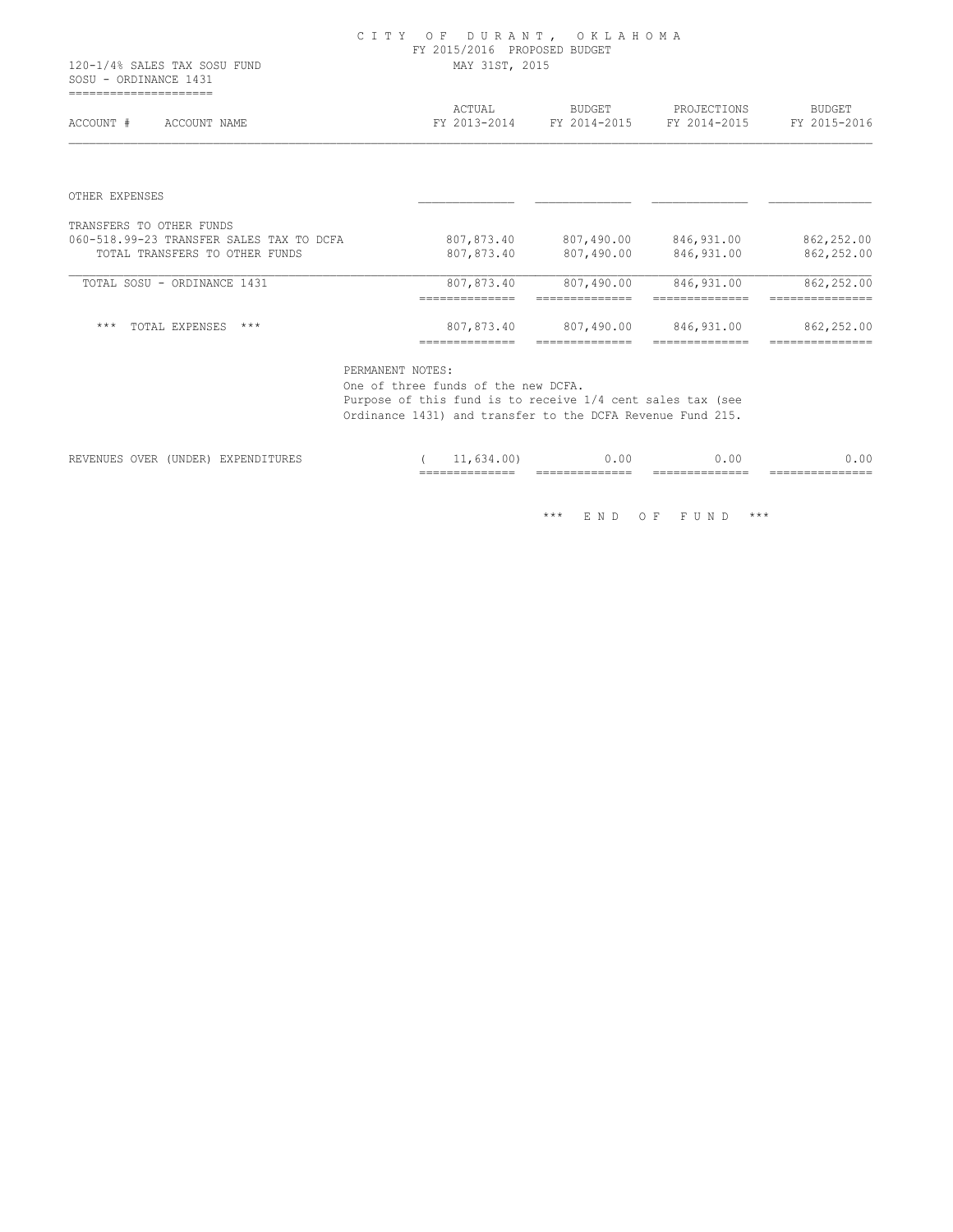| 202-DURANT LIBRARY AUTH.<br>FUND SUMMARY | CITY OF DURANT, OKLAHOMA<br>FY 2015/2016 PROPOSED BUDGET<br>MAY 31ST, 2015 |                         |                                                              |                         |
|------------------------------------------|----------------------------------------------------------------------------|-------------------------|--------------------------------------------------------------|-------------------------|
| ACCOUNT #<br>ACCOUNT NAME                | ACTUAL                                                                     |                         | BUDGET PROJECTIONS<br>FY 2013-2014 FY 2014-2015 FY 2014-2015 | BUDGET<br>FY 2015-2016  |
| REVENUE SUMMARY                          |                                                                            |                         |                                                              |                         |
| BEGINNING UNENCUMBERED                   | 21,753.00                                                                  |                         |                                                              |                         |
| <b>BALANCE FORWARD</b>                   | 0.00                                                                       | 30.00                   | 30.00                                                        | 0.00                    |
| *** TOTAL REVENUES ***                   | 21,753.00                                                                  | 30.00                   | 30.00                                                        | 0.00                    |
| EXPENDITURE SUMMARY                      |                                                                            |                         |                                                              |                         |
| PUBLIC LIBRARY                           | 0.00                                                                       | 30.00                   | 0.00                                                         | 0.00                    |
| *** TOTAL EXPENDITURES ***               | 0.00<br>--------------                                                     | 30.00<br>-------------- | 0.00<br>--------------                                       | 0.00<br>=============== |
| REVENUES OVER (UNDER) EXPENDITURES       | 21,753.00<br>==============                                                | 0.00<br>==============  | 30.00<br>==============                                      | 0.00<br>=============== |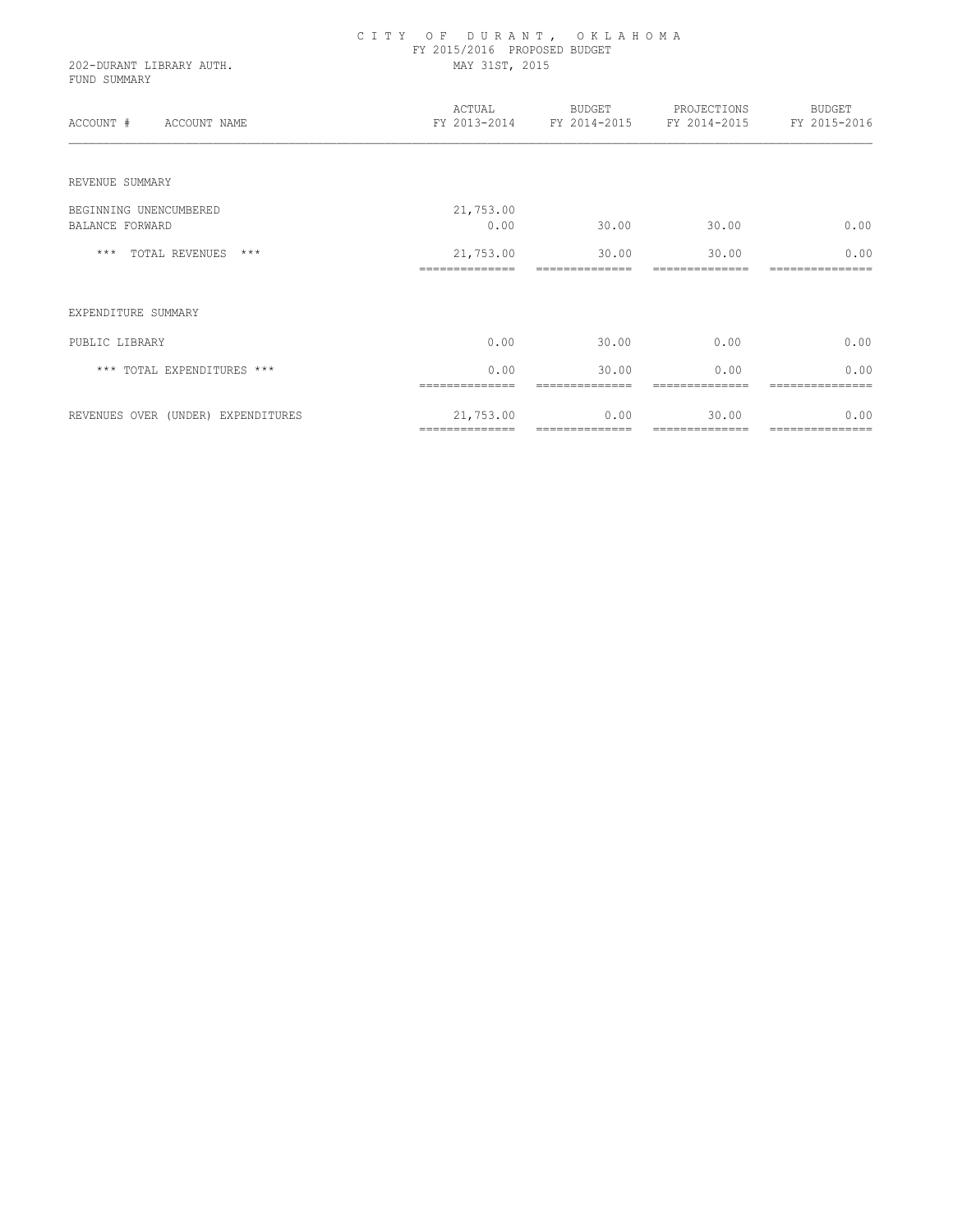#### C I T Y O F D U R A N T , O K L A H O M A FY 2015/2016 PROPOSED BUDGET 202-DURANT LIBRARY AUTH. MAY 31ST, 2015

REVENUE DETAIL

| ACCOUNT #<br>ACCOUNT NAME                                                        | ACTUAL<br>FY 2013-2014           | BUDGET<br>FY 2014-2015                | PROJECTIONS<br>FY 2014-2015            | <b>BUDGET</b><br>FY 2015-2016           |
|----------------------------------------------------------------------------------|----------------------------------|---------------------------------------|----------------------------------------|-----------------------------------------|
| BEGINNING UNENCUMBERED                                                           | 21,753.00                        |                                       |                                        |                                         |
| BALANCE FORWARD<br>000-301.10-00 BEGINNING UNENCUMBERED<br>TOTAL BALANCE FORWARD | 0.00<br>21,753.00                | 30.00<br>30.00                        | 30.00<br>30.00                         | 0.00<br>0.00                            |
| MISCELLANEOUS REVENUES                                                           |                                  |                                       |                                        |                                         |
| $***$<br>TOTAL REVENUES<br>$***$                                                 | 21,753.00<br>______________<br>. | 30.00<br>______________<br>---------- | 30.00<br>--------------<br>----------- | 0.00<br>---------------<br>------------ |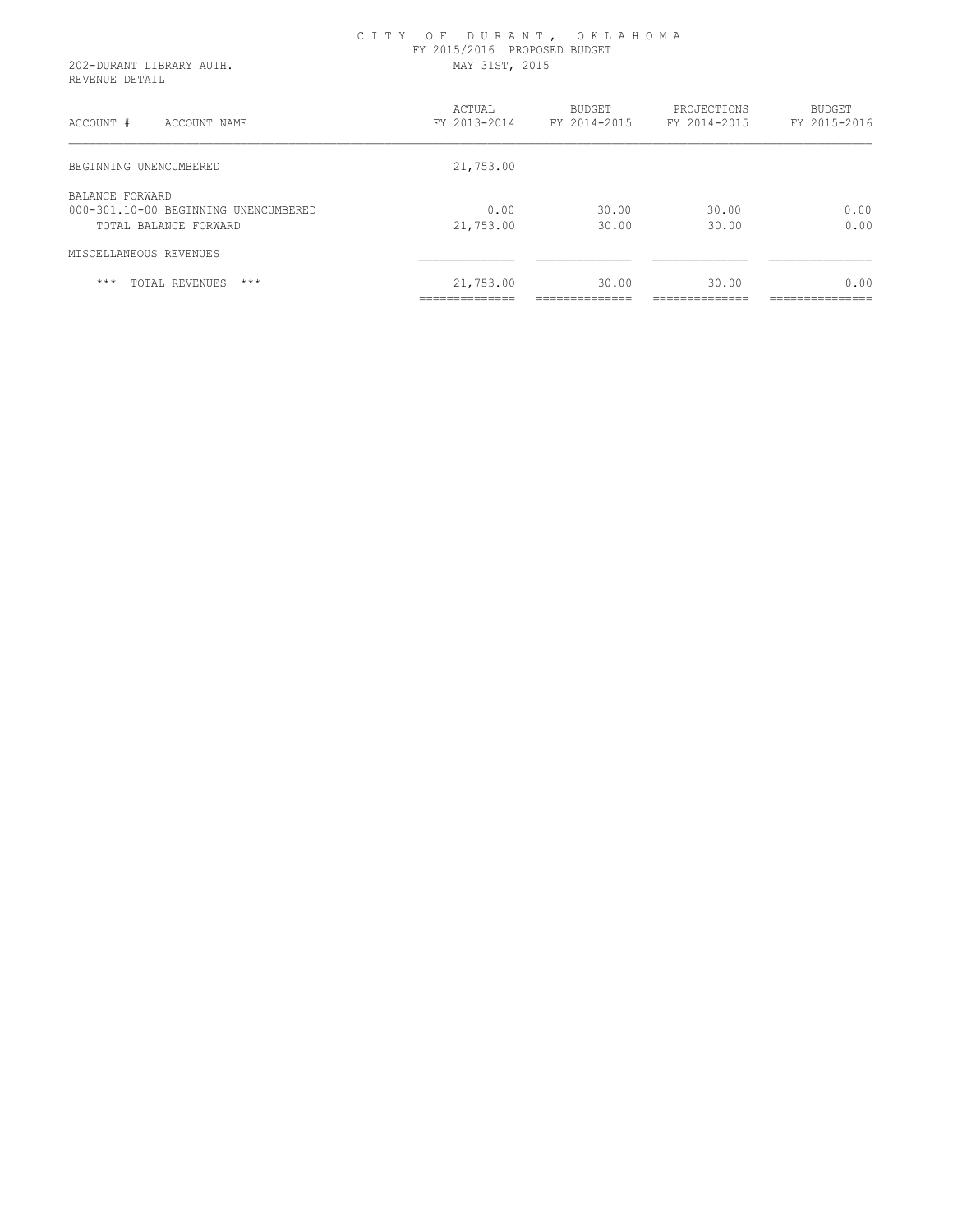| 202-DURANT LIBRARY AUTH.<br>PUBLIC LIBRARY         | CITY OF DURANT, OKLAHOMA<br>FY 2015/2016 PROPOSED BUDGET<br>MAY 31ST, 2015 |                |                                                       |                        |  |  |
|----------------------------------------------------|----------------------------------------------------------------------------|----------------|-------------------------------------------------------|------------------------|--|--|
| --------------<br>ACCOUNT #<br>ACCOUNT NAME        | ACTUAL                                                                     | BUDGET         | PROJECTIONS<br>FY 2013-2014 FY 2014-2015 FY 2014-2015 | BUDGET<br>FY 2015-2016 |  |  |
| PROFESSIONAL SERVICES                              |                                                                            |                |                                                       |                        |  |  |
| OTHER EXPENSES                                     |                                                                            |                |                                                       |                        |  |  |
| 015-571.70-17 FUND RESERVE<br>TOTAL OTHER EXPENSES | 0.00<br>0.00                                                               | 30.00<br>30.00 | 0.00<br>0.00                                          | 0.00<br>0.00           |  |  |
| TRANSFERS TO OTHER FUNDS                           |                                                                            |                |                                                       |                        |  |  |
| TOTAL PUBLIC LIBRARY                               | 0.00                                                                       | 30.00          | 0.00                                                  | 0.00                   |  |  |
| *** TOTAL EXPENSES ***                             | 0.00                                                                       | 30.00          | 0.00                                                  | 0.00                   |  |  |

PERMANENT NOTES:

 THIS FUND WAS ESTABLISHED BY THE TRUST INDENTURE DATED NOVEMBER 12, 2002, CREATING THE DURANT LIBRARY AUTHORITY. THE CITY OF DURANT IS THE BENEFICIARY OF THE DLA TRUST.

|                                 |                  |                     | ____________<br>$- - -$<br>________________ | $- -$<br>_____<br>_______________ | $-$<br>-------<br>________________ | ___<br>_____  |
|---------------------------------|------------------|---------------------|---------------------------------------------|-----------------------------------|------------------------------------|---------------|
| IVE.<br>KLVLNUL:<br><b>VIII</b> | ™DER L<br>UINDIN | ، ب<br>uni unu tunu |                                             | . U J                             | 111.1                              | $\sim$ $\sim$ |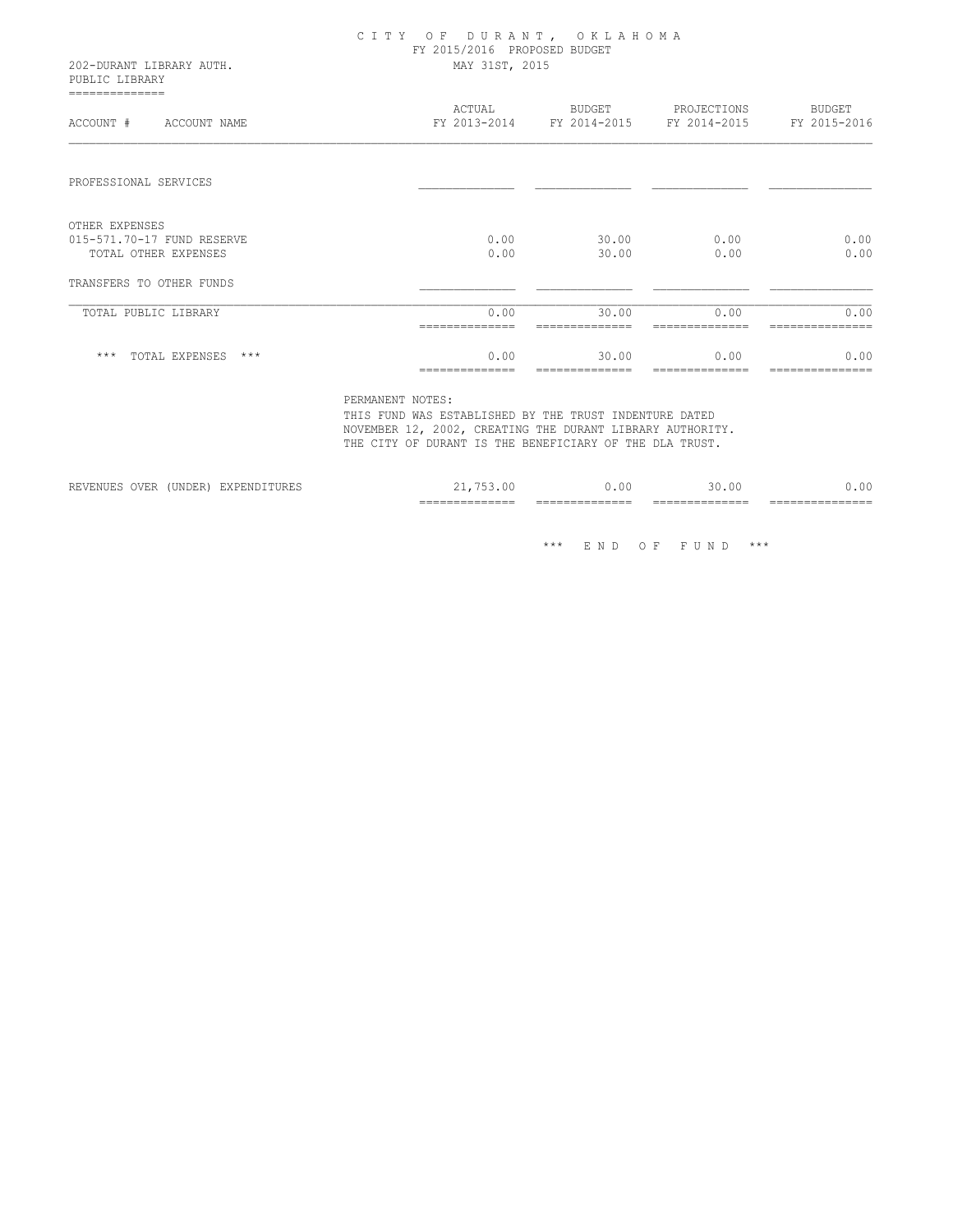| 206-DURANT AIRPORT AUTHORITY<br>FUND SUMMARY | CITY OF DURANT, OKLAHOMA<br>FY 2015/2016 PROPOSED BUDGET<br>MAY 31ST, 2015 |                                |                                                       |                                 |  |  |  |
|----------------------------------------------|----------------------------------------------------------------------------|--------------------------------|-------------------------------------------------------|---------------------------------|--|--|--|
| ACCOUNT #<br>ACCOUNT NAME                    | ACTUAL                                                                     | BUDGET                         | PROJECTIONS<br>FY 2013-2014 FY 2014-2015 FY 2014-2015 | BUDGET<br>FY 2015-2016          |  |  |  |
| REVENUE SUMMARY                              |                                                                            |                                |                                                       |                                 |  |  |  |
| BEGINNING UNENCUMBERED                       | 22,443.69                                                                  |                                |                                                       |                                 |  |  |  |
| <b>BALANCE FORWARD</b>                       | 0.00                                                                       |                                | 14,938.00 ( 8,743.00)                                 | 29,362.00                       |  |  |  |
| MISCELLANEOUS REVENUES                       |                                                                            |                                | 1,058,095.47   1,225,077.00   1,066,532.00            | 997,630.00                      |  |  |  |
| ADJUSTMENTS TO REVENUE                       | 686,970.00                                                                 | 0.00                           | 0.00                                                  | 0.00                            |  |  |  |
| *** TOTAL REVENUES<br>***                    | ==============                                                             | 1,767,509.16 1,240,015.00      | 1,057,789.00                                          | 1,026,992.00                    |  |  |  |
| EXPENDITURE SUMMARY                          |                                                                            |                                |                                                       |                                 |  |  |  |
| EAKER FIELD                                  |                                                                            | 1,489,844.88   1,240,015.00    | 1,028,428.00                                          | 1,026,992.00                    |  |  |  |
| *** TOTAL EXPENDITURES ***                   | 1,489,844.88<br>==============                                             | 1,240,015.00<br>============== | 1,028,428.00<br>==============                        | 1,026,992.00<br>=============== |  |  |  |
| REVENUES OVER (UNDER) EXPENDITURES           | 277,664.28                                                                 | 0.00                           | 29,361.00                                             | 0.00                            |  |  |  |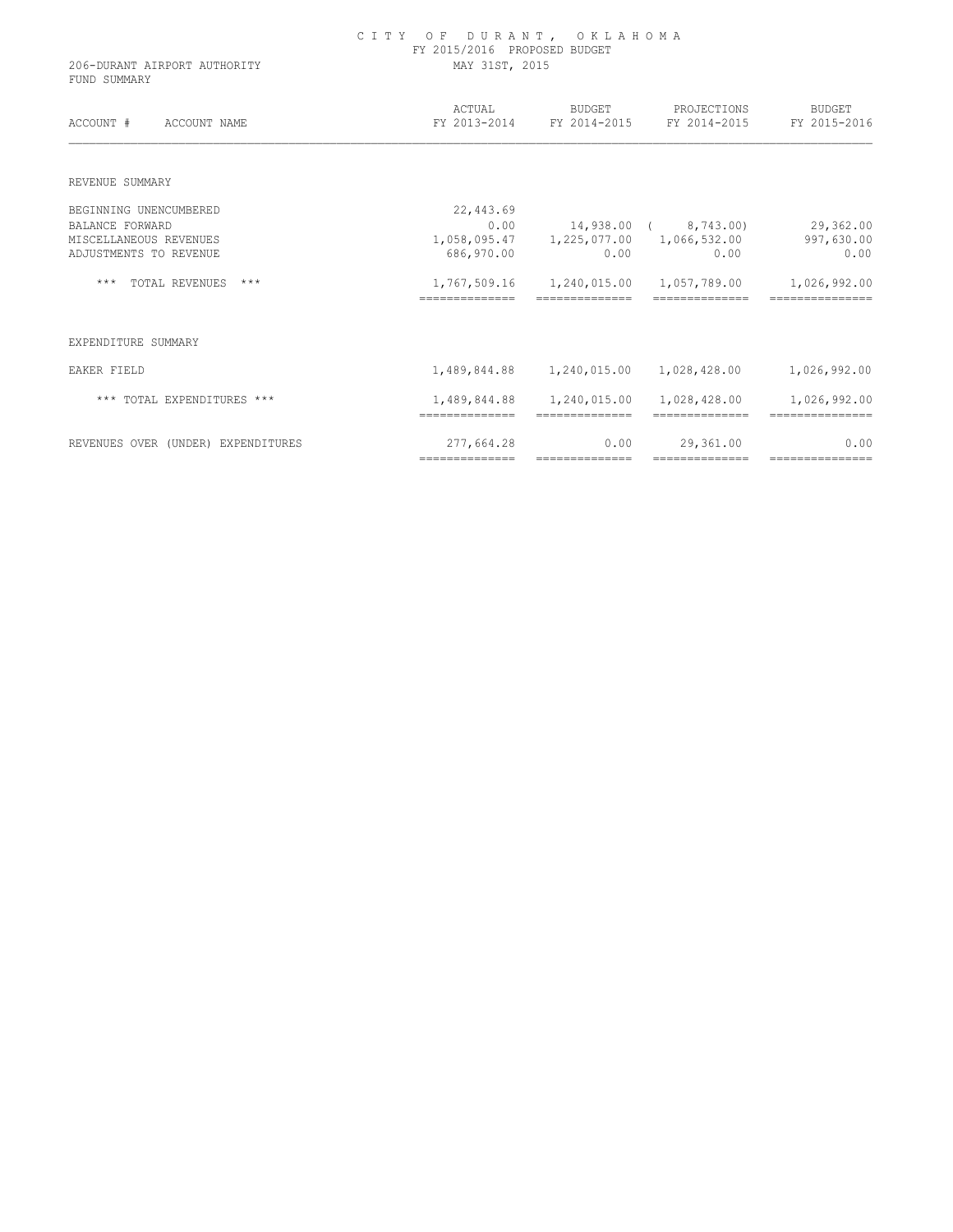## C I T Y O F D U R A N T , O K L A H O M A FY 2015/2016 PROPOSED BUDGET

206-DURANT AIRPORT AUTHORITY MAY 31ST, 2015 REVENUE DETAIL

| ACCOUNT #<br>ACCOUNT NAME                    | ACTUAL          | BUDGET<br>FY 2013-2014 FY 2014-2015 | PROJECTIONS<br>FY 2014-2015 | <b>BUDGET</b><br>FY 2015-2016 |
|----------------------------------------------|-----------------|-------------------------------------|-----------------------------|-------------------------------|
| BEGINNING UNENCUMBERED                       | 22,443.69       |                                     |                             |                               |
| BALANCE FORWARD                              |                 |                                     |                             |                               |
| 000-301.10-00 BEGINNING UNENCUMBERED         | 0.00            | 14,938.00 (                         | 8,743.00)                   | 29,362.00                     |
| TOTAL BALANCE FORWARD                        | 22,443.69       |                                     | 14,938.00 ( 8,743.00)       | 29,362.00                     |
| MISCELLANEOUS REVENUES                       |                 |                                     |                             |                               |
| 000-361.10-00 INTEREST EARNED                | 0.00            | 0.00                                | 3.00                        | 0.00                          |
| 000-361.10-01 INT.EARNED 2005UTRN TTE.CONST. | 142.53          | 0.00                                | 145.00                      | 0.00                          |
| 000-361.10-02 INT. EARNED 2005UTRN TTE. DEBT | 51.18           | 0.00                                | 50.00                       | 0.00                          |
| 000-361.13-00 AGRI. LEASE REVENUE            | 6,854.16        | 8,225.00                            | 8,975.00                    | 9,000.00                      |
| 000-361.14-00 AIRPORT JET FUEL SALES         | 600,848.75      | 625,420.00                          | 450,000.00                  | 450,000.00                    |
| 000-361.15-00 AIRPORT AV-GAS SALES           | 162,764.71      | 175,000.00                          | 190,000.00                  | 190,000.00                    |
| 000-361.40-00 MISC. REVENUE                  | 9,610.14        | 2,073.00                            | 8,000.00                    | 5,000.00                      |
| 000-361.51-00 HANGAR RENTAL REVENUE          | 115,572.00      | 118,000.00                          | 118,000.00                  | 118,000.00                    |
| 000-361.52-00 STAHL BUILDING LEASE REVENUE   | 9,600.00        | 60,000.00                           | 60,000.00                   | 60,000.00                     |
| 000-361.52-03 SW PICKLING LEASE REVENUE      | 0.00            | 1,200.00                            | 1,200.00                    | 1,200.00                      |
| 000-361.52-04 TRSF EOC LEASE REV FROM GENGOV | 0.00            | 12,000.00                           | 12,000.00                   | 12,000.00                     |
| 000-364.27-00 TRSF. FROM DCUA -TERMINAL NOTE | 152,652.00      |                                     | 159,325.00 159,325.00       | 152,430.00                    |
| 000-364.27-01 TRSF FROM DCUA --SUBSIDY       | 0.00            |                                     | 28,834.00 28,834.00         | 0.00                          |
| 000-364.27-02 TRSF FROM 020 STAHL RENOVATION | 0.00            | 35,000.00                           | 30,000.00                   | 0.00                          |
| TOTAL MISCELLANEOUS REVENUES                 | 1,058,095.47    | 1,225,077.00                        | 1,066,532.00                | 997,630.00                    |
| ADJUSTMENTS TO REVENUE                       |                 |                                     |                             |                               |
| 000-399.00-00 CONTRIBUTED CAPITAL REVENUE    | 686,970.00      | 0.00                                | 0.00                        | 0.00                          |
| TOTAL ADJUSTMENTS TO REVENUE                 | 686,970.00      | 0.00                                | 0.00                        | 0.00                          |
| $***$<br>TOTAL REVENUES<br>***               | 1,767,509.16    | 1,240,015.00                        | 1,057,789.00                | 1,026,992.00                  |
|                                              | --------------- | ---------------                     | --------------              | ----------------              |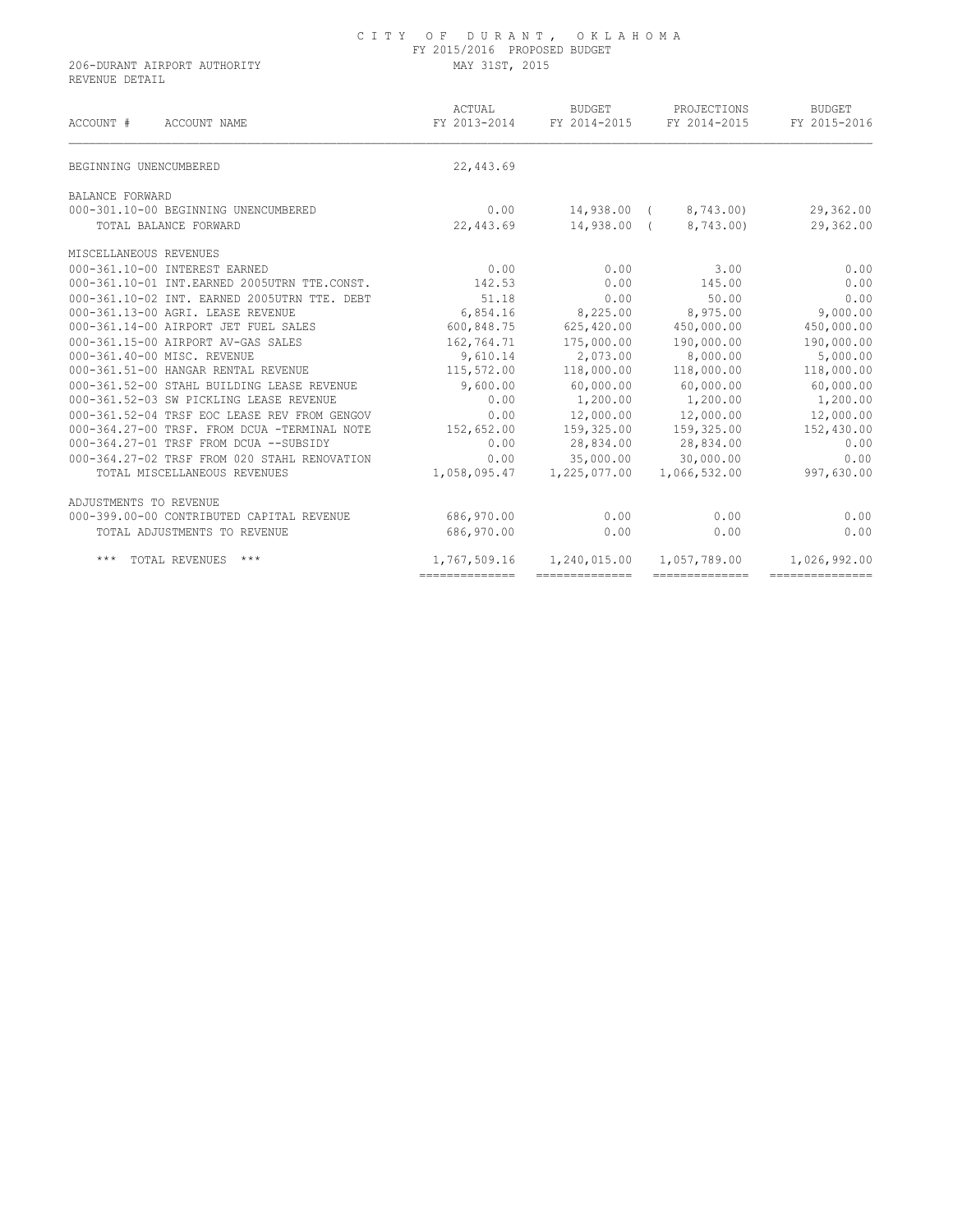## C I T Y O F D U R A N T , O K L A H O M A FY 2015/2016 PROPOSED BUDGET

206-DURANT AIRPORT AUTHORITY MAY 31ST, 2015 EAKER FIELD ===========

| ACCOUNT #<br>ACCOUNT NAME                                                              | ACTUAL<br>FY 2013-2014 | <b>BUDGET</b><br>FY 2014-2015 | PROJECTIONS<br>FY 2014-2015 | <b>BUDGET</b><br>FY 2015-2016 |
|----------------------------------------------------------------------------------------|------------------------|-------------------------------|-----------------------------|-------------------------------|
| PERSONAL SERVICES                                                                      |                        |                               |                             |                               |
| 065-503.10-11 SALARIES & WAGES                                                         | 31,901.48              | 30,412.00                     | 16,769.00                   | 0.00                          |
| 065-503.10-12 OVERTIME                                                                 | 106.46                 | 0.00                          | 0.00                        | 0.00                          |
| 065-503.10-13 UNEMPLOYMENT INSURANCE                                                   | 282.13                 | 380.00                        | 180.00                      | 0.00                          |
| 065-503.10-14 FICA TAXES                                                               | 2,481.63               | 2,776.00                      | 1,336.00                    | 0.00                          |
| 065-503.10-15 OMRF PENSION CONTRIBUTION                                                | 2,451.02               | 3,313.00                      | 1,218.00                    | 0.00                          |
| 065-503.10-16 LIFE & HEALTH INSURANCE                                                  | 4,915.68               | 4,916.00                      | 2,867.00                    | 0.00                          |
| 065-503.10-17 WORKER'S COMPENSATION EXP.                                               | 3,000.00               | 3,000.00                      | 1,750.00                    | 0.00                          |
| 065-503.10-21 SPECIAL PAY-LEAVE & BONUS ACCR                                           | 700.00                 | 700.00                        | 700.00                      | 0.00                          |
| TOTAL PERSONAL SERVICES                                                                | 45,838.40              | 45,497.00                     | 24,820.00                   | 0.00                          |
| PROFESSIONAL SERVICES                                                                  |                        |                               |                             |                               |
| 065-503.20-21 PRORATED AUDIT FEES                                                      | 1,277.70               | 1,510.00                      | 1,510.00                    | 1,819.00                      |
| 065-503.20-41 ENGINEERING SERVICES                                                     | 14,700.00              | 0.00                          | 0.00                        | 0.00                          |
| TOTAL PROFESSIONAL SERVICES                                                            | 15,977.70              | 1,510.00                      | 1,510.00                    | 1,819.00                      |
| CONTRACTUAL EXPENDITURES                                                               |                        |                               |                             |                               |
| 065-503.30-31 PHONE & TELECOMMUNICATION                                                | 2,972.58               | 2,500.00                      | 3,065.00                    | 2,500.00                      |
| 065-503.30-33 UTILITIES                                                                | 19,582.91              | 24,000.00                     | 22,500.00                   | 24,000.00                     |
| 065-503.30-48 JANITORIAL SERVICES                                                      | 640.68                 | 1,000.00                      | 500.00                      | 500.00                        |
| 065-503.30-51 CONTRACT LABOR                                                           | 1,277.50               | 2,000.00                      | 1,500.00                    | 11,520.00                     |
| 065-503.30-55 AWOS TELECOM & MAINT CONTRACT<br>065-503.30-66 OPERATOR'S SHARE IN SALES | 4,290.00               | 6,000.00                      | 4,500.00                    | 6,000.00                      |
| 065-503.30-77 AIR SHOW CONTRIBUTION                                                    | 88,404.35<br>0.00      | 100,000.00<br>5,000.00        | 80,000.00                   | 80,000.00<br>0.00             |
| TOTAL CONTRACTUAL EXPENDITURES                                                         | 117,168.02             | 140,500.00                    | 5,000.00<br>117,065.00      | 124,520.00                    |
|                                                                                        |                        |                               |                             |                               |
| MATERIALS & SUPPLIES                                                                   |                        |                               |                             |                               |
| 065-503.50-50 PHOTOCOPIES                                                              | 0.00                   | 50.00                         | 0.00                        | 0.00                          |
| 065-503.50-52 FUEL FOR SERVICE TRUCK                                                   | 3,765.62               | 1,000.00                      | 2,020.00                    | 2,000.00                      |
| 065-503.50-58 BUILDING AND MAINTENANCE                                                 | 4,418.05               | 3,000.00                      | 2,000.00                    | 2,000.00                      |
| 065-503.50-63 VEHICLE MAINTENANCE<br>065-503.50-69 EQUIPMENT & GROUNDS MAINT.          | 1,068.91<br>19,974.36  | 1,000.00<br>22,073.00         | 500.00<br>22,000.00         | 1,000.00<br>11,480.00         |
| 065-503.50-70 STAHL BLDG RENO REIMB BY DIA                                             | 0.00                   | 35,000.00                     | 30,000.00                   | 0.00                          |
| TOTAL MATERIALS & SUPPLIES                                                             | 29,226.94              | 62,123.00                     | 56,520.00                   | 16,480.00                     |
| OTHER EXPENSES                                                                         |                        |                               |                             |                               |
| 065-503.70-17 FUND RESERVE                                                             | 0.00                   | 0.00                          | 0.00                        | 117,863.00                    |
| 065-503.70-71 MISC. EXPENDITURES                                                       | 0.08                   | 0.00                          | 0.00                        | 0.00                          |
| 065-503.70-84 CREDIT CARD EXPENSE                                                      | 18,002.36              | 17,000.00                     | 15,000.00                   | 15,000.00                     |
| 065-503.70-85 AV GAS SELF SRV TRMNL ANN FEE                                            | 0.00                   | 1,000.00                      | 1,000.00                    | 1,000.00                      |
| 065-503.70-86 JET FUEL PURCHASES                                                       | 513,408.66             | 550,000.00                    | 400,000.00                  | 400,000.00                    |
|                                                                                        |                        |                               |                             |                               |
| 065-503.70-87 AVIATION GASOLINE PURCHASES                                              | 139,027.70             | 155,000.00                    | 150,000.00                  | 150,000.00                    |
| 065-503.70-97 I.T. SERVICE                                                             | 8,580.00               | 13,425.00                     | 13,425.00                   | 12,705.00                     |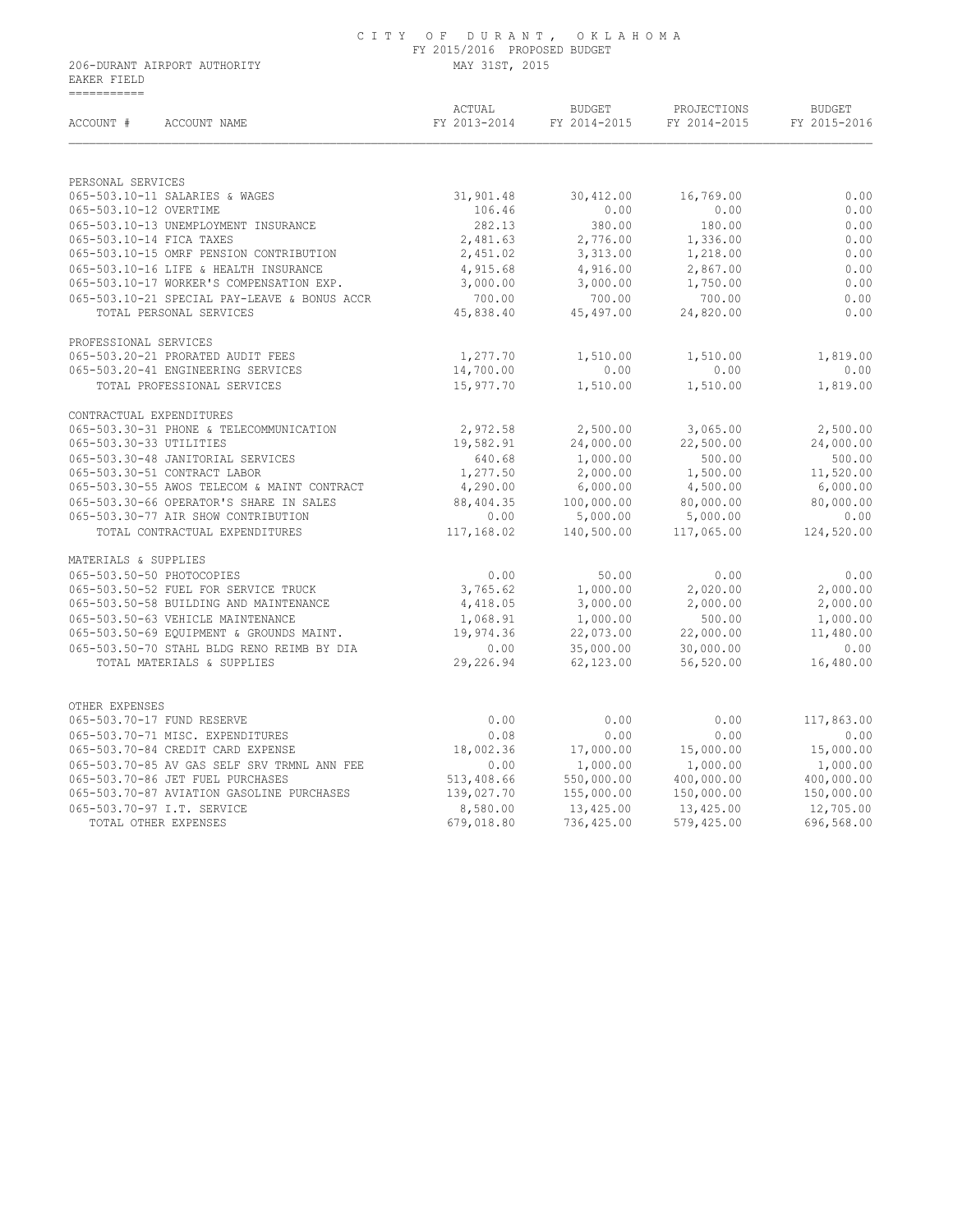|                              | CITY OF DURANT, OKLAHOMA     |
|------------------------------|------------------------------|
|                              | FY 2015/2016 PROPOSED BUDGET |
| 206-DURANT AIRPORT AUTHORITY | MAY 31ST, 2015               |

 EAKER FIELD ===========

| ACCOUNT #<br>ACCOUNT NAME                    | ACTUAL<br>FY 2013-2014 | BUDGET<br>FY 2014-2015 | PROJECTIONS<br>FY 2014-2015 | BUDGET<br>FY 2015-2016 |
|----------------------------------------------|------------------------|------------------------|-----------------------------|------------------------|
| CAPITAL EXPENDITURES                         |                        |                        |                             |                        |
| 065-503.80-00 DEPRECIATION EXPENSE           | 432,557.00             | 0.00                   | 0.00                        | 0.00                   |
| TOTAL CAPITAL EXPENDITURES                   | 432,557.00             | 0.00                   | 0.00                        | 0.00                   |
| DEBT SERVICE                                 |                        |                        |                             |                        |
| 065-503.90-85 FY06 HANGAR PRINCIPAL PAYMENT  | 0.43                   | 76,288.00              | 76,288.00                   | 26,753.00              |
| 065-503.90-86 FY06 HANGAR INTEREST EXPENSE   | 10,949.59              | 10,740.00              | 6,739.00                    | 923.00                 |
| 065-503.90-87 ANNUAL TRUSTEE FEE             | 1,000.00               | 1,000.00               | 1,000.00                    | 1,000.00               |
| TOTAL DEBT SERVICE                           | 11,950.02              | 88,028.00              | 84,027.00                   | 28,676.00              |
| TRANSFERS TO OTHER FUNDS                     |                        |                        |                             |                        |
| 065-503.99-13 TRSF TO INSURANCE CASH FUND    | 5,456.00               | 6,607.00               | 5,736.00                    | 6,499.00               |
| 065-503.99-17 TRSF TO UASF FOR TERMINAL DEBT | 152,652.00             | 159,325.00             | 159,325.00                  | 152,430.00             |
| TOTAL TRANSFERS TO<br>OTHER FUNDS            | 158,108.00             | 165,932.00             | 165,061.00                  | 158,929.00             |
|                                              |                        |                        |                             |                        |

065-503.99-17 TRSF TO UASF FOR TERMINAL DEBTPERMANENT NOTES:

 Transfer to the Utility Authority Sinking Fund to pay debt service for the airport terminal.

| TOTAL EAKER FIELD     |                                                                                                                                                                                                                                                                                                                       |                                                 | 1,489,844.88   1,240,015.00   1,028,428.00                                     |                                   | 1,026,992.00                                       |
|-----------------------|-----------------------------------------------------------------------------------------------------------------------------------------------------------------------------------------------------------------------------------------------------------------------------------------------------------------------|-------------------------------------------------|--------------------------------------------------------------------------------|-----------------------------------|----------------------------------------------------|
|                       |                                                                                                                                                                                                                                                                                                                       | ______________<br>---------------               | ______________<br>______________                                               | ______________                    | ________________<br>_______________                |
|                       | PERMANENT NOTES:<br>THE PROCEEDS (\$2,000,000) OF THE UTILITY SYSTEM AND SALES<br>TAX REVENUE NOTE, SERIES 2009B WERE USED TO PAY COSTS OF<br>DESIGN AND CONSTRUCTION OF THE AIRPORT TERMINAL.<br>PAYMENTS ARE MADE IN THE UTILITY SINKING FUND PAID THROUGH A<br>TRANSFER MADE FROM THE DURANT INDUSTRIAL AUTHORITY. | DEBT                                            |                                                                                |                                   |                                                    |
| $***$                 | TOTAL EXPENSES<br>$***$                                                                                                                                                                                                                                                                                               | ______________<br>______________                | 1,489,844.88   1,240,015.00   1,028,428.00<br>______________<br>______________ | ______________<br>_______________ | 1,026,992.00<br>_______________<br>=============== |
| REVENUES OVER (UNDER) | EXPENDITURES                                                                                                                                                                                                                                                                                                          | 277,664.28<br>______________<br>--------------- | 0.00<br>______________                                                         | 29,361.00<br>______________       | 0.00<br>_______________                            |

\*\*\* E N D O F F U N D \*\*\*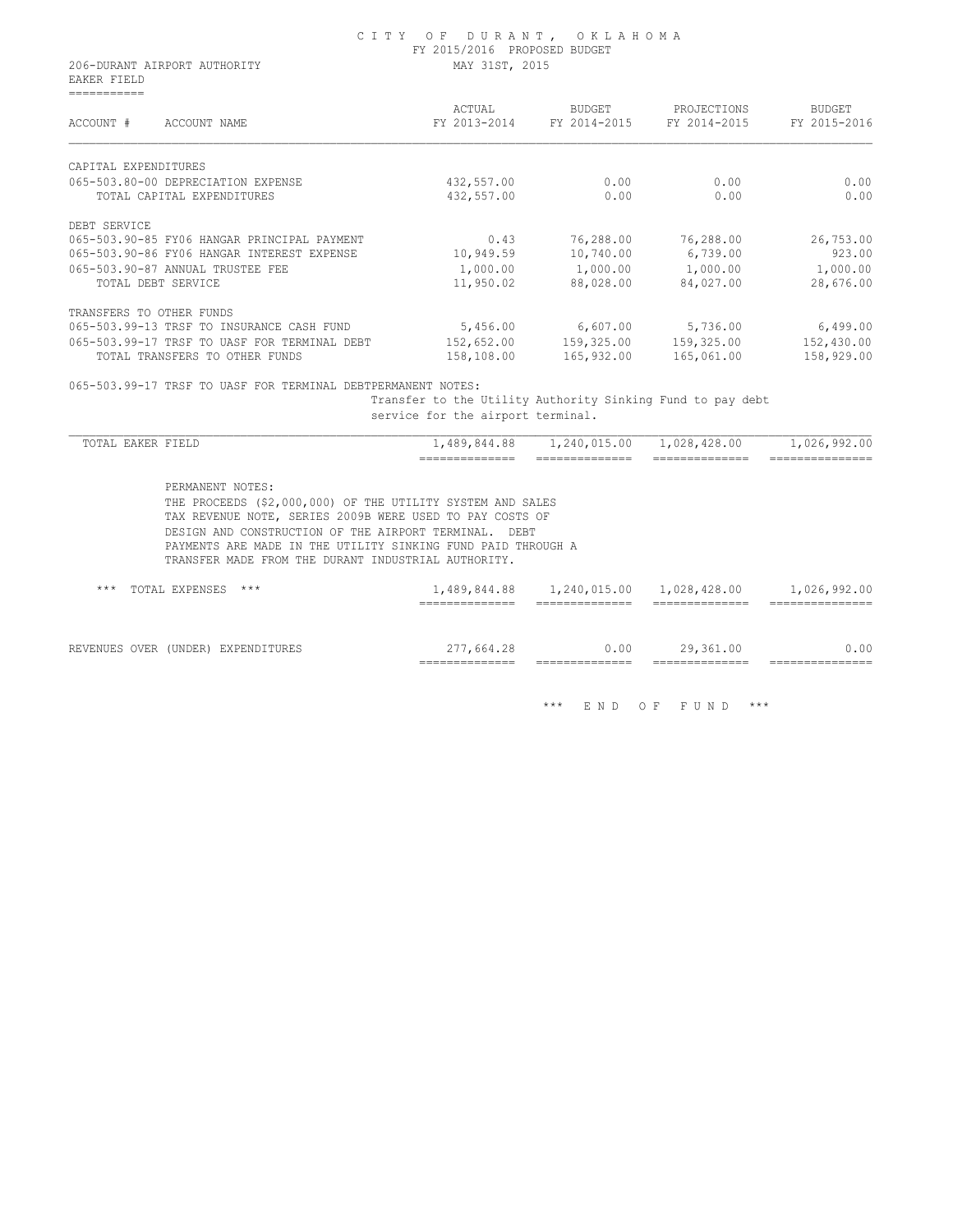|                                            | FY 2015/2016 PROPOSED BUDGET<br>MAY 31ST, 2015 |                                 |                                |                                                      |  |  |  |
|--------------------------------------------|------------------------------------------------|---------------------------------|--------------------------------|------------------------------------------------------|--|--|--|
| 210-U A BONDS SINKING FUND<br>FUND SUMMARY |                                                |                                 |                                |                                                      |  |  |  |
|                                            | ACTUAL                                         | <b>BUDGET</b>                   | PROJECTIONS                    | <b>BUDGET</b>                                        |  |  |  |
| ACCOUNT #<br>ACCOUNT NAME                  | FY 2013-2014                                   | FY 2014-2015                    | FY 2014-2015                   | FY 2015-2016                                         |  |  |  |
| REVENUE SUMMARY                            |                                                |                                 |                                |                                                      |  |  |  |
| BEGINNING UNENCUMBERED                     | 1,089,750.00                                   |                                 |                                |                                                      |  |  |  |
| <b>BALANCE FORWARD</b>                     | 0.00                                           | 3,639,926.00                    | 3,639,926.00                   | 2,014,124.00                                         |  |  |  |
| MISCELLANEOUS REVENUES                     | 3,777,474.63                                   | 3,294,708.00                    | 3,303,473.00                   | 3,350,320.00                                         |  |  |  |
| TOTAL REVENUES<br>$***$<br>$***$           | 4,867,224.63                                   | 6,934,634.00                    | 6,943,399.00                   | 5,364,444.00                                         |  |  |  |
| EXPENDITURE SUMMARY                        |                                                |                                 |                                |                                                      |  |  |  |
|                                            |                                                |                                 |                                |                                                      |  |  |  |
| WASTEWATER TRTMNT. PLANT                   | 0.73                                           | 368,874.00                      | 368,874.00                     |                                                      |  |  |  |
| DCUA 2007 MISC NOTE                        | 0.86)                                          | 433,002.00                      | 433,002.00                     |                                                      |  |  |  |
| DCUA 2009A MISC NOTE                       | 0.00                                           | 456,169.00                      | 456,169.00                     |                                                      |  |  |  |
| DCUA 2009B MISC NOTE                       | 102,827.55                                     | 159,325.00                      | 159,325.00                     | 367,103.00<br>431,927.00<br>455,823.00<br>154,430.00 |  |  |  |
| DCUA 2010 MISC NOTE                        | 942,962.21                                     | 2,736,287.00                    | 1,971,212.00                   |                                                      |  |  |  |
| DCUA 2012A MISC NOTE                       | 184,463.38                                     | 2,268,525.00                    | 1,028,241.00                   |                                                      |  |  |  |
| DCUA 2013 MISC NOTE                        | 3, 182, 117.61                                 | 512,452.00                      | 512,452.00                     | 1,206,766.00<br>2,235,598.00<br>512,797.00           |  |  |  |
| *** TOTAL EXPENDITURES ***                 | 4, 412, 370.62<br>---------------              | 6,934,634.00<br>--------------- | 4,929,275.00<br>-------------- | 5,364,444.00<br>---------------                      |  |  |  |

C I T Y O F D U R A N T , O K L A H O M A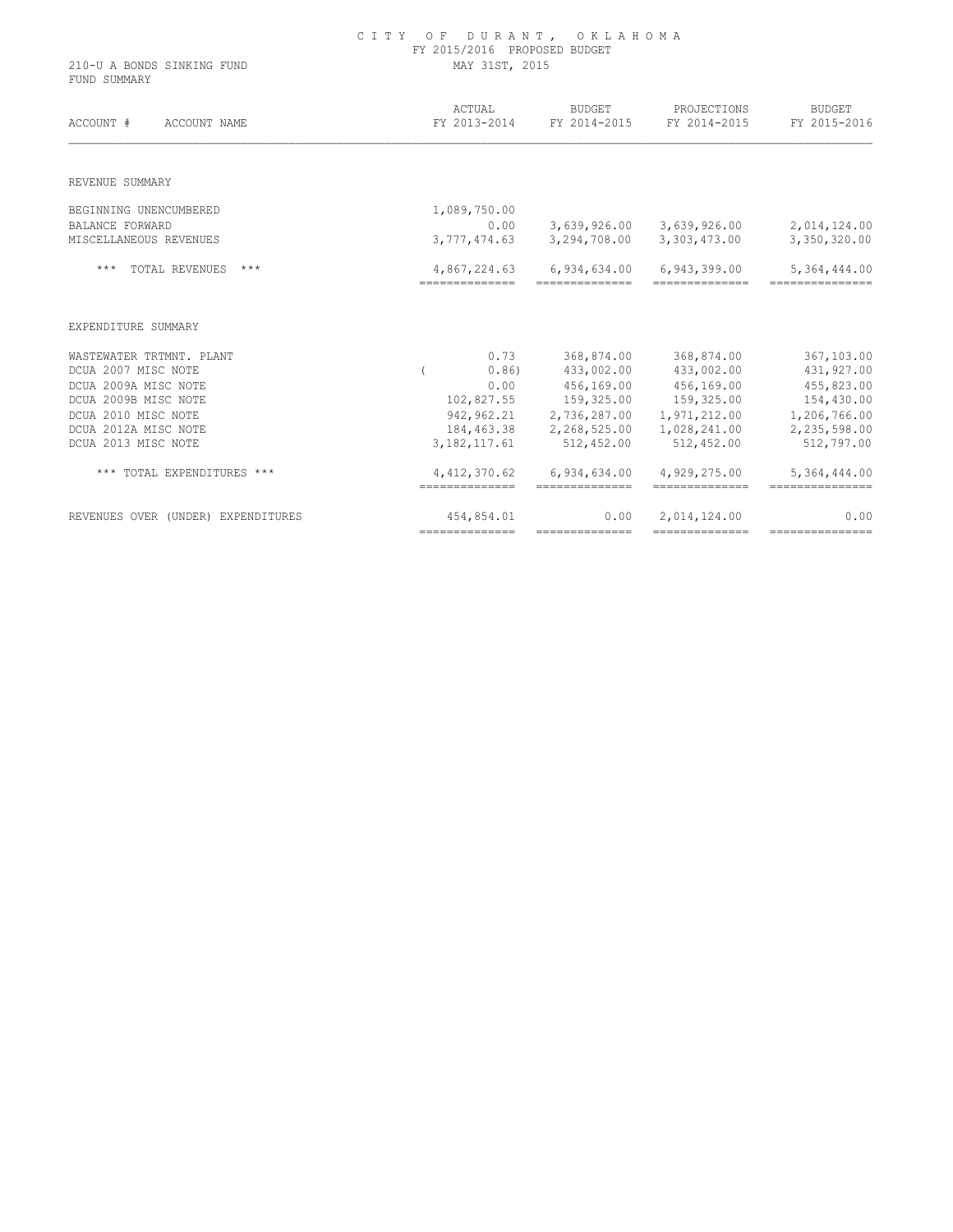REVENUE DETAIL

| ACCOUNT #<br>ACCOUNT NAME                    | ACTUAL<br>FY 2013-2014 | <b>BUDGET</b><br>FY 2014-2015 | PROJECTIONS<br>FY 2014-2015 | BUDGET<br>FY 2015-2016 |
|----------------------------------------------|------------------------|-------------------------------|-----------------------------|------------------------|
| BEGINNING UNENCUMBERED                       | 1,089,750.00           |                               |                             |                        |
| BALANCE FORWARD                              |                        |                               |                             |                        |
| 000-301.10-00 BEGINNING UNENCUMBERED         | 0.00                   | 3,639,926.00                  | 3,639,926.00                | 2,014,124.00           |
| TOTAL BALANCE FORWARD                        | 1,089,750.00           | 3,639,926.00                  | 3,639,926.00                | 2,014,124.00           |
| MISCELLANEOUS REVENUES                       |                        |                               |                             |                        |
| 000-361.10-00 INTEREST EARNED                | 376.95                 | 0.00                          | 221.00                      | 0.00                   |
| 000-361.10-13 INT. EARN. 2009A FUB LOAN ACTS | 291.07                 | 0.00                          | 318.00                      | 0.00                   |
| 000-361.10-14 TNT, EARN 2009B STRN FUB ACCTS | 101.10                 | 0.00                          | 115.00                      | 0.00                   |
| 000-361.10-15 INT. EARN. 2010 STRN FUB ACCTS | 6,260.85               | 0.00                          | 4,953.00                    | 0.00                   |
| 000-361.10-16 INT EARN 2012A STRN FUB ACTS   | 3,302.83               | 0.00                          | 3,232.00                    | 0.00                   |
| 000-361.10-17 INT. EARN 2013 STRN<br>FUB AC  | 165.83                 | 0.00                          | 106.00                      | 0.00                   |
| 000-364.21-00 TRSF FROM 1% S.T. REVENUE FUND | 3,105,141.00           | 3,135,383.00                  | 3,135,203.00                | 3,197,890.00           |
| 000-364.28-00 TRSF FROM CAPITAL IMPROVEMENT  | 509,183.00             | 0.00                          | 0.00                        | 0.00                   |
| 000-364.40-03 TRSF FROM DAA- TERMINAL DEBT   | 152,652.00             | 159,325.00                    | 159,325.00                  | 152,430.00             |
| TOTAL MISCELLANEOUS REVENUES                 | 3,777,474.63           | 3,294,708.00                  | 3,303,473.00                | 3,350,320.00           |
| $***$<br>$***$<br>TOTAL REVENUES             | 4,867,224.63           | 6,934,634.00                  | 6,943,399.00                | 5,364,444.00           |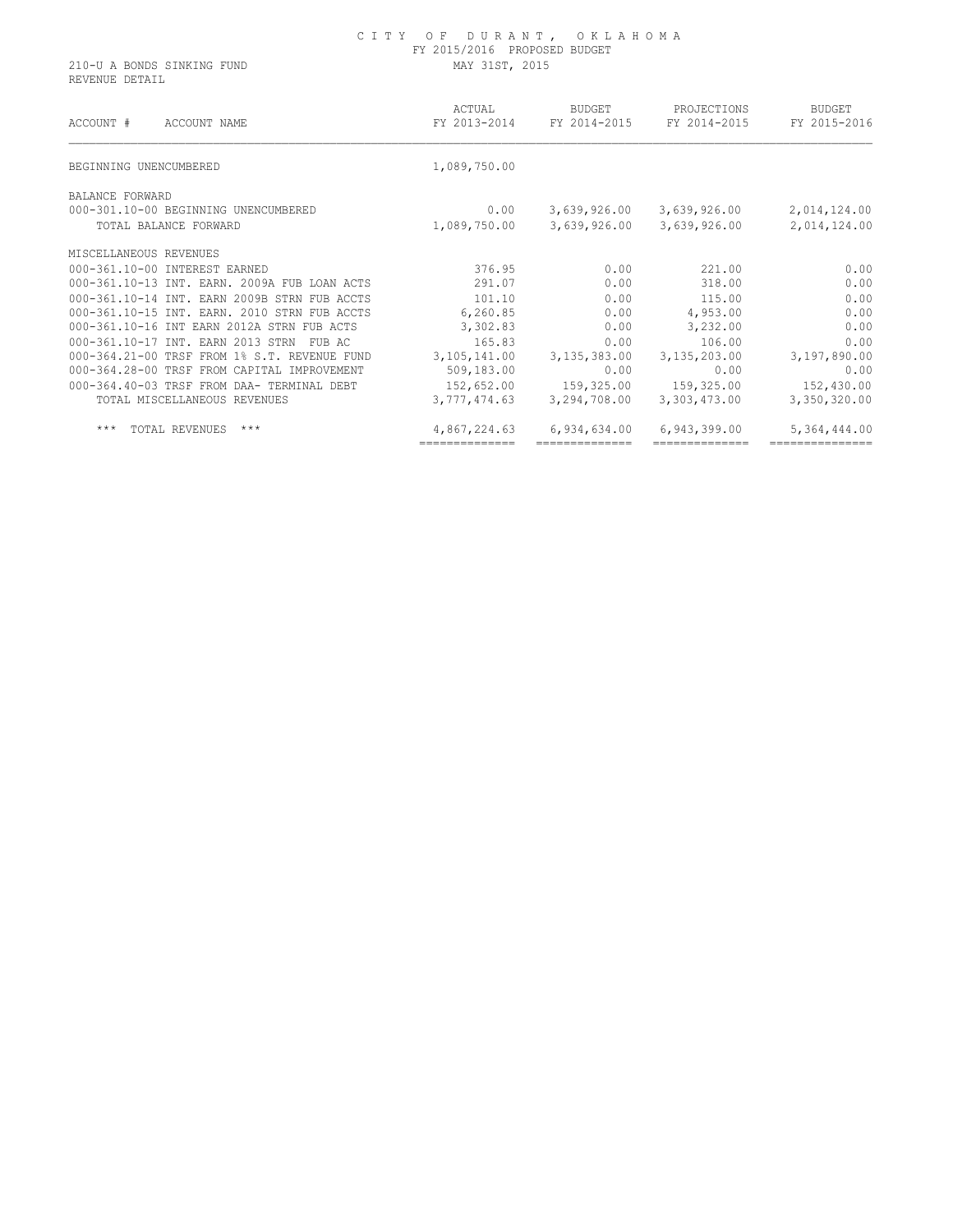| ACTUAL         | <b>BUDGET</b> | PROJECTIONS<br>FY 2013-2014 FY 2014-2015 FY 2014-2015 FY 2015-2016 | <b>BUDGET</b>            |
|----------------|---------------|--------------------------------------------------------------------|--------------------------|
|                |               |                                                                    |                          |
|                |               |                                                                    |                          |
|                |               |                                                                    |                          |
|                |               |                                                                    |                          |
| MAY 31ST, 2015 |               |                                                                    |                          |
|                |               |                                                                    |                          |
|                |               | FY 2015/2016 PROPOSED BUDGET                                       | CITY OF DURANT, OKLAHOMA |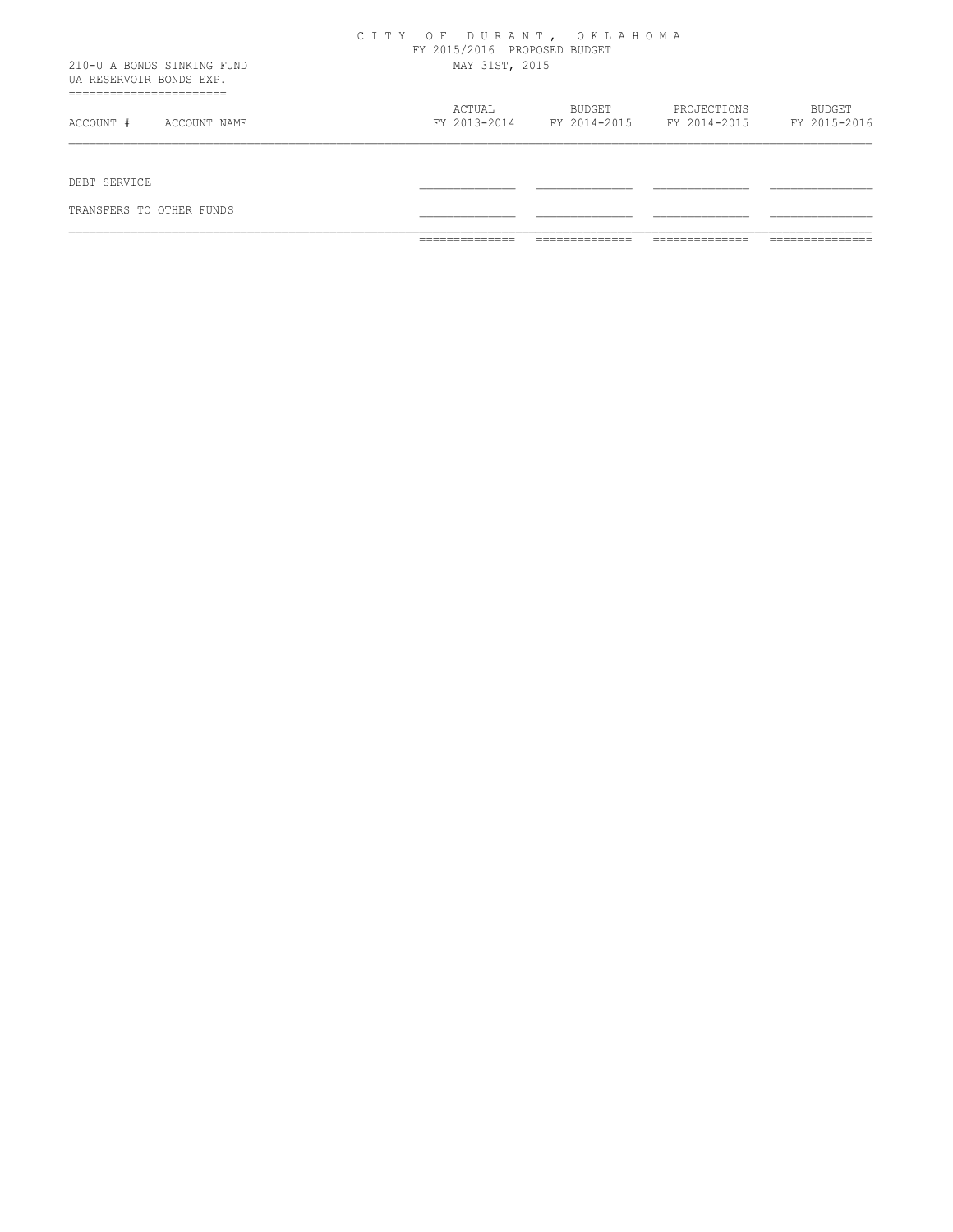|                                                         |              |                | CITY OF DURANT, OKLAHOMA<br>FY 2015/2016 PROPOSED BUDGET |  |                        |                             |  |                               |
|---------------------------------------------------------|--------------|----------------|----------------------------------------------------------|--|------------------------|-----------------------------|--|-------------------------------|
| 210-U A BONDS SINKING FUND<br>NW WATER TOWER & WWTP ENG |              | MAY 31ST, 2015 |                                                          |  |                        |                             |  |                               |
| ACCOUNT #                                               | ACCOUNT NAME |                | ACTUAL<br>FY 2013-2014                                   |  | BUDGET<br>FY 2014-2015 | PROJECTIONS<br>FY 2014-2015 |  | <b>BUDGET</b><br>FY 2015-2016 |

 $DEBT$  SERVICE  $\blacksquare$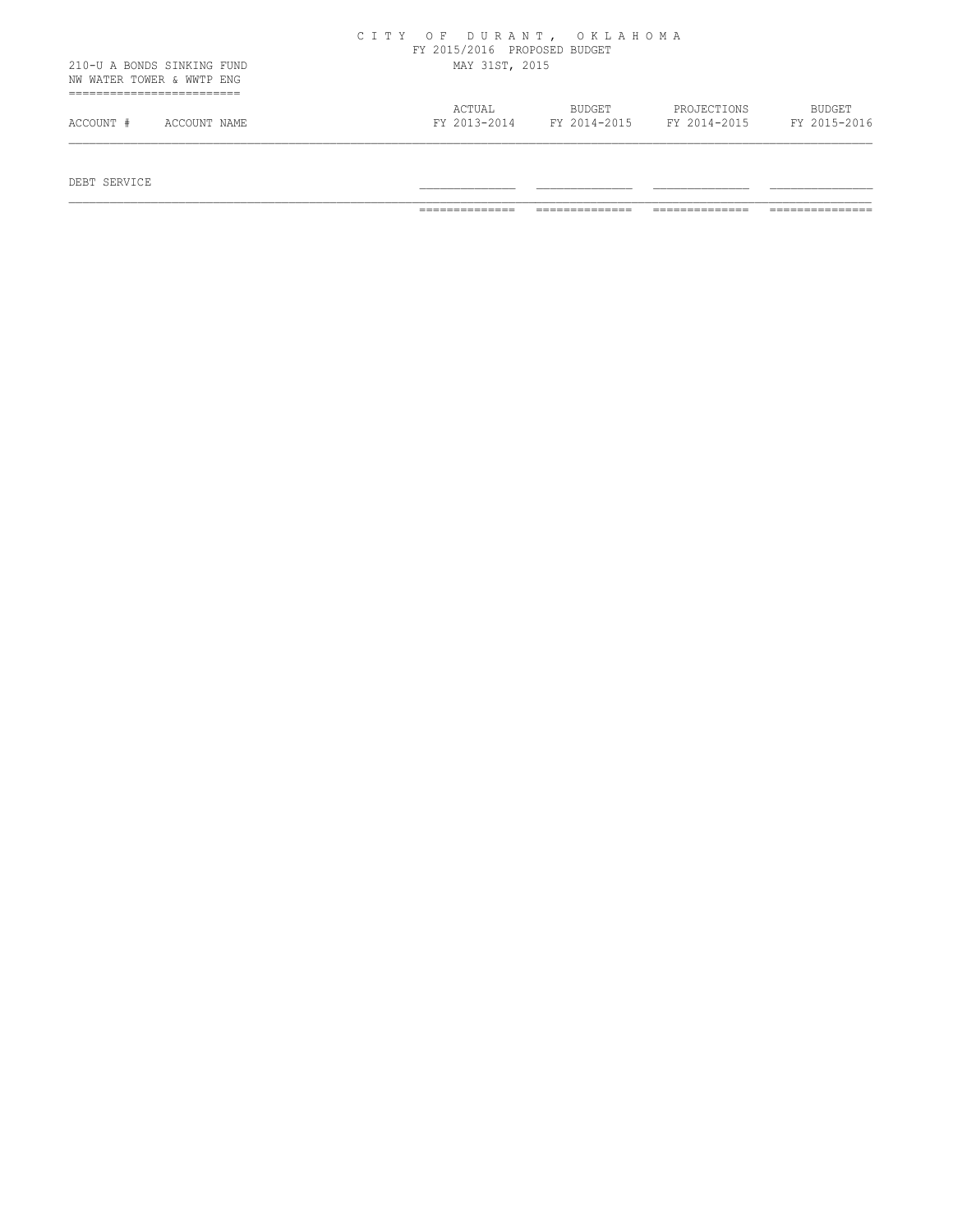|                                                         |              |                | CITY OF DURANT, OKLAHOMA<br>FY 2015/2016 PROPOSED BUDGET |  |                        |                             |  |                               |
|---------------------------------------------------------|--------------|----------------|----------------------------------------------------------|--|------------------------|-----------------------------|--|-------------------------------|
| 210-U A BONDS SINKING FUND<br>WATER TREATMENT PLANT IMP |              | MAY 31ST, 2015 |                                                          |  |                        |                             |  |                               |
| ACCOUNT #                                               | ACCOUNT NAME |                | ACTUAL<br>FY 2013-2014                                   |  | BUDGET<br>FY 2014-2015 | PROJECTIONS<br>FY 2014-2015 |  | <b>BUDGET</b><br>FY 2015-2016 |

 $DEBT$  SERVICE  $\blacksquare$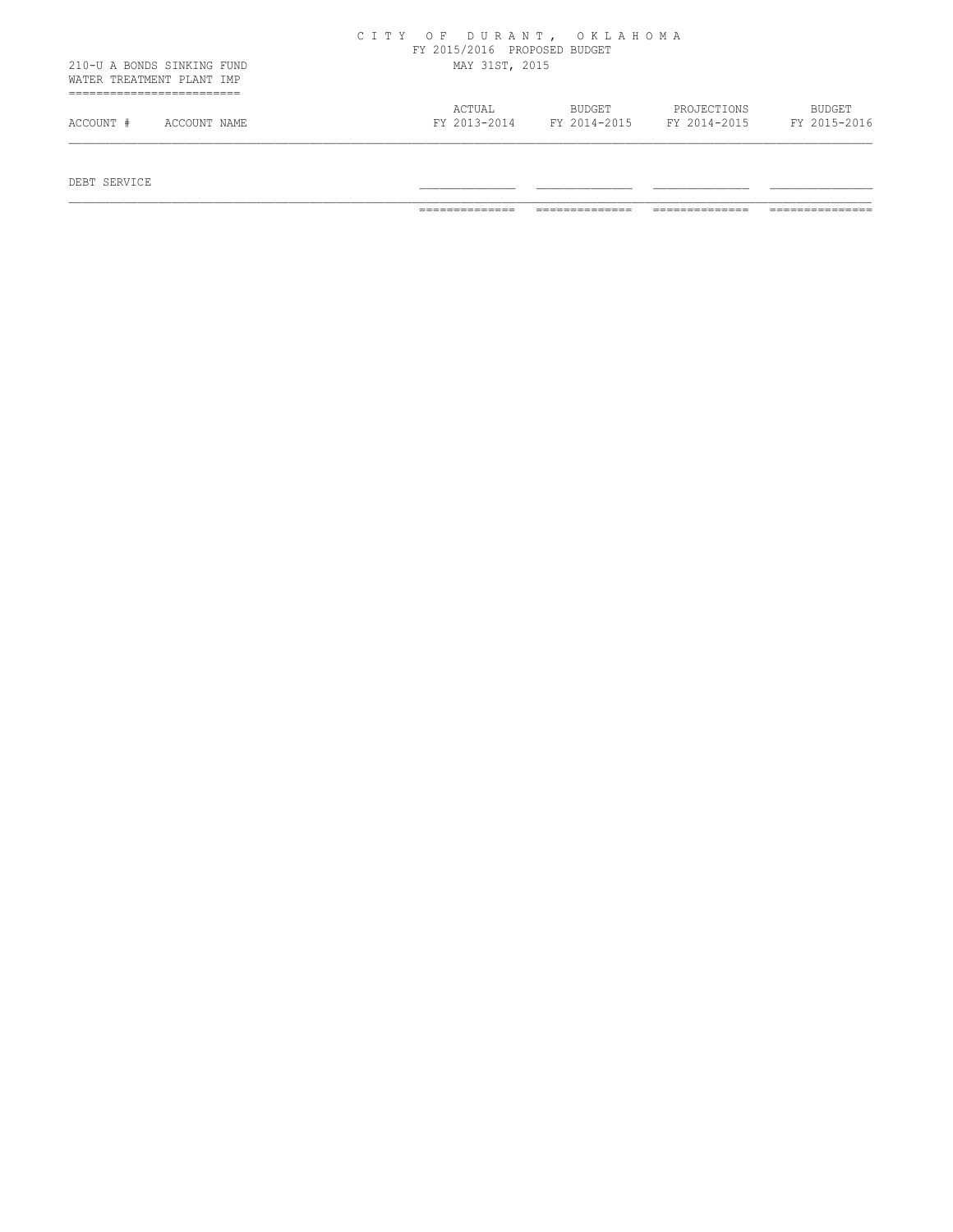WASTEWATER TRTMNT. PLANT ==========================

| ACCOUNT #<br>ACCOUNT NAME                   | ACTUAL<br>FY 2013-2014 | <b>BUDGET</b><br>FY 2014-2015 | PROJECTIONS<br>FY 2014-2015 | <b>BUDGET</b><br>FY 2015-2016                |
|---------------------------------------------|------------------------|-------------------------------|-----------------------------|----------------------------------------------|
| DEBT SERVICE                                |                        |                               |                             |                                              |
| 045-528.90-92 LOCAL TRUSTEE FEE 03&04CWBOND | 0.00                   | 2,030.00                      | 2,030.00                    | 2,030.00                                     |
| 045-528.90-93 OWRB INTEREST & ADMIN. FEES   | 0.35                   | 12,141.00                     | 12,141.00                   | 10,370.00                                    |
| 045-528.90-94 ORF-03-0005L CWSRF OWRB NOTE  | 0.00                   | 0.00                          | 0.00                        | 354,703.00                                   |
| 045-528.90-97 SERIES 20003A & 2004A CWSRF   | 0.38                   | 354,703.00                    | 354,703.00                  | 0.00                                         |
| TOTAL DEBT SERVICE                          | 0.73                   | 368,874.00                    | 368,874.00                  | 367,103.00                                   |
| TOTAL WASTEWATER TRTMNT. PLANT              | 0.73                   | 368,874.00                    | 368,874.00                  | 367,103.00                                   |
|                                             | _____________          |                               | --------------              | . _ _ _ _ _ _ _ _ _ _ _ _ _ _<br>___________ |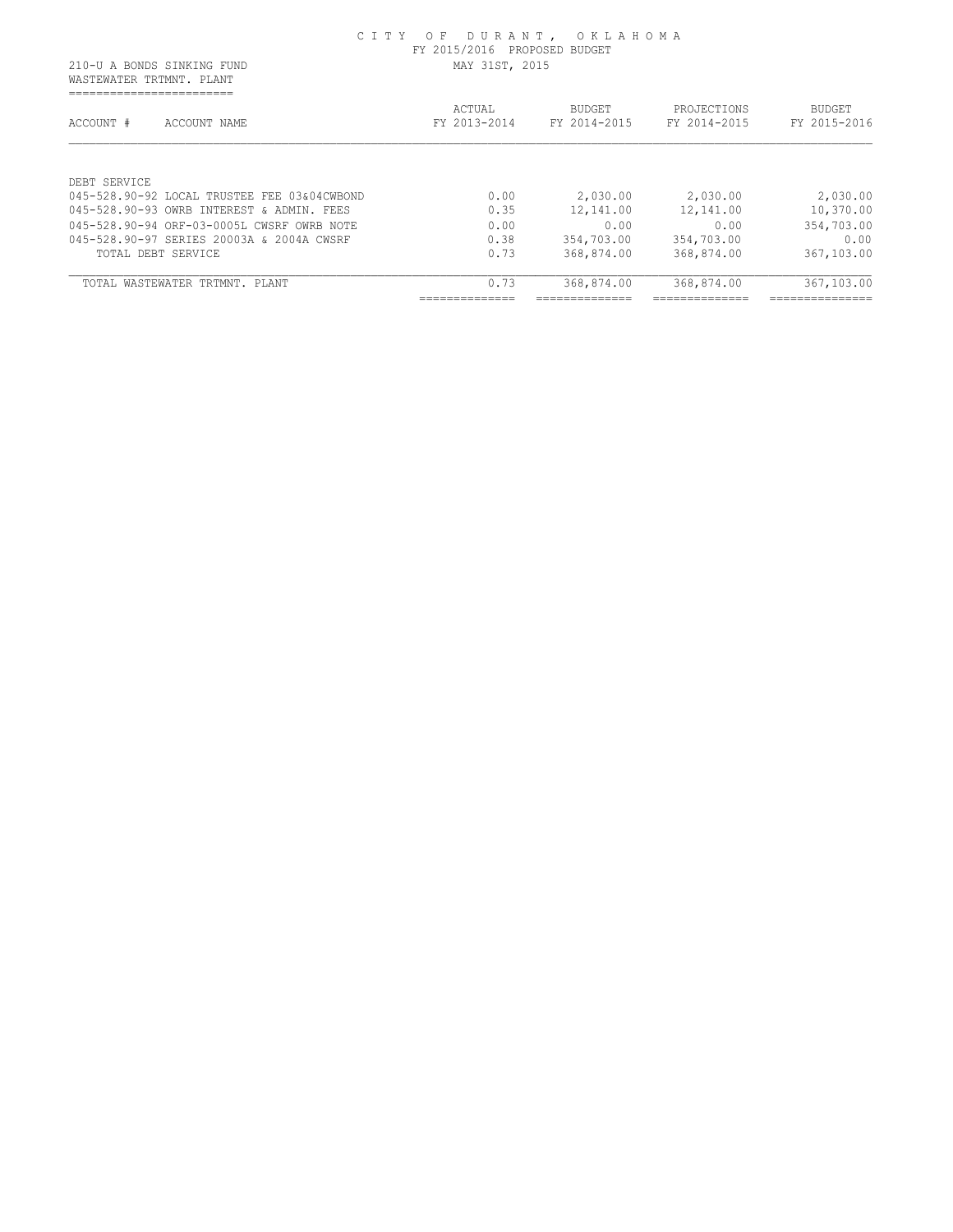DCUA 2007 MISC NOTE ===================

| ACCOUNT #<br>ACCOUNT NAME                   | ACTUAL<br>FY 2013-2014           | <b>BUDGET</b><br>FY 2014-2015    | PROJECTIONS<br>FY 2014-2015      | <b>BUDGET</b><br>FY 2015-2016      |
|---------------------------------------------|----------------------------------|----------------------------------|----------------------------------|------------------------------------|
| DEBT SERVICE                                |                                  |                                  |                                  |                                    |
| 046-528.90-92 LOCAL TRUSTEE FEE             | 0.00                             | 2,500.00                         | 2,500.00                         | 2,500.00                           |
| 046-528.90-95 INTEREST EXPENSE              | 0.50                             | 186,335.00                       | 186,335.00                       | 175,260.00                         |
| 046-528.90-96 PRINCIPAL PYMTS 2007 US ST RN | 0.36                             | 244,167.00                       | 244,167.00                       | 254,167.00                         |
| TOTAL DEBT SERVICE                          | 0.86                             | 433,002.00                       | 433,002.00                       | 431,927.00                         |
| TOTAL DCUA 2007 MISC NOTE                   | 0.86                             | 433,002.00                       | 433,002.00                       | 431,927.00                         |
|                                             | ______________<br>______________ | ______________<br>______________ | ______________<br>______________ | ---------------<br>--------------- |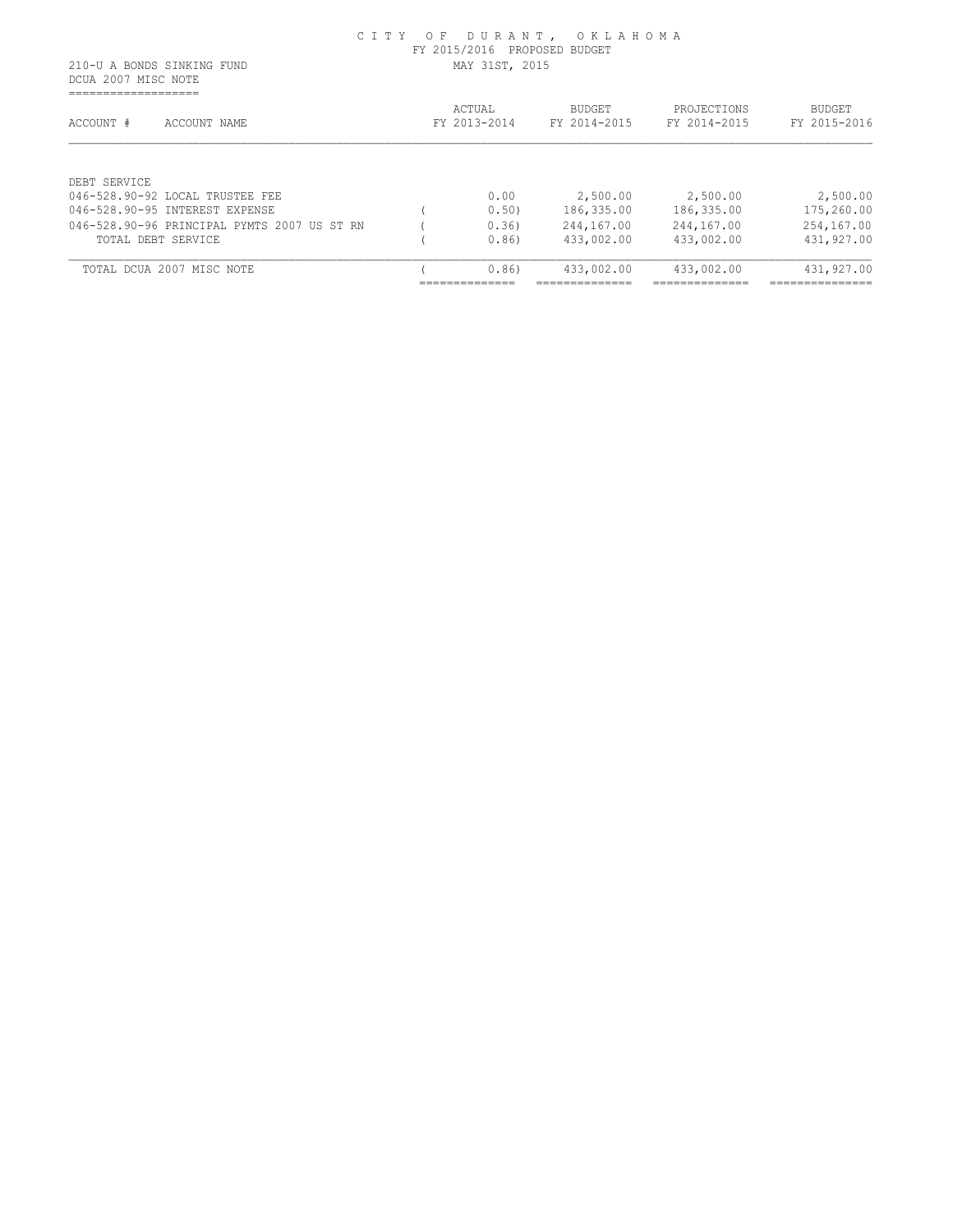DCUA 2009A MISC NOTE ====================

| ACTUAL<br>FY 2013-2014 | <b>BUDGET</b><br>FY 2014-2015 | PROJECTIONS<br>FY 2014-2015 | <b>BUDGET</b><br>FY 2015-2016 |
|------------------------|-------------------------------|-----------------------------|-------------------------------|
|                        |                               |                             |                               |
| 0.00                   | 2,000.00                      | 2,000.00                    | 2,000.00                      |
| 0.00                   | 224,169.00                    | 224,169.00                  | 213,823.00                    |
| 0.00                   | 230,000.00                    | 230,000.00                  | 240,000.00                    |
| 0.00                   | 456,169.00                    | 456,169.00                  | 455,823.00                    |
|                        |                               |                             |                               |
| 0.00                   | 456,169.00                    | 456,169.00                  | 455,823.00                    |
|                        |                               |                             |                               |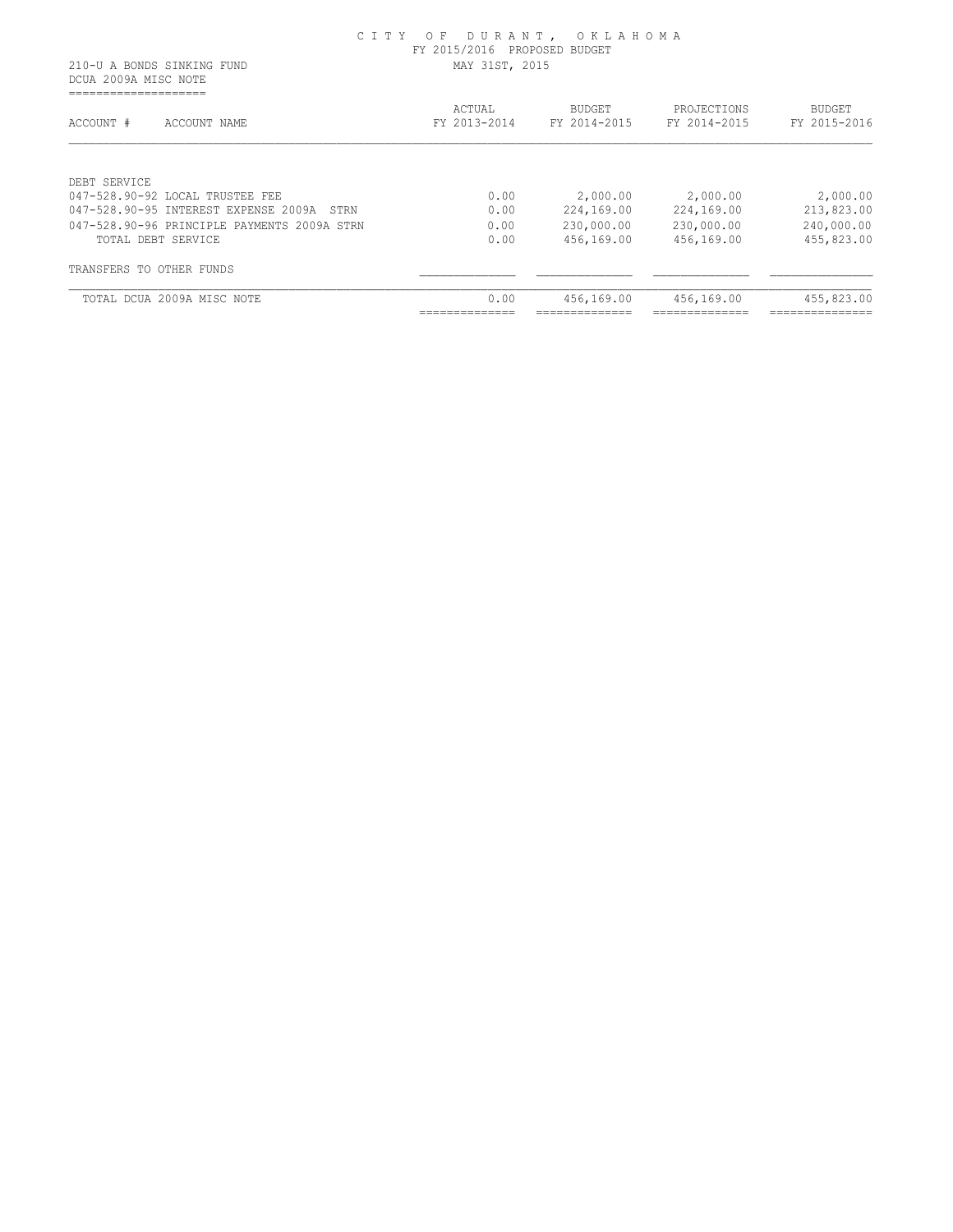DCUA 2009B MISC NOTE ====================

|                                           | ACTUAL       | <b>BUDGET</b> | PROJECTIONS  | <b>BUDGET</b>   |
|-------------------------------------------|--------------|---------------|--------------|-----------------|
| ACCOUNT #<br>ACCOUNT NAME                 | FY 2013-2014 | FY 2014-2015  | FY 2014-2015 | FY 2015-2016    |
| DEBT SERVICE                              |              |               |              |                 |
| 048-528.90-92 LOCAL TRUSTEE FEE           | 0.00         | 2,000.00      | 2,000.00     | 2,000.00        |
| 048-528.90-95 INTEREST EXPENSE 2009B STRN | 0.32)        | 77,325.00     | 77,325.00    | 72,430.00       |
| 048-528.90-96 PRIN, PYMTS, 2009B STRN     | 0.00         | 80,000.00     | 80,000.00    | 80,000.00       |
| TOTAL DEBT SERVICE                        | 0.32)        | 159,325.00    | 159,325.00   | 154,430.00      |
| TRANSFERS TO OTHER FUNDS                  |              |               |              |                 |
| 048-528.99-23 TRSF 2009B STRN TO CI       | 102,827.87   | 0.00          | 0.00         | 0.00            |
| TOTAL TRANSFERS TO OTHER FUNDS            | 102,827.87   | 0.00          | 0.00         | 0.00            |
| TOTAL DCUA 2009B MISC NOTE                | 102,827.55   | 159,325.00    | 159,325.00   | 154,430.00      |
|                                           |              |               |              | --------------- |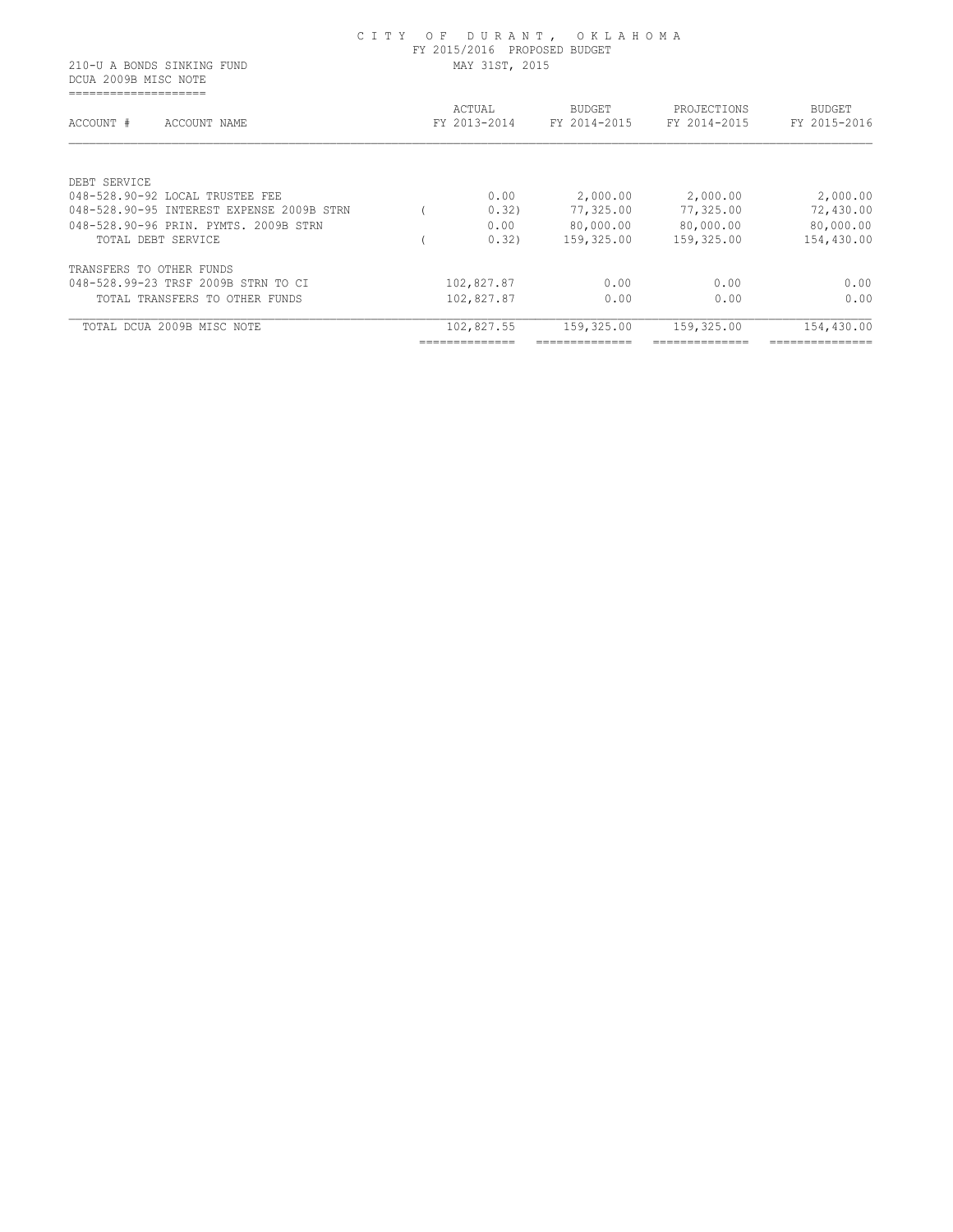DCUA 2010 MISC NOTE ===================

| ACCOUNT #<br>ACCOUNT NAME                    | ACTUAL<br>FY 2013-2014 | <b>BUDGET</b><br>FY 2014-2015 | PROJECTIONS<br>FY 2014-2015 | <b>BUDGET</b><br>FY 2015-2016 |
|----------------------------------------------|------------------------|-------------------------------|-----------------------------|-------------------------------|
|                                              |                        |                               |                             |                               |
| DEBT SERVICE                                 |                        |                               |                             |                               |
| 049-528.90-92 LOCAL TRUSTEE FEE              | 0.00                   | 2,000.00                      | 2,000.00                    | 2,000.00                      |
| 049-528.90-95 INTEREST EXPENSE 2010 USSTRN   | 0.42)                  | 208, 172.00                   | 208,172.00                  | 199,399.00                    |
| 049-528.90-96 PRINCIPLE PAYMENTS 2010 USSTRN | 0.00                   | 230,000.00                    | 230,000.00                  | 240,000.00                    |
| TOTAL DEBT SERVICE                           | 0.42)                  | 440,172.00                    | 440,172.00                  | 441,399.00                    |
| TRANSFERS TO OTHER FUNDS                     |                        |                               |                             |                               |
| 049-528.99-23 TRSF 2010 STRN TO CAPITAL IMP. | 942,962.63             | 2,296,115.00                  | 1,531,040.00                | 765,367.00                    |
| TOTAL TRANSFERS TO OTHER FUNDS               | 942,962.63             | 2,296,115.00                  | 1,531,040.00                | 765,367.00                    |
| TOTAL DCUA 2010 MISC NOTE                    | 942, 962.21            | 2,736,287.00                  | 1,971,212.00                | 1,206,766.00                  |
|                                              |                        |                               |                             | --------------                |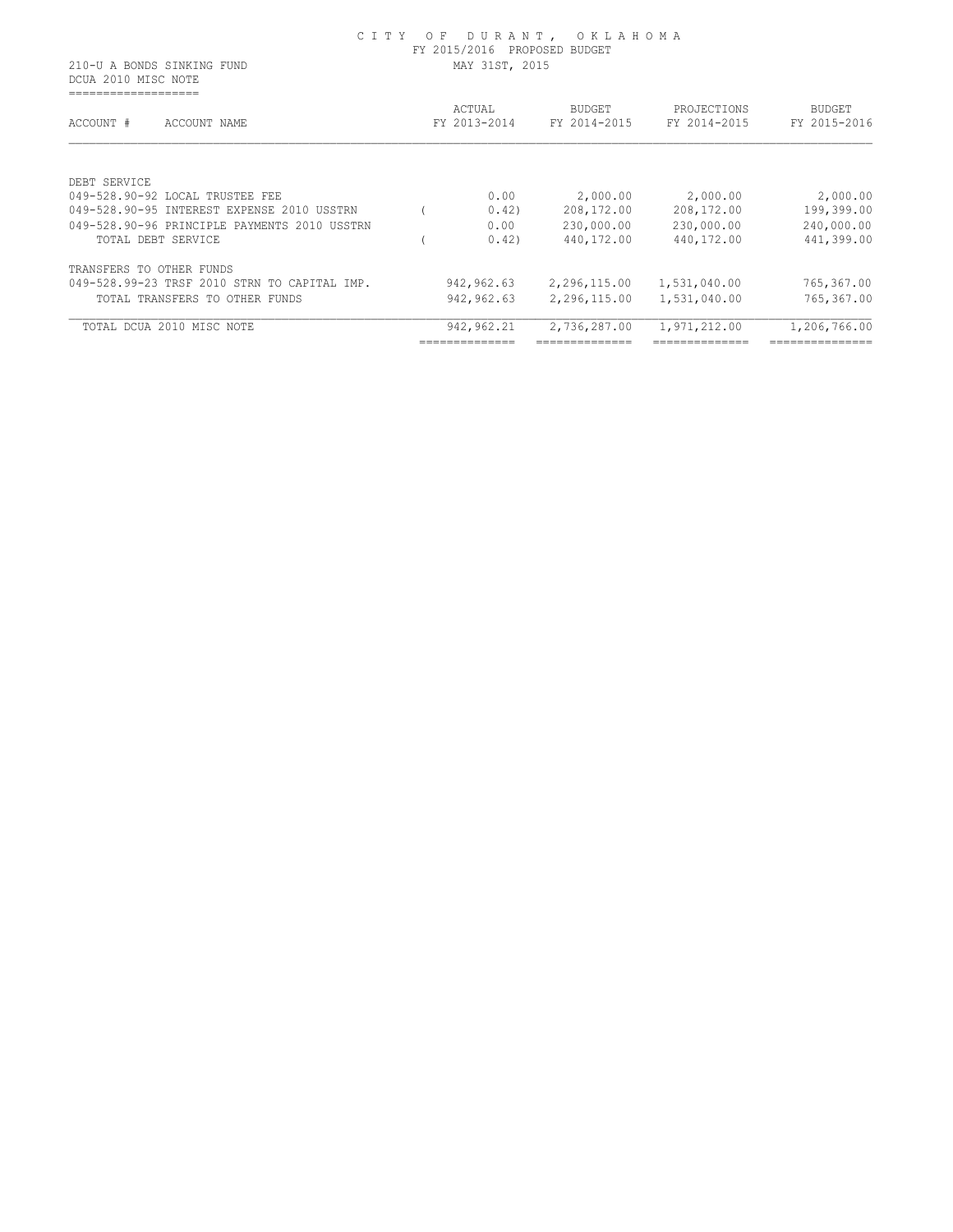DCUA 2012A MISC NOTE ====================

| ACCOUNT #<br>ACCOUNT NAME                  | ACTUAL<br>FY 2013-2014 | <b>BUDGET</b><br>FY 2014-2015 | PROJECTIONS<br>FY 2014-2015 | <b>BUDGET</b><br>FY 2015-2016 |
|--------------------------------------------|------------------------|-------------------------------|-----------------------------|-------------------------------|
|                                            |                        |                               |                             |                               |
| DEBT SERVICE                               |                        |                               |                             |                               |
| 050-528.90-92 LOCAL TRUSTEE FEE- 2012A     | 0.00                   | 2,000.00                      | 2,000.00                    | 2,000.00                      |
| 050-528.90-95 INTEREST EXPENSE 2012A       | 0.00                   | 155,864.00                    | 155,864.00                  | 135,654.00                    |
| 050-528.90-96 PRINCIPAL EXPENSE 2012A      | 0.00                   | 855,000.00                    | 855,000.00                  | 870,000.00                    |
| TOTAL DEBT SERVICE                         | 0.00                   | 1,012,864.00                  | 1,012,864.00                | 1,007,654.00                  |
| TRANSFERS TO OTHER FUNDS                   |                        |                               |                             |                               |
| 050-528.99-23 TRSF 2012A USSTRN TO CAP IMP | 184,463.38             | 1,255,661.00                  | 15,377.00                   | 1,227,944.00                  |
| TOTAL TRANSFERS TO OTHER FUNDS             | 184,463.38             | 1,255,661.00                  | 15,377.00                   | 1,227,944.00                  |
| TOTAL DCUA 2012A MISC NOTE                 | 184,463.38             | 2,268,525.00                  | 1,028,241.00                | 2,235,598.00                  |
|                                            | _____________          |                               |                             | _____________                 |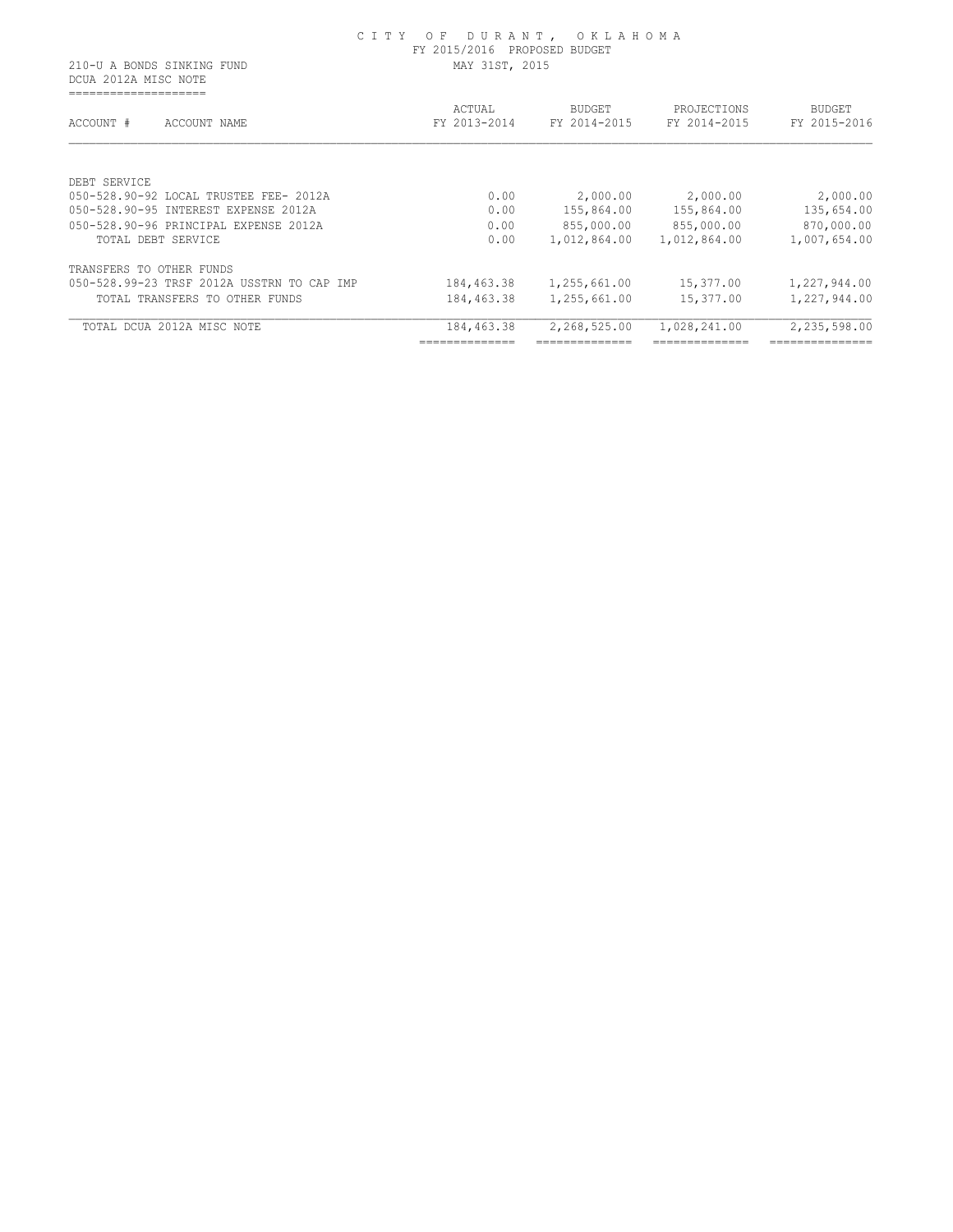DCUA 2013 MISC NOTE ===================

| ACCOUNT #<br>ACCOUNT NAME                  | ACTUAL<br>FY 2013-2014           | BUDGET<br>FY 2014-2015 | PROJECTIONS<br>FY 2014-2015 | <b>BUDGET</b><br>FY 2015-2016 |
|--------------------------------------------|----------------------------------|------------------------|-----------------------------|-------------------------------|
|                                            |                                  |                        |                             |                               |
| DEBT SERVICE                               |                                  |                        |                             |                               |
| 051-528.90-92 LOCAL TRUSTEE FEE- 2013 NOTE | 0.00                             | 2,000.00               | 2,000.00                    | 2,000.00                      |
| 051-528.90-93 COST OF ISSUANCE             | 71,270.00                        | 0.00                   | 0.00                        | 0.00                          |
| 051-528.90-95 INTEREST EXPENSE 2013        | 0.45                             | 70,452.00              | 70,452.00                   | 60,797.00                     |
| 051-528.90-96 PRINCIPAL EXPENSE 2013       | 0.00                             | 440,000.00             | 440,000.00                  | 450,000.00                    |
| 051-528.90-99 2013- PAYOFF OWRB NOTE       | 0.16                             | 0.00                   | 0.00                        | 0.00                          |
| TOTAL DEBT SERVICE                         | 71,270.61                        | 512,452.00             | 512,452.00                  | 512,797.00                    |
| TRANSFERS TO OTHER FUNDS                   |                                  |                        |                             |                               |
| 051-528.99-27 TRSF TO DUA                  | 3,110,847.00                     | 0.00                   | 0.00                        | 0.00                          |
| TOTAL TRANSFERS TO OTHER FUNDS             | 3,110,847.00                     | 0.00                   | 0.00                        | 0.00                          |
| TOTAL DCUA 2013 MISC NOTE                  | 3, 182, 117.61<br>-------------- | 512,452.00             | 512,452.00                  | 512,797.00                    |
| $***$<br>TOTAL EXPENSES<br>***             | 4, 412, 370.62                   | 6,934,634.00           | 4,929,275.00                | 5,364,444.00                  |
|                                            |                                  |                        |                             |                               |
| REVENUES OVER (UNDER) EXPENDITURES         | 454,854.01                       | 0.00                   | 2,014,124.00                | 0.00                          |
|                                            | ==============                   |                        |                             | ---------------               |

\*\*\* E N D O F F U N D \*\*\*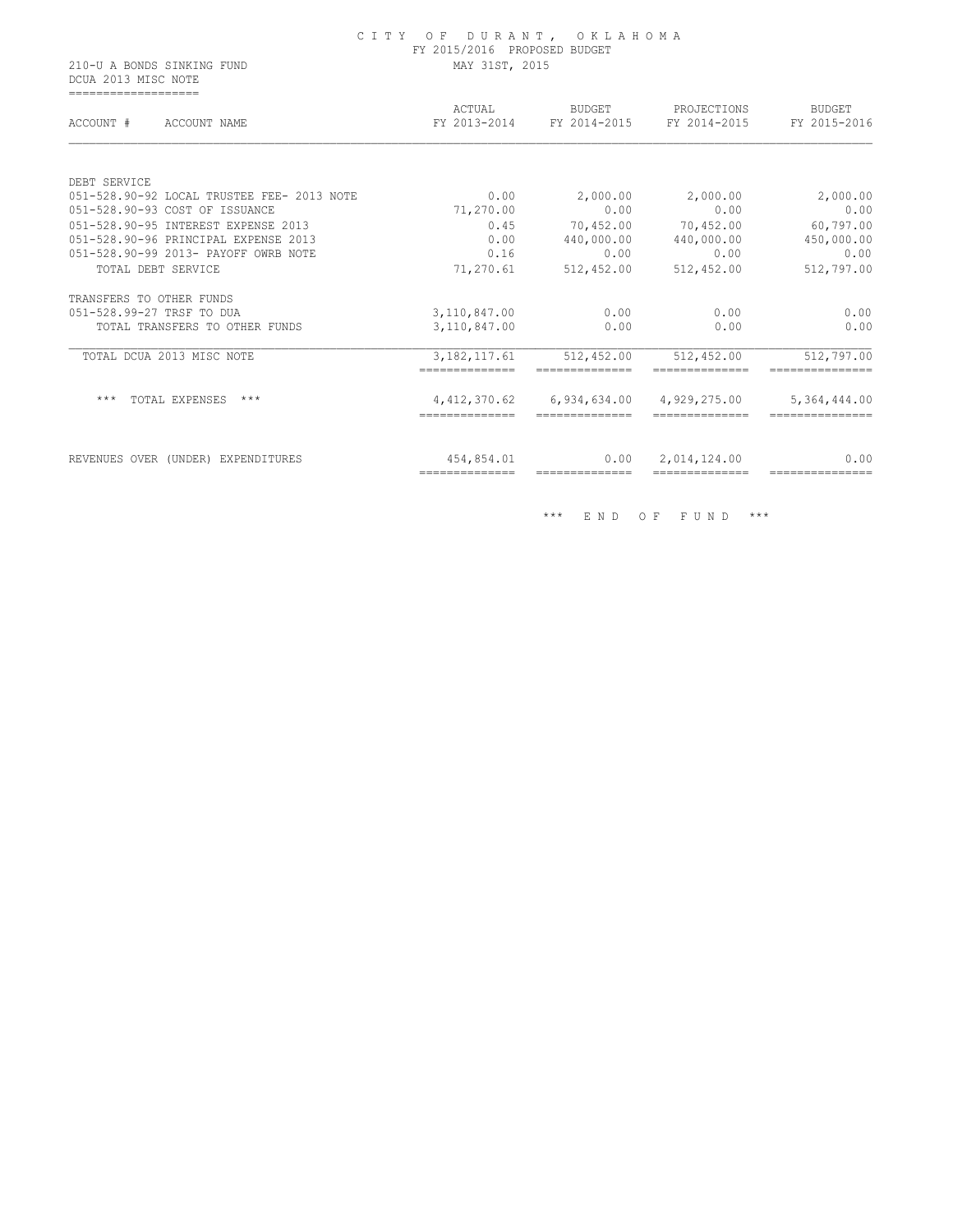| 215-D.C.F.A. REVENUE FUND<br>FUND SUMMARY | C I T Y<br>OF DURANT, OKLAHOMA<br>FY 2015/2016 PROPOSED BUDGET<br>MAY 31ST, 2015 |                                |                             |                                 |  |  |
|-------------------------------------------|----------------------------------------------------------------------------------|--------------------------------|-----------------------------|---------------------------------|--|--|
| ACCOUNT #<br>ACCOUNT NAME                 | ACTUAL<br>FY 2013-2014                                                           | BUDGET<br>FY 2014-2015         | PROJECTIONS<br>FY 2014-2015 | <b>BUDGET</b><br>FY 2015-2016   |  |  |
| REVENUE SUMMARY                           |                                                                                  |                                |                             |                                 |  |  |
| BALANCE FORWARD                           | 0.00                                                                             | 859,459.00                     | 859,459.00                  | 1,049,735.00                    |  |  |
| MISCELLANEOUS REVENUES                    | 1,617,015.63                                                                     | 1,616,230.00                   | 1,692,230.00                | 1,726,024.00                    |  |  |
| TOTAL REVENUES<br>$***$<br>***            | 1,617,015.63<br>==============                                                   | 2,475,689.00                   | 2,551,689.00                | 2,775,759.00                    |  |  |
| EXPENDITURE SUMMARY                       |                                                                                  |                                |                             |                                 |  |  |
| GEN.GOVT. & DEBT SERVICE                  | 648,043.56                                                                       | 2,475,689.00                   | 1,501,954.00                | 2,775,759.00                    |  |  |
| *** TOTAL EXPENDITURES ***                | 648,043.56<br>==============                                                     | 2,475,689.00<br>-------------- | 1,501,954.00                | 2,775,759.00<br>=============== |  |  |
| REVENUES OVER (UNDER) EXPENDITURES        | 968, 972.07                                                                      | 0.00                           | 1,049,735.00                | 0.00                            |  |  |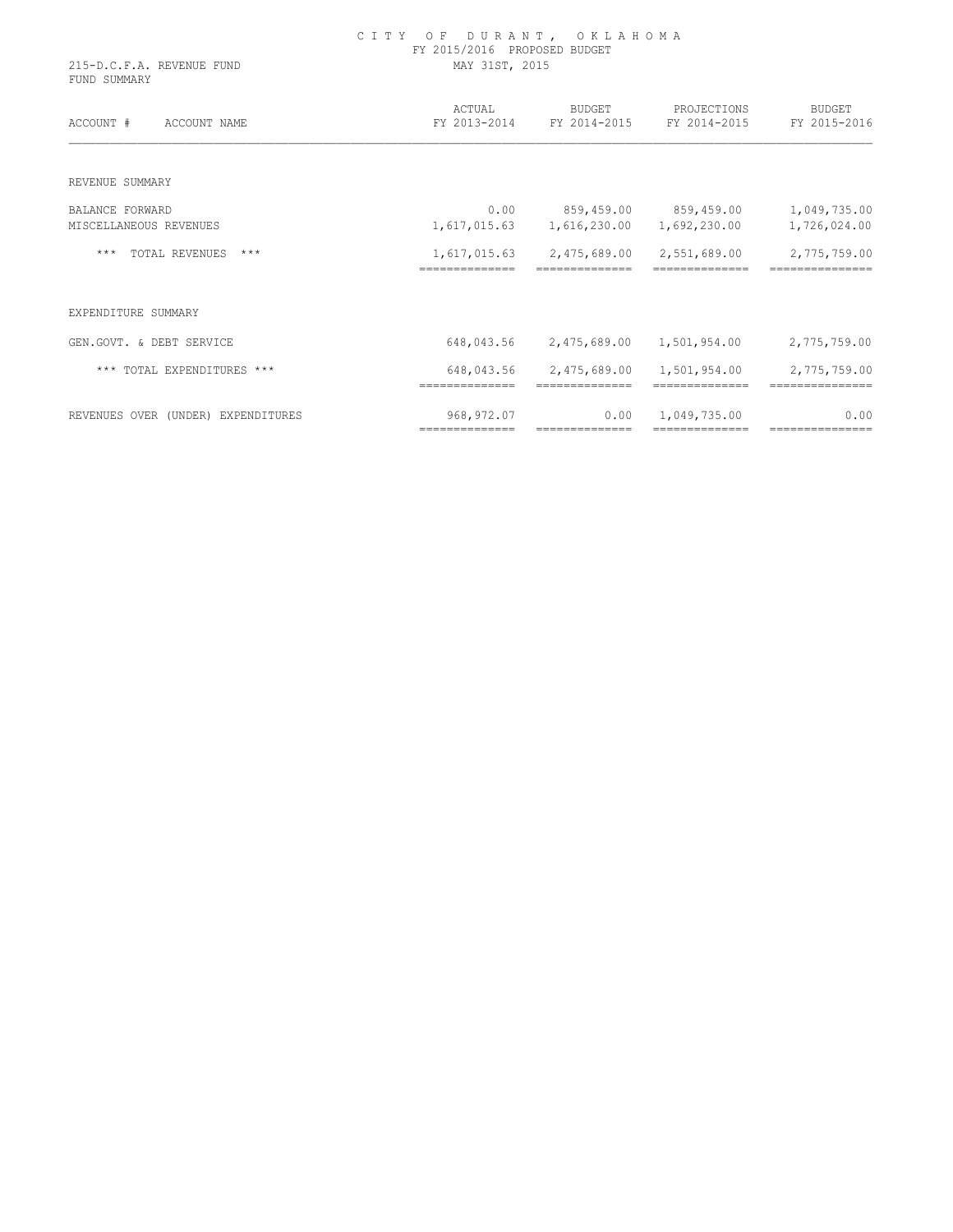#### C I T Y O F D U R A N T , O K L A H O M A FY 2015/2016 PROPOSED BUDGET 215-D.C.F.A. REVENUE FUND MAY 31ST, 2015

REVENUE DETAIL

| ACCOUNT #<br>ACCOUNT NAME                    | ACTUAL<br>FY 2013-2014                                                                                                                                                                                                                                             | BUDGET<br>FY 2014-2015 | PROJECTIONS<br>FY 2014-2015 | <b>BUDGET</b><br>FY 2015-2016 |
|----------------------------------------------|--------------------------------------------------------------------------------------------------------------------------------------------------------------------------------------------------------------------------------------------------------------------|------------------------|-----------------------------|-------------------------------|
| BALANCE FORWARD                              |                                                                                                                                                                                                                                                                    |                        |                             |                               |
| 000-301.10-00 BEGINNING UNENCUMBERED         | 0.00                                                                                                                                                                                                                                                               | 859,459.00             | 859,459.00                  | 1,049,735.00                  |
| TOTAL BALANCE FORWARD                        | 0.00                                                                                                                                                                                                                                                               | 859,459.00             | 859,459.00                  | 1,049,735.00                  |
| MISCELLANEOUS REVENUES                       |                                                                                                                                                                                                                                                                    |                        |                             |                               |
| 000-361.10-02 INTEREST P&I ACCTS. RESTRICTED | 19.88                                                                                                                                                                                                                                                              | 0.00                   | 20.00                       | 20.00                         |
| 000-361.10-04 INT - GROSS REV. ACCOUNT       | 1,248.95                                                                                                                                                                                                                                                           |                        | 1,250.00 1,520.00           | 1,500.00                      |
| 000-364.23-00 TRSF. FROM 1/4% S.T. M.S. FUND | 807,873.40                                                                                                                                                                                                                                                         | 807,490.00             | 845,345.00                  | 862,252.00                    |
| 000-364.24-00 TRSF. FROM 1/4% S.T. SOSU FUND | 807,873.40                                                                                                                                                                                                                                                         |                        | 807,490.00 845,345.00       | 862,252.00                    |
| TOTAL MISCELLANEOUS REVENUES                 | 1,617,015.63                                                                                                                                                                                                                                                       | 1,616,230.00           | 1,692,230.00                | 1,726,024.00                  |
| 000-361.10-04 INT - GROSS REV. ACCOUNT       | PERMANENT NOTES:<br>The Gross Revenue Account receives both 1/4% sales tax<br>revenues each month. Monthly debt service payments are paid<br>from this account. Interest earned on the account may be<br>used for debt service, for projects or for maintenance of |                        |                             |                               |
| $***$<br>TOTAL REVENUES<br>$***$             | DCFA facilities.<br>1,617,015.63                                                                                                                                                                                                                                   | 2,475,689.00           | 2,551,689.00                | 2,775,759.00                  |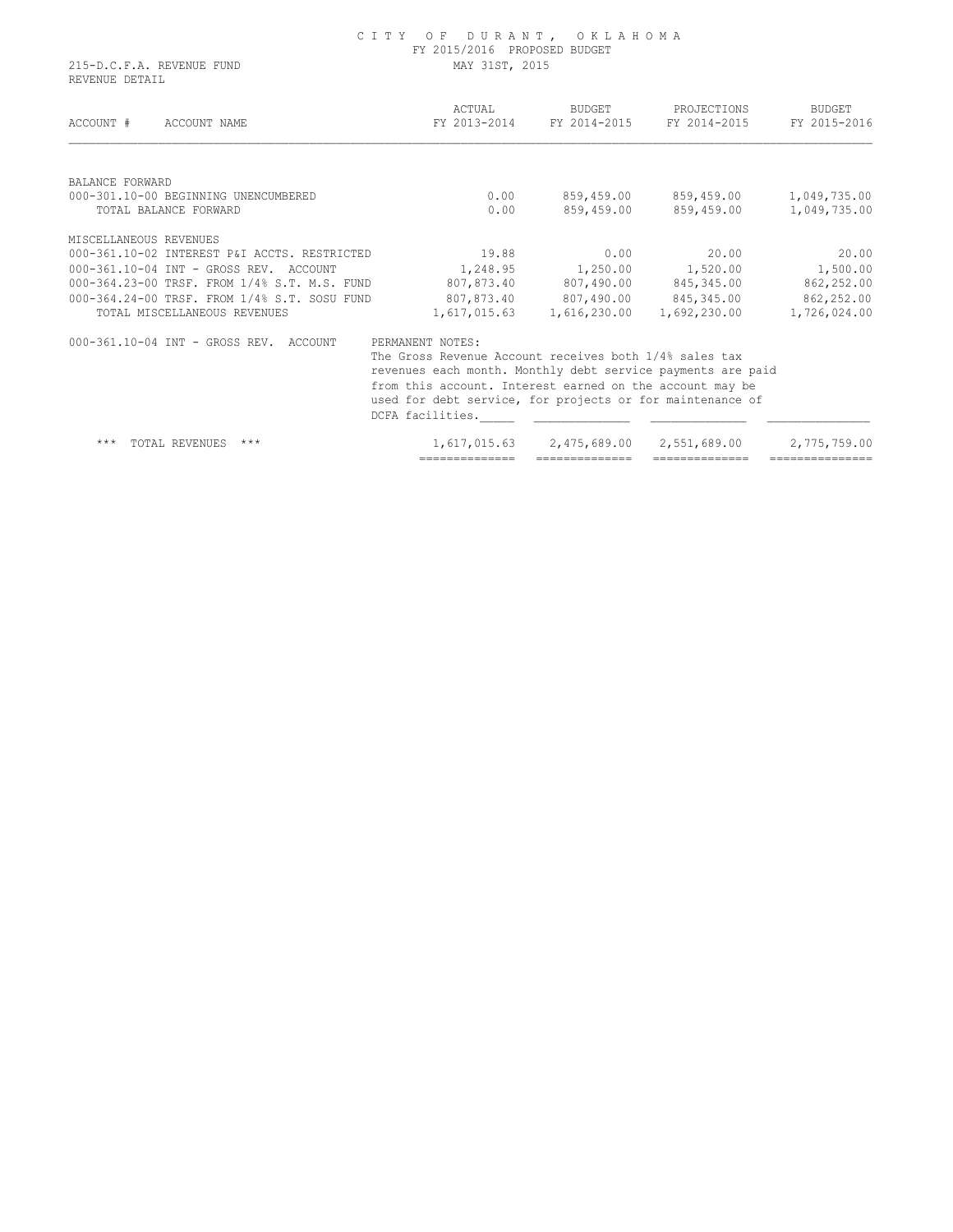| OTHER EXPENSES                                        |                        |                              |                                          |                               |
|-------------------------------------------------------|------------------------|------------------------------|------------------------------------------|-------------------------------|
| CAPITAL IMPROVEMENTS                                  |                        |                              |                                          |                               |
|                                                       |                        |                              |                                          |                               |
| PROFESSIONAL SERVICES                                 |                        |                              |                                          |                               |
|                                                       |                        |                              |                                          |                               |
| ACCOUNT #<br>ACCOUNT NAME                             | ACTUAL<br>FY 2013-2014 | BUDGET                       | PROJECTIONS<br>FY 2014-2015 FY 2014-2015 | <b>BUDGET</b><br>FY 2015-2016 |
| =========================                             |                        |                              |                                          |                               |
| 215-D.C.F.A. REVENUE FUND<br>PAUL LAIRD FIELD PROJECT | MAY 31ST, 2015         |                              |                                          |                               |
|                                                       |                        | FY 2015/2016 PROPOSED BUDGET |                                          |                               |
|                                                       |                        | CITY OF DURANT, OKLAHOMA     |                                          |                               |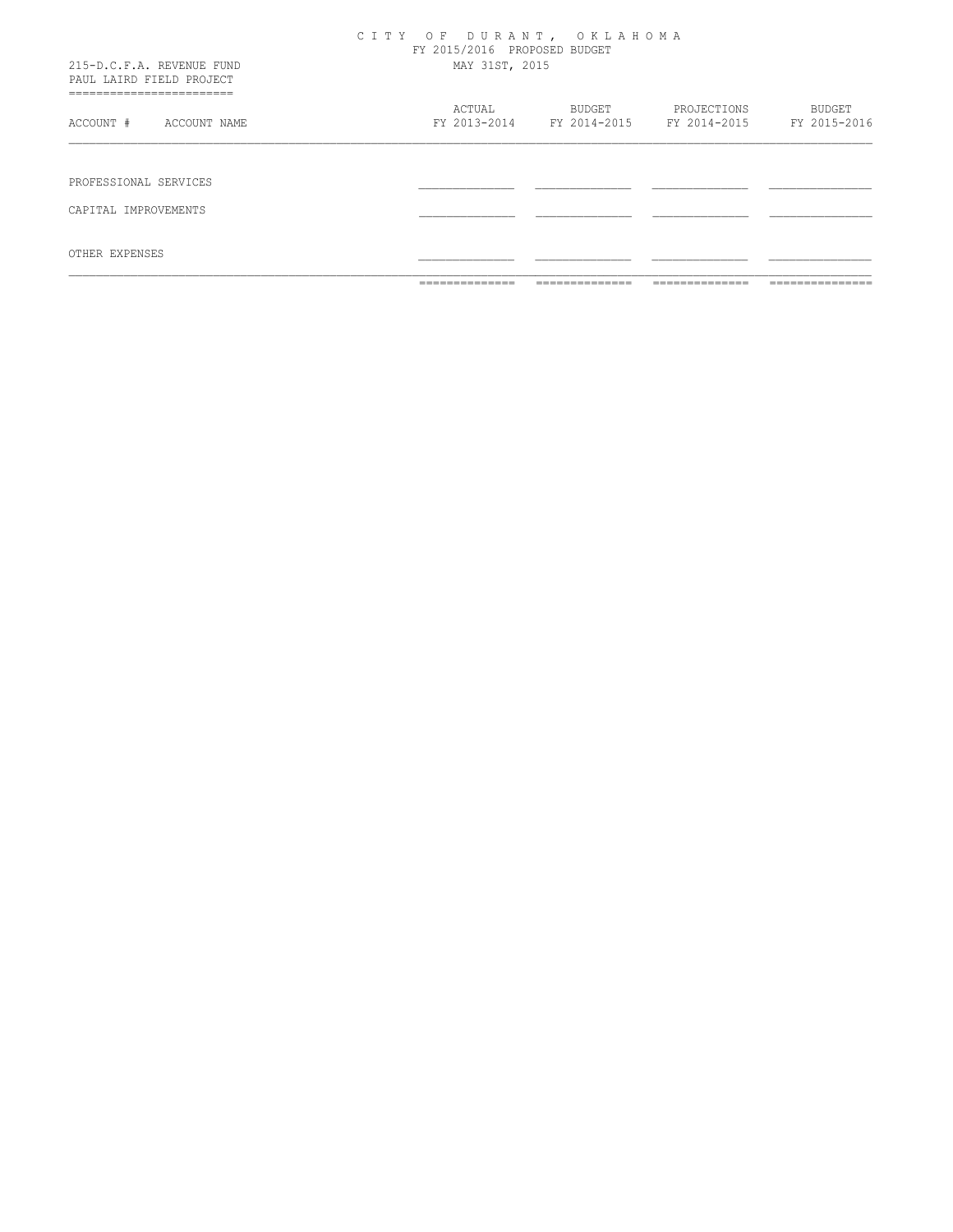|                                                       | CITY OF DURANT, OKLAHOMA<br>FY 2015/2016 PROPOSED BUDGET                                                         |  |
|-------------------------------------------------------|------------------------------------------------------------------------------------------------------------------|--|
| 215-D.C.F.A. REVENUE FUND<br>MULTI-SPORTS COMPLEX PRJ | MAY 31ST, 2015                                                                                                   |  |
| ACCOUNT #<br>ACCOUNT NAME                             | ACTUAL<br>BUDGET<br>PROJECTIONS<br><b>BUDGET</b><br>FY 2015-2016<br>FY 2013-2014<br>FY 2014-2015<br>FY 2014-2015 |  |

CAPITAL IMPROVEMENTS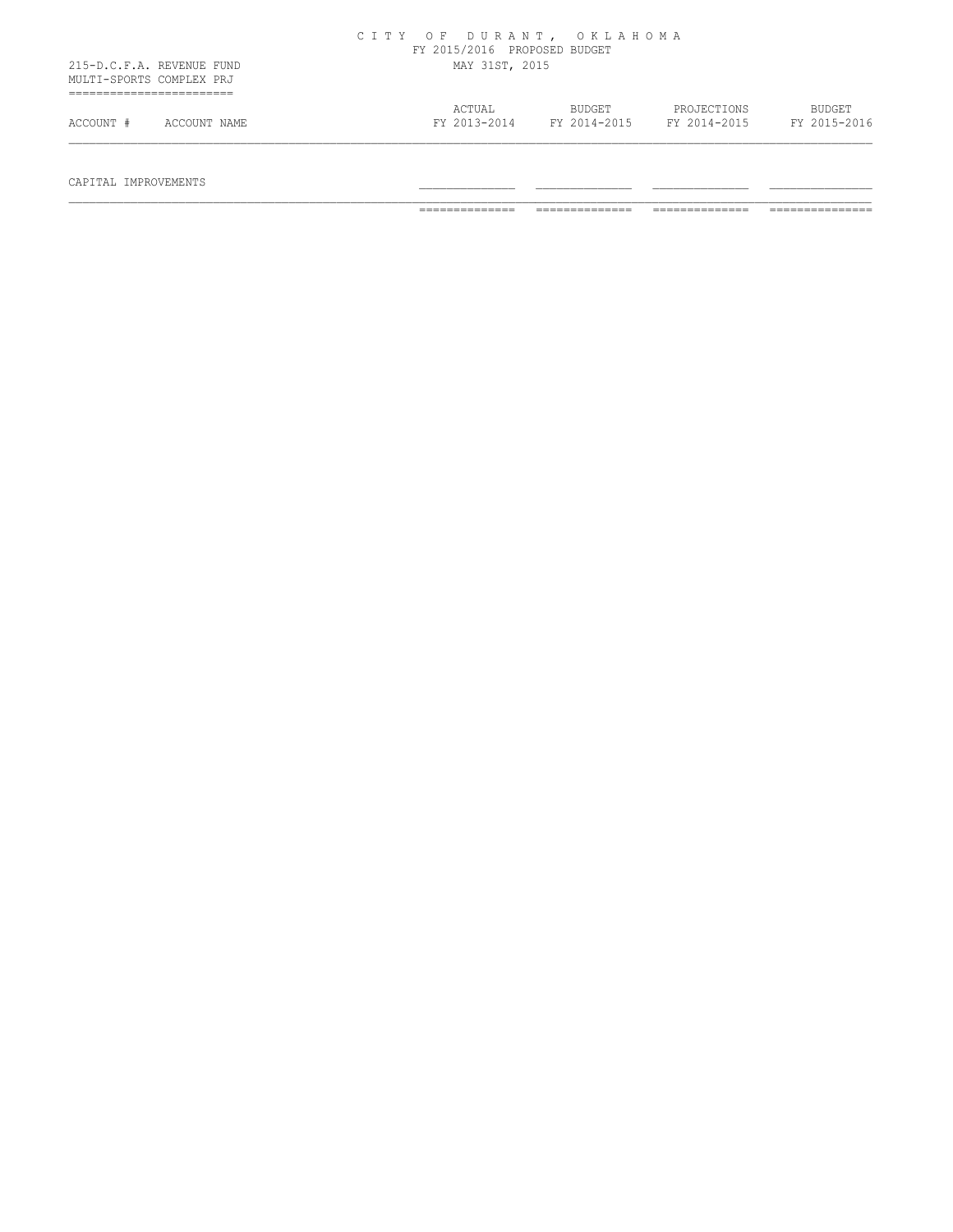|                                                      |              | FY 2015/2016 PROPOSED BUDGET | CITY OF DURANT, OKLAHOMA      |                             |                               |
|------------------------------------------------------|--------------|------------------------------|-------------------------------|-----------------------------|-------------------------------|
| 215-D.C.F.A. REVENUE FUND<br>SOSU INDOOR ARENA PROJ. |              | MAY 31ST, 2015               |                               |                             |                               |
| ACCOUNT #                                            | ACCOUNT NAME | ACTUAL<br>FY 2013-2014       | <b>BUDGET</b><br>FY 2014-2015 | PROJECTIONS<br>FY 2014-2015 | <b>BUDGET</b><br>FY 2015-2016 |

# $\begin{array}{cccccccccccccc} \texttt{CAPTIAL} & \texttt{IMPROVEMENTS} & & & & & \texttt{-----} & \texttt{-----} & \texttt{-----} & \texttt{-----} & \texttt{-----} & \texttt{-----} & \texttt{-----} & \end{array}$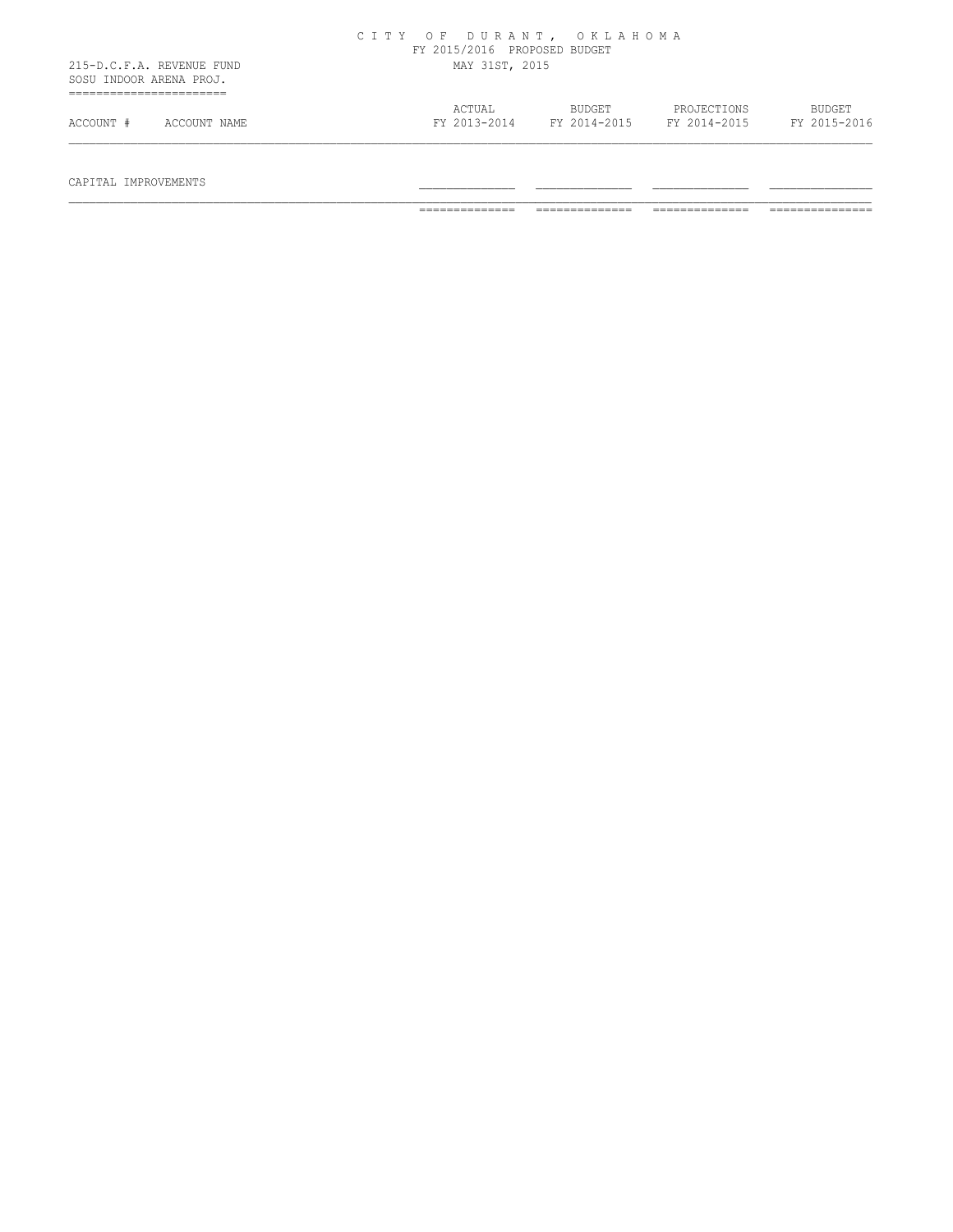|                                                       | CITY OF DURANT, OKLAHOMA<br>FY 2015/2016 PROPOSED BUDGET                                                         |  |
|-------------------------------------------------------|------------------------------------------------------------------------------------------------------------------|--|
| 215-D.C.F.A. REVENUE FUND<br>SOSU TENNIS COURTS PROJ. | MAY 31ST, 2015                                                                                                   |  |
| ACCOUNT #<br>ACCOUNT NAME                             | BUDGET<br><b>BUDGET</b><br>ACTUAL<br>PROJECTIONS<br>FY 2015-2016<br>FY 2014-2015<br>FY 2013-2014<br>FY 2014-2015 |  |

CAPITAL IMPROVEMENTS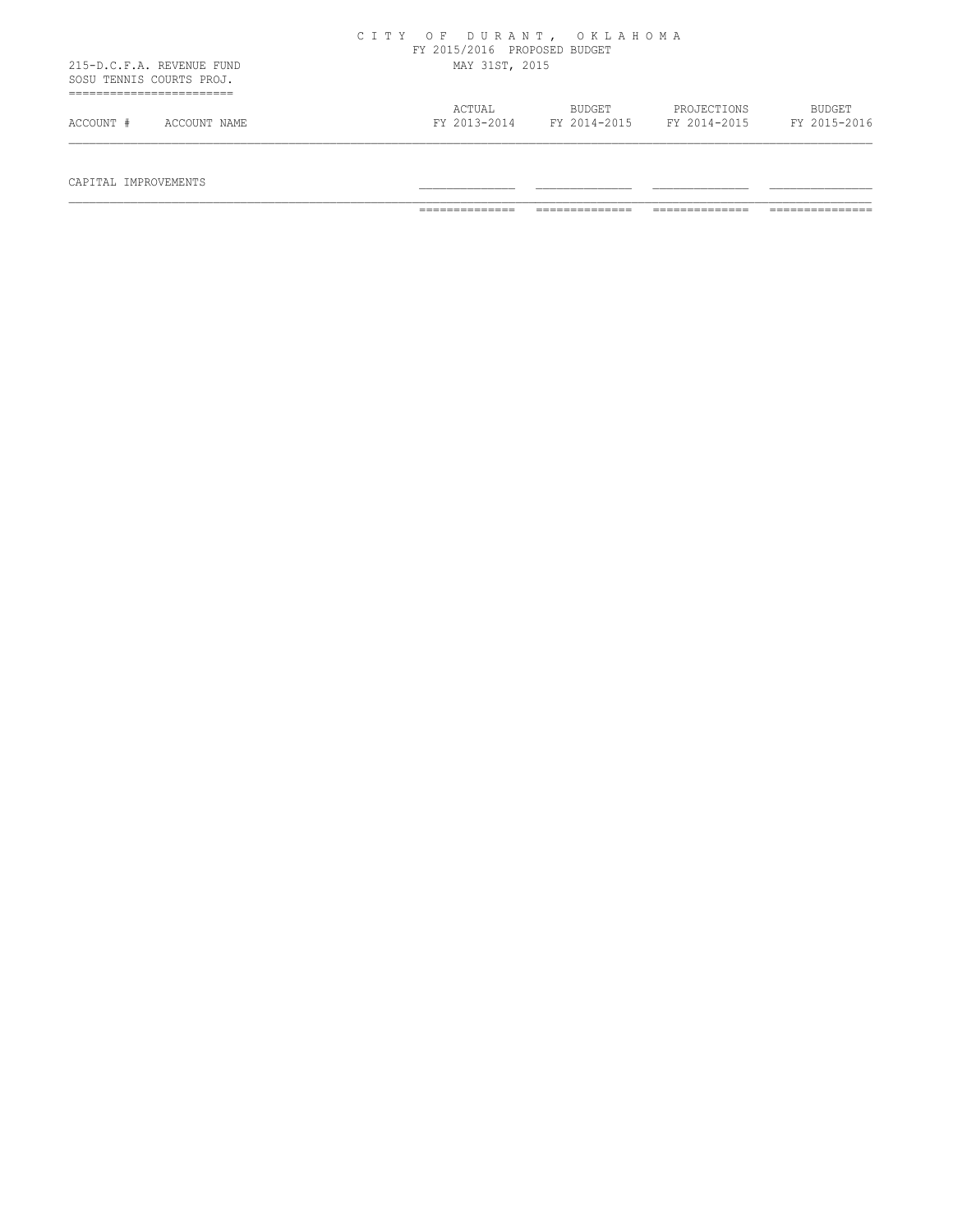|                           | CITY OF DURANT, OKLAHOMA     |
|---------------------------|------------------------------|
|                           | FY 2015/2016 PROPOSED BUDGET |
| 215-D.C.F.A. REVENUE FUND | MAY 31ST, 2015               |

 GEN.GOVT. & DEBT SERVICE ========================

| ACCOUNT #<br>ACCOUNT NAME                    | ACTUAL<br>FY 2013-2014        | BUDGET<br>FY 2014-2015         | PROJECTIONS<br>FY 2014-2015    | <b>BUDGET</b><br>FY 2015-2016    |
|----------------------------------------------|-------------------------------|--------------------------------|--------------------------------|----------------------------------|
|                                              |                               |                                |                                |                                  |
| PROFESSIONAL SERVICES                        |                               |                                |                                |                                  |
| 078-528.20-05 LEGAL FEES                     | 770.00                        | 600.00                         | 600.00                         | 770.00                           |
| 078-528.20-21 PRORATED AUDIT FEES            | 3,474.24                      | 2,860.00                       | 2,860.00                       | 3,859.00                         |
| TOTAL PROFESSIONAL SERVICES                  | 4,244.24                      | 3,460.00                       | 3,460.00                       | 4,629.00                         |
| CONTRACTUAL EXPENDITURES                     |                               |                                |                                |                                  |
| 078-528.30-01 TRUSTEE BANK FEE               | 2,499.98                      | 2,500.00                       | 2,208.00                       | 2,000.00                         |
| 078-528.30-32 FREIGHT & POSTAGE              | 0.00                          | 0.00                           | 40.00                          | 40.00                            |
| TOTAL CONTRACTUAL EXPENDITURES               | 2,499.98                      | 2,500.00                       | 2,248.00                       | 2,040.00                         |
| MATERIALS & SUPPLIES                         |                               |                                |                                |                                  |
| 078-528.50-50 PHOTOCOPIES                    | 0.08                          | 0.00                           | 0.00                           | 0.00                             |
| TOTAL MATERIALS & SUPPLIES                   | 0.08                          | 0.00                           | 0.00                           | 0.00                             |
| OTHER EXPENSES                               |                               |                                |                                |                                  |
| 078-528.70-99 RESERVE FROM G.R.ACCT. INT.    | 0.00                          | 871,934.00                     | 0.00                           | 1, 175, 537.00                   |
| TOTAL OTHER EXPENSES                         | 0.00                          | 871,934.00                     | 0.00                           | 1, 175, 537.00                   |
| DEBT SERVICE                                 |                               |                                |                                |                                  |
| 078-528.90-81 RESERVE - PARKING IMPR DEBT S. | 0.04                          | 23,544.00                      | 23,544.00                      | 23,543.00                        |
| 078-528.90-85 INTEREST EXPENSES-LIGHTING     | 5,248.00                      | 0.00                           | 0.00                           | 0.00                             |
| 078-528.90-86 RESERVE - LIGHTING DEBT SERV   | 0.36                          | 28,180.00                      | 28,180.00                      | 28,180.00                        |
| 078-528.90-95 2004/2011 STRB INTEREST EXP.   | 511,174.00                    | 371,768.00                     | 371,768.00                     | 343,868.00                       |
| 078-528.90-96 2004/2011 STRB PRINCIPAL EXP.  | 0.00                          | 895,000.00                     | 895,000.00                     | 935,000.00                       |
| 078-528.90-97 2007 STRN INTEREST EXPENSE     | 45,649.41                     | 46,797.00                      | 46,785.00                      | 43,268.00                        |
| 078-528.90-98 2007 STRN PRINCIPAL PAYMENTS   | 0.27                          | 62,380.00                      | 62,402.00                      | 65,920.00                        |
| TOTAL DEBT SERVICE                           | 562,072.08                    | 1,427,669.00                   | 1,427,679.00                   | 1,439,779.00                     |
| TRANSFERS TO OTHER FUNDS                     |                               |                                |                                |                                  |
| 078-528.99-13 TRSF TO INSURANCE CASH FUND    | 14,798.00                     | 12,516.00                      | 10,867.00                      | 13,264.00                        |
| 078-528.99-14 TRFER TO CAPITAL IMPROVEMENTS  | 64,429.18                     | 37,100.00                      | 26,500.00                      | 20,000.00                        |
| 078-528.99-15 TRSF TO DMSC- CUSTOM SVC AGENT | 0.00                          | 31,200.00                      | 31,200.00                      | 31,200.00                        |
| 078-528.99-16 TRSF TO CI -MISC REIMBURSEMENT | 0.00                          | 89,310.00                      | 0.00                           | 89,310.00                        |
| TOTAL TRANSFERS TO OTHER FUNDS               | 79,227.18                     | 170,126.00                     | 68,567.00                      | 153,774.00                       |
| TOTAL GEN.GOVT. & DEBT SERVICE               | 648,043.56<br>--------------- | 2,475,689.00<br>-------------- | 1,501,954.00<br>-------------- | 2,775,759.00<br>---------------- |
| *** TOTAL EXPENSES ***                       | 648,043.56                    | 2,475,689.00                   | 1,501,954.00                   | 2,775,759.00                     |
|                                              | ==============                |                                | ---------------                | ===============                  |

PERMANENT NOTES:

 Fund 215 is one of three funds of the new Durant Community Facilities Authority. The purpose of this fund is to record the transfer-in of the two 1/4% sales taxes from Funds 115 and 120, as well as bond proceeds and interest earnings revenues, and to record all project expenses, debt service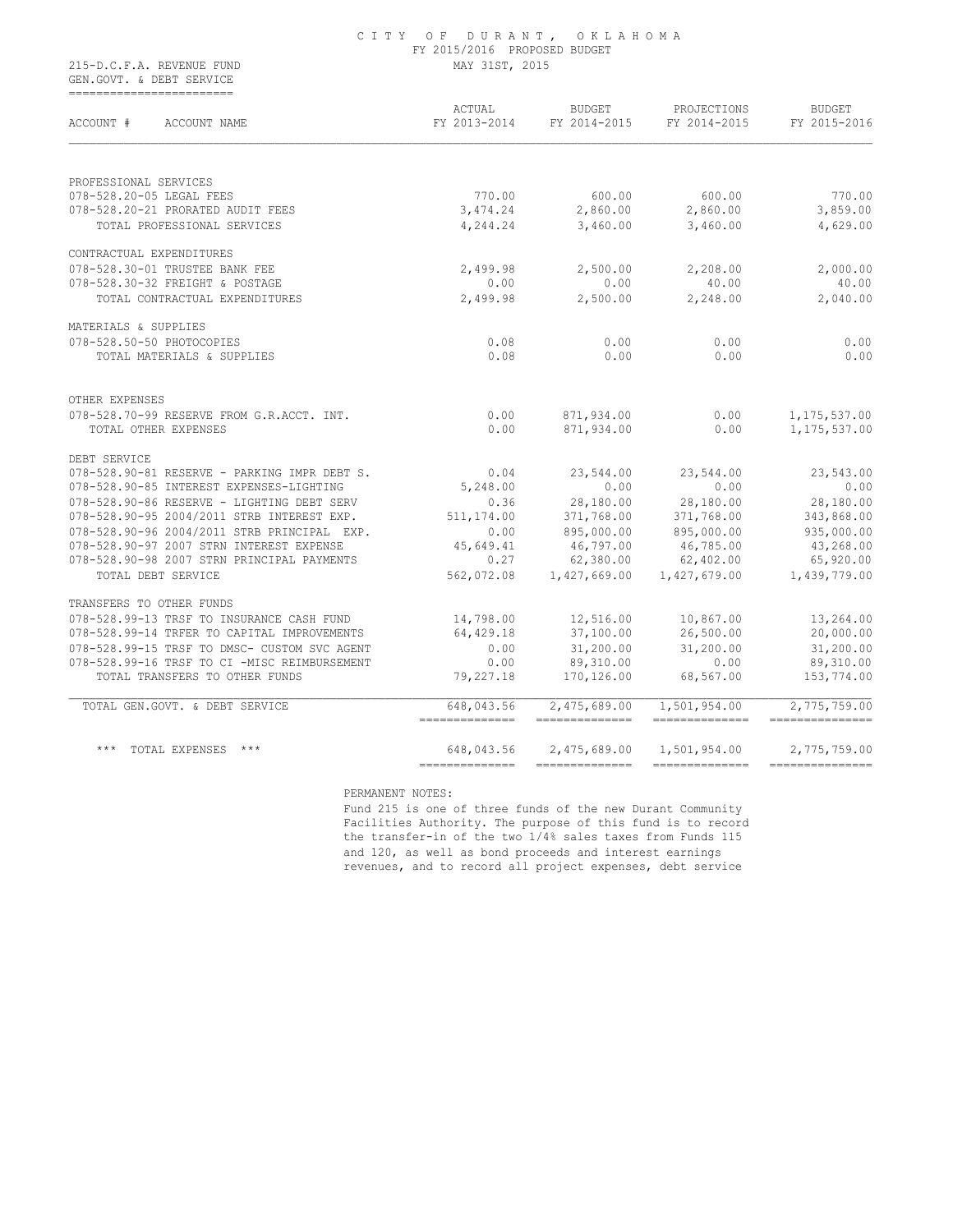|           | 215-D.C.F.A. REVENUE FUND<br>GEN.GOVT. & DEBT SERVICE | MAY 31ST, 2015 | FY 2015/2016 PROPOSED BUDGET |              |              |
|-----------|-------------------------------------------------------|----------------|------------------------------|--------------|--------------|
|           |                                                       | ACTUAL         | BUDGET                       | PROJECTIONS  | BUDGET       |
| ACCOUNT # | ACCOUNT NAME                                          | FY 2013-2014   | FY 2014-2015                 | FY 2014-2015 | FY 2015-2016 |

 REVENUES OVER (UNDER) EXPENDITURES 968,972.07 0.00 1,049,735.00 0.00 ============== ============== ============== ===============

\*\*\* E N D O F F U N D \*\*\*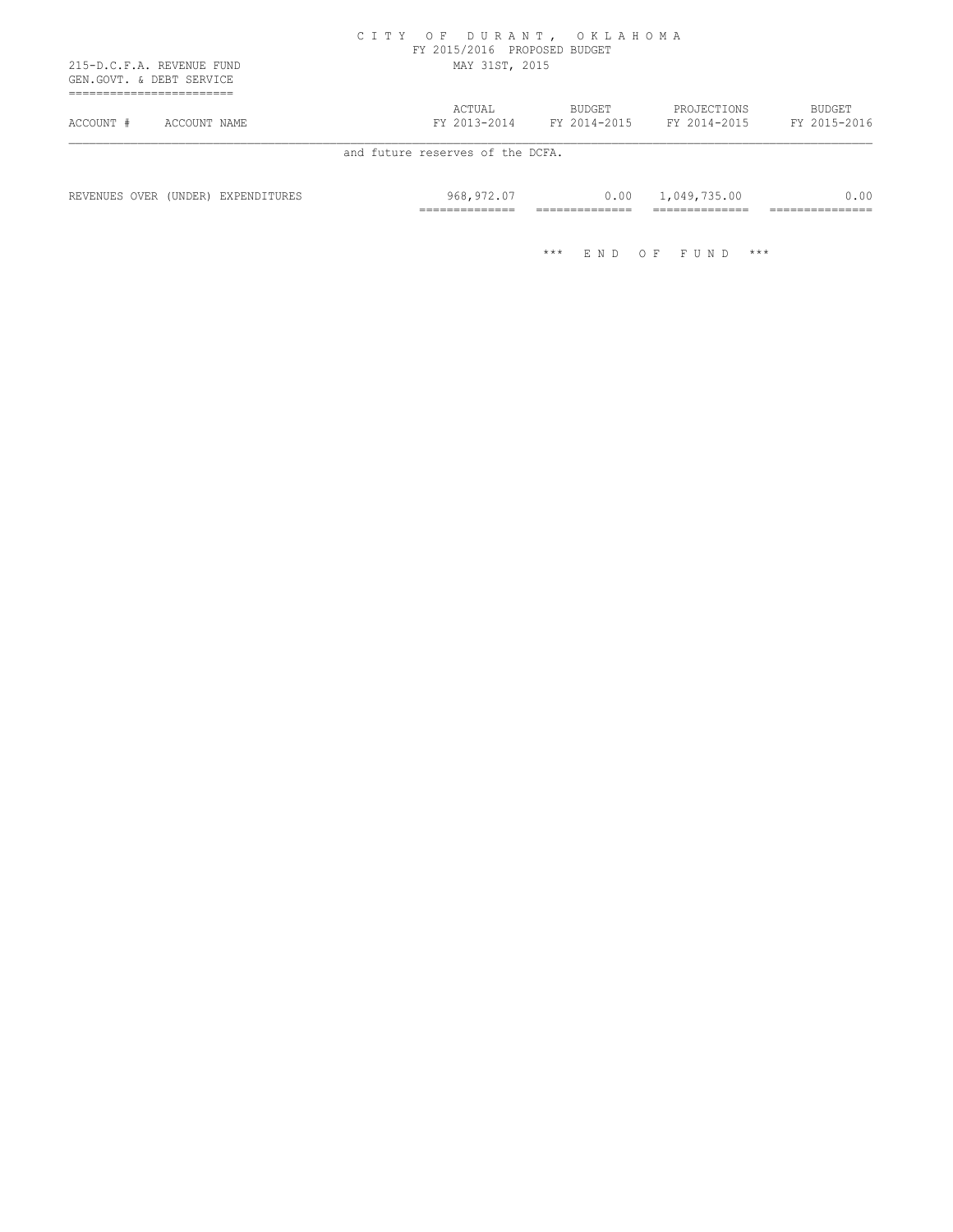|                                    | FY 2015/2016 PROPOSED BUDGET |                                       |                                                       |                        |  |
|------------------------------------|------------------------------|---------------------------------------|-------------------------------------------------------|------------------------|--|
| 250-C. D. B. G.<br>FUND SUMMARY    | MAY 31ST, 2015               |                                       |                                                       |                        |  |
| ACCOUNT #<br>ACCOUNT NAME          | ACTUAL                       | BUDGET                                | PROJECTIONS<br>FY 2013-2014 FY 2014-2015 FY 2014-2015 | BUDGET<br>FY 2015-2016 |  |
| REVENUE SUMMARY                    |                              |                                       |                                                       |                        |  |
| BEGINNING UNENCUMBERED             | 29,113.00                    |                                       |                                                       |                        |  |
| <b>BALANCE FORWARD</b>             | 0.00                         |                                       | $(40,610.00)$ $(40,343.00)$                           | 0.00                   |  |
| MISCELLANEOUS REVENUES             |                              |                                       | 253,979.48 1,799,687.00 1,799,748.00 1,184,000.00     |                        |  |
| *** TOTAL REVENUES ***             | 283,092.48                   |                                       |                                                       | 1,184,000.00           |  |
| EXPENDITURE SUMMARY                |                              |                                       |                                                       |                        |  |
| 2012 CDBG PROJECT                  | 253,978.40                   | 0.00                                  | 0.00                                                  | 0.00                   |  |
| FY12 CDBG-EDIF PHARMCARE           |                              | 30,000.00  1,204,107.00  1,204,107.00 |                                                       | 0.00                   |  |
| FY13 CDBG PROJECT                  |                              | 239, 321.48 233, 150.00 233, 150.00   |                                                       | 0.00                   |  |
| FY14 CDBG WTP FLTR M RPL           | 0.00                         |                                       | 321,820.00 321,820.00                                 | 0.00                   |  |
| FY 14 CDBG-ED 16246                | 0.00                         | 0.00                                  | 0.00                                                  | 1,025,000.00           |  |
| FY15 CDBG                          | 0.00                         | 0.00                                  | 0.00                                                  | 159,000.00             |  |
| *** TOTAL EXPENDITURES ***         | 523,299.88<br>-------------- | 1,759,077.00<br>==============        | 1,759,077.00<br>--------------                        | 1,184,000.00           |  |
| REVENUES OVER (UNDER) EXPENDITURES | 240,207.40)                  | 0.00                                  | 328.00                                                | 0.00                   |  |

============== ============== ============== ===============

C I T Y O F D U R A N T , O K L A H O M A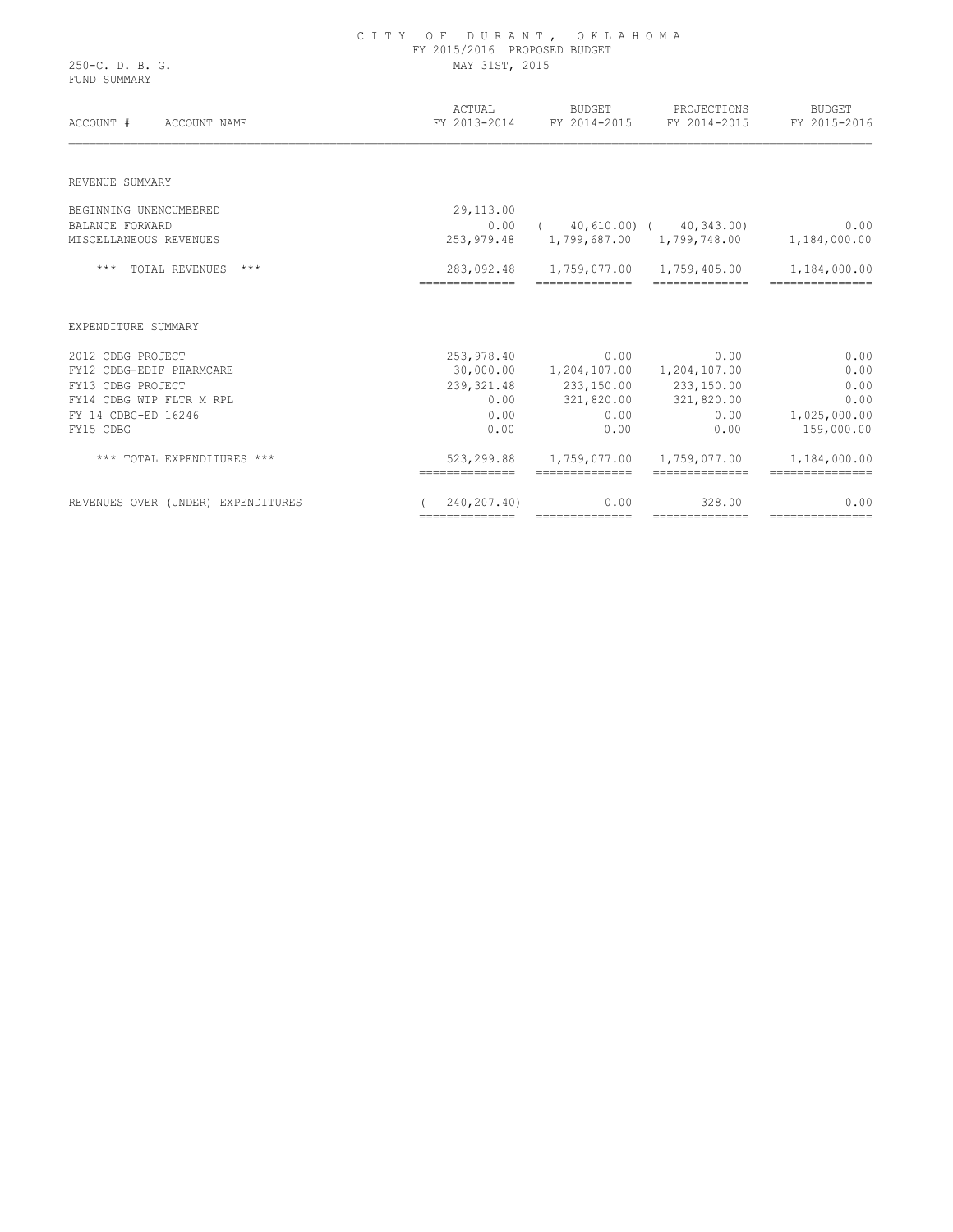#### C I T Y O F D U R A N T , O K L A H O M A FY 2015/2016 PROPOSED BUDGET 250-C. D. B. G. MAY 31ST, 2015

REVENUE DETAIL

| ACCOUNT #<br>ACCOUNT NAME                    | ACTUAL<br>FY 2013-2014 | BUDGET<br>FY 2014-2015   | PROJECTIONS<br>FY 2014-2015 | BUDGET<br>FY 2015-2016 |
|----------------------------------------------|------------------------|--------------------------|-----------------------------|------------------------|
| BEGINNING UNENCUMBERED                       | 29,113.00              |                          |                             |                        |
| BALANCE FORWARD                              |                        |                          |                             |                        |
| 000-301.10-00 BEGINNING UNENCUMBERED         | 0.00                   | 40,610.00) (<br>$\left($ | 40,343.00                   | 0.00                   |
| TOTAL BALANCE FORWARD                        | 29,113.00 (            | 40,610.00) (             | 40,343.00)                  | 0.00                   |
| MISCELLANEOUS REVENUES                       |                        |                          |                             |                        |
| 000-361.11-00 INTEREST ON WATER/SEWER RES.   | 1.08                   | 0.00                     | 0.00                        | 0.00                   |
| 000-362.40-06 FY12 CDBG EDIF #15421 PHARMCAR | 0.00                   | 500,000.00               | 500,000.00                  | 0.00                   |
| 000-362.40-07 FY12 CDBG #15246 A/P H2O TOWER | 90,654.00              | 0.00                     | 0.00                        | 0.00                   |
| 000-362.40-08 2013 CDBG 15659 GRANT REVENUE  | 0.00                   | 82,967.00                | 82,967.00                   | 0.00                   |
| 000-362.40-10 2014 CDBG GRANT 16081          | 0.00                   | 118,044.00               | 118,044.00                  | 0.00                   |
| 000-362.40-11 14 CDBG-ED 16246               | 0.00                   | 0.00                     | 0.00                        | 525,000.00             |
| 000-362.40-12 FY15 CDBG GRANT REV            | 0.00                   | 0.00                     | 0.00                        | 79,500.00              |
| 000-364.20-21 TRSF FROM 110 WALDRON DRIVE    | 0.00                   | 630,000.00               | 630,000.00                  | 0.00                   |
| 000-364.20-22 TRSF 110 CDBG-ED 16246 CC ROAD | 0.00                   | 0.00                     | 0.00                        | 500,000.00             |
| 000-364.29-02 TRSF FROM 2010 USSTRN 12CDBG   | 163,324.40             | 0.00                     | 0.00                        | 0.00                   |
| 000-364.29-03 TRSF FROM 2012A- FY12CDBG/EDIF | 0.00                   | 104,107.00               | 104,107.00                  | 0.00                   |
| 000-364.29-04 TRSF for 2013 CDBG 15659 MATCH | 0.00                   | 160,793.00               | 160,854.00                  | 0.00                   |
| 000-364.29-05 TRSF FROM 2010 USSTRN 14CDBG   | 0.00                   | 203,776.00               | 203,776.00                  | 0.00                   |
| 000-364.29-06 TRSF FROM 2010 FY15CDBG        | 0.00                   | 0.00                     | 0.00                        | 79,500.00              |
| TOTAL MISCELLANEOUS REVENUES                 | 253,979.48             | 1,799,687.00             | 1,799,748.00                | 1,184,000.00           |
| TOTAL REVENUES ***<br>* * *                  | 283,092.48             | 1,759,077.00             | 1,759,405.00                | 1,184,000.00           |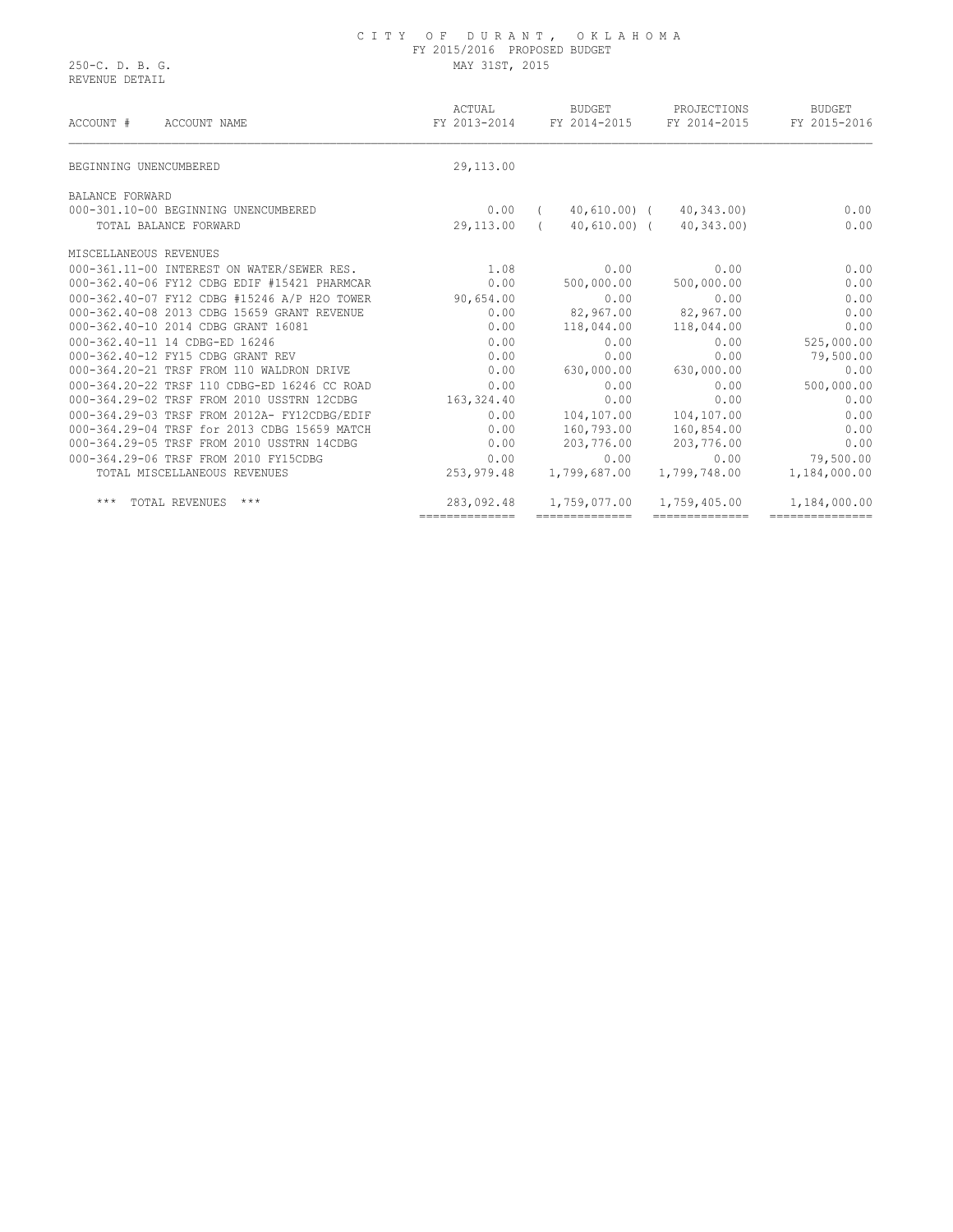|                                            |              | FY 2015/2016 PROPOSED BUDGET |               |              |              |
|--------------------------------------------|--------------|------------------------------|---------------|--------------|--------------|
| 250-C. D. B. G.<br>WATER/SEWER RESERVE CTD |              | MAY 31ST, 2015               |               |              |              |
|                                            |              | ACTUAL                       | <b>BUDGET</b> | PROJECTIONS  | BUDGET       |
| ACCOUNT #                                  | ACCOUNT NAME | FY 2013-2014                 | FY 2014-2015  | FY 2014-2015 | FY 2015-2016 |

C I T Y O F D U R A N T , O K L A H O M A

OTHER EXPENSES \_\_\_\_\_\_\_\_\_\_\_\_\_\_ \_\_\_\_\_\_\_\_\_\_\_\_\_\_ \_\_\_\_\_\_\_\_\_\_\_\_\_\_ \_\_\_\_\_\_\_\_\_\_\_\_\_\_\_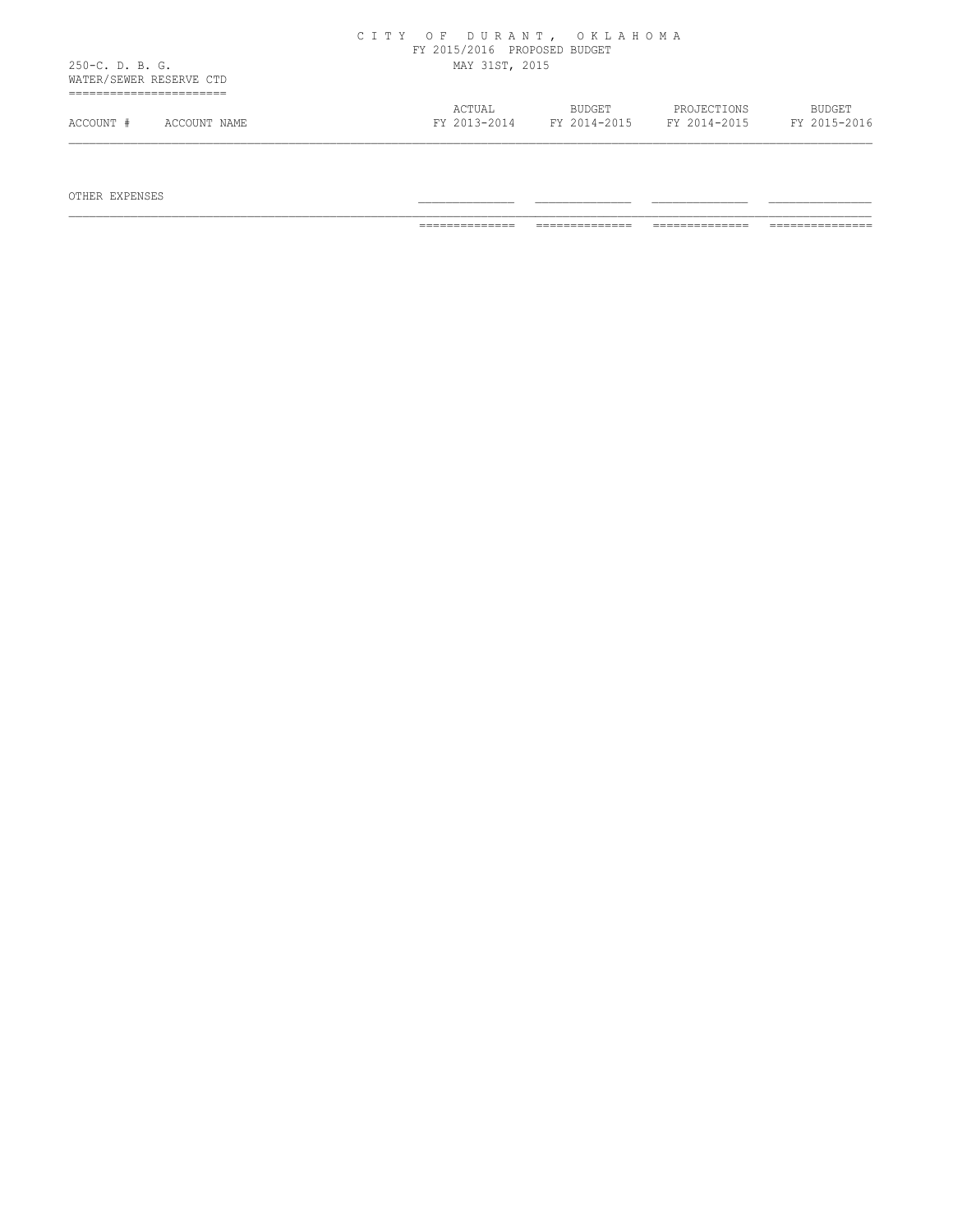|                                           | CITY OF DURANT, OKLAHOMA<br>FY 2015/2016 PROPOSED BUDGET                                                         |
|-------------------------------------------|------------------------------------------------------------------------------------------------------------------|
| $250-C. D. B. G.$<br>EAGLE SUS. RAIL SPUR | MAY 31ST, 2015                                                                                                   |
| .<br>ACCOUNT #<br>ACCOUNT NAME            | ACTUAL<br>BUDGET<br>PROJECTIONS<br><b>BUDGET</b><br>FY 2015-2016<br>FY 2013-2014<br>FY 2014-2015<br>FY 2014-2015 |

# $\begin{array}{cccccccccccccc} \texttt{CAPTIAL} & \texttt{IMPROVEMENTS} & & & & & \texttt{-----} & \texttt{-----} & \texttt{-----} & \texttt{-----} & \texttt{-----} & \texttt{-----} & \texttt{-----} & \end{array}$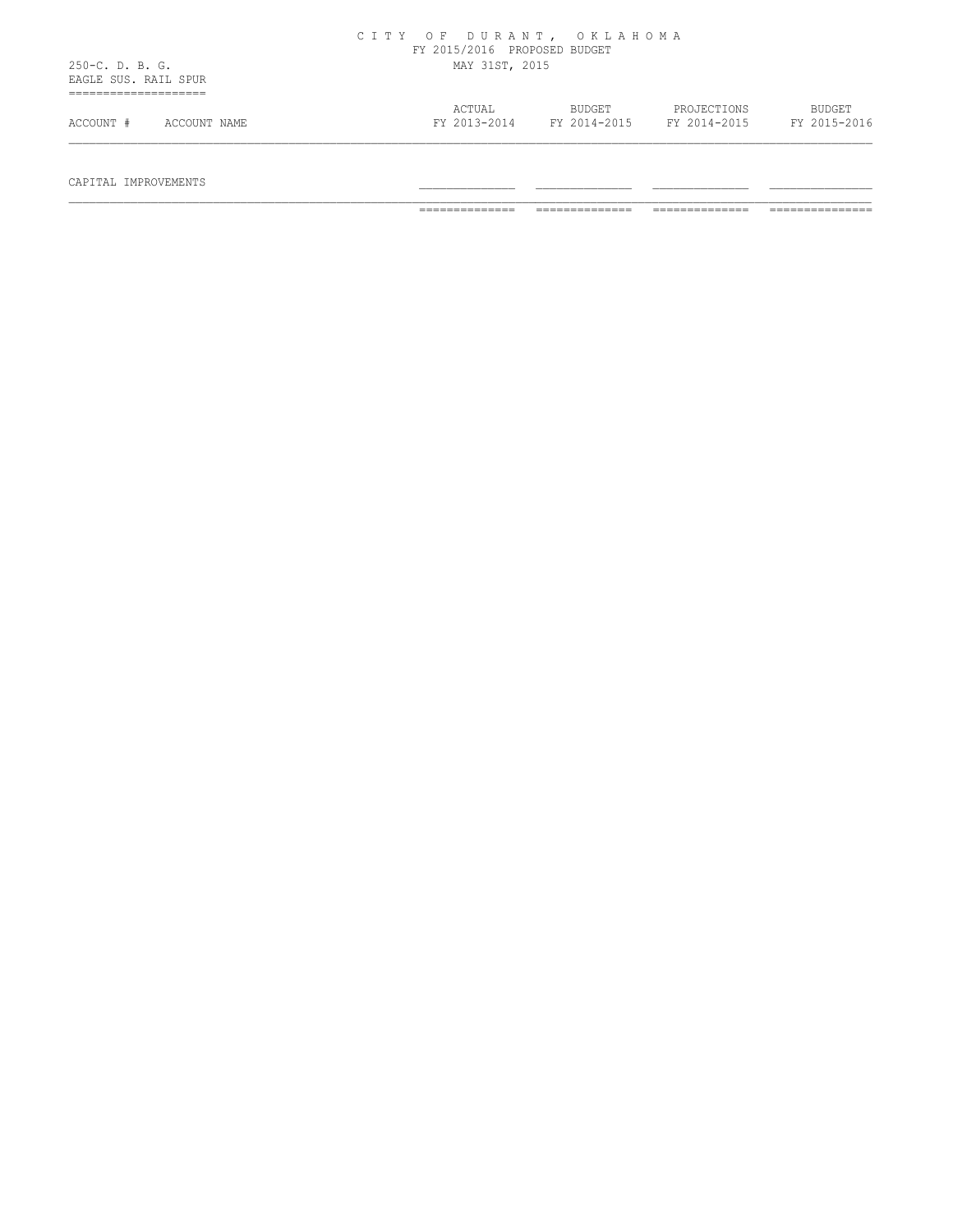|                                       | CITY OF DURANT, OKLAHOMA<br>FY 2015/2016 PROPOSED BUDGET |                        |                             |                               |
|---------------------------------------|----------------------------------------------------------|------------------------|-----------------------------|-------------------------------|
| 250-C. D. B. G.<br>#14838 PD FACILITY | MAY 31ST, 2015                                           |                        |                             |                               |
| ACCOUNT #<br>ACCOUNT NAME             | ACTUAL<br>FY 2013-2014                                   | BUDGET<br>FY 2014-2015 | PROJECTIONS<br>FY 2014-2015 | <b>BUDGET</b><br>FY 2015-2016 |

 $\begin{array}{cccccccccccccc} \texttt{CAPTIAL} & \texttt{IMPROVEMENTS} & & & & & \texttt{-----} & \texttt{-----} & \texttt{-----} & \texttt{-----} & \texttt{-----} & \texttt{-----} & \texttt{-----} & \end{array}$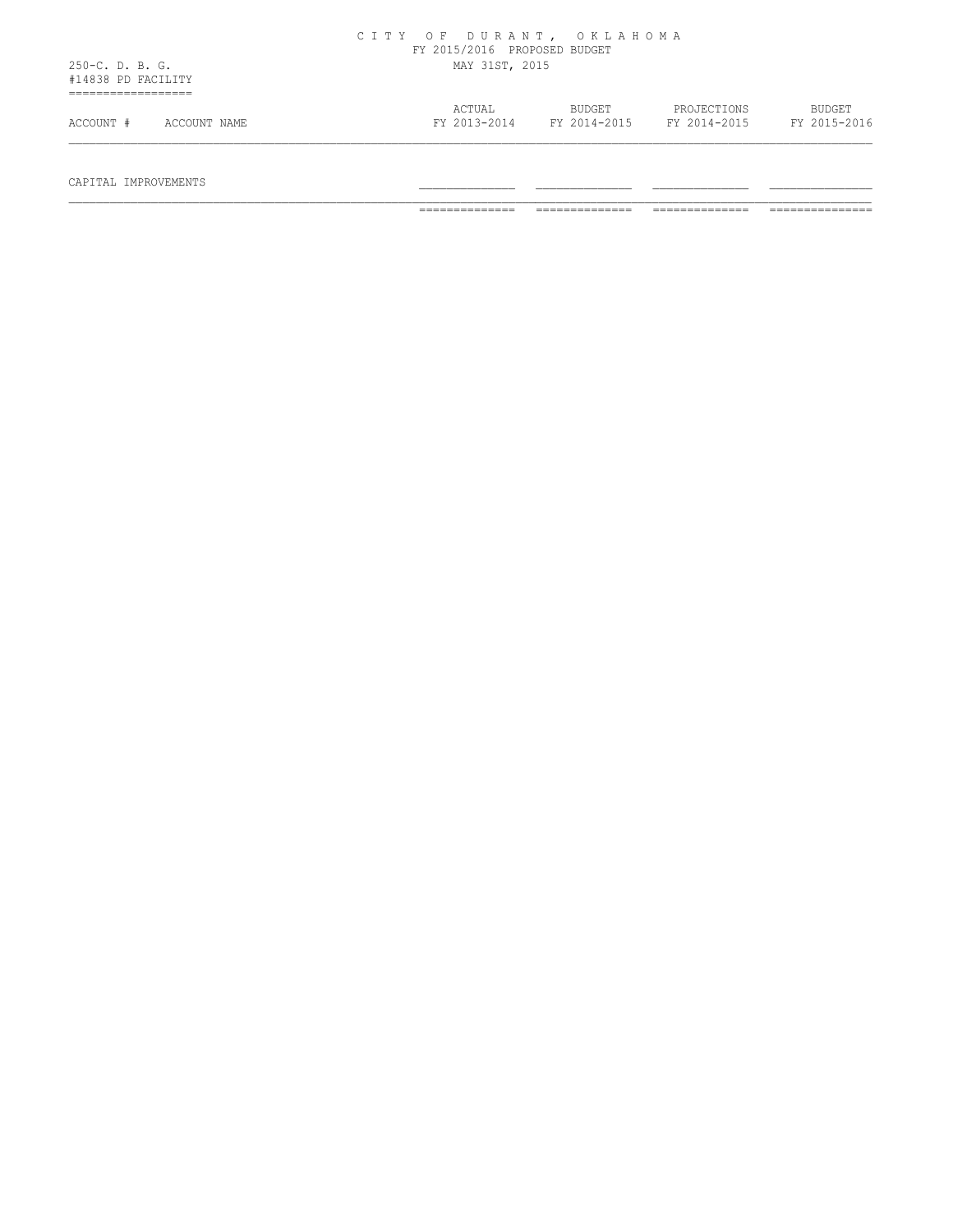#### C I T Y O F D U R A N T , O K L A H O M A FY 2015/2016 PROPOSED BUDGET 250-C. D. B. G. MAY 31ST, 2015

 2012 CDBG PROJECT =================

| ACCOUNT #<br>ACCOUNT NAME                                                  | ACTUAL<br>FY 2013-2014   | BUDGET<br>FY 2014-2015 | PROJECTIONS<br>FY 2014-2015 | <b>BUDGET</b><br>FY 2015-2016 |
|----------------------------------------------------------------------------|--------------------------|------------------------|-----------------------------|-------------------------------|
|                                                                            |                          |                        |                             |                               |
| CAPITAL IMPROVEMENTS                                                       |                          | 0.00                   | 0.00                        | 0.00                          |
| 127-596.60-01 2012 CDBG #15246 A/P H2O TOWER<br>TOTAL CAPITAL IMPROVEMENTS | 253,978.40<br>253,978.40 | 0.00                   | 0.00                        | 0.00                          |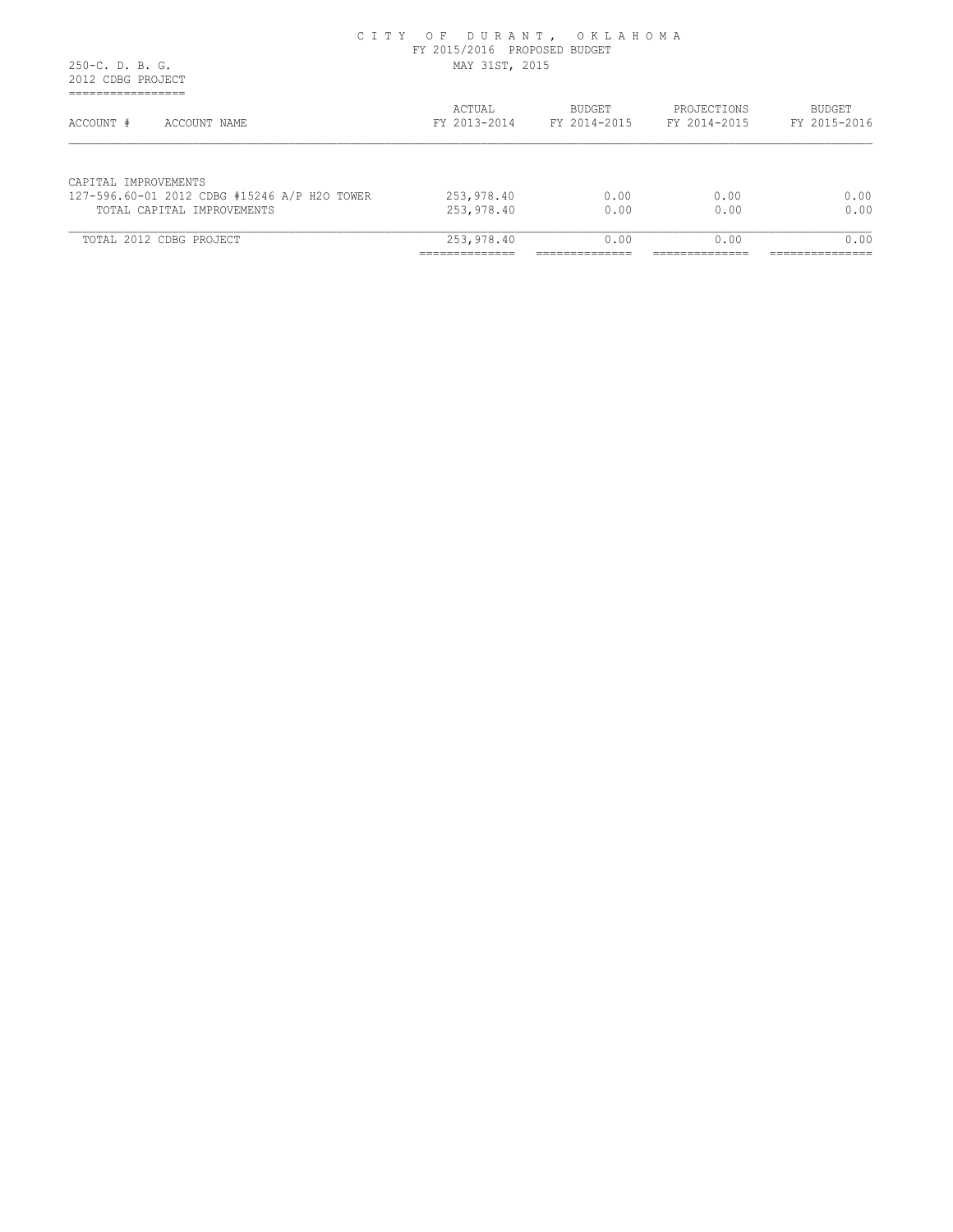## C I T Y O F D U R A N T , O K L A H O M A FY 2015/2016 PROPOSED BUDGET

 250-C. D. B. G. MAY 31ST, 2015 FY12 CDBG-EDIF PHARMCARE ======================== ACTUAL BUDGET PROJECTIONS BUDGET ACCOUNT # ACCOUNT NAME FY 2013-2014 FY 2014-2015 FY 2014-2015 FY 2015-2016 CAPITAL IMPROVEMENTS 128-596.60-01 FY12 CDBG-EDIF PHARMCARE 30,000.00 1,204,107.00 1,204,107.00 0.00 TOTAL CAPITAL IMPROVEMENTS 30,000.00 1,204,107.00 1,204,107.00 0.00 TOTAL FY12 CDBG-EDIF PHARMCARE 30,000.00 1,204,107.00 1,204,107.00 0.00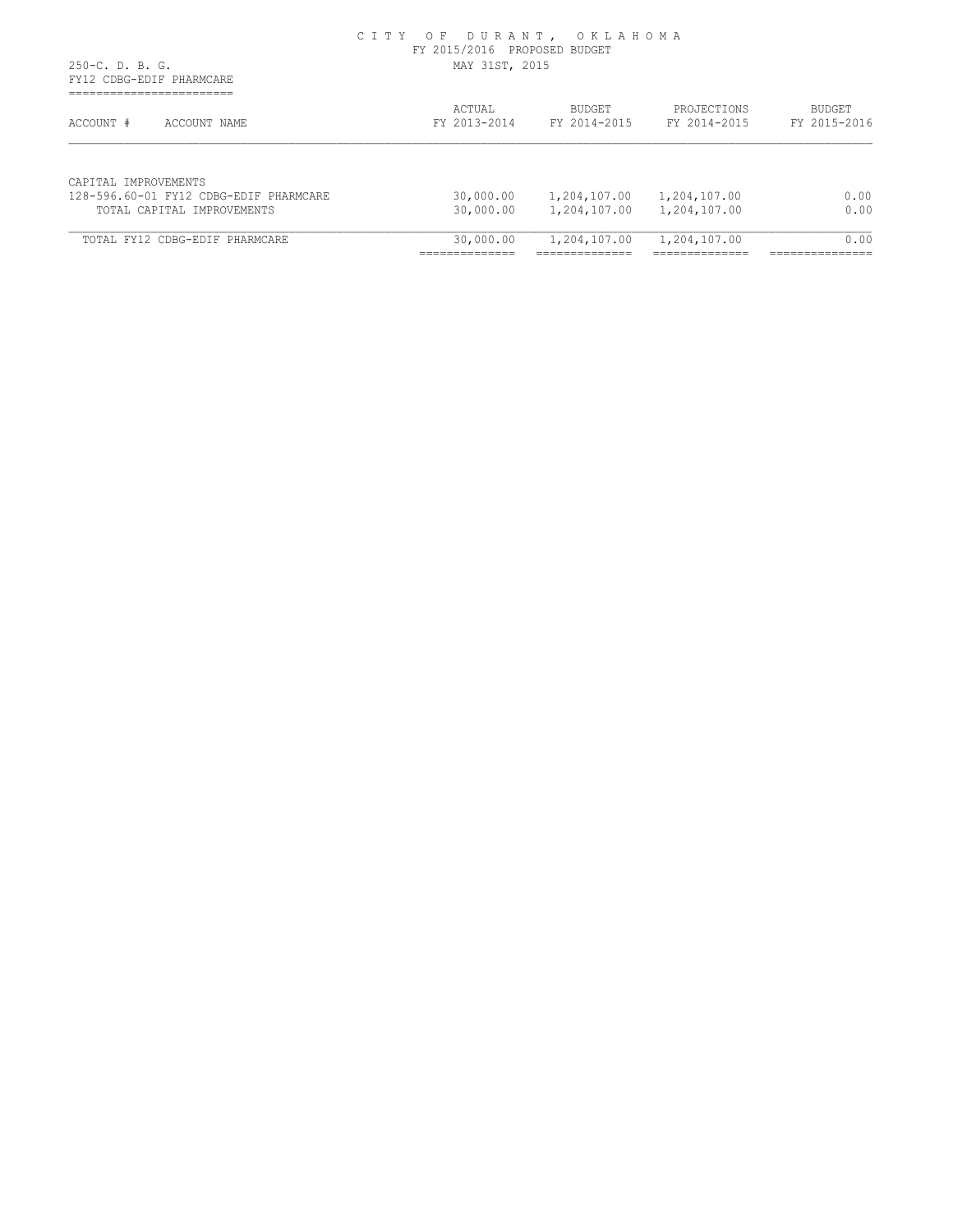#### C I T Y O F D U R A N T , O K L A H O M A FY 2015/2016 PROPOSED BUDGET 250-C. D. B. G. MAY 31ST, 2015

 FY13 CDBG PROJECT =================

| ACCOUNT #<br>ACCOUNT NAME                                           | ACTUAL<br>FY 2013-2014 | <b>BUDGET</b><br>FY 2014-2015 | PROJECTIONS<br>FY 2014-2015 | <b>BUDGET</b><br>FY 2015-2016 |
|---------------------------------------------------------------------|------------------------|-------------------------------|-----------------------------|-------------------------------|
| CAPITAL IMPROVEMENTS<br>129-596.60-01 2013 CDBG 15659 GRANT EXPENSE | 239,321.48             | 233,150.00                    | 233,150.00                  | 0.00                          |
|                                                                     |                        |                               |                             |                               |
| TOTAL CAPITAL IMPROVEMENTS                                          | 239,321.48             | 233,150.00                    | 233,150.00                  | 0.00                          |
| TOTAL FY13 CDBG PROJECT                                             | 239,321.48             | 233,150.00                    | 233,150.00                  | 0.00                          |
|                                                                     |                        |                               |                             |                               |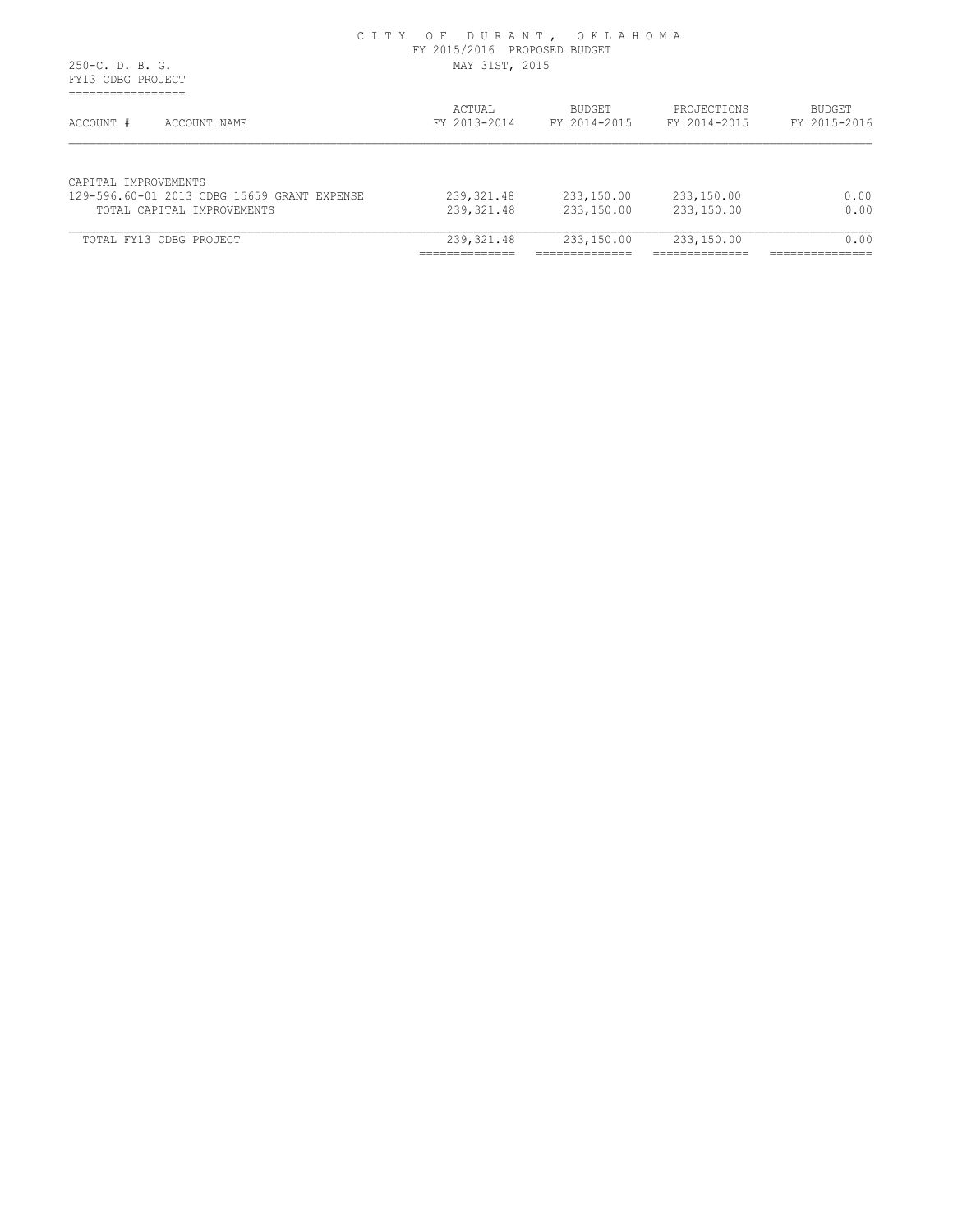#### C I T Y O F D U R A N T , O K L A H O M A FY 2015/2016 PROPOSED BUDGET 250-C. D. B. G. MAY 31ST, 2015

 FY14 CDBG WTP FLTR M RPL ===========================

| ACCOUNT #<br>ACCOUNT NAME                                           | ACTUAL<br>FY 2013-2014 | <b>BUDGET</b><br>FY 2014-2015 | PROJECTIONS<br>FY 2014-2015 | <b>BUDGET</b><br>FY 2015-2016 |
|---------------------------------------------------------------------|------------------------|-------------------------------|-----------------------------|-------------------------------|
| CAPITAL IMPROVEMENTS<br>130-596.60-01 2014 CDBG 16081 GRANT EXPENSE | 0.00                   | 321,820.00                    | 321,820.00                  | 0.00                          |
|                                                                     |                        |                               |                             | 0.00                          |
| TOTAL CAPITAL IMPROVEMENTS                                          | 0.00                   | 321,820.00                    | 321,820.00                  |                               |
| TOTAL FY14 CDBG WTP FLTR M RPL                                      | 0.00                   | 321,820.00                    | 321,820.00                  | 0.00                          |
|                                                                     |                        |                               |                             |                               |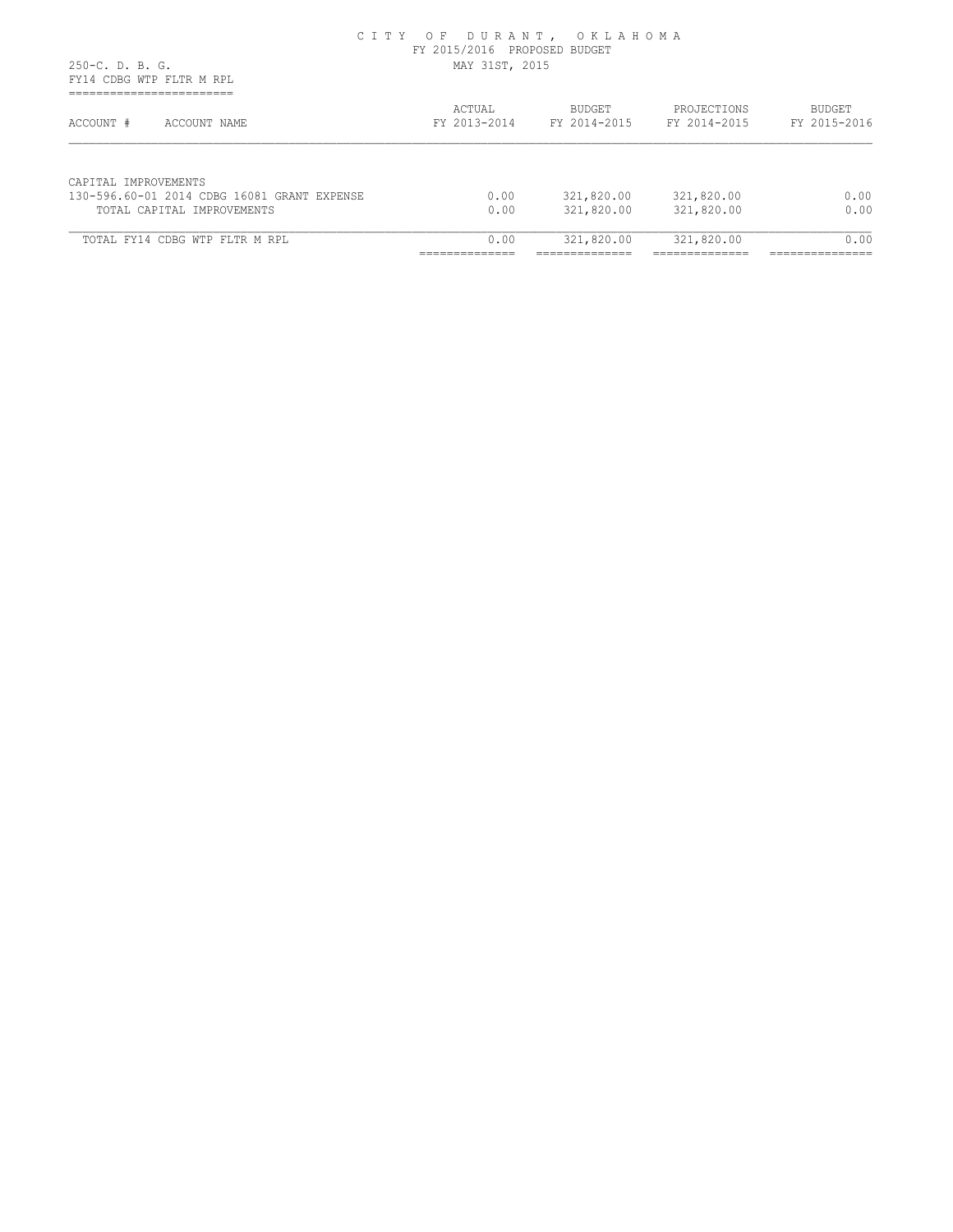|                                                                                          | CIII VI DURIRI, VRIIRIDIN<br>FY 2015/2016 PROPOSED BUDGET |                                          |                                          |                                                      |
|------------------------------------------------------------------------------------------|-----------------------------------------------------------|------------------------------------------|------------------------------------------|------------------------------------------------------|
| $250-C. D. B. G.$<br>FY 14 CDBG-ED 16246<br>____________________<br>-------------------- | MAY 31ST, 2015                                            |                                          |                                          |                                                      |
| ACCOUNT #<br>ACCOUNT NAME                                                                | ACTUAL<br>FY 2013-2014                                    | <b>BUDGET</b><br>FY 2014-2015            | PROJECTIONS<br>FY 2014-2015              | <b>BUDGET</b><br>FY 2015-2016                        |
| CAPITAL IMPROVEMENTS<br>131-596.60-01 2014CDBG-ED 16246                                  | 0.00                                                      | 0.00                                     | 0.00                                     | 1,025,000.00                                         |
| TOTAL CAPITAL IMPROVEMENTS                                                               | 0.00                                                      | 0.00                                     | 0.00                                     | 1,025,000.00                                         |
| TOTAL FY 14 CDBG-ED 16246                                                                | 0.00<br>_____________<br>______________                   | 0.00<br>______________<br>______________ | 0.00<br>______________<br>______________ | 1,025,000.00<br>________________<br>________________ |

# C I T Y O F D U R A N T , O K L A H O M A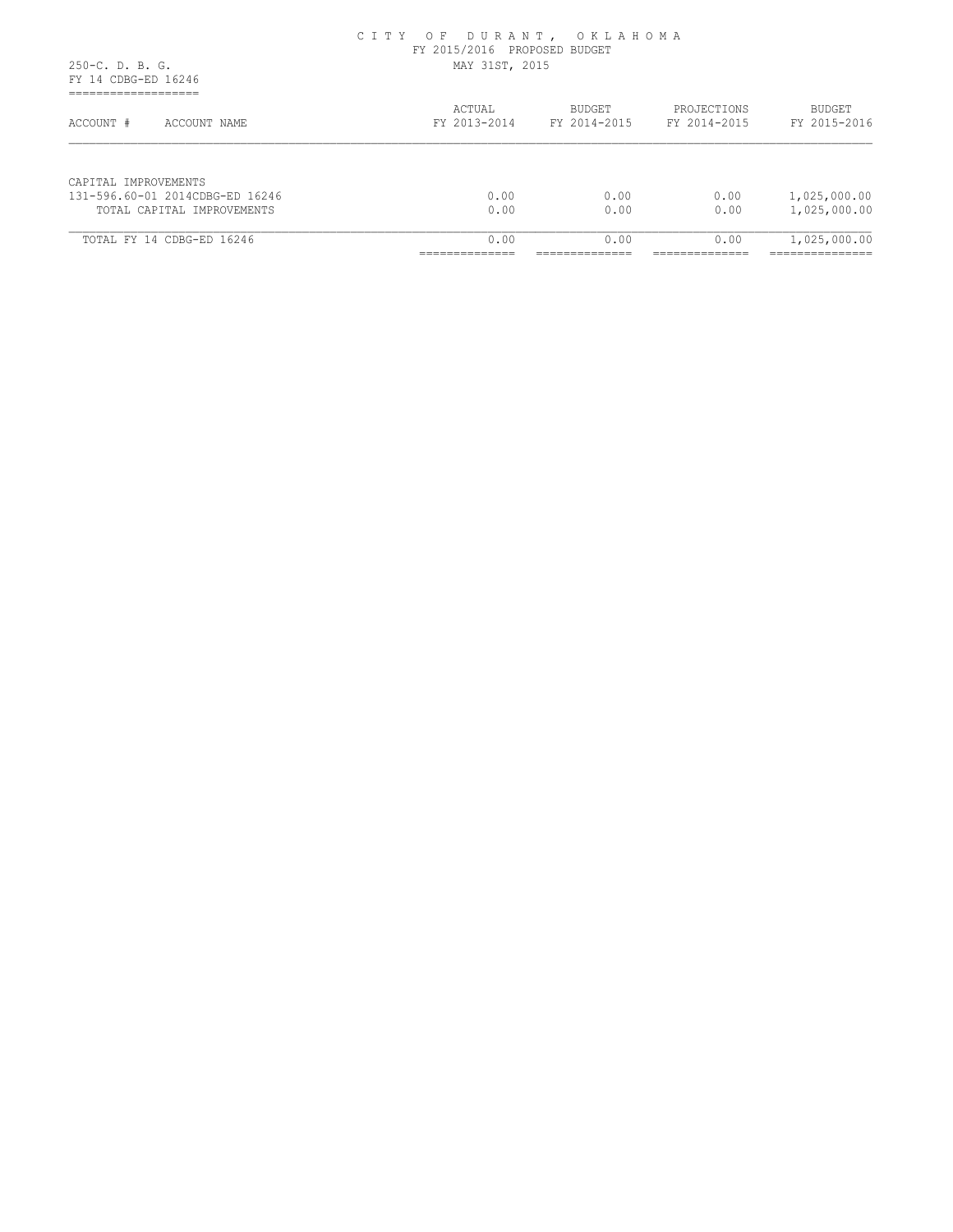|                                                 | CITY OF DURANT, OKLAHOMA<br>FY 2015/2016 PROPOSED BUDGET<br>MAY 31ST, 2015 |                                                  |             |                          |  |
|-------------------------------------------------|----------------------------------------------------------------------------|--------------------------------------------------|-------------|--------------------------|--|
| 250-C. D. B. G.<br>FY15 CDBG                    |                                                                            |                                                  |             |                          |  |
| ACCOUNT #<br>ACCOUNT NAME                       | ACTUAL                                                                     | BUDGET<br>FY 2013-2014 FY 2014-2015 FY 2014-2015 | PROJECTIONS | BUDGET<br>FY 2015-2016   |  |
| CAPITAL IMPROVEMENTS<br>132-596.60-01 FY15 CDBG | 0.00                                                                       | 0.00                                             | 0.00        |                          |  |
| TOTAL CAPITAL IMPROVEMENTS                      | 0.00                                                                       | 0.00                                             | 0.00        | 159,000.00<br>159,000.00 |  |
| TOTAL FY15 CDBG                                 | 0.00                                                                       | 0.00                                             | 0.00        | 159,000.00               |  |
| $***$<br>TOTAL EXPENSES ***                     | 523,299.88                                                                 | 1,759,077.00 1,759,077.00                        |             | 1,184,000.00             |  |
| REVENUES OVER (UNDER) EXPENDITURES              | 240,207.40)<br>==============                                              | 0.00<br>==============                           | 328.00      | 0.00<br>===============  |  |

\*\*\* E N D O F F U N D \*\*\*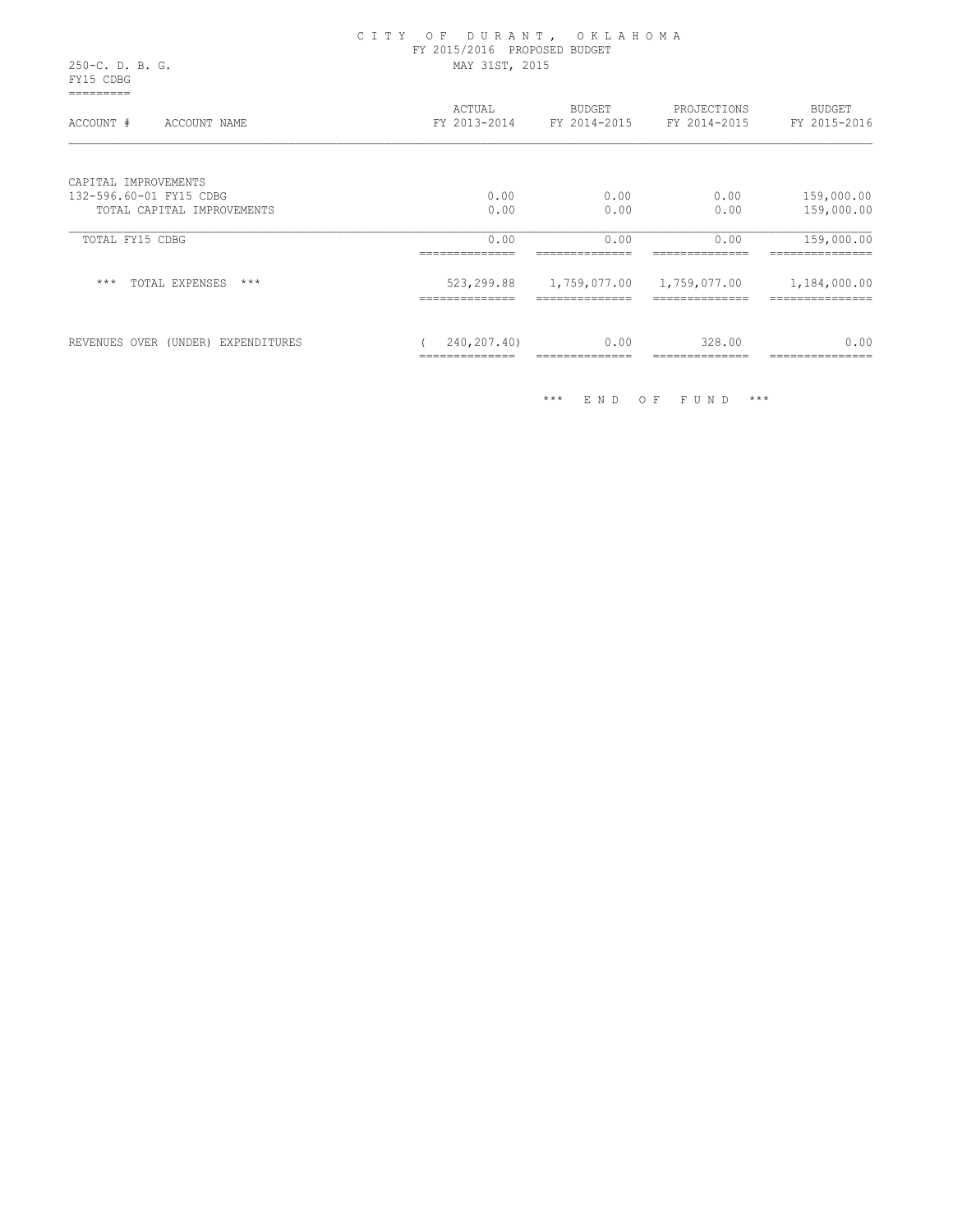| 305-PD DRUG ENFORCEMENT FUND<br>FUND SUMMARY | CITY OF DURANT, OKLAHOMA<br>FY 2015/2016 PROPOSED BUDGET<br>MAY 31ST, 2015 |                                       |                                                                     |                        |  |
|----------------------------------------------|----------------------------------------------------------------------------|---------------------------------------|---------------------------------------------------------------------|------------------------|--|
| ACCOUNT # ACCOUNT NAME                       |                                                                            |                                       | ACTUAL BUDGET PROJECTIONS<br>FY 2013-2014 FY 2014-2015 FY 2014-2015 | BUDGET<br>FY 2015-2016 |  |
| REVENUE SUMMARY                              |                                                                            |                                       |                                                                     |                        |  |
| BEGINNING UNENCUMBERED                       | 3,738.00                                                                   |                                       |                                                                     |                        |  |
| <b>BALANCE FORWARD</b>                       | 0.00                                                                       |                                       | 7,333.00 7,333.00                                                   | 1,934.00               |  |
| MISCELLANEOUS REVENUES                       | 11,296.46                                                                  |                                       | 2,738.00 2,743.00                                                   | 0.00                   |  |
| *** TOTAL REVENUES ***                       |                                                                            | 15,034.46    10,071.00    10,076.00   |                                                                     | 1,934.00               |  |
|                                              | --------------                                                             | ==============                        | ==============                                                      |                        |  |
| EXPENDITURE SUMMARY                          |                                                                            |                                       |                                                                     |                        |  |
| POLICE DEPT. DRUG ENFORCEMENT                |                                                                            | 13,151.62    10,071.00    8,142.00    |                                                                     | 1,934.00               |  |
| *** TOTAL EXPENDITURES ***                   |                                                                            | 13, 151.62    10, 071.00    8, 142.00 |                                                                     | 1,934.00               |  |
| REVENUES OVER (UNDER) EXPENDITURES           | 1,882.84                                                                   | 0.00                                  | 1,934.00                                                            | 0.00                   |  |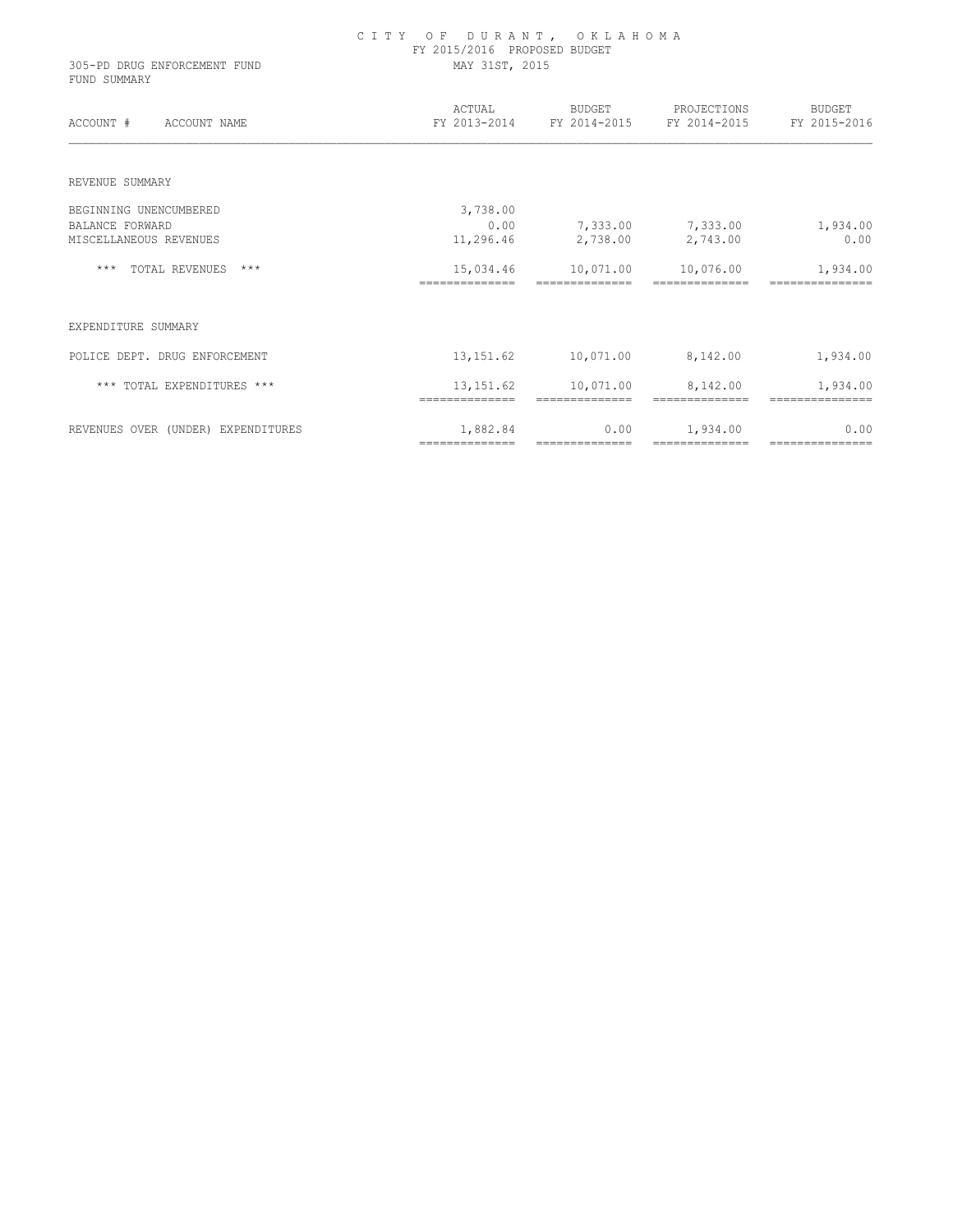#### C I T Y O F D U R A N T , O K L A H O M A FY 2015/2016 PROPOSED BUDGET 305-PD DRUG ENFORCEMENT FUND MAY 31ST, 2015

REVENUE DETAIL

| ACCOUNT #<br>ACCOUNT NAME                    | ACTUAL<br>FY 2013-2014 | <b>BUDGET</b><br>FY 2014-2015 | PROJECTIONS<br>FY 2014-2015 | <b>BUDGET</b><br>FY 2015-2016         |
|----------------------------------------------|------------------------|-------------------------------|-----------------------------|---------------------------------------|
| BEGINNING UNENCUMBERED                       | 3,738.00               |                               |                             |                                       |
| BALANCE FORWARD                              |                        |                               |                             |                                       |
| 000-301.10-00 BEGINNING BALANCE              | 0.00                   | 7,333.00                      | 7,333.00                    | 1,934.00                              |
| TOTAL BALANCE FORWARD                        | 3,738.00               | 7,333.00                      | 7,333.00                    | 1,934.00                              |
| MISCELLANEOUS REVENUES                       |                        |                               |                             |                                       |
| 000-361.10-00 BANK ACCOUNT INTEREST EARNINGS | 9.95                   | 0.00                          | 5.00                        | 0.00                                  |
| 000-361.19-00 REVENUE FROM FORFEITURES       | 11,286.51              | 2,738.00                      | 2,738.00                    | 0.00                                  |
| TOTAL MISCELLANEOUS REVENUES                 | 11,296.46              | 2,738.00                      | 2,743.00                    | 0.00                                  |
| $***$<br>TOTAL REVENUES<br>$***$             | 15,034.46              | 10,071.00                     | 10,076.00                   | 1,934.00                              |
|                                              | ______________         | _______________               | ---------------             | -----------------<br>---------------- |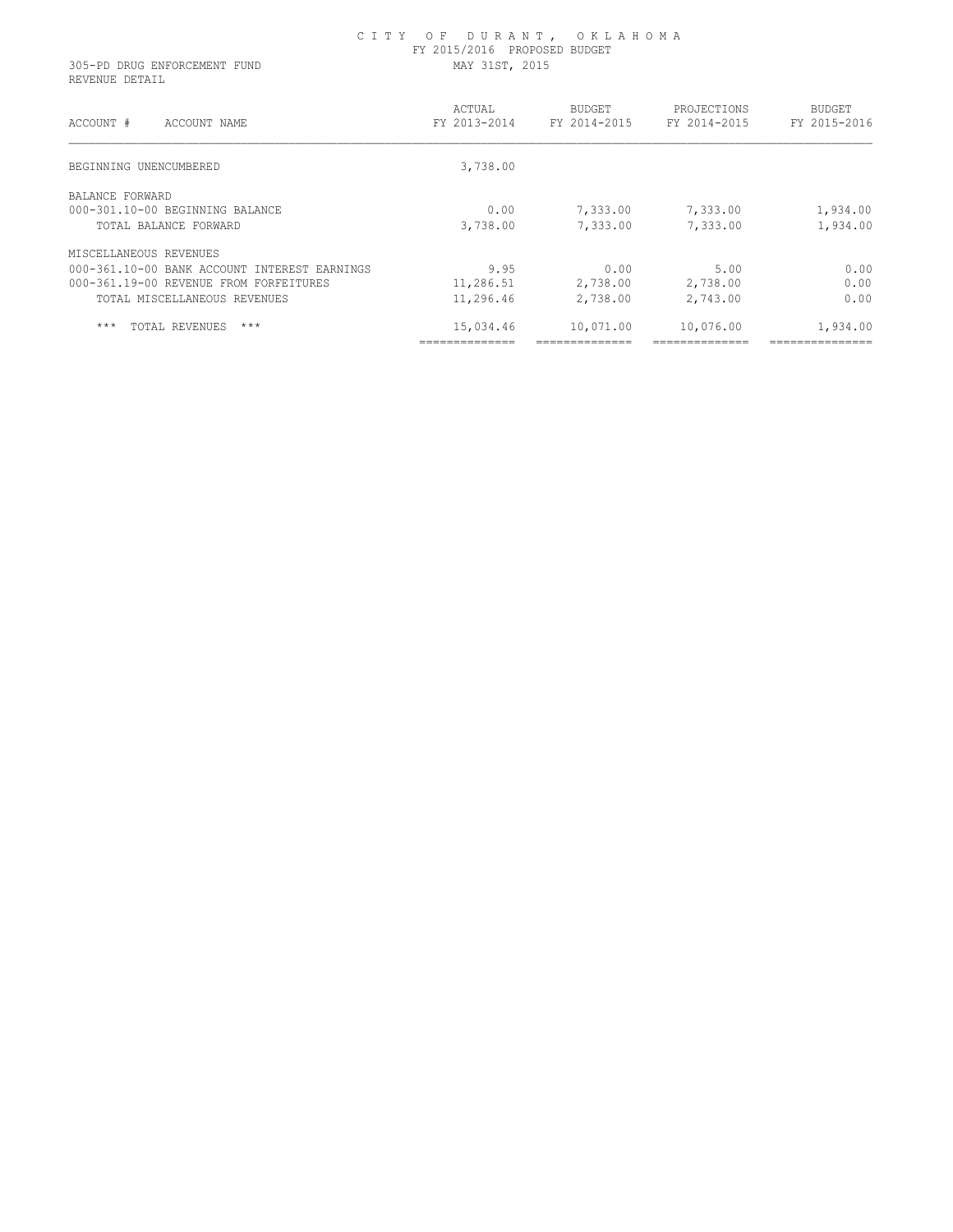| 305-PD DRUG ENFORCEMENT FUND<br>POLICE DEPT. DRUG ENFORCEMENT                                 | CITY OF DURANT, OKLAHOMA<br>FY 2015/2016 PROPOSED BUDGET<br>MAY 31ST, 2015 |                                    |                                                       |                        |  |
|-----------------------------------------------------------------------------------------------|----------------------------------------------------------------------------|------------------------------------|-------------------------------------------------------|------------------------|--|
| ACCOUNT # ACCOUNT NAME                                                                        | ACTUAL                                                                     | <b>BUDGET</b>                      | PROJECTIONS<br>FY 2013-2014 FY 2014-2015 FY 2014-2015 | BUDGET<br>FY 2015-2016 |  |
| MATERIALS & SUPPLIES<br>005-521.50-69 DRUG ENFORCEMENT EXPENSES<br>TOTAL MATERIALS & SUPPLIES |                                                                            | 13,151.62    10,071.00    8,142.00 | 13,151.62    10,071.00    8,142.00                    | 1,934.00<br>1,934.00   |  |
| OTHER EXPENSES                                                                                |                                                                            |                                    |                                                       |                        |  |
| TRANSFERS TO OTHER FUNDS                                                                      |                                                                            |                                    |                                                       |                        |  |
| TOTAL POLICE DEPT. DRUG ENFORCEMENT                                                           | 13, 151.62                                                                 | 10,071.00                          | 8,142.00                                              | 1,934.00               |  |
| *** TOTAL EXPENSES ***                                                                        | 13,151.62                                                                  | 10,071.00                          | 8,142.00                                              | 1,934.00               |  |

PERMANENT NOTES:

 THIS FUND ACCOUNTS FOR PORTIONS OF THE DRUG-RELATED ENFORCEMENT ACTIVITIES OF THE POLICE DEPARTMENT.

| OVER<br>00 <sup>o</sup><br>----<br>'UNDER<br>$\cdot$ .00<br>84<br>$Q \prec R$<br>RF.VF.<br>:X PH<br>UU<br><b>BAFBNUIIURBU</b><br><b>VIIIVAJI 16.</b><br>,,,,,<br>______________<br>______________<br>______________<br>___<br>____ |  | ______________ | ______________ | ______________ | _____<br>_____ |
|------------------------------------------------------------------------------------------------------------------------------------------------------------------------------------------------------------------------------------|--|----------------|----------------|----------------|----------------|
|                                                                                                                                                                                                                                    |  |                |                |                | .00.           |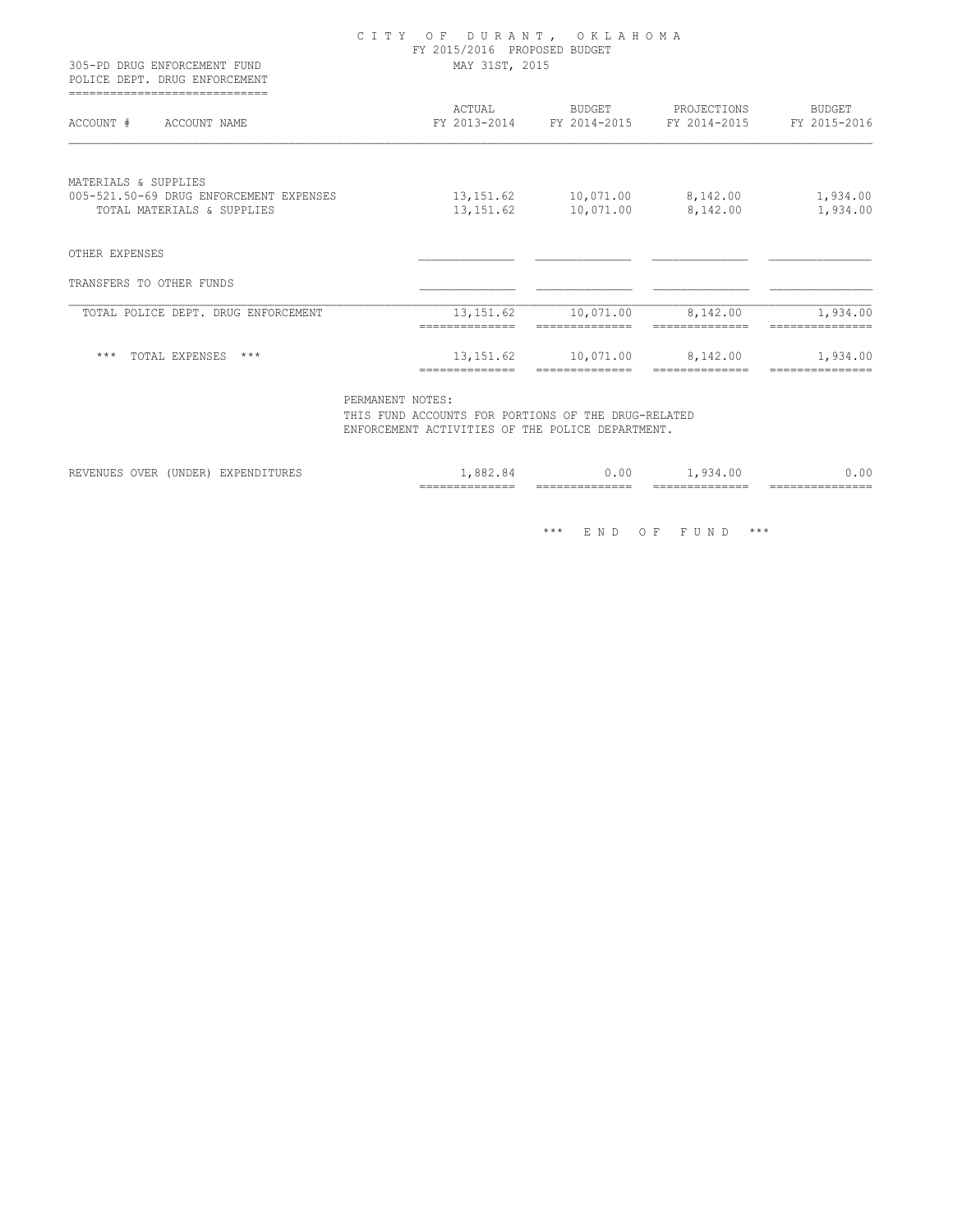| 315-R.L.WILLIAMS LIBRARY FUND<br>FUND SUMMARY | CITY OF DURANT, OKLAHOMA<br>FY 2015/2016 PROPOSED BUDGET<br>MAY 31ST, 2015 |                             |                                                              |                               |  |
|-----------------------------------------------|----------------------------------------------------------------------------|-----------------------------|--------------------------------------------------------------|-------------------------------|--|
| ACCOUNT # ACCOUNT NAME                        | ACTUAL                                                                     |                             | BUDGET PROJECTIONS<br>FY 2013-2014 FY 2014-2015 FY 2014-2015 | <b>BUDGET</b><br>FY 2015-2016 |  |
| REVENUE SUMMARY                               |                                                                            |                             |                                                              |                               |  |
| BEGINNING UNENCUMBERED                        | 58,741.00                                                                  |                             |                                                              |                               |  |
| <b>BALANCE FORWARD</b>                        | 0.00                                                                       | 55,940.00                   | 56,185.00                                                    | 46,485.00                     |  |
| MISCELLANEOUS REVENUES                        | 4,756.08                                                                   | 0.00                        | 300.00                                                       | 0.00                          |  |
| *** TOTAL REVENUES ***                        | 63,497.08<br>==============                                                | 55,940.00<br>============== | 56,485.00<br>==============                                  | 46,485.00                     |  |
| EXPENDITURE SUMMARY                           |                                                                            |                             |                                                              |                               |  |
| R. L. WILLIAMS PUBLIC LIBRARY                 | 2,437.39                                                                   |                             | 55,940.00 10,000.00                                          | 46,485.00                     |  |
| *** TOTAL EXPENDITURES ***                    |                                                                            | 2,437.39 55,940.00          | 10,000.00                                                    | 46,485.00                     |  |
| REVENUES OVER (UNDER) EXPENDITURES            | 61,059.69                                                                  | 0.00                        | 46,485.00                                                    | 0.00                          |  |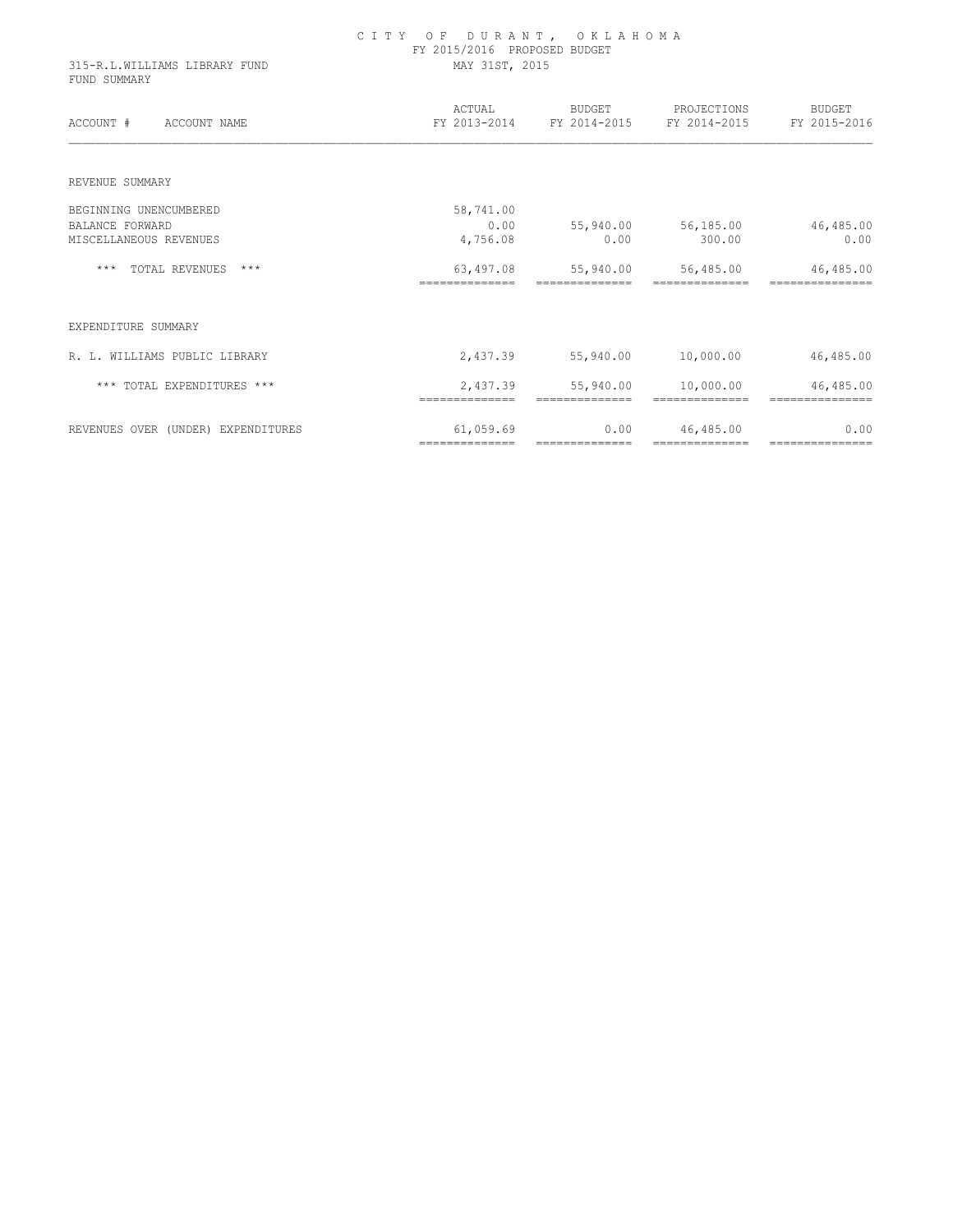#### C I T Y O F D U R A N T , O K L A H O M A FY 2015/2016 PROPOSED BUDGET 315-R.L.WILLIAMS LIBRARY FUND MAY 31ST, 2015

REVENUE DETAIL

| ACCOUNT #<br>ACCOUNT NAME            | ACTUAL<br>FY 2013-2014 | <b>BUDGET</b><br>FY 2014-2015 | PROJECTIONS<br>FY 2014-2015 | <b>BUDGET</b><br>FY 2015-2016 |
|--------------------------------------|------------------------|-------------------------------|-----------------------------|-------------------------------|
| BEGINNING UNENCUMBERED               | 58,741.00              |                               |                             |                               |
| BALANCE FORWARD                      |                        |                               |                             |                               |
| 000-301.10-00 BEGINNING BALANCE      | 0.00                   | 55,940.00                     | 56,185.00                   | 46,485.00                     |
| TOTAL BALANCE FORWARD                | 58,741.00              | 55,940.00                     | 56,185.00                   | 46,485.00                     |
| MISCELLANEOUS REVENUES               |                        |                               |                             |                               |
| 000-361.10-00 BANK INTEREST EARNINGS | 142.80                 | 0.00                          | 150.00                      | 0.00                          |
| 000-361.30-00 PRIVATE DONATIONS      | 3,534.28               | 0.00                          | 150.00                      | 0.00                          |
| 000-362.66-00 LIBRARY GRANT REVENUE  | 1,079.00               | 0.00                          | 0.00                        | 0.00                          |
| TOTAL MISCELLANEOUS REVENUES         | 4,756.08               | 0.00                          | 300.00                      | 0.00                          |
| $***$<br>$***$<br>TOTAL REVENUES     | 63,497.08              | 55,940.00                     | 56,485.00                   | 46,485.00                     |
|                                      |                        |                               |                             |                               |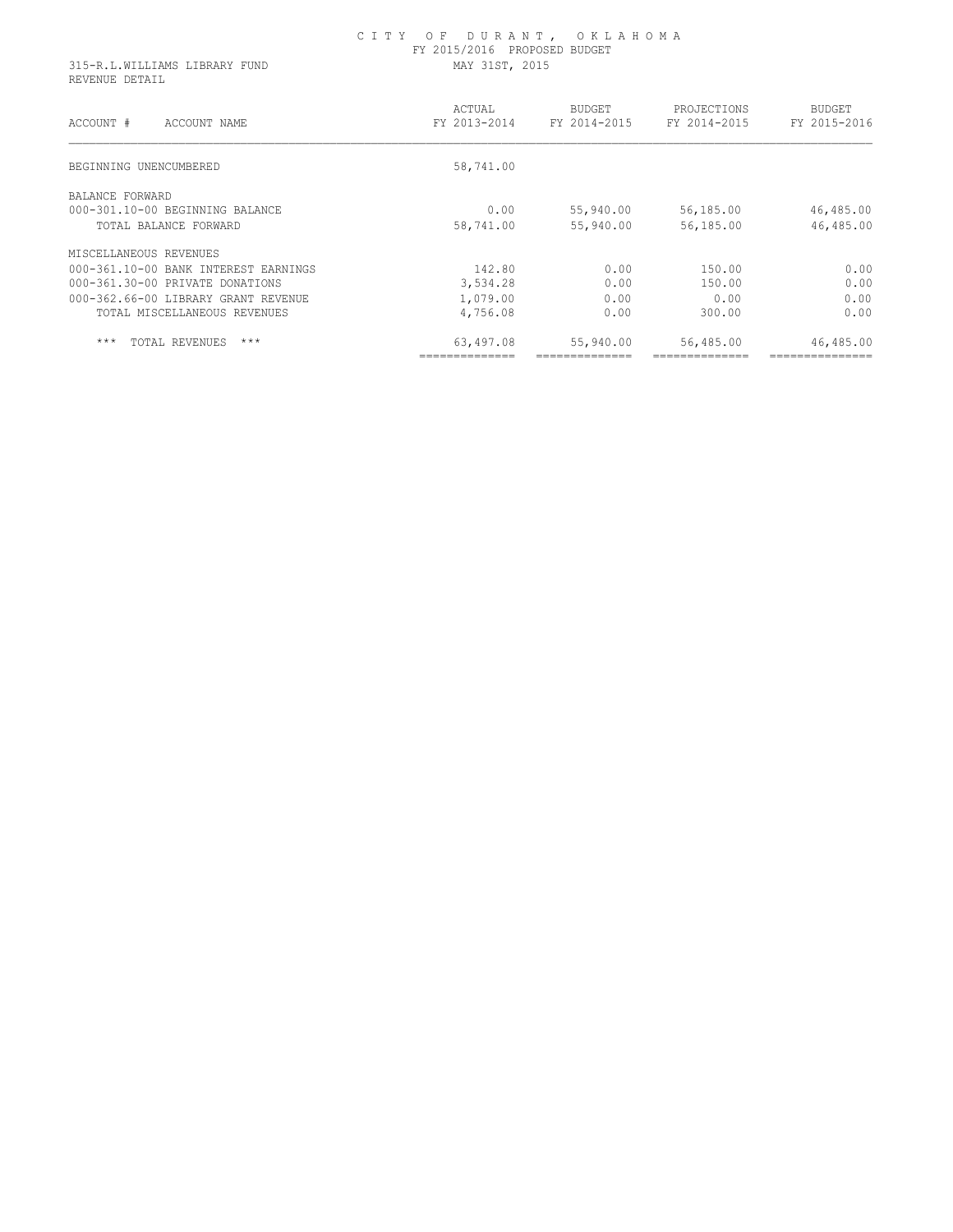| 315-R.L.WILLIAMS LIBRARY FUND<br>R. L. WILLIAMS PUBLIC LIBRARY   | CITY OF DURANT, OKLAHOMA<br>FY 2015/2016 PROPOSED BUDGET<br>MAY 31ST, 2015 |                                     |                             |                        |  |
|------------------------------------------------------------------|----------------------------------------------------------------------------|-------------------------------------|-----------------------------|------------------------|--|
| ------------------------------<br>ACCOUNT #<br>ACCOUNT NAME      | ACTUAL                                                                     | BUDGET<br>FY 2013-2014 FY 2014-2015 | PROJECTIONS<br>FY 2014-2015 | BUDGET<br>FY 2015-2016 |  |
| MATERIALS & SUPPLIES                                             |                                                                            |                                     |                             |                        |  |
| 015-571.50-56 BOOKS, TAPES, VIDEOS<br>TOTAL MATERIALS & SUPPLIES | 2,437.39<br>2,437.39                                                       | 2,000.00<br>2,000.00                | 10,000.00<br>10,000.00      | 2,000.00<br>2,000.00   |  |
| OTHER EXPENSES                                                   |                                                                            |                                     |                             |                        |  |
| 015-571.70-17 CONTINGENCY RESERVE                                | 0.00                                                                       | 53,940.00                           | 0.00                        | 44,485.00              |  |
| TOTAL OTHER EXPENSES                                             | 0.00                                                                       | 53,940.00                           | 0.00                        | 44,485.00              |  |
| TOTAL R. L. WILLIAMS PUBLIC LIBRARY                              | 2,437.39                                                                   | 55,940.00                           | 10,000.00                   | 46,485.00              |  |
| ***<br>TOTAL EXPENSES ***                                        | 2,437.39                                                                   | 55,940.00                           | 10,000.00                   | 46,485.00              |  |

 PERMANENT NOTES: THIS FUND TRACKS THE LIBRARY PETTY CASH FUND, MARION SEVERANCE TRUST ACCOUNT, AND THE PERMANENT MEMORIAL BOOK ACCOUNT, UNDER THE DIRECTION OF THE R.L. WILLIAMS PUBLIC LIBRARY BOARD.

|                                                                                                                               |                                                                                                                                                                            |                | ------------<br>$- - -$<br>________________ | $-$<br>------<br>_______________ | $-$<br>-------<br>________________ | ________________ |
|-------------------------------------------------------------------------------------------------------------------------------|----------------------------------------------------------------------------------------------------------------------------------------------------------------------------|----------------|---------------------------------------------|----------------------------------|------------------------------------|------------------|
| ---<br>11H<br>the contract of the contract of the contract of the contract of the contract of the contract of the contract of | <b>*******</b><br>. $\overline{\phantom{a}}$<br>◡▴◥◡▭▴◝<br>the contract of the contract of the contract of the contract of the contract of the contract of the contract of | ----<br>.<br>. |                                             | '.ul                             |                                    |                  |

 $\hspace{0.1cm}^{\star\star\star}$   $\hspace{0.1cm}$  E N D  $\hspace{0.1cm}$  O F  $\hspace{0.1cm}$  F U N D  $\hspace{0.1cm}$   $\hspace{0.1cm}^{\star\star\star}$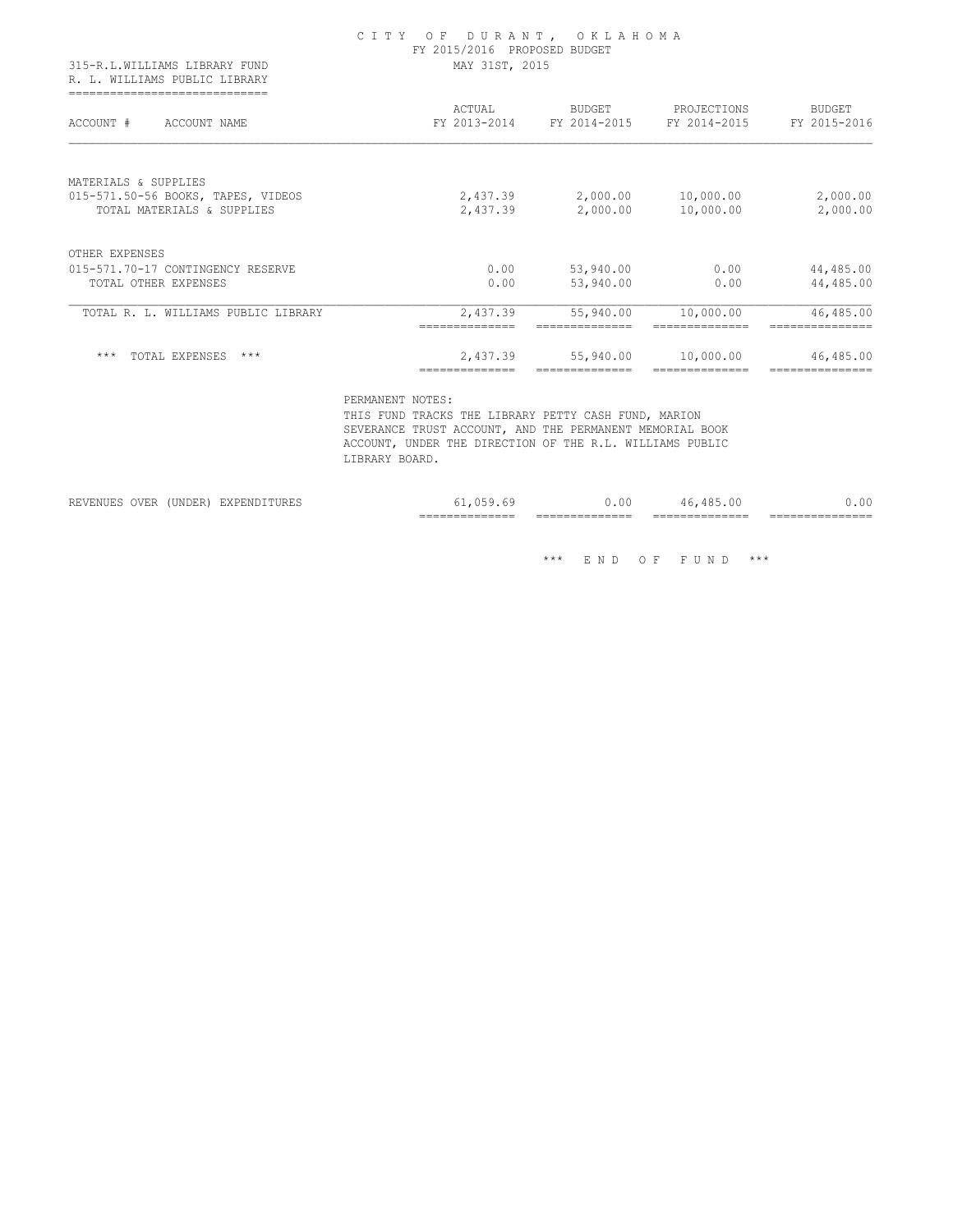| 350-DWRF COM CTR & LIBRARY<br>FUND SUMMARY | CITY OF DURANT, OKLAHOMA<br>FY 2015/2016 PROPOSED BUDGET<br>MAY 31ST, 2015 |                              |                             |                               |  |
|--------------------------------------------|----------------------------------------------------------------------------|------------------------------|-----------------------------|-------------------------------|--|
| ACCOUNT #<br>ACCOUNT NAME                  | ACTUAL<br>FY 2013-2014                                                     | BUDGET<br>FY 2014-2015       | PROJECTIONS<br>FY 2014-2015 | BUDGET<br>FY 2015-2016        |  |
| REVENUE SUMMARY                            |                                                                            |                              |                             |                               |  |
| <b>BALANCE FORWARD</b>                     | 0.00                                                                       | 320,282.00                   | 323,128.00                  | 403,303.00                    |  |
| MISCELLANEOUS REVENUES                     | 80,140.04                                                                  | 80,000.00                    | 80,175.00                   | 80,000.00                     |  |
| TOTAL REVENUES ***<br>$***$                | 80,140.04                                                                  | 400,282.00                   | 403,303.00                  | 483,303.00                    |  |
| EXPENDITURE SUMMARY                        |                                                                            |                              |                             |                               |  |
| PROJECT EXPENSES                           | 0.00                                                                       | 400,282.00                   | 0.00                        | 483,303.00                    |  |
| *** TOTAL EXPENDITURES ***                 | 0.00<br>==============                                                     | 400,282.00<br>============== | 0.00<br>==============      | 483,303.00<br>=============== |  |
| REVENUES OVER (UNDER) EXPENDITURES         | 80,140.04                                                                  | 0.00                         | 403,303.00                  | 0.00                          |  |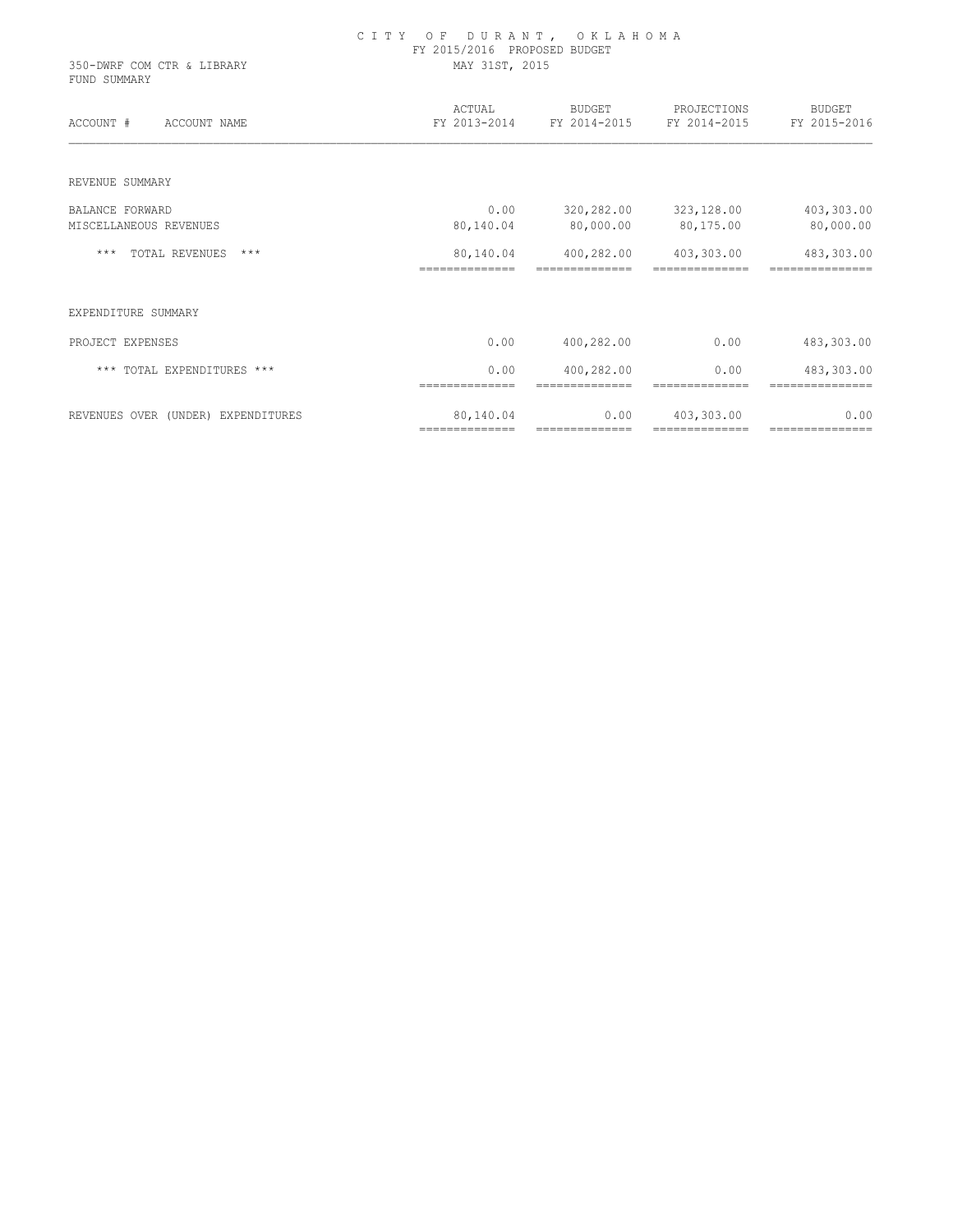| 350-DWRF COM CTR & LIBRARY<br>REVENUE DETAIL                  | FY 2015/2016 PROPOSED BUDGET<br>MAY 31ST, 2015 |                               |                             |                               |  |
|---------------------------------------------------------------|------------------------------------------------|-------------------------------|-----------------------------|-------------------------------|--|
| ACCOUNT #<br>ACCOUNT NAME                                     | ACTUAL<br>FY 2013-2014                         | <b>BUDGET</b><br>FY 2014-2015 | PROJECTIONS<br>FY 2014-2015 | <b>BUDGET</b><br>FY 2015-2016 |  |
| BALANCE FORWARD                                               |                                                |                               |                             |                               |  |
| 000-301.10-00 BEGINNING UNENCUMBERED<br>TOTAL BALANCE FORWARD | 0.00<br>0.00                                   | 320,282.00<br>320,282.00      | 323,128.00<br>323,128.00    | 403,303.00<br>403,303.00      |  |
| MISCELLANEOUS REVENUES                                        |                                                |                               |                             |                               |  |
| 000-361.10-00 INTEREST EARNINGS                               | 140.04                                         | 0.00                          | 175.00                      | 0.00                          |  |
| 000-364.10-00 TRSF FROM DCUA                                  | 80,000.00                                      | 80,000.00                     | 80,000.00                   | 80,000.00                     |  |
| TOTAL MISCELLANEOUS REVENUES                                  | 80,140.04                                      | 80,000.00                     | 80,175.00                   | 80,000.00                     |  |
| $***$<br>$***$<br>TOTAL REVENUES                              | 80,140.04                                      | 400,282.00                    | 403,303.00                  | 483,303.00                    |  |
|                                                               |                                                |                               |                             |                               |  |

C I T Y O F D U R A N T , O K L A H O M A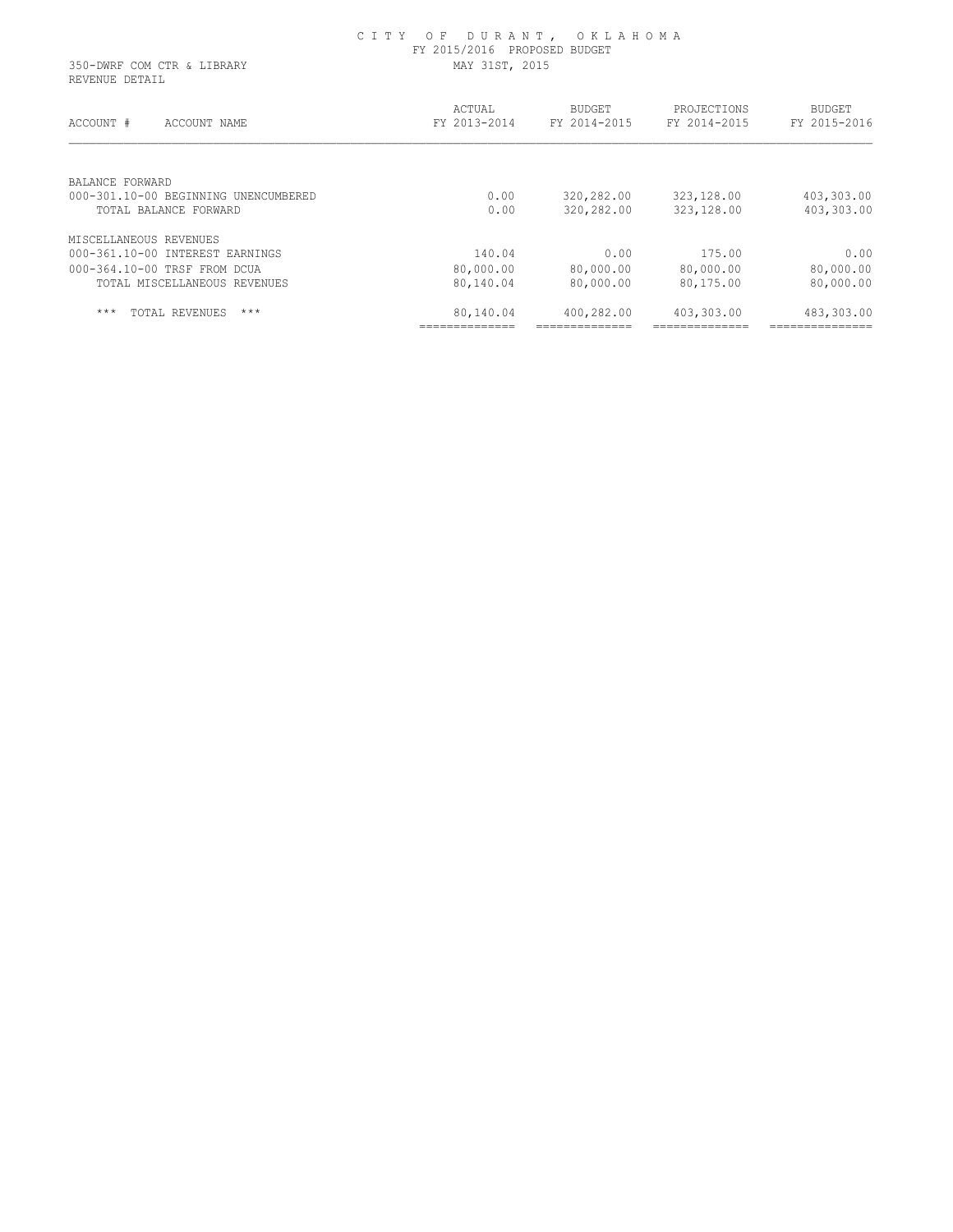|                                                | CITY OF DURANT, OKLAHOMA<br>FY 2015/2016 PROPOSED BUDGET |                |                                                       |                        |  |
|------------------------------------------------|----------------------------------------------------------|----------------|-------------------------------------------------------|------------------------|--|
| 350-DWRF COM CTR & LIBRARY<br>PROJECT EXPENSES | MAY 31ST, 2015                                           |                |                                                       |                        |  |
| ================<br>ACCOUNT # ACCOUNT NAME     | ACTUAL                                                   | BUDGET         | PROJECTIONS<br>FY 2013-2014 FY 2014-2015 FY 2014-2015 | BUDGET<br>FY 2015-2016 |  |
| CONTRACTUAL EXPENDITURES                       |                                                          |                |                                                       |                        |  |
| 015-571.30-44 CONTINGENCY RESERVE              | 0.00                                                     | 0.00           | 0.00                                                  | 483,303.00             |  |
| TOTAL CONTRACTUAL EXPENDITURES                 | 0.00                                                     | 0.00           | 0.00                                                  | 483,303.00             |  |
| TRANSFERS TO OTHER FUNDS                       |                                                          |                |                                                       |                        |  |
| 015-571.99-00 DWRF MAINTENANCE RESERVE         | 0.00                                                     | 400,282.00     | 0.00                                                  | 0.00                   |  |
| TOTAL TRANSFERS TO OTHER FUNDS                 | 0.00                                                     | 400,282.00     | 0.00                                                  | 0.00                   |  |
| TOTAL PROJECT EXPENSES                         | 0.00                                                     | 400,282.00     | 0.00                                                  | 483,303.00             |  |
|                                                | ==============                                           | ============== | ==============                                        |                        |  |
| *** TOTAL EXPENSES ***                         | 0.00                                                     | 400,282.00     | 0.00                                                  | 483,303.00             |  |
|                                                | ==============                                           | ============== | ==============                                        |                        |  |
| REVENUES OVER (UNDER) EXPENDITURES             | 80,140.04                                                | 0.00           | 403,303.00                                            | 0.00                   |  |
|                                                | ==============                                           | ============== | ==============                                        | ==============         |  |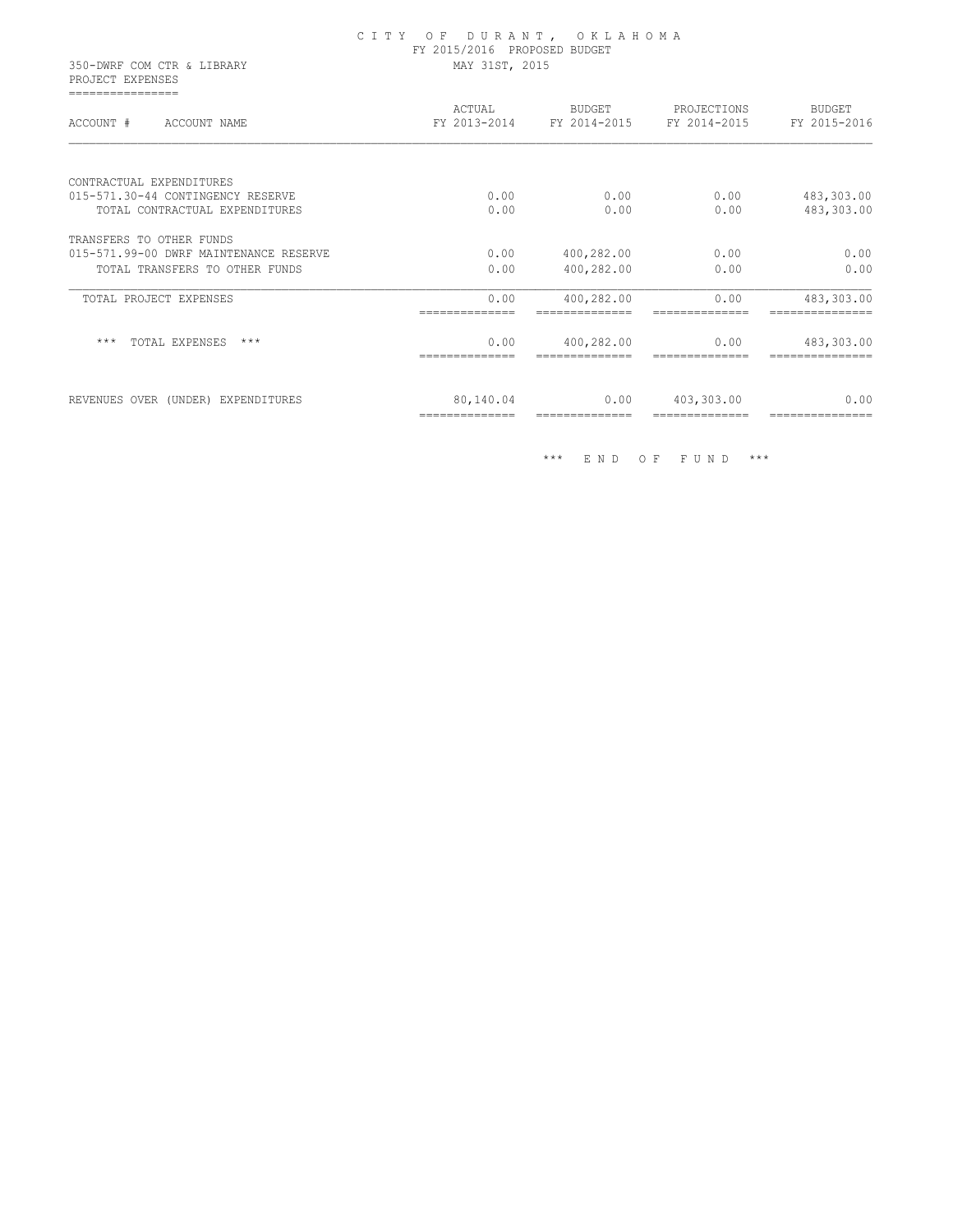| FUND SUMMARY                                                                                                                                                                                                                                                                              | MAY 31ST, 2015                     |                                   |                                 |                                                                                                                                                                                                          |  |
|-------------------------------------------------------------------------------------------------------------------------------------------------------------------------------------------------------------------------------------------------------------------------------------------|------------------------------------|-----------------------------------|---------------------------------|----------------------------------------------------------------------------------------------------------------------------------------------------------------------------------------------------------|--|
| ACCOUNT #<br>ACCOUNT NAME                                                                                                                                                                                                                                                                 | ACTUAL<br>FY 2013-2014             | BUDGET<br>FY 2014-2015            | PROJECTIONS<br>FY 2014-2015     | <b>BUDGET</b><br>FY 2015-2016                                                                                                                                                                            |  |
| REVENUE SUMMARY                                                                                                                                                                                                                                                                           |                                    |                                   |                                 |                                                                                                                                                                                                          |  |
| BEGINNING UNENCUMBERED                                                                                                                                                                                                                                                                    | 401,362.78                         |                                   |                                 |                                                                                                                                                                                                          |  |
| <b>BALANCE FORWARD</b>                                                                                                                                                                                                                                                                    | 0.00                               | 650,335.00                        | 1,560,460.00                    | 2,170,687.00                                                                                                                                                                                             |  |
| LICENSES & PERMITS                                                                                                                                                                                                                                                                        | 17,935.00                          | 15,000.00                         | 10,000.00                       | 10,000.00                                                                                                                                                                                                |  |
| CHARGES FOR SERVICES                                                                                                                                                                                                                                                                      |                                    | $9, 119, 549.81$ $9, 123, 266.00$ | 9,258,849.00                    | 8,980,000.00                                                                                                                                                                                             |  |
| MISCELLANEOUS REVENUES                                                                                                                                                                                                                                                                    | 4, 110, 331.21                     |                                   | 548,982.00 668,643.00           | 589,750.00                                                                                                                                                                                               |  |
| ADJUSTMENTS TO REVENUE                                                                                                                                                                                                                                                                    | 1,462,128.41                       |                                   | $0.00$ (<br>130.00)             | 0.00                                                                                                                                                                                                     |  |
| *** TOTAL REVENUES<br>***                                                                                                                                                                                                                                                                 |                                    |                                   |                                 | 11,750,437.00                                                                                                                                                                                            |  |
|                                                                                                                                                                                                                                                                                           | 15, 111, 307. 21<br>-------------- | 10,337,583.00<br>==============   | 11,497,822.00<br>============== |                                                                                                                                                                                                          |  |
|                                                                                                                                                                                                                                                                                           |                                    |                                   |                                 |                                                                                                                                                                                                          |  |
|                                                                                                                                                                                                                                                                                           | 131,410.91                         | 110,923.00                        | 111,219.00                      |                                                                                                                                                                                                          |  |
|                                                                                                                                                                                                                                                                                           | 262,516.36                         | 303,617.00                        | 293,972.00                      |                                                                                                                                                                                                          |  |
|                                                                                                                                                                                                                                                                                           | 917,775.42                         | 1,104,022.00                      | 871,632.00                      |                                                                                                                                                                                                          |  |
|                                                                                                                                                                                                                                                                                           | 856,752.32                         | 1,003,307.00                      | 951, 131.00                     |                                                                                                                                                                                                          |  |
|                                                                                                                                                                                                                                                                                           | 679,207.24                         | 829,043.00                        | 698,640.00                      |                                                                                                                                                                                                          |  |
|                                                                                                                                                                                                                                                                                           | 1, 136, 924.59                     | 1, 114, 817.00                    | 1,069,468.00                    |                                                                                                                                                                                                          |  |
|                                                                                                                                                                                                                                                                                           | 8,552,727.11                       | 4,541,874.00                      | 3,914,831.00                    |                                                                                                                                                                                                          |  |
|                                                                                                                                                                                                                                                                                           | 32,820.21                          | 38,000.00                         | 38,286.00                       |                                                                                                                                                                                                          |  |
|                                                                                                                                                                                                                                                                                           | 895,404.24                         | 965,565.00                        | 1,051,541.00                    |                                                                                                                                                                                                          |  |
| "LAKE DURANT"                                                                                                                                                                                                                                                                             | 458,871.00                         | 326,415.00                        | 326,415.00                      |                                                                                                                                                                                                          |  |
| EXPENDITURE SUMMARY<br>PUBLIC WORKS ADMINISTRATI<br>UTILITY BILLING<br>WATER/SEWER LINE MAINT.<br>WATER TREATMENT PLANT<br>WASTEWATER TREATMENT<br>COLLECTION - SOLID WASTE<br>UTILITY GENERAL ADMIN.<br>DISPOSAL - SOLID WASTE<br>ECON.DEV./INFRASTRUCTURE<br>*** TOTAL EXPENDITURES *** | 13,924,409.40<br>--------------    | 10,337,583.00<br>--------------   | 9,327,135.00<br>--------------  | ================<br>110,203.00<br>309,323.00<br>1,004,764.00<br>1,023,834.00<br>833, 114.00<br>1,016,301.00<br>6,168,207.00<br>38,200.00<br>846,491.00<br>400,000.00<br>11,750,437.00<br>--------------- |  |

## C I T Y O F D U R A N T , O K L A H O M A FY 2015/2016 PROPOSED BUDGET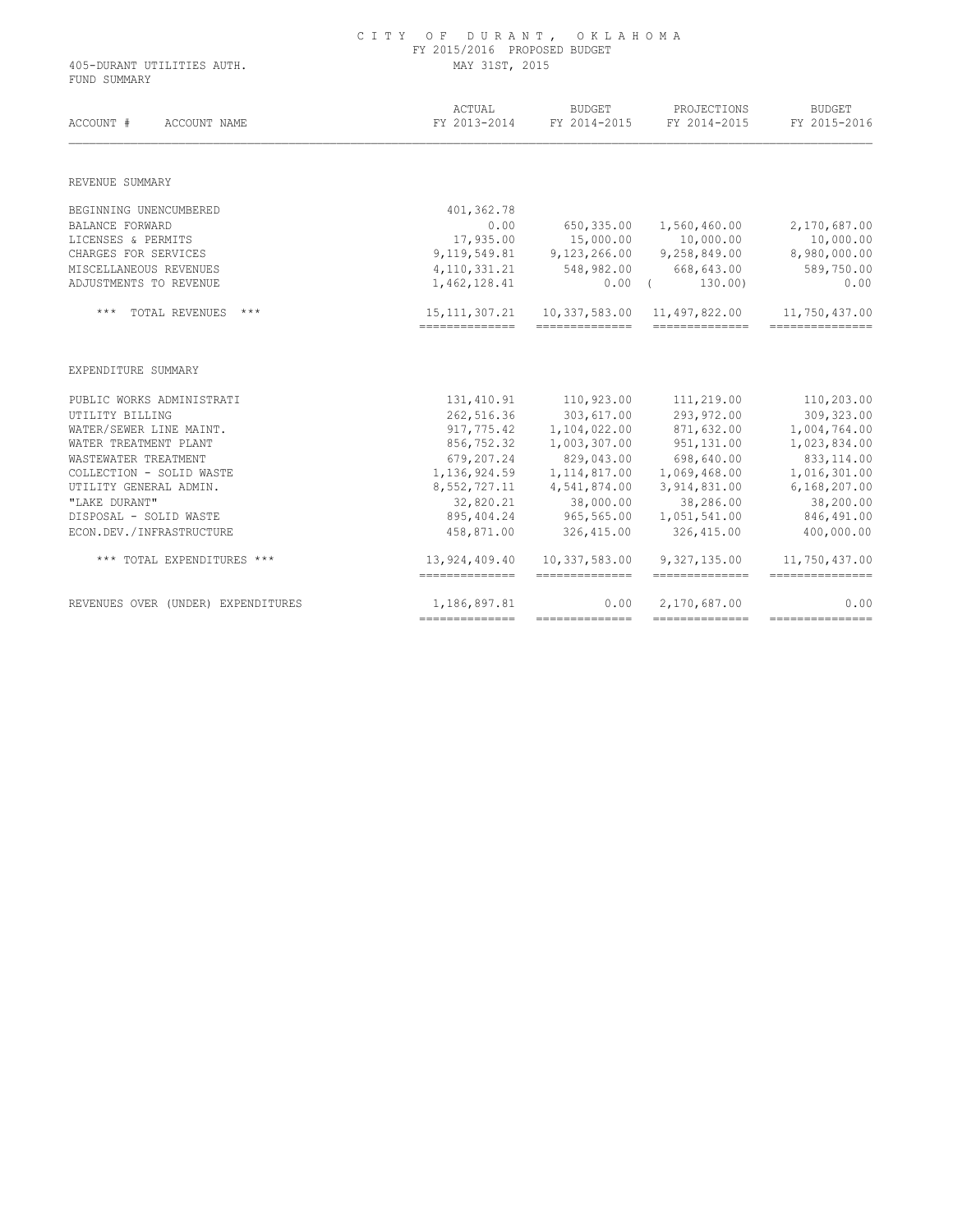REVENUE DETAIL

| ACCOUNT #<br>ACCOUNT NAME                                                          | ACTUAL<br>FY 2013-2014 | BUDGET<br>FY 2014-2015 | PROJECTIONS<br>FY 2014-2015 | <b>BUDGET</b><br>FY 2015-2016 |
|------------------------------------------------------------------------------------|------------------------|------------------------|-----------------------------|-------------------------------|
| BEGINNING UNENCUMBERED                                                             | 401,362.78             |                        |                             |                               |
| BALANCE FORWARD                                                                    |                        |                        |                             |                               |
| 000-301.10-00 BEGINNING UNENCUMBERED                                               | 0.00                   | 650,335.00             | 1,560,460.00                | 2,170,687.00                  |
| TOTAL BALANCE FORWARD                                                              | 401,362.78             | 650,335.00             | 1,560,460.00                | 2,170,687.00                  |
| LICENSES & PERMITS                                                                 |                        |                        |                             |                               |
| 000-325.20-00 LKE DRNT- PERMITS, LEASES, ETC 17,935.00<br>TOTAL LICENSES & PERMITS | 17,935.00              | 15,000.00<br>15,000.00 | 10,000.00<br>10,000.00      | 10,000.00<br>10,000.00        |
| CHARGES FOR SERVICES                                                               |                        |                        |                             |                               |
| 000-341.80-00 LABORATORY TEST PERFORMED                                            | 23,240.00              | 20,000.00              | 22,904.00                   | 20,000.00                     |
| 000-342.10-00 WATER SALES REVENUE                                                  | 2,591,523.65           | 2,626,896.00           | 2,512,693.00                | 2,500,000.00                  |
| 000-342.12-00 SALES TO RURAL WATER DIST. #2                                        | 34,806.54              | 35,000.00              | 30,336.00                   | 35,000.00                     |
| 000-342.15-00 SALES TO RURAL WATER DIST. #5                                        | 627,549.04             | 657,232.00             | 602,578.00                  | 600,000.00                    |
| 000-343.10-00 SEWER SERVICE FEES                                                   | 1,701,249.86           | 1,730,293.00           | 1,775,222.00                | 1,750,000.00                  |
| 000-343.11-00 SEWER EXCESSIVE STRENGTH FEES                                        | 202.80                 | 0.00                   | 32.00                       | 0.00                          |
| 000-344.10-00 SANITATION SERVICE FEES                                              | 2,604,867.59           | 2,537,790.00           | 2,687,238.00                | 2,500,000.00                  |
| 000-344.11-00 SANITATION - ROLLOFFS REVENUE                                        | 881,185.27             | 852,818.00             | 925,515.00                  | 900,000.00                    |
| 000-344.12-00 SANITATION - COMPACTOR REVENUE                                       | 161,725.44             | 177,700.00             | 123,000.00                  | 125,000.00                    |
| 000-344.20-00 LANDFILL GATE FEES                                                   | 189,837.73             | 189,470.00             | 268,858.00                  | 250,000.00                    |
| 000-344.21-00 LANDFILL METAL FEES                                                  | 834.40                 | 0.00                   | 0.00                        | 0.00                          |
| 000-344.30-00 TRANSFER STATION FEES CHARGED                                        | 302,527.49             | 296,067.00             | 310,473.00                  | 300,000.00                    |
| TOTAL CHARGES FOR SERVICES                                                         | 9, 119, 549.81         | 9,123,266.00           | 9,258,849.00                | 8,980,000.00                  |
| MISCELLANEOUS REVENUES                                                             |                        |                        |                             |                               |
| 000-361.10-00 INTEREST EARNED                                                      | 133.64                 | 0.00                   | 2.00                        | 0.00                          |
| 000-361.10-11 INT. EARNED 2006 ST&U TR.ACCTS                                       | 51.10                  | 0.00                   | 30.00                       | 0.00                          |
| 000-361.10-12 INT. EARN. 2007STRN PROJ. ACC                                        | 1,095.31               | 0.00                   | 1,141.00                    | 0.00                          |
| 000-361.13-00 AGRI. LEASE REVENUE                                                  | 3,750.00               | 3,750.00               | 3,750.00                    | 3,750.00                      |
| 000-361.14-00 LATE PAYMENT PENALTIES                                               | 105,943.59             | 100,000.00             | 112,052.00                  | 100,000.00                    |
| 000-361.15-00 NON PAYMENT FEE                                                      | 165,631.41             | 150,000.00             | 156,466.00                  | 150,000.00                    |
| 000-361.16-00 BAD DEBT COLLECT FEES REVENUE                                        | 9,779.71               | 10,000.00              | 12,700.00                   | 10,000.00                     |
| 000-361.20-00 WATER TOWER LEASE REVENUE                                            | 65,684.16              | 60,000.00              | 74,960.00                   | 70,000.00                     |
| 000-361.23-00 DCUA SERVICE INITIATION FEE                                          | 0.00                   | 0.00                   | 225.00                      | 0.00                          |
| 000-361.24-00 TAP FEES: WATER & SEWER                                              | 146,228.14             | 150,000.00             | 250,144.00                  | 200,000.00                    |
| 000-361.24-01 REIMB FOR LINE REPAIR                                                | 0.00                   | 0.00                   | 1,016.00                    | 0.00                          |
| 000-361.40-00 MISC. REVENUE                                                        | 42,064.11              | 55,708.00              | 38,480.00                   | 50,000.00                     |
| 000-361.41-00 GAIN ON SALE OF FIXED ASSETS                                         | 31,143.00              | 0.00                   | 0.00                        | 0.00                          |
| 000-361.45-00 PROCEEDS FROM SALE OF PROPERTY                                       | 56.10                  | 0.00                   | 0.00                        | 0.00                          |
| 000-361.65-00 RECYCLABLE PRODUCTS SW DISP                                          | 5,308.94               | 8,000.00               | 6,153.00                    | 6,000.00                      |
| 000-364.24-00 TRSF FROM HOME OHFA REIMB                                            | 0.00                   | 11,524.00              | 11,524.00                   | 0.00                          |
| 000-364.28-04 TRANSFER IN CIF                                                      | 422,615.00             | 0.00                   | 0.00                        | 0.00                          |
| 000-364.28-05 INTERACCOUNT TRASFER IN -UA                                          | 3, 110, 847.00         | 0.00                   | 0.00                        | 0.00                          |
| TOTAL MISCELLANEOUS REVENUES                                                       | 4, 110, 331.21         | 548,982.00             | 668,643.00                  | 589,750.00                    |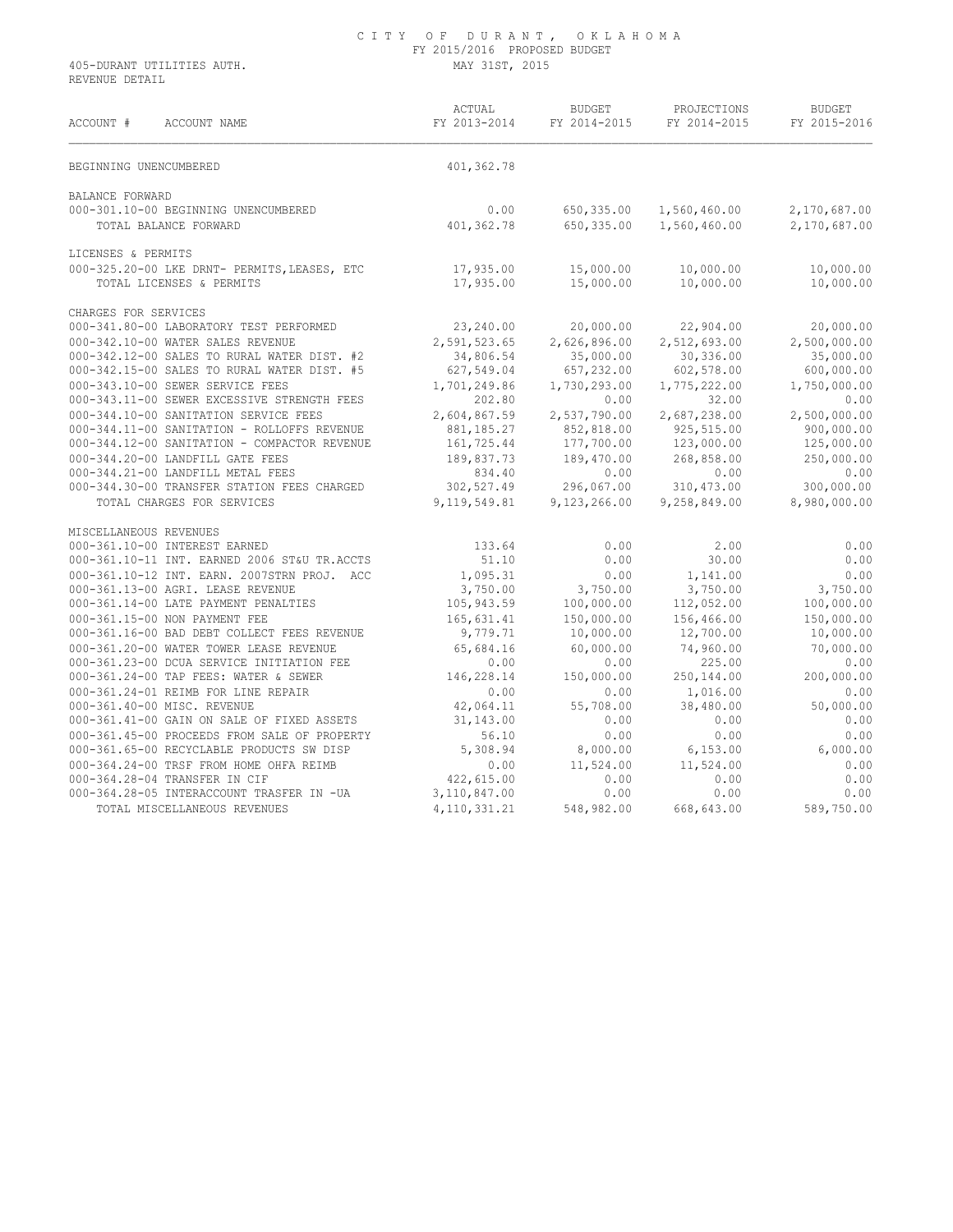REVENUE DETAIL

| ACCOUNT #<br>ACCOUNT NAME                 | ACTUAL<br>FY 2013-2014 | <b>BUDGET</b><br>FY 2014-2015 | PROJECTIONS<br>FY 2014-2015 | BUDGET<br>FY 2015-2016 |
|-------------------------------------------|------------------------|-------------------------------|-----------------------------|------------------------|
| ADJUSTMENTS TO REVENUE                    |                        |                               |                             |                        |
| 000-399.00-00 CONTRIBUTED CAPITAL REVENUE | 1,462,314.00           | 0.00                          | 0.00                        | 0.00                   |
| 000-399.99-00 CASH LONG OR (SHORT)        | 185.59                 | 0.00                          | 130.00)                     | 0.00                   |
| TOTAL ADJUSTMENTS TO REVENUE              | 1,462,128.41           | 0.00                          | 130.00)                     | 0.00                   |
| $***$<br>$***$<br>TOTAL REVENUES          | 15, 111, 307. 21       | 10,337,583.00                 | 11,497,822.00               | 11,750,437.00          |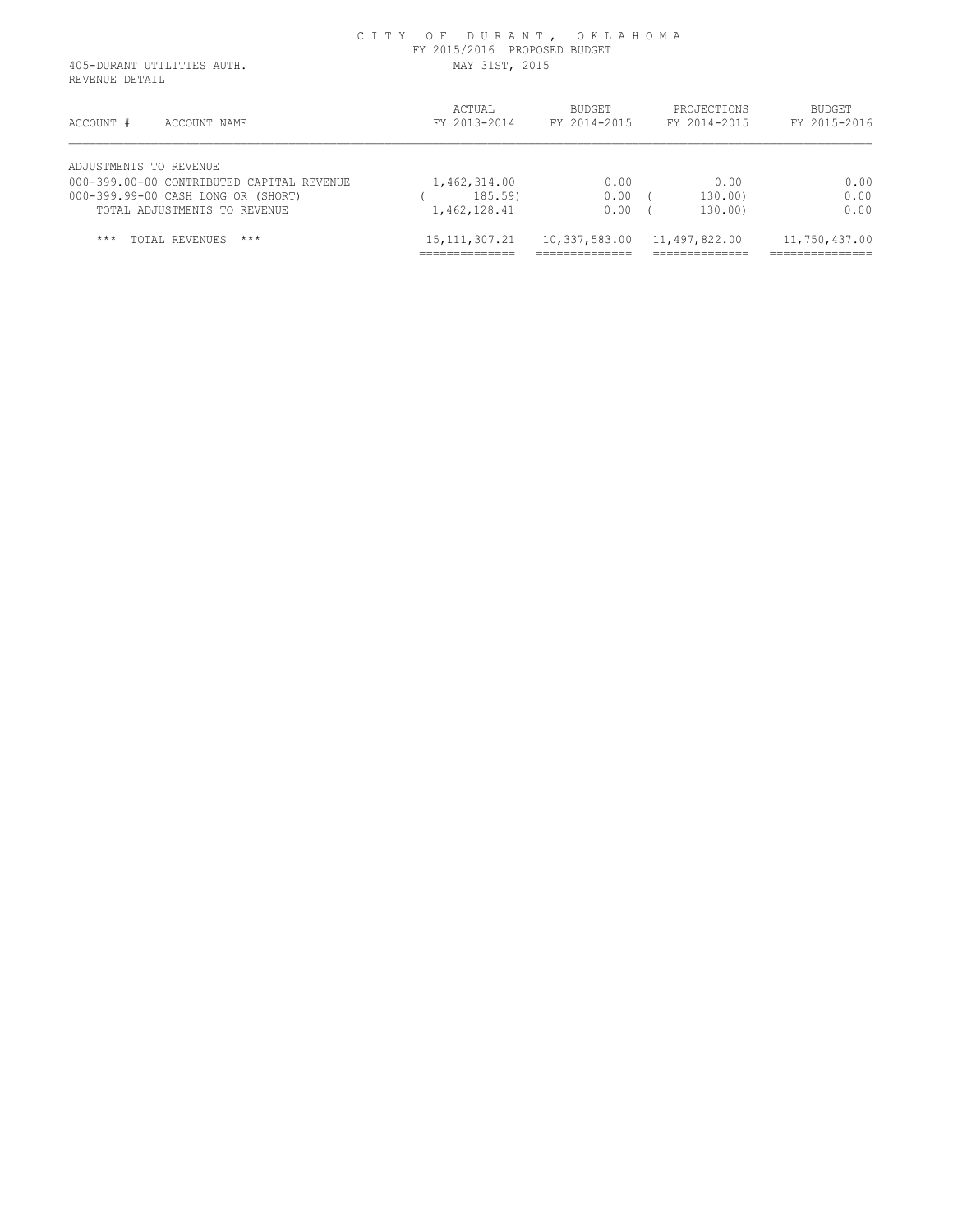PUBLIC WORKS ADMINISTRATI ===========================

| ACCOUNT #<br>ACCOUNT NAME                    | ACTUAL<br>FY 2013-2014         | <b>BUDGET</b><br>FY 2014-2015 | PROJECTIONS<br>FY 2014-2015  | <b>BUDGET</b><br>FY 2015-2016  |
|----------------------------------------------|--------------------------------|-------------------------------|------------------------------|--------------------------------|
|                                              |                                |                               |                              |                                |
| PERSONAL SERVICES                            |                                |                               |                              |                                |
| 024-565.10-11 SALARIES AND WAGES             | 93,242.26                      | 67,990.00                     | 69,939.00                    | 72,727.00                      |
| 024-565.10-13 UNEMPLOYMENT INSURANCE         | 412.24                         | 380.00                        | 380.00                       | 340.00                         |
| 024-565.10-14 FICA TAXES                     | 5,041.62                       | 5,201.00                      | 5,351.00                     | 5,564.00                       |
| 024-565.10-15 OMRF PENSION CONTRIBUTIONS     | 6,623.37                       | 6, 207.00                     | 6,512.00                     | 6, 247.00                      |
| 024-565.10-16 LIFE & HEALTH INSURANCE        | 9,831.36                       | 9,831.00                      | 9,832.00                     | 9,831.00                       |
| 024-565.10-17 WORKERS' COMPENSATION EXP.     | 7,056.00                       | 3,000.00                      | 3,000.00                     | 3,000.00                       |
| 024-565.10-21 SPECIAL PAY-LEAVE & BONUS ACCR | 700.00                         | 700.00                        | 700.00                       | 700.00                         |
| TOTAL PERSONAL SERVICES                      | 122,906.85                     | 93,309.00                     | 95,714.00                    | 98,409.00                      |
| CONTRACTUAL EXPENDITURES                     |                                |                               |                              |                                |
| 024-565.30-31 PHONE & TELECOMMUNICATION      | 458.68                         | 750.00                        | 363.00                       | 500.00                         |
| 024-565.30-32 FREIGHT & POSTAGE              | 14.88                          | 20.00                         | 1.00                         | 0.00                           |
| TOTAL CONTRACTUAL EXPENDITURES               | 473.56                         | 770.00                        | 364.00                       | 500.00                         |
| MATERIALS & SUPPLIES                         |                                |                               |                              |                                |
| 024-565.50-50 PHOTOCOPIES                    | 0.00                           | 0.00                          | 50.00                        | 0.00                           |
| 024-565.50-51 OFFICE SUPPLIES                | 756.91                         | 1,300.00                      | 1,000.00                     | 1,000.00                       |
| 024-565.50-52 FUEL                           | 1,291.13                       | 1,200.00                      | 1,200.00                     | 0.00                           |
| 024-565.50-54 UNIFORMS                       | 0.00                           | 200.00                        | 79.00                        | 400.00                         |
| 024-565.50-58 BUILDING & MAINTENANCE         | 449.75                         | 1,000.00                      | 168.00                       | 0.00                           |
| 024-565.50-69 OTHER EQUIP PARTS & MAINT      | 228.71                         | 500.00                        | 0.00                         | 0.00                           |
| TOTAL MATERIALS & SUPPLIES                   | 2,726.50                       | 4,200.00                      | 2,497.00                     | 1,400.00                       |
| OTHER EXPENSES                               |                                |                               |                              |                                |
| 024-565.70-72 TRAINING AND TRAVEL            | 60.00                          | 250.00                        | 250.00                       | 1,000.00                       |
| 024-565.70-87 I.T. SERVICE FEES              | 5,244.00                       | 12,394.00                     | 12,394.00                    | 8,894.00                       |
| TOTAL OTHER EXPENSES                         | 5,304.00                       | 12,644.00                     | 12,644.00                    | 9,894.00                       |
|                                              |                                |                               |                              |                                |
| TOTAL PUBLIC WORKS ADMINISTRATI              | 131, 410.91<br>--------------- | 110,923.00<br>--------------- | 111,219.00<br>-------------- | 110,203.00<br>---------------- |
|                                              |                                |                               |                              |                                |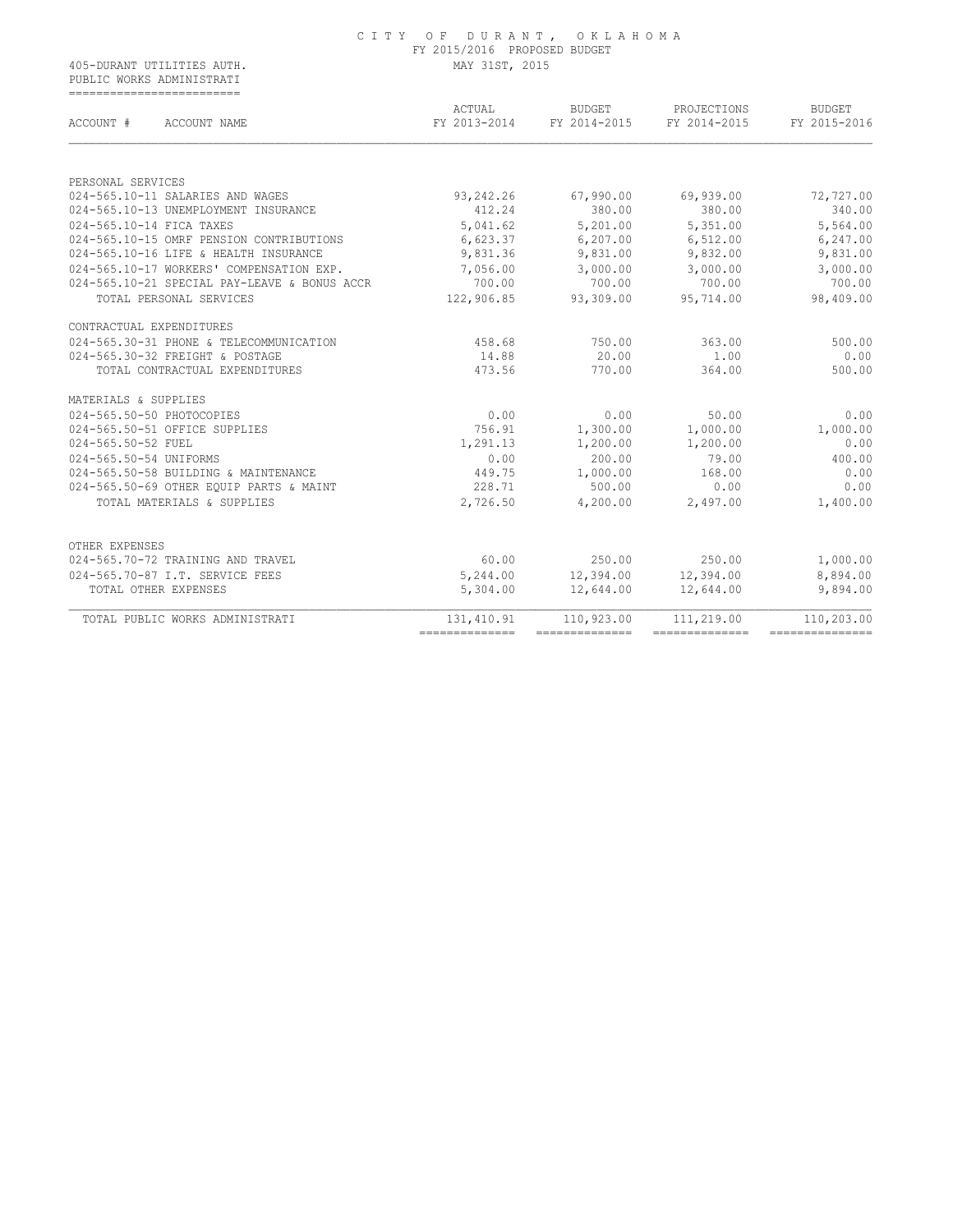### C I T Y O F D U R A N T , O K L A H O M A FY 2015/2016 PROPOSED BUDGET

405-DURANT UTILITIES AUTH. MAY 31ST, 2015 UTILITY BILLING ===============

| ACTUAL<br>FY 2013-2014 | <b>BUDGET</b><br>FY 2014-2015                                                                                                           | PROJECTIONS<br>FY 2014-2015                                                                                                                                                      | <b>BUDGET</b><br>FY 2015-2016                                                                                                                                                                                                   |
|------------------------|-----------------------------------------------------------------------------------------------------------------------------------------|----------------------------------------------------------------------------------------------------------------------------------------------------------------------------------|---------------------------------------------------------------------------------------------------------------------------------------------------------------------------------------------------------------------------------|
|                        |                                                                                                                                         |                                                                                                                                                                                  |                                                                                                                                                                                                                                 |
|                        |                                                                                                                                         |                                                                                                                                                                                  | 115,883.00                                                                                                                                                                                                                      |
|                        |                                                                                                                                         |                                                                                                                                                                                  | 510.00                                                                                                                                                                                                                          |
|                        |                                                                                                                                         |                                                                                                                                                                                  | 8,865.00                                                                                                                                                                                                                        |
|                        |                                                                                                                                         |                                                                                                                                                                                  | 9,955.00                                                                                                                                                                                                                        |
|                        |                                                                                                                                         |                                                                                                                                                                                  | 18,911.00                                                                                                                                                                                                                       |
|                        |                                                                                                                                         |                                                                                                                                                                                  | 4,500.00                                                                                                                                                                                                                        |
|                        |                                                                                                                                         |                                                                                                                                                                                  | 1,050.00                                                                                                                                                                                                                        |
|                        |                                                                                                                                         |                                                                                                                                                                                  | 300.00                                                                                                                                                                                                                          |
|                        |                                                                                                                                         |                                                                                                                                                                                  | 159,974.00                                                                                                                                                                                                                      |
|                        |                                                                                                                                         |                                                                                                                                                                                  |                                                                                                                                                                                                                                 |
|                        |                                                                                                                                         |                                                                                                                                                                                  |                                                                                                                                                                                                                                 |
| 39,672.97              | 37,000.00                                                                                                                               | 39,097.00                                                                                                                                                                        | 40,000.00                                                                                                                                                                                                                       |
| 23,588.23              | 25,000.00                                                                                                                               | 19,385.00                                                                                                                                                                        | 25,000.00                                                                                                                                                                                                                       |
| 267.99                 | 0.00                                                                                                                                    | 300.00                                                                                                                                                                           | 0.00                                                                                                                                                                                                                            |
| 609.67                 | 700.00                                                                                                                                  | 700.00                                                                                                                                                                           | 700.00                                                                                                                                                                                                                          |
| 13,887.69              | 0.00                                                                                                                                    | 1,000.00                                                                                                                                                                         | 0.00                                                                                                                                                                                                                            |
| 2,895.00               | 3,000.00                                                                                                                                | 3,000.00                                                                                                                                                                         | 3,000.00                                                                                                                                                                                                                        |
| 47,923.93              | 50,000.00                                                                                                                               | 50,236.00                                                                                                                                                                        | 50,000.00                                                                                                                                                                                                                       |
|                        |                                                                                                                                         | 10,000.00                                                                                                                                                                        | 10,000.00                                                                                                                                                                                                                       |
|                        |                                                                                                                                         | 123,718.00                                                                                                                                                                       | 128,700.00                                                                                                                                                                                                                      |
|                        |                                                                                                                                         |                                                                                                                                                                                  |                                                                                                                                                                                                                                 |
| 227.57                 | 50.00                                                                                                                                   | 250.00                                                                                                                                                                           | 250.00                                                                                                                                                                                                                          |
|                        |                                                                                                                                         |                                                                                                                                                                                  | 2,500.00                                                                                                                                                                                                                        |
| 90.00                  | 0.00                                                                                                                                    | 110.00                                                                                                                                                                           | 0.00                                                                                                                                                                                                                            |
| 518.60                 |                                                                                                                                         | 19,000.00                                                                                                                                                                        | 2,500.00                                                                                                                                                                                                                        |
| 2,998.98               | 21,550.00                                                                                                                               | 20,710.00                                                                                                                                                                        | 5,250.00                                                                                                                                                                                                                        |
|                        |                                                                                                                                         |                                                                                                                                                                                  |                                                                                                                                                                                                                                 |
|                        |                                                                                                                                         |                                                                                                                                                                                  | 1,000.00                                                                                                                                                                                                                        |
|                        |                                                                                                                                         |                                                                                                                                                                                  | 14,399.00                                                                                                                                                                                                                       |
| 3,816.00               | 14,425.00                                                                                                                               | 14,425.00                                                                                                                                                                        | 15,399.00                                                                                                                                                                                                                       |
| 262,516.36             | 303,617.00                                                                                                                              | 293,972.00                                                                                                                                                                       | 309,323.00                                                                                                                                                                                                                      |
|                        | 85,981.91<br>539.05<br>6,282.83<br>8,284.09<br>10,650.64<br>4,500.00<br>734.62<br>300.00<br>2,162.81<br>0.00<br>3,816.00<br>----------- | 99,855.00<br>570.00<br>7,639.00<br>9,117.00<br>18,911.00<br>4,500.00<br>1,050.00<br>117,273.14<br>9,582.76<br>138, 428.24<br>2,500.00<br>1,000.00<br>13,425.00<br>-------------- | 94,426.00<br>570.00<br>7,224.00<br>8,791.00<br>18,258.00<br>4,500.00<br>1,050.00<br>300.00<br>300.00<br>141,942.00<br>135,119.00<br>10,000.00<br>125,700.00<br>1,350.00<br>19,000.00<br>1,000.00<br>13,425.00<br>-------------- |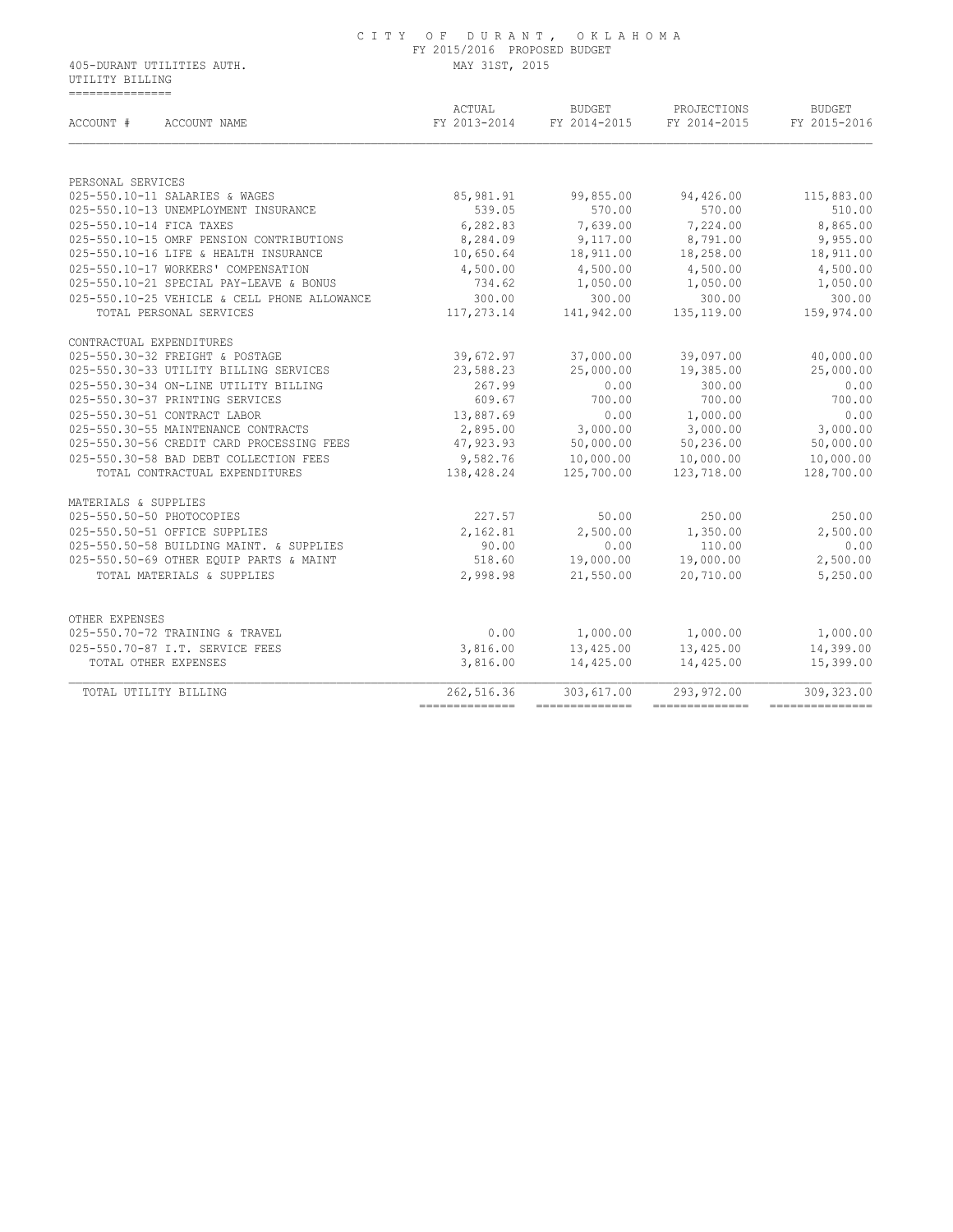WATER/SEWER LINE MAINT. =======================

| ACCOUNT #<br>ACCOUNT NAME                    |          | ACTUAL<br>FY 2013-2014 | BUDGET<br>FY 2014-2015 | PROJECTIONS<br>FY 2014-2015 | <b>BUDGET</b><br>FY 2015-2016 |
|----------------------------------------------|----------|------------------------|------------------------|-----------------------------|-------------------------------|
|                                              |          |                        |                        |                             |                               |
| PERSONAL SERVICES                            |          |                        |                        |                             |                               |
| 026-551.10-11 SALARIES AND WAGES             |          | 383,835.83             | 449,230.00             | 365,763.00                  | 377,160.00                    |
| 026-551.10-13 UNEMPLOYMENT INSURANCE         |          | 2,225.38               | 2,470.00               | 2,470.00                    | 1,700.00                      |
| 026-551.10-14 FICA TAXES                     |          | 29,785.74              | 34,366.00              | 27,981.00                   | 28,853.00                     |
| 026-551.10-15 OMRF PENSION CONTRIBUTIONS     |          | 39,506.62              | 41,015.00              | 34,053.00                   | 32,398.00                     |
| 026-551.10-16 LIFE & HEALTH INSURANCE        |          | 63,691.12              | 62,400.00              | 57,484.00                   | 57,484.00                     |
| 026-551.10-17 WORKERS' COMPENSATION EXP.     |          | 18,780.00              | 16,500.00              | 16,500.00                   | 15,000.00                     |
| 026-551.10-21 SPCEIAL PAY-LEAVE & BONUS ACCR |          | 5,343.17               | 4,550.00               | 4,750.00                    | 3,500.00                      |
| 026-551.10-25 VEHICLE & CELL PHONE ALLOWANCE |          | 1,140.00               | 1,140.00               | 1,330.00                    | 1,140.00                      |
| TOTAL PERSONAL SERVICES                      |          | 544,307.86             | 611, 671.00            | 510, 331.00                 | 517,235.00                    |
| CONTRACTUAL EXPENDITURES                     |          |                        |                        |                             |                               |
| 026-551.30-31 PHONE & TELECOMMUNICATION      |          | 15,845.39              | 13,400.00              | 8,400.00                    | 12,000.00                     |
| 026-551.30-32 FREIGHT & POSTAGE              |          | 76.55                  | 100.00                 | 100.00                      | 100.00                        |
| 026-551.30-33 UTILITIES                      |          | 0.00                   | 500.00                 | 0.00                        | 500.00                        |
| 026-551.30-35 SURVEY & ENGINEERING           |          | 575.01                 | 0.00                   | 0.00                        | 500.00                        |
| 026-551.30-51 CONTRACT LABOR                 |          | 26,273.00              | 9,500.00               | 48,500.00                   | 10,000.00                     |
| TOTAL CONTRACTUAL EXPENDITURES               |          | 42,769.95              | 23,500.00              | 57,000.00                   | 23,100.00                     |
| MATERIALS & SUPPLIES                         |          |                        |                        |                             |                               |
| 026-551.50-50 PHOTOCOPIES                    | $\left($ | 28.84)                 | 50.00                  | 0.00                        | 50.00                         |
| 026-551.50-51 OFFICE SUPPLIES                |          | 186.54                 | 750.00                 | 200.00                      | 500.00                        |
| 026-551.50-52 FUEL                           |          | 39,951.99              | 40,000.00              | 40,000.00                   | 32,000.00                     |
| 026-551.50-53 CHEMICALS, DRUGS, AND LAB      |          | 0.00                   | 750.00                 | 500.00                      | 750.00                        |
| 026-551.50-54 UNIFORMS                       |          | 2,984.65               | 5,500.00               | 5,500.00                    | 5,500.00                      |
| 026-551.50-56 BOOKS & PUBLICATIONS           |          | 0.00                   | 200.00                 | 200.00                      | 200.00                        |
| 026-551.50-57 MEMBERSHIPS                    |          | 492.75                 | 800.00                 | 600.00                      | 800.00                        |
| 026-551.50-58 BUILDING AND MAINTENANCE       |          | 525.81                 | 2,500.00               | 1,500.00                    | 2,500.00                      |
| 026-551.50-61 MINOR TOOLS AND EQUIPMENT      |          | 6, 179.65              | 7,500.00               | 7,500.00                    | 7,500.00                      |
| 026-551.50-62 JANITORAL SUPPLIES             |          | 65.44                  | 750.00                 | 500.00                      | 750.00                        |
| 026-551.50-63 VEHICLE MAINTENANCE            |          | 22,730.02              | 30,000.00              | 25,000.00                   | 30,000.00                     |
| 026-551.50-65 CONCRETE AND AGGREGATE         |          | 9,931.99               | 15,000.00              | 15,000.00                   | 15,000.00                     |
| 026-551.50-69 OTHER EQUIP PARTS & MAINT      |          | 14,468.74              | 20,000.00              | 17,500.00                   | 20,000.00                     |
| 026-551.50-70 LIFT STATIONS MAINT. & REPAIR  |          | 9,778.08               | 15,000.00              | 10,000.00                   | 15,000.00                     |
| 026-551.50-75 ROOT KILLER - SEWER LINES      |          | 4,358.55               | 10,000.00              | 10,000.00                   | 10,000.00                     |
| 026-551.50-76 WATER MAIN MAINT & REPAIR      |          | 53,294.73              | 55,000.00              | 35,000.00                   | 55,000.00                     |
| 026-551.50-77 SEWER MAIN MAINT & REPAIR      |          | 28,888.53              | 29,000.00              | 25,000.00                   | 29,000.00                     |
| 026-551.50-78 HYDRANT MAINT & REPAIR         |          | 7,307.16               | 25,000.00              | 20,000.00                   | 25,000.00                     |
| 026-551.50-79 METER MAINT & REPAIR           |          | 127,002.79             | 200,000.00             | 80,000.00                   | 200,000.00                    |
|                                              |          |                        |                        |                             |                               |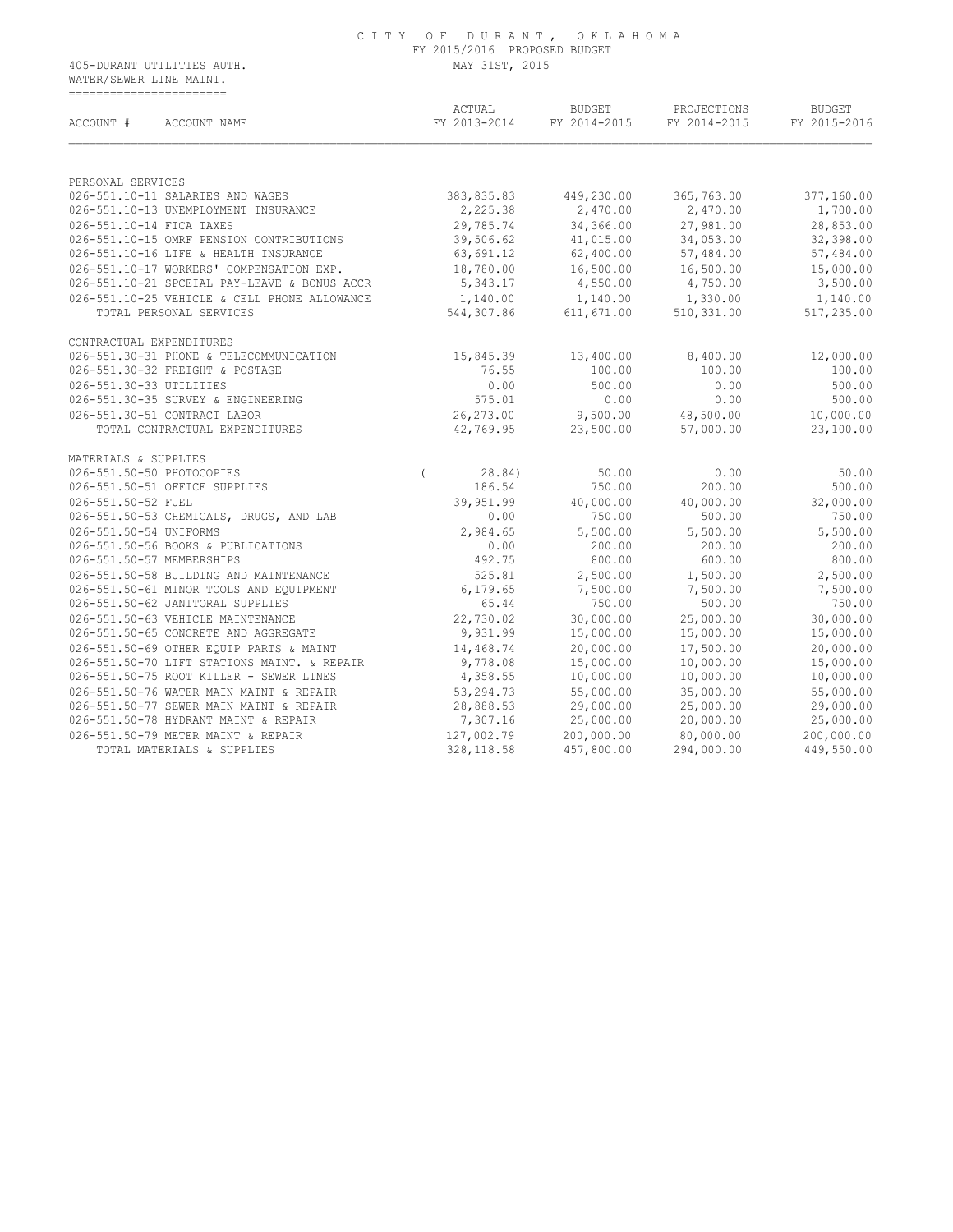| 405-DURANT UTILITIES AUTH.                             | CITY OF DURANT, OKLAHOMA<br>FY 2015/2016 PROPOSED BUDGET<br>MAY 31ST, 2015 |                        |                             |                                 |
|--------------------------------------------------------|----------------------------------------------------------------------------|------------------------|-----------------------------|---------------------------------|
| WATER/SEWER LINE MAINT.<br>-------------------         |                                                                            |                        |                             |                                 |
| ACCOUNT #<br>ACCOUNT NAME                              | ACTUAL<br>FY 2013-2014                                                     | BUDGET<br>FY 2014-2015 | PROJECTIONS<br>FY 2014-2015 | <b>BUDGET</b><br>FY 2015-2016   |
|                                                        |                                                                            |                        |                             |                                 |
|                                                        |                                                                            |                        |                             |                                 |
| OTHER EXPENSES                                         |                                                                            |                        |                             |                                 |
| 026-551.70-72 TRAINING AND TRAVEL                      | 191.03                                                                     | 750.00                 | 500.00                      |                                 |
| 026-551.70-87 T.T. SERVICE FEES                        | 0.00                                                                       | 1,000.00               | 500.00                      | 750.00<br>1,000.00<br>13,129.00 |
| 026-551.70-74 SAFETY EOUIPMENT<br>TOTAL OTHER EXPENSES | 2,388.00<br>2,579.03                                                       | 9,301.00<br>11,051.00  | 9,301.00<br>10,301.00       | 14,879.00                       |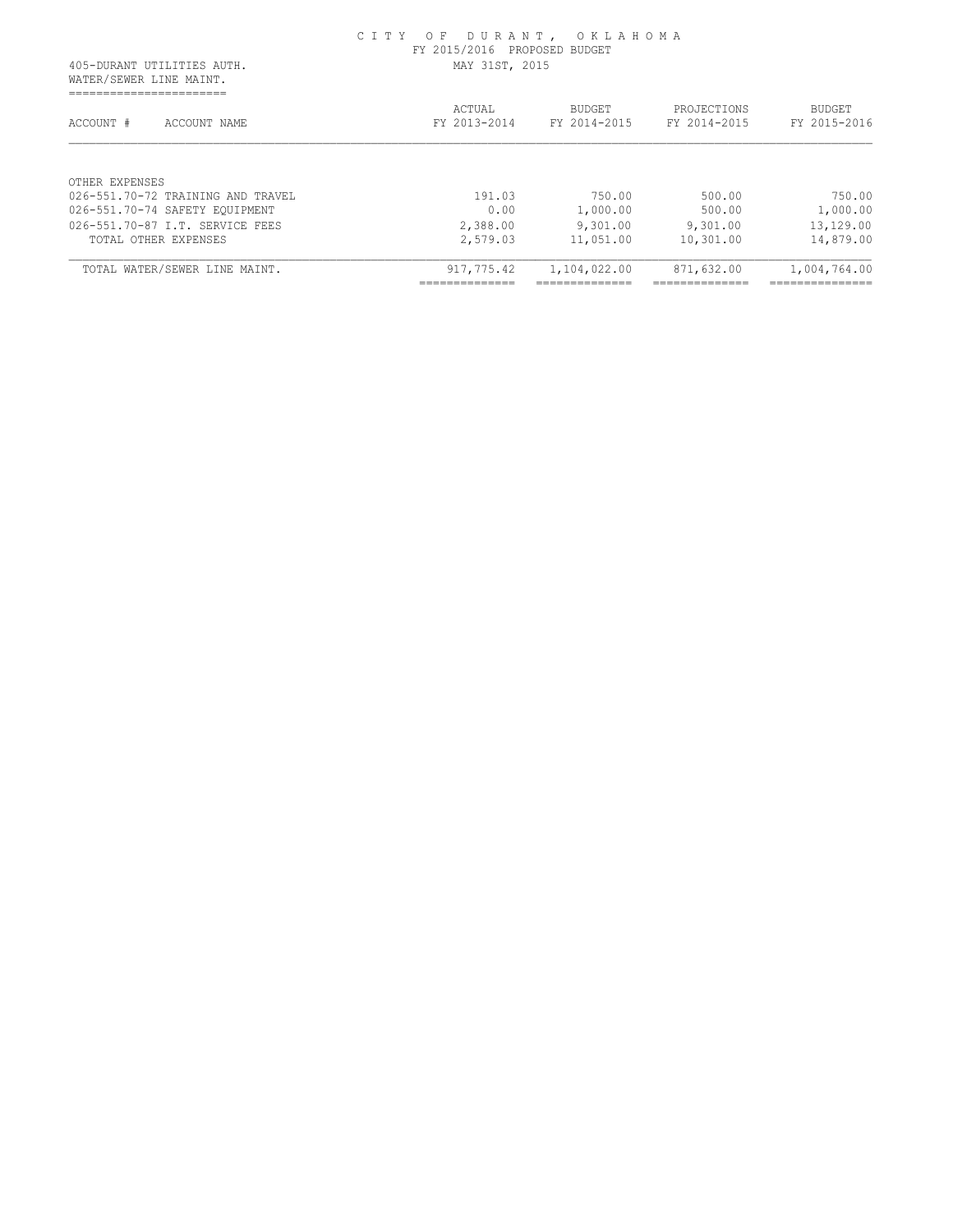WATER TREATMENT PLANT =====================

| ACCOUNT #<br>ACCOUNT NAME                                         | ACTUAL<br>FY 2013-2014 | BUDGET<br>FY 2014-2015 | PROJECTIONS<br>FY 2014-2015 | <b>BUDGET</b><br>FY 2015-2016 |
|-------------------------------------------------------------------|------------------------|------------------------|-----------------------------|-------------------------------|
| PERSONAL SERVICES                                                 |                        |                        |                             |                               |
| 027-552.10-11 SALARIES AND WAGES                                  | 262,075.05             | 263,786.00             | 263,508.00                  | 274,120.00                    |
| 027-552.10-13 UNEMPLOYMENT INSURANCE                              | 1,388.47               | 1,330.00               | 1,330.00                    | 1,190.00                      |
| 027-552.10-14 FICA TAXES                                          | 19,366.79              | 20,180.00              | 20,158.00                   | 20,970.00                     |
| 027-552.10-15 OMRF PENSION CONTRIBUTIONS                          | 25,503.51              | 24,084.00              | 24,532.00                   | 23,547.00                     |
| 027-552.10-16 LIFE & HEALTH INSURANCE                             | 38,399.80              | 38,573.00              | 40,060.00                   | 38,573.00                     |
| 027-552.10-17 WORKERS' COMPENSATION EXP.                          | 10,548.00              | 10,500.00              | 10,500.00                   | 10,500.00                     |
| 027-552.10-21 SPECIAL PAY-LEAVE & BONUS ACCR                      | 2,858.94               | 2,450.00               | 2,823.00                    | 2,450.00                      |
| 027-552.10-25 VEHICLE & CELL PHONE ALLOWANCE                      | 420.00                 | 420.00                 | 420.00                      | 420.00                        |
| TOTAL PERSONAL SERVICES                                           | 360,560.56             | 361, 323.00            | 363, 331.00                 | 371,770.00                    |
| PROFESSIONAL SERVICES                                             |                        |                        |                             |                               |
| 027-552.20-24 ANNUAL PHYSICAL/FIT TESTS                           | 595.00                 | 1,400.00               | 1,400.00                    | 1,400.00                      |
| TOTAL PROFESSIONAL SERVICES                                       | 595.00                 | 1,400.00               | 1,400.00                    | 1,400.00                      |
| CONTRACTUAL EXPENDITURES                                          |                        |                        |                             |                               |
| 027-552.30-31 PHONE & TELECOMMUNICATION                           | 1,834.52               | 2,000.00               | 1,442.00                    | 2,000.00                      |
| 027-552.30-32 FREIGHT & POSTAGE                                   | 2,322.85               | 3,000.00               | 1,942.00                    | 3,000.00                      |
| 027-552.30-33 UTILITIES                                           | 210,162.79             | 240,000.00             | 238,646.00                  | 240,000.00                    |
| 027-552.30-61 LAKE DURANT DAM INSPECTION                          | 6, 200.00              | 8,000.00               | 350.00                      | 1,000.00                      |
| TOTAL CONTRACTUAL EXPENDITURES                                    | 220,520.16             | 253,000.00             | 242,380.00                  | 246,000.00                    |
| MATERIALS & SUPPLIES                                              |                        |                        |                             |                               |
| 027-552.50-51 OFFICE SUPPLIES                                     | 1,048.90               | 1,200.00               | 1,000.00                    | 1,200.00                      |
| 027-552.50-52 FUEL                                                | 4,768.37               | 8,000.00               | 4,500.00                    | 7,200.00                      |
| 027-552.50-53 CHEMICALS, DRUGS, AND LAB<br>027-552.50-54 UNIFORMS | 203,812.04<br>3,223.81 | 250,000.00<br>4,000.00 | 230,000.00<br>3,400.00      | 260,000.00<br>4,000.00        |
| 027-552.50-56 BOOKS AND PUBLICATIONS                              | 0.00                   | 500.00                 | 250.00                      | 500.00                        |
| 027-552.50-57 MEMBERSHIPS                                         | 0.00                   | 1,200.00               | 600.00                      | 1,200.00                      |
| 027-552.50-58 BUILDING AND MAINTENANCE                            | 6, 396.56              | 25,000.00              | 20,000.00                   | 25,000.00                     |
| 027-552.50-61 MINOR TOOLS AND EQUIPMENT                           | 2,606.96               | 6,000.00               | 5,500.00                    | 6,000.00                      |
| 027-552.50-62 JANITORAL SUPPLIES                                  | 142.71                 | 900.00                 | 500.00                      | 900.00                        |
| 027-552.50-63 VEHICLE MAINTENANCE                                 | 1,342.18               | 2,500.00               | 2,500.00                    | 10,000.00                     |
| 027-552.50-69 OTHER EQUIP PARTS & MAINT                           | 34,370.40              | 40,000.00              | 40,000.00                   | 50,000.00                     |
| 027-552.50-71 LAKE DURANT REPAIR & MAINT.                         | 3,386.63               | 4,700.00               | 4,000.00                    | 4,500.00                      |
| 027-552.50-72 SCADA REPAIR & MAINTENANCE                          | 8,486.41               | 31, 314.00             | 20,000.00                   | 20,000.00                     |
|                                                                   | 269,584.97             | 375, 314.00            | 332,250.00                  | 390,500.00                    |

expecting price increases on the rest of our chemicals

027-552.50-63 VEHICLE MAINTENANCE NEXT YEAR NOTES:

 We do not have any line items for our dozer or standby diesel pump or emergency generator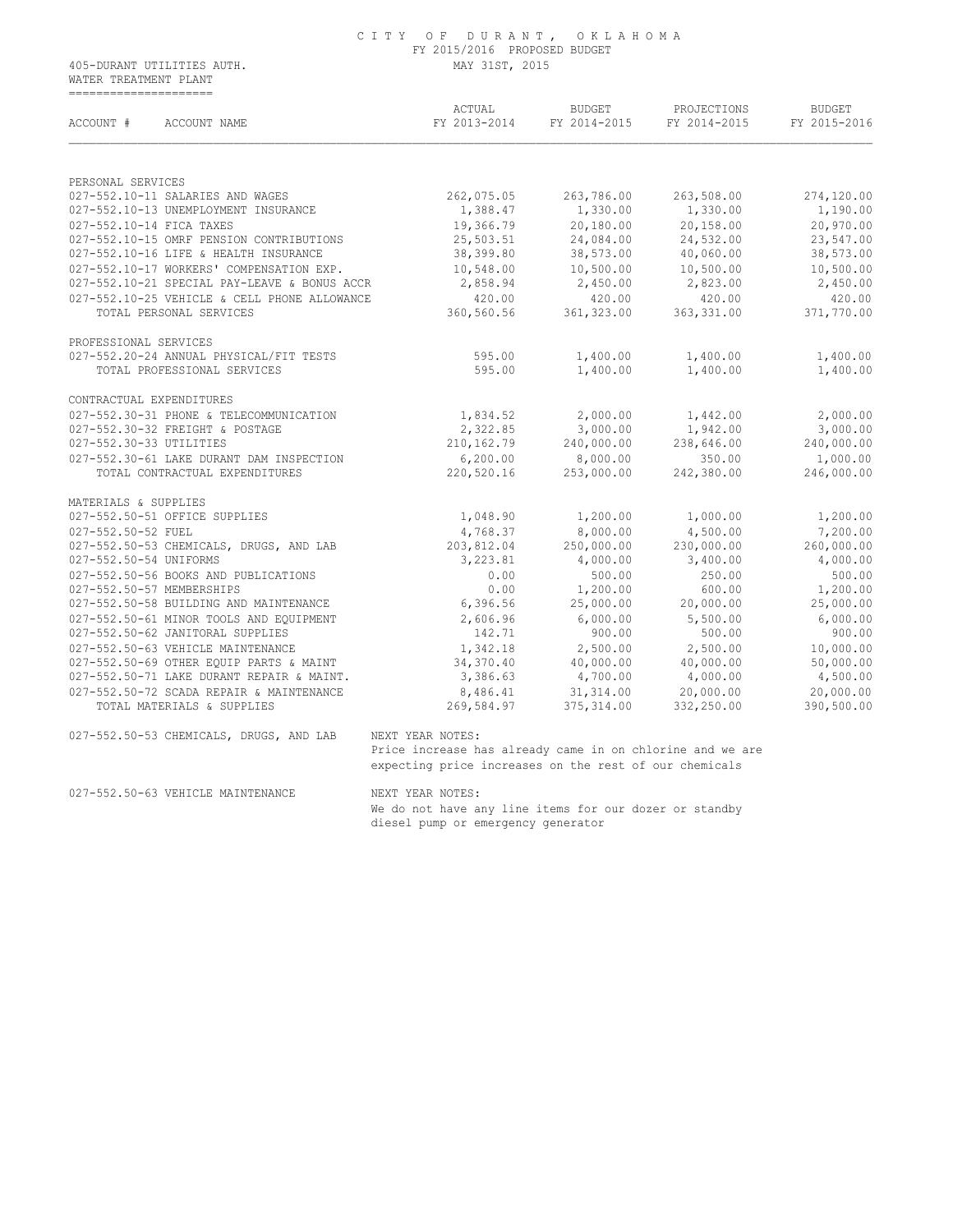| MAY 31ST, 2015         |                        |                             |                               |
|------------------------|------------------------|-----------------------------|-------------------------------|
|                        |                        |                             |                               |
| ACTUAL<br>FY 2013-2014 | BUDGET<br>FY 2014-2015 | PROJECTIONS<br>FY 2014-2015 | <b>BUDGET</b><br>FY 2015-2016 |
|                        |                        |                             |                               |
| 899.46                 | 3,000.00               | 2,500.00                    | 3,000.00                      |
| 296.17                 | 1,000.00               | 1,000.00                    | 1,000.00                      |
| 4,296.00               | 8,270.00               | 8,270.00                    | 10,164.00                     |
| 5,491.63               | 12,270.00              | 11,770.00                   | 14,164.00                     |
|                        | 1,003,307.00           | 951,131.00                  | 1,023,834.00                  |
|                        | 856,752.32             |                             |                               |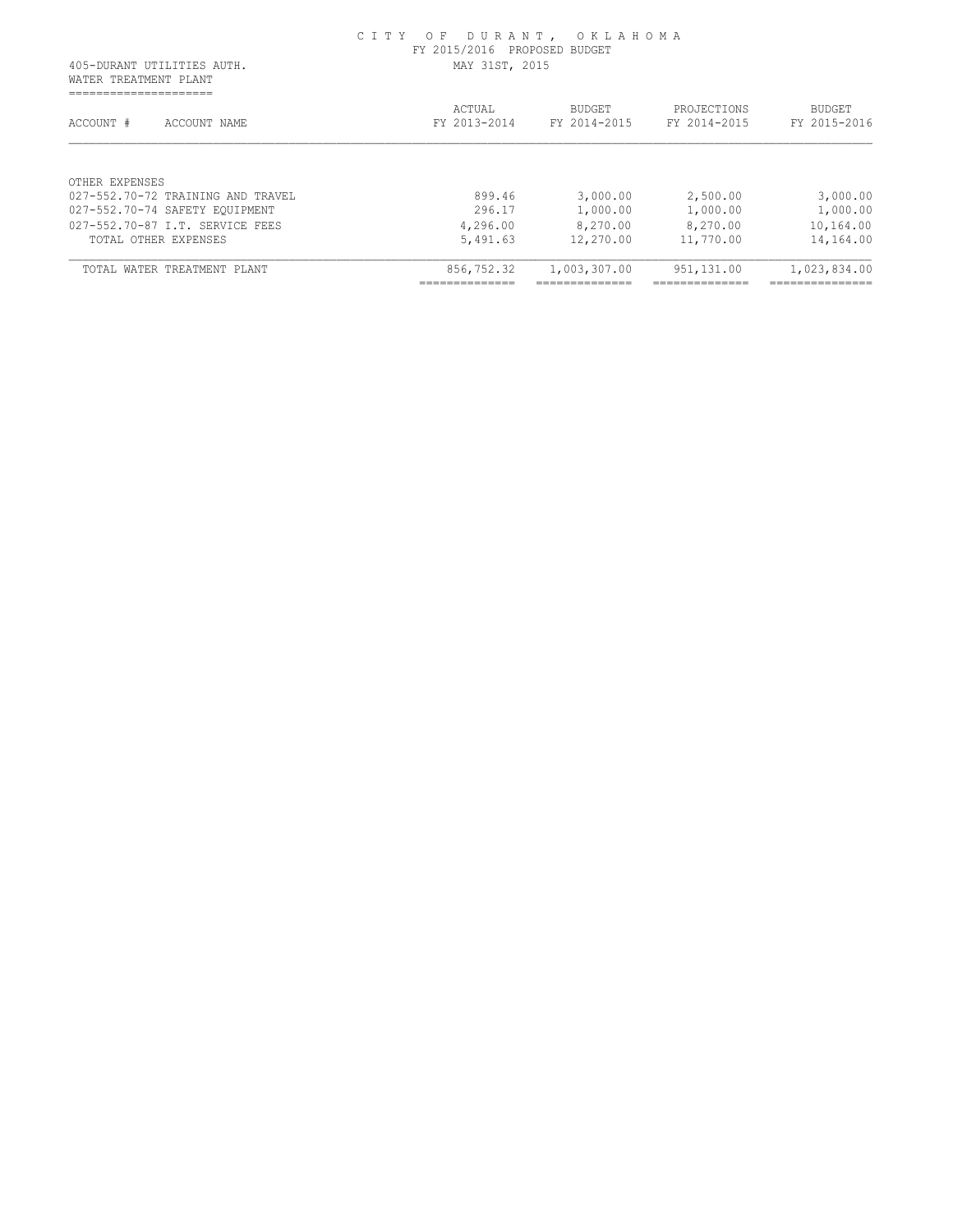WASTEWATER TREATMENT ====================

| ACCOUNT #<br>ACCOUNT NAME                                                                                                                                                                                                                                                                                                                                                 | ACTUAL<br>FY 2013-2014 FY 2014-2015 FY 2014-2015 FY 2015-2016                                                                                                            | <b>BUDGET</b>                                                         | PROJECTIONS                                                                            | <b>BUDGET</b>         |
|---------------------------------------------------------------------------------------------------------------------------------------------------------------------------------------------------------------------------------------------------------------------------------------------------------------------------------------------------------------------------|--------------------------------------------------------------------------------------------------------------------------------------------------------------------------|-----------------------------------------------------------------------|----------------------------------------------------------------------------------------|-----------------------|
| PERSONAL SERVICES                                                                                                                                                                                                                                                                                                                                                         |                                                                                                                                                                          |                                                                       |                                                                                        |                       |
| 028-553.10-11 SALARIES AND WAGES                                                                                                                                                                                                                                                                                                                                          |                                                                                                                                                                          |                                                                       | 247,293.57 253,015.00 248,638.00 248,650.00                                            |                       |
| 028-553.10-13 UNEMPLOYMENT INSURANCE                                                                                                                                                                                                                                                                                                                                      |                                                                                                                                                                          |                                                                       |                                                                                        | 1,020.00              |
| 028-553.10-14 FICA TAXES                                                                                                                                                                                                                                                                                                                                                  |                                                                                                                                                                          | $1,283.82$ $1,140.00$ $1,140.00$<br>18,823.04 $19,356.00$ $19,021.00$ |                                                                                        | 19,022.00             |
| 028-553.10-15 OMRF PENSION CONTRIBUTIONS                                                                                                                                                                                                                                                                                                                                  |                                                                                                                                                                          |                                                                       |                                                                                        | 21,359.00             |
| 028-553.10-16 LIFE & HEALTH INSURANCE                                                                                                                                                                                                                                                                                                                                     | 29,494.08                                                                                                                                                                |                                                                       | $24,593.92$<br>$24,593.92$<br>$29,494.08$<br>$29,494.00$<br>$21,600.00$<br>$31,600.00$ | 29,494.00             |
|                                                                                                                                                                                                                                                                                                                                                                           | 9,000.00                                                                                                                                                                 |                                                                       |                                                                                        |                       |
|                                                                                                                                                                                                                                                                                                                                                                           |                                                                                                                                                                          |                                                                       |                                                                                        |                       |
|                                                                                                                                                                                                                                                                                                                                                                           |                                                                                                                                                                          |                                                                       |                                                                                        |                       |
| 028-553.10-17 WORKERS' COMPENSATION EXP.<br>028-553.10-21 SPECIAL PAY-LEAVE & BONUS ACCR<br>028-553.10-25 VEHICLE & CELL PHONE ALLOWANCE<br>028-553.10-25 VEHICLE & CELL PHONE ALLOWANCE<br>028-553.10-25 VEHICLE & CELL PHONE ALLOWAN                                                                                                                                    |                                                                                                                                                                          |                                                                       |                                                                                        |                       |
| CONTRACTUAL EXPENDITURES                                                                                                                                                                                                                                                                                                                                                  |                                                                                                                                                                          |                                                                       |                                                                                        |                       |
| 028-553.30-31 PHONE & TELECOMMUNICATION                                                                                                                                                                                                                                                                                                                                   | 4,191.17                                                                                                                                                                 | 7,500.00                                                              | 1,865.00                                                                               | 7,500.00              |
| 028-553.30-32 FREIGHT AND POSTAGE                                                                                                                                                                                                                                                                                                                                         | 266.97                                                                                                                                                                   | 2,000.00                                                              | 1,135.00                                                                               | 2,000.00              |
| 028-553.30-33 UTILITIES                                                                                                                                                                                                                                                                                                                                                   | $266.97$<br>154, 222. 38<br>83, 275. 00<br>83, 275. 00<br>90, 000. 00<br>60, 171. 00                                                                                     |                                                                       |                                                                                        | 175,000.00            |
| 028-553.30-36 SLUDGE DISPOSAL                                                                                                                                                                                                                                                                                                                                             |                                                                                                                                                                          |                                                                       |                                                                                        | 90,000.00             |
| 028-553.30-37 METALS TESTING                                                                                                                                                                                                                                                                                                                                              |                                                                                                                                                                          |                                                                       |                                                                                        | 8,000.00              |
| 028-553.30-38 GENERATOR ANNUAL SERVICE                                                                                                                                                                                                                                                                                                                                    |                                                                                                                                                                          |                                                                       |                                                                                        | 12,000.00             |
| 028-553.30-51 CONTRACT LABOR                                                                                                                                                                                                                                                                                                                                              |                                                                                                                                                                          |                                                                       |                                                                                        | 8,000.00              |
| TOTAL CONTRACTUAL EXPENDITURES                                                                                                                                                                                                                                                                                                                                            | $\begin{array}{cccc} 1,010.00 & 7,200.00 & 7,929.00 \\ 673.15 & 11,672.00 & 11,672.00 \\ 3,394.50 & 0.00 & 6,820.00 \\ 247,033.17 & 293,372.00 & 258,829.00 \end{array}$ |                                                                       |                                                                                        | 258,829.00 302,500.00 |
| MATERIALS & SUPPLIES                                                                                                                                                                                                                                                                                                                                                      |                                                                                                                                                                          |                                                                       |                                                                                        |                       |
| 028-553.50-51 OFFICE SUPPLIES                                                                                                                                                                                                                                                                                                                                             | 1,213.35<br>3,658.24                                                                                                                                                     | $2,000.00$<br>5,500.00                                                | 2,000.00                                                                               | 2,100.00              |
| 028-553.50-52 FUEL                                                                                                                                                                                                                                                                                                                                                        |                                                                                                                                                                          |                                                                       | 3,333.00                                                                               | 4,400.00              |
| 028-553.50-53 CHEMICALS, DRUGS, AND LAB 26,458.17 65,000.00 28,180.00                                                                                                                                                                                                                                                                                                     |                                                                                                                                                                          |                                                                       |                                                                                        | 65,000.00             |
| 028-553.50-54 UNIFORMS<br>$\begin{array}{cccccc} 028-553.50-54 & \text{UNIFORMS} & & & & & 3,506.11 & & 4,500.00 & & & 5,386.00 \\ 028-553.50-55 & \text{BOOKS AND PUBLICATIONS} & & & & & 238.49 & & 200.00 & & 200.00 & & 200.00 \\ 028-553.50-57 & \text{MEMBERSHIPS} & & & & & & 0.00 & & 250.00 & & 250.00 \\ 028-553.50-68 & \text{BULLDING AND MAINTERANCE} & & &$ | 3,506.11                                                                                                                                                                 | 4,500.00                                                              | 3,388.00                                                                               | 4,500.00              |
|                                                                                                                                                                                                                                                                                                                                                                           |                                                                                                                                                                          |                                                                       |                                                                                        | 200.00                |
|                                                                                                                                                                                                                                                                                                                                                                           |                                                                                                                                                                          |                                                                       |                                                                                        | 250.00                |
|                                                                                                                                                                                                                                                                                                                                                                           |                                                                                                                                                                          |                                                                       |                                                                                        | 7,000.00              |
|                                                                                                                                                                                                                                                                                                                                                                           |                                                                                                                                                                          |                                                                       |                                                                                        | 4,500.00              |
|                                                                                                                                                                                                                                                                                                                                                                           |                                                                                                                                                                          |                                                                       |                                                                                        | 1,000.00              |
|                                                                                                                                                                                                                                                                                                                                                                           |                                                                                                                                                                          |                                                                       |                                                                                        | 3,000.00              |
|                                                                                                                                                                                                                                                                                                                                                                           |                                                                                                                                                                          |                                                                       |                                                                                        | 75,000.00             |
| 028-553.50-76 BIO-MONITORING<br>TOTAL MATERIALS & SUPPLIES                                                                                                                                                                                                                                                                                                                | 3,050.00                                                                                                                                                                 | 7,000.00                                                              | 5,230.00                                                                               | 7,000.00              |
|                                                                                                                                                                                                                                                                                                                                                                           |                                                                                                                                                                          | 87,640.60 174,950.00                                                  |                                                                                        | 81,336.00 173,950.00  |
| OTHER EXPENSES                                                                                                                                                                                                                                                                                                                                                            |                                                                                                                                                                          |                                                                       |                                                                                        |                       |
|                                                                                                                                                                                                                                                                                                                                                                           |                                                                                                                                                                          |                                                                       |                                                                                        | 3,000.00              |
| 028-553.70-72 TRAINING AND TRAVEL 1,985.04<br>028-553.70-74 SAFETY EQUIPMENT 0.00<br>028-553.70-87 I.T. SERVICE FEES 9,540.00                                                                                                                                                                                                                                             |                                                                                                                                                                          |                                                                       |                                                                                        | 1,000.00              |
|                                                                                                                                                                                                                                                                                                                                                                           |                                                                                                                                                                          | 9,540.00 19,096.00                                                    | 19,096.00                                                                              | 21,599.00             |
| TOTAL OTHER EXPENSES                                                                                                                                                                                                                                                                                                                                                      | 11,525.04                                                                                                                                                                | 23,096.00                                                             | 21,648.00                                                                              | 25,599.00             |
|                                                                                                                                                                                                                                                                                                                                                                           | 679,207.24                                                                                                                                                               |                                                                       |                                                                                        |                       |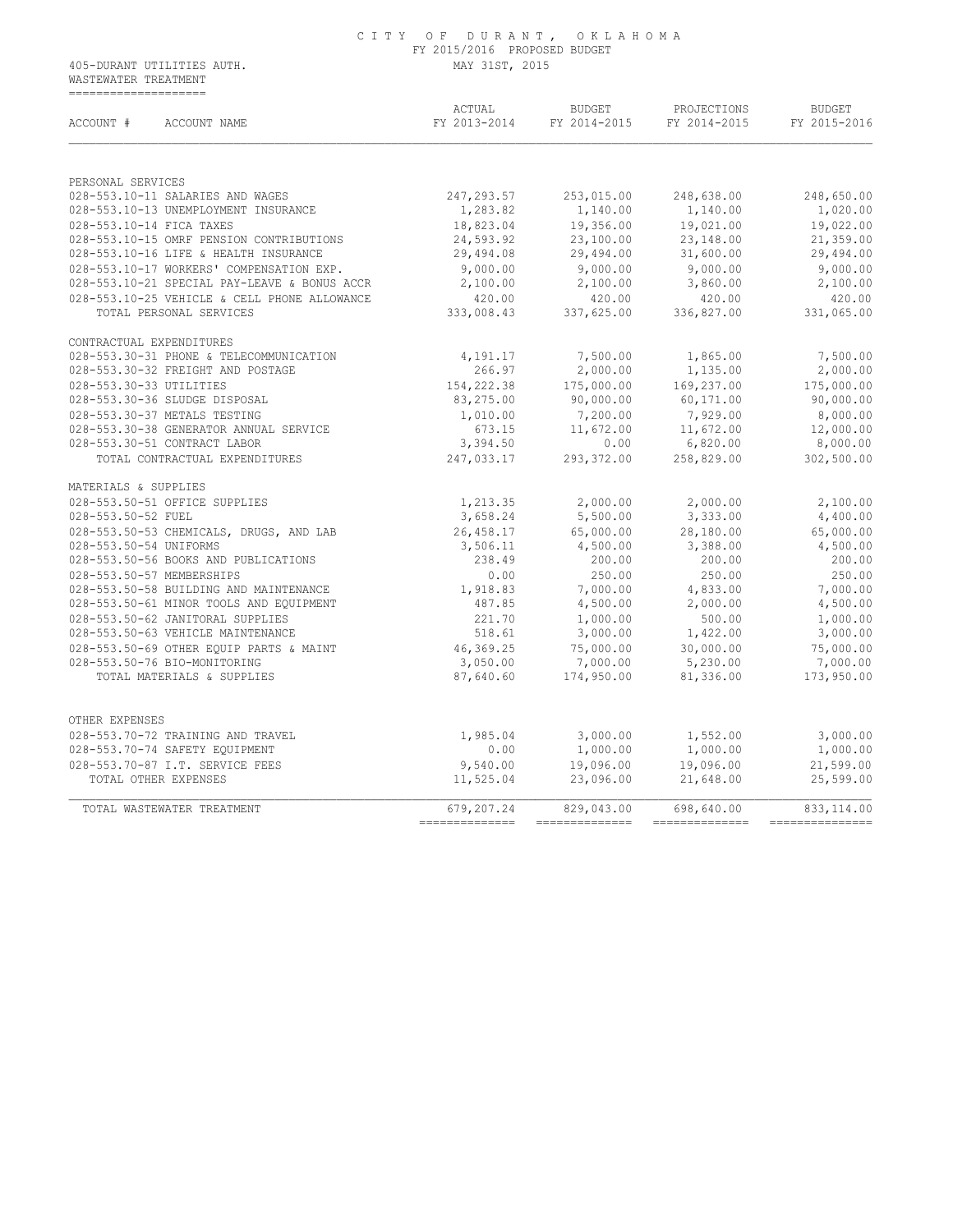COLLECTION - SOLID WASTE ==========================

| ACCOUNT #<br>ACCOUNT NAME                                                    | ACTUAL<br>FY 2013-2014 | BUDGET<br>FY 2014-2015 | PROJECTIONS<br>FY 2014-2015 | <b>BUDGET</b><br>FY 2015-2016 |
|------------------------------------------------------------------------------|------------------------|------------------------|-----------------------------|-------------------------------|
| PERSONAL SERVICES                                                            |                        |                        |                             |                               |
| 029-554.10-11 SALARIES AND WAGES                                             | 539,270.61             | 566,128.00             | 526,478.00                  | 528,225.00                    |
| 029-554.10-13 UNEMPLOYMENT INSURANCE                                         | 3,590.67               | 3,420.00               | 3,420.00                    | 2,720.00                      |
| 029-554.10-14 FICA TAXES                                                     | 41,054.43              | 43,309.00              | 40,276.00                   | 40,409.00                     |
| 029-554.10-15 OMRF PENSION CONTRIBUTIONS                                     | 53,320.53              | 51,687.00              | 49,016.00                   | 45,375.00                     |
| 029-554.10-16 LIFE & HEALTH INSURANCE                                        | 77,421.96              | 82,814.00              | 80,060.00                   | 78,651.00                     |
| 029-554.10-17 WORKERS' COMPENSATION EXP.                                     | 73,308.00              | 35,219.00              | 35,219.00                   | 24,000.00                     |
| 029-554.10-21 SPECIAL PAY-LEAVE & BONUS ACCR                                 | 9,011.94               | 6,300.00               | 6,300.00                    | 5,600.00                      |
| 029-554.10-25 VEHICLE & CELL PHONE ALLOWANCE                                 | 960.00                 | 960.00                 | 960.00                      | 960.00                        |
| TOTAL PERSONAL SERVICES                                                      | 797,938.14             | 789,837.00             | 741,729.00                  | 725,940.00                    |
| CONTRACTUAL EXPENDITURES                                                     |                        |                        |                             |                               |
| 029-554.30-31 PHONE & TELECOMMUNICATION                                      | 324.19                 | 1,000.00               | 199.00                      | 1,000.00                      |
| 029-554.30-32 FREIGHT & POSTAGE                                              | 0.00                   | 50.00                  | 0.00                        | 50.00                         |
| 029-554.30-51 CONTRACT LABOR                                                 | 23, 474.07             | 0.00                   | 37,870.00                   | 0.00                          |
| TOTAL CONTRACTUAL EXPENDITURES                                               | 23,798.26              | 1,050.00               | 38,069.00                   | 1,050.00                      |
| MATERIALS & SUPPLIES                                                         |                        |                        |                             |                               |
| 029-554.50-50 PHOTOCOPIES                                                    | 6.58                   | 0.00                   | 0.00                        | 0.00                          |
| 029-554.50-51 OFFICE SUPPLIES                                                | 662.99                 | 1,000.00               | 1,000.00                    | 1,000.00                      |
| 029-554.50-52 FUEL                                                           | 124,554.84             | 115,000.00             | 80,000.00                   | 85,000.00                     |
| 029-554.50-53 PUBLICATIONS                                                   | 350.50                 | 1,500.00               | 1,500.00                    | 1,500.00                      |
| 029-554.50-54 UNIFORMS<br>029-554.50-58 BUILDING AND MAINTENANCE             | 7,496.12<br>7,653.90   | 8,000.00<br>6,000.00   | 8,000.00                    | 8,000.00<br>6,000.00          |
|                                                                              |                        |                        | 6,000.00                    |                               |
| 029-554.50-61 MINOR TOOLS AND EQUIPMENT<br>029-554.50-62 JANITORIAL SUPPLIES | 3,000.28<br>267.65     | 3,000.00<br>300.00     | 3,000.00<br>300.00          | 3,000.00<br>300.00            |
| 029-554.50-63 VEHICLE MAINTENANCE                                            | 51,191.03              | 65,000.00              | 65,000.00                   | 65,000.00                     |
| 029-554.50-69 OTHER EOUIP PARTS & MAINT                                      | 53.94                  | 0.00                   | 100.00                      | 0.00                          |
| 029-554.50-79 DUMPSTERS                                                      | 16,342.73              | 30,000.00              | 30,000.00                   | 30,000.00                     |
| 029-554.50-81 ROLL-OFF BINS                                                  | 52,070.54              | 20,000.00              | 10,000.00                   | 10,000.00                     |
| 029-554.50-82 COMPACTORS                                                     | 11,474.02              | 20,000.00              | 20,000.00                   | 20,000.00                     |
| 029-554.50-83 POLYCARTS                                                      | 28,724.25              | 38,360.00              | 49,000.00                   | 40,000.00                     |
| TOTAL MATERIALS & SUPPLIES                                                   | 303,849.37             | 308,160.00             | 273,900.00                  | 269,800.00                    |
| OTHER EXPENSES                                                               |                        |                        |                             |                               |
| 029-554.70-72 TRAINING AND TRAVEL                                            | 913.46                 | 1,500.00               | 1,000.00                    | 1,500.00                      |
| 029-554.70-73 SHARPS DISPOSAL PROGRAM                                        | 3,936.94               | 3,000.00               | 3,000.00                    | 3,000.00                      |
| 029-554.70-74 SAFETY EOUIPMENT                                               | 3,632.42               | 3,000.00               | 3,500.00                    | 4,000.00                      |
| 029-554.70-87 I.T. SERVICE FEES                                              | 2,856.00               | 8,270.00               | 8,270.00                    | 11,011.00                     |
| TOTAL OTHER EXPENSES                                                         | 11,338.82              | 15,770.00              | 15,770.00                   | 19,511.00                     |
| TOTAL COLLECTION - SOLID WASTE                                               | 1,136,924.59           | 1, 114, 817.00         | 1,069,468.00                | 1,016,301.00                  |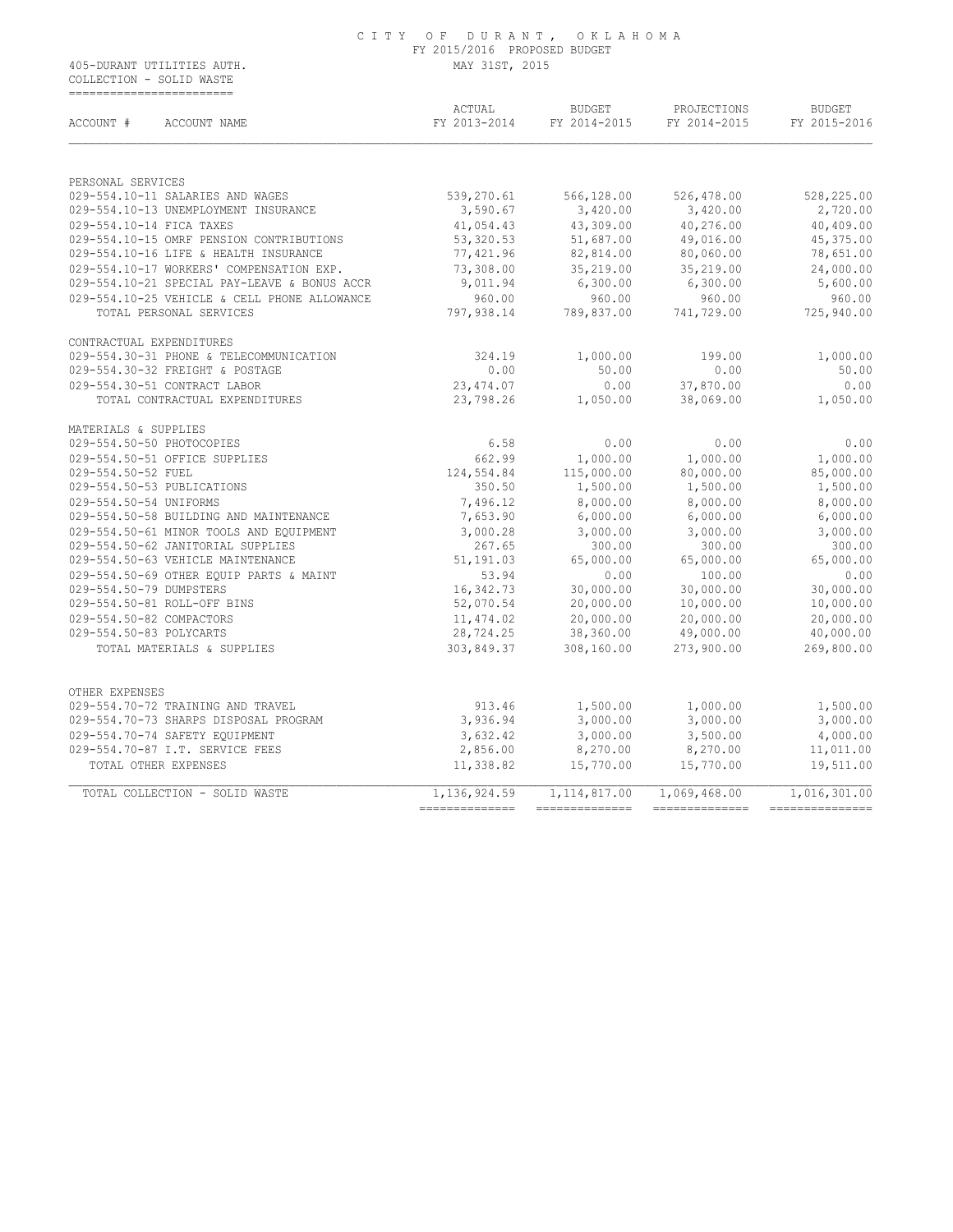UTILITY GENERAL ADMIN. ======================

| ACCOUNT #<br>ACCOUNT NAME                    | ACTUAL<br>FY 2013-2014 | <b>BUDGET</b><br>FY 2014-2015 | PROJECTIONS<br>FY 2014-2015 | <b>BUDGET</b><br>FY 2015-2016 |
|----------------------------------------------|------------------------|-------------------------------|-----------------------------|-------------------------------|
|                                              |                        |                               |                             |                               |
| PERSONAL SERVICES                            |                        |                               |                             |                               |
| 030-555.10-11 SALARIES AND WAGES             | 19,337.28              | 0.00                          | 0.00                        | 80,000.00                     |
| 030-555.10-13 UNEMPLOYMENT INSURANCE         | 31.04                  | 0.00                          | 0.00                        | 170.00                        |
| 030-555.10-14 FICA TAXES                     | 1,682.44               | 0.00                          | 0.00                        | 6,120.00                      |
| 030-555.10-15 OMRF PENSION CONTRIBUTIONS     | 2,441.29               | 0.00                          | 0.00                        | 9,872.00                      |
| 030-555.10-16 LIFE & HEALTH INSURANCE        | 6,052.80               | 0.00                          | 0.00                        | 4,915.00                      |
| 030-555.10-17 WORKERS' COMPENSATION EXP.     | 1,500.00               | 0.00                          | 0.00                        | 0.00                          |
| 030-555.10-21 SPECIAL PAY-LEAVE & BONUS      | 350.00                 | 0.00                          | 0.00                        | 350.00                        |
| 030-555.10-25 VEHICLE & CELL PHONE ALLOWANCE | 1,800.00               | 0.00                          | 0.00                        | 360.00                        |
| TOTAL PERSONAL SERVICES                      | 33, 194.85             | 0.00                          | 0.00                        | 101,787.00                    |
| PROFESSIONAL SERVICES                        |                        |                               |                             |                               |
| 030-555.20-04 LEGAL SERVICES                 | 997.50                 | 2,500.00                      | 2,500.00                    | 2,500.00                      |
| 030-555.20-05 WATER ISSUES- LEGAL & OTHER    | 300.00                 | 3,000.00                      | 3,000.00                    | 3,000.00                      |
| 030-555.20-21 PRORATED AUDIT FEES            | 26,989.90              | 23,755.00                     | 23,755.00                   | 27,501.00                     |
| TOTAL PROFESSIONAL SERVICES                  | 28, 287.40             | 29,255.00                     | 29,255.00                   | 33,001.00                     |
| CONTRACTUAL EXPENDITURES                     |                        |                               |                             |                               |
| 030-555.30-01 URC- OG&E REBATE EXPENSE       | 418.60                 | 0.00                          | 0.00                        | 0.00                          |
| 030-555.30-10 RURAL WATER COLLECTION FEE     | 4,894.83               | 5,000.00                      | 5,000.00                    | 5,000.00                      |
| 030-555.30-38 ADVERTISING- DCUA              | 0.00                   | 4,500.00                      | 4,500.00                    | 4,500.00                      |
| 030-555.30-48 JANITORIAL SERVICES CONTRACT   | 6,630.00               | 6,500.00                      | 6,500.00                    | 6,500.00                      |
| TOTAL CONTRACTUAL EXPENDITURES               | 11,943.43              | 16,000.00                     | 16,000.00                   | 16,000.00                     |
| MATERIALS & SUPPLIES                         |                        |                               |                             |                               |
| 030-555.50-58 BUILDING & MAINTENANCE         | 1,384.00               | 0.00                          | 0.00                        | 0.00                          |
| TOTAL MATERIALS & SUPPLIES                   | 1,384.00               | 0.00                          | 0.00                        | 0.00                          |
| OTHER EXPENSES                               |                        |                               |                             |                               |
| 030-555.70-17 CONTINGENCY RESERVE            | 0.00                   |                               |                             |                               |
| 030-555.70-18 OKLA SOLID WASTE DISPOSAL FEE  |                        | 641, 422.00                   | 0.00                        | 1,573,904.00                  |
|                                              | 12,097.22              | 13,000.00                     | 18,340.00                   | 18,500.00                     |
| 030-555.70-77 A & G MISCELLANEOUS            | 4,921.72               | 5,000.00                      | 2,000.00                    | 5,000.00                      |
| 030-555.70-79 CDL RENEWAL FEES ALL DEPTS     | 0.00                   | 0.00                          | 200.00                      | 500.00                        |
| 030-555.70-86 INTEREST EXPENSE               | 1,054,517.00           | 0.00                          | 0.00                        | 0.00                          |
| 030-555.70-87 DEBT SERVICE ON CDBG-EDIF ODOC | 12,030.00              | 0.00                          | 0.00                        | 0.00                          |
| 030-555.70-97 WATER & WASTEWATER PERMIT FEES | 22,673.78              | 12,000.00                     | 12,000.00                   | 12,000.00                     |
| 030-555.70-99 BAD DEBT EXPENSE               | 48,188.71              | 58,208.00                     | 34,000.00                   | 58,000.00                     |
| TOTAL OTHER EXPENSES                         | 1, 154, 428.43         | 729,630.00                    | 66,540.00                   | 1,667,904.00                  |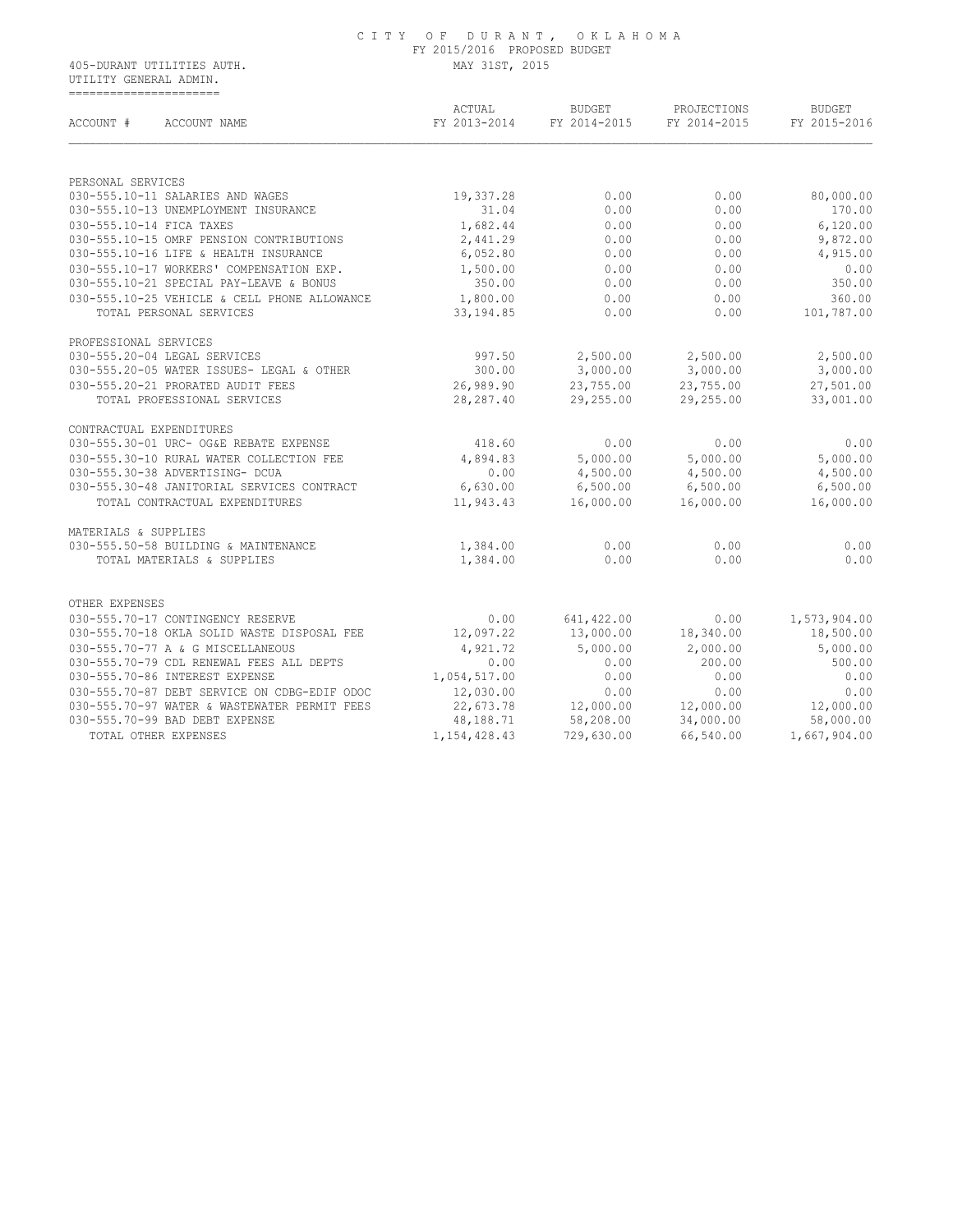|                                                      | C I T Y<br>OF DURANT, OKLAHOMA<br>FY 2015/2016 PROPOSED BUDGET |                        |                             |                        |  |
|------------------------------------------------------|----------------------------------------------------------------|------------------------|-----------------------------|------------------------|--|
| 405-DURANT UTILITIES AUTH.<br>UTILITY GENERAL ADMIN. | MAY 31ST, 2015                                                 |                        |                             |                        |  |
| =======================<br>ACCOUNT #<br>ACCOUNT NAME | ACTUAL<br>FY 2013-2014                                         | BUDGET<br>FY 2014-2015 | PROJECTIONS<br>FY 2014-2015 | BUDGET<br>FY 2015-2016 |  |
| CAPITAL EXPENDITURES                                 |                                                                |                        |                             |                        |  |
| 030-555.80-00 DEPRECIATION EXPENSE                   | 2,096,056.00                                                   | 0.00                   | 0.00                        | 0.00                   |  |
| TOTAL CAPITAL EXPENDITURES                           | 2,096,056.00                                                   | 0.00                   | 0.00                        | 0.00                   |  |
| ASSETS FINANCED                                      |                                                                |                        |                             |                        |  |
| TRANSFERS TO OTHER FUNDS                             |                                                                |                        |                             |                        |  |
| 030-555.99-03 TRSF TO INSURANCE CASH FUND            | 115,065.00                                                     | 103,971.00             | 90,271.00                   | 94,534.00              |  |
| 030-555.99-11 TRANSFER TO GENERAL FUND               | 3,533,165.00                                                   | 2,684,759.00           | 2,684,759.00                | 2,906,101.00           |  |
| 030-555.99-16 TRSF TO CAPITAL IMPROVE. FUND          | 585,786.00                                                     | 0.00                   | 0.00                        | 200,000.00             |  |
| 030-555.99-26 TRSF. TO AIRPORT AUTHORITY             | 152,652.00                                                     | 188,159.00             | 188,159.00                  | 152,430.00             |  |
| 030-555.99-27 TRSF TO DMSC                           | 448,394.00                                                     | 340,456.00             | 340,456.00                  | 440,886.00             |  |
| 030-555.99-28 TRSF TO 911 FUND                       | 312,371.00                                                     | 369,644.00             | 419,391.00                  | 475,564.00             |  |
| 030-555.99-40 TRSF TO DWRF MAINTENANCE FUND          | 80,000.00                                                      | 80,000.00              | 80,000.00                   | 80,000.00              |  |
| TOTAL TRANSFERS TO OTHER FUNDS                       | 5, 227, 433.00                                                 | 3,766,989.00           | 3,803,036.00                | 4,349,515.00           |  |
| TOTAL UTILITY GENERAL ADMIN.                         | 8,552,727.11                                                   | 4,541,874.00           | 3,914,831.00                | 6,168,207.00           |  |
|                                                      | ==============                                                 | --------------         |                             |                        |  |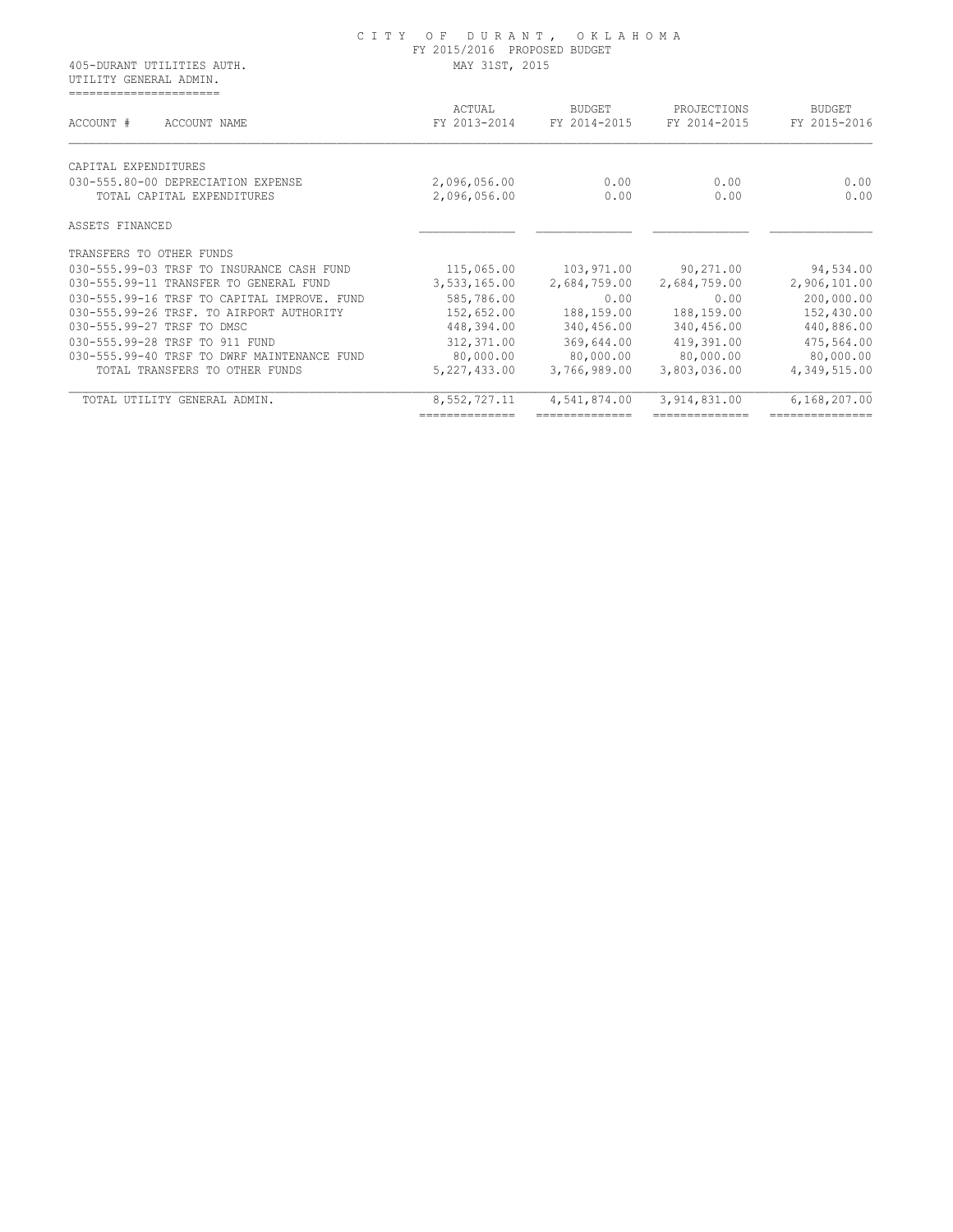|                                             | FY 2015/2016 PROPOSED BUDGET |                        |                             |                        |  |
|---------------------------------------------|------------------------------|------------------------|-----------------------------|------------------------|--|
| 405-DURANT UTILITIES AUTH.<br>"LAKE DURANT" | MAY 31ST, 2015               |                        |                             |                        |  |
| =============<br>ACCOUNT #<br>ACCOUNT NAME  | ACTUAL<br>FY 2013-2014       | BUDGET<br>FY 2014-2015 | PROJECTIONS<br>FY 2014-2015 | BUDGET<br>FY 2015-2016 |  |
|                                             |                              |                        |                             |                        |  |
| CONTRACTUAL EXPENDITURES                    |                              |                        |                             |                        |  |
| 031-552.30-33 UTILITIES                     | 10,081.50                    | 9,000.00               | 10,200.00                   | 9,000.00               |  |
| 031-552.30-51 CONTRACT LABOR                | 15,926.10                    | 18,000.00              | 19,500.00                   | 18,000.00              |  |
| TOTAL CONTRACTUAL EXPENDITURES              | 26,007.60                    | 27,000.00              | 29,700.00                   | 27,000.00              |  |
| MATERIALS & SUPPLIES                        |                              |                        |                             |                        |  |
| 031-552.50-52 FUEL                          | 2,222.15                     | 2,200.00               | 2,675.00                    | 2,200.00               |  |
| 031-552.50-58 BUILDING AND MAINTENANCE      | 3,356.71                     | 5,000.00               | 2,000.00                    | 5,000.00               |  |
| 031-552.50-64 AGRICULTURAL SUPPLIES         | 0.00                         | 800.00                 | 800.00                      | 500.00                 |  |
| 031-552.50-68 TRACTOR & MOWER MAINTENANCE   | 157.59                       | 500.00                 | 500.00                      | 1,500.00               |  |
| 031-552.50-69 OTHER EQUIP PARTS & MAINT     | 1,076.16                     | 2,000.00               | 2,111.00                    | 2,000.00               |  |
| TOTAL MATERIALS & SUPPLIES                  | 6,812.61                     | 10,500.00              | 8,086.00                    | 11,200.00              |  |
| OTHER EXPENSES                              |                              |                        |                             |                        |  |
| 031-552.70-74 SAFETY EQUIPMENT              | 0.00                         | 500.00                 | 500.00                      | 0.00                   |  |
| TOTAL OTHER EXPENSES                        | 0.00                         | 500.00                 | 500.00                      | 0.00                   |  |
| TOTAL "LAKE DURANT"                         | 32,820.21                    | 38,000.00              | 38,286.00                   | 38,200.00              |  |
|                                             | ==============               | ==============         | ==============              | ===============        |  |

C I T Y O F D U R A N T , O K L A H O M A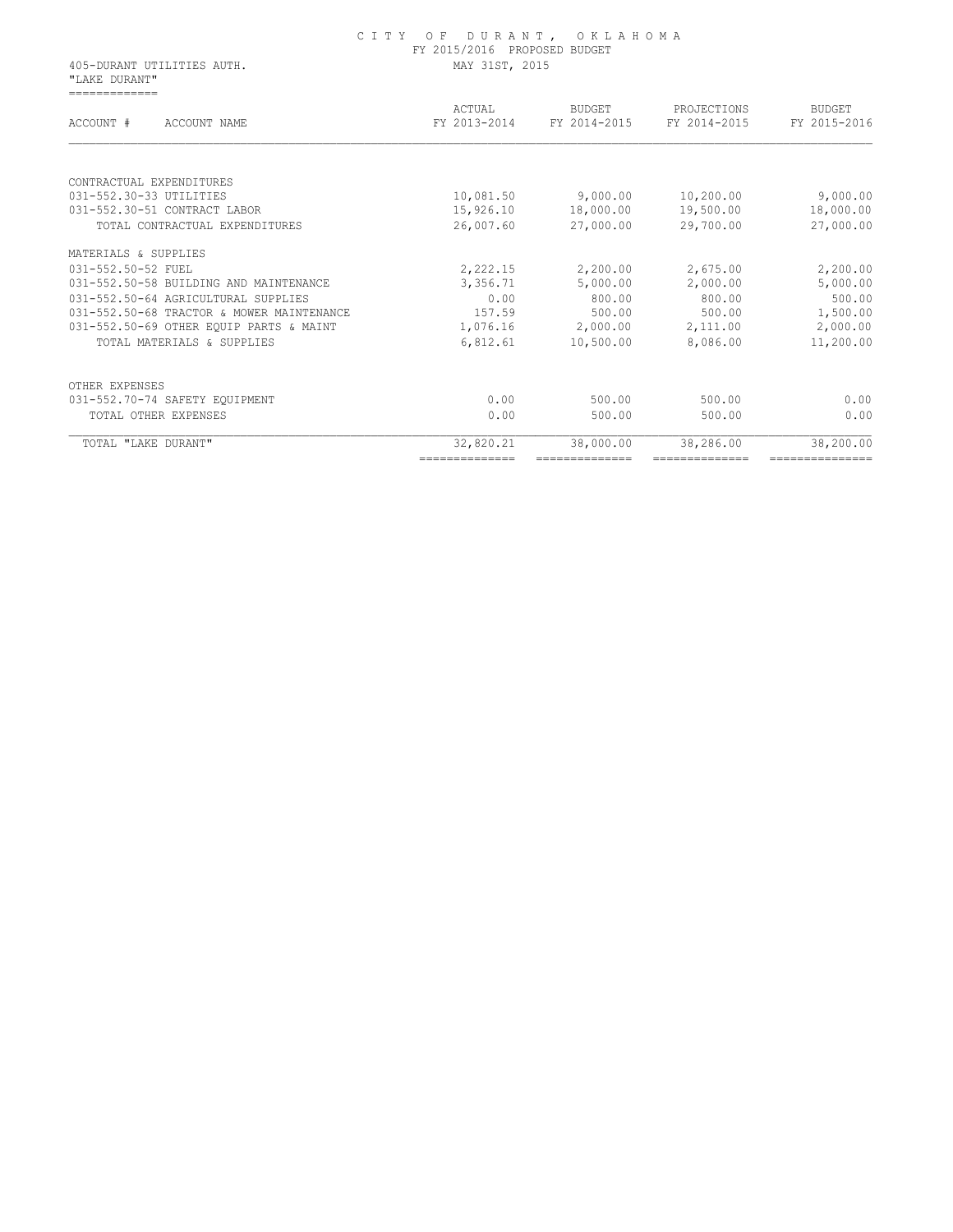DISPOSAL - SOLID WASTE ======================

| ACCOUNT #               | ACCOUNT NAME                                 | ACTUAL<br>FY 2013-2014 | <b>BUDGET</b><br>FY 2014-2015 | PROJECTIONS<br>FY 2014-2015 | <b>BUDGET</b><br>FY 2015-2016 |
|-------------------------|----------------------------------------------|------------------------|-------------------------------|-----------------------------|-------------------------------|
|                         |                                              |                        |                               |                             |                               |
| PERSONAL SERVICES       |                                              |                        |                               |                             |                               |
|                         | 049-554.10-11 SALARIES AND WAGES             | 141,391.71             | 213,620.00                    | 175,000.00                  | 194,557.00                    |
|                         | 049-554.10-13 UNEMPLOYMENT INSURANCE         | 1,300.38               | 1,330.00                      | 1,330.00                    | 850.00                        |
|                         | 049-554.10-14 FICA TAXES                     | 16, 117. 27            | 16,342.00                     | 13,388.00                   | 14,884.00                     |
|                         | 049-554.10-15 OMRF PENSION CONTRIBUTIONS     | 17,616.97              | 19,504.00                     | 16,293.00                   | 16,712.00                     |
|                         | 049-554.10-16 LIFE & HEALTH INSURANCE        | 26,527.88              | 19,663.00                     | 24,987.00                   | 29,494.00                     |
|                         | 049-554.10-17 WORKERS' COMPENSATION          | 132,516.00             | 73,844.00                     | 73,844.00                   | 9,000.00                      |
|                         | 049-554.10-21 SPECIAL PAY-LEAVE & BONUS ACCR | 37,935.95              | 2,450.00                      | 3,224.00                    | 1,750.00                      |
|                         | TOTAL PERSONAL SERVICES                      | 373,406.16             | 346,753.00                    | 308,066.00                  | 267, 247.00                   |
|                         | CONTRACTUAL EXPENDITURES                     |                        |                               |                             |                               |
|                         | 049-554.30-31 PHONE & TELECOMMUNICATION      | 64.56                  | 500.00                        | 1.00                        | 300.00                        |
| 049-554.30-33 UTILITIES |                                              | 113.40                 | 200.00                        | 965.00                      | 900.00                        |
|                         | 049-554.30-40 METHANE GAS TESTING            | 4,950.00               | 5,000.00                      | 5,000.00                    | 5,000.00                      |
|                         | 049-554.30-44 SOLID WASTE DISPOSAL FEES      | 296,369.00             | 360,000.00                    | 482,600.00                  | 360,000.00                    |
|                         | 049-554.30-51 CONTRACT LABOR                 | 12,697.60              | 0.00                          | 25,420.00                   | 0.00                          |
|                         | TOTAL CONTRACTUAL EXPENDITURES               | 314,194.56             | 365,700.00                    | 513,986.00                  | 366,200.00                    |
| MATERIALS & SUPPLIES    |                                              |                        |                               |                             |                               |
|                         | 049-554.50-49 COMPUTER SOFTWARE & ACCES.     | 800.00                 | 1,000.00                      | 1,000.00                    | 1,000.00                      |
|                         | 049-554.50-51 OFFICE SUPPLIES                | 112.47                 | 250.00                        | 250.00                      | 250.00                        |
| 049-554.50-52 FUEL      |                                              | 120,508.24             | 150,000.00                    | 111,507.00                  | 110,000.00                    |
|                         | 049-554.50-53 PUBLICATIONS                   | 1,500.00               | 1,200.00                      | 1,200.00                    | 1,200.00                      |
| 049-554.50-54 UNIFORMS  |                                              | 3,487.57               | 4,000.00                      | 3,505.00                    | 4,000.00                      |
|                         | 049-554.50-58 BUILDING AND MAINTENANCE       | 5,505.94               | 6,000.00                      | 7,073.00                    | 6,000.00                      |
|                         | 049-554.50-61 MINOR TOOLS AND EQUIPMENT      | 2,045.94               | 3,000.00                      | 3,000.00                    | 3,000.00                      |
|                         | 049-554.50-62 JANITORIAL SUPPLIES            | 229.60                 | 700.00                        | 700.00                      | 700.00                        |
|                         | 049-554.50-64 AGRICULTURAL SUPPLIES          | 747.34                 | 1,000.00                      | 1,000.00                    | 500.00                        |
|                         | 049-554.50-65 OILS & LUBRICANTS              | 5,609.70               | 5,000.00                      | 10,000.00                   | 5,000.00                      |
|                         | TOTAL MATERIALS & SUPPLIES                   | 140,546.80             | 172,150.00                    | 139,235.00                  | 131,650.00                    |
| OTHER EXPENSES          |                                              |                        |                               |                             |                               |
|                         | 049-554.70-59 LANDFILL EQUIP. REPAIR         | 62,210.41              | 70,708.00                     | 80,000.00                   | 70,000.00                     |
|                         | 049-554.70-72 TRAINING & TRAVEL              | 935.39                 | 500.00                        | 500.00                      | 500.00                        |
|                         | 049-554.70-74 SAFETY EOUIPMENT               | 294.92                 | 2,000.00                      | 2,000.00                    | 2,000.00                      |
|                         | 049-554.70-87 I.T. SERVICE FEES              | 3,816.00               | 7,754.00                      | 7,754.00                    | 8,894.00                      |
|                         | TOTAL OTHER EXPENSES                         | 67,256.72              | 80,962.00                     | 90,254.00                   | 81,394.00                     |
|                         | TOTAL DISPOSAL - SOLID WASTE                 | 895, 404.24            | 965,565.00                    | 1,051,541.00                | 846,491.00                    |
|                         |                                              | -----------            |                               |                             |                               |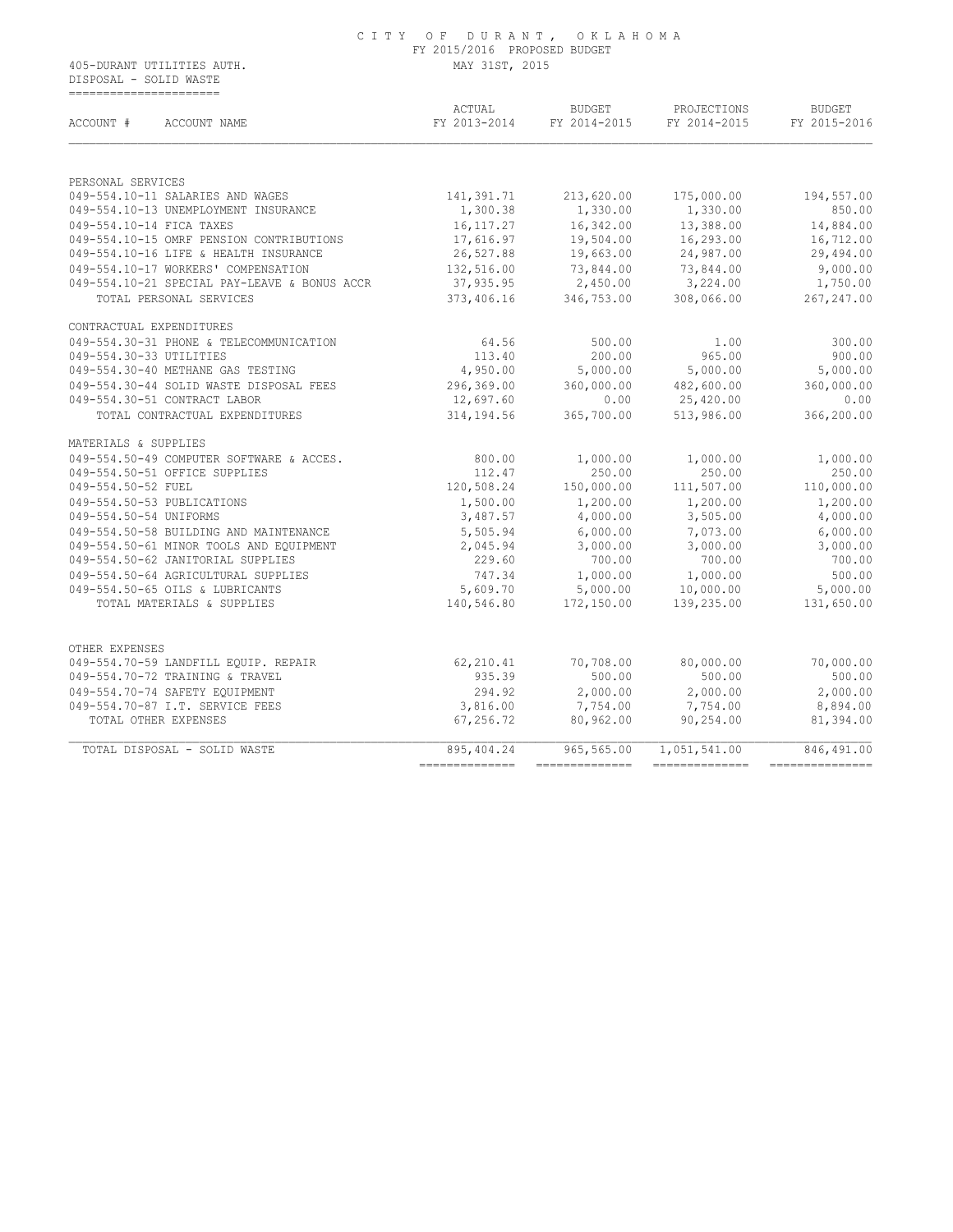| 405-DURANT UTILITIES AUTH.<br>ECON.DEV./INFRASTRUCTURE                                                | CITY OF DURANT, OKLAHOMA<br>FY 2015/2016 PROPOSED BUDGET<br>MAY 31ST, 2015                                                                                                                               |                                                |                                                              |                               |  |  |
|-------------------------------------------------------------------------------------------------------|----------------------------------------------------------------------------------------------------------------------------------------------------------------------------------------------------------|------------------------------------------------|--------------------------------------------------------------|-------------------------------|--|--|
| =========================<br>ACCOUNT #<br>ACCOUNT NAME                                                | ACTUAL                                                                                                                                                                                                   |                                                | BUDGET PROJECTIONS<br>FY 2013-2014 FY 2014-2015 FY 2014-2015 | BUDGET<br>FY 2015-2016        |  |  |
| OTHER EXPENSES                                                                                        |                                                                                                                                                                                                          |                                                |                                                              |                               |  |  |
| TRANSFERS TO OTHER FUNDS<br>075-575.99-20 TRSF. TO INDUSTRIAL AUTH.<br>TOTAL TRANSFERS TO OTHER FUNDS | 458,871.00                                                                                                                                                                                               |                                                | 458,871.00 326,415.00 326,415.00<br>326,415.00 326,415.00    | 400,000.00<br>400,000.00      |  |  |
| 075-575.99-20 TRSF. TO INDUSTRIAL AUTH. PERMANENT NOTES:                                              | IN ACCORDANCE WITH THE 6-14-05 CONTRACT BETWEEN THE DURANT<br>CITY UTILITIES AUTHORITY AND THE DURANT INDUSTRIAL<br>AUTHORITY; SEE DEPARTMENT 405-030 FOR ANNUAL TRANSFER IN<br>FY04-05 AND PRIOR YEARS. |                                                |                                                              |                               |  |  |
| TOTAL ECON.DEV. / INFRASTRUCTURE                                                                      | 458,871.00<br>---------------                                                                                                                                                                            | 326,415.00<br>---------------                  | 326, 415.00<br>--------------                                | 400,000.00<br>=============== |  |  |
| TOTAL EXPENSES ***<br>***                                                                             | ---------------                                                                                                                                                                                          | 13,924,409.40  10,337,583.00<br>============== | 9,327,135.00 11,750,437.00<br>--------------                 | ---------------               |  |  |
| REVENUES OVER (UNDER) EXPENDITURES                                                                    | 1,186,897.81<br>==============                                                                                                                                                                           | 0.00<br>==============                         | 2,170,687.00<br>==============                               | 0.00<br>===============       |  |  |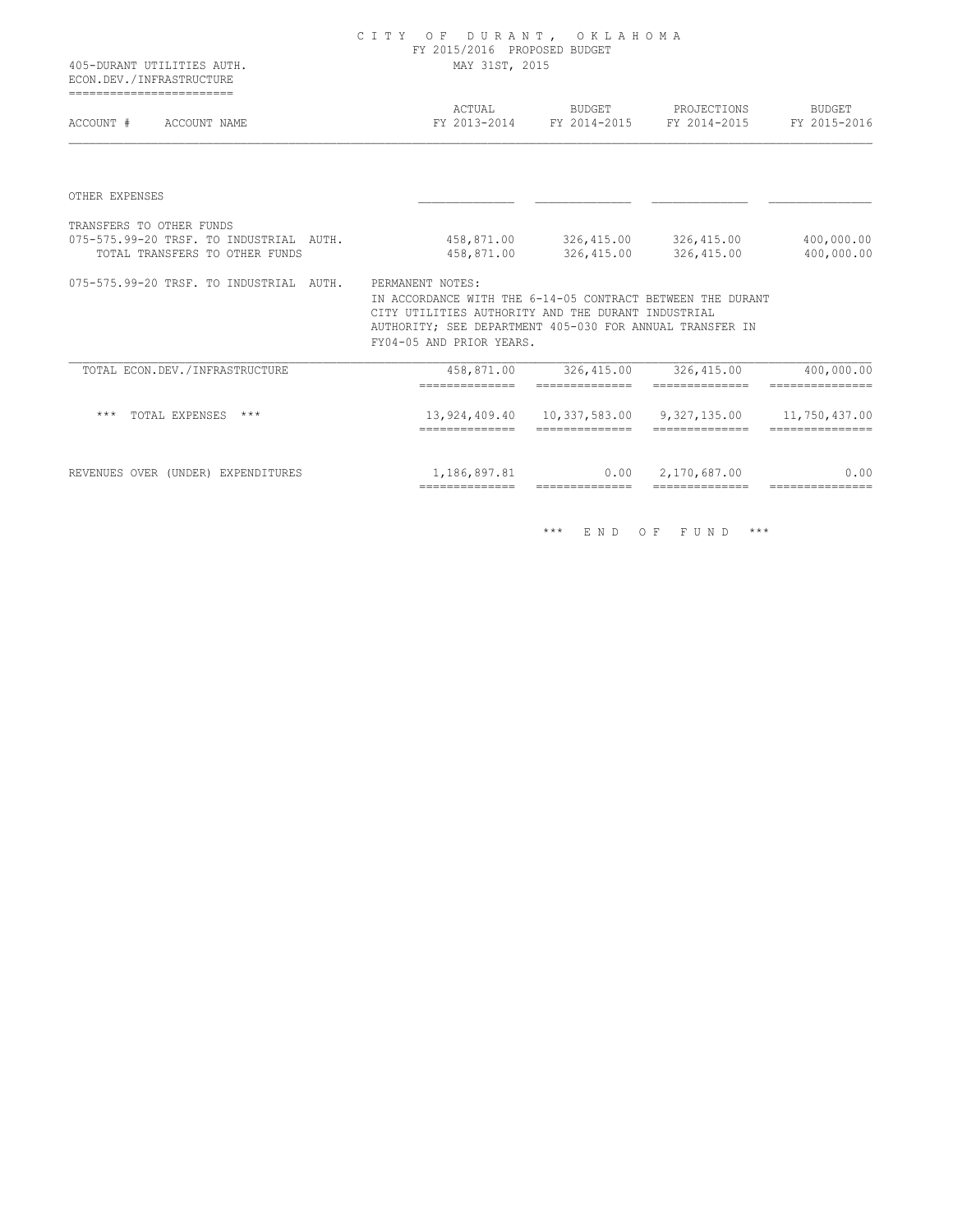| 410-THREE VALLEY MUSEUM FUND<br>FUND SUMMARY | CITY OF DURANT, OKLAHOMA<br>FY 2015/2016 PROPOSED BUDGET<br>MAY 31ST, 2015 |                                |                        |                                          |                        |
|----------------------------------------------|----------------------------------------------------------------------------|--------------------------------|------------------------|------------------------------------------|------------------------|
| ACCOUNT #<br>ACCOUNT NAME                    |                                                                            | ACTUAL<br>FY 2013-2014         | BUDGET                 | PROJECTIONS<br>FY 2014-2015 FY 2014-2015 | BUDGET<br>FY 2015-2016 |
| REVENUE SUMMARY                              |                                                                            |                                |                        |                                          |                        |
| BEGINNING UNENCUMBERED                       |                                                                            | 10, 717.00)                    |                        |                                          |                        |
| *** TOTAL REVENUES<br>$***$                  |                                                                            | 10,717.00)                     | 0.00                   | 0.00                                     |                        |
| EXPENDITURE SUMMARY                          |                                                                            |                                |                        |                                          |                        |
|                                              |                                                                            |                                |                        |                                          |                        |
| REVENUES OVER (UNDER) EXPENDITURES           |                                                                            | 10, 717, 00)<br>============== | 0.00<br>============== | 0.00<br>==============                   | ===============        |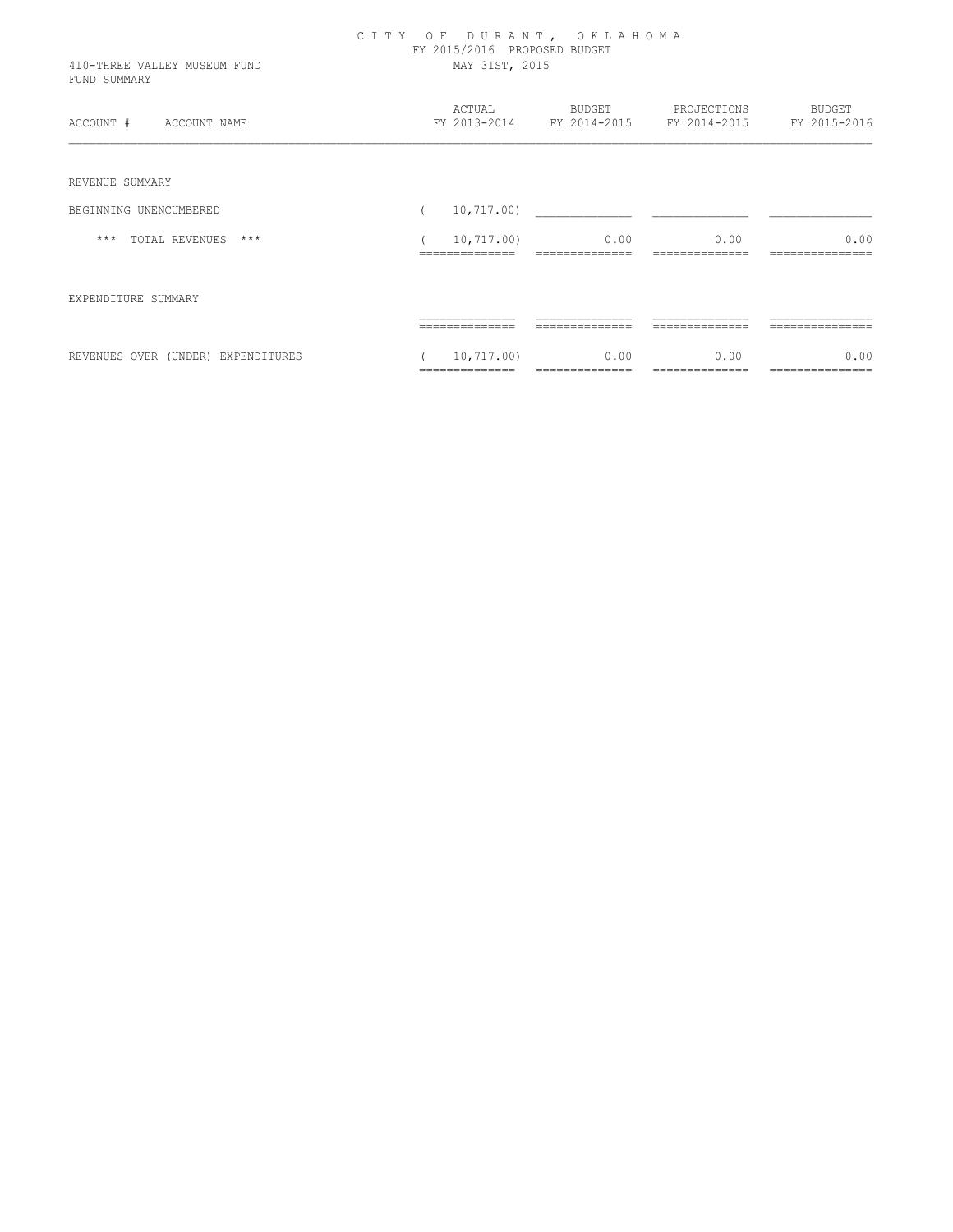# C I T Y O F D U R A N T , O K L A H O M A FY 2015/2016 PROPOSED BUDGET

 410-THREE VALLEY MUSEUM FUND MAY 31ST, 2015 REVENUE DETAIL

| ACCOUNT #<br>ACCOUNT NAME                | ACTUAL<br>FY 2013-2014                       | <b>BUDGET</b><br>FY 2014-2015          | PROJECTIONS<br>FY 2014-2015            | BUDGET<br>FY 2015-2016                     |
|------------------------------------------|----------------------------------------------|----------------------------------------|----------------------------------------|--------------------------------------------|
| BEGINNING UNENCUMBERED                   | 10,717.00)                                   |                                        |                                        |                                            |
| BALANCE FORWARD<br>TOTAL BALANCE FORWARD | 10, 717, 00)                                 | 0.00                                   | 0.00                                   | 0.00                                       |
| $***$<br>TOTAL REVENUES<br>$***$         | 10,717.00)<br>_____________<br>------------- | 0.00<br>_____________<br>------------- | 0.00<br>_____________<br>------------- | 0.00<br>_______________<br>--------------- |
|                                          | ______________<br>-------------              | ______________<br>------------         | ______________<br>-------------        | _______________<br>.                       |

PERMANENT NOTES:

 THE CITY OF DURANT RECEIVED A GRANT FROM THE OKLAHOMA DEPARTMENT OF TRANSPORTATION, ALONG WITH THE DURANT HISTORICAL SOCIETY, TO SPONSOR A CONSTRUCTION CONTRACT FOR RENOVATION OF THE NEW THREE VALLEY MUSEUM LOCATED AT THE SOUTHWEST CORNER OF SOUTH 4TH AVENUE & MAIN STREET.

|      |                                 |       |                              | ____ | __________<br>_______________ | ---<br>--------<br>______________ | ___<br>_______<br>_______________ | ---<br>____<br>________________ |
|------|---------------------------------|-------|------------------------------|------|-------------------------------|-----------------------------------|-----------------------------------|---------------------------------|
| ---- | 2.77<br>REVENUES<br><b>OVER</b> | UNDER | х шн<br><i>BAFBNDII</i> URBƏ |      | . v v                         | $\sim$<br>. U U                   | 0.00                              | . .<br>ιC                       |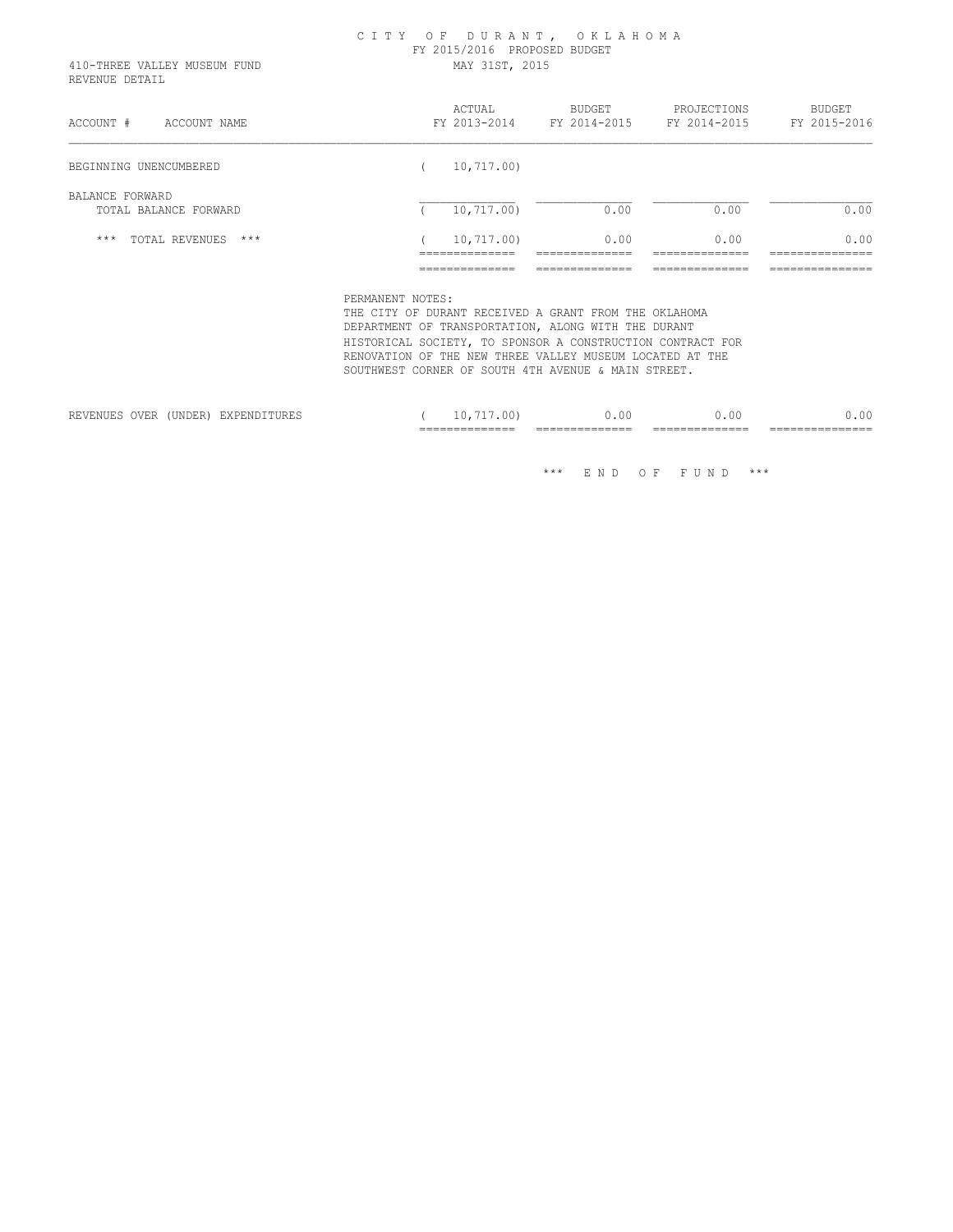|                                          | FY 2015/2016 PROPOSED BUDGET  |                              |                              |                               |  |
|------------------------------------------|-------------------------------|------------------------------|------------------------------|-------------------------------|--|
| 500-MULTI-SPORTS COMPLEX<br>FUND SUMMARY | MAY 31ST, 2015                |                              |                              |                               |  |
| ACCOUNT #<br>ACCOUNT NAME                | ACTUAL<br>FY 2013-2014        | BUDGET<br>FY 2014-2015       | PROJECTIONS<br>FY 2014-2015  | BUDGET<br>FY 2015-2016        |  |
| REVENUE SUMMARY                          |                               |                              |                              |                               |  |
| <b>BALANCE FORWARD</b>                   | 0.00                          | 65,581.00                    | 65,581.00                    | 10,162.00                     |  |
| RECREATION ACTIVITIES                    | 102,916.62                    | 124,500.00                   | 68,500.00                    | 68,500.00                     |  |
| MISCELLANEOUS REVENUES                   | 461,224.69                    | 371,656.00                   | 371,743.00                   | 472,086.00                    |  |
| <b>TOTAL REVENUES</b><br>$***$<br>$***$  | 564, 141.31<br>============== | 561,737.00<br>============== | 505,824.00<br>============== | 550,748.00<br>=============== |  |
| EXPENDITURE SUMMARY                      |                               |                              |                              |                               |  |
| RECREATIONAL MARKETING                   | 148,259.92                    | 151,039.00                   | 153,918.00                   | 125,875.00                    |  |
| DURANT MULTI-SPORT COMP                  | 353,941.10                    | 410,698.00                   | 397,744.00                   | 424,873.00                    |  |
| *** TOTAL EXPENDITURES ***               | 502,201.02<br>==============  | 561,737.00<br>============== | 551,662.00<br>============== | 550,748.00<br>=============== |  |
| REVENUES OVER (UNDER) EXPENDITURES       | 61,940.29                     | $0.00$ (                     | 45,838,00)                   | 0.00                          |  |

============== ============== ============== ===============

C I T Y O F D U R A N T , O K L A H O M A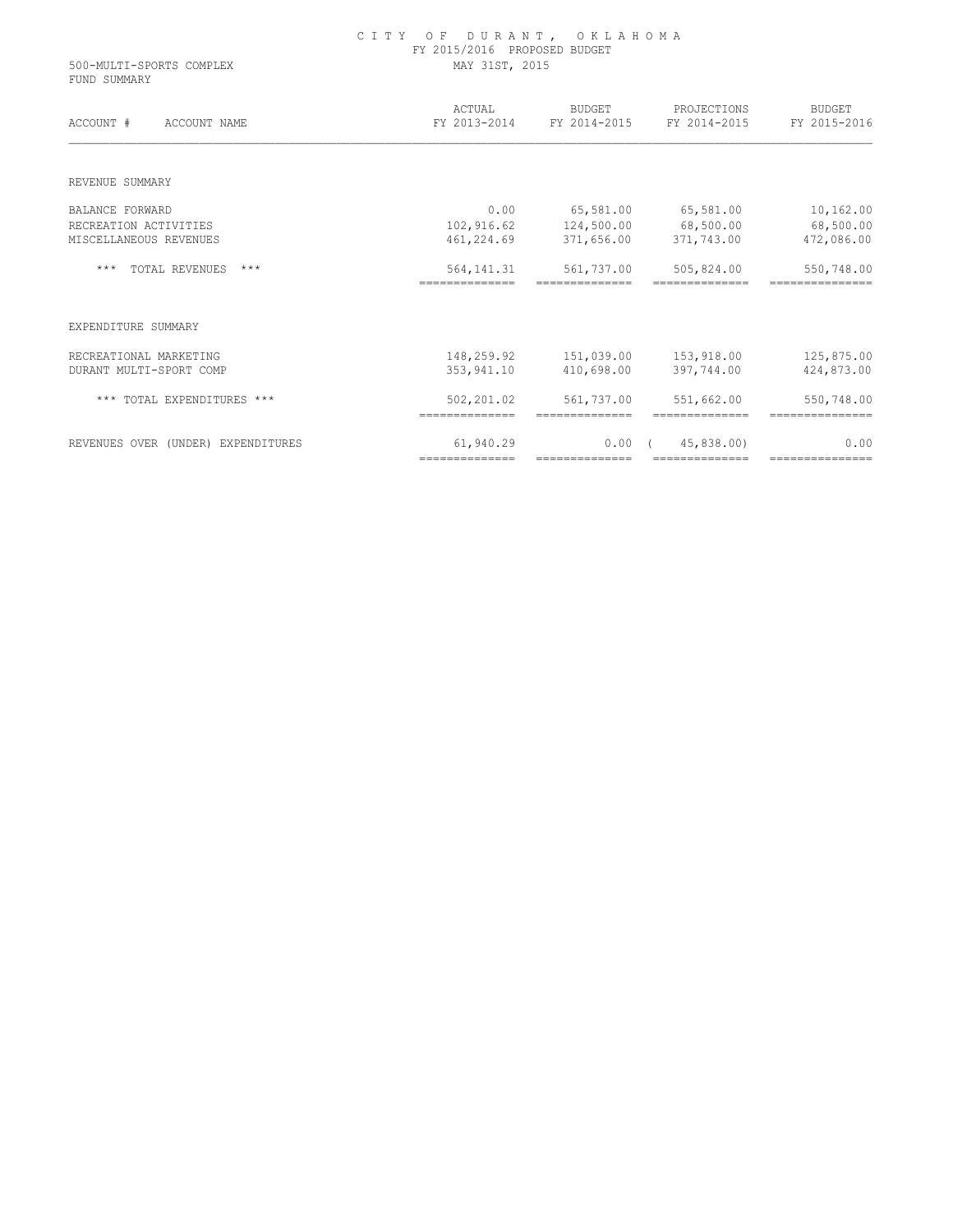| 500-MULTI-SPORTS COMPLEX                     | FY 2015/2016 PROPOSED BUDGET<br>MAY 31ST, 2015                                   |                        |                             |                               |
|----------------------------------------------|----------------------------------------------------------------------------------|------------------------|-----------------------------|-------------------------------|
| REVENUE DETAIL<br>ACCOUNT #<br>ACCOUNT NAME  | ACTUAL<br>FY 2013-2014                                                           | BUDGET<br>FY 2014-2015 | PROJECTIONS<br>FY 2014-2015 | <b>BUDGET</b><br>FY 2015-2016 |
|                                              |                                                                                  |                        |                             |                               |
| <b>BALANCE FORWARD</b>                       |                                                                                  |                        |                             |                               |
| 000-301.10-00 BEGINNING UNENCUMBERED         | 0.00                                                                             | 65,581.00              | 65,581.00                   | 10,162.00                     |
| TOTAL BALANCE FORWARD                        | 0.00                                                                             | 65,581.00              | 65,581.00                   | 10,162.00                     |
| RECREATION ACTIVITIES                        |                                                                                  |                        |                             |                               |
| 000-331.60-01 GATE ADMISSION FEES            | 4,615.00                                                                         | 5,000.00               | 5,000.00                    | 5,000.00                      |
| 000-331.60-02 CONCESSION SALES               | 77,156.62                                                                        | 92,000.00              | 36,000.00                   | 36,000.00                     |
| 000-331.60-04 FACILITY RENTAL                | 1,390.00                                                                         | 3,000.00               | 3,000.00                    | 3,000.00                      |
| 000-331.60-07 REGISTRATION FEES              |                                                                                  | 19,755.00 24,500.00    | 24,500.00                   | 24,500.00                     |
| TOTAL RECREATION ACTIVITIES                  | 102,916.62                                                                       | 124,500.00             | 68,500.00                   | 68,500.00                     |
| 000-331.60-07 REGISTRATION FEES              | PERMANENT NOTES:<br>1/2 OF REGISTRATION FEES TO GO TO THE ORGANIZED SPORTS COMM. |                        |                             |                               |
|                                              | CAPTIAL IMPROVEMENT FUND.                                                        |                        |                             |                               |
| MISCELLANEOUS REVENUES                       |                                                                                  |                        |                             |                               |
| 000-361.10-00 INTEREST EARNED                | 38.79                                                                            | 0.00                   | 87.00                       | 0.00                          |
| 000-361.40-00 MISC REVENUE                   | 657.04                                                                           | 0.00                   | 0.00                        | 0.00                          |
| 000-361.99-00 PRIVATE DONATIONS              | 12,134.86                                                                        | 0.00                   | 0.00                        | 0.00                          |
| 000-364.12-00 TRSF FROM DCUA                 | 448,394.00                                                                       | 340,456.00             | 340,456.00                  | 440,886.00                    |
| 000-364.21-00 TRSF FROM DCFA FUND            | 0.00                                                                             | 0.00                   | 0.00                        | 31,200.00                     |
| 000-364.21-01 TRSF FROM DCFA-CUSTOM SVC AGEN | 0.00                                                                             | 31,200.00              | 31,200.00                   | 0.00                          |
| TOTAL MISCELLANEOUS REVENUES                 | 461,224.69                                                                       | 371,656.00             | 371,743.00                  | 472,086.00                    |
| ADJUSTMENTS TO REVENUE                       |                                                                                  |                        |                             |                               |
| TOTAL REVENUES<br>***<br>***                 | 564, 141.31                                                                      | 561,737.00             | 505,824.00                  | 550,748.00                    |

C I T Y O F D U R A N T , O K L A H O M A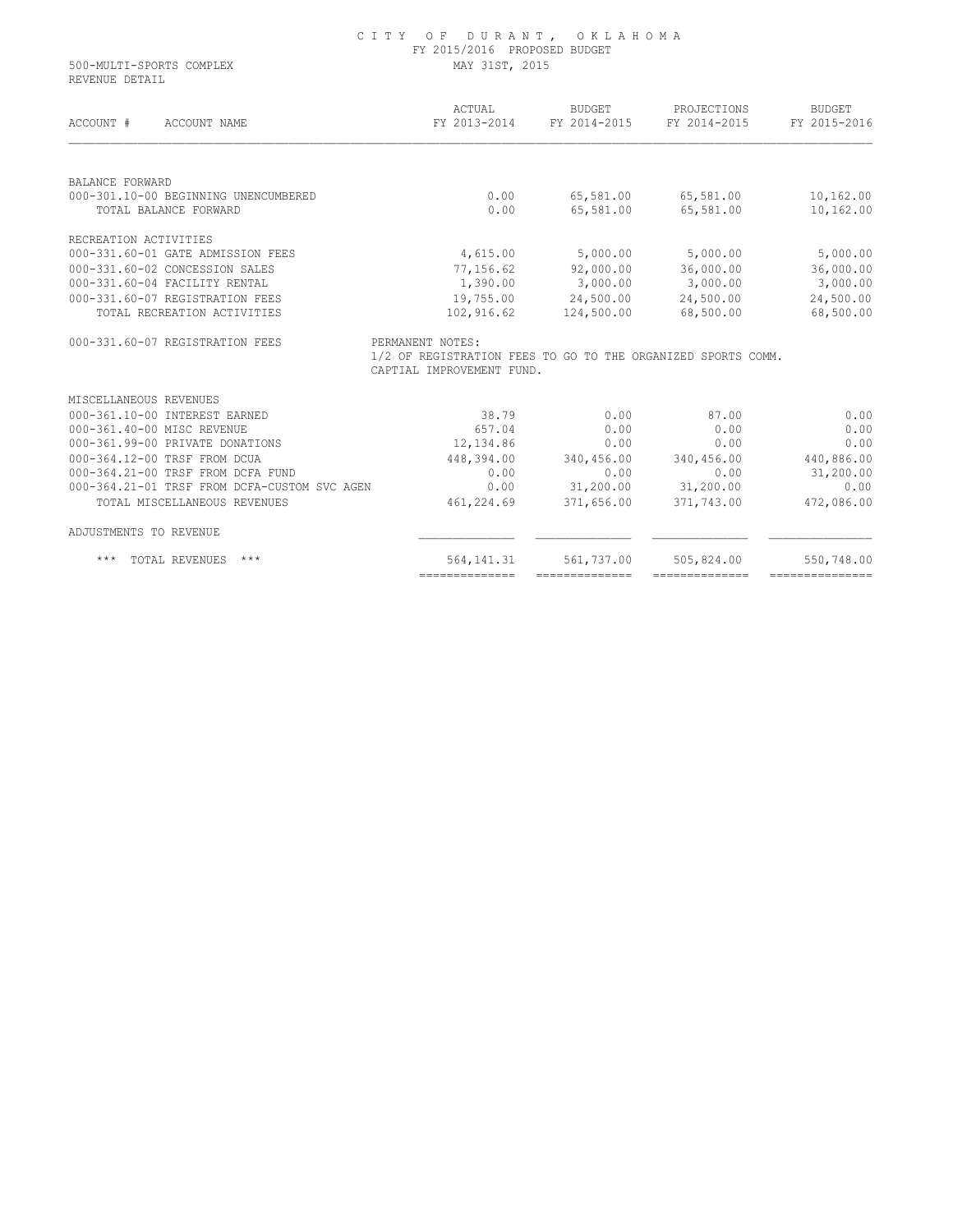#### C I T Y O F D U R A N T , O K L A H O M A FY 2015/2016 PROPOSED BUDGET 500-MULTI-SPORTS COMPLEX MAY 31ST, 2015

 RECREATIONAL MARKETING ======================

| ACCOUNT #<br>ACCOUNT NAME                    | ACTUAL<br>FY 2013-2014 | <b>BUDGET</b><br>FY 2014-2015 | PROJECTIONS<br>FY 2014-2015 | <b>BUDGET</b><br>FY 2015-2016 |
|----------------------------------------------|------------------------|-------------------------------|-----------------------------|-------------------------------|
| PERSONAL SERVICES                            |                        |                               |                             |                               |
| 010-534.10-11 SALARIES & WAGES               | 52,629.17              | 30,000.00                     | 49,107.00                   | 37,088.00                     |
| 010-534.10-12 OVERTIME                       | 1,794.00               | 1,000.00                      | 0.00                        | 0.00                          |
| 010-534.10-13 UNEMPLOYMENT INSURANCE         | 543.37                 | 2,090.00                      | 1,564.00                    | 850.00                        |
| 010-534.10-14 FICA TAXES                     | 5,333.07               | 3,500.00                      | 3,683.00                    | 3,985.00                      |
| 010-534.10-15 OMRF PENSION CONTRIBUTION      | 4,052.93               | 3,600.00                      | 4,572.00                    | 3,186.00                      |
| 010-534.10-16 LIFE & HEALTH INSURANCE        | 8,621.44               | 9,079.00                      | 6,002.00                    | 4,916.00                      |
| 010-534.10-17 WORKERS' COMPENSATION EXP.     | 10,500.00              | 13,500.00                     | 13,500.00                   | 4,500.00                      |
| 010-534.10-18 CONCESSION SALARIES & WAGES    | 17,212.60              | 15,000.00                     | 15,000.00                   | 15,000.00                     |
| 010-534.10-21 SPECIAL PAY-LEAVE BONUS AC     | 1,613.58               | 350.00                        | 350.00                      | 350.00                        |
| 010-534.10-25 VEHICLE ALLOWANCE              | 1,020.00               | 420.00                        | 140.00                      | 0.00                          |
| TOTAL PERSONAL SERVICES                      | 103,320.16             | 78,539.00                     | 93,918.00                   | 69,875.00                     |
| CONTRACTUAL EXPENDITURES                     |                        |                               |                             |                               |
| 010-534.30-51 CONTRACT LABOR - RECREATION    | 0.00                   | 5,000.00                      | 5,000.00                    | 5,000.00                      |
| 010-534.30-52 SECURITY                       | 0.00                   | 500.00                        | 500.00                      | 0.00                          |
| 010-534.30-53 UMPIRE FEES                    | 0.00                   | 1,500.00                      | 1,500.00                    | 1,500.00                      |
| TOTAL CONTRACTUAL EXPENDITURES               | 0.00                   | 7,000.00                      | 7,000.00                    | 6,500.00                      |
| MATERIALS & SUPPLIES                         |                        |                               |                             |                               |
| 010-534.50-51 OFFICE SUPPLIES                | 250.16                 | 300.00                        | 300.00                      | 300.00                        |
| 010-534.50-71 RECREATIONAL EQUIP & MAINT     | 0.00                   | 5,000.00                      | 5,000.00                    | 5,000.00                      |
| 010-534.50-91 MISC TOURN EXP                 | 3,500.00               | 5,000.00                      | 5,000.00                    | 5,000.00                      |
| TOTAL MATERIALS & SUPPLIES                   | 3,750.16               | 10,300.00                     | 10,300.00                   | 10,300.00                     |
| DMSC CONCESSION EXPENSES                     |                        |                               |                             |                               |
| 010-534.55-01 CONCESSION PRODUCT INVENTORY   | 31,184.64              | 39,000.00                     | 29,000.00                   | 29,000.00                     |
| 010-534.55-03 CONCESSION MINOR TOOLS & EQUIP | 439.90                 | 5,000.00                      | 2,500.00                    | 5,000.00                      |
| 010-534.55-99 CONCESSION SALES TAX EXP       | 9,365.06               | 10,000.00                     | 10,000.00                   | 4,000.00                      |
| TOTAL DMSC CONCESSION EXPENSES               | 40,989.60              | 54,000.00                     | 41,500.00                   | 38,000.00                     |
| OTHER EXPENSES                               |                        |                               |                             |                               |
| 010-534.70-00 REFUNDS                        | 200.00                 | 200.00                        | 200.00                      | 200.00                        |
| 010-534.70-72 TRAINING & TRAVEL              | 0.00                   | 1,000.00                      | 1,000.00                    | 1,000.00                      |
| TOTAL OTHER EXPENSES                         | 200.00                 | 1,200.00                      | 1,200.00                    | 1,200.00                      |
| TOTAL RECREATIONAL MARKETING                 | 148,259.92             | 151,039.00                    | 153,918.00                  | 125,875.00                    |
|                                              | ---------------        | --------------                | ==============              | ===============               |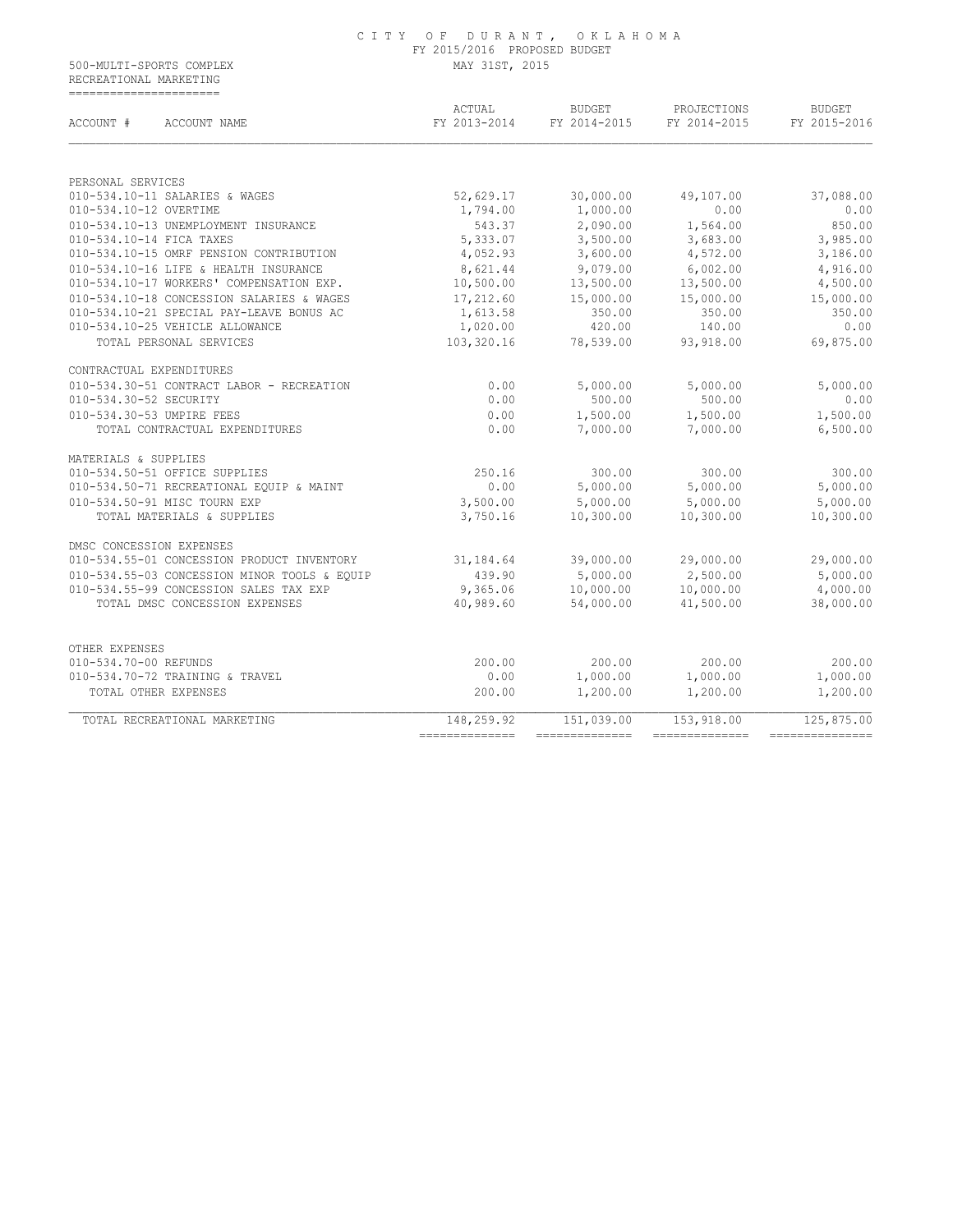#### C I T Y O F D U R A N T , O K L A H O M A FY 2015/2016 PROPOSED BUDGET 500-MULTI-SPORTS COMPLEX MAY 31ST, 2015

 DURANT MULTI-SPORT COMP ==========================

| ACCOUNT #<br>ACCOUNT NAME                         | ACTUAL<br>FY 2013-2014 | <b>BUDGET</b><br>FY 2014-2015 | PROJECTIONS<br>FY 2014-2015 | <b>BUDGET</b><br>FY 2015-2016 |
|---------------------------------------------------|------------------------|-------------------------------|-----------------------------|-------------------------------|
|                                                   |                        |                               |                             |                               |
| PERSONAL SERVICES                                 |                        |                               |                             |                               |
| 011-535.10-11 SALARIES AND WAGES                  | 187, 327.57            | 191,950.00                    | 188,691.00                  | 194,575.00                    |
| 011-535.10-13 UNEMPLOYMENT INSURANCE              | 1,011.19               | 950.00                        | 950.00                      | 850.00                        |
| 011-535.10-14 FICA TAXES                          | 13,612.39              | 14,684.00                     | 14,435.00                   | 14,885.00                     |
| 011-535.10-15 OMRF PENSION CONTRIBUTIONS          | 18,381.80              | 17,525.00                     | 17,567.00                   | 16,714.00                     |
| 011-535.10-16 LIFE & HEALTH INSURANCE             | 27,642.80              | 27,990.00                     | 28,692.00                   | 32,905.00                     |
| 011-535.10-17 WORKERS' COMP EXP                   | 13,008.00              | 7,500.00                      | 7,500.00                    | 7,500.00                      |
| 011-535.10-21 SPECIAL PAY-LEAVE & BONUS ACCR      | 1,750.00               | 1,750.00                      | 2,521.00                    | 1,750.00                      |
| TOTAL PERSONAL SERVICES                           | 262,733.75             | 262,349.00                    | 260,356.00                  | 269,179.00                    |
| PROFESSIONAL SERVICES                             |                        |                               |                             |                               |
| 011-535.20-21 PRORATED AUDIT FEES                 | 825.49                 | 786.00                        | 786.00                      | 926.00                        |
| TOTAL PROFESSIONAL SERVICES                       | 825.49                 | 786.00                        | 786.00                      | 926.00                        |
| CONTRACTUAL EXPENDITURES                          |                        |                               |                             |                               |
| 011-535.30-31 PHONE & TELECOMMUNICATIONS          | 2,461.42               | 3,500.00                      | 1,982.00                    | 3,000.00                      |
| 011-535.30-33 UTILITIES EXPENSE                   | 15,039.96              | 15,000.00                     | 15,000.00                   | 15,000.00                     |
| TOTAL CONTRACTUAL EXPENDITURES                    | 17,501.38              | 18,500.00                     | 16,982.00                   | 18,000.00                     |
| MATERIALS & SUPPLIES                              |                        |                               |                             |                               |
| 011-535.50-50 PHOTOCOPIES                         | 4.74                   | 25.00                         | 30.00                       | 0.00                          |
| 011-535.50-52 FUEL                                | 6,422.40               | 15,000.00                     | 12,000.00                   | 12,000.00                     |
| 011-535.50-54 UNIFORMS                            | 1,573.96               | 1,500.00                      | 1,500.00                    | 1,500.00                      |
| 011-535.50-58 BUILDING & GROUNDS MAINTENANCE      | 15,784.25              | 26,547.00                     | 25,000.00                   | 27,000.00                     |
| 011-535.50-61 MINOR TOOLS & EQUIP.                | 1,390.70               | 3,500.00                      | 2,500.00                    | 3,500.00                      |
| 011-535.50-62 JANITORIAL SUPPLES                  | 1,481.20               | 2,000.00                      | 2,000.00                    | 2,000.00                      |
| 011-535.50-63 VEHICLE MAINTENANCE                 | 0.00                   | 1,000.00                      | 1,000.00                    | 1,000.00                      |
| 011-535.50-64 AGRICULTURAL SUPPLIES               | 2,951.50               | 8,000.00                      | 8,000.00                    | 8,000.00                      |
| 011-535.50-65 CONCRETE & AGGREGATE                | 1,502.00               | 5,000.00                      | 3,000.00                    | 5,000.00                      |
| 011-535.50-69 OTHER EQUIP PARTS & MAINT           | 3,992.56               | 5,000.00                      | 4,500.00                    | 5,000.00                      |
| 011-535.50-72 TRACTOR MAINT                       | 4,123.80               | 5,000.00                      | 4,000.00                    | 5,000.00                      |
| TOTAL MATERIALS & SUPPLIES                        | 39,227.11              | 72,572.00                     | 63,530.00                   | 70,000.00                     |
| CAPITAL IMPROVEMENTS                              |                        |                               |                             |                               |
| 011-535.60-04 FY14 DMSC SOCCER BLEACHERS          | 12,254.85              | 0.00                          | 0.00                        | 0.00                          |
| 011-535.60-98 OSC CAPITAL IMPR. RESERVE           | 10,262.52              | 38,081.00                     | 38,081.00                   | 49,186.00                     |
| TOTAL CAPITAL IMPROVEMENTS                        | 22,517.37              | 38,081.00                     | 38,081.00                   | 49,186.00                     |
|                                                   |                        |                               |                             |                               |
| OTHER EXPENSES<br>011-535.70-72 TRAINING & TRAVEL | 0.00                   | 0.00                          | 52.00                       | 0.00                          |
| 011-535.70-87 I.T. SERVICE FEES                   | 7,632.00               | 14,972.00                     | 14,972.00                   | 14,399.00                     |
| TOTAL OTHER EXPENSES                              | 7,632.00               | 14,972.00                     | 15,024.00                   | 14,399.00                     |
|                                                   |                        |                               |                             |                               |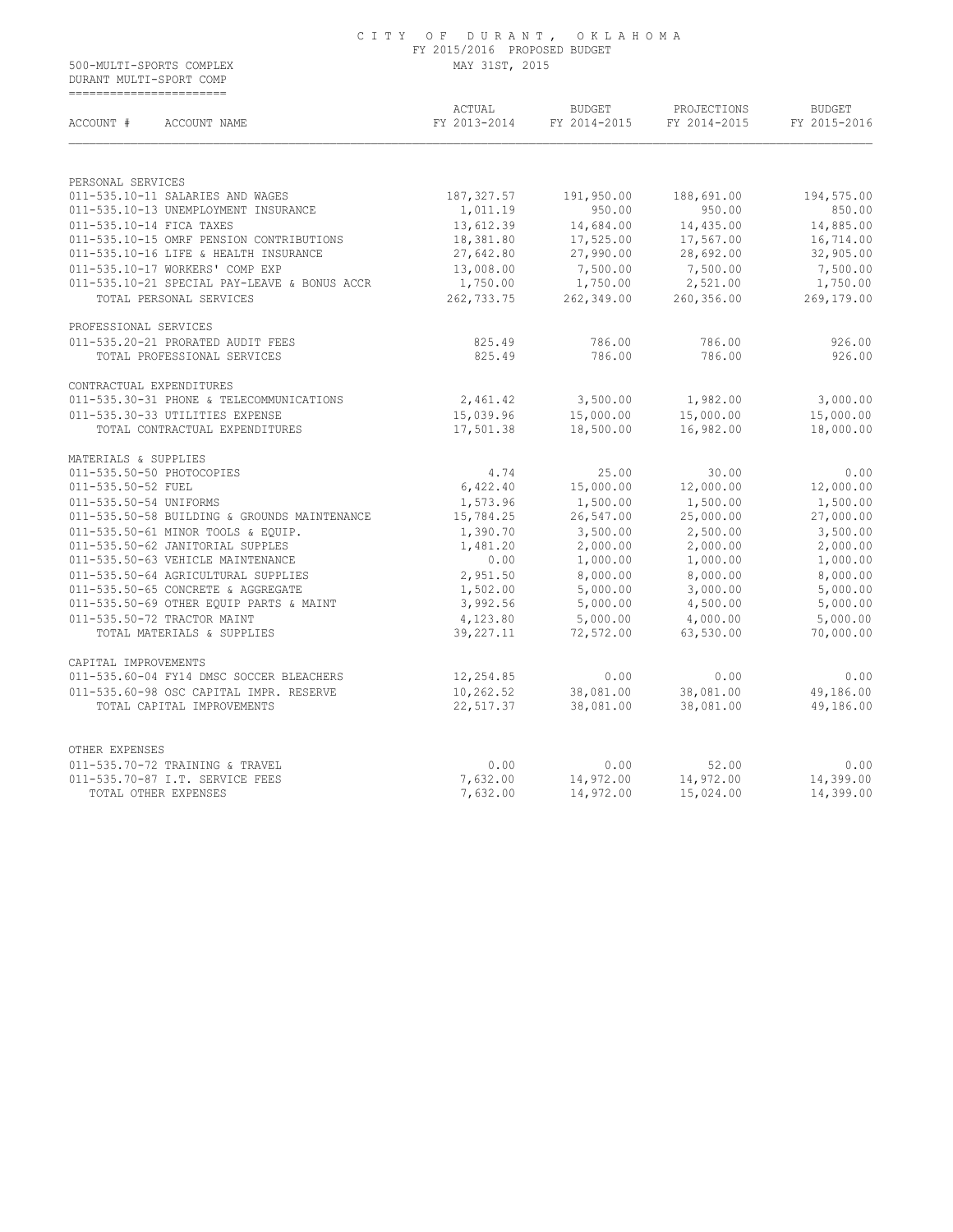| 500-MULTI-SPORTS COMPLEX<br>DURANT MULTI-SPORT COMP                         | CITY OF DURANT, OKLAHOMA<br>FY 2015/2016 PROPOSED BUDGET<br>MAY 31ST, 2015 |                                        |                                                       |                               |
|-----------------------------------------------------------------------------|----------------------------------------------------------------------------|----------------------------------------|-------------------------------------------------------|-------------------------------|
| ACCOUNT #<br>ACCOUNT NAME                                                   | ACTUAL                                                                     | BUDGET                                 | PROJECTIONS<br>FY 2013-2014 FY 2014-2015 FY 2014-2015 | <b>BUDGET</b><br>FY 2015-2016 |
| TRANSFERS TO OTHER FUNDS                                                    |                                                                            |                                        |                                                       |                               |
| 011-535.99-13 TRSF TO INSURANCE CASH FUND<br>TOTAL TRANSFERS TO OTHER FUNDS | 3,504.00                                                                   | 3,504.00 3,438.00 2,985.00<br>3,438.00 | 2,985.00                                              | 3,183.00<br>3,183.00          |
| TOTAL DURANT MULTI-SPORT COMP                                               | 353,941.10                                                                 | 410,698.00                             | 397,744.00                                            | 424,873.00                    |
| $***$<br>TOTAL EXPENSES<br>$***$                                            | 502,201.02                                                                 | 561,737.00                             | 551,662.00                                            | 550,748.00                    |
| REVENUES OVER (UNDER) EXPENDITURES                                          | 61,940.29                                                                  | $0.00$ (                               | 45,838.00)                                            | 0.00                          |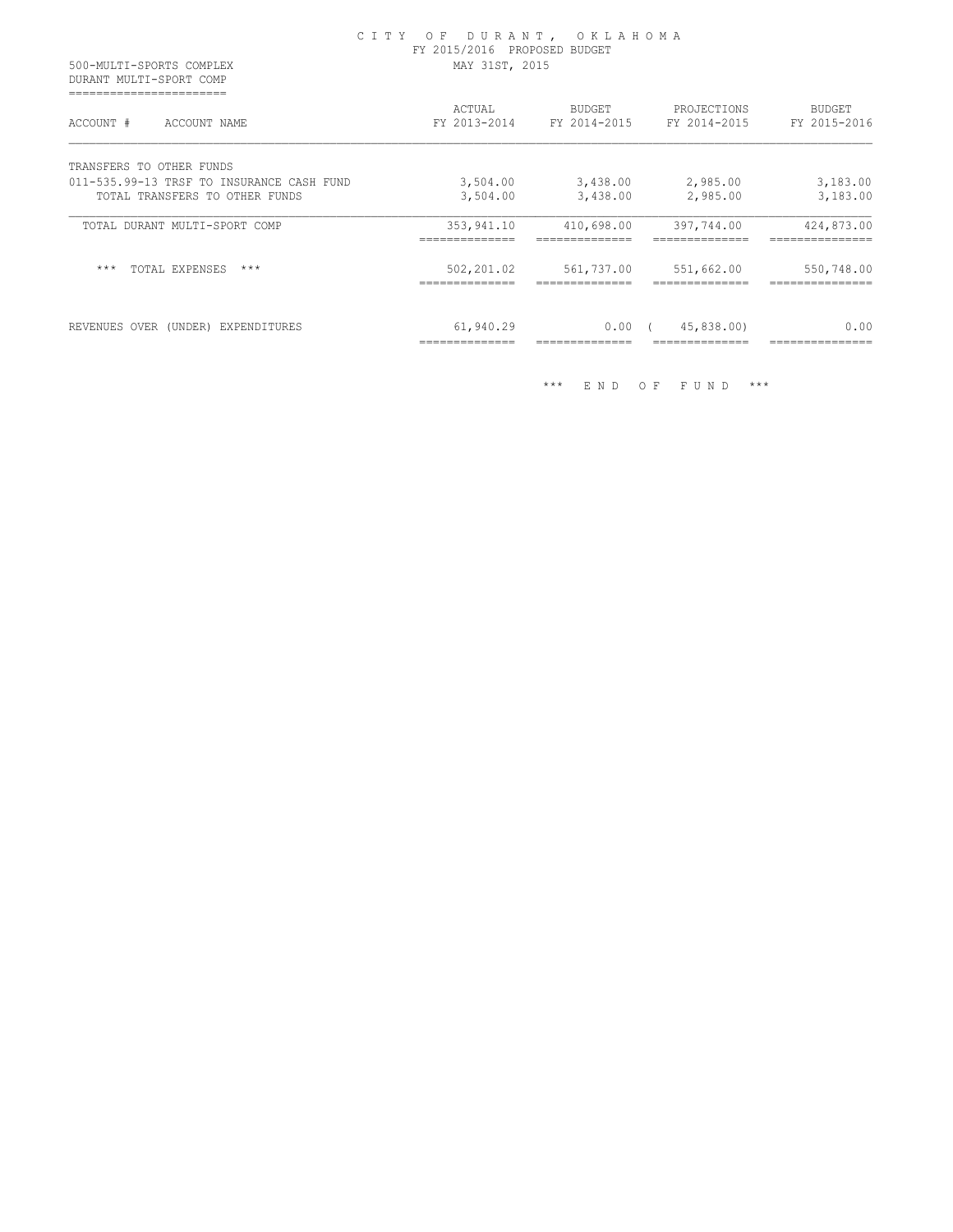|                                      | CITY OF DURANT, OKLAHOMA<br>FY 2015/2016 PROPOSED BUDGET |                           |                |                 |
|--------------------------------------|----------------------------------------------------------|---------------------------|----------------|-----------------|
| 601-POOLED CASH FUND<br>FUND SUMMARY | MAY 31ST, 2015                                           |                           |                |                 |
|                                      | ACTUAL                                                   | <b>BUDGET</b>             | PROJECTIONS    | BUDGET          |
| ACCOUNT #<br>ACCOUNT NAME            | FY 2013-2014                                             | FY 2014-2015 FY 2014-2015 |                | FY 2015-2016    |
| REVENUE SUMMARY                      | ==============                                           | ==============            | -------------- | =============== |
|                                      |                                                          |                           |                |                 |
| EXPENDITURE SUMMARY                  |                                                          |                           |                |                 |

============== ============== ============== ===============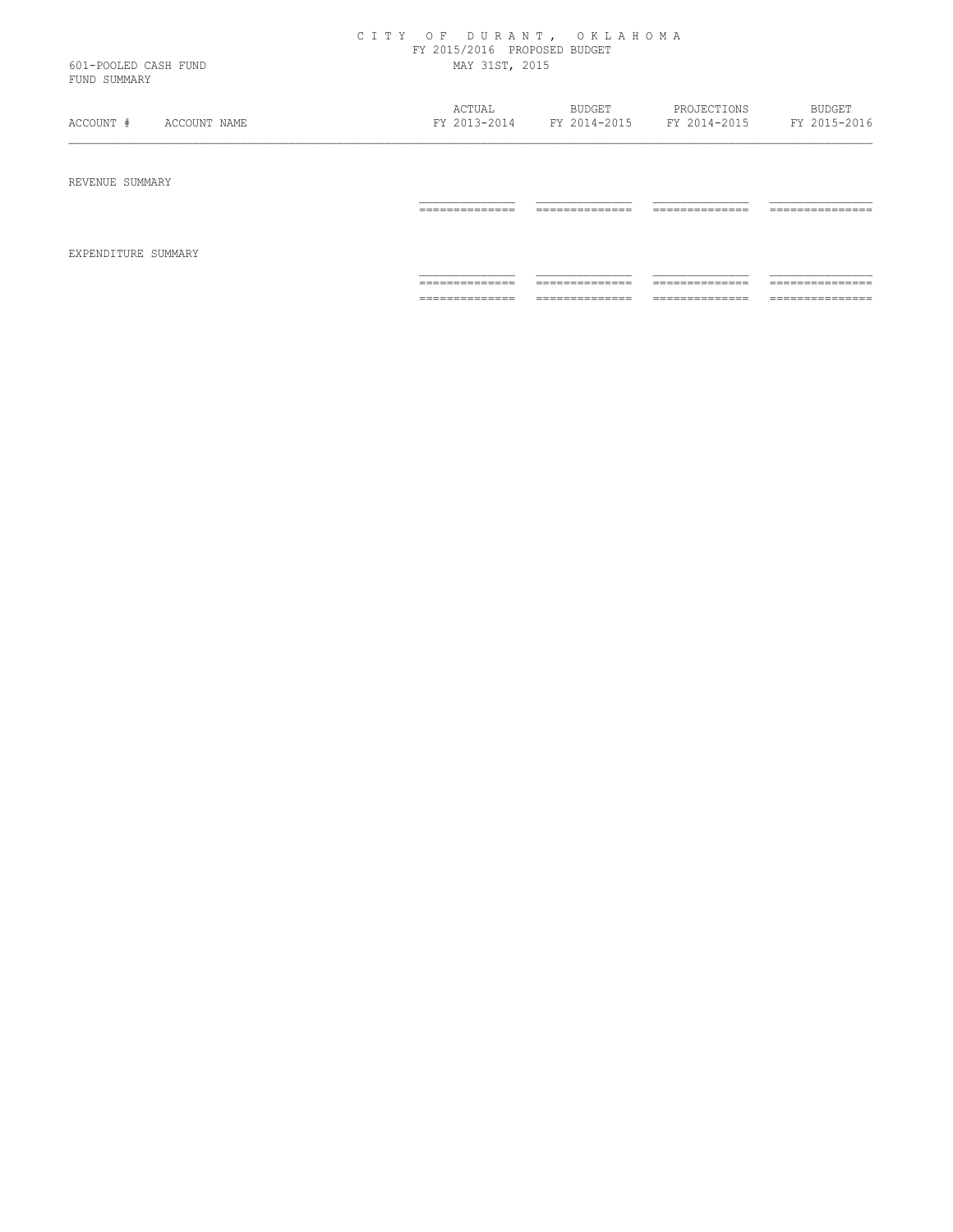#### C I T Y O F D U R A N T , O K L A H O M A FY 2015/2016 PROPOSED BUDGET 601-POOLED CASH FUND MAY 31ST, 2015

REVENUE DETAIL

| ACCOUNT # | ACCOUNT NAME | ACTUAL<br>FY 2013-2014 | <b>BUDGET</b><br>FY 2014-2015 | PROJECTIONS | <b>BUDGET</b><br>FY 2014-2015 FY 2015-2016 |
|-----------|--------------|------------------------|-------------------------------|-------------|--------------------------------------------|
|           |              |                        |                               |             |                                            |
|           |              |                        |                               |             |                                            |
|           |              |                        |                               |             |                                            |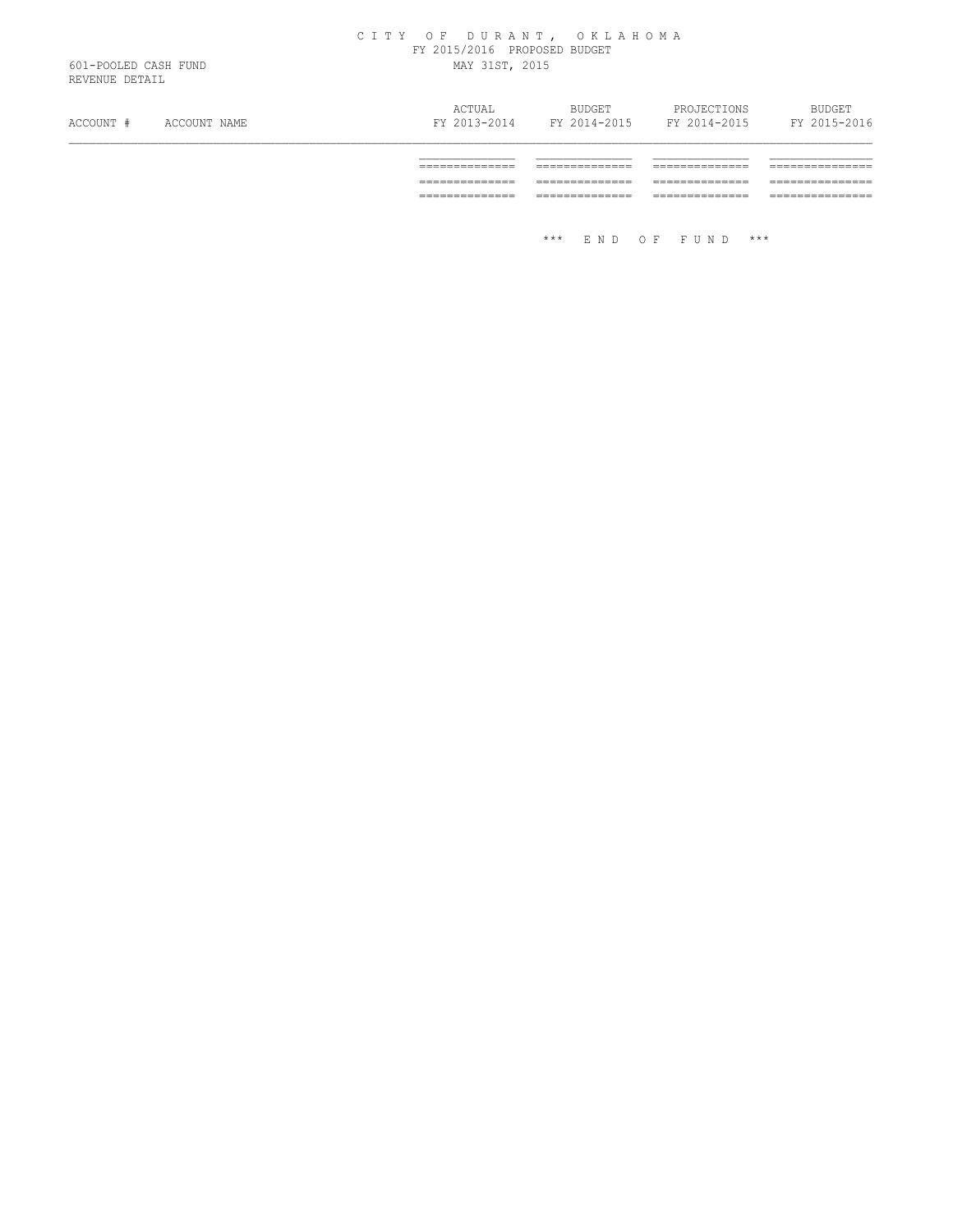|                  | CITY OF DURANT, OKLAHOMA     |  |  |  |
|------------------|------------------------------|--|--|--|
|                  | FY 2015/2016 PROPOSED BUDGET |  |  |  |
| 602-PAYROLL FUND | MAY 31ST, 2015               |  |  |  |
|                  |                              |  |  |  |

FUND SUMMARY

| ACCOUNT #           | ACTUAL          | BUDGET          | PROJECTIONS     | BUDGET           |
|---------------------|-----------------|-----------------|-----------------|------------------|
| ACCOUNT NAME        | FY 2013-2014    | FY 2014-2015    | FY 2014-2015    | FY 2015-2016     |
| REVENUE SUMMARY     | ______________  | _____________   | ______________  | _______________  |
| EXPENDITURE SUMMARY | .               | -------------   | -------------   | .                |
|                     | ______________  | _____________   | ______________  | _______________  |
|                     | _______________ | -------------   | -------------   | ---------------- |
|                     | ______________  | ______________  | ______________  | _______________  |
|                     | _______________ | --------------- | _______________ | ---------------- |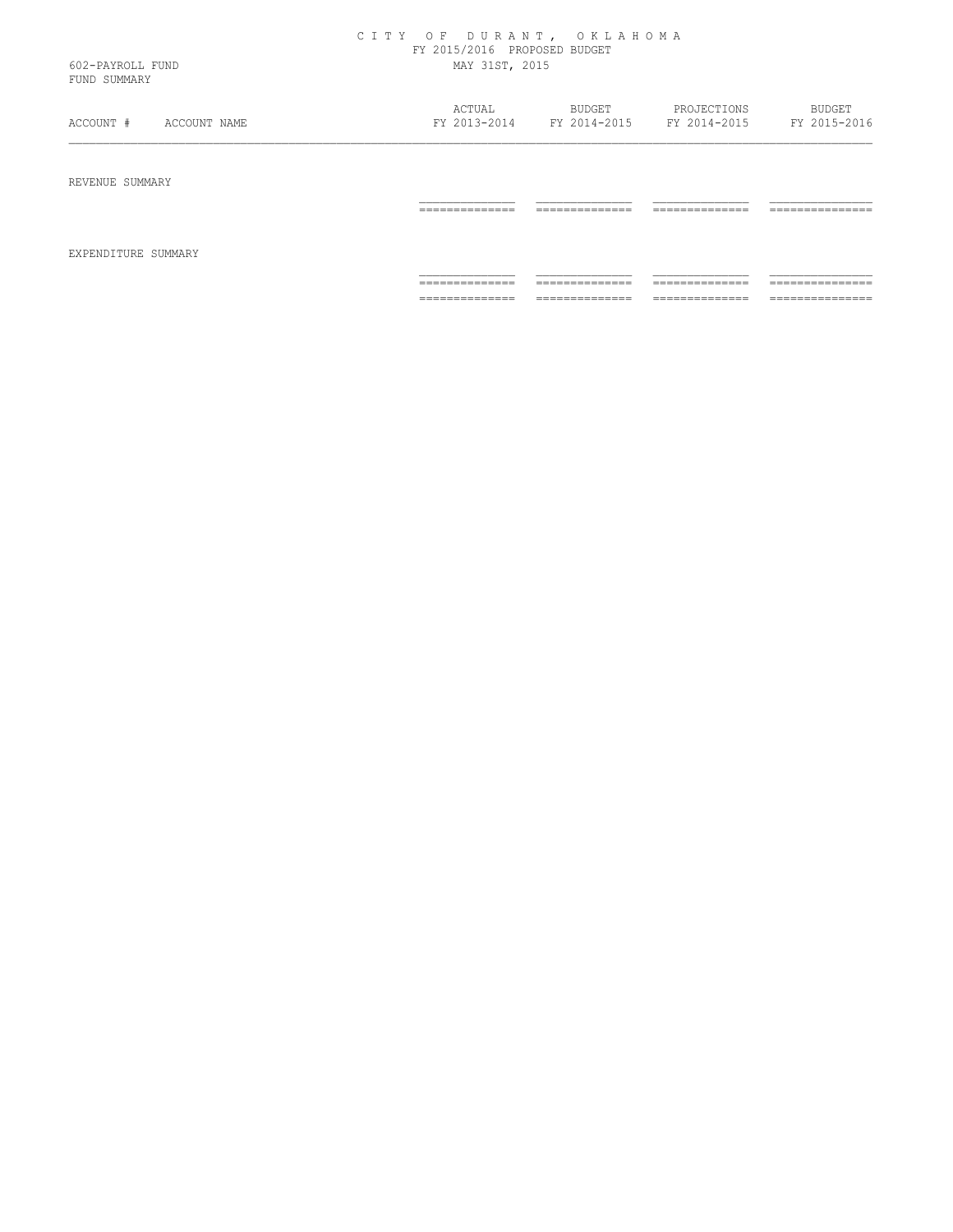#### C I T Y O F D U R A N T , O K L A H O M A FY 2015/2016 PROPOSED BUDGET 602-PAYROLL FUND MAY 31ST, 2015

REVENUE DETAIL

| ACCOUNT # | ACCOUNT NAME | ACTUAL<br>FY 2013-2014 | BUDGET | PROJECTIONS<br>FY 2014-2015 FY 2014-2015 | <b>BUDGET</b><br>FY 2015-2016 |
|-----------|--------------|------------------------|--------|------------------------------------------|-------------------------------|
|           |              |                        |        |                                          |                               |
|           |              |                        |        |                                          |                               |
|           |              |                        |        |                                          |                               |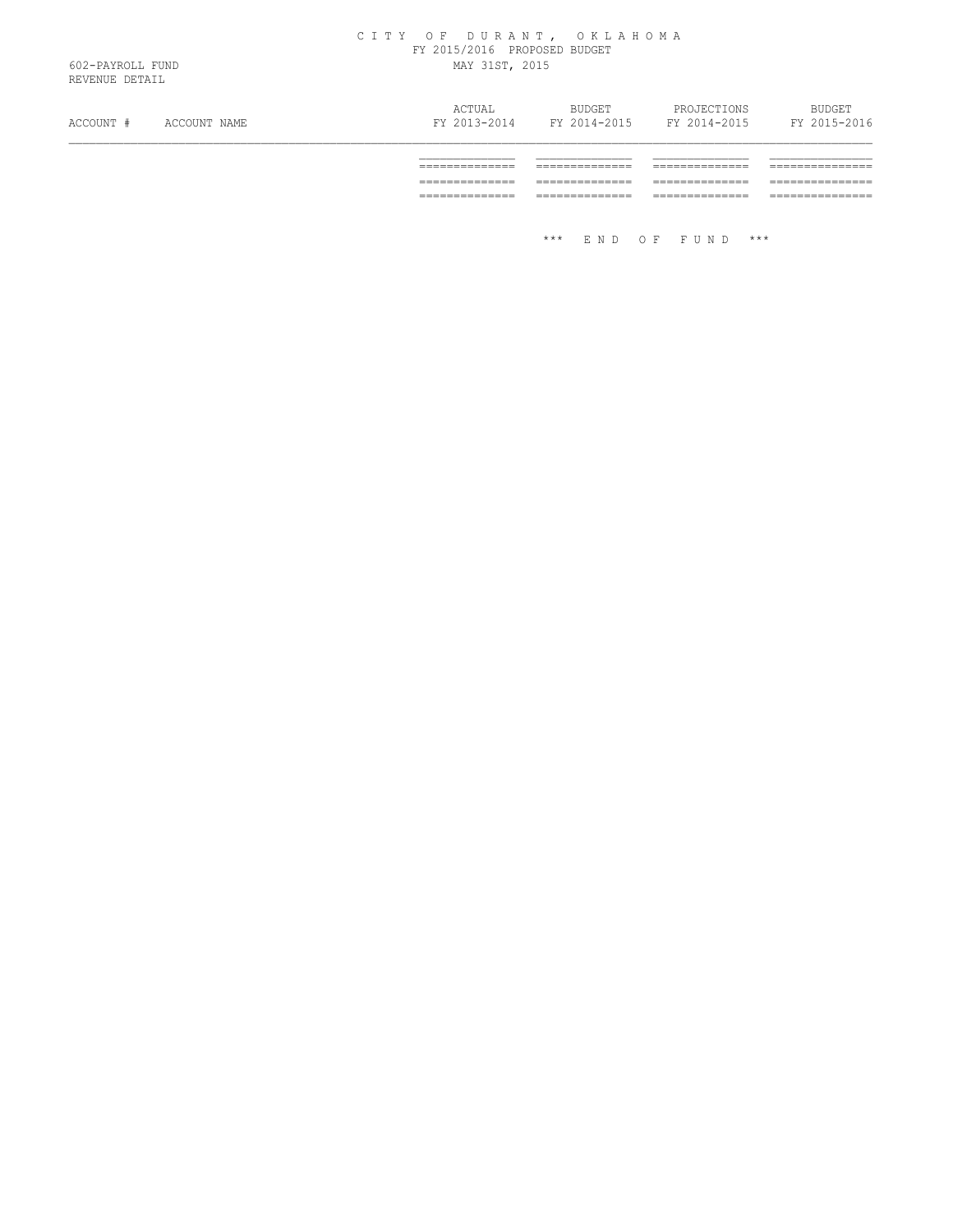| 610-CEMETERY OPERATIONS FUND<br>FUND SUMMARY | FY 2015/2016 PROPOSED BUDGET<br>MAY 31ST, 2015 |                                     |                              |                               |  |
|----------------------------------------------|------------------------------------------------|-------------------------------------|------------------------------|-------------------------------|--|
| ACCOUNT #<br>ACCOUNT NAME                    | ACTUAL                                         | BUDGET<br>FY 2013-2014 FY 2014-2015 | PROJECTIONS<br>FY 2014-2015  | <b>BUDGET</b><br>FY 2015-2016 |  |
| REVENUE SUMMARY                              |                                                |                                     |                              |                               |  |
| BEGINNING UNENCUMBERED                       | 21,553.00                                      |                                     |                              |                               |  |
| <b>BALANCE FORWARD</b>                       | 0.00                                           | (1, 989.00)                         | 16,406.00                    | 50,842.00                     |  |
| CHARGES FOR SERVICES                         | 58,360.00                                      | 54,000.00 54,002.00                 |                              | 54,000.00                     |  |
| MISCELLANEOUS REVENUES                       | 89,399.99                                      |                                     | 132,039.00 134,112.00        | 73,254.00                     |  |
| $***$<br>TOTAL REVENUES<br>$***$             | 169, 312.99                                    | 184,050.00                          | 204,520.00                   | 178,096.00                    |  |
|                                              |                                                |                                     |                              |                               |  |
| EXPENDITURE SUMMARY                          |                                                |                                     |                              |                               |  |
| HIGHLAND CEMETERY                            | 149,065.51                                     | 184,050.00                          | 153,678.00                   | 178,096.00                    |  |
| *** TOTAL EXPENDITURES ***                   | 149,065.51<br>==============                   | 184,050.00<br>==============        | 153,678.00<br>============== | 178,096.00<br>=============== |  |
| REVENUES OVER (UNDER) EXPENDITURES           | 20,247.48                                      | 0.00                                | 50,842.00                    | 0.00                          |  |

============== ============== ============== ===============

C I T Y O F D U R A N T , O K L A H O M A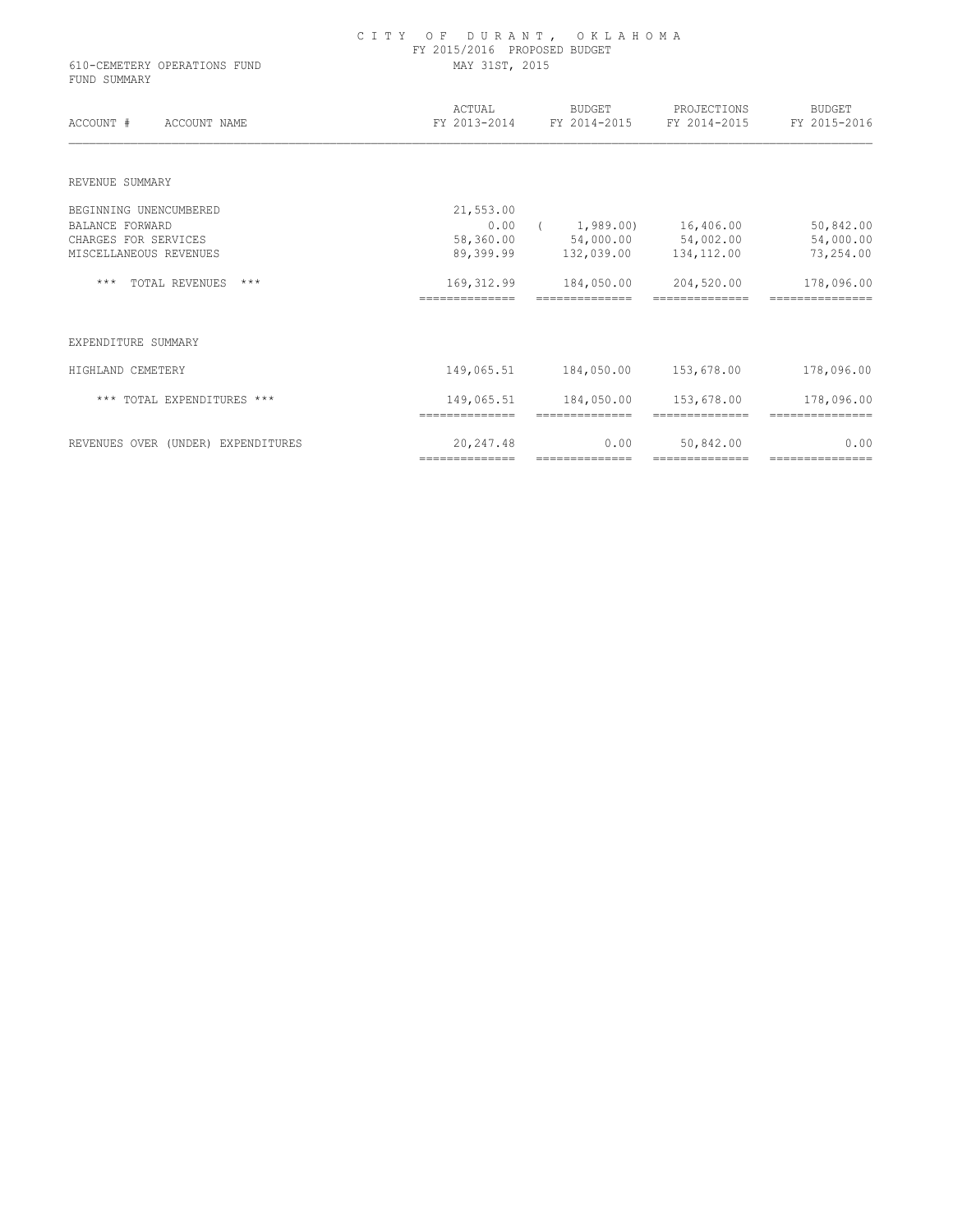## C I T Y O F D U R A N T , O K L A H O M A FY 2015/2016 PROPOSED BUDGET 610-CEMETERY OPERATIONS FUND MAY 31ST, 2015

REVENUE DETAIL

| ACCOUNT #<br>ACCOUNT NAME                    | ACTUAL<br>FY 2013-2014 | <b>BUDGET</b><br>FY 2014-2015 | PROJECTIONS<br>FY 2014-2015 | <b>BUDGET</b><br>FY 2015-2016 |
|----------------------------------------------|------------------------|-------------------------------|-----------------------------|-------------------------------|
| BEGINNING UNENCUMBERED                       | 21,553.00              |                               |                             |                               |
| BALANCE FORWARD                              |                        |                               |                             |                               |
| 000-301.10-00 BEGINNING UNENCUMBERED         | 0.00                   | 1,989.00                      | 16,406.00                   | 50,842.00                     |
| TOTAL BALANCE FORWARD                        | 21,553.00              | 1,989.00                      | 16,406.00                   | 50,842.00                     |
| CHARGES FOR SERVICES                         |                        |                               |                             |                               |
| 000-341.45-00 SALE OF CEMETERY LOTS          | 15,825.00              | 20,000.00                     | 19,929.00                   | 20,000.00                     |
| 000-341.50-00 CHARGE FOR GRAVE OPENING       | 42,535.00              | 34,000.00                     | 34,073.00                   | 34,000.00                     |
| TOTAL CHARGES FOR SERVICES                   | 58,360.00              | 54,000.00                     | 54,002.00                   | 54,000.00                     |
| MISCELLANEOUS REVENUES                       |                        |                               |                             |                               |
| 000-361.10-00 INTEREST EARNED                | 28.89                  | 0.00                          | 34.00                       | 0.00                          |
| 000-361.13-00 AGRI. LEASE REVENUE            | 0.00                   | 0.00                          | 1,089.00                    | 0.00                          |
| 000-361.40-00 MISC. REVENUE                  | 322.10                 | 50.00                         | 1,000.00                    | 0.00                          |
| 000-364.11-00 TRSF FROM GENERAL FUND         | 88,849.00              | 131,789.00                    | 131,789.00                  | 73,054.00                     |
| 000-364.31-00 INTEREST FROM CEMETERY CARE F. | 200.00                 | 200.00                        | 200.00                      | 200.00                        |
| TOTAL MISCELLANEOUS REVENUES                 | 89,399.99              | 132,039.00                    | 134,112.00                  | 73,254.00                     |
| $***$<br>TOTAL REVENUES<br>$***$             | 169, 312.99            | 184,050.00                    | 204,520.00                  | 178,096.00                    |
|                                              | ==============         |                               | ==============              | ===============               |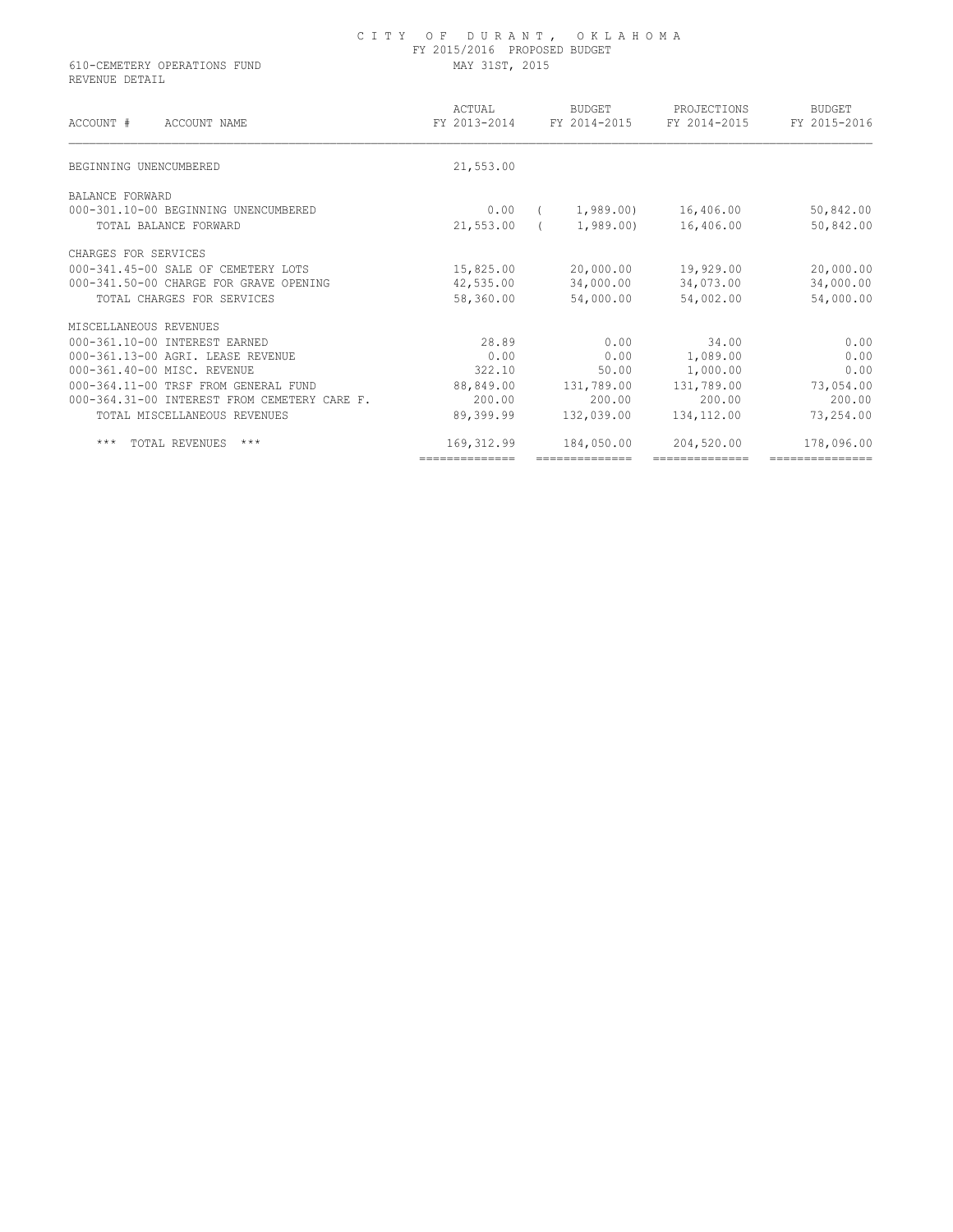# C I T Y O F D U R A N T , O K L A H O M A FY 2015/2016 PROPOSED BUDGET

610-CEMETERY OPERATIONS FUND MAY 31ST, 2015 HIGHLAND CEMETERY =================

| ACCOUNT #<br>ACCOUNT NAME                          | ACTUAL<br>FY 2013-2014       | BUDGET<br>FY 2014-2015                                                                                                                                                                                                                                                                                                                                                                                                                                                                               | PROJECTIONS<br>FY 2014-2015 | BUDGET<br>FY 2015-2016         |
|----------------------------------------------------|------------------------------|------------------------------------------------------------------------------------------------------------------------------------------------------------------------------------------------------------------------------------------------------------------------------------------------------------------------------------------------------------------------------------------------------------------------------------------------------------------------------------------------------|-----------------------------|--------------------------------|
| PERSONAL SERVICES                                  |                              |                                                                                                                                                                                                                                                                                                                                                                                                                                                                                                      |                             |                                |
| 050-572.10-11 SALARIES & WAGES                     | 85,141.28                    | 100,399.00                                                                                                                                                                                                                                                                                                                                                                                                                                                                                           | 79,875.00                   | 20,655.00                      |
| 050-572.10-12 OVERTIME                             | 2,614.64                     | 3,000.00                                                                                                                                                                                                                                                                                                                                                                                                                                                                                             | 1,500.00                    | 0.00                           |
| 050-572.10-13 UNEMPLOYMENT INSURANCE               | 468.72                       | 570.00                                                                                                                                                                                                                                                                                                                                                                                                                                                                                               | 570.00                      | 170.00                         |
| 050-572.10-14 FICA TAXES                           | 6,419.35                     | 7,681.00                                                                                                                                                                                                                                                                                                                                                                                                                                                                                             | 6,110.00                    | 1,580.00                       |
| 050-572.10-15 OMRF PENSION CONTRIBUTIONS           | 7,975.80                     | 9,166.00                                                                                                                                                                                                                                                                                                                                                                                                                                                                                             | 7,436.00                    | 1,775.00                       |
| 050-572.10-16 LIFE & HEALTH INSURANCE              | 14,231.04                    | 18,911.00                                                                                                                                                                                                                                                                                                                                                                                                                                                                                            | 13,994.00                   | 1,966.00                       |
| 050-572.10-17 WORKERS' COMPENSATION EXP.           | 3,000.00                     | 3,000.00                                                                                                                                                                                                                                                                                                                                                                                                                                                                                             | 3,000.00                    | 1,500.00                       |
| 050-572.10-21 SPECIAL PAY-LEAVE & BONUS ACCR       | 1,050.00                     | 1,050.00                                                                                                                                                                                                                                                                                                                                                                                                                                                                                             | 700.00                      | 350.00                         |
| TOTAL PERSONAL SERVICES                            | 120,900.83                   | 143,777.00                                                                                                                                                                                                                                                                                                                                                                                                                                                                                           | 113,185.00                  | 27,996.00                      |
|                                                    |                              |                                                                                                                                                                                                                                                                                                                                                                                                                                                                                                      |                             |                                |
| CONTRACTUAL EXPENDITURES                           |                              |                                                                                                                                                                                                                                                                                                                                                                                                                                                                                                      |                             |                                |
| 050-572.30-31 PHONE & TELECOMMUNICATION            | 224.18                       | 450.00                                                                                                                                                                                                                                                                                                                                                                                                                                                                                               | 165.00                      | 200.00                         |
| 050-572.30-33 UTILITIES                            | 2,861.45                     | 2,500.00                                                                                                                                                                                                                                                                                                                                                                                                                                                                                             | 3,005.00                    | 3,000.00                       |
| 050-572.30-51 CONTRACT LABOR                       | 0.00                         | 0.00                                                                                                                                                                                                                                                                                                                                                                                                                                                                                                 | 0.00                        | 117,600.00                     |
| TOTAL CONTRACTUAL EXPENDITURES                     | 3,085.63                     | 2,950.00                                                                                                                                                                                                                                                                                                                                                                                                                                                                                             | 3,170.00                    | 120,800.00                     |
| MATERIALS & SUPPLIES                               |                              |                                                                                                                                                                                                                                                                                                                                                                                                                                                                                                      |                             |                                |
| 050-572.50-51 OFFICE SUPPLIES                      | 217.00                       | 400.00                                                                                                                                                                                                                                                                                                                                                                                                                                                                                               | 400.00                      | 400.00                         |
| 050-572.50-52 FUEL                                 | 6,540.67                     | 6,000.00                                                                                                                                                                                                                                                                                                                                                                                                                                                                                             | 6,000.00                    | 1,000.00                       |
| 050-572.50-54 UNIFORMS                             | 1,175.43                     | 2,000.00                                                                                                                                                                                                                                                                                                                                                                                                                                                                                             | 2,000.00                    | 1,000.00                       |
| 050-572.50-58 BUILDING AND MAINTENANCE             | 1,860.58                     | 2,500.00                                                                                                                                                                                                                                                                                                                                                                                                                                                                                             | 2,500.00                    | 2,500.00                       |
| 050-572.50-61 MINOR TOOLS AND EQUIPMENT            | 1,706.94                     | 3,500.00                                                                                                                                                                                                                                                                                                                                                                                                                                                                                             |                             | 3,500.00                       |
| 050-572.50-63 VEHICLE MAINTENANCE                  | 2,436.99                     | 3,400.00                                                                                                                                                                                                                                                                                                                                                                                                                                                                                             | 3,500.00<br>3,400.00        | 2,000.00                       |
| 050-572.50-64 AGRICULTURAL SUPPLES                 | 1,923.25                     | 2,500.00                                                                                                                                                                                                                                                                                                                                                                                                                                                                                             | 2,500.00                    | 0.00                           |
| 050-572.50-65 CONCRETE & AG SUPPLIES               | 960.00                       | 1,600.00                                                                                                                                                                                                                                                                                                                                                                                                                                                                                             | 1,600.00                    | 500.00                         |
| 050-572.50-69 OTHER EQUIP PARTS & MAINT            | 3,767.04                     | 5,000.00                                                                                                                                                                                                                                                                                                                                                                                                                                                                                             | 5,000.00                    | 2,500.00                       |
| TOTAL MATERIALS & SUPPLIES                         | 20,587.90                    | 26,900.00                                                                                                                                                                                                                                                                                                                                                                                                                                                                                            | 26,900.00                   | 13,400.00                      |
|                                                    |                              |                                                                                                                                                                                                                                                                                                                                                                                                                                                                                                      |                             |                                |
| OTHER EXPENSES<br>050-572.70-71 MISC. EXPENDITURES | 0.00                         | 1,000.00                                                                                                                                                                                                                                                                                                                                                                                                                                                                                             | 1,000.00                    | 1,000.00                       |
| 050-572.70-74 SAFETY EQUIPMENT                     | 0.00                         | 200.00                                                                                                                                                                                                                                                                                                                                                                                                                                                                                               | 200.00                      | 200.00                         |
| 050-572.70-87 I.T. SERVICE FEES                    | 2,388.00                     | 6,723.00                                                                                                                                                                                                                                                                                                                                                                                                                                                                                             | 6,723.00                    | 7,200.00                       |
| TOTAL OTHER EXPENSES                               | 2,388.00                     |                                                                                                                                                                                                                                                                                                                                                                                                                                                                                                      | 7,923.00 7,923.00           | 8,400.00                       |
|                                                    |                              |                                                                                                                                                                                                                                                                                                                                                                                                                                                                                                      |                             |                                |
| TRANSFERS TO OTHER FUNDS                           |                              |                                                                                                                                                                                                                                                                                                                                                                                                                                                                                                      |                             |                                |
| 050-572.99-31 TRSF TO CEMETERY CARE FUND 1/8       | 2,103.15                     |                                                                                                                                                                                                                                                                                                                                                                                                                                                                                                      | 2,500.00 2,500.00           | 7,500.00                       |
| TOTAL TRANSFERS TO OTHER FUNDS                     |                              | 2,103.15 2,500.00                                                                                                                                                                                                                                                                                                                                                                                                                                                                                    | 2,500.00                    | 7,500.00                       |
| TOTAL HIGHLAND CEMETERY                            | 149,065.51<br>============== | 184,050.00<br>$\begin{array}{cccccccccc} \multicolumn{2}{c}{} & \multicolumn{2}{c}{} & \multicolumn{2}{c}{} & \multicolumn{2}{c}{} & \multicolumn{2}{c}{} & \multicolumn{2}{c}{} & \multicolumn{2}{c}{} & \multicolumn{2}{c}{} & \multicolumn{2}{c}{} & \multicolumn{2}{c}{} & \multicolumn{2}{c}{} & \multicolumn{2}{c}{} & \multicolumn{2}{c}{} & \multicolumn{2}{c}{} & \multicolumn{2}{c}{} & \multicolumn{2}{c}{} & \multicolumn{2}{c}{} & \multicolumn{2}{c}{} & \multicolumn{2}{c}{} & \mult$ | 153,678.00                  | 178,096.00<br>---------------- |
| *** TOTAL EXPENSES ***                             | 149,065.51                   | 184,050.00                                                                                                                                                                                                                                                                                                                                                                                                                                                                                           | 153,678.00                  | 178,096.00                     |

PERMANENT NOTES:

THE HIGHLAND CEMETERY BOARD OVERSEES THE MANAGEMENT OF THE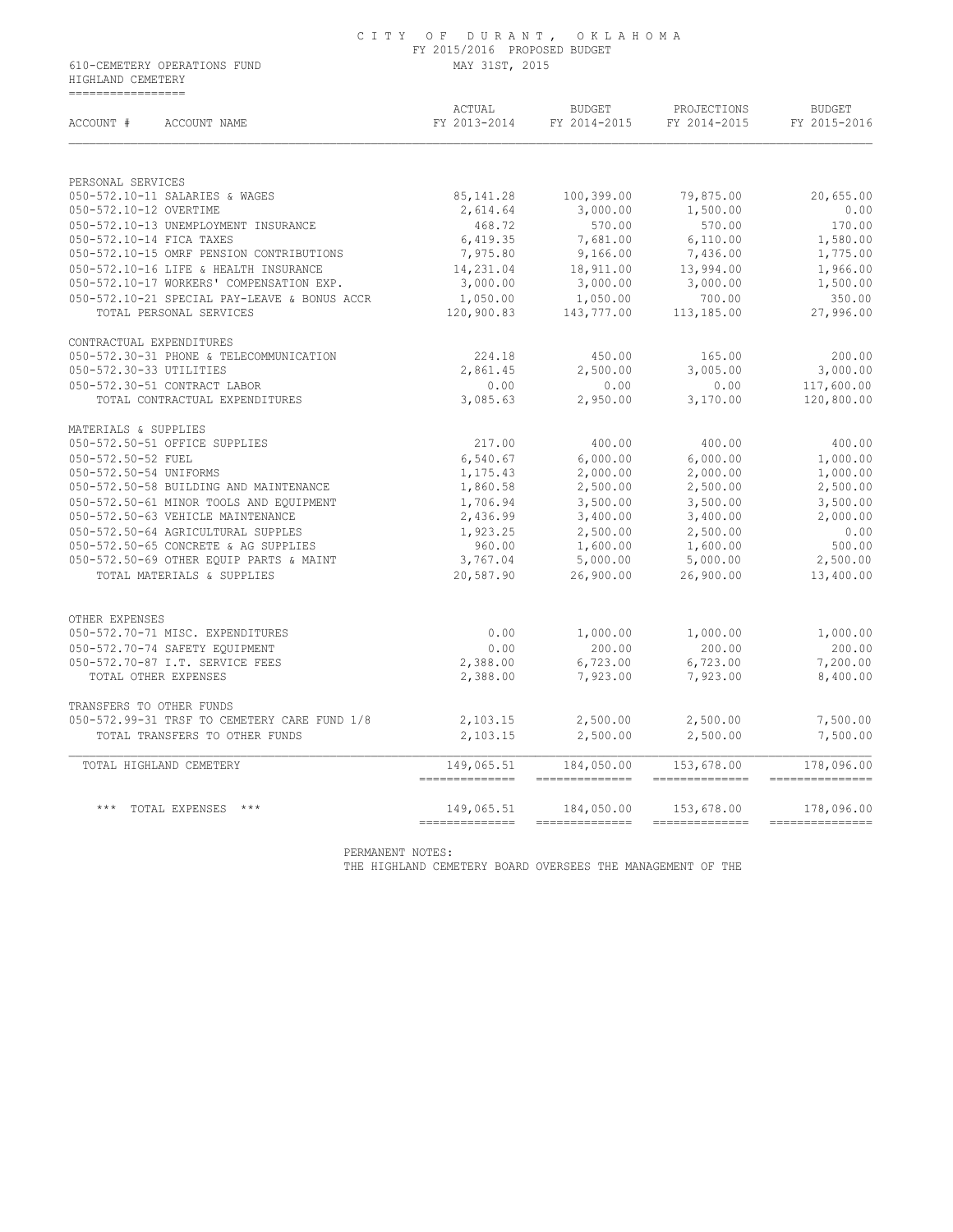| HIGHLAND CEMETERY | 610-CEMETERY OPERATIONS FUND       | CITY OF DURANT, OKLAHOMA                                                                                                                   | FY 2015/2016 PROPOSED BUDGET<br>MAY 31ST, 2015 |                               |      |                                                              |                        |
|-------------------|------------------------------------|--------------------------------------------------------------------------------------------------------------------------------------------|------------------------------------------------|-------------------------------|------|--------------------------------------------------------------|------------------------|
| ACCOUNT #         | ACCOUNT NAME                       |                                                                                                                                            | ACTUAL<br>FY 2013-2014                         | <b>BUDGET</b><br>FY 2014-2015 |      | PROJECTIONS<br>FY 2014-2015                                  | BUDGET<br>FY 2015-2016 |
|                   |                                    | CEMETERY, WHICH IS OPERATED AS A DEPARTMENT OF THE PUBLIC<br>WORKS DIVISION OF THE CITY. 1/8 OF THE OPERATING REVENUE IS<br>BY STATE LAWS. |                                                |                               |      | TRANSFERRED TO THE CEMETERY PERPETUAL CARE FUND, AS REQUIRED |                        |
|                   | REVENUES OVER (UNDER) EXPENDITURES |                                                                                                                                            | 20,247.48                                      |                               | 0.00 | 50,842.00                                                    | 0.00                   |

============== ============== ============== ===============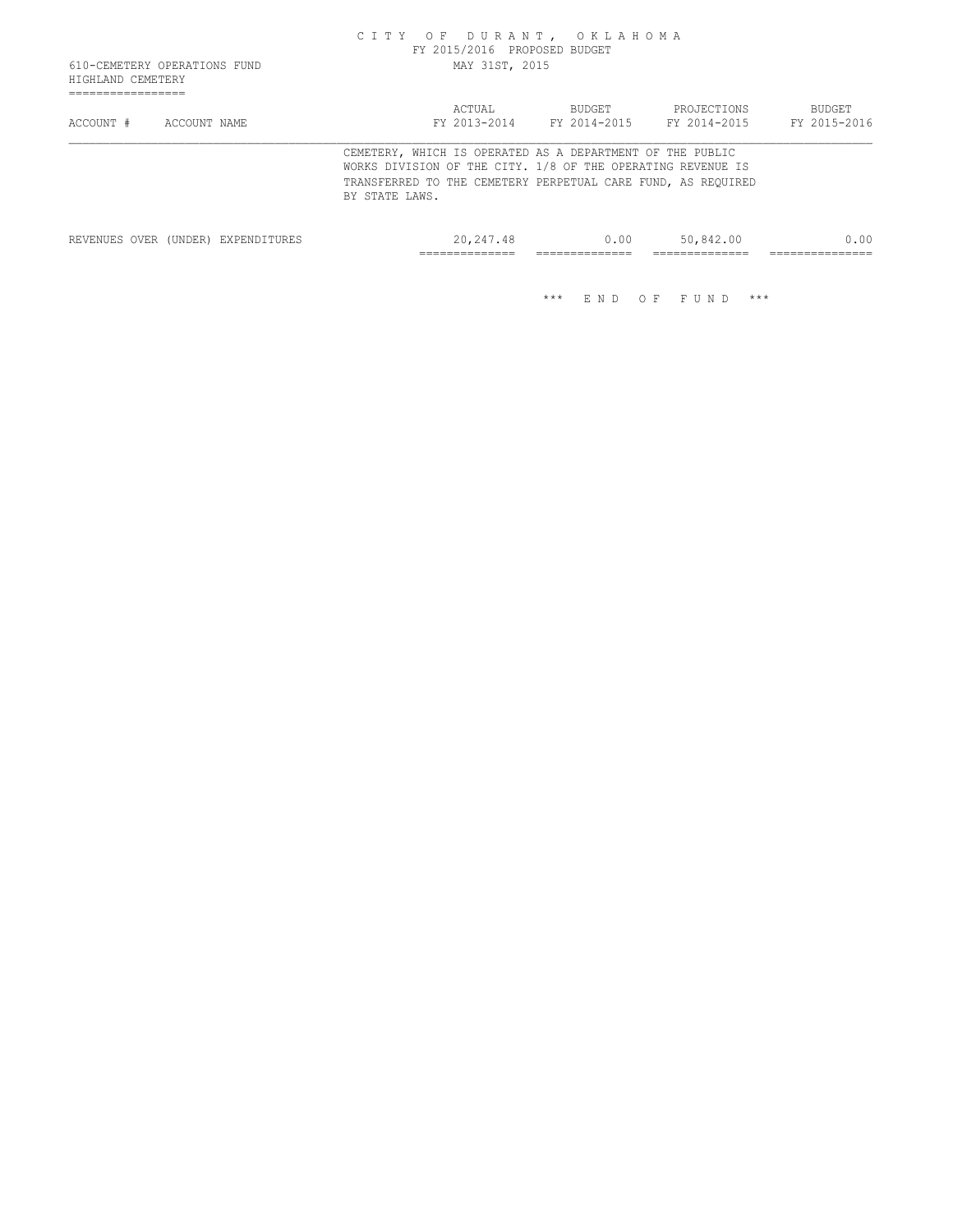| 615-CEMETERY CARE FUND<br>FUND SUMMARY | CITY OF DURANT, OKLAHOMA<br>FY 2015/2016 PROPOSED BUDGET<br>MAY 31ST, 2015 |                        |                                                                     |                              |  |
|----------------------------------------|----------------------------------------------------------------------------|------------------------|---------------------------------------------------------------------|------------------------------|--|
| ACCOUNT # ACCOUNT NAME                 |                                                                            |                        | ACTUAL BUDGET PROJECTIONS<br>FY 2013-2014 FY 2014-2015 FY 2014-2015 | BUDGET<br>FY 2015-2016       |  |
| REVENUE SUMMARY                        |                                                                            |                        |                                                                     |                              |  |
| BEGINNING UNENCUMBERED                 | 246,409.00                                                                 |                        |                                                                     |                              |  |
| <b>BALANCE FORWARD</b>                 | 0.00                                                                       |                        | 150,622.00 150,542.00 153,373.00                                    |                              |  |
| MISCELLANEOUS REVENUES                 |                                                                            | 2,369.97 2,700.00      | 2,631.00                                                            | 7,700.00                     |  |
| *** TOTAL REVENUES ***                 | ==============                                                             | ==============         | 248,778.97    153,322.00    153,173.00<br>==============            | 161,073.00<br>============== |  |
| EXPENDITURE SUMMARY                    |                                                                            |                        |                                                                     |                              |  |
| HIGHLAND CEMETERY                      |                                                                            | 34, 116.60 153, 322.00 | 200.00                                                              | 161,073.00                   |  |
| *** TOTAL EXPENDITURES ***             |                                                                            | 34, 116.60 153, 322.00 | 200.00                                                              | 161,073.00                   |  |
| REVENUES OVER (UNDER) EXPENDITURES     | 214,662.37<br>--------------                                               | 0.00<br>============== | 152,973.00<br>---------------                                       | 0.00<br>===============      |  |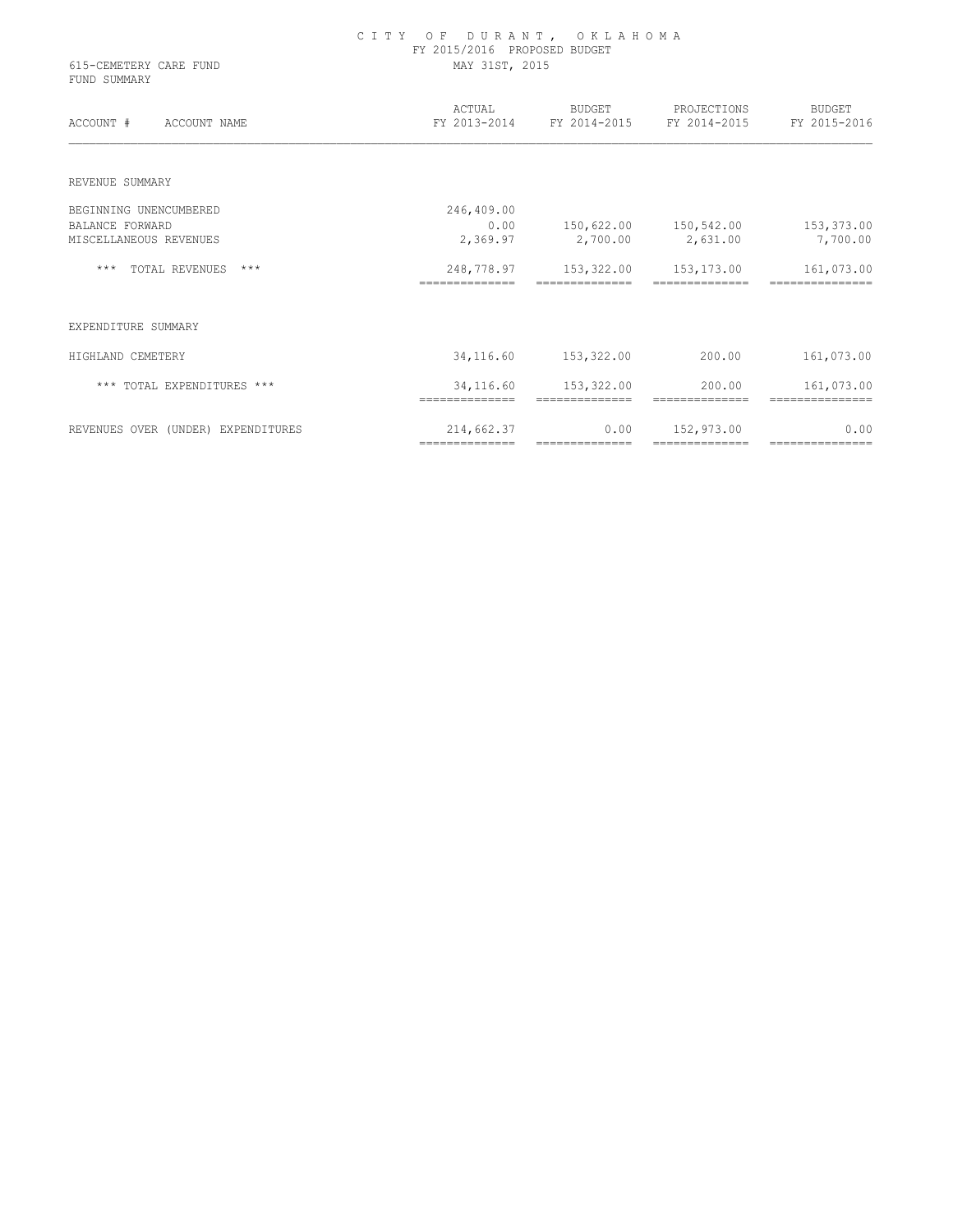## C I T Y O F D U R A N T , O K L A H O M A FY 2015/2016 PROPOSED BUDGET 615-CEMETERY CARE FUND MAY 31ST, 2015

REVENUE DETAIL

| ACCOUNT #<br>ACCOUNT NAME                    | ACTUAL<br>FY 2013-2014 | <b>BUDGET</b><br>FY 2014-2015 | PROJECTIONS<br>FY 2014-2015 | <b>BUDGET</b><br>FY 2015-2016 |
|----------------------------------------------|------------------------|-------------------------------|-----------------------------|-------------------------------|
| BEGINNING UNENCUMBERED                       | 246,409.00             |                               |                             |                               |
| BALANCE FORWARD                              |                        |                               |                             |                               |
| 000-301.10-00 BEGINNING UNENCUMBERED         | 0.00                   | 150,622.00                    | 150,542.00                  | 153,373.00                    |
| TOTAL BALANCE FORWARD                        | 246,409.00             | 150,622.00                    | 150,542.00                  | 153,373.00                    |
| MISCELLANEOUS REVENUES                       |                        |                               |                             |                               |
| 000-361.10-00 INTEREST EARNED                | 266.82                 | 200.00                        | 226.00                      | 200.00                        |
| 000-364.29-00 TRSF 1/8 SALES FROM CEM. OPER. | 2,103.15               | 2,500.00                      | 2,405.00                    | 7,500.00                      |
| TOTAL MISCELLANEOUS REVENUES                 | 2,369.97               | 2,700.00                      | 2,631.00                    | 7,700.00                      |
| $***$<br>TOTAL REVENUES<br>$***$             | 248,778.97             | 153,322.00                    | 153,173.00                  | 161,073.00                    |
|                                              | ______________         | _______________               | ---------------             | ----------------              |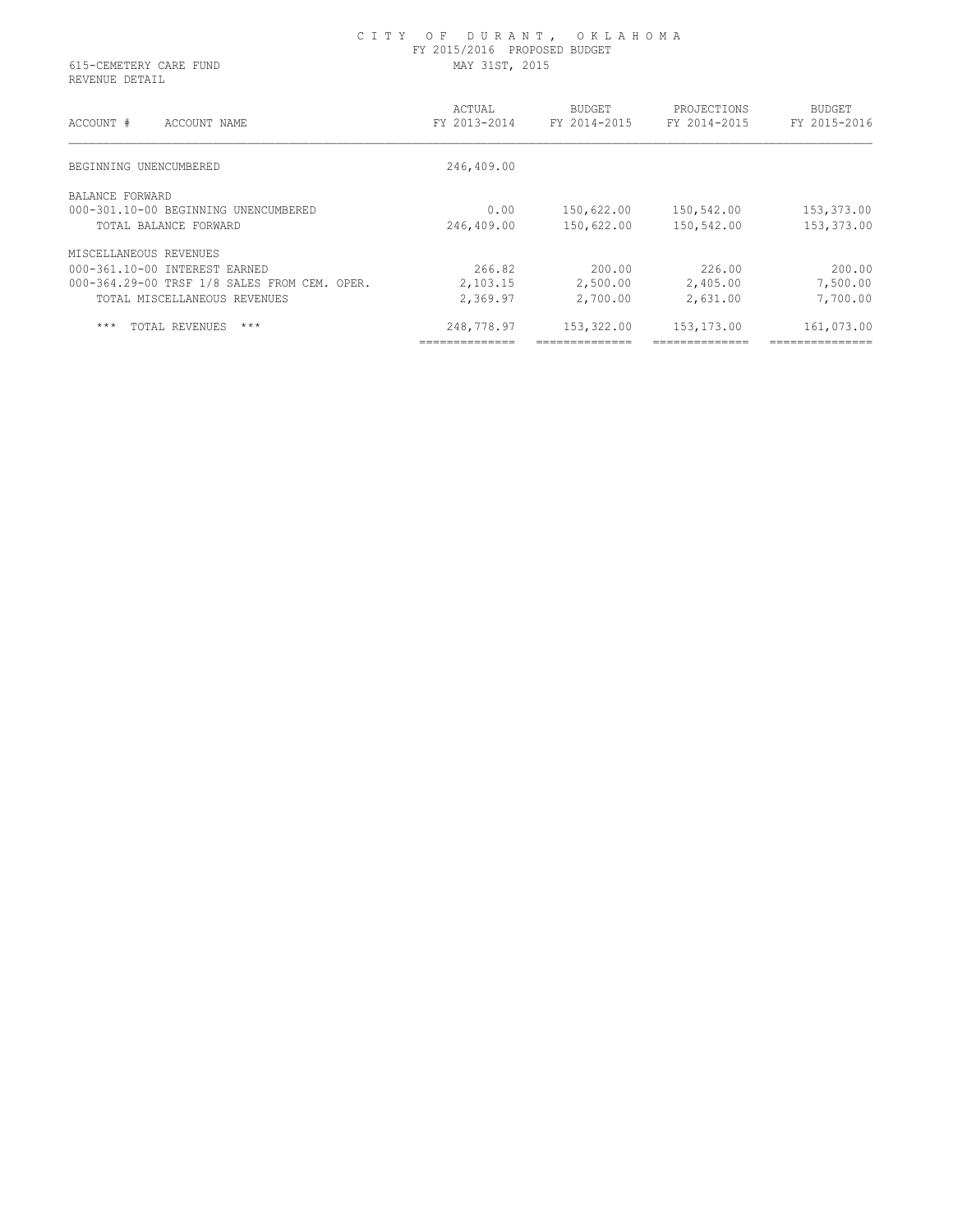## C I T Y O F D U R A N T , O K L A H O M A FY 2015/2016 PROPOSED BUDGET 615-CEMETERY CARE FUND MAY 31ST, 2015

 HIGHLAND CEMETERY =================

| ACCOUNT #<br>ACCOUNT NAME                    | ACTUAL<br>FY 2013-2014 | <b>BUDGET</b><br>FY 2014-2015 | PROJECTIONS<br>FY 2014-2015 | <b>BUDGET</b><br>FY 2015-2016 |
|----------------------------------------------|------------------------|-------------------------------|-----------------------------|-------------------------------|
|                                              |                        |                               |                             |                               |
| CAPITAL IMPROVEMENTS                         |                        |                               |                             |                               |
| 050-572.60-54 FY14 FENCE REPAIR              | 1,303.60               | 0.00                          | 0.00                        | 0.00                          |
| 050-572.60-57 FY14 CEM 1 TON CAB & CHASSIS   | 32,613.00              | 0.00                          | 0.00                        | 0.00                          |
| TOTAL CAPITAL IMPROVEMENTS                   | 33,916.60              | 0.00                          | 0.00                        | 0.00                          |
| OTHER EXPENSES                               |                        |                               |                             |                               |
| 050-572.70-17 FUND RESERVE                   | 0.00                   | 153,122.00                    | 0.00                        | 160,873.00                    |
| TOTAL OTHER EXPENSES                         | 0.00                   | 153, 122.00                   | 0.00                        | 160,873.00                    |
| TRANSFERS TO OTHER FUNDS                     |                        |                               |                             |                               |
| 050-572.99-29 TRSF. INTEREST TO CEM. OPER. F | 200.00                 | 200.00                        | 200.00                      | 200.00                        |
| TOTAL TRANSFERS TO OTHER FUNDS               | 200.00                 | 200.00                        | 200.00                      | 200.00                        |
| TOTAL HIGHLAND CEMETERY                      | 34,116.60              | 153,322.00                    | 200.00                      | 161,073.00                    |
| $***$<br>TOTAL EXPENSES<br>$***$             | 34,116.60              | 153,322.00                    | 200.00                      | 161,073.00                    |

PERMANENT NOTES:

 THE CEMETERY CARE FUND RECEIVES 1/8 OF THE OPERATING REVENUES FROM THE CEMETERY OPERATIONS FUND. THE FUNDS IN THE CEMETERY CARE FUND ARE RESTRICTED BY STATE STATUTES, AND CAN ONLY BE USED FOR CAPITAL IMPROVEMENTS OR EXPANSION OF THE CEMETERY.

|                                                                                                                          |                  |                          | -------------<br>$- - -$<br>________________ | -------<br>$- -$<br>_______________ | $-$<br>-------<br>________________ | _____<br>____________ |
|--------------------------------------------------------------------------------------------------------------------------|------------------|--------------------------|----------------------------------------------|-------------------------------------|------------------------------------|-----------------------|
| 11/14<br>the contract of the contract of the contract of the contract of the contract of the contract of the contract of | פתחוחוז<br>UNDEN | -----<br>.<br>. שואב באב | h h<br>--<br>.                               | 1.UU                                |                                    | $\cap$                |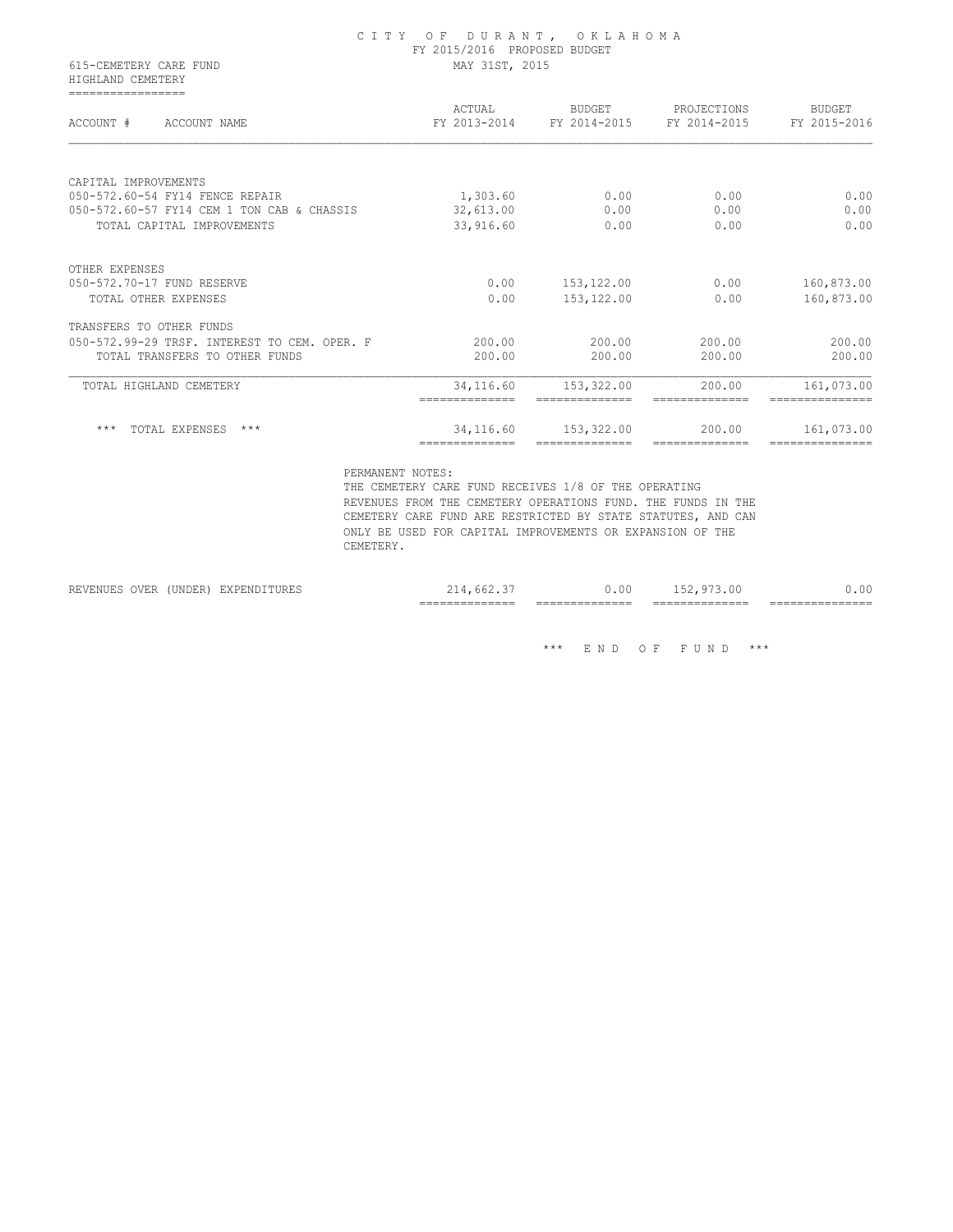| CITY OF DURANT, OKLAHOMA<br>FY 2015/2016 PROPOSED BUDGET<br>MAY 31ST, 2015 |      |               |                                                                    |  |
|----------------------------------------------------------------------------|------|---------------|--------------------------------------------------------------------|--|
| ACTUAL                                                                     |      |               | BUDGET                                                             |  |
|                                                                            |      |               |                                                                    |  |
| 6,626.00                                                                   |      |               |                                                                    |  |
| 6,626.00                                                                   | 0.00 | 0.00          | 0.00                                                               |  |
|                                                                            |      |               |                                                                    |  |
|                                                                            |      |               |                                                                    |  |
| 6,626.00<br>==============                                                 | 0.00 | 0.00          | 0.00                                                               |  |
|                                                                            |      | <b>BUDGET</b> | PROJECTIONS<br>FY 2013-2014 FY 2014-2015 FY 2014-2015 FY 2015-2016 |  |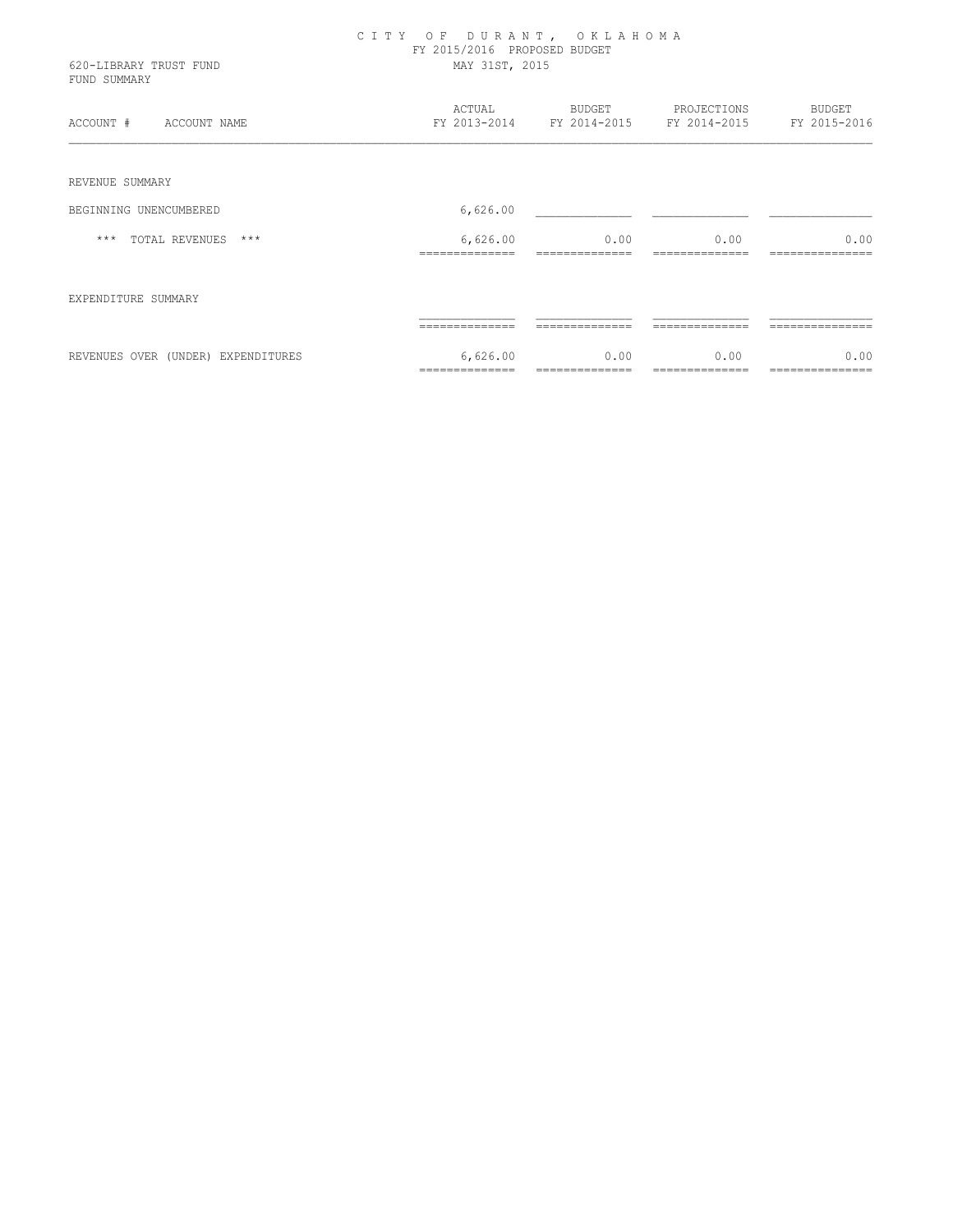| ACTUAL | <b>BUDGET</b> | PROJECTIONS<br>FY 2014-2015                                                                        | BUDGET<br>FY 2015-2016                                   |
|--------|---------------|----------------------------------------------------------------------------------------------------|----------------------------------------------------------|
|        |               |                                                                                                    |                                                          |
|        |               | 0.00                                                                                               | 0.00                                                     |
|        |               |                                                                                                    |                                                          |
|        |               | 0.00                                                                                               | 0.00                                                     |
|        |               | FY 2015/2016 PROPOSED BUDGET<br>MAY 31ST, 2015<br>FY 2013-2014<br>6,626.00<br>6,626.00<br>6,626.00 | CITY OF DURANT, OKLAHOMA<br>FY 2014-2015<br>0.00<br>0.00 |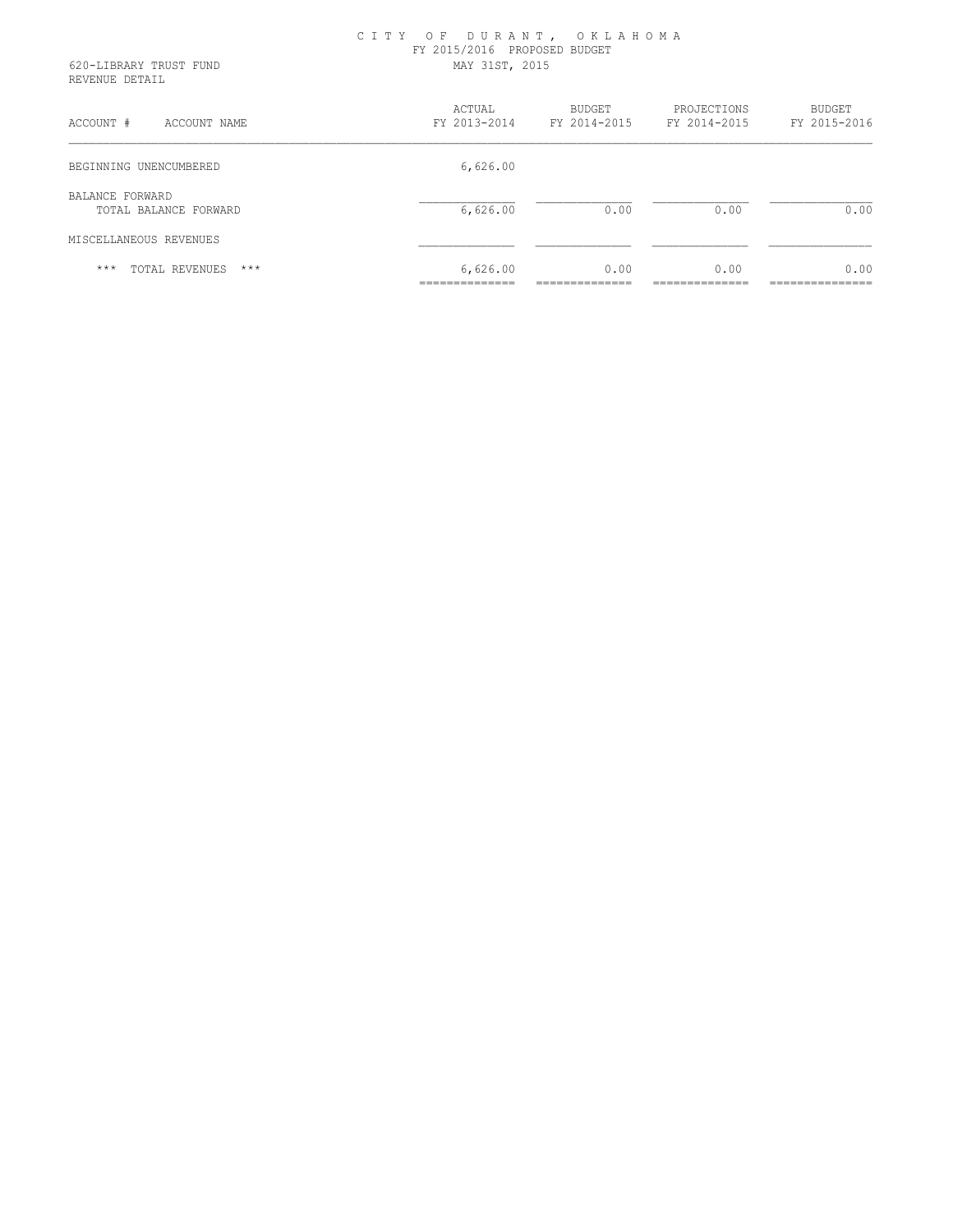| 620-LIBRARY TRUST FUND                      | CITY OF DURANT, OKLAHOMA<br>FY 2015/2016 PROPOSED BUDGET<br>MAY 31ST, 2015                                                                                                      |                                            |                             |                        |  |
|---------------------------------------------|---------------------------------------------------------------------------------------------------------------------------------------------------------------------------------|--------------------------------------------|-----------------------------|------------------------|--|
| PUBLIC LIBRARY                              |                                                                                                                                                                                 |                                            |                             |                        |  |
| ==============<br>ACCOUNT #<br>ACCOUNT NAME | ACTUAL                                                                                                                                                                          | <b>BUDGET</b><br>FY 2013-2014 FY 2014-2015 | PROJECTIONS<br>FY 2014-2015 | BUDGET<br>FY 2015-2016 |  |
|                                             |                                                                                                                                                                                 |                                            |                             |                        |  |
| OTHER EXPENSES                              |                                                                                                                                                                                 |                                            |                             |                        |  |
| TRANSFERS TO OTHER FUNDS                    |                                                                                                                                                                                 |                                            |                             |                        |  |
|                                             |                                                                                                                                                                                 |                                            |                             |                        |  |
|                                             | ==============                                                                                                                                                                  |                                            |                             |                        |  |
|                                             | PERMANENT NOTES:<br>THIS FUND WAS ESTABLISHED FROM A DONATION FROM THE PRISCILLA<br>UTTERBACK ESTATE TO PAY FOR EXPENSES RELATED TO BUILDING<br>REPAIRS FOR THE PUBLIC LIBRARY. |                                            |                             |                        |  |
| REVENUES OVER (UNDER) EXPENDITURES          | 6,626.00                                                                                                                                                                        | 0.00                                       | 0.00                        | 0.00                   |  |

============== ============== ============== ===============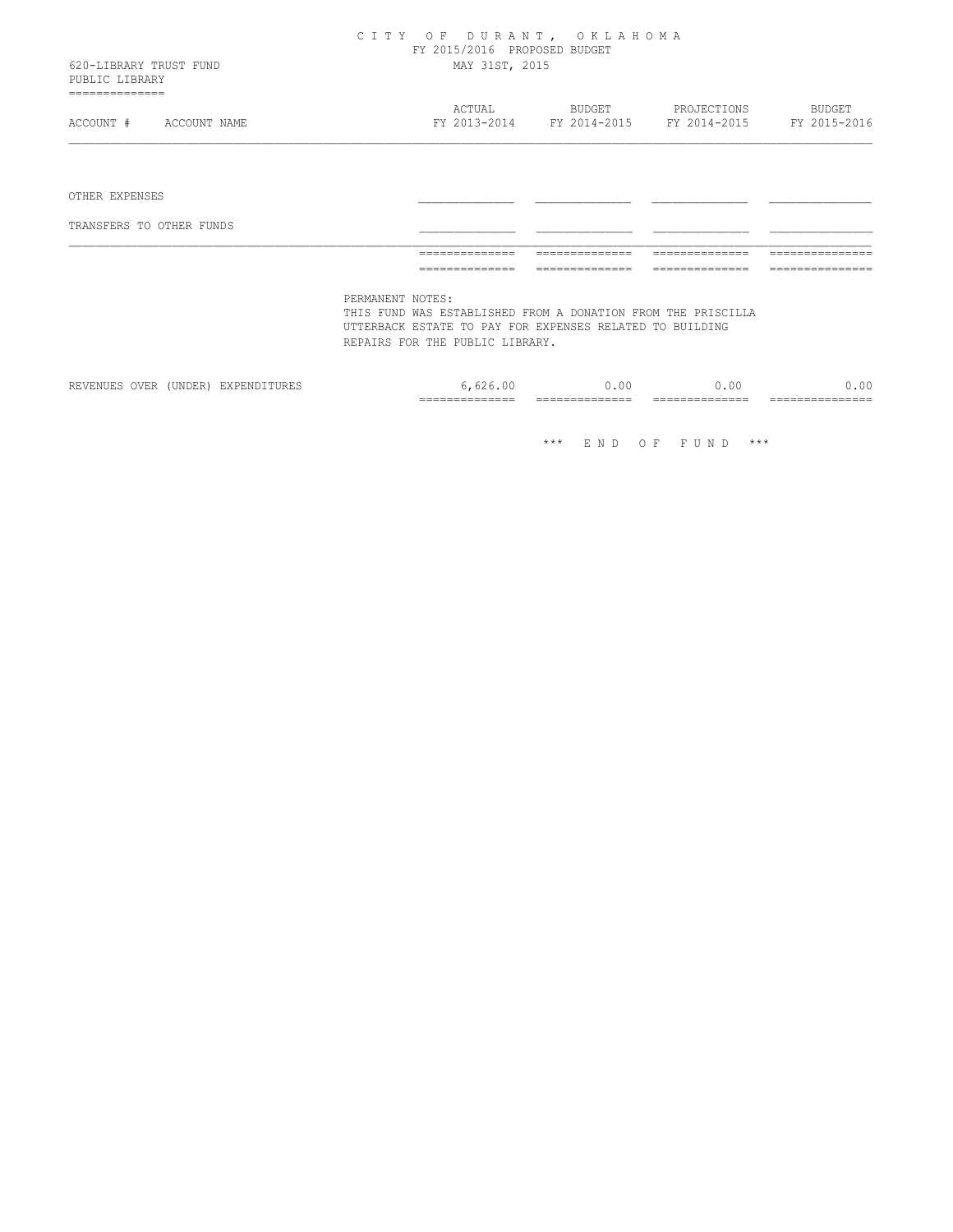| 650-5/8% EDU SALES TAX FUND<br>FUND SUMMARY | CITY OF DURANT, OKLAHOMA<br>FY 2015/2016 PROPOSED BUDGET<br>MAY 31ST, 2015 |                                 |                                                       |                        |  |
|---------------------------------------------|----------------------------------------------------------------------------|---------------------------------|-------------------------------------------------------|------------------------|--|
| ACCOUNT #<br>ACCOUNT NAME                   | ACTUAL                                                                     | BUDGET                          | PROJECTIONS<br>FY 2013-2014 FY 2014-2015 FY 2014-2015 | BUDGET<br>FY 2015-2016 |  |
| REVENUE SUMMARY                             |                                                                            |                                 |                                                       |                        |  |
| TAXES                                       |                                                                            | 2, 153, 243. 21 2, 064, 748. 00 | 2, 245, 864.00                                        | 2,296,701.00           |  |
| $***$<br>TOTAL REVENUES ***                 |                                                                            | 2, 153, 243. 21 2, 064, 748. 00 | 2,245,864.00                                          | 2,296,701.00           |  |
| EXPENDITURE SUMMARY                         |                                                                            |                                 |                                                       |                        |  |
| 5/8%S.T. GEN. & DEBT SVC                    |                                                                            | 2, 178, 790. 34 2, 064, 748. 00 | 2, 245, 864.00                                        | 2,296,701.00           |  |
| *** TOTAL EXPENDITURES ***                  | 2,178,790.34                                                               | 2,064,748.00                    | 2,245,864.00                                          | 2,296,701.00           |  |
| REVENUES OVER (UNDER) EXPENDITURES          | 25,547.13)                                                                 | 0.00                            | 0.00                                                  | 0.00                   |  |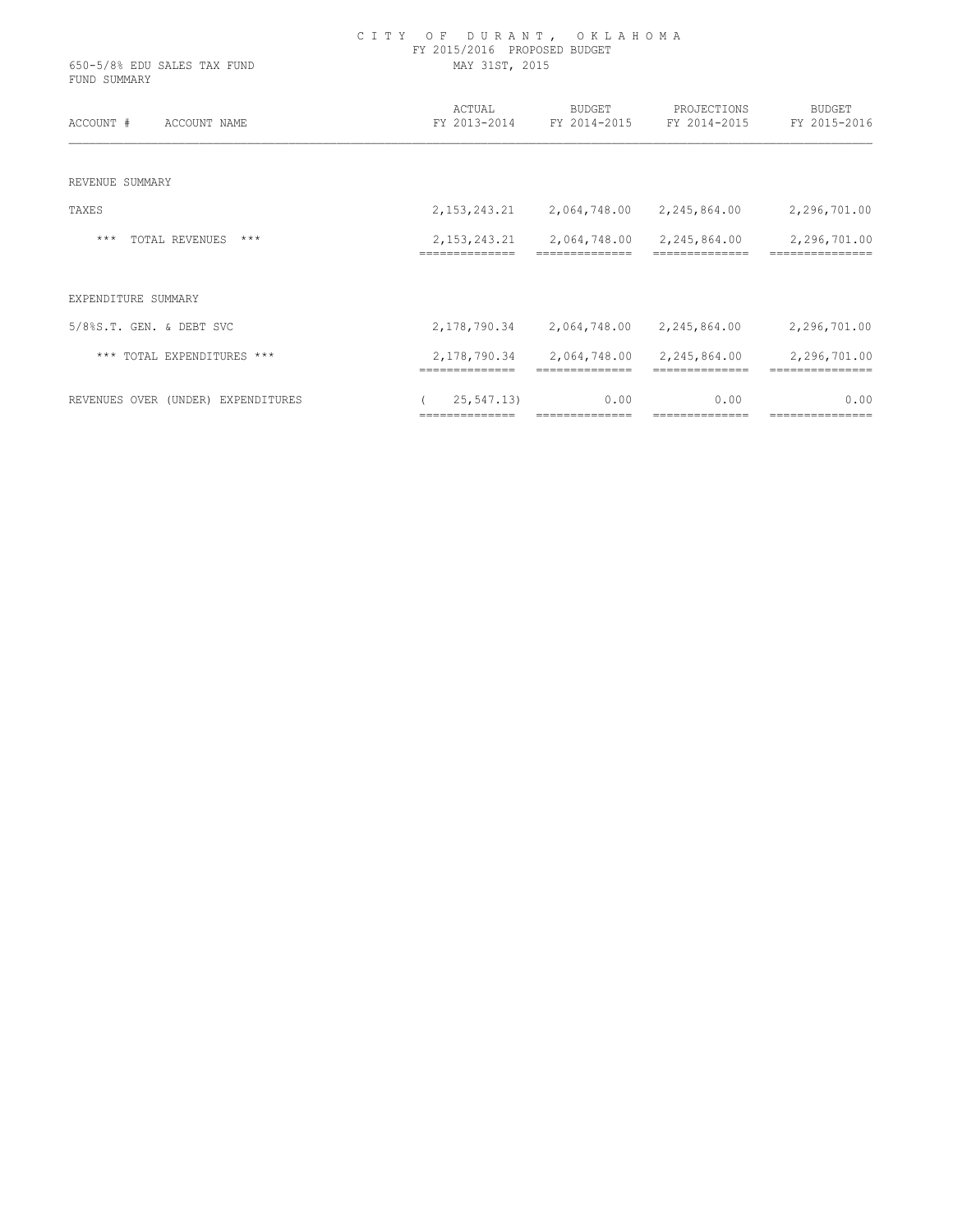## C I T Y O F D U R A N T , O K L A H O M A FY 2015/2016 PROPOSED BUDGET 650-5/8% EDU SALES TAX FUND MAY 31ST, 2015

REVENUE DETAIL

| ACCOUNT #<br>ACCOUNT NAME                 | ACTUAL<br>FY 2013-2014 | <b>BUDGET</b><br>FY 2014-2015 | PROJECTIONS<br>FY 2014-2015 | <b>BUDGET</b><br>FY 2015-2016 |
|-------------------------------------------|------------------------|-------------------------------|-----------------------------|-------------------------------|
| BALANCE FORWARD                           |                        |                               |                             |                               |
| TAXES                                     |                        |                               |                             |                               |
| 000-311.10-00 5/8% EDU. SALES TAX REVENUE | 1,990,599.55           | 1,923,677.00                  | 2,113,362.00                | 2,155,630.00                  |
| 000-311.20-00 USE TAX REVENUE             | 162,643.66             | 141,071.00                    | 132,502.00                  | 141,071.00                    |
| TOTAL TAXES                               | 2, 153, 243. 21        | 2,064,748.00                  | 2,245,864.00                | 2,296,701.00                  |
| MISCELLANEOUS REVENUES                    |                        |                               |                             |                               |
| $***$<br>$***$<br>TOTAL REVENUES          | 2, 153, 243. 21        | 2,064,748.00                  | 2,245,864.00                | 2,296,701.00                  |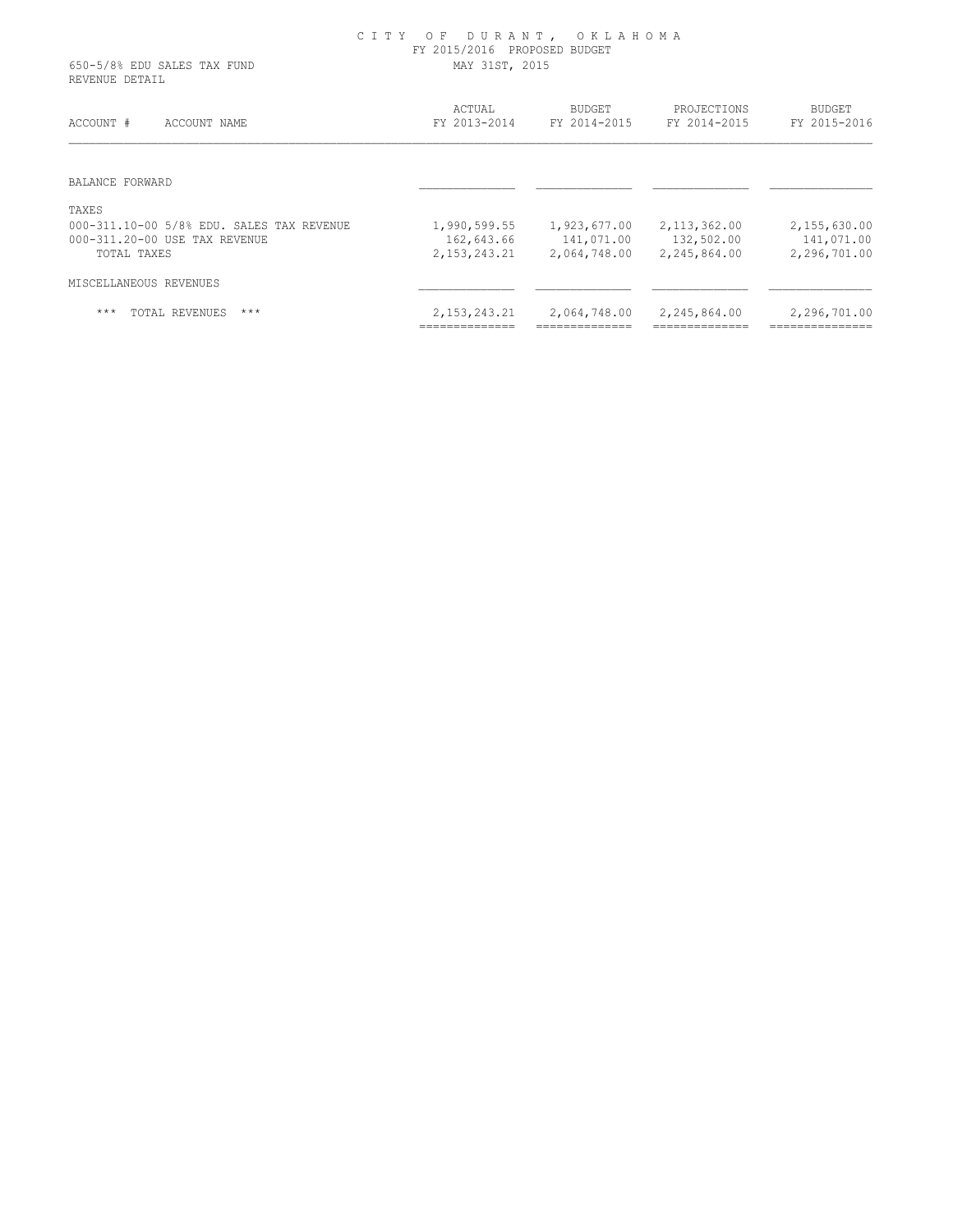|                                                             | CITY OF DURANT, OKLAHOMA<br>FY 2015/2016 PROPOSED BUDGET |                                                 |                              |                                              |  |
|-------------------------------------------------------------|----------------------------------------------------------|-------------------------------------------------|------------------------------|----------------------------------------------|--|
| 650-5/8% EDU SALES TAX FUND<br>5/8%S.T. GEN. & DEBT SVC     |                                                          | MAY 31ST, 2015                                  |                              |                                              |  |
| ACCOUNT #<br>ACCOUNT NAME                                   | ACTUAL<br>FY 2013-2014                                   | BUDGET<br>FY 2014-2015                          | PROJECTIONS<br>FY 2014-2015  | BUDGET<br>FY 2015-2016                       |  |
|                                                             |                                                          |                                                 |                              |                                              |  |
| OTHER EXPENSES<br>059-596.70-18 5/8% SALES TAX TRSF TO DISD |                                                          |                                                 |                              |                                              |  |
|                                                             |                                                          |                                                 |                              |                                              |  |
| TOTAL OTHER EXPENSES                                        | 2,178,790.34                                             | 2,064,748.00<br>2, 178, 790. 34 2, 064, 748. 00 | 2,245,864.00<br>2,245,864.00 |                                              |  |
| TOTAL 5/8%S.T. GEN. & DEBT SVC                              | 2,178,790.34<br>--------------                           | 2,064,748.00                                    | 2,245,864.00                 | 2,296,701.00<br>2,296,701.00<br>2,296,701.00 |  |
| TOTAL EXPENSES<br>$***$<br>$***$                            | 2,178,790.34                                             | 2,064,748.00                                    | 2,245,864.00                 | 2,296,701.00                                 |  |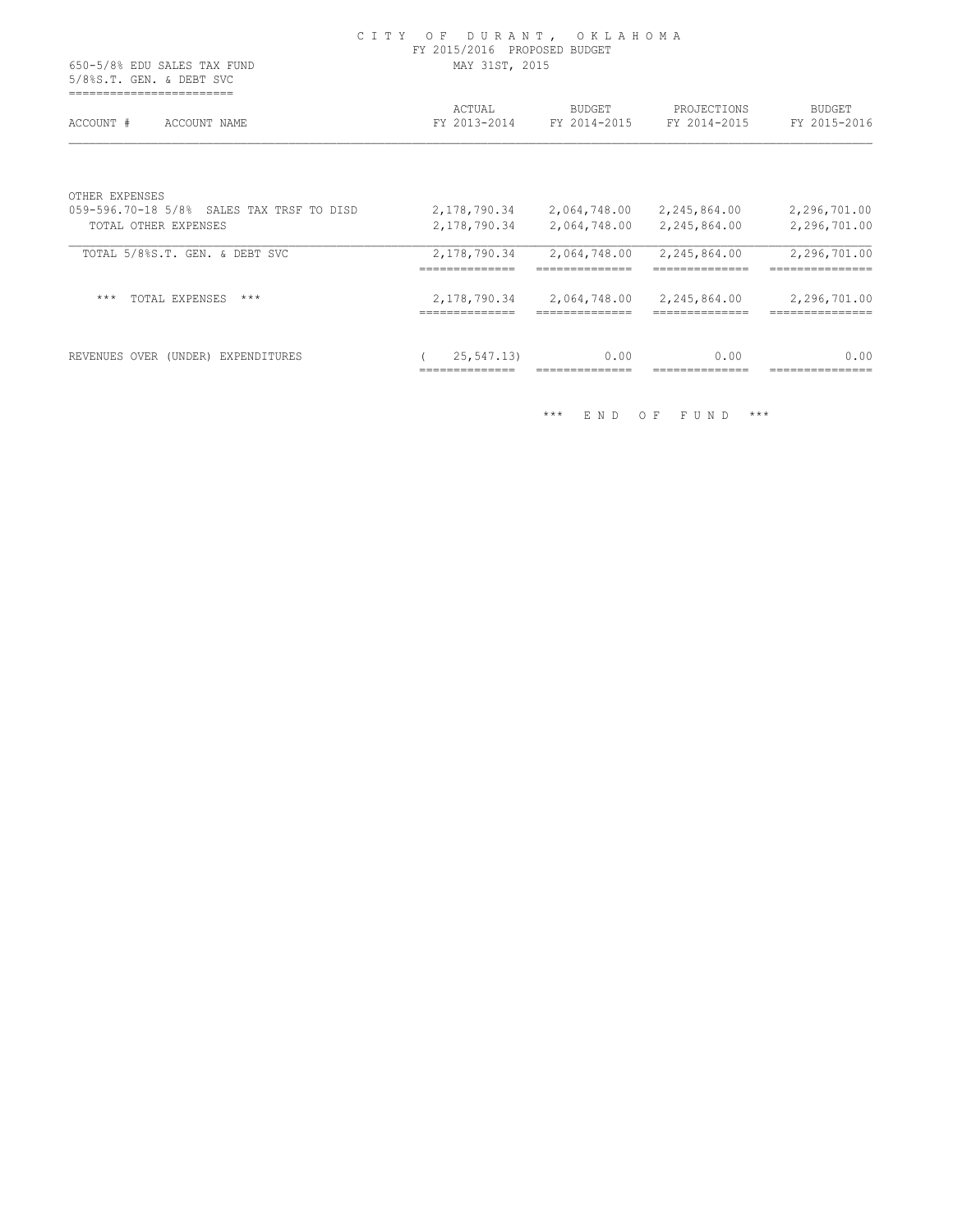## C I T Y O F D U R A N T , O K L A H O M A FY 2015/2016 PROPOSED BUDGET ZZZ-ZZ FUND MAY 31ST, 2015

FUND SUMMARY

| ACCOUNT #       | ACTUAL         | BUDGET         | PROJECTIONS    | BUDGET          |
|-----------------|----------------|----------------|----------------|-----------------|
| ACCOUNT NAME    | FY 2013-2014   | FY 2014-2015   | FY 2014-2015   | FY 2015-2016    |
| REVENUE SUMMARY |                |                |                |                 |
|                 | ______________ | ______________ | ______________ | _______________ |
|                 | .              | .              | .              | .               |